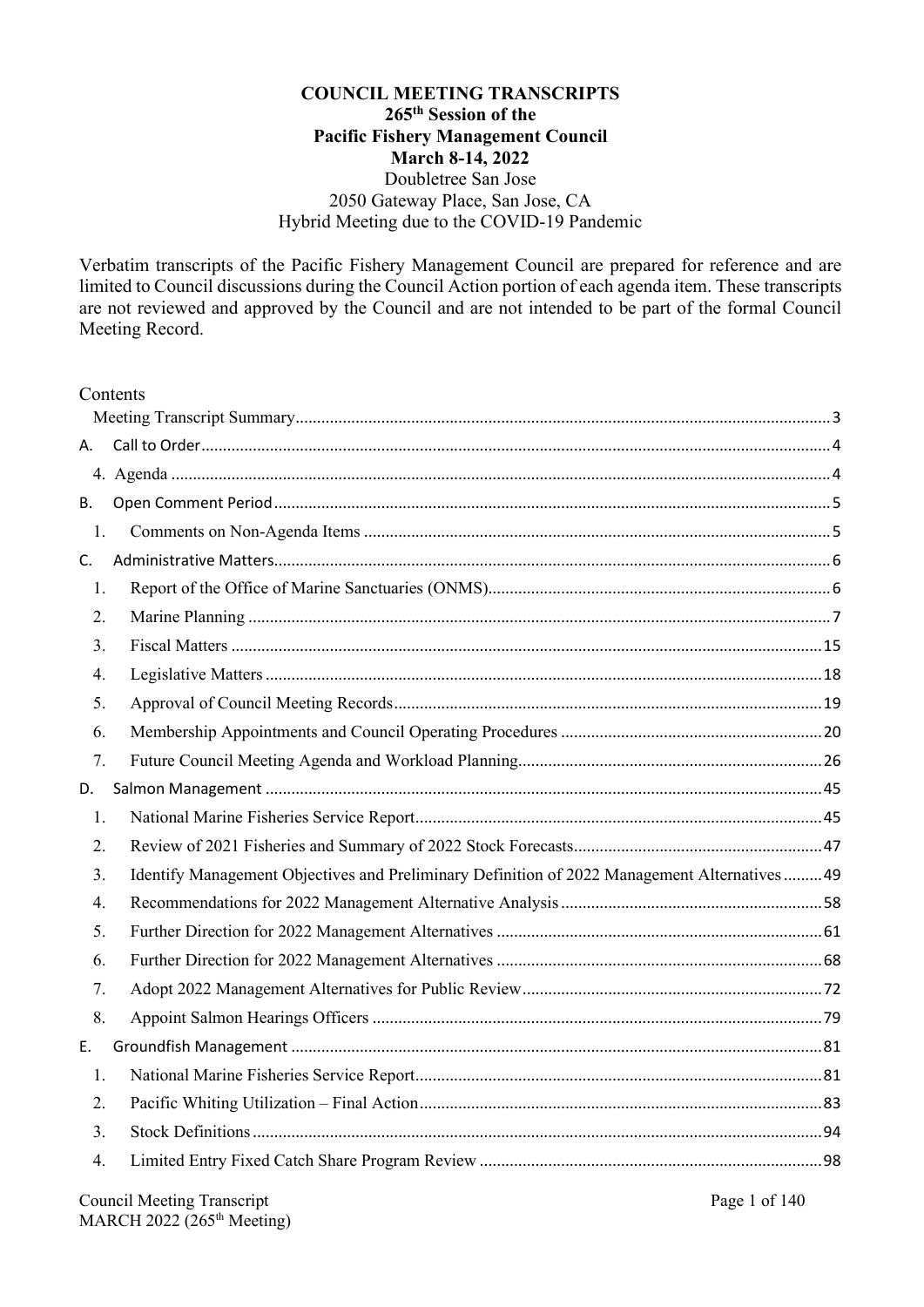| 5. |                                                                                                   |  |
|----|---------------------------------------------------------------------------------------------------|--|
| 6. |                                                                                                   |  |
| 7. |                                                                                                   |  |
| 8. |                                                                                                   |  |
| 9. |                                                                                                   |  |
| F. |                                                                                                   |  |
| 1. |                                                                                                   |  |
| 2. | Incidental Catch Recommendation: Options for Salmon Troll and Final Action on Recommendations for |  |
|    |                                                                                                   |  |
| 1. |                                                                                                   |  |
| Н. |                                                                                                   |  |
| 1. |                                                                                                   |  |
|    |                                                                                                   |  |
| 2. | 2021-2022 California Current Ecosystem Status Report and Science Review Topics  132               |  |
| 3. |                                                                                                   |  |
| ı. |                                                                                                   |  |
| 1. |                                                                                                   |  |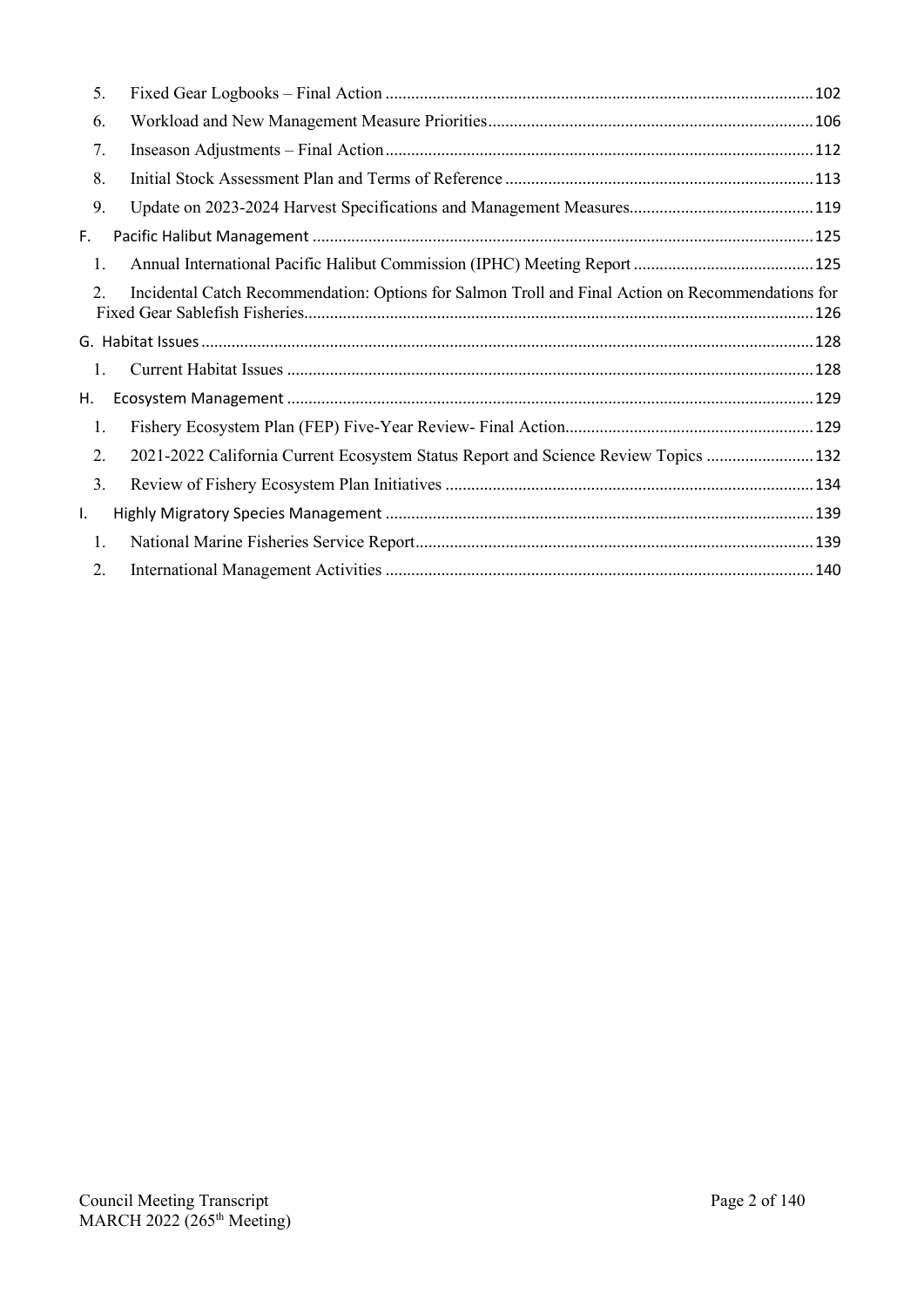## <span id="page-2-0"></span>Meeting Transcript Summary

Verbatim transcripts of Council Actions are available on the Council website. The transcripts may be accessed at [https://www.pcouncil.org/council-meetings/previous-meetings/.](https://www.pcouncil.org/council-meetings/previous-meetings/)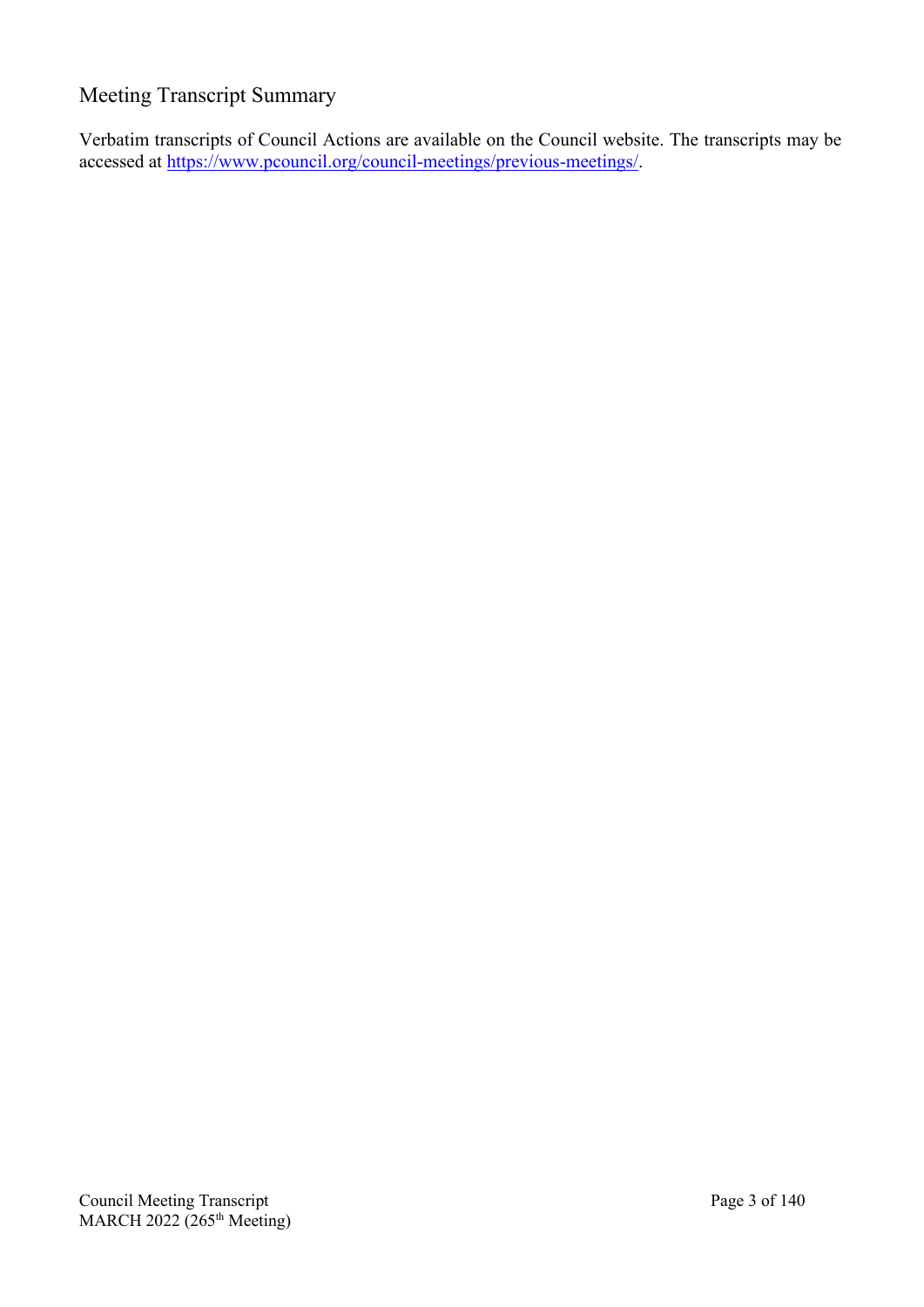## <span id="page-3-0"></span>**A. Call to Order**

## <span id="page-3-1"></span>4. Agenda

**Marc Gorelnik** [00:00:00] We'll now move to approval of the agenda. The agenda has been published. Let me see first see if there are any changes to the agenda? And I'm not seeing any hands, so I'll see if there's a motion to approve the agenda. Phil Anderson.

**Phil Anderson** [00:00:26] Thank you Mr. Chairman. I move the Council approved the Council meeting agenda as printed in Agenda Item A.4, March 2022.

**Marc Gorelnik** [00:00:36] Thank you very much. Is there a second? Seconded by Christa Svensson. Any discussion? Okay we'll call the question. All those in favor say 'aye'.

**Council** [00:00:49] Aye.

**Marc Gorelnik** [00:00:49] Opposed, nay? Abstentions? Motion passes unanimously. We have an agenda. Thank you very much.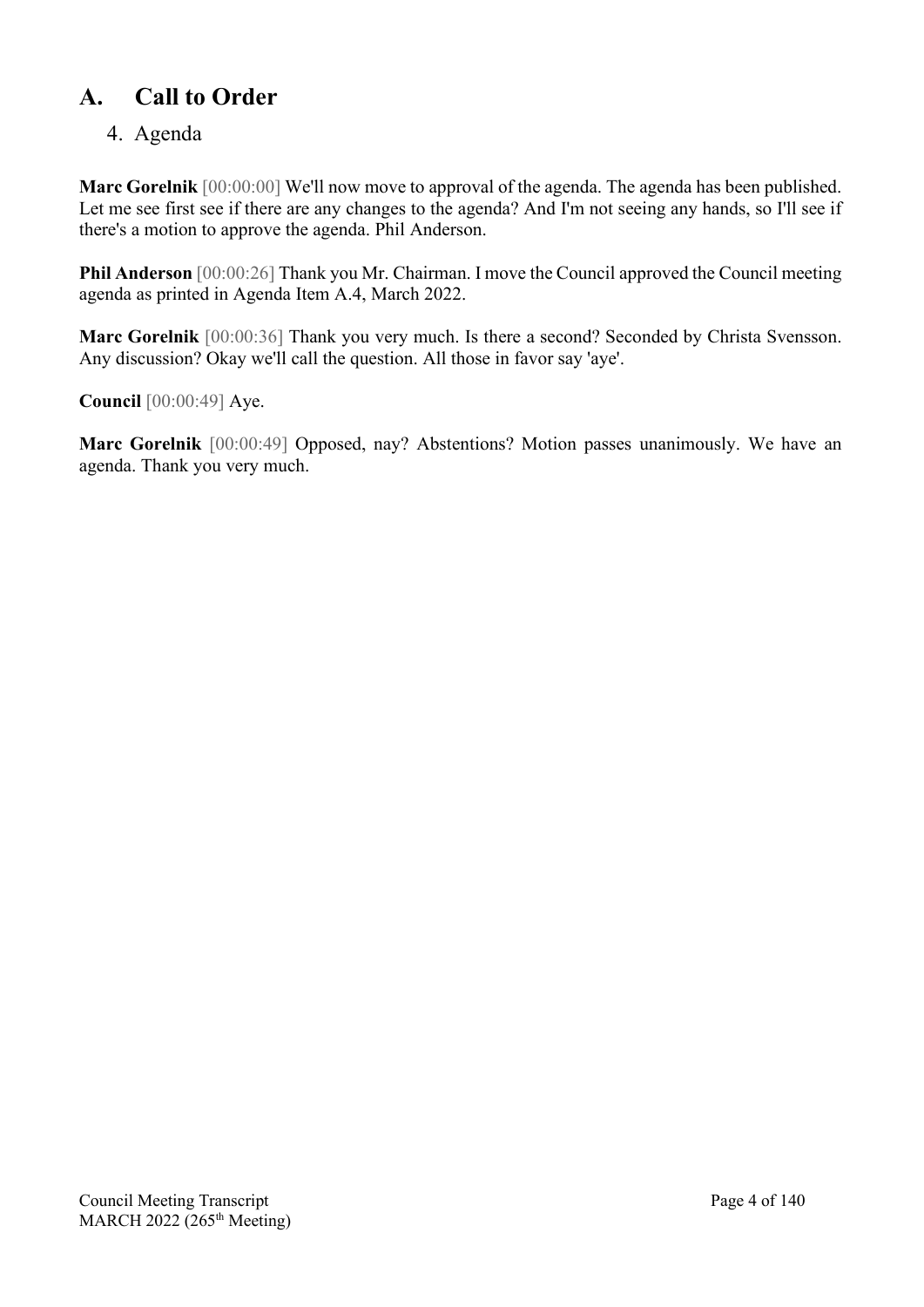# <span id="page-4-0"></span>**B. Open Comment Period**

<span id="page-4-1"></span>1. Comments on Non-Agenda Items

No transcription for this agenda item.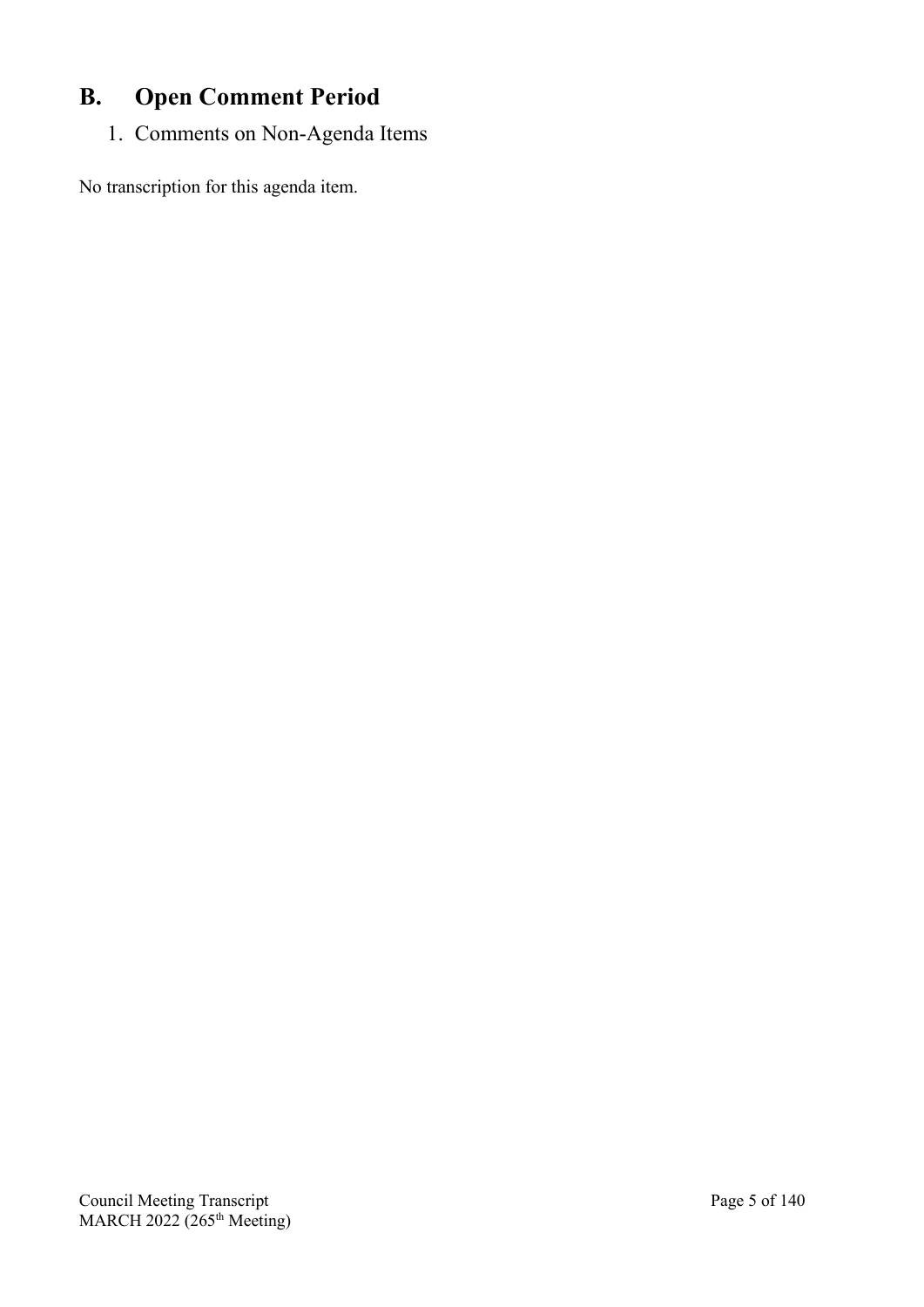## <span id="page-5-1"></span><span id="page-5-0"></span>**C. Administrative Matters**

## 1. Report of the Office of Marine Sanctuaries (ONMS)

**Brad Pettinger** [00:00:00] With that, that concludes our advisory bodies, and I don't see any public comment which would bring us to Council action, which is discussing the National Marine Sanctuary Service activities and so I'll open the floor for any hands.......or not? Chair Gorelnik.

**Marc Gorelnik** [00:00:29] Thank you Vice Chair Pettinger. I just wanted to say that the concerns expressed by the advisory bodies about direct or even indirect impacts on fisheries can be a source of concern. Even if regulating fisheries is not in the designation document, it's still possible for regulations to indirectly burden fishing activities and that should be an area that we should continue to keep an eye on and be concerned with.

**Brad Pettinger** [00:01:09] Thank you Chair Gorelnik. Anyone else? Okay. Oop, Bob Dooley. Bob.

**Bob Dooley** [00:01:19] Yeah, thank you Mr. Vice Chair. I would add.....Marc, I appreciate those comments but I also would add the effect on the inability to do surveys and included in those fishing activities and how that, how they impede our surveys and the validity and thoroughness of those surveys to count all of the species in the area so, and we've seen that so would like to make sure we address that as well.

**Brad Pettinger** [00:01:50] Thank you Bob. Marci Yaremko. Marci.

**Marci Yaremko** [00:01:55] Yes. Thank you Mr. Vice Chair. Hopefully you can hear me all right? I just want to thank the Office of the National Marine Sanctuaries for the reports. Again, this year contains a lot of content describing a number of collaborations, many of which involve the California Department of Fish and Wildlife. I did want to flag one comment in the report itself surrounding the Chumash designation process on page three, describing the timeline for the development of the draft management plan, the draft regulations and the draft EIS, and just noting that the report itself suggests that this possibly may be complete near the end of 2022. It sounds like they're busy assimilating over 22,000 public comments received, but I would just encourage us and our Council staff in coordination with the sanctuaries to keep our eye on the development of these documents. I think acknowledging the content in our AB reports and acknowledging the importance of this process, I think just want to highlight that it sounds like things are on a fairly fast development track and certainly I think we look forward to being involved in the coordination of the development of comments and such as those plans progress. Thank you.

**Brad Pettinger** [00:03:53] Yeah, thank you for that Marci. Okay, anyone else? Okay… not seeing any hands I'll look to Kerry. Kerry, how are we doing?

**Kerry Griffin** [00:04:08] Thank you Mr. Vice Chair. I think you're good. Again, your action was just Council discussion and I think you had that discussion. And I'd also like to express my appreciation to Bill Douros. As you all know we were, the things were sort of on edge waiting to see when he would go on and the Council was a little bit behind, but he really rolled with the punches and I appreciate it and I appreciate IT staff help and all that stuff. So anyway, I think you're good to go on this one. Thank you.

**Brad Pettinger** [00:04:35] Okay wonderful. Thank you Kerry.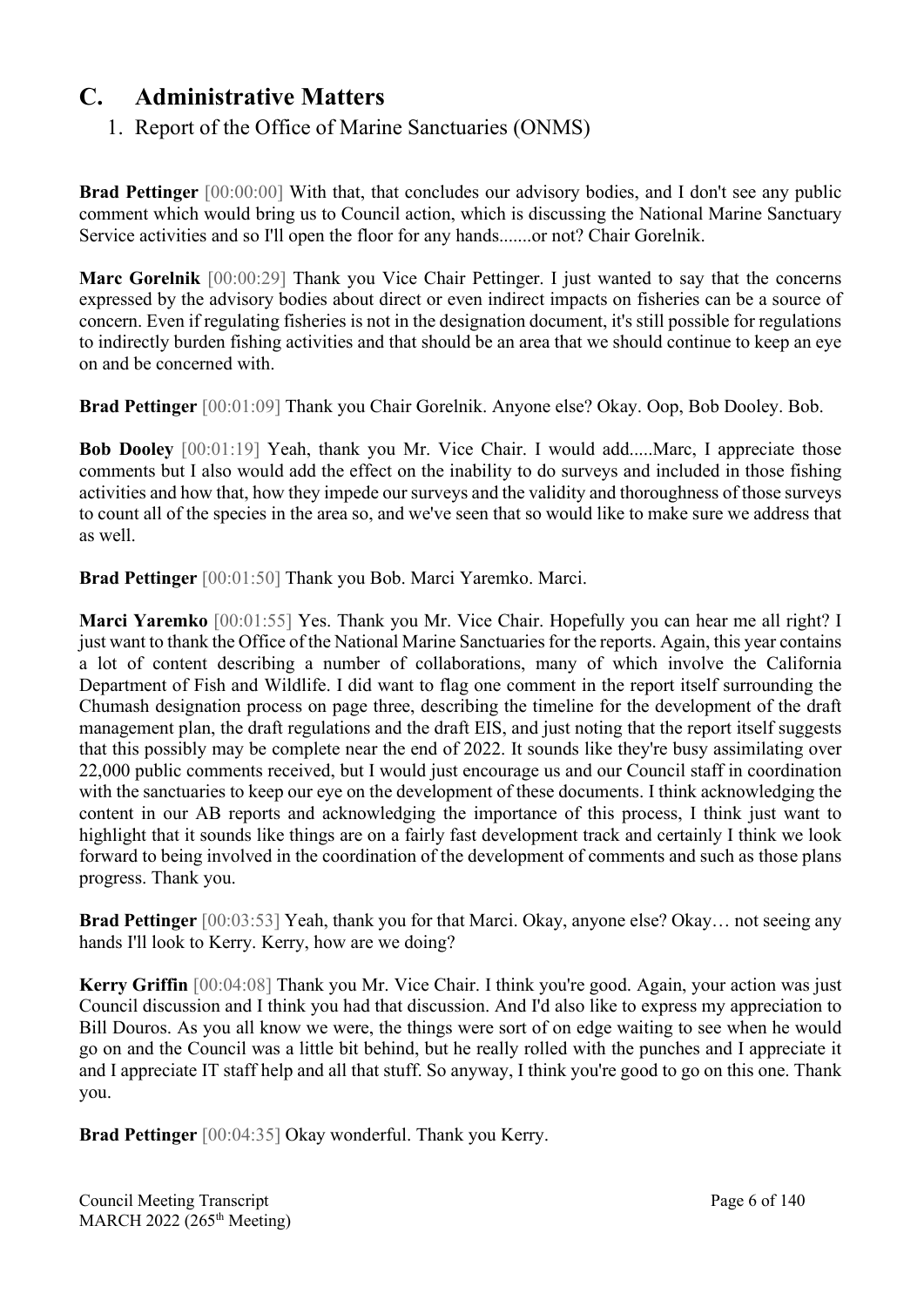### <span id="page-6-0"></span>2. Marine Planning

**Brad Pettinger** [00:00:00] Okay, well that concludes public comment and takes us to Council action, which is before us. So, I'll open the floor up for a hand. John Ugoretz. John.

**John Ugoretz** [00:00:25] Yeah thanks Mr. Chair. And I wanted to thank the MPC and all the advisory bodies. There's a lot here and a whole lot of work has gone into what we have in front of us. With regard to the three policy documents that were presented, I think I can see benefit in what several advisory bodies have recommended in terms of integrating the Marine Planning Committee and Habitat Committee documents into a single one and possibly holding the Ecosystem Workgroup as a standalone document, but I would keep the door open to consider combining those documents at some later date, or including the ecosystem bit as a, as an appendix to be decided, but more importantly on the call areas and the comments we've heard, I think I just want to point out that it's rare to have such significant and well expressed and most importantly, consistent input from our advisory bodies as well as the public who commented. I think it's clear that while the State of California and everyone here supports clean energy in moves to reduce our reliance on fossil fuels, the impacts of potential new energy sources need to be considered, and I agree completely that cumulative impacts of any project have to be considered and that reasonably foreseeable impacts are a required analytical component in the NEPA process and an agency cannot piecemeal a project claiming that an initial exploratory phase will not foreseeably lead to the establishment of the final desired outcomes. This would be like a construction firm claiming that a survey of a leased piece of land and placement of survey markers is not intended to lead to the construction of the building they're surveying for. Wind energy has great promise and it's, it's proven effective in other areas, but like I've said, with any new activity the potential impacts need to be carefully considered. And I just kind of wanted to start things off with that sentiment. I think the Council has already highlighted those needs. Our stakeholders have voiced their concerns and at least based on the response to date those needs and concerns have yet to be heard and it's very likely that more discussion is needed before any final decision is made. Thanks.

**Brad Pettinger** [00:03:06] Thank you John. Further discussion? Corey Niles. Corey.

**Corey Niles** [00:03:16] Thanks Mr. Vice Chair. Thanks John. These might connect to somewhat of what John said, but just some of my own and brief, hopefully overarching thoughts about what we've been hearing today…. and I'm a member of the Marine Planning Committee. I'm also involved in Washington's Marine Spatial Plan, which took place, you know, in the absence of real, a real world proposal but, you know, we've been thinking about it a long time and I hear everyone's concerns. They're very valid concerns but I'll just.... and I'm not disagreeing with anyone's concerns here, but I'm maybe starting to see things maybe just a little bit differently. And I think the over......the question we should be help....we should be focused on, you know, is how to constructively engage in BOEM's process. It's very different from our process. It does seem backwards. John made a really good analogy there that I'm not going to.... I would really mess up if I repeat it. But I think now with the Oregon Call Areas, I'm starting to see it and I think that BOEM's interest in getting better engagement from the fishing communities is genuine. They've been coming to these meetings. They've come into the MPC and we're still hearing lots of frustration and I get it and I've been, also been confused by the process. And you know it just....maybe talking to ODFW folks today in the hallway that I began to see it a little bit maybe what might, how it might be unfolding in Oregon. And I would ask my colleague to correct me here at some point when appropriate but, you know, these are huge Call Areas. I was surprised at how big they were not having tracked the process, but Oregon State's goal we understand is for 3 gigawatts at first and these areas are big enough to support 17 gigawatts there in southern Oregon, where the wind is the strongest. And to me that at first said, well maybe they didn't look at fisheries impacts in deciding where in Oregon the wind should be, where would it be to have the least impact on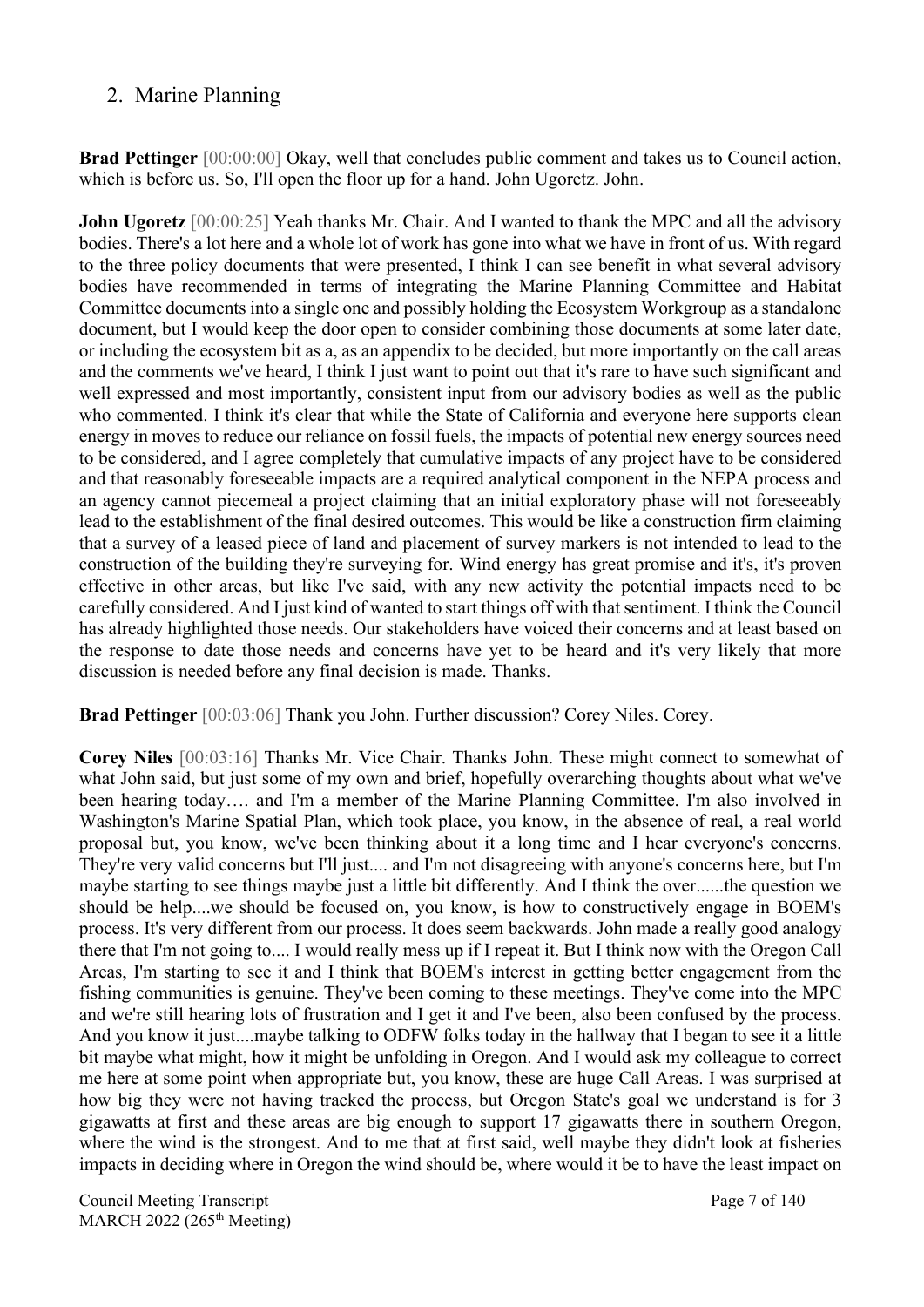fishing but, you know, maybe just today I'm realizing, well maybe if you're going to start with 3 gigawatts, you put it where the wind is strongest. And then the question becomes within those bigger areas, which areas would have the least impact on fishing? And I think as Caren might've mentioned, we've heard BOEM's willingness to maybe alter the pace of their process and want to have some real engagement with them with better engagement with stakeholders, and they've been trying for a while to do that. So, we have thought about how we would do something in Washington. We have outlined a process, but it is somewhat high level and this is really helping us see how challenging it's going to be if we see it, we see that come to Washington. But like when people say a programmatic EIS, I think, what I think of is hey, let's take a big picture of the big area and where within that area can the bigger picture, where can a goal be met? And the goal we're seeing here, and I'm going to oversimplify this is, where could 3 gigawatts of wind be achieved with having the lowest impact on fishing and fishing communities? And of course, other, we're hearing about other ecosystem impacts but that's the big, the biggie that we're all focused on here. How could this be done, if possible, with having minimal impacts on fishing? So, the message here, these thoughts are going on longer than I thought is, people have learned to really constructively engage in this Council process, and it is really nice to hear people compliment that. It's taken a lot of work from folks, you know, who've been in this process for a long time to make it work. And I do, I just want to....yeah, again, I'm saying I think there is an opportunity to help shape this process for BOEM and improve the engagement and that's where I am personally as a member of the MPC starting to think and again, I don't mean to jump in front of my colleagues from Oregon who have been working really hard on this for I don't know how many years now, Caren, but that's just some overarching thoughts I will end with.

**Brad Pettinger** [00:07:52] Thank you Corey. Further discussion? Caren.

**Caren Braby** [00:07:55] Thank you Mr. Vice Chair. And I'm trying to listen before I speak. This has been a learning process for us all, BOEM included, and there is so much before us and so much to say and so many thoughts that are buzzing around all of our heads. So, I acknowledge that and I'm trying to embrace that chaos. I think that we will get through the chaos to some path and have some thoughts about ways that the Council could provide comments to BOEM for the Oregon Call Area process. I'd like to share some of those now. I don't think we need a motion today, but if it comes to it, I would be happy to formulate these in the form of a motion. But right now, we're just being asked to consider and provide guidance so that's what I'm planning on doing. I also have some thoughts on the other, the other tasks that the Marine Planning Committee has been helping us with and guiding us on. But right now, I'll just speak to the Oregon Call Areas and we learned over the past weeks and today we're reminded that BOEM plans to publish a Federal Register notice initiating formal public comment at the end of this month or early April, which will make it difficult to do anything to comment unless we make that plan today. So, I would like to make that plan today that the Council will comment on that Oregon Call Area open comment period and we have just such a wealth of information from our advisory bodies to pull information from. I think in some way the Council today should confirm that staff and our advisory bodies should synthesize that information and or, or and probably submit those advisory body reports during that open call. I think it's really important that we speak clearly about what we think would be a better process from the Council's perspective for BOEM to follow. They have flexibility in their process, and they are looking to us to specify what a better process looks like. I think that that includes one, conducting more stakeholder meetings. Meaningful interactive collaboration using the footprints that they already have in hand but making sense of them. Adding value. Adding the system of seafood markets and industry. Adding sport fishing input which is notably depoprate at this point. So that's one thing that we can specify as a Council, which is very aligned with Council process. The second is a nod to and looking to our Council colleagues, NOAA Fisheries and their work that has been initiated around the PacFEM Project, the Pacific Fishery Effort Modeling Project, which will bring together fishing effort mapping in a spatially explicit way and combine that with economic values of those fisheries. I would also, I believe that this study falls short of a trade-offs analysis, but essentially that study should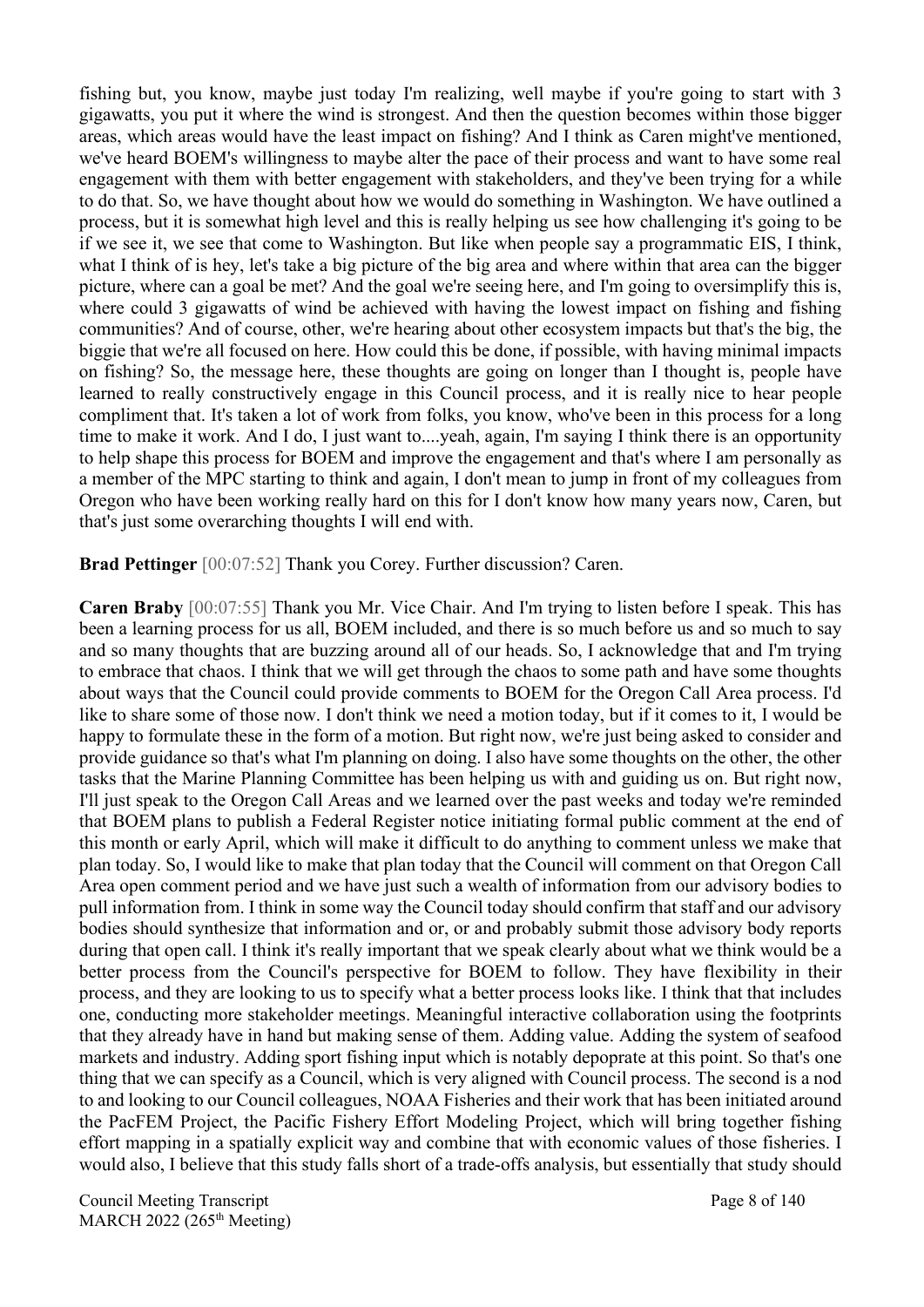set us up for a trade-offs analysis and what we're really looking for as a Council is if we give up some fisheries, is it going to balance out the benefits that we are being promised from renewable energy and we need that information as a society in order to answer the question of what we're giving up and what we might be gaining from this. So that's the second thing. It's a big second thing, but that's the second thing. And we still have a third bucket, which is really kind of a lot of questions about ecosystem services, ecosystem resources and I've listed a number of those. Our advisory bodies have listed a number of those, but we don't have a suitability analysis. We don't have a synthesis of that in the same way that we have seen our colleagues at NOAA do for Aquaculture Opportunity Areas. And whether or not we agree exactly with the way that suitability analysis went, there was at least consideration of synthesizing the information and I think that should be done in this case for offshore wind. I want to confirm my colleague from Washington's comment that the whole purpose of a larger set of Call Areas is so that we can winnow those down closer to the planning goal for Oregon, which has been stated in state statute as 3 gigawatts. So as a Council I think we confer.....should confirm and support that winnowing down process. Cumulative impacts has to be considered in some way. We haven't figured out how to build that into this BOEM process yet and we need to work on that, and I think we need to lean on our BOEM colleagues to figure out how to build that into the process. And in order to do all of this we need a longer timeline, and right now I'm very concerned about the timeline between the Call Areas and designation of Wind Energy Areas. My understanding of this process is that all of the work I just described should be done prior to establishing Wind Energy Areas and certainly before leases are issued. And so how do we build that timeline in and yet still set up BOEM and the nation to succeed in pursuing greener energy overall? That's kind of the question. But for now for the Council I think it's about extending the timeline before Wind Energy Areas are designated that is in line with discussions within the State of Oregon on really time needed to get farther along. And I know I'm going long and I'm sorry to be on the soapbox so to speak, but obviously I have a lot to say and I have thought about this so deeply for so long now that I would like to dip my toe into a fishery that I typically do not work with, and that is the salmon fishery. And I would argue that while offshore wind presents great promise, just like land-based wind presents great promise, solar, other forms of renewable energy and getting us off of fossil fuels which I absolutely agree with, it presents great dangers and we are currently living decades after we very enthusiastically put hydroelectric dams in place that led to the demise of, or certainly the instability of salmon stocks. We're spending billions of dollars every year dealing with that problem. We don't want to create a similar situation by creating that infrastructure, creating the unintended consequences in our ocean, which is as yet pretty much devoid of infrastructure. So, I think asking for an additional year or two to think through this carefully before we go down that path to save us the time, the money, the angst, the pain later is well worth it. And there are alternatives to doing this immediately and doing it full scale and we've heard some of that today, including ideas about a demonstration project, potentially about phasing-in development across the west instead of doing it all at once, and I think we should express those thoughts to them. So, I'm going to stop there. I'll hold my comments on other aspects of marine planning but appreciate the long time to let me say some words about this one.

**Brad Pettinger** [00:17:23] Thank you Caren. John Ugoretz. John.

**John Ugoretz** [00:17:40] Sorry about that. I have a hanging hand that I will take down and I can't find my unmute so I'm doing great.

**Brad Pettinger** [00:17:48] I was feeling pretty bad about you, not calling on you. I thought I missed you… so okay. Further discussion? Comments? Corey Ridings. Corey.

**Corey Ridings** [00:17:57] Thank you Mr. Vice Chair. I'll start by saying that I agree with everything that has been said so far on this. Corey, Caren, and John all had really excellent words and insights so I'm just going to add shortly to that. I'll specifically echo John's comments on just the quality and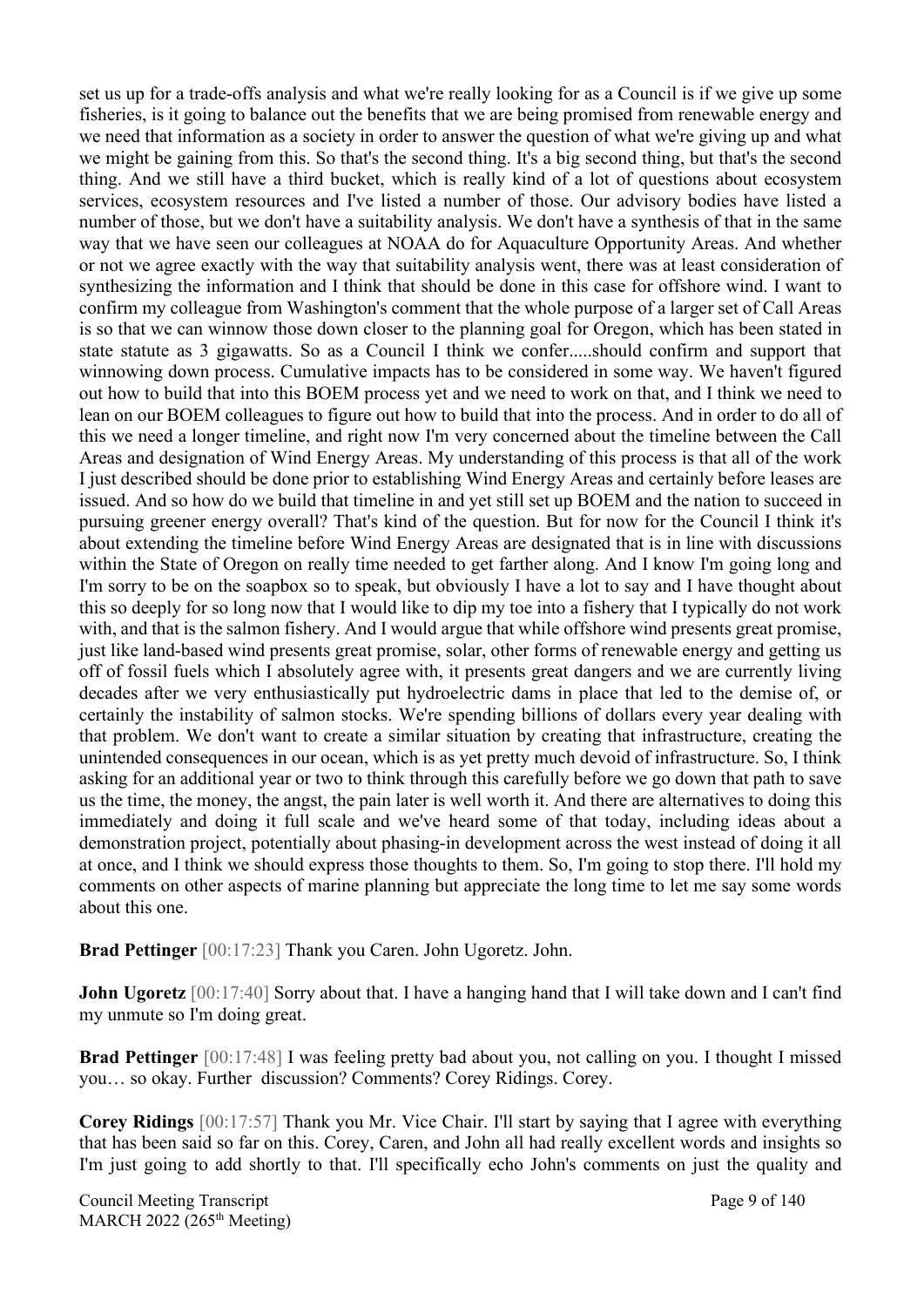thoroughness of the reports that we got under this agenda item were really good. I think they provided some really good ideas, and they have a nice sort of body of documents that exists now and that we can refer back to as we need. So just voicing my appreciation to all those that spent time to put those together. A couple things as I was listening and reading came to mind that I wanted to just highlight. The EWG noted lifecycle analysis as a concept and I think I heard Caren speaking to this as well, which was really, you know, what are we......what are we doing here? You know this wind energy is very likely necessary for our future and but how that fits in and what the price we're paying for it is really important to know from the start. So that concept I'll admit was new to me and I like it, and it would be hopefully at some point something like that is conducted. I also thought the idea from the Habitat Committee on a wind farm demonstration project would be great. I don't know if and how and where such a thing could happen, but it seems prudent, especially if we were able to somehow get a longer timeline, as Caren suggested one or two or even longer time to put this in. To have that demonstration is probably the best proof of concept and way of knowing what we're getting into that we could do. Several groups noted potential oceanographic changes that have recently been noted in the literature on things like upwelling and larval dispersion that could have really big impacts on our fisheries. So, I'm happy to see that new science coming align and having that put forward. In line with that also, we've heard this a number of times, I think it's really important again thinking about core science needs for management, which is interruption to existing surveys. Several of our groups mentioned that as well as the public and I think that's just incredibly key. So however, we move forward I hope that that's included as an important piece to remember. And then finally, we heard a bit on moving EAs to EISs as well as a programmatic EIS, all that seems right to me. Again, I… in line with other comments about really the core of what we're talking about here is how to engage with BOEM and how to help BOEM engage, and I confess I'm not the expert on that, but it seems like programmatic EIS is at least a very good conversation starter if not the way to go. And thinking more about, again, in line with Caren's comments about taking more time to do this right, moving those EAs to EISs. So, I'll stop there. Thanks very much Mr. Vice Chair.

**Brad Pettinger** [00:21:30] Thank you Corey. Anyone else? Bob Dooley. Bob.

**Bob Dooley** [00:21:38] Thank you Mr. Vice Chair. I guess I'm going to be a little more cynical. I.....we have an incredible amount of good work here in good faith and we as a Council family have put forth a very rational way to go about dealing, you know, systematically coming forth with a way to understand siting and wind power. And I think we need it. I don't, I'm not against it, but I think we've got to be.....we can't be naive. And I think part of this is if we look, I don't discount the fact that our compatriots on the East Coast have been dealing with this for a while and they have gone through many of the same processes that I've heard today, and they have had some reassurances that things would be different, but ultimately it wasn't and it isn't and they're being run over and I have been dealing with, you know, been involved with that through different organizations I belong to for a number of years, and I think we have to understand that we have a good plan. We have a systematic plan that makes sense to how to get siting in the right spot, but that sure hasn't worked there. And I just intuitively think with the amount of political horsepower on the East Coast and how important fishing is to the East Coast and how they're getting basically run over, for us to think that we're playing in a fair fight here I'm just not confident. I think you're right, Caren, exactly with the way aquaculture is approaching this. It's very rational. They're checking the boxes but they're in the same department we are. They're in Commerce. They're.... BOEM is Interior and they don't seem to be listening to us, and I think the, the general feel that damn the torpedoes full speed ahead we're getting wind energy and that's a, you know, a more of a political agenda type thing and I think it's....we need it. I mean we do. But there's a way to do it right and there's a way to do it wrong, and I think we have to understand that we're in maybe not quite a fair fight and to go into it not recognizing that I think is problematic, and I think we have to understand that because our fisheries, our fishing communities are at risk. They're at extreme risk. And you know, once again I'll repeat, the people that I know on the East Coast that have been at ground zero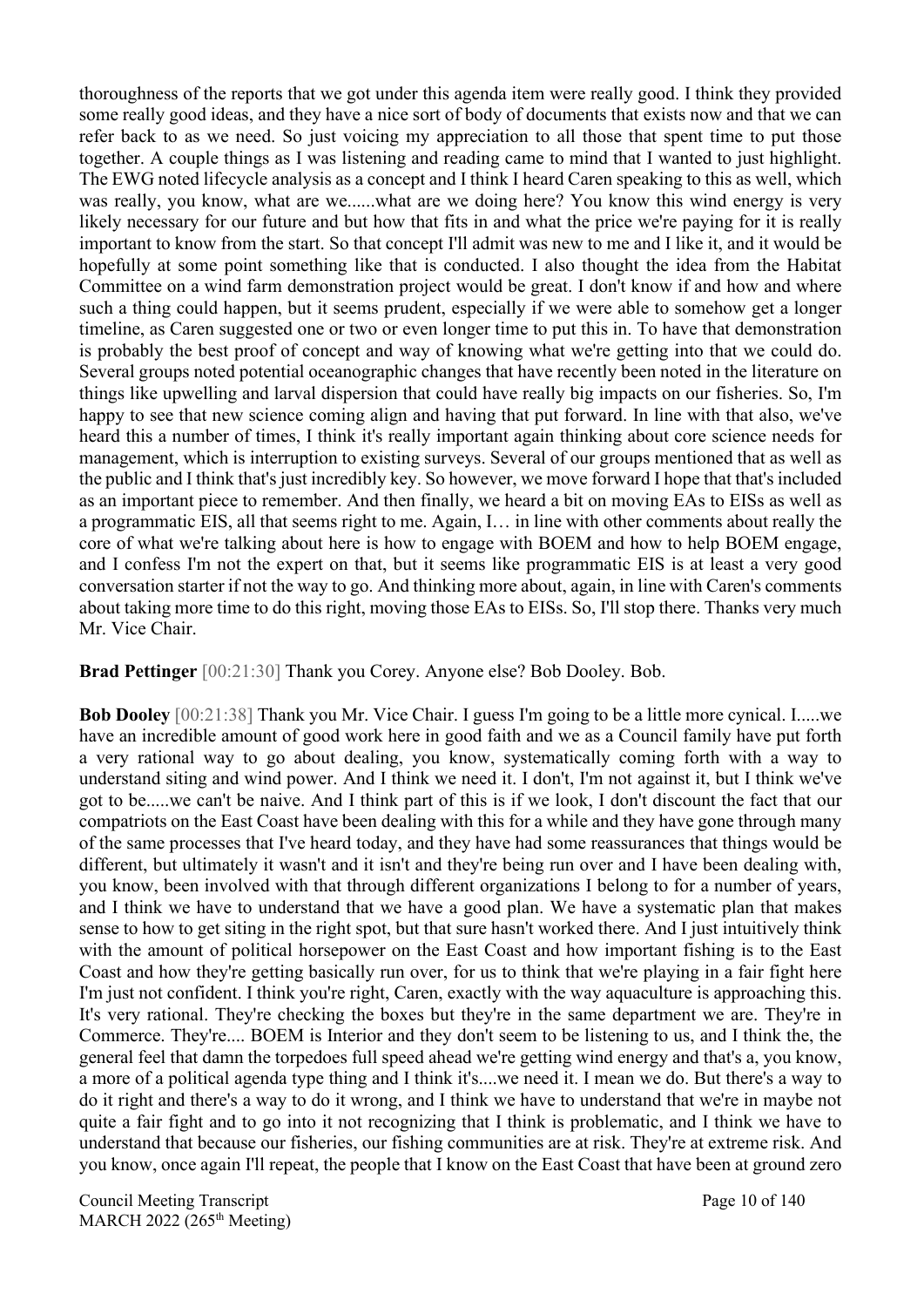on this have been fighting the same fight and they're not winning. So, we need to change something to be able to do that and I, I don't know what to tell you. I don't know what to suggest. I think the path that is, you know, the science is on our side. We always do that. I mean that's our best work, but boy I sure heard a lot of passion today in this and I'm concerned about our fisheries. That area off Oregon I've spent a lot of time fishing there, and if that were to become an area you couldn't access or had restricted access to, that would have an extreme consequences to our fisheries. So, I'm a little more cynical. I believe that the path that we've laid out is rational. I think the work that's being done is excellent, but I don't know that we're in a fair fight. So, I just had to say that. I'm sorry. So thank you.

**Brad Pettinger** [00:26:12] Thank you Bob. Caren.

**Caren Braby** [00:00:00] I do have some comments on the non-Oregon portion of the agenda item if I could share those, and this follows up on some other comments that have been made already. But we have the two policy document suggestions, one from the Habitat Committee and one from the Marine Planning Committee. They take different approaches, and I personally would like to see those merged in some rational way and brought back to us I'm thinking in June for further consideration. I think there's really good work. I don't think we need two of those, but we need one that's unified and takes the best work and the clearest statements of our policies. And I think that that should, that ultimate policy document should be different from the outward facing document that's come out of the FEP revision, five-year revision process, although the policy document could borrow from the EWG's good work on that outward facing document as appropriate, but I think that we need both. One is really a general statement about the Council's priorities and connection to ecosystem and connection to development and human activities writ large, and the policy document is about the Council's statement relative to marine spatial planning, very, you know, very narrow specific component, that's the way I see it at least. So I also am really interested in and I've asked several questions today about the use of programmatic EIS versus project based EIS or other requests from the Council for analysis at some higher level than just mapping stuff and what the Council's position should be on that, and so I have an interest in Council staff kind of bird dogging that a little bit for us and maybe teeing that up for us as a Council, because I think it's important that if we as a Council ask for certain analysis that we're really certain that a programmatic EIS is what we're asking for. And if it's not, we should be asking for what we really want, and I don't know that I know how to ask for what we want personally, so I would like that to be part of the policy document work in June if that's possible. I don't think that we should really worry about the outward facing document today in terms of where that lives and how that's reviewed and so on. I think that we should put that also in our future June or after. So those are some thoughts there. But I really appreciate staff and, and the advisory bodies being ready to comment on the Morro Bay Environmental Assessment, the PARS study, the Aquaculture Opportunity Areas in addition to the other things that we've put on those groups for the Oregon Call Areas. So, I hope that we'll be ready for those and if agenda item is needed in April that we make time for limited treatment of those topics in April. And that's all of my comments.

**Brad Pettinger** [00:03:45] Thanks Caren. John Ugoretz. John.

**John Ugoretz** [00:03:49] Thanks Mr. Vice Chair and, Caren, thank you very much. I just want to say that I support what you're saying. In particular I do see a need to combine the two policy documents as an internal policy, and I do think that work could occur. And thank you in particular for now clarifying in my brain the difference between the EWG document, which is more of an outward facing document, and I support everything you're recommending there.

**Brad Pettinger** [00:04:27] Thank you John. Further discussion? Okay. Merrick.

**Merrick Burden** [00:04:43] Yeah, thank you Mr. Vice Chairman. This might be a little out of order I

Council Meeting Transcript **Page 11 of 140** MARCH 2022 (265<sup>th</sup> Meeting)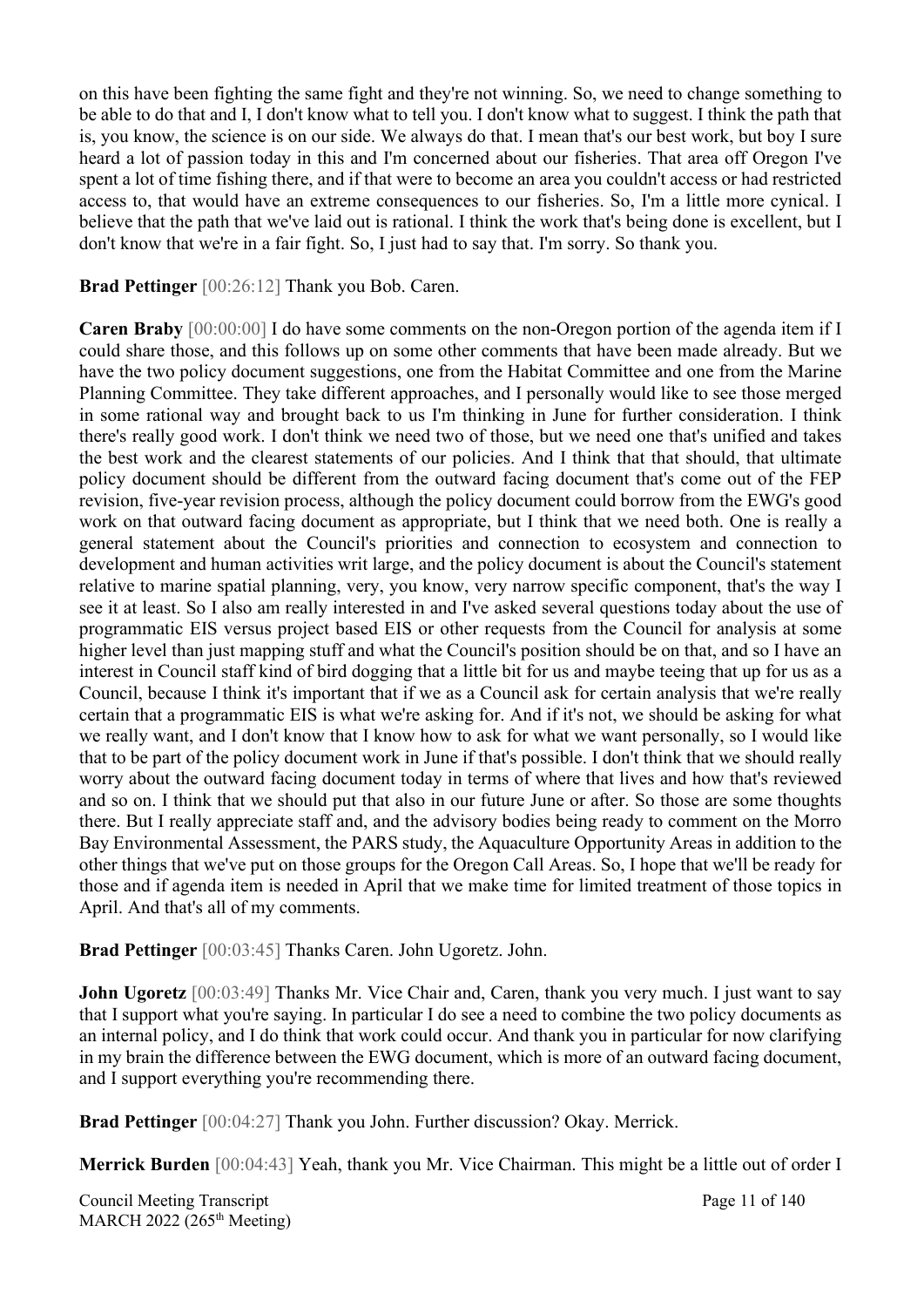guess, I guess I don't really care but I guess I would just like to say I know our BOEM friends are still on the line. I would just like to express I guess a bit of thanks to them for working with us to put together the session that we did last week. I think that was a nice, constructive step and to ask that I hope they've heard the wealth of comment and information and the deep thought that's come from our advisory bodies in this Council and just to express my hope that they do take that to heart as things move forward. I also understand I think Rick has a word or two he would like to say. I think he's still online. I think he just would like to acknowledge something. So, if it's okay with you Mr. Vice Chairman, I would, I guess I would suggest that we allow Rick a word or two if that pleases the Council.

**Brad Pettinger** [00:05:57] Thank you Merrick. Rick, please.

**Rick Yarde** [00:06:02] Well sure. I just wanted to be able to have a chance to provide some reaction to today and hope this is the right time. Necy and I have been online for this afternoon's session and we are still here and we're going to have to log off pretty soon but I just wanted to know we were still here. We've heard all of this feedback. We heard the report read outs and questions during those. Heard the public comments and the Council comments and questions and it's all, you know, great… great to hear from you all. I think I mentioned in a prior meeting, and I just want to say again, I really admire the work that you all put into this. The number of hours that I know you must spend here is remarkable and the effort that you put into it and your stamina is so impressive. So, I want to commend you all for that. And I guess I also just wanted to react to some of the comments and say, you know, we have been meeting with this group and meeting with some of you in other forums too for quite a while and I think I have perceived, you know, a sort of evolution that you, some of you are coming through along with us as we all learn together more about how we're working together, and some of the comments that you're providing to us now are just, you know, so very thoughtful and so well put together. I didn't want to miss an opportunity to just mention that I note, you know, we note that you all are doing a great job in participating with us and, you know, hearing what we have to say and learning from that and then having that influence, the comments you're providing back to us, which is a great dynamic because we do our best work together as we move along this path together and we know the most about what we're each doing so I guess I wanted to call out just a few examples, if that's all right, and we appreciate everyone's comments so I don't mean to leave anyone out, but just when I was listening, Mike Conroy's report out and was so thoughtful and sort of getting it at the very particular issues in our analysis. It really resonated with me. Larry Thevik's comments, which are always so well expressed and, you know, a great example of that that I was saying about hearing people learning very, in very great detail about BOEM's process and responding to it in a way that is very on point about what we're working on as another example. Greg Shaughnessy, his.....heard last week too but today about the NMFS surveys and providing some very specific information today about, you know, on the ground surveys and what it means and what we should be watching out for and what it means to the community. And then a slightly different natured comment, but Corey Niles a while ago just kind of talking about his efforts in talking to colleagues and learning about BOEM's process and, you know, gaining understandings that are helpful in providing good feedback too. And just, you know, again, a few examples that I was noting, and I just wanted to say everybody's comments are important to us, but those were a few things that I thought were particularly resonating with me today. So, I just want you all again to know that we've been here today again spending this time with you, hearing what you've got to say. We're going to continue to do this and we're going to spend time having many of us go through these reports that are submitted and make sure that we are taking away everything that we can from this interaction. And I guess just in closing say once again, thanks for this other opportunity and for all your work on this. We do appreciate it.

**Brad Pettinger** [00:10:28] Okay Rick. Well thank you for those words and thank you for....thanks for being with us through this session here so far so. Okay, anybody else? There's been a lot said here. I'm not sure if we have enough direction moving forward or if we need something more than that. Should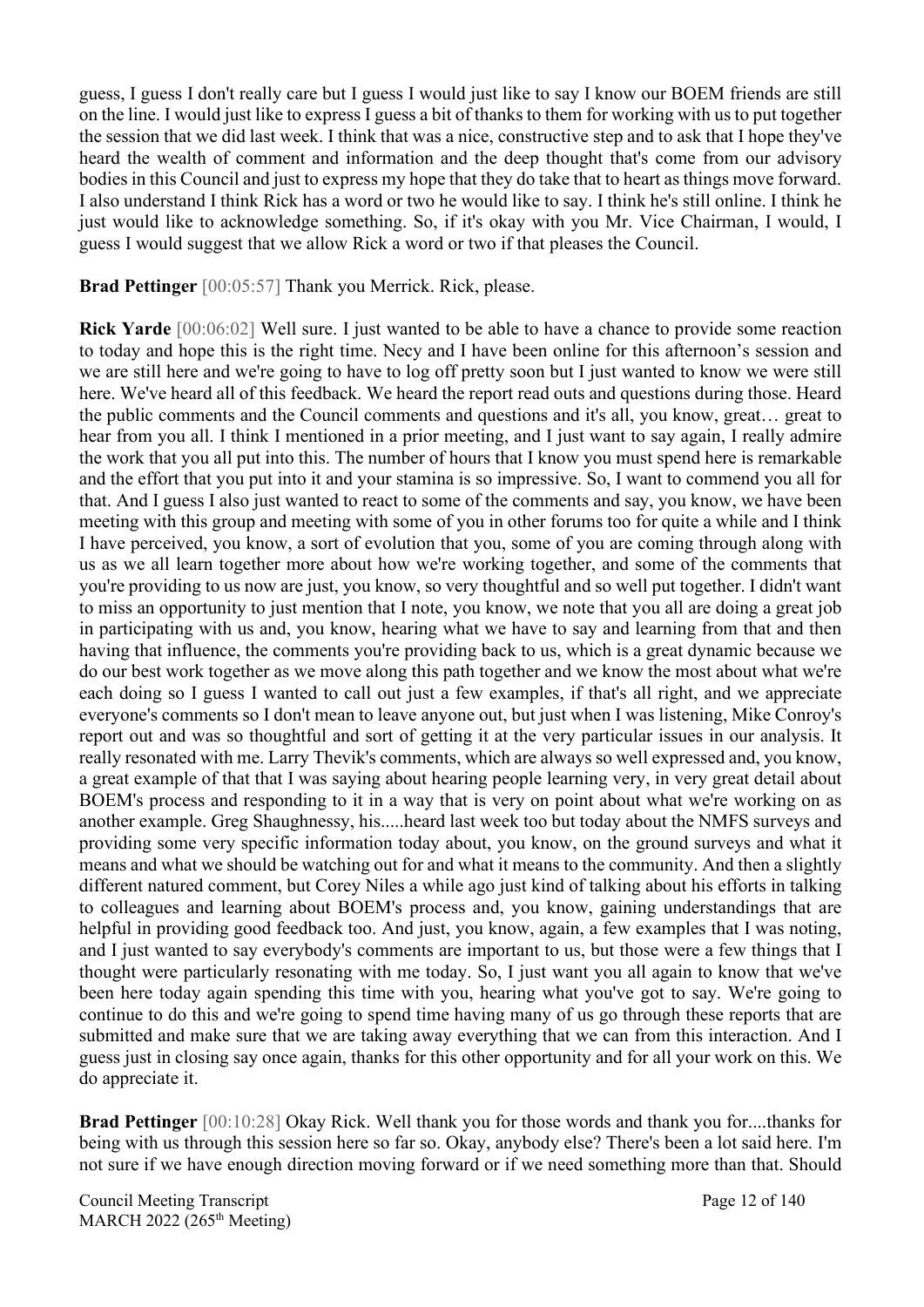I maybe go to Kerry to see what he's got as far as......Kerry, how are we doing? What have we got and what else do we need to do?

**Kerry Griffin** [00:11:04] Thank you. The morning staff meeting we talked, you know, we always talk about the day and what's happening and who's saying what and who might do a motion and there's no written motion required for this action. I do think it would be helpful to have some, you know, maybe a little summary or if someone has something in writing, even though it is guidance, I think that would be helpful because, you know, just because there's so many moving parts here. So, I don't know if someone had something in writing ready to share, but it would certainly help me to have a summary of expectations, you know, just to be clear. I know we talked a lot of things in Council discussion but having something either in writing or a clear statement of guidance for us would be helpful at this point.

**Brad Pettinger** [00:12:05] Caren Braby. Caren.

**Caren Braby** [00:12:08] I was speaking from a written electronic file. I would be happy to share that with the Council now or directly with Kerry, whatever the Council's preferences.

**Brad Pettinger** [00:12:26] It's not five o'clock yet so.....

**Caren Braby** [00:12:28] Oh, let's use the time then Mr. Vice Chair.....(laughter)......shall I send it to Kris?

**Brad Pettinger** [00:12:36] Corey.

**Corey Niles** [00:12:42] Thanks Mr. Vice Chair. I don't want to make it sound like I want to get out of here, but I didn't speak up earlier, but I heard John speak to what Caren said and I didn't want to repeat it. I would, if other people would like to see what Caren wrote no objections, but I would be happy with her sharing with Kerry. I was following along and had the advantage of seeing an earlier draft, so I would.....I just didn't speak up, but if Caren sent that to Kerry that would.....that captures what I understood her to say and John to agree with and silently agreeing with as well.

**Brad Pettinger** [00:13:21] Thank you Corey. What's the will of the Council on this one?

**Kerry Griffin** [00:13:34] Well I might jump in. Oh, I see John put his hand up, but now that I realize that there is something in writing that we can use and refer to, that checks my box as far as I'm concerned so thank you.

**Brad Pettinger** [00:13:50] John Ugoretz has his hand up. John.

**John Ugoretz** [00:13:53] Yeah, I was just thinking Mr. Vice Chair. I was just going to suggest maybe Caren could very briefly outline the points that she made so that we all know what's going into the, you know, the transmittal to staff.

**Brad Pettinger** [00:14:11] Okay. Caren, is that possible?

**Caren Braby** [00:14:13] Happy to do that. And I think while I'm doing....

**Brad Pettinger** [00:14:17] Are you on?

**Caren Braby** [00:14:17] I thought I was on. I'd be happy to do that, and I've just sent it to Kris as well. So, while I'm speaking, he may get it up on the screen for us. But basically, I outlined some comments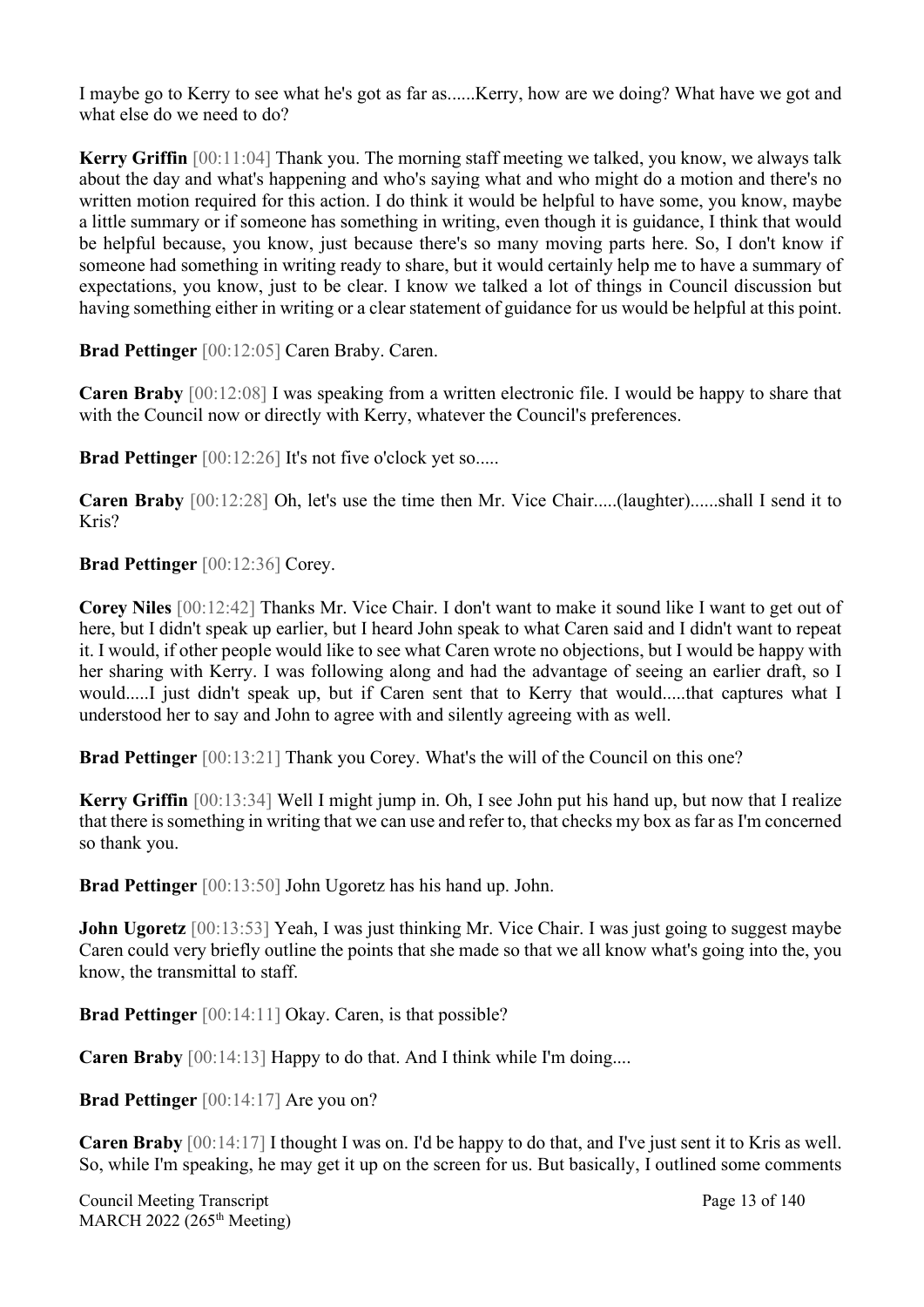on the Oregon Call Areas and suggested that we ask staff to prepare a comment letter to BOEM in anticipation of the Federal Register publication, and that that should synthesize the advisory body reports that we've heard today and consider whether attaching those would be useful or not, but certainly rely on all of the advisory body input we've received today. And then at kind of a higher, the high-level guidance from the Council to BOEM should include confirmation that we conduct further stakeholder meetings, work with NOAA Fisheries on the PacFEM analysis, conduct a suitability analysis for ecosystem, confirm in that letter that we understand this is a winnowing process from 17 gigawatt Call Areas to something closer to Oregon's planning goal of 3 gigawatts. Ask for ways that we can work out this issue around cumulative impacts so that those can also be considered, and to get all of that done prior to committing to Wind Energy Areas, which would necessitate an extension in time. It includes a description of my thoughts around unintended consequences of hydroelectric dams and that this could be our generation's version of that and points to demonstration projects, phasing auctions instead of doing development all at once. I'll pause there. That's what's in there in my written direction relative to Oregon Call Areas.

### **Brad Pettinger** [00:16:23] Okay.

**Caren Braby** [00:16:25] The second point is on the other aspects of marine planning. I suggested that we combine the two policy document versions that we got from the Habitat Committee and the Marine Planning Committee into one document. I'm suggesting we consider a new version in June of 2022. And if there's potential for understanding more about the use of programmatic EIS versus project specific EIS and what that means in terms of what we're talking about as a Council in our desires for further analysis. Does a programmatic EIS meet that? Does something else meet that? What does that mean to us as a Council and how should we recommend those tools? And then the outward facing document keep that separate. Bring it back to us in June. It doesn't need revision but just pose the question again on how to maintain that. Be ready to comment on the Morro Bay, the PARS and AOA comment opportunities and Council workload planning for April could include some.....a new agenda item could include Oregon Call Area, Morro Bay and PARS study if those are appropriate at that time.

**Brad Pettinger** [00:17:49] Okay. That's pretty comprehensive. Anybody.....is everybody satisfied with what you see on the screen as far as moving forward for Kerry? Okay. Kerry, do you feel better about that now?

**Kerry Griffin** [00:18:10] Thank you. Yes, I feel much better. I appreciate it and appreciate Caren and everyone putting these very thoughtful pieces of guidance in writing. The discussion was very helpful, and I also want to express appreciation to everyone who contributed to this agenda item, including our guests from BOEM and from NOAA, Diane and Necy and Rick, and all the advisory body comments and the public comment. I agree they were very thoughtful and comprehensive. And so, I just wanted to express my appreciation for that. And I think that concludes your business for this agenda item unless Council members have something else they want to say or guidance or anything like that, you have concluded your business for this item.

**Brad Pettinger** [00:19:12] Okay, well I'm not seeing any hands. So, I think with that I will hand the gavel back to our Chairman. Marc.

**Marc Gorelnik** [00:19:26] Thank you very much Vice Chair Pettinger. Good job on that agenda item by everyone.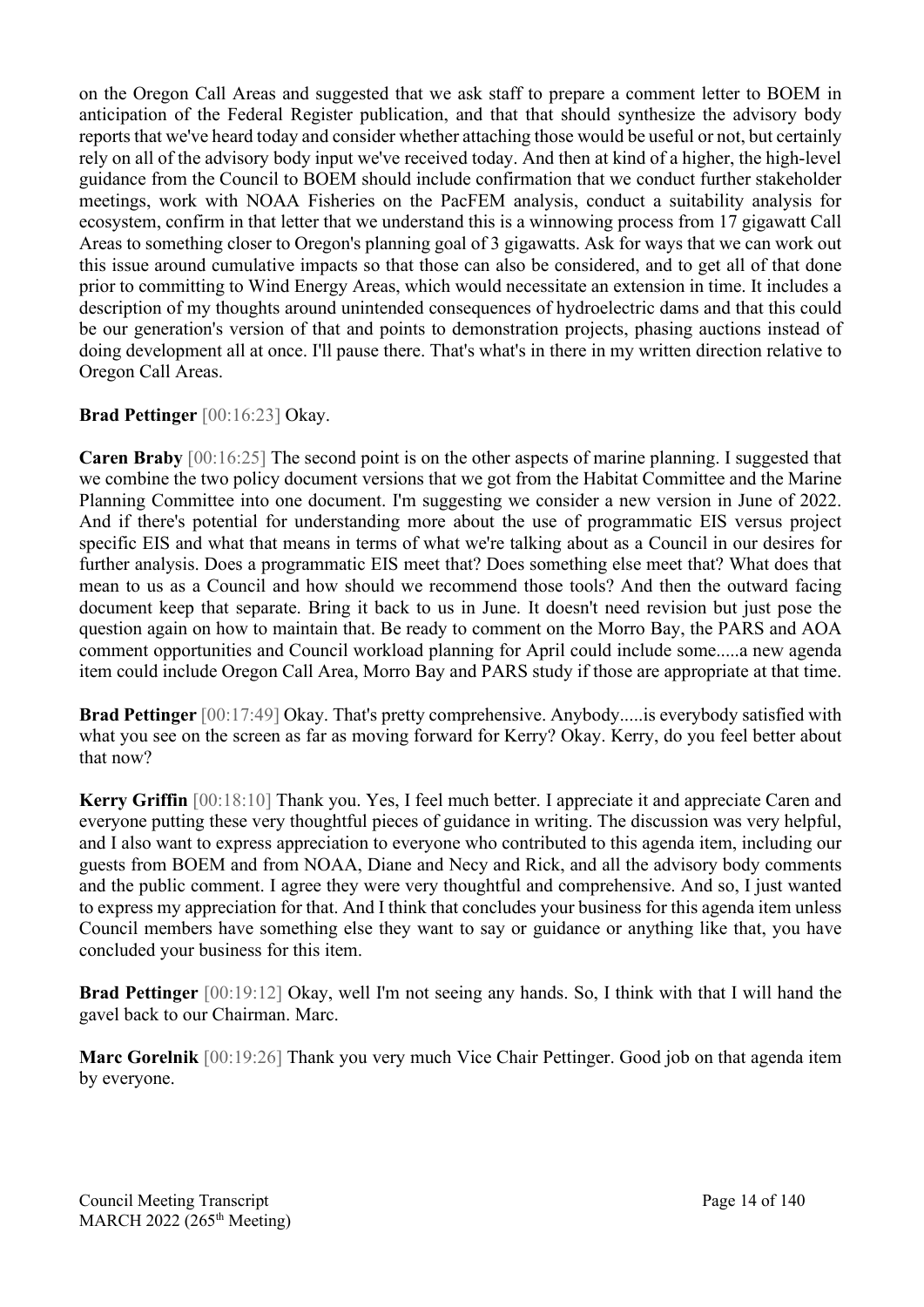### <span id="page-14-0"></span>3. Fiscal Matters

**Marc Gorelnik** [00:00:00] So we will turn to Council discussion and the recommendations of the committee that are before us. Ryan Wulff.

**Ryan Wulff** [00:00:11] Yeah thanks. Actually, if you'll indulge me, I can update, maybe this could be a de facto NMFS report here since we did not have a fiscal year appropriations when the Budget Committee met, as Patricia noted, but we had the 1.5 trillion omnibus that has been passed and signed by the President yesterday. It is very difficult, and I consider myself a pretty good Googler, and it took me quite some time to be able to find what I believe is the relevant explanatory statement for commerce justice and science and in particular NMFS. So, this is....but keep in mind this is preliminary from what I got from when it passed the House, so it's possible that there has been some tweaks. But in general, since the number remains the same, at least I think I can give you a preliminary estimate of what was in this omnibus. In general NMFS budget went from about 964 million in FY 21 to over a billion, just over a billion, 1 billion 15 million dollars. As an agency that's about a 23 million dollar plus up in protected species and 23, excuse me and then about a 28 million in fisheries science and management. The Regional Council and Fisheries Commission line went up from 41.5 million in 2021 to 42.9, so it's a slight bump up for Councils. So, I think for the purposes of this discussion and expecting at the very least the funding that you got in FY 21 is a very reasonable assumption. There is an additional 6.25 million dollars for wind energy and that's split up between various budget lines, but it does highlight for the increase that will go towards fisheries data collection, basically to the Science Centers that they focus heavily on mitigating impacts to scientific surveys, and that's in the language. There's a couple other broad bumps up to that......it re.....or excuse me it continues FY 21 funding as well as for another 4 million dollar plus up for backlogs and increased environmental permitting, and that's mainly ESA MMPA EFH consultations. And keep in mind I'm giving you numbers here on the agency as a whole so it's unclear how that will break down and effect the West Coast, but this is at least what's in the national budget. There is 2 million dollars for Southern Resident Killer Whale support and same funding I believe as last year, 39.5 million for implementation of the Pacific Salmon Treaty. There is an 8 million dollar plus up for surveys across the country for the Science Centers, and it does have the language I believe it had in last year, ensuring that the West Coast groundfish survey is maintained at the very least at four vessels. And then finally, there is 400,000 dollars for West Coast video review and electronic monitoring. It's unclear whether or not this is new money. However, it does say to be taken within existing fish base, so I'm not sure if that's new money or if that is money we'll have to direct, but also pay a price elsewhere. But that at least concludes my initial review of what's in the omnibus. And of course, we'll get a lot more detail here over the coming weeks since it was just signed yesterday.

**Marc Gorelnik** [00:04:04] Thank you very much Ryan. Further discussion? Oh, Brad.

**Brad Pettinger** [00:04:17] Yeah, I'd just like to say that I thought the budget meeting we had was probably the best one I've been involved with in my time on the Council and I thought it was very informative and give a much clearer picture I think of where we're at. And I just......anyway did a great job so.

**Marc Gorelnik** [00:04:33] Yeah, I agree. We always have our reports and our presentations at the Budget Committee are always pretty top notch. I think one other issue that came up and was just to make sure that our expenditures are being kept in line with our grants and you can see commented in the report that our deferred spending account has, is depleting at a pretty steady rate, which is suggests that notwithstanding the pandemic we are spending.....we need more money than we're getting in our grants. So that is something that we need to pay attention to and maybe we'll have further discussion at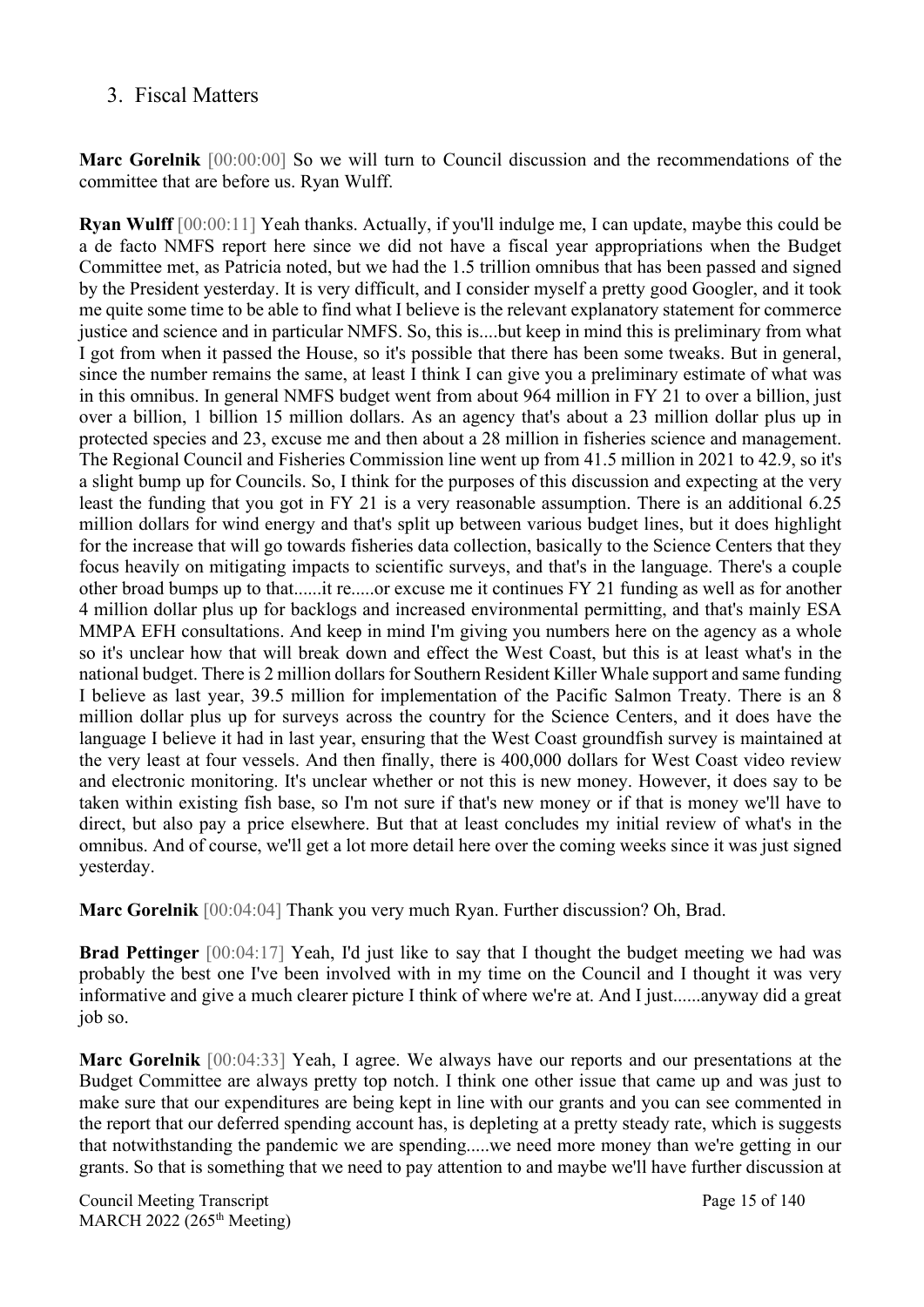our June budget meeting. Phil.

**Phil Anderson** [00:05:24] Yeah thanks Mr. Chairman. I had the opportunity to sit in on the Budget Committee meeting and, you know, the rate of our expenditures and depletion of our reserve is concerning. I think the suggestion by our Executive Director that we consider developing a policy on is a very wise one and I encourage the Budget Committee to continue down that road and I think along with the, along the lines of the Vice Chairman's comments, I think it provided.....the information was presented in a way that was very clear and but at the same time concerning that we need to really pay attention to where we're headed here. So thanks.

**Marc Gorelnik** [00:06:25] All right. Thanks for that Phil. I don't know if we need a motion here. Merrick.

**Merrick Burden** [00:06:33] Thank you Mr. Chairman. Not to delay the discussion or moving into a motion but I did just want to make a remark and just I'll say that thank you Mr. Vice Chairman for all your kind words. I would be remiss if I didn't acknowledge that we did have trouble connecting with some folks remotely. I think the lack of ability to connect with folks remotely during that meeting was not something that we had anticipated. We had thought that it would be a little bit more effective and so for those of you that were trying to participate online, you have my apologies. We are in this hybrid setting for the first time and we're trying and we'll learn from that experience and it will go better next time. So again, thank you for your kind words but also my apologies to those of you that tried to participate online and were unable to do so successfully.

**Marc Gorelnik** [00:07:37] Phil Anderson.

**Phil Anderson** [00:07:40] I believe that a motion is needed to accept the Budget Committee's Report?

**Marc Gorelnik** [00:07:46] Okay. Marci Yaremko has her hand up can I......

**Phil Anderson** [00:07:48] Oh I'm sorry.

**Marc Gorelnik** [00:07:49] .....just go to her first. Marci.

**Marci Yaremko** [00:07:52] Thank you Mr. Chair. I appreciate the discussion that we've had here today, and I think I appreciated the Budget Committee discussion last week. Thank you Merrick for your remarks on that and, yeah, the technology was challenging but I did have a chance to review the report and the presentation in more detail since the meetings occurred, and I just want to say that I agree that a deeper dive is needed and appreciate the....this different look at finances, I think, than what we've seen in the past, though I'm not intending to say that what we've looked at in the past is inadequate. I think the verdicts out. I just want to support the idea of thinking about a policy regarding the deferred spending and thinking about it in the sense of it being a reserve rather than a stockpile. I think the reasons for maintaining some money on hand are well articulated in the presentation materials, but connected to this topic of course is the idea of whether we bring in additional money for special projects. That's been a policy that we have utilized in the past. You can see in one of the graphics in there that we did rely to some extent I think through about 2019 on special project funds and then sort of moved away from it for reasons that at least I recall were related to having put a lot of work on our plate and things taking a little longer than they may have originally been envisioned to take and acknowledging our core needs and functions. So anyway, I guess all I'm saying is that I think I view the decision on maintaining a reserve kind of interconnected with our decisions or policies on pursuing special projects and just agree that they're important to talk about and think about as we manage our budget into the future. Thanks.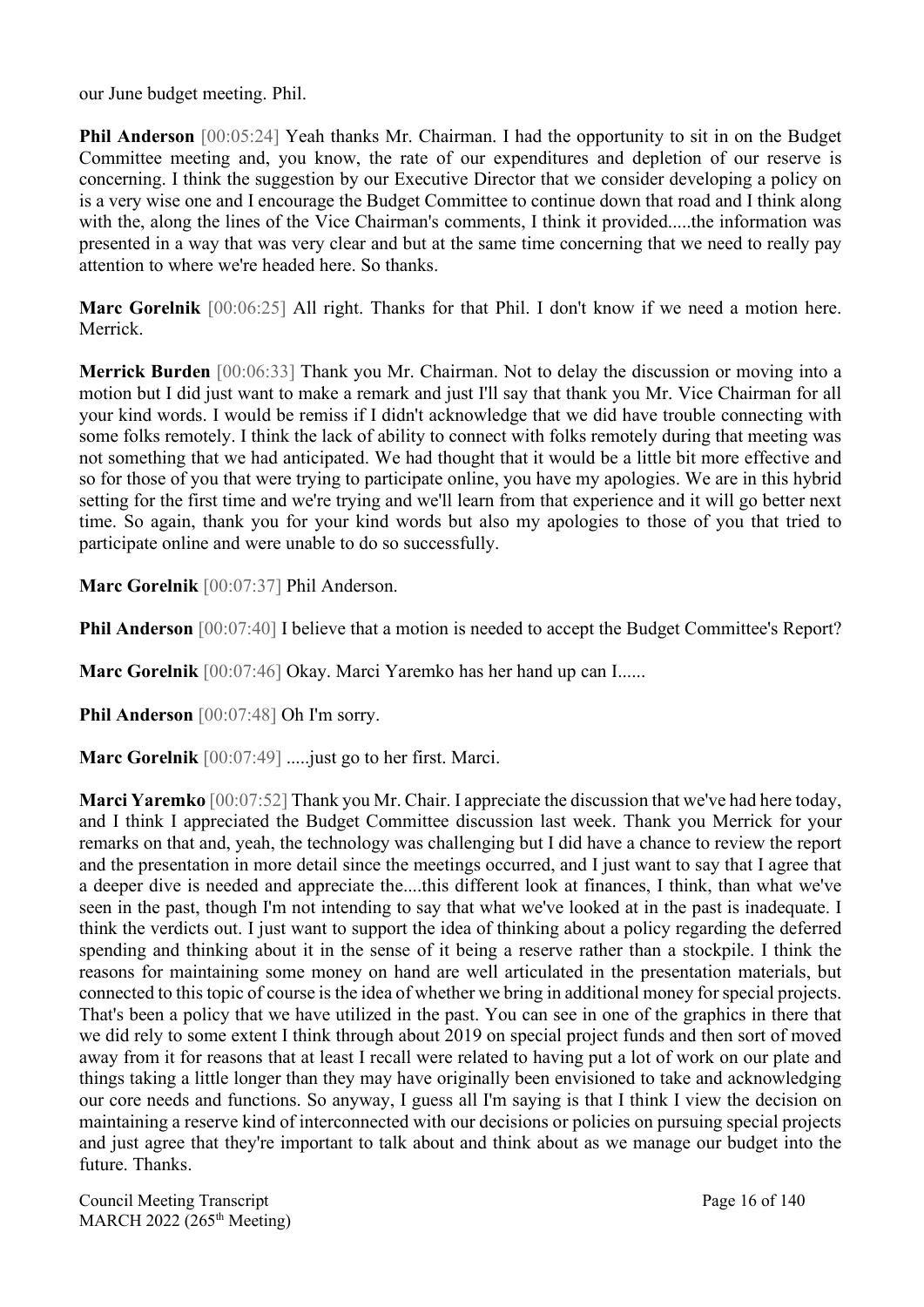**Marc Gorelnik** [00:10:35] Thank you Marci. We'll go......I don't see any of their hands, so I'll call on Mr. Anderson. Or is there another hand? Phil.

**Phil Anderson** [00:10:52] Well with the help of Sandra I'd move that the Council accept the Budget Report as shown in Agenda Item C.3.a, Supplemental Budget Committee Report 1, March 2022. Thank you for reading my mind, Sandra.

**Marc Gorelnik** [00:11:16] What else is there? All right, we have a motion by Phil Anderson and we do have a second. Seconded by Pete Hassemer. Thank you Pete. Please speak to your motion as necessary.

**Phil Anderson** [00:11:33] I don't think it's necessary. We had a good discussion, good Budget Committee discussion and report. So, thanks to the, for the efforts of the Committee and the Executive Director and Patricia.

**Marc Gorelnik** [00:11:47] All right, thank you. Is there any discussion on the motion? All right, I'm not seeing any hands, so I'll call the question. All those in favor of the motion say 'aye'.

**Council** [00:12:01] Aye.

**Marc Gorelnik** [00:12:02] Opposed, no? Abstentions? Motion passes unanimously. Thank you, Phil, for the motion. Patricia, well let me just say, is there any other business from the Council on this agenda item? Okay Patricia, how are we doing?

**Patricia Crouse** [00:12:23] Looks like you've completed your action for this agenda item. We'll be back in June with more information and a draft policy.

**Marc Gorelnik** [00:12:31] All right. Thank you.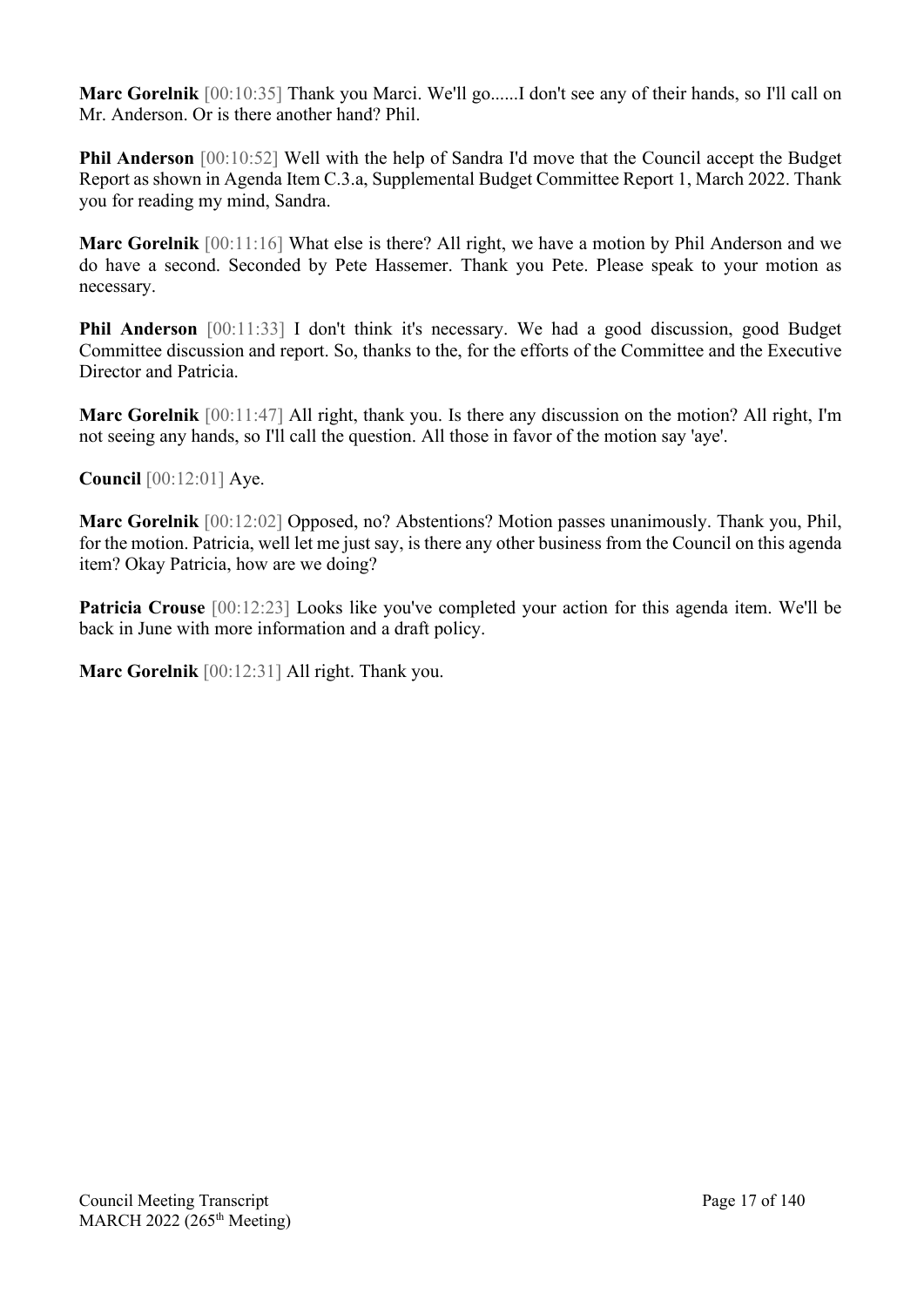## <span id="page-17-0"></span>4. Legislative Matters

No transcription for this agenda item.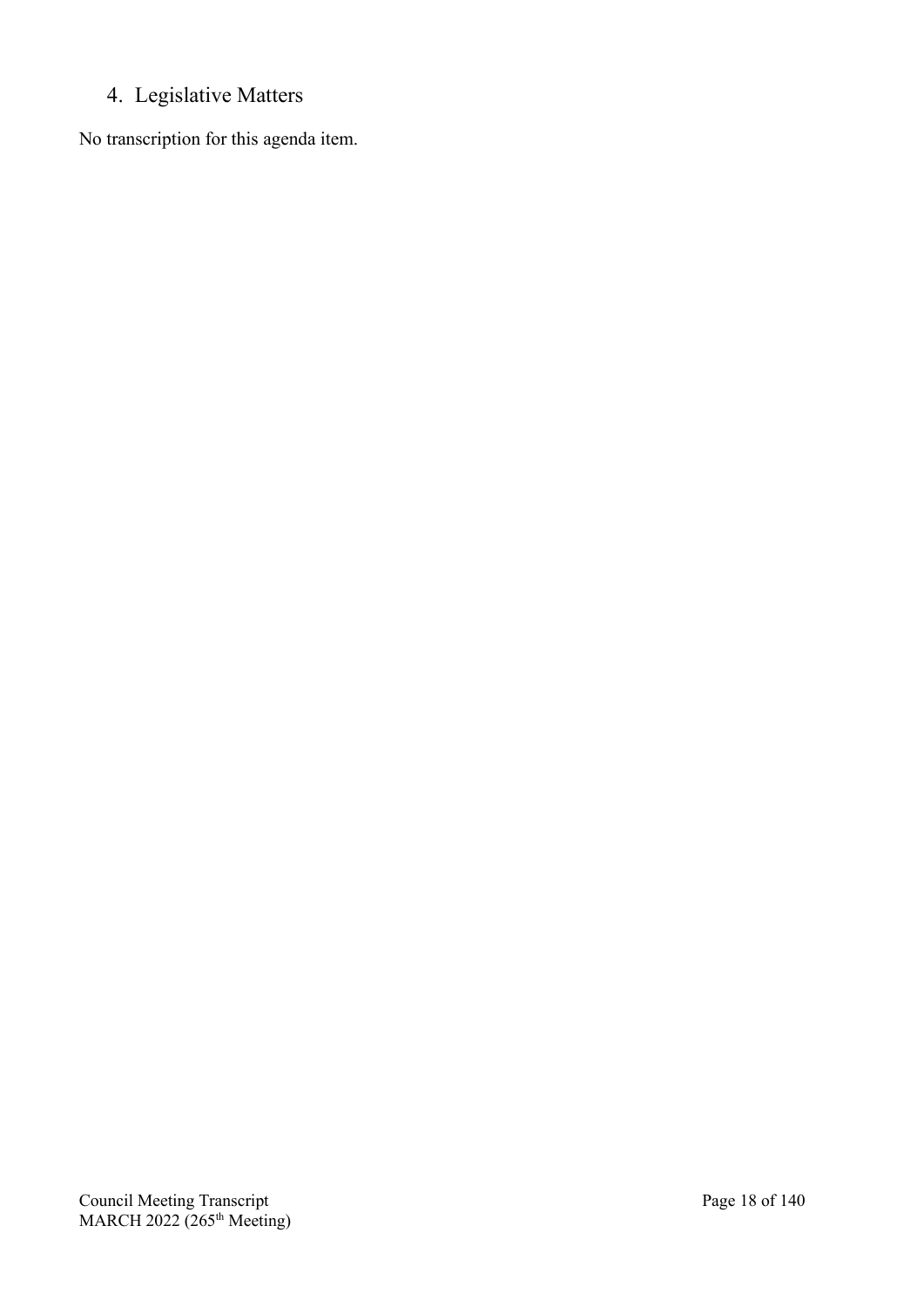## <span id="page-18-0"></span>5. Approval of Council Meeting Records

**Marc Gorelnik** [00:00:00] So first on our agenda is Agenda Item C.5, Approval of Council Meeting Records. Those are materials that were in the briefing book and I'll look to see if there's any corrections or a motion to approve. And if someone wants to do that. Virgil Moore. Thank you very much.

**Virgil Moore** [00:00:32] Mr. Chairman, I move that we approve the materials as presented.

**Marc Gorelnik** [00:00:37] Thank you very much Virgil. Is there a second? Seconded by Heather Hall. Any discussion? Not seeing any discussion I'll call the question. All those in favor say 'aye'.

**Council** [00:00:50] Aye.

**Marc Gorelnik** [00:00:50] Opposed, no? Abstentions? All right. Motion passes unanimously. We have approved our Council meeting records for November and January.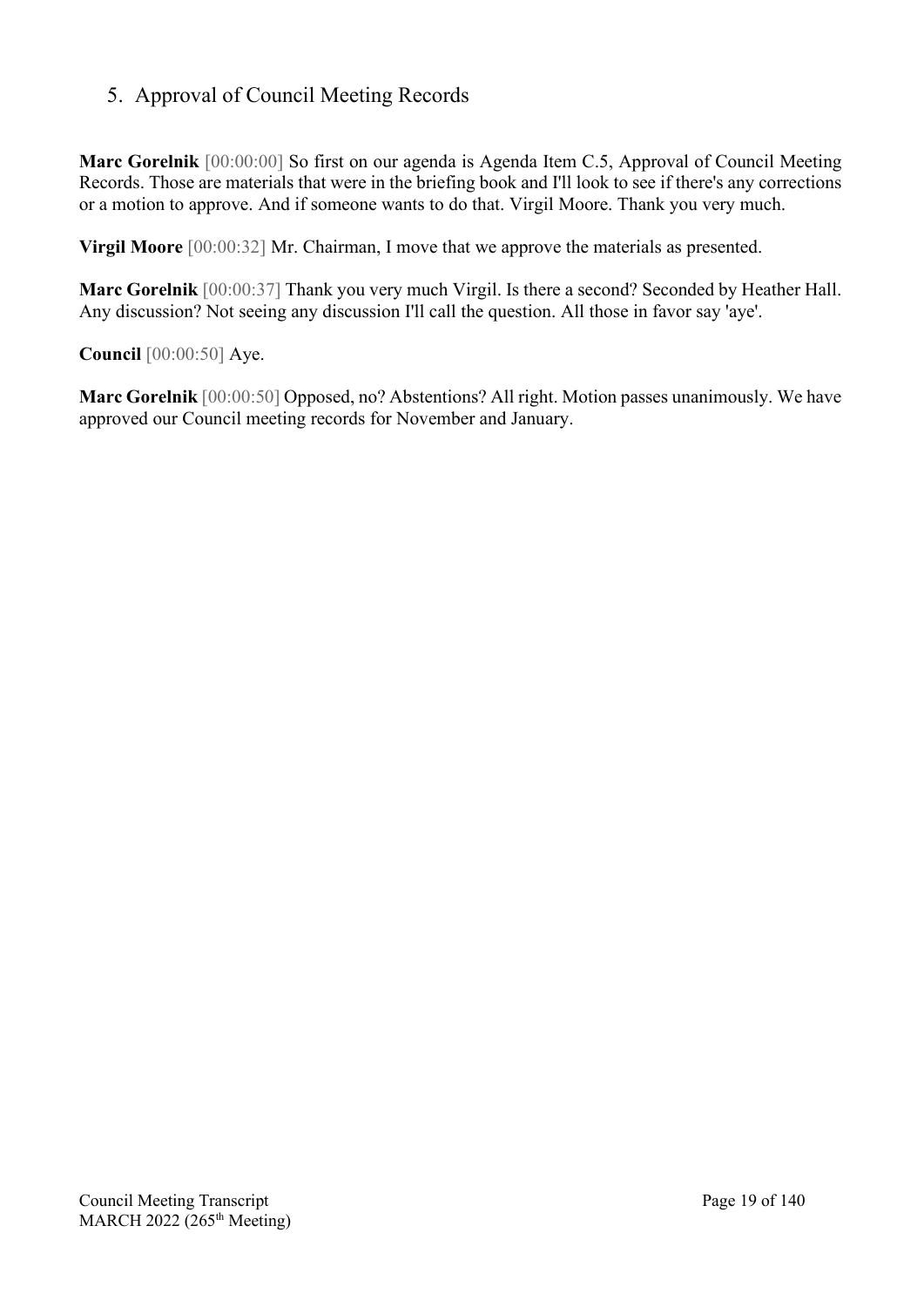### <span id="page-19-0"></span>6. Membership Appointments and Council Operating Procedures

**Marc Gorelnik** [00:00:00] There is no public comment, so we'll move into Council discussion and action, that is to consider the, any appointments and membership issues and well… we see it there on the screen there. So, I know that this, when it came to appointments, these are things we covered in closed session so I am going to go to my sheet here, my cheat sheet here, and I will look to see if there is, someone wants to make a motion with regard to Miss Lisa Hillier. Heather Hall.

**Heather Hall** [00:00:44] Thank you Chair Gorelnik. Actually, in this motion I'll cover the nomination for Miss Wargo and Miss....

**Marc Gorelnik** [00:00:52] Lorna Wargo, yes.

**Heather Hall** [00:00:52] ....Hillier. Thank you. I move the Council appoint Miss Lisa Hillier to the Washington Department of Fish and Wildlife position on the Coastal Pelagic Species Management Team and appoint Miss Lorna Wargo to the Washington Department of Fish and Wildlife position on the Groundfish Management Team.

**Marc Gorelnik** [00:01:13] All right, and that's seconded by Phil Anderson. Please speak to your motion as necessary.

**Heather Hall** [00:01:18] Sure. Thank you. Both Miss Hillier and Miss Wargo are excellent candidates for these management teams. I know much....most of the Council is familiar with Miss Wargo, who long has been on the Coastal Pelagic Species Management Team for a long time. Miss Hillier is new to the Pacific Council but not new to the North Pacific Fishery Management Council, so she does have some experience. I think they'll both just provide excellent contributions to the Council management teams and the Council process in general. Thank you.

**Marc Gorelnik** [00:01:55] All right, thank you very much for the motion Heather. Any discussion on the motion? Okay. I'll call the question. All those in favor say 'aye'.

**Council** [00:02:05] Aye.

**Marc Gorelnik** [00:02:05] Opposed, no? Abstentions? Motion passes unanimously. Welcome to Lisa and Lorna or Lorna's just changing seats I guess here. All right. We now have....the next I have on my list is an appointment to the Salmon Technical Team from the State of Oregon. I'll look to either Chris Kern or Maggie Sommer. Welcome Maggie virtually.

**Maggie Sommer** [00:02:35] Thank you very much Chair Gorelnik.

**Marc Gorelnik** [00:02:40] And do you have a motion?

**Maggie Sommer** [00:02:42] Indeed I do and it's appearing on screen. So, I move the Council appointment Miss Emily Shallow to the Oregon Department of Fish and Wildlife position on the Salmon Technical Team.

**Marc Gorelnik** [00:02:54] All right, thank you for the motion. Is there a second? Seconded by Christa Svensson. Please speak to your motion.

**Maggie Sommer** [00:03:01] Thanks very much Chair. Miss Shallow brings expertise in a range of field

Council Meeting Transcript **Page 20 of 140** MARCH 2022 (265<sup>th</sup> Meeting)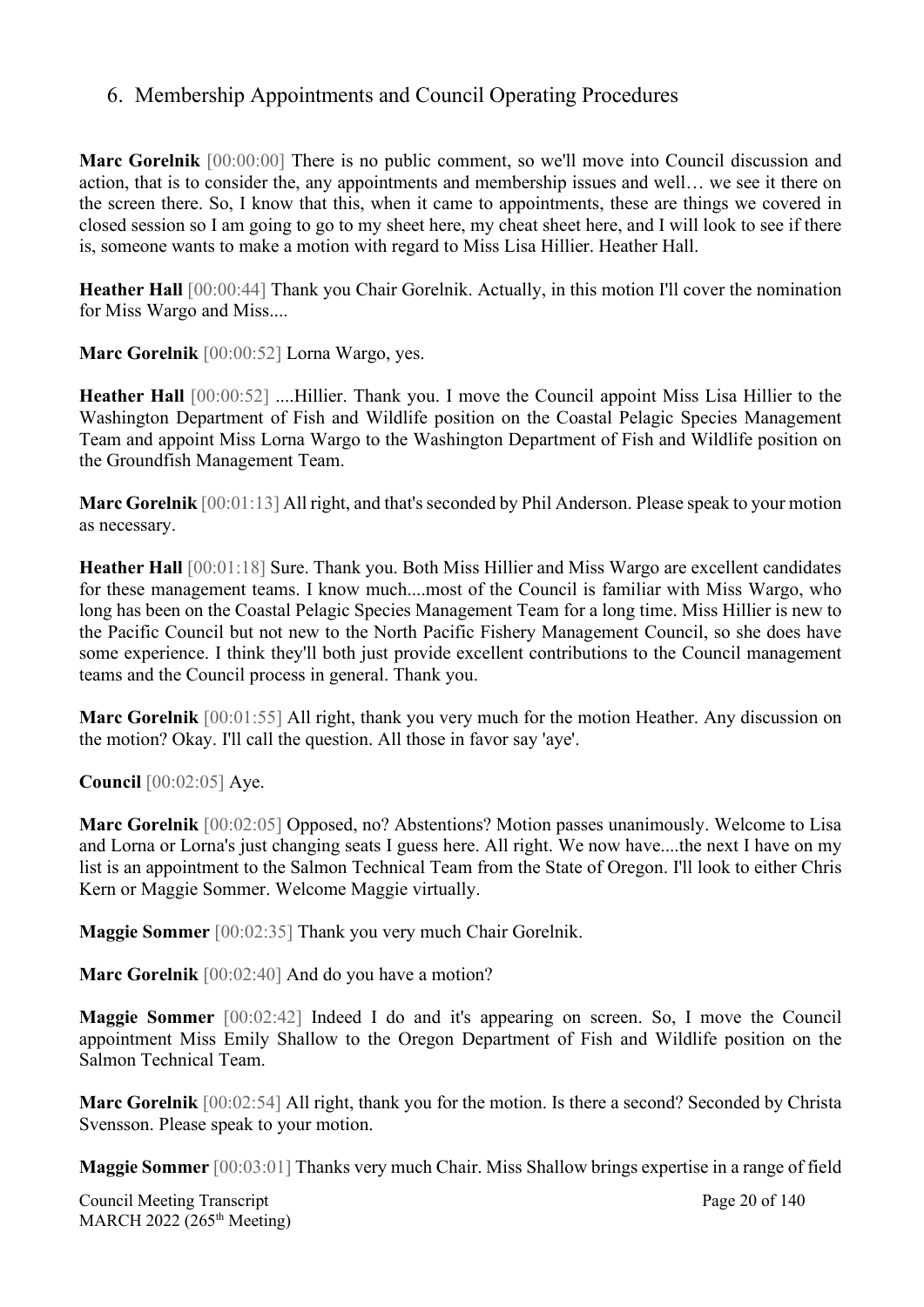and lab fisheries science, research and data analysis, and we are very glad to have her come on board with ODFW and the STT. We are also grateful to Craig Foster for staying on a little bit to help with the transition over the meetings this spring. Thanks.

**Marc Gorelnik** [00:03:23] All right thank you. Thank you for the motion. Any discussion? Okay, I will call the question. All those in favor say 'aye'.

**Council** [00:03:31] Aye.

**Marc Gorelnik** [00:03:31] Opposed, no? Abstentions? Motion passes unanimously. Welcome Emily. All right now we have a… also a position on the Salmon Technical Team from the State of California. So, I'll look for a motion there. Marci Yaremko.

**Marci Yaremko** [00:03:54] Thank you Mr. Chair. Thank you Sandra. I move the Council appoint Miss Kandice Morgenstern to the California Department of Fish and Wildlife position on the Salmon Technical Team.

**Marc Gorelnik** [00:04:09] All right, thank you for the motion. Let's see if there's a second? Seconded by Robert Dooley. Please speak to your motion.

**Marci Yaremko** [00:04:17] Thank you Mr. Chair. We're very pleased to have Kandice Morgenstern joining us in the STT arena. She's been following along with the work of the STT for many years as a seasoned veteran from our Ocean Salmon Project. She has many years of overseeing field monitoring and assisting with regulatory development and other needed information on salmon science and management for the public, so we're pleased to be adding her to the STT ranks. Thank you.

**Marc Gorelnik** [00:04:55] Okay, thank you for the motion. Any discussion on this motion? Okay I'll call the question. All those in favor say 'aye'.

**Council** [00:05:05] Aye.

**Marc Gorelnik** [00:05:05] Opposed, no? Abstentions? Motion passes unanimously. Welcome Kandice. We'll turn next to the vacant Sport Fisheries At-Large position on the Groundfish Advisory Subpanel. Mr. Anderson.

**Phil Anderson** [00:05:25] Thank you Mr. Chairman. Thank you Sandra. I move the Council appoint Mr. David Kasheta to the vacant Sport Fisheries At-Large position on the Groundfish Advisory Subpanel.

**Marc Gorelnik** [00:05:38] All right thank you for the motion. I'll look for a second. Seconded by Heather Hall. Please speak to your motion.

**Phil Anderson** [00:05:46] Thank you Mr. Chairman. We did not receive any applicants from Washington. However, we were fortunate to receive a couple of applicants from farther south, and Mr. Kasheta comes from the Central Northern part of California. There's some similarities, certainly between the groundfish fisheries there and those in Washington and so we're pleased to, I'm pleased to put forward Mr. Kasheta's name for this position.

**Marc Gorelnik** [00:06:13] All right, thank you. Any discussion on this motion? Okay. All those in favor say 'aye'.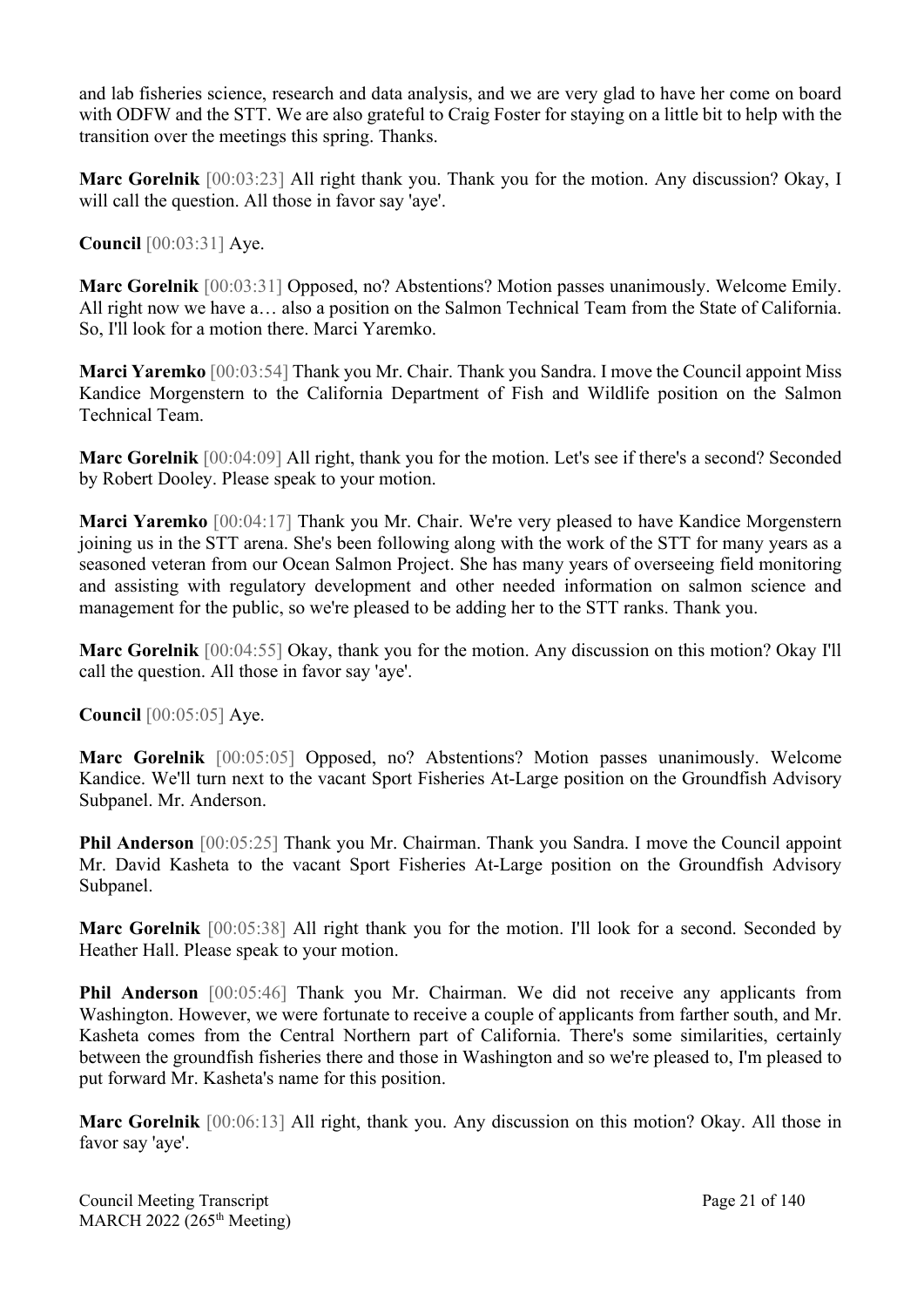### **Council** [00:06:21] Aye.

**Marc Gorelnik** [00:06:21] Opposed, no? Abstentions? Motion passes unanimously. Thank you for the motion and welcome David. All right, we have a vacancy on the North of Cape Mendocino Processor position on the HMSAS. Miss Christa Svensson.

**Christa Svensson** [00:06:42] Yeah, I move the Council appoint Mr. Lyf Gildersleeve to the vacant Processer North of Cape Mendocino position on the Highly Migratory Species Advisory Subpanel.

**Marc Gorelnik** [00:06:52] All right. Thank you for the motion. Is there a second? Seconded by Corey Ridings. Please speak to your motion.

**Christa Svensson** [00:07:00] Yeah, thank you. I've known Mr. Gildersleeve for about a decade. He was a buyer when I was selling albacore lines. He's been actively engaged in learning about the fishery, both for fishermen and for processors. And I've watched him grow his business from being a one man show to 30 employees, which gives him the ability and the time to participate in the Council process. Furthermore, in reaching out to stakeholders, he has processor support, which is important because he's not a traditional processor in the sense we normally see in the Council process. And that support came from both large and small processors. So, it was not unanimous in terms of not everybody responded back, but it was unanimous in terms of size and composition of the representation. I look forward to seeing Mr. Gildersleeve at Council meetings and I would encourage him to get his camper van ready as he had said he was willing to go out and meet with and engage with northern processors.

**Marc Gorelnik** [00:08:06] All right, thank you very much Christa for the motion. Is there any discussion on this motion? All right I'll call the question. All those in favor say 'aye'.

### **Council** [00:08:16] Aye.

**Marc Gorelnik** [00:08:16] Opposed, no? Abstentions? Motion passes unanimously. Thank you, Christa, for the motion and welcome Lyf. Now we'll move to the vacant Idaho Sport Fisheries position on the Salmon Advisory Subpanel. I'll look for a motion.

**Virgil Moore** [00:08:36] Thank you Mr. Chairman. I move the Council appoint Mr. Donald Vernon to the vacant Idaho Sportfish position on the Salmon Advisory Committee.

**Marc Gorelnik** [00:08:49] All right, thank you for the motion. I'll look for a second? Seconded by Phil Anderson. Please speak to your motion.

**Virgil Moore** [00:08:58] Thank you Mr. Chairman. Mr. Vernon has an extensive background in civil engineering, working with a lot of environmental projects throughout the West, much of it in federal compliance with water quality, air quality. Spent a stint at the Idaho National Laboratory working out there. I've talked with Mr. Vernon. I do not know him. He is one of two applicants we had and, but his enthusiasm and his extensive knowledge, personal knowledge as well as his professional knowledge and accomplishments I think will bring a refreshing new face to the Salmon Advisory Group. So that's all the background I've got. His materials are in there and he's a fine person. We're fortunate to have had two good applicants. I also want to say I appreciate the help from California in working through some of the issues we had with those two applicants.

**Marc Gorelnik** [00:09:59] All right, thank you very much for the motion. Are there any discussion? Not seeing any discussion I'll call the question. All those in favor say 'aye'.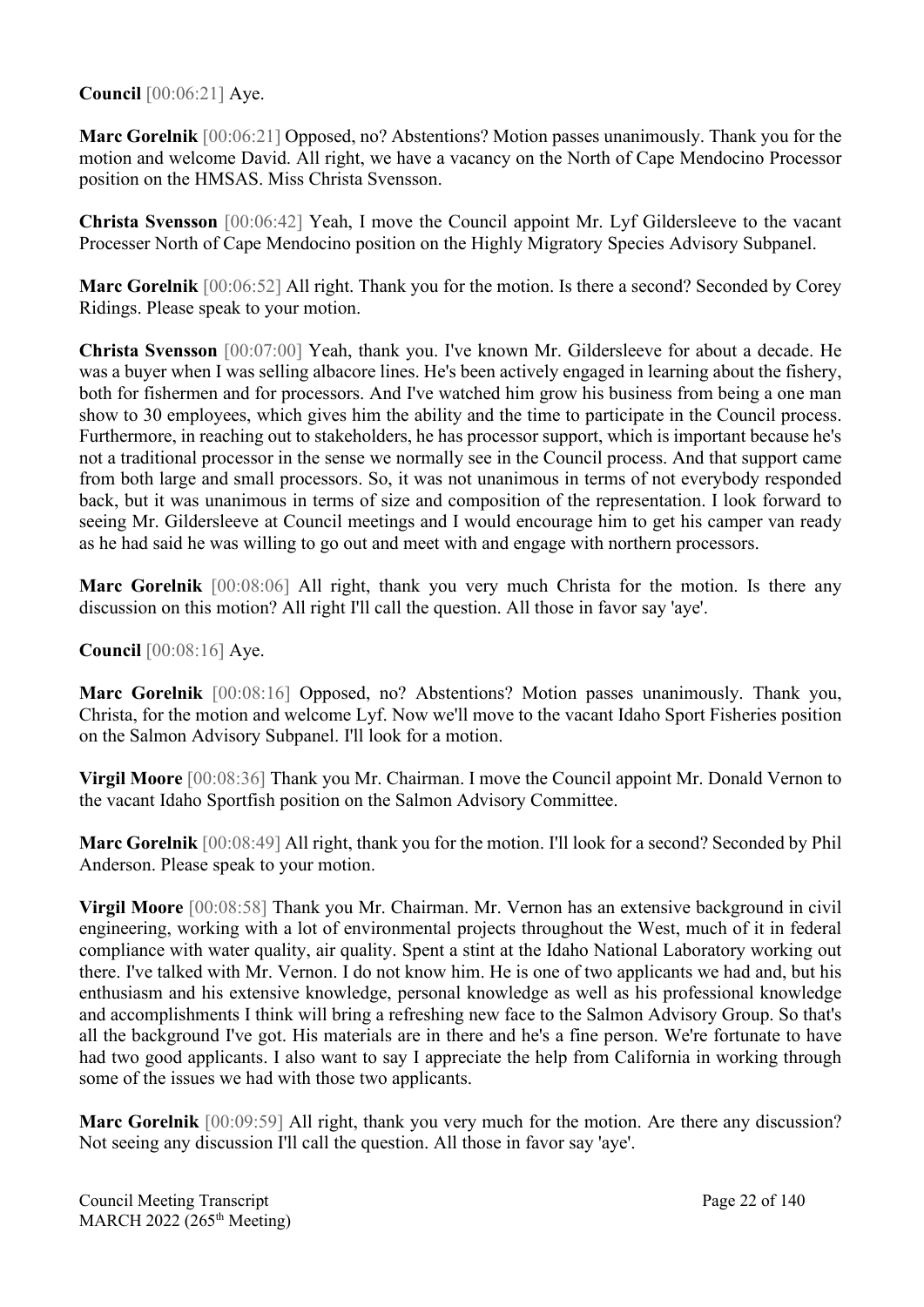### **Council** [00:10:09] Aye.

**Marc Gorelnik** [00:10:09] Opposed, no? Abstentions? The motion passes unanimously. We'll turn now to a vacant At-Large position on the Scientific and Statistical Committee. I'll look for a motion there. Miss Corey Ridings.

**Corey Ridings** [00:10:30] Thank you Mr. Chair. I move the Council appoint Dr. Matthew Reimer to a vacant At-Large position on the Scientific and Statistical Committee.

**Marc Gorelnik** [00:10:39] Thank you for the motion. I'll look for a second? Seconded by Christa Svensson. Thank you Christa. Please speak to your motion.

**Corey Ridings** [00:10:48] Thank you Mr. Chair. Dr. Reimer has deep experience and fills a needed role on the SSC, so I'm pleased to put his name forward for the SSC ranks.

**Marc Gorelnik** [00:10:58] All right. Thank you for the motion. Any discussion? All right I'll call the question. All those in favor say 'aye'.

**Council** [00:11:07] Aye.

**Marc Gorelnik** [00:11:07] Opposed, no? Abstentions? The motion passes unanimously. Welcome Matthew. Those are the motions I have. I'll turn back to Mr. Burner.

**Mike Burner** [00:11:25] Thank you Mr. Chair. Appreciate those motions and moving those forward. Thank you. Just in recap that does leave a few vacancies left. We have a remaining vacancy on the Habitat Committee representing Northwest and Columbia River Tribal Representatives, a Groundfish Advisory Subpanel At-Large Processor position and one At-Large position for the SSC. These positions were discussed in Closed Session. The Council had some discussions about expertise and the representation there that we weren't able to resolve at this session. April is going to come up quickly so it's my understanding that we will revisit these vacancies in June and discuss ways forward in terms of filling those in the future. Thank you.

**Marc Gorelnik** [00:12:11] All right. Thank you very much Mike. Let's turn to our next item here. That is to provide feedback on the Council staff proposal for the QR procedure. And for that I'll turn to Executive Director Merrick Burden.

**Merrick Burden** [00:12:27] Yes. Thank you Mr. Chairman. I would refer you to the attachment from the… Attachment C.6, Attachment 1. I'm sorry I've got a mouthful of marbles this morning. This is a report that my staff and I put together regarding our QR procedure, which is something that we've been using relatively frequently here since late last year. And in the interest of just making sure that everyone is on the same page about how this will go and how we envision it going, we thought it would be helpful to put together this document, and so I don't feel the need to read this into the record as it's been in our briefing book now for some time, however I would just quickly summarize it for you. So, this document does include just a summary of our COP 1, which has the QR procedure there in italicized text and our interpretation of what that means. And then in the latter part of the document you see several steps that we have ironed out here over the last couple of months with the interest of making sure that this QR procedure is done in a way that provides for clear expectations about how we will go about handling this internally. Our expectations of interacting with you all to receive approval of any letters that are crafted and how we intend to submit it after those steps have been completed. So, after consulting with my staff, we don't think this would take a change to the COPs. This is more about expectation management and our intentions. I do want to make sure that this was in front of you so that you can see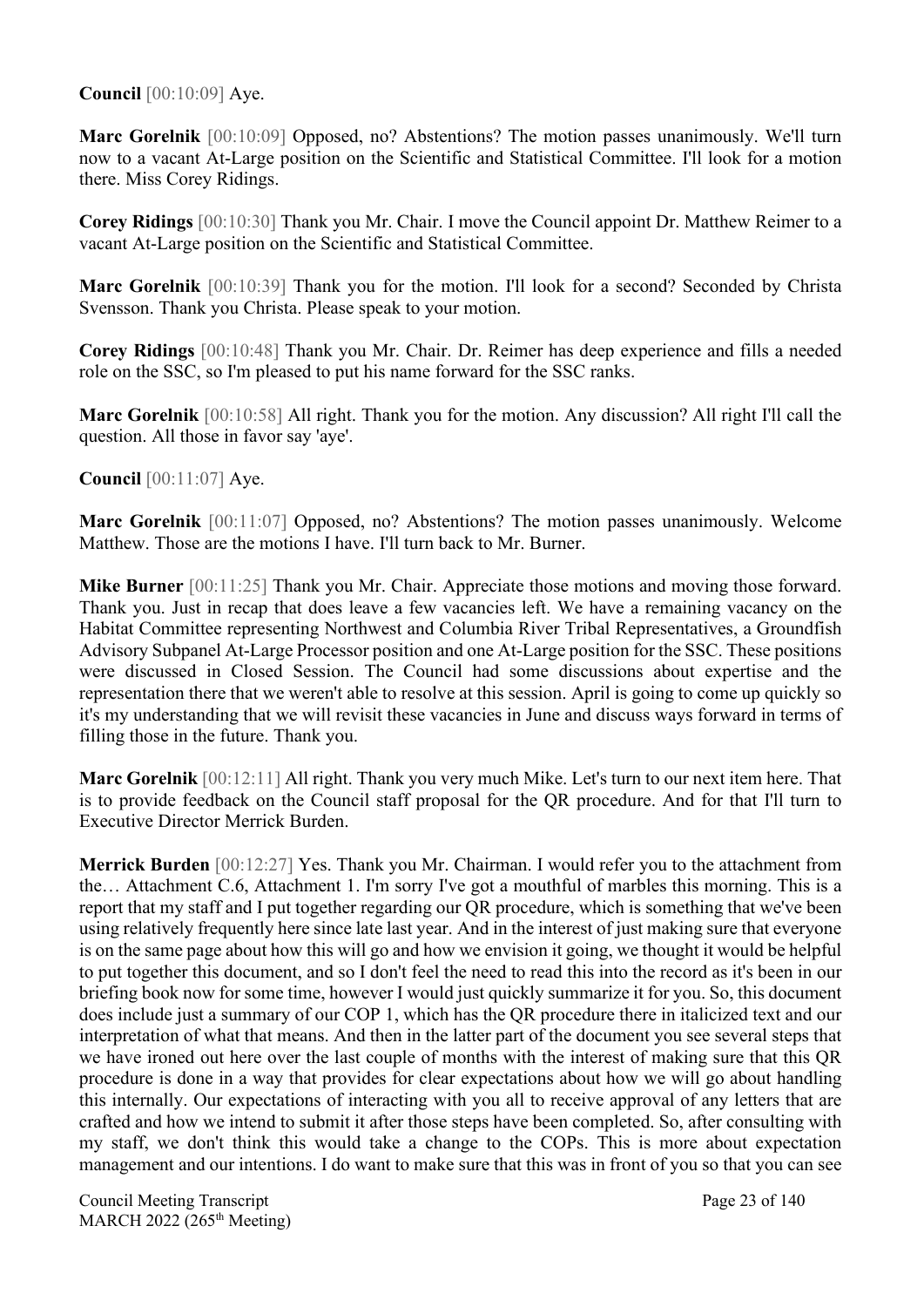how we intend to proceed and would be happy to answer any questions Mr. Chairman. Of course, if you would like to make modifications to the COPs that is certainly within your, within your authority, however, we don't think that's necessary at the moment. So, I think I will stop there Mr. Chairman. Happy to answer any questions about the QR procedure and maybe just one final note that looking out along the horizon, we do anticipate using this procedure quite a bit moving forward for the wind energy matter and for aquaculture matters and that this will keep coming back so we want to be on the same page about how we envision moving forward.

**Marc Gorelnik** [00:14:56] All right, thanks for that Merrick. And I think you're right. I think the QR procedure will become more routine than it has been in the past. Let's see if there are any questions for the Executive Director or any discussion? Marci Yaremko.

**Marci Yaremko** [00:15:09] Thank you Mr. Chair. Thank you, Mr. Burden, for your overview and summary of the document. I want to take a moment to acknowledge my appreciation for the work that you and your staff have done to scrutinize our process and add some transparency to it. This is a great reminder and just wanting to indicate that the description here is in line with what I've always understood our QR response procedure to be. So just appreciate taking the time to summarize it. I do have one question and that pertains to the item one describing the consultation that occurs between Council staff and the leadership of an appropriate committee on the need for a QR letter. One, I guess my question is, would it be more appropriate to indicate that committees could be plural throughout the document? And the reason I raise that is there are a number of issues that are kind of cross-cutting across committees and actually most issues are cross-cutting across committees. But I just flag that acknowledging that we may take up content in one committee and it would be unfortunate situation to have, as an example, content that's been in a Habitat Committee discussion then fall only to the consultation of the MPC. So, I guess it's kind of a question and a comment. Do we foresee that committee here in the report really should be broadened to include committees? Thanks.

**Merrick Burden** [00:17:36] Yes, thank you Miss Yaremko. I think your comment and question is well noted. I would just note that it's the intention, even though it doesn't say plural, it's the intention that we would consult with either a singular committee if that's appropriate or more than one committee if that seems appropriate. I believe our, let's see what letter was that, I believe our Nordic Aquafarms letter consulted both the Habitat Committee and the MPC for instance. So, I would just add that I believe the intention is to do what you are suggesting, even though the text is singular. Hope that answers your question.

**Marci Yaremko** [00:18:19] Yes it does. Thank you Mr. Chair and Mr. Burden.

**Marc Gorelnik** [00:18:27] All right. Further questions? Any discussion on this proposal or this clarification from staff? All right I'm not seeing any hands and so we'll move on to the next bullet here and that is to discuss whether the Council wishes to consider changes or additions to the COPs or SOPPs? And okay… Maggie Sommer, please.

**Maggie Sommer** [00:19:08] Thank you Chair Gorelnik. I don't have a change to suggest just a question I think for staff. We have noticed that the version of COP 9 on the Council's website does not yet reflect the update that the Council approved to include the central subpopulation of Northern Anchovy Management Framework last November and just wanted to check in on that.

**Marc Gorelnik** [00:19:41] Mr. Burner.

**Mike Burner** [00:19:43] Thank you Mr. Chair. Thank you Miss Sommer. That is just simply something I have not gotten to. It is on my list. I was hoping to get that done before March. With CPS on the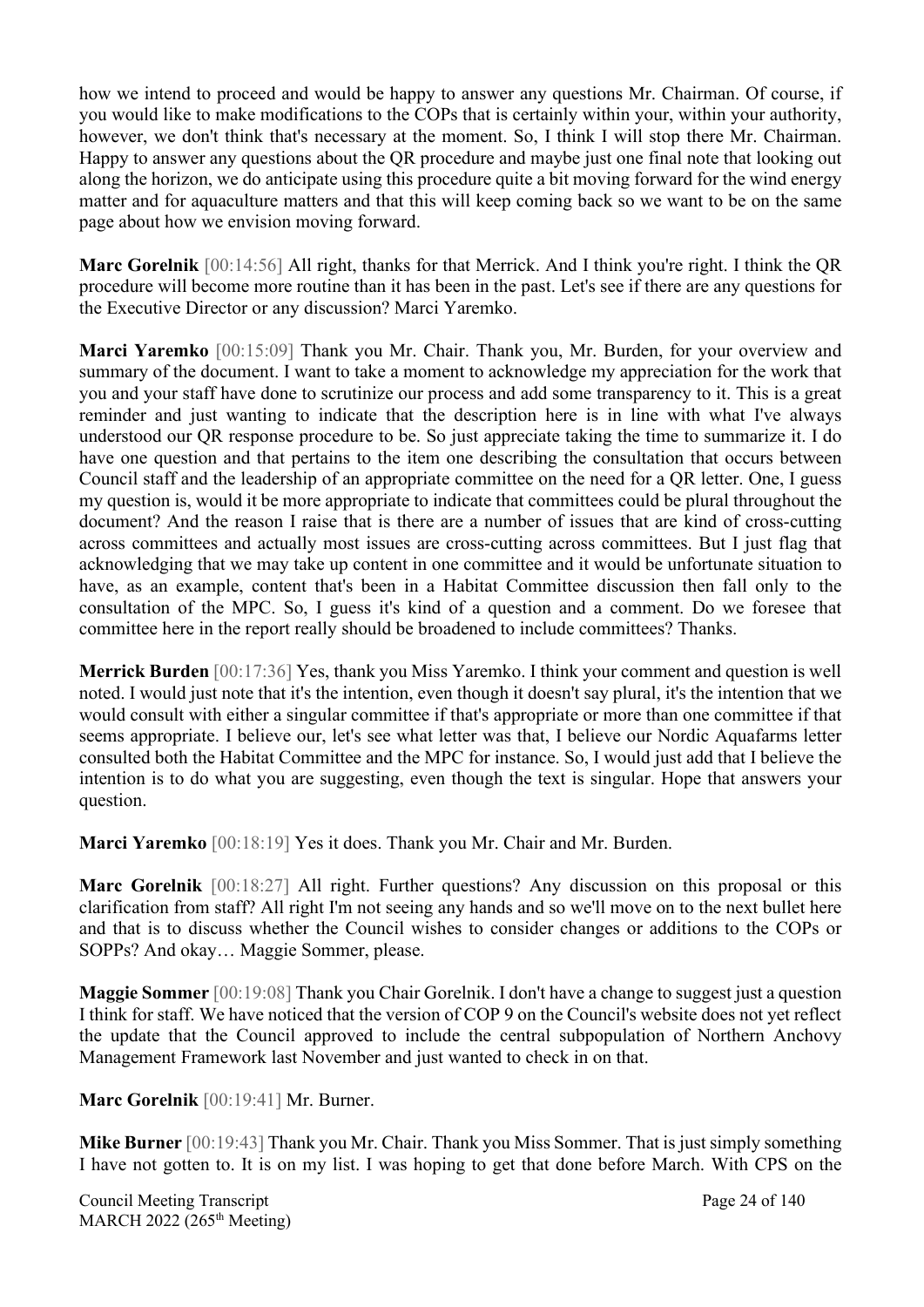agenda at our next meeting will endeavor to get that posted. It's just simply something we haven't got to. My apologies.

**Maggie Sommer** [00:20:01] Thanks very much. No problem. I understand there has been an awful lot of transition and going on. So, appreciate the info.

**Marc Gorelnik** [00:20:10] Okay. Further discussion about potential changes or additions to these documents? Are we not getting any direction? And if we're not getting any direction, I'm fine to leave it there. Mike, do you have anything?

**Mike Burner** [00:20:37] Nothing more. I think that concludes our business here. We'll move forward with the appointments you've made. Welcome to those folks, and we will get you teed up for some June discussions about the vacancies and maybe some further look at your COPs. I don't anticipate a lot of business for April just because it's right around the corner, so this should be a relatively short agenda item at your next session, but thank you.

**Marc Gorelnik** [00:20:59] All right. Thank you very much.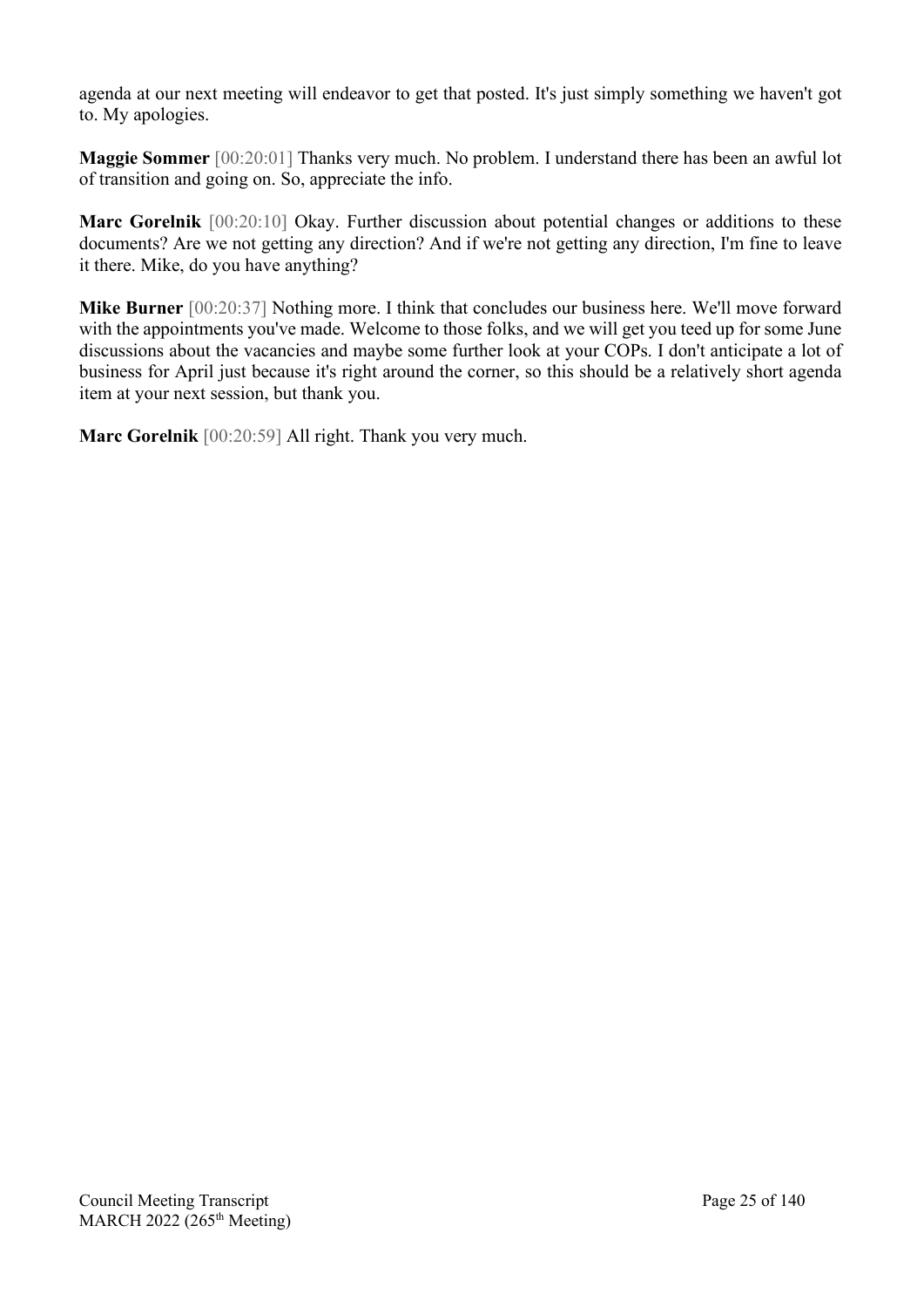## <span id="page-25-0"></span>7. Future Council Meeting Agenda and Workload Planning

**Marc Gorelnik** [00:00:00] There is no public comment, so that will take us to Council discussion and action, which is there on the screen in front of all of us. So, at this point I will turn to our Executive Director to pick up the discussion, or Mike, Mr. Burner. Mr. Burner, please.

**Mike Burner** [00:00:24] Thank you Mr. Chair. So, I might recommend that we start with the April session since we have that FR notice due soon and the sooner staff gets a picture of what that might look like, it would make things a little easier for us to get that turned around. I might also ask, the Council might want to extend that discussion to talk a little bit about COVID protocols and some of the logistics for that April meeting. Once we get April settled, if you will, then maybe turn the discussion to post-April activities and the Year-At-a-Glance, if that makes sense to the Council so....

**Marc Gorelnik** [00:01:03] I think that's an excellent plan. First things first.

**Mike Burner** [00:01:06] If that does, let's focus on April. I didn't hear any support in our advisory body statements for maintaining that strategic plan scoping item for April and I haven't heard anything around the table thus far, so unless I hear differently, we'll go ahead with postponing that until potentially your September agenda item. There was several references to perhaps scheduling a marine planning item in April. I would note that this April agenda has been around for a while and it's getting pretty complete, and as I noticed we generally don't have the ability to change this agenda a lot, but if the Council felt that was a high priority, we could look to fitting that in somewhere. I would also....we also heard from the GMT and Heather Hall regarding the potential of moving some of those groundfish items to provide some more time between those two check-ins, or excuse me, the two-step approach to management measure PPA. Again, I would entertain that, but things once you start shuffling things around it starts a cascade effect. So just a little bit of concern about tinkering with this agenda too much, but I don't want to squelch ideas either so open to Council discussion and comments on April and how it's laid out.

**Marc Gorelnik** [00:02:29] All right thanks Mike. Well, let's see if there's some guidance from around the table, particularly with regard to the Marine Planning Committee request, which we heard from a couple of different advisory bodies. See if there's any support for that. We have Dr. Caren Braby.

**Caren Braby** [00:02:51] Good morning, everyone. I don't want to speak for or against it, but I just want to provide some considerations for the marine planning item. There are a couple of weighty topics that will be timely at the April meeting and there has been some concern about the use of a QR letter approach instead of scheduling Council time to address emerging marine planning issues. I believe that the Council's process on this, even with the heavy reliance on QR letters has worked just fine, but recognize the workload and that there.....it's tough to get a formal Council consideration of those through that QR process. So I'm.....me personally as a Council member I'm fine either way, but recognize and just wanted to articulate the pros and cons of trying to make time for that at the April agenda.

**Marc Gorelnik** [00:04:10] All right thank you very much for that comment. Further discussion? Phil Anderson.

**Phil Anderson** [00:04:20] Yeah this doesn't.....isn't a suggestion to modify the agenda, but I just wanted to make note of the GMT's request that for an extra day before the meeting starts to help them meet the workload demands that they have.

**Marc Gorelnik** [00:04:43] Thank you Phil for that reminder. Heather Hall. I'm sorry.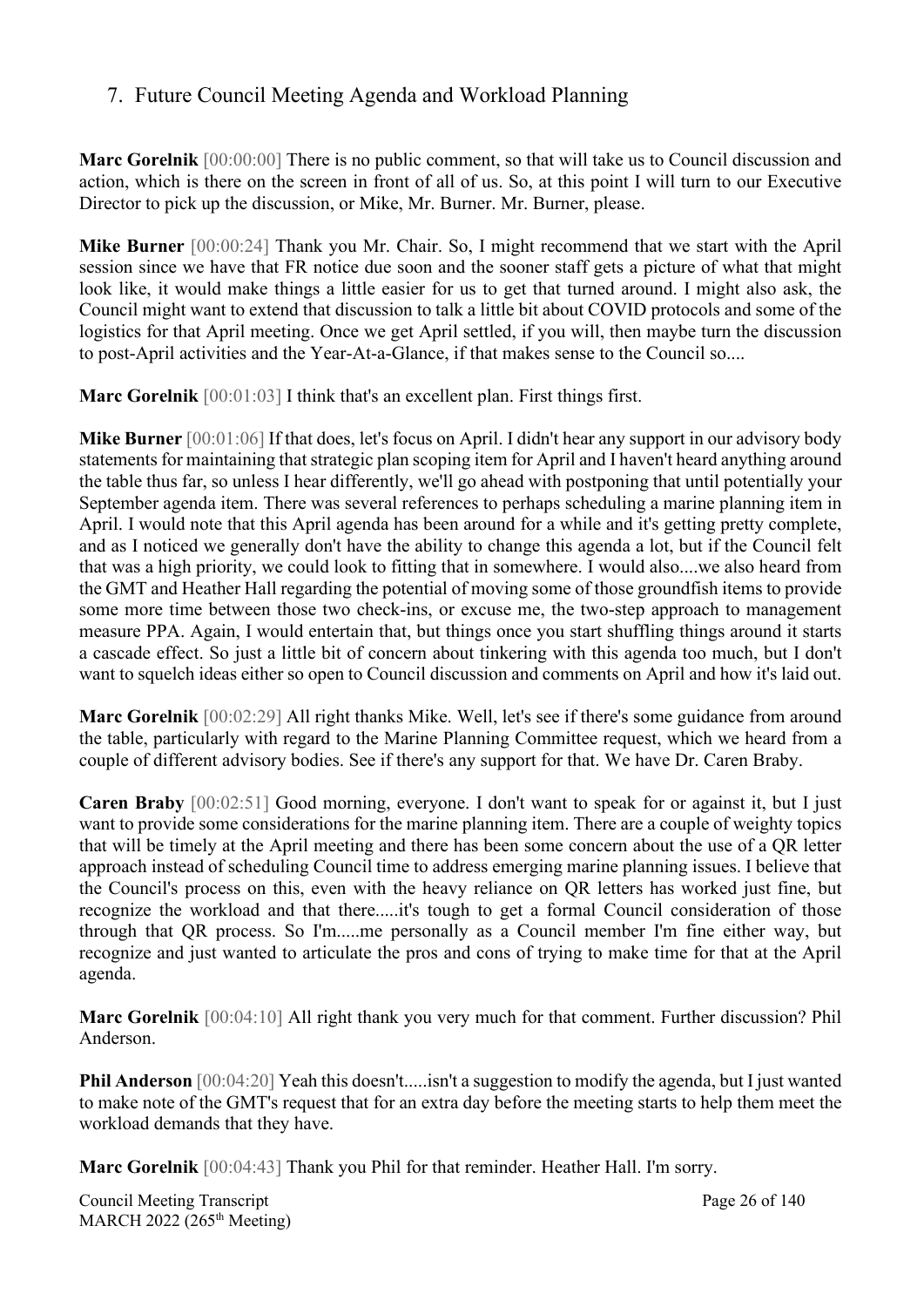**Heather Hall** [00:04:55] That's okay. Thank you. I just wanted to follow-up on Phil's comment about that too. And I think and as it pertains to what we heard from Mike about the revising the schedule and just with the hope that if the GMT had more lead time it might accommodate that issue that I raised about those two agenda items being back-to-back. So thank you.

**Marc Gorelnik** [00:05:27] Thank you. Thank you Heather. Oh… Coast Guard.

**LCDR Brett Ettinger** [00:05:33] Good morning, Mr. Chairman. I just wanted to speak to the Agenda Item I.1, The Coast Guard Annual Report. There was a proposed date change from Friday to Tuesday. We're prepared to support that Tuesday morning date change. We've had some correspondence with Mr. Jim Seger via email and he's confirmed that date as well. And the Admiral is planning to present. We will not be reading the entire report into record, but we will likely be presenting some level of a slide deck to present to the Council. That's all I have. Thank you.

**Marc Gorelnik** [00:06:09] Thank you for that. Corey Ridings.

**Corey Ridings** [00:06:14] Thank you Mr. Chair. I don't have strong feelings, but I do lean towards planning a short agenda item for marine planning in April if that seems reasonable and doesn't unnecessarily.....and I don't want to.....sorry Mr. Burner I can't remember the exact words you just used. I don't want a.....a cascade. I think that was it. I don't want to start a cascade here, but I think a short agenda item would allow some space. There are a lot of moving pieces as Dr. Braby spoke to, and I think it's important that this Council gets time to think about this so.....

**Marc Gorelnik** [00:06:51] Thanks.

**Corey Ridings** [00:06:51] Thank you.

**Marc Gorelnik** [00:06:52] I think my concern is I've never heard of a short Marine Planning Committee agenda item. They seem to be scheduled at two hours and go to three hours. So, while I think that would be, that suggestion is ideal, it's also a bit idealistic. We do have the quick response method available should we need to provide some letters. But let's just sort of see if there's any strong Council interest in scheduling a Marine Planning Committee item and if there is, we're going to have to re-jigger a fair amount of stuff. Phil Anderson.

**Phil Anderson** [00:07:40] Thanks Mr. Chairman. And I, you know, if there was a longer time period between March and April where, I mean I know it's a real active suite of things that are going on in that world and however, you know, we spent a good deal of time and got comprehensive updates at this meeting. I would obvious......I would advocate that we certainly take it up in June. But because of the short, shortness of the time period between the two meetings, I guess I would suggest not trying to squeeze it into the April agenda.

**Marc Gorelnik** [00:08:24] All right. Thank you for that Phil. Is that going to be okay with folks? Okay, I think that's where we're going to have to go. Further discussion on the agenda for the April meeting? Ryan, or excuse me, Brad Pettinger.

**Brad Pettinger** [00:08:47] Yeah, thank you Chair Gorelnik. I'm just kind of curious, we've got.....what are we....we have a few hours that are open here. I see only two and a half hours on day last. I guess was it....was the desire to fill out that to four half hours or fill each day to eight, or are we happy with pretty much what we're seeing right now?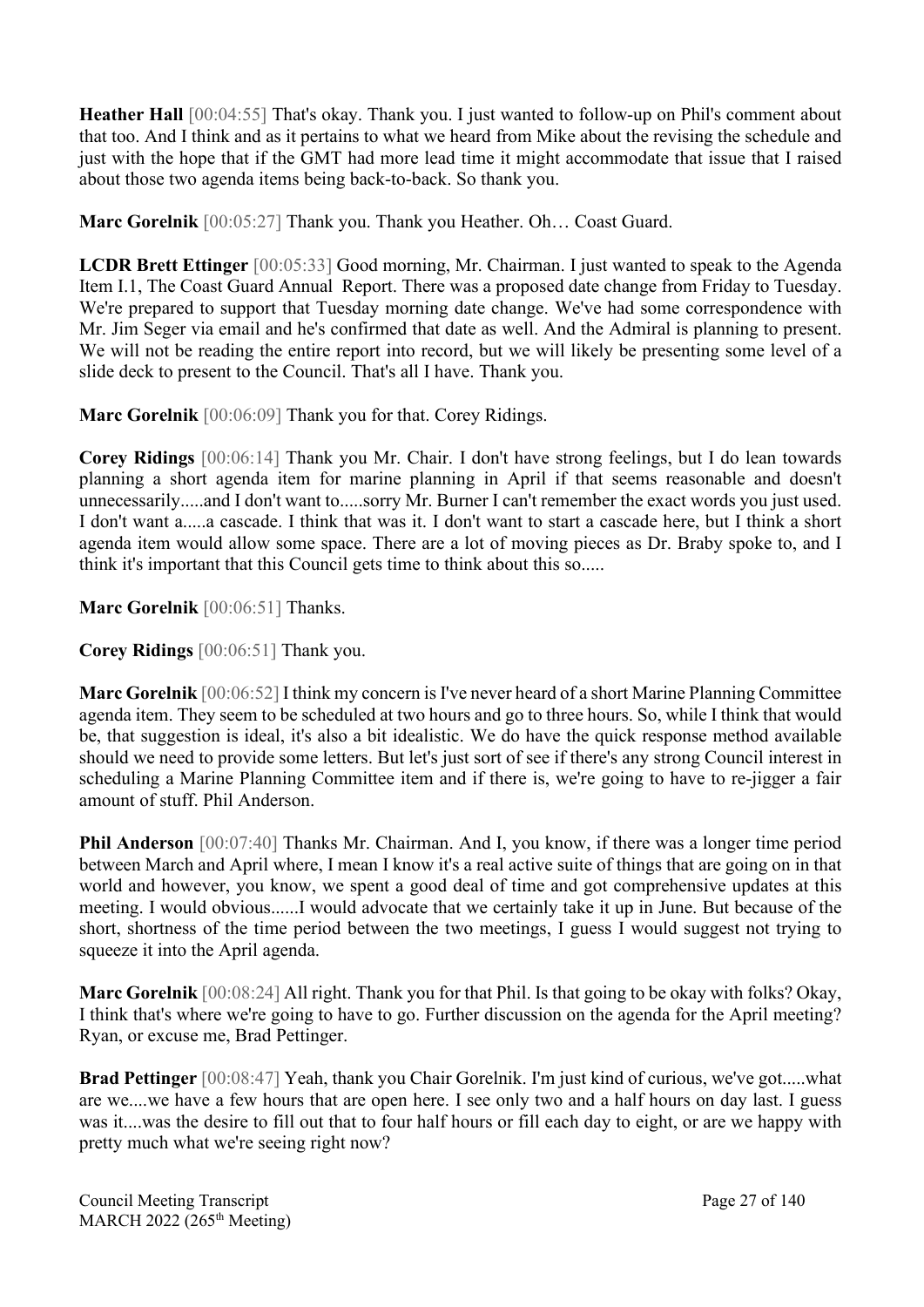**Marc Gorelnik** [00:09:09] Well, my recollection is that the last day of the April meeting with north of Falcon often takes a lot of time and while I hope we don't have a repeat, there is always that possibility so. And I think that Mr. Anderson made a fair point. We had an MPC meeting here, and it was only a month between meetings and we might have an alternative mechanism to get out letters if we need to.

**Brad Pettinger** [00:09:46] Well, I wasn't necessarily advocating for an MPC meeting. I just was just as far as......

**Marc Gorelnik** [00:09:50] Yeah, and we do have that time. Phil.

**Phil Anderson** [00:09:55] Well, I appreciate you pointing out that north of Falcon is the area that usually holds us up but south of Falcon this year is proving to be a big challenge as well.

**Marc Gorelnik** [00:10:06] Yes.....

**Phil Anderson** [00:10:06] And not say that north of Falcon won't rear its head before we're done, but I think giving ourselves a little bit of time and the potential of having to take the final action on day last instead of Tuesday is as we hope to do here is a good strategy to give us a little bit of leeway there. So thanks.

**Marc Gorelnik** [00:10:33] All right, thanks for that. Anything further? Maggie Sommer and then Ryan Wulff.

**Maggie Sommer** [00:10:42] Thanks Chair Gorelnik. We will also, I think, need to start thinking about a process to address the groundfish stock definitions and stock complexes issue, and I know that we have a shaded item on the June agenda that we'll talk about when we get to the Year-At-a-Glance in a little bit. But I think that we might want to be having some discussions about an approach and potentially whether we think an ad hoc committee would be appropriate et cetera, at the April meeting under one or both of membership appointments and future meeting planning.

**Marc Gorelnik** [00:11:30] Okay, thank you for that Maggie. Ryan.

**Ryan Wulff** [00:11:34] Yeah, thank you Chair. And I support the comments just made by Maggie. But I have actually two questions and then I have another comment, but they're all on different things. The first one actually is more of a quick clarification maybe to Mike that under this agenda, so for D.4 for the salmon, is that where you see where we would circle back on the southern resident killer whale threshold process recommendation from the STT and the SSC?

**Mike Burner** [00:12:06] That would certainly be one option if that item fell as, as a topic that the Council wanted to prioritize. For a methodology review I could see that as a way forward for sure. Yes.

**Ryan Wulff** [00:12:16] Thank you. And then, and my apologies if I missed, but looking at the GMT report and their request to meet in person in April, maybe the question for Merrick on protocol is, are you expecting that this would be, April would be similar to your email, it would be a hybrid meeting just like this where you're only expecting the STT or the SAS or are we opening a meeting if all of the advisory body members want to be there in person or any clarification you have on that would be helpful. Thanks.

**Merrick Burden** [00:12:50] Yeah, thank you Mr. Wulff. Yes, the April meeting, unfortunately we did have to make some decisions about how to structure that meeting before we arrived here in particular, you know, setting aside space at the hotel. So, at the time of making those decisions, our understanding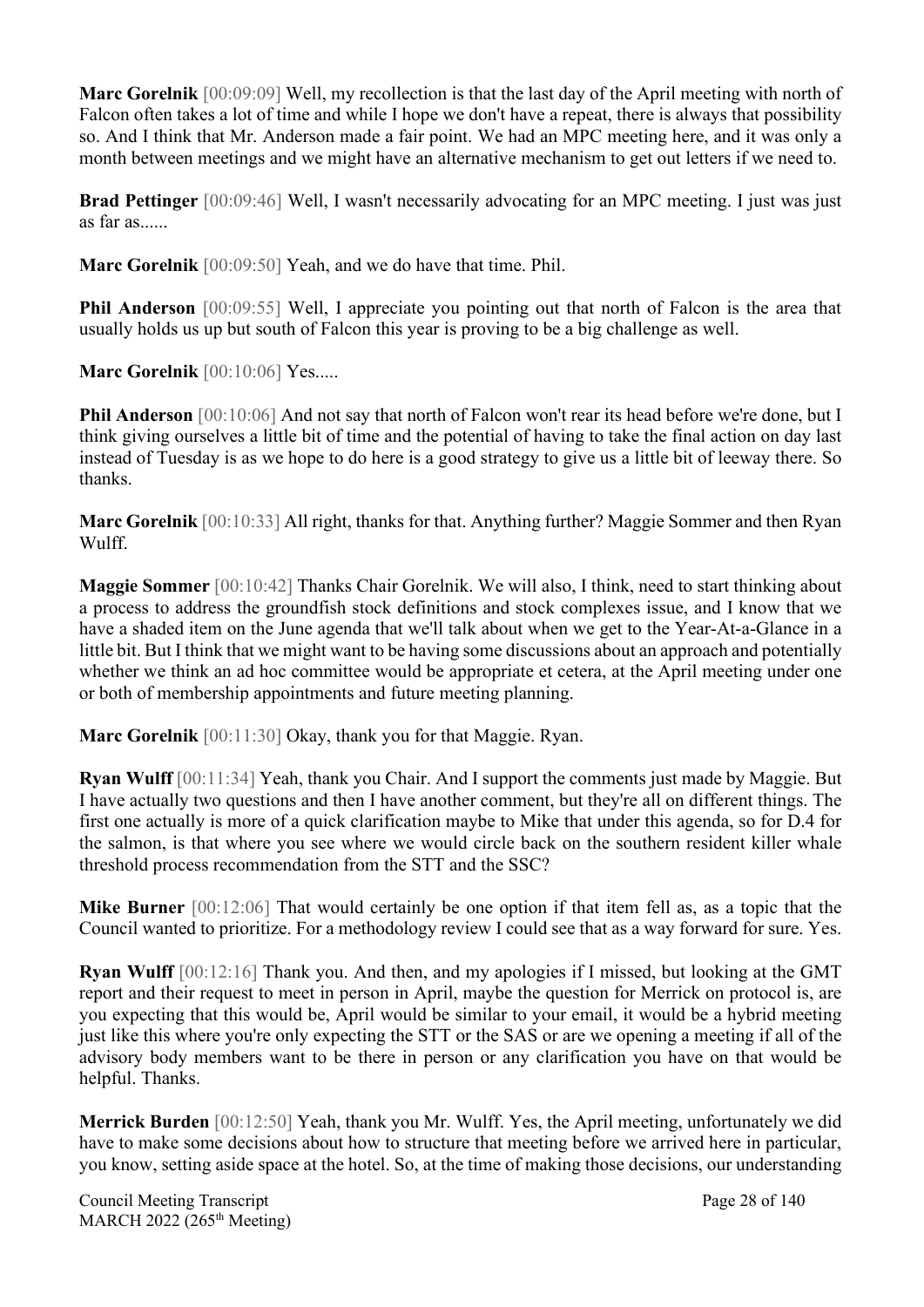is that we would not have been able to fully staff many of our management teams in person. So, the structure for the April meeting will be in many ways very similar to this one in an in-person setting with the Council in person, the salmon bodies in person. We do have some more latitude to discuss some other changes. I would recommend we take that up after we go through the agenda, but the ability to host the GMT in person is not within the realm of possibility at the moment.

**Ryan Wulff** [00:13:46] Thank you for that, Merrick, I appreciate that. And I do have one more comment, but I guess it's actually more relevant to the YAG, so I'll hold off for now since we're on the April agenda.

**Marc Gorelnik** [00:13:55] All right. Mike Burner.

**Mike Burner** [00:13:57] Thank you Mr. Chair. Regarding the recommendation regarding an ad hoc committee to look into some stock definition issues, I'm supportive of that. I think April is coming up quickly though, as we've mentioned several times. I think what might help with that agenda item, the Council certainly under membership and appointments could establish an ad hoc committee. I think it might be helpful if we have in the briefing book at least some straw man ideas about what the charge of that committee, maybe what the membership of that might look like just so people can start getting their mind around it. We wouldn't necessarily have to have names for the seats for that committee. That's something that the Chair in consultation with the Council could do outside of a Council session, but it might be good. I'd be happy to work with folks to get something in the briefing book just to get some initial thoughts on that. So thank you.

**Marc Gorelnik** [00:14:37] Thanks for that Mike. Further thoughts on items for the April agenda? Okay Mike let me just turn to you and see if we're, you've received enough input on that to finalize it and get the FR notice out?

**Mike Burner** [00:15:00] Yeah, thank you Mr. Chair. I appreciate all that feedback. I plan to add a GMT session on the 7th as they requested to get some speed going on the large amount of workload they have. We're going to leave strategic planning off. I understand we will not be adding a marine planning session for the April Council floor, but rely on our QR process and the good work of the ad hoc Marine Planning Committee there. Got confirmation from the Coast Guard regarding that Tuesday scheduling. So, with all that, I think we're looking pretty good, good for April and we can turn to talk about maybe some of the protocols for April if there's more discussion there and then finish up with the Year-At-a-Glance, so thank you.

**Marc Gorelnik** [00:15:35] All right. Thanks for that Mike, and I'll turn to our Executive Director to get that discussion going.

**Merrick Burden** [00:15:41] Yes, thank you Mr. Chairman. And as indicated in my response to Mr. Wulff's question a minute ago, we have been thinking quite a bit about the April meeting and what I would ask of you all is that we try to achieve some, some collective understanding or will about how to best manage that meeting in the face of COVID. And so just a bit of background here. So leading into this meeting, you know, we received several requests from many of you about managing COVID risks and that lent itself to masking requirements, testing requirements, limited in-person attendance, an effort to provide some spacing among us all here today and some other things. As we head into our April meeting, we currently have the same list of invitees, if you will. So, what I mean by that is we've, we have plans for being able to host the Council in person, being able to host the two advisory bodies in person, being prepared to host tribal co-managers in person and a couple of other folks around that process. If we proceed with that as we have been, we would expect there to be approximately 100 additional people at the April meeting compared to this meeting here. So that starts to look quite a bit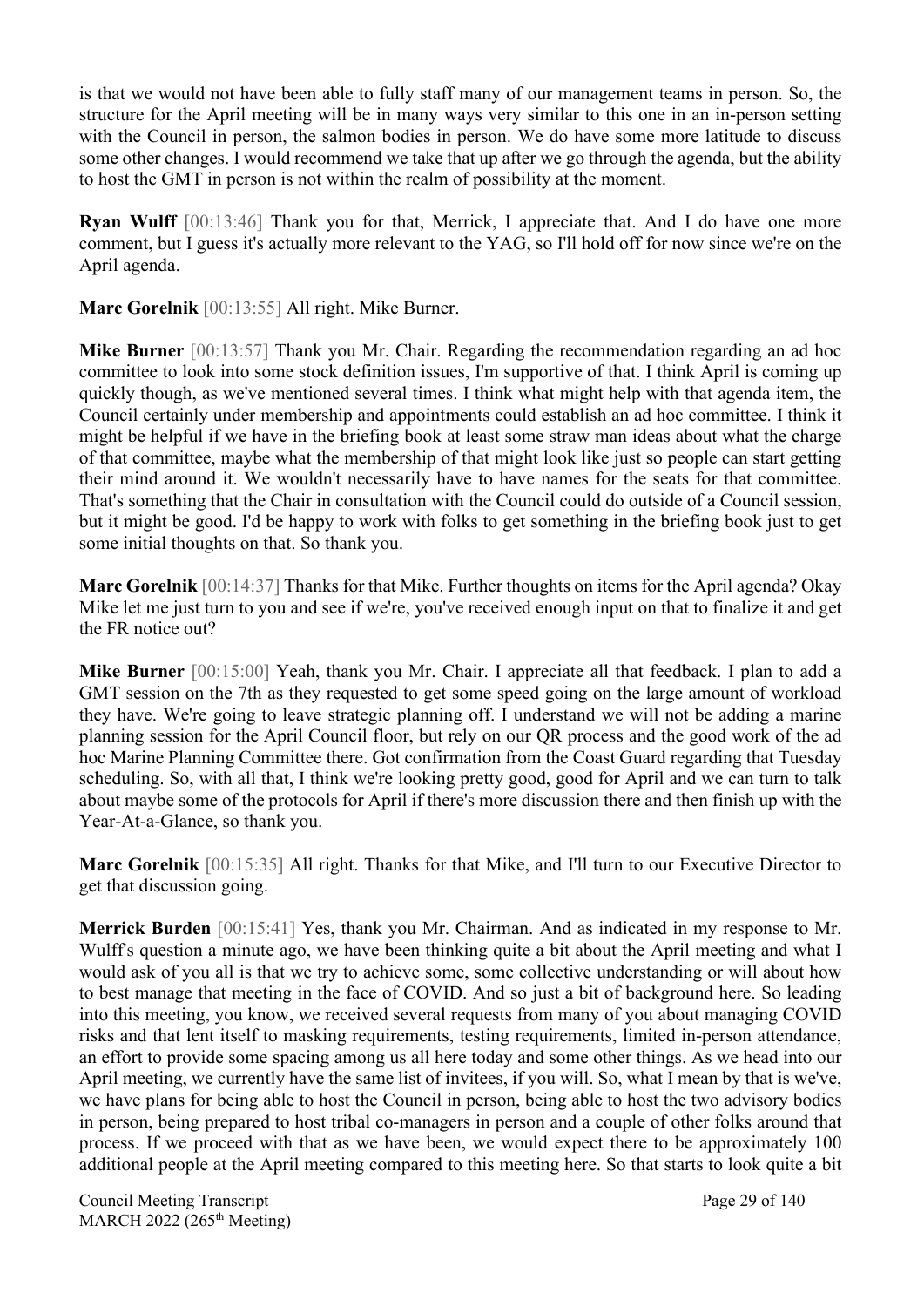different, even though our plan on paper looks fairly similar. We also have questions for you all about what your collective desire is regarding the management of our COVID situation and whether you would like to continue with a masking requirements. In terms of testing, I do not believe that we are able at this point to require daily testing. We certainly have some tests still on hand and the number is a fair number and so I could imagine us providing those to Council members or salmon advisory members as requested, but the ability to require tests of the number of folks that we would anticipate having in April on a daily basis doesn't look that feasible. So, I think the question for you all here then is if we could have a discussion about a few things. One is your collective desires in terms of masking, vaccination. Your collective desire of whether to allow the public to attend in person or not. That's something that we did not allow here because it was a point of risk that we wanted to manage. Given the relatively large number of people that we would expect in April, I think that raises the question should we go ahead and open up the meeting to the public in person? So those are the three major questions that I would pose to you all, and I hope that we can try to achieve some collective will of the Council here for April. I hope that makes sense Mr. Chairman. I'd be happy to answer any questions though.

**Marc Gorelnik** [00:19:19] All right, thanks for laying that out. And let's see if there's any questions or a discussion here? Marci Yaremko.

**Marci Yaremko** [00:19:32] Thank you Mr. Chair. Thank you, Merrick, for that overview. I guess maybe if you can clarify, I may have just missed it in what you just presented, but in a discussion about considering whether public may attend, that would be on their own time and dime. And then with regard to any AB members, that too would be on their own time and dime if they wish to attend or agency dime, whatever the case may be. I'm just looking for some clarification about who would be invited to attend?

**Merrick Burden** [00:20:23] Yes, thanks for that question, Miss Yaremko. So, in terms of, I believe your question is in regards to who would be invited and then who would be supported financially? So, as we've done for this meeting with the Council and the advisory bodies that have been invited, the two salmon bodies, we would be continuing to plan to support them in April as we have in March. In terms of the public, they would be, if you were to express your desire to open up the meeting to the public, you know, they would be expected to travel to the meeting if they desired and attend on their own dime as we do not support the public participation. In terms of tribal co-managers, you know, we do hold a room block that is available to them. The actual degree of financial support, I'm drawing a blank. This is where I'll pull the new guy card. I don't believe we do support the tribal co-managers financially, but we do provide space in a room block for them. I hope that's answering your question, Miss Yaremko. If I misunderstood it, I'd be happy to clarify.

**Marci Yaremko** [00:21:44] Thank you Mr. Vice, or Mr. Chair and Merrick. Actually, you're close. I guess I'm just wondering that if somebody is a member of an advisory body other than the SAS or the STT, I just want to clarify that Council funds would not be available for their travel if they were here to testify to us. So, for example, if the Chair of the GAP was to come to testify because it's open to the members of the public and the Chair of the GAP is a member of the public, but also serves in another role as the Chair of the GAP, funds would not be available for their attendance. I'm just looking for the ground rules that would come with the authorization for public attendance. Thanks.

**Merrick Burden** [00:22:48] Thanks for that clarifying question, Miss Yaremko. So, my intention would be that if a member of an advisory body were to attend and that advisory body had not been extended an invitation to attend in person, that that person would be participating as a member of the public for purposes of, or management of the meeting and so that would mean that we would not be supporting that person financially. I believe that's what you're asking.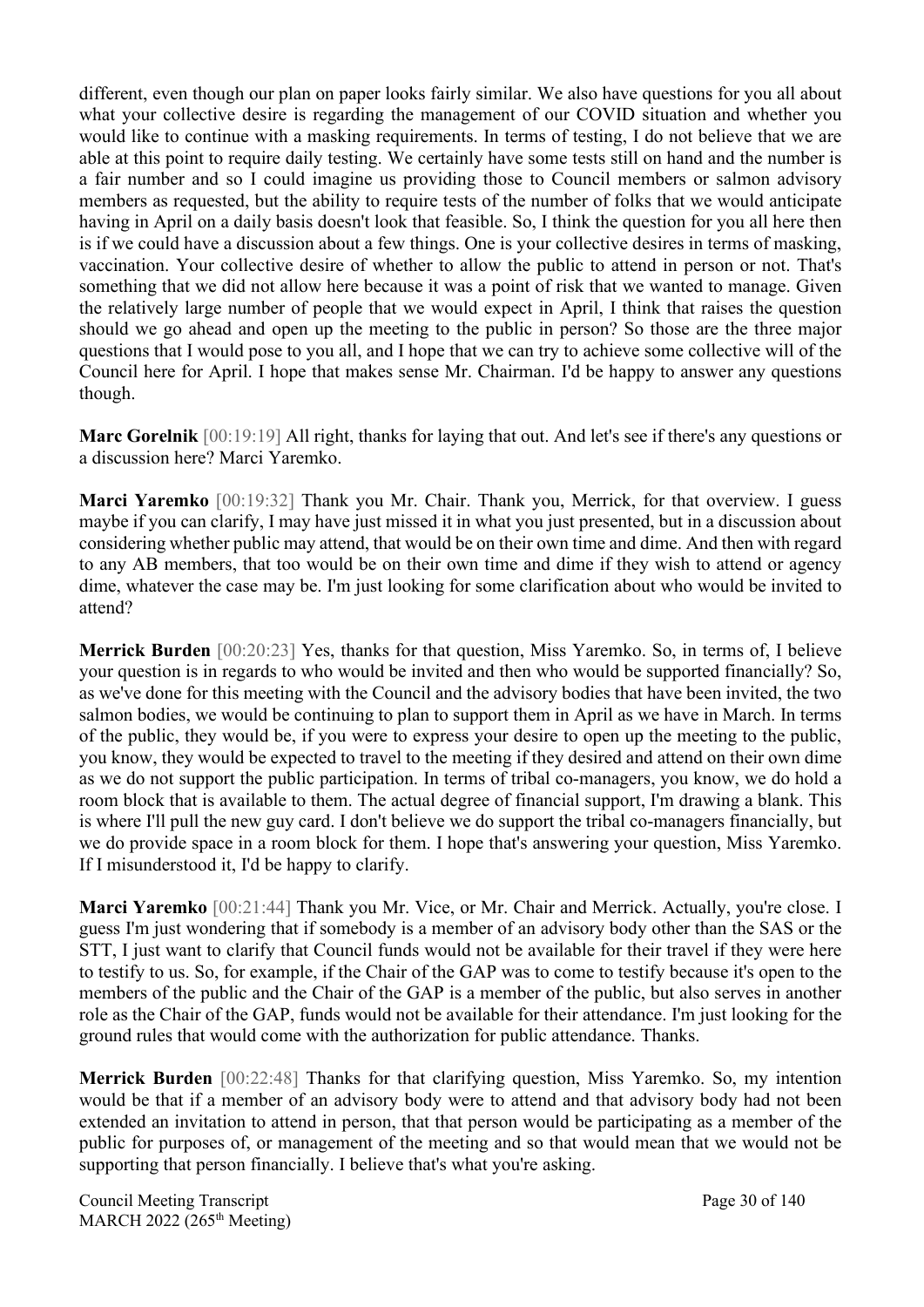**Marci Yaremko** [00:23:26] Yes, thank you. You got it.

**Marc Gorelnik** [00:23:29] All right, Maggie Sommer.

**Maggie Sommer** [00:23:32] Thanks Chair. I just wanted to observe that there really would seem to be a disconnect between not having most of our advisory bodies attend in person and yet opening up to full public attendance. And I recognize there are a lot of aspects of both of those issues, but it really, there does seem to be a disconnect there, and I know many of our advisory bodies are really feeling the strain of not being in person. I'm not sure I have a recommendation on this here, but thought I'd raise that and see if there's any response around the table.

#### **Marc Gorelnik** [00:24:28] Phil.

**Phil Anderson** [00:24:28] Well maybe.....at least for me, what is possible? I mean we're whatever we are, four weeks away from the meeting, I assume you've made whatever hotel accommodations, meeting rooms, all that sort of thing. I mean what is the scope of the discussion here? I mean if we have a finite number of rooms that have been reserved based on the model that you described to Merrick then discussing whether or not additional advisory bodies can attend and meet as they would normally do if we had an in-person meeting isn't an option as I understand it. And so if that, if my assumption there is correct, then my other question was, you mentioned that you thought there would be up to an additional hundred individuals attending the April meeting, and I'm wondering if we don't allow the public as we do, if we same kind of model we did at this meeting and the one addition, and I don't mean to minimize it, is that other management entities and in particular tribal management entities would be able to attend. Is that where the bulk of the additional people are coming from in your estimate of an increase of a hundred people?

**Merrick Burden** [00:26:07] Yes. Thank you for that question, Mr. Anderson. And also, just quickly recognizing Maggie's question. So let me see if I can address this in a couple of parts. So one, as we think about our full suite of Council members and Council advisory bodies, we did have to make a decision on the hotel prior to the Council meeting here this week, and so that was an unfortunate situation but it just is what it, what it was if that makes sense. And so, what we understood at that time was that there would be several members of various management teams that would decline to, to show in person, and so right away that meant that we would have to be entertaining hybrid models of some kind. As we were thinking about this meeting, it was clear to us that we could only do that to a very limited extent. And so right away that meant that we had to back down from a full in-person April Council meeting and entertain as many hybrid meetings as possible, which we thought would work here, and it hasn't quite worked even here. And so, all of that led us to say, let's plan for advisory body invitations. The two advisory bodies that we have here will make that same decision for the April meeting, so that's why the other management teams are not receiving an invitation. We then planned the hotel accordingly, and so we only have so many rooms, we can't scale that back up at this point. And we also have so many room blocks. That gets to your second question. And so, yes indeed, the additional participants in the meeting, my understanding is that after communicating with folks at the Northwest Indian Fisheries Commission for instance, that we would be expecting somewhere between 60 or 70 additional folks from the tribes coming to help with the tribal co-management process. And then there's a, I guess a parallel set of folks that come from WDFW. You probably understand this better than I do. Put all that together and we start looking at about 100 people. I think that's answering your question. Let me know if I've missed anything.

**Marc Gorelnik** [00:28:41] And I will note that we had some public comment, at least on the salmon side of the public wanting to attend. So, in terms of additional attendees to permit public participation, let me just say on the south of Falcon side, we're not talking probably about very many additional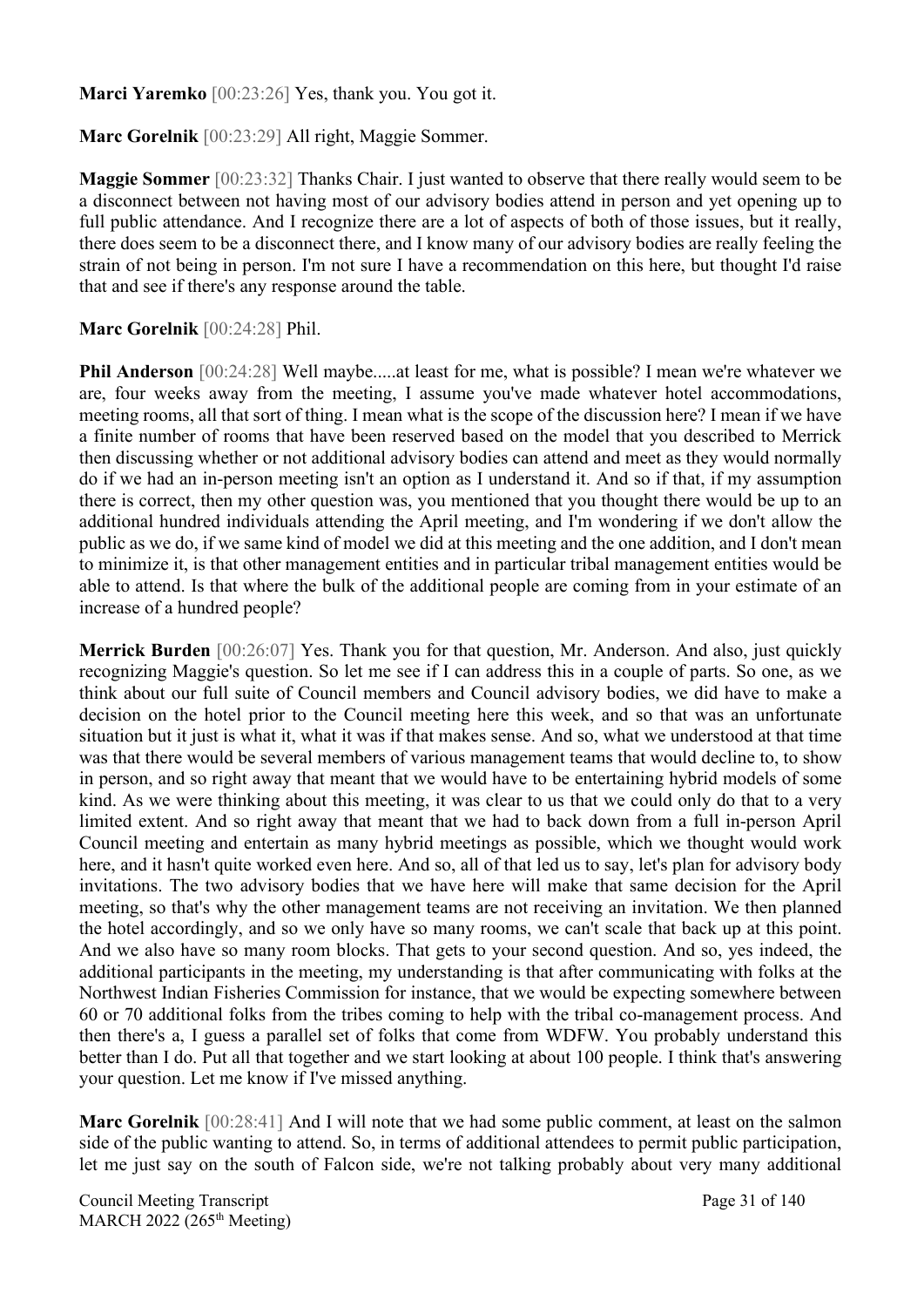people. And I don't think we're, you know, and I think that in terms of managing what happens in our bubble here in the Council room, merely allowing the public to participate in the north of Falcon or south of Falcon processes outside this room is one thing. It doesn't necessarily mean we're bringing a hundred members of the public into this room. We can still manage public comment as we have through a virtual process, and that would help protect our bubble here. Bob Dooley.

**Bob Dooley** [00:29:50] Yeah, thank you Mr. Chairman. Thanks for all the clarification. It helped me a bunch. But my question is at this meeting, at least the way I understood it was, we didn't prohibit anyone public from being here, we discouraged it and it seemed to have worked. We didn't have very many public people here, and I would....are we doing the same keeping that same protocol? And it seemed to work because I don't.....we don't have the ability to prohibit the public from coming in I don't think. And could you clarify that? Thanks.

**Merrick Burden** [00:30:32] Yes, thanks Mr. Dooley. Let's see thinking back on the correspondence that we sent out beginning late last year, we made a decision to not allow the public to participate and the actual formalities legally might be what you're asking. Could we actually have stopped that? I'm not actually sure, but we tried really hard and sent reminders to folks that we were not anticipating or supporting public attendance, and there were a couple of folks that were here. I'm not clear that they were members of the public. I think there were some tribal co-managers here for a few days. Some members of the SAS. There might have been one or two people who I didn't recognize, but I think we were largely successful in not having people from the public that we did not extend an invitation to. The question for you is whether you want to continue with that? I think we could allow the public or not discourage their attendance in April. We don't have room blocks or anything set up. We never do. But one of the questions for you all is whether we should open our doors and allow the public to participate in person?

### **Marc Gorelnik** [00:31:51] Bob.

**Bob Dooley** [00:31:52] Thank you Mr. Chairman. Thanks Merrick. I looked at the guidance that we publicly posted, that you posted, and it was not lost on me that it was discouraged, not prohibited and I took that to mean that probably, and maybe assuming is wrong, but I assumed that we probably didn't have the ability to prohibit people from attending, but it certainly worked and, yes, there were people here today at this meeting that were not necessarily formally a member of the SAS or the STT or any of those and I think that it was well, I think people respected that request to be. That I would… I would assume, given the short, the short time span between now and April, I was not thinking we'd be changing anything radically and I think that worked. And I think the testimony we heard virtually seemed to have.....we've been doing it for a couple of years now so I don't have a problem with that. So I......but then I would note too that ongoing this week notwithstanding when the salmon advisory bodies were in the room, but the rest of the meeting we had 20 people in this huge room so I think our exposure here is probably to any COVID protocols is minimal. I think that that's, that we should.....I'd certainly like to get back to normal on that front. Thank you.

**Marc Gorelnik** [00:33:30] All right, Caren Braby followed by Joe Oatman.

**Caren Braby** [00:00:00] Thank you Mr. Chair, and I appreciate this discussion. I just wanted to raise kind of a slightly different angle. Of course, we want to welcome the public into the Council chamber and into the advisory body meetings when the time is right. I feel pretty strongly that if we are not welcoming our advisory bodies fully in person, that we should have the same process for the public in April as we did in March. And it's really in my mind about access to each other and access to Council members and I almost see that as being kind of an inequity for our advisory body members. If we say, sure the public can come but the advisory bodies need to stay virtual, and so I think kind of forcing a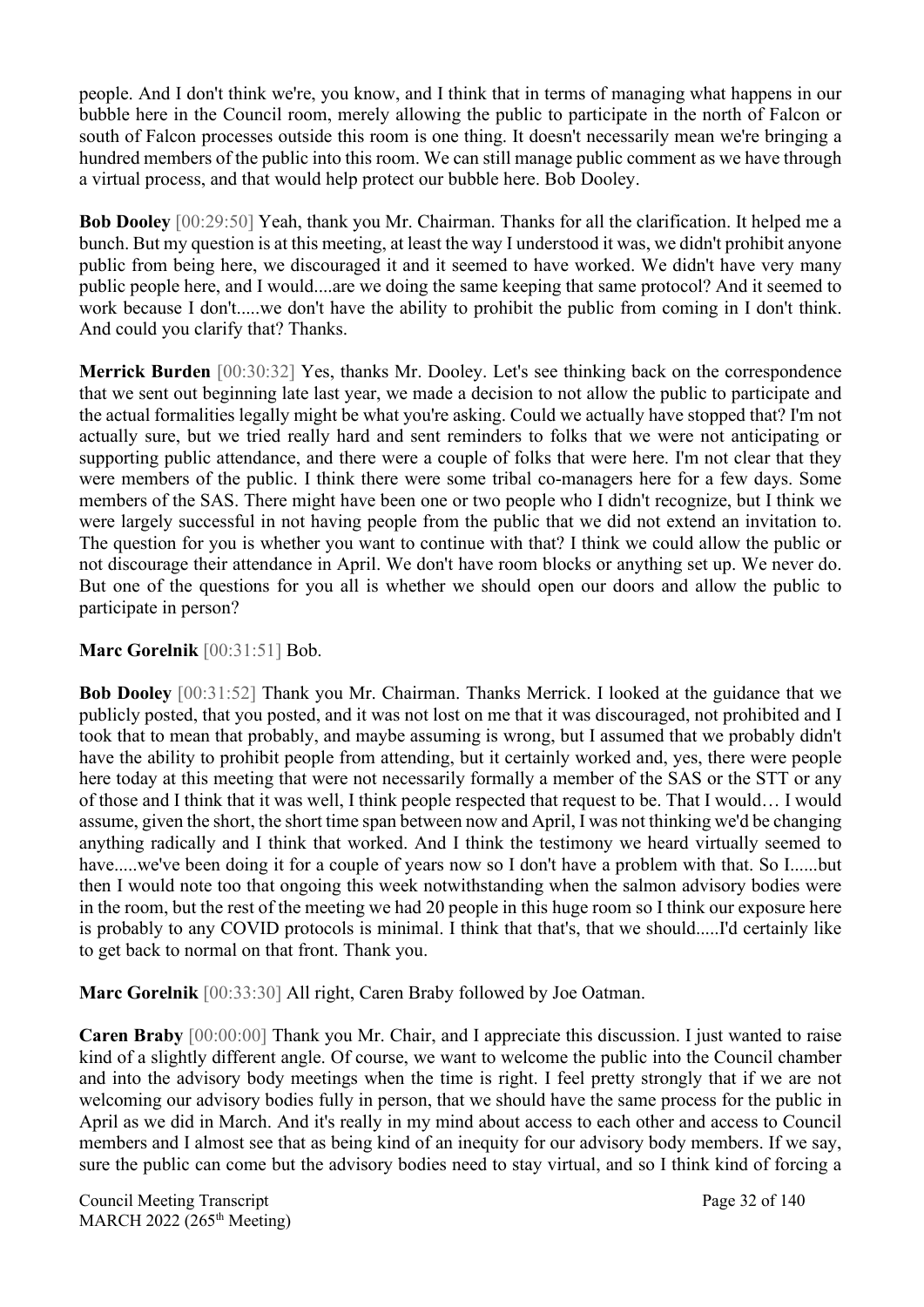square peg into a round hole for April doesn't make sense to me and we should continue what we've done for the March meeting in April and plan on full celebratory reopening as health conditions allow in June. So, a slightly different perspective, different reasons, but I think that that equal access or equal invitation piece of it is important and I want our advisory bodies to come in person and that isn't going to be possible for April. Thanks.

**Marc Gorelnik** [00:01:51] Thank you Caren. Joe Oatman.

**Joe Oatman** [00:01:56] Yeah, thank you Mr. Chair. I, too, I support having the April meeting similar to what we had in place for this meeting. I do want to speak to the expected tribal co-manager participation that relates to the salmon issues and north of Falcon. So, we did have, as noted previously, some tribal officials there on-site at our meeting and I expect for April that we'll be getting even more tribal participants there in Seattle given, you know, the location and given that the salmon agenda items that we have, and so I do appreciate, you know, having their involvement and participation. But I do want to make a note and I'm not too sure how we will be able to deal with this. You know there is some limited seats there with the empty Council room, not sure how many chairs there, something like less than 20 maybe, and one of the tribal representatives let me know that, you know, he had wanted to attend and listen to the Council session on salmon while taking up the alternative management measures and wasn't able to find a seat. So, I just wanted to inform the Council that there is some interest in, on the tribal part to listen to some of the Council discussion that seating allows but, you know, there is that challenge of actually finding a seat available. I just wanted to pass that along too for consideration. Thank you.

**Marc Gorelnik** [00:04:17] Hey Joe, I apologize. I didn't quite hear your opening comments and your public comment. Could you.....could you try that again and try to speak up?

**Joe Oatman** [00:04:28] Yeah, thank you Mr. Chair. Can you hear me better?

**Marc Gorelnik** [00:04:31] Yes, this is better.

**Joe Oatman** [00:04:32] Okay thank you. So, my opening comment was I support, you know, having the April format, you know, similar to what we've had at this meeting in terms of who can attend the meeting. So, I didn't expect much change there I suppose relative to what we are planning for our April meeting. And I did want to make note that we did have tribal officials there on-site at the March meeting, this meeting and I expect that we'll have even more folks be there at the April meeting in Seattle given the location and the salmon agenda items that we'll be dealing with. And so, I do expect more individuals from the tribes there. I appreciate their ability to attend as co-managers for north of Falcon. And I did want to note the last comment was, you know, there is limited seating there in the Council chambers and I wanted to pass along a concern that some tribal folks wanted to listen to some of the Council discussion when that was up on salmon and wasn't able to find a seat. So, I don't how we deal with that, but that is a concern. Hope that came through okay.

**Marc Gorelnik** [00:06:14] All right, thank you Joe. Marci Yaremko followed by Butch Smith.

**Marci Yaremko** [00:06:23] Thank you Mr. Chair. I want to really thank Caren for her well-reasoned remarks just a second ago and maybe put another point of emphasis out there for consideration. You know I think we all completely agree we would rather have everybody here with us together in person, all our advisors and fully open doors to the public, but what I see with a situation where we might open the doors to the public and yet not our advisory bodies creates a challenging situation with access to the Council. Members of the public who come to testify to us often are looking to have sidebar discussions and glean insight from Council members, and almost always those members of the public, really their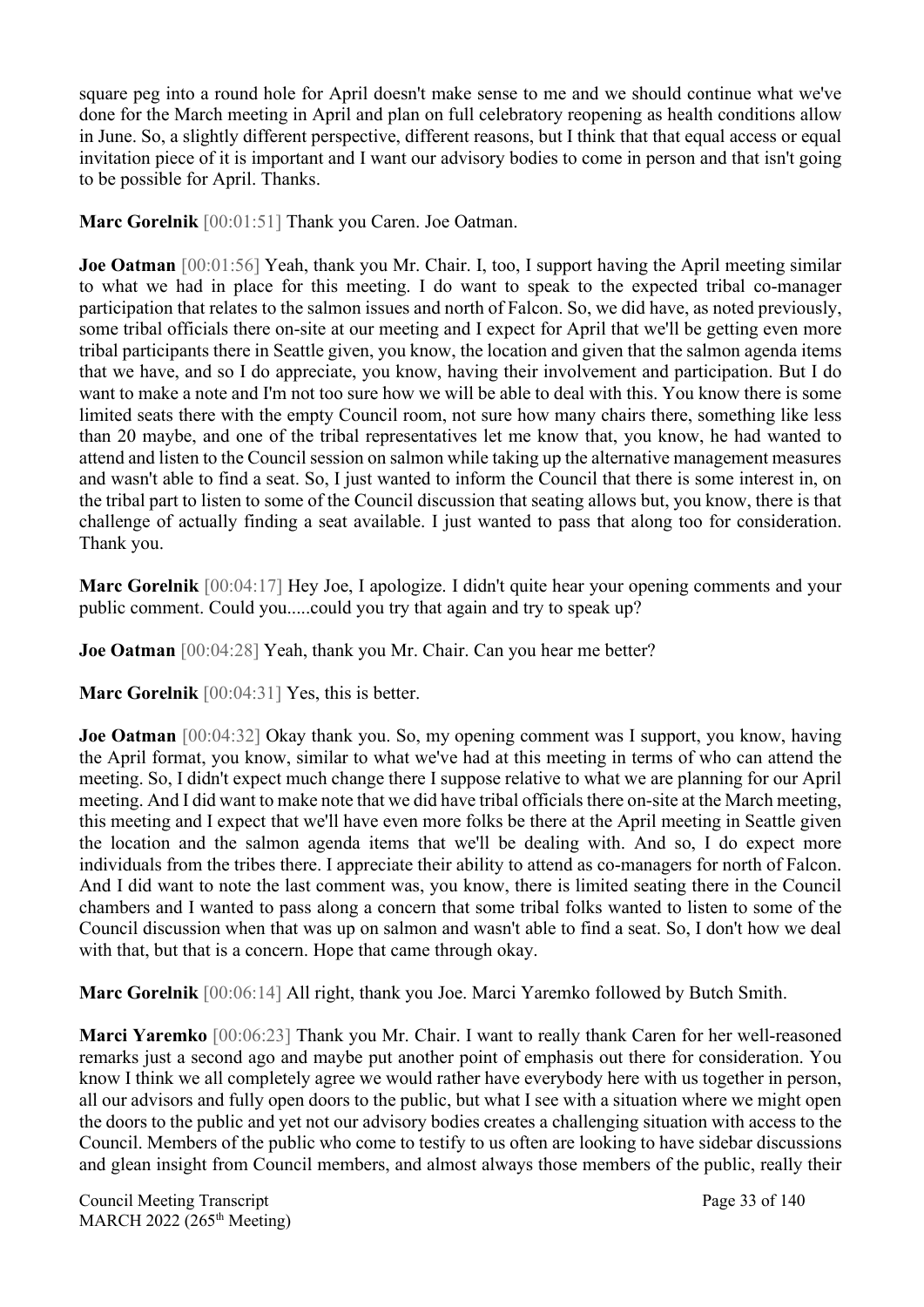first line of communication should be with the advisory body that handles the content that they're interested in discussing. So, I have some, I guess, reservation about the idea of allowing doors fully open to the public and yet not having our advisors there to help us assist in these communications with members of the public that may show up and want to testify or have questions about a particular subject matter. I very much appreciate and value the role that our ABs perform for the Council in helping with the communications and leading maybe newer members of the public by the hand to help them understand why a proposal exists and exactly what the Council process is for considering it. So, I just can't reiterate enough how critical it is. I think that they be the first on the priority list when it comes to considering who we have here with us at a meeting. Thank you.

**Marc Gorelnik** [00:09:05] Thank you Marci. Butch.

**Butch Smith** [00:09:08] Yes Mr. Chairman. I'm coming from a different venue. Can you hear me all right?

**Marc Gorelnik** [00:09:12] Yeah, you're loud and clear Butch. Welcome.

**Butch Smith** [00:09:14] Okay thank you. Sorry, in a semi-public place too so if you hear a little extra noise, that's why. I am planning to attend in April, but I do have to support Caren Braby's statement, I do agree with that and Marci. You know the main goal of life is to get back to full swing, but I also want to take the time to think about Council staff and what they've got to do between now and April and what they've done. I think, you know, we've got to recognize that we're stretching them pretty, pretty thin, and I think that the way I read it, the April meeting was going to be kind of a mirror image of the March meeting and that's acceptable to me. I think that, you know, if we want to start planning to do something different then June is probably the… June or September is probably the more realistic timeframe. So, to help Council staff, you know, I think there's going to have to be some improvements done to the SAS room and the STT room. That'll take some time and thinking between now and March and, and so I think the plate is full. I think we've kind of made our plan already. I think we need to stick to it and go with what we've kind of put out there already and then hope June or September will, everybody will be in the same room together. So, thank you Mr. Chairman for taking my comments.

**Marc Gorelnik** [00:10:54] Certainly Butch, it's good to hear you. I do think you touched on a point. I think the members of the public did not find the hybrid functioning of the SAS to be satisfactory and I think that's why at least some members of the public want to attend the SAS in person. So, I think that it's either going to be one or the other, we're either going to have to make that a more meaningful process for public participation in the SAS, and those of us who have worked on salmon know how important that process is… or allow them to attend at least the SAS. I appreciate the comments that, you know, having some here and not all is not a perfect solution, but we can't let the perfect be the enemy of the good here and so I want to make sure that if we're going to deny the public access to the Council meeting that all members of the public have an adequate substitute. Those that are already participating in virtual meetings have that substitute but the salmon folks at the moment don't. So, I just think we need to address that issue. Phil Anderson.

**Phil Anderson** [00:12:28] Yeah, thanks Mr. Chairman. I think my, in listening to all of this, my....what I've at least in my own mind, my conclusion is that we should handle the April meeting in the same manner in which we did this meeting, notwithstanding I know that the Council staff is aware of the issues within the SAS for people that were trying to tune in to that and I am confident that they will find a solution to that. But so… notwithstanding that, I think where we are and for a lot of the reasons that others have spoken to, that we should endeavor to conduct our April meeting in this room in the same manner in which we have at this meeting. On the tribal piece and, you know, there are......we have a large number of folks that are participating in the north of Falcon process as many of you know, and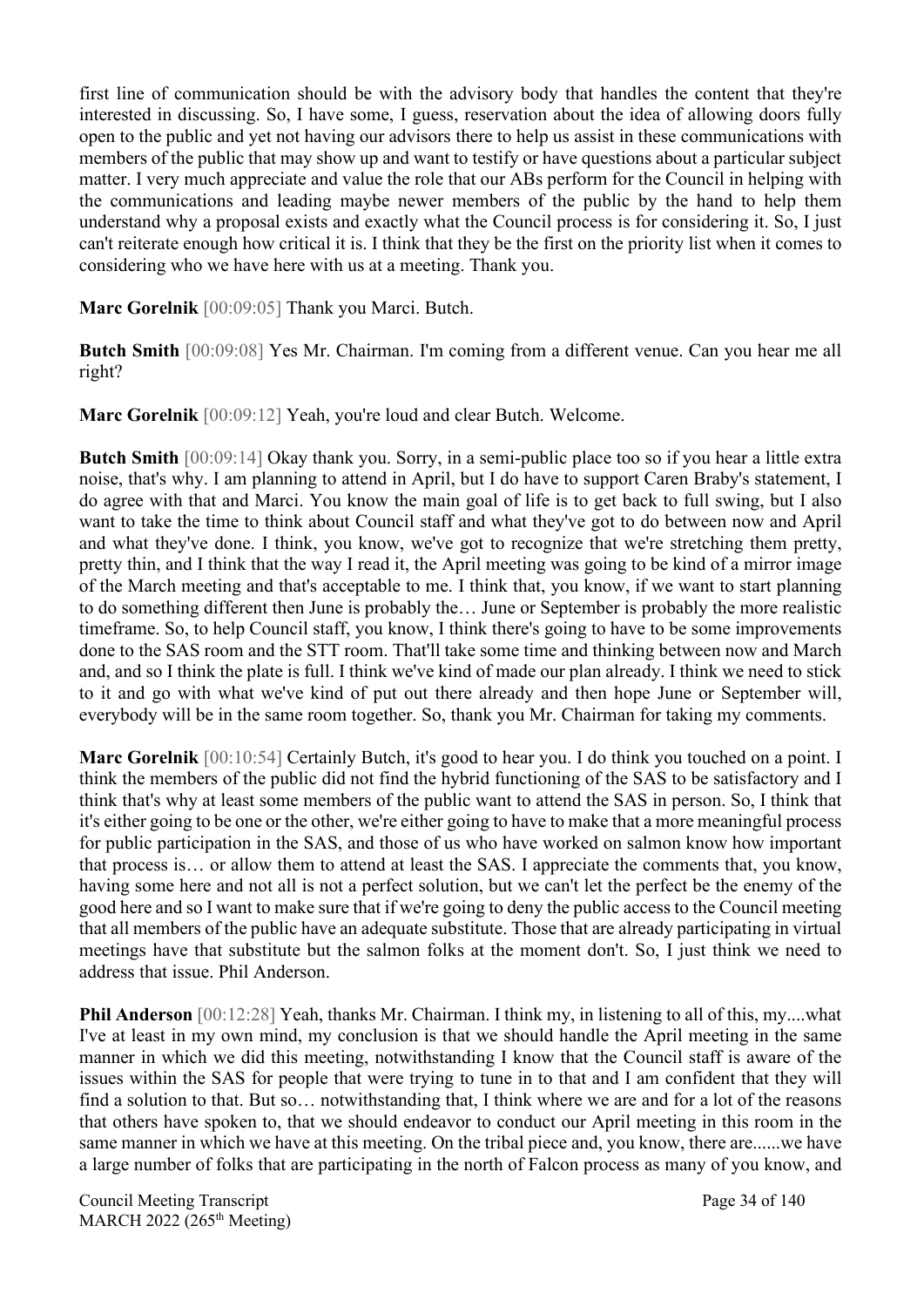the final north of Falcon meetings are held in conjunction with the April council meeting, something else you already know, and I am confident that if we reached out to the tribes and let them know what we were, how our meeting room is structured and that if we requested them to limit their attendance in the Council room to their, to the people that really need to be here, that they would respond in a positive way if we reached out to them. So I think there's a way to accommodate the tribal policy people that would like to be in the room when we're having our discussions about the ocean salmon fisheries and it.....but at the same time not thinking that we're going to have an additional 30, 40, 50 people in here. But so that's what I'm recommending that we do to keep our room as small in terms of attendance as we can yet respecting the tribal, the tribal governments who have direct connections to the actions taken by this Council relative to the fisheries. So that's kind of where I've ended up in my mind. Thanks.

### **Marc Gorelnik** [00:15:37] Merrick.

**Merrick Burden** [00:15:40] Yes, thank you Mr. Chairman, and thank you all for this really good discussion. Maybe just some additional information as I feel like we might be starting to coalesce around an approach here. So, one of the things that weighs heavily on me and I know it weighs heavily on you all is, just the public process nature of what we do and, you know, it is quite unfortunate that the tools that we had and that we had tested and we thought were going to work here did not work that well. And so as my staff and I take a step back and think about how we could do that more effectively, you know, one option is to allow the public to participate in person in the SAS and to communicate and convey their thoughts and what have you. There are other ways, other things that we could explore and, you know, just in communicating with, you know, Kris for instance, we have, it could be possible to bring in a dedicated AV person into the SAS room and run it kind of like a mini Council meeting and so that there would be mics and there would be somebody running that. I think that's what we would pursue if you want to not have the public be in person for the salmon process. That would come at a several thousand-dollar expense and I know we've discussed, you know, budget situations earlier this week and there was some concern about that. I personally would not be that concerned because I think that cost to be offset by, you know, just having the smaller meeting again in April like we're having here, so I think that would be manageable. So, I just… I guess I would just put that out there that that would be the kind of setup that we'd be looking at in the SAS to help facilitate a public participation remotely, even while the SAS is in person. So just some added information there as I'm thinking about this and listening to your discussion.

**Marc Gorelnik** [00:17:58] All right. I think, Merrick, you adequately summarized the sense of the Council in terms of public participation. I think we can leave the technical, addressing the technical matters in the SAS to staff to deal with. And just keeping in mind that the SAS often breaks down into separate groups, but I think that, you know, just giving them a RingCentral line is probably all they need for that so that should not be the least bit difficult. So, if we've resolved that issue of the public at the Council meeting, we still have the issues of testing and masks. So, I'd like to get the sense of the Council there. Bob Dooley.

**Bob Dooley** [00:18:53] Thank you Mr. Chairman. Perhaps before we leave the last topic, I think we need to talk a little bit about what our goals are for the future. I've heard people talk about the potential of maybe having some of the virtual meetings or a portion of our annual schedule be virtual. There's been talk of that. We've never formally discussed it, but it seems to me that if we're going to invest in, and I have no problem with the technology for a short term meeting, but if there's going to be a longer term desire to maybe not meet in person every five times a year, that we may want to think of this differently in our investment in this technology to accommodate our advisory panels and such. And I know they're, you know, potentially some.....we've had discussions about budget and things like that, but it would be nice to sometime set aside some time, maybe not today, maybe today to just express what we're thinking in our long term planning to address the efficiencies that could be had for doing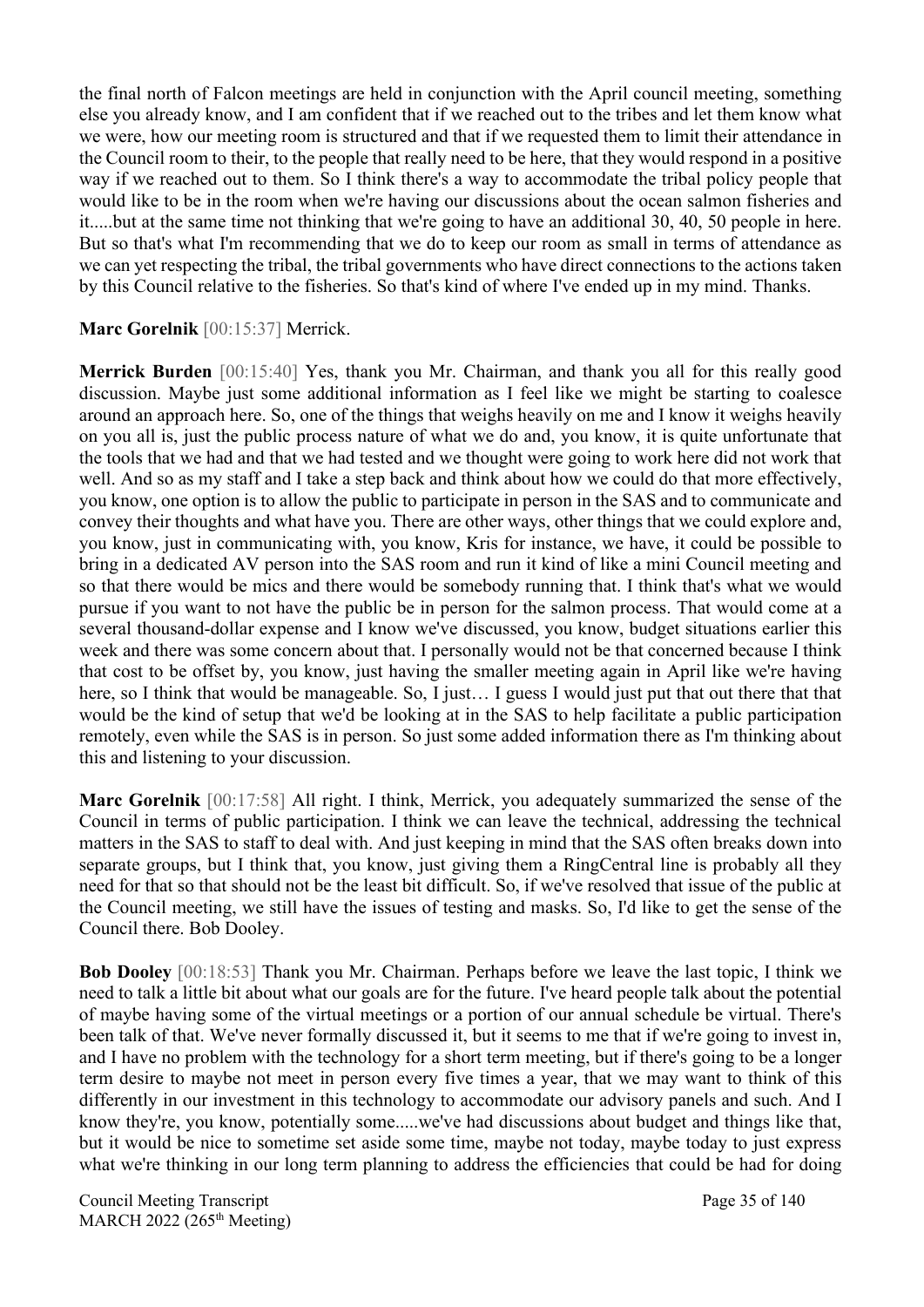that and maybe some of the budget efficiencies given the reports we had on that. So, I'll stop there but I just, that's just something that was on my mind. So thank you.

**Marc Gorelnik** [00:20:19] All right. Thanks for that Bob. I would like to hold off on longer term discussions until after we have settled on our procedure for our April meeting and so we can come back to that. Maggie Sommer.

**Maggie Sommer** [00:20:34] Thank you Chair. You asked about testing and masks, and I wanted to say that I really appreciate the Council's facilitation of the testing for Council members and others there in person at this meeting. It really gave me much more confidence being there with everybody and so if that, I guess, I would encourage exploration of whether that's a continued option for April. Understand there are probably some logistics et cetera, considerations there, but I appreciate it. Thought it was very helpful and I would feel even more strongly that way if we are going to, depending on, I guess, the outcome of the discussion on masks, which I have no comment on at this time.

**Marc Gorelnik** [00:21:31] All right, thank you Maggie. Heather Hall.

**Heather Hall** [00:21:34] Thank you Chair Gorelnik. And on that subject too, I also appreciated the testing and providing the test kits for us. I had a lot of comfort when we were in this room that it was fine and I was just going to link that a little to the discussion that we'll have about masking and just that perhaps if we are, if the Council discussion and we end up continuing the testing or some form of it, maybe for folks that are symptomatic, something like that, that if we are testing that when we're in the Council room we might be able to take our masks off. Just a thought.

**Marc Gorelnik** [00:22:18] Thanks. I know for myself it's a lot easier to hear people and to conduct our business without the masks, but I, let's see if there's any further comment on that. Phil Anderson.

**Phil Anderson** [00:22:32] Yeah, I generally support Heather's... the thought there. I found myself... you know this is probably the safest room there is to be in right, right here and it was ironic that I found myself, I went out of this room and then took my mask off so that I could breathe. When if there was a place that I should have felt the most comfortable without a mask, it was in here. So, I don't, I too, I just...it's a lot easier to hear people without the mask. I am happy to do it either way. I would, I think if we relaxed our mask rule in this room that I'd be comfortable with that.

**Marc Gorelnik** [00:23:30] Let me see if there's any strong objection to adopting, at least in this room for April, a mask optional policy. Not to say, you know, people should be comfortable and if you're more comfortable wearing a mask, that's perfect. So, I'm not seeing any hands so I'm assuming that we in the room, at least while we're in this room under the procedure we've adopted for attendance in this room that that will be okay for April. And obviously in June we may have another discussion. Dr. Braby.

**Caren Braby** [00:24:05] Yeah, I would just note that people who are uncomfortable not having masks on may not be comfortable saying so today, and so I would just encourage anybody who is concerned about that to talk to the Executive Director and Council staff after the meeting and not finalize that until that's confirmed. I'm comfortable with either way.

**Marc Gorelnik** [00:24:33] I think that's fair… so please reach out to Merrick Burden. And Merrick Burden.

**Merrick Burden** [00:24:45] Yes, thank you Mr. Chairman and everyone. So, some of the comments before this masking guidance or option made me think that perhaps that was conditioned on their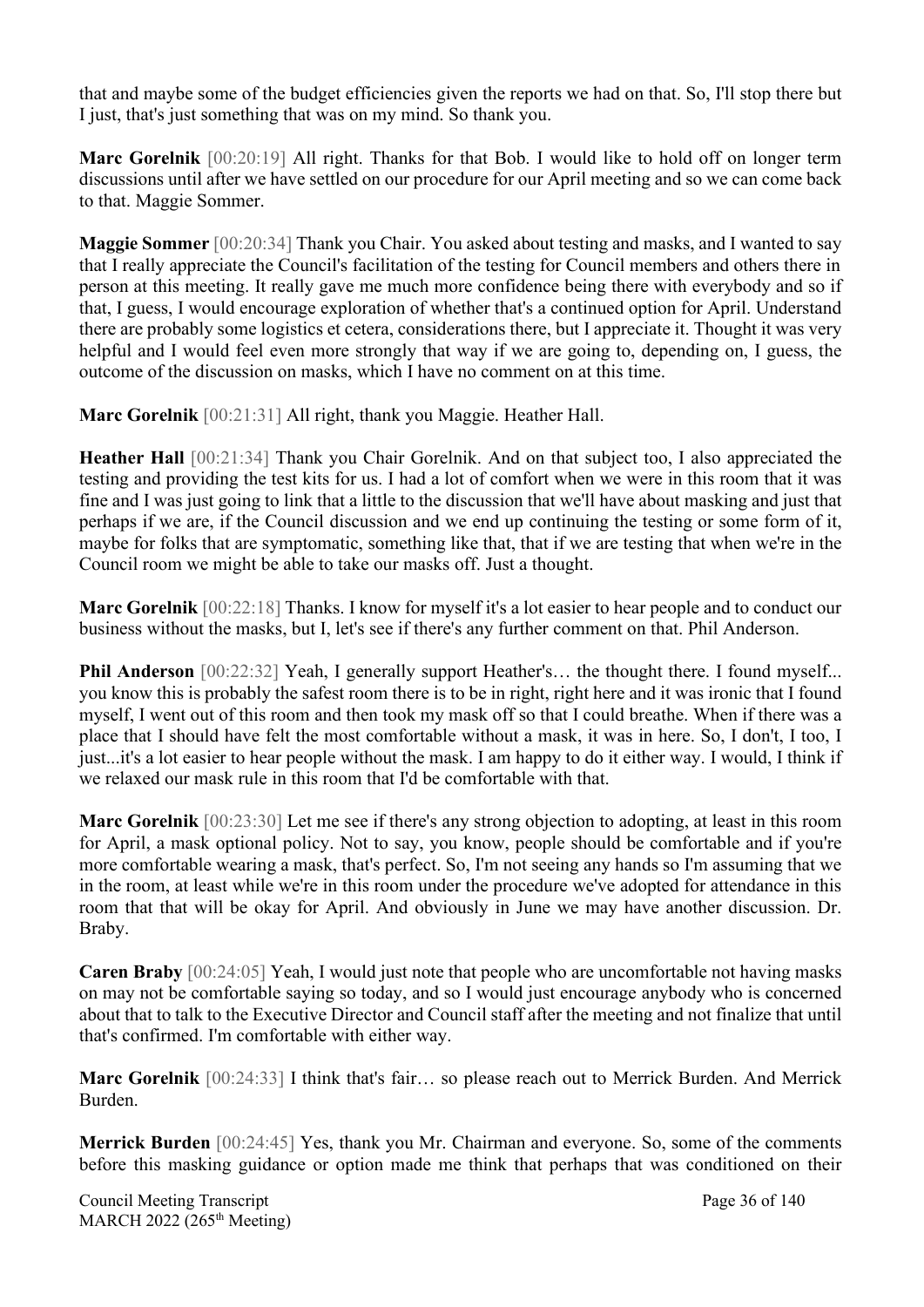continuing to be a testing requirement of some kind. Is that the will of the Council? And if so, I guess I would point out that we are a couple of weeks away and Patricia and I have been communicating about whether we could secure enough tests for daily testing. We do still have some on hand that might lend itself to, you know, every two or three days or something, and if that's sufficient I think we're probably okay. It's the daily testing requirement I'm not totally certain on that we would have the supplies on hand to do so. If you're okay with two or three days, I think we should be fine.

**Marc Gorelnik** [00:25:40] All right, and certainly if you feel more comfortable communicating any reservations privately, please address them to Mr. Burden. Phil Anderson.

**Phil Anderson** [00:25:55] Yeah, I just want to make....for me I want to go to the lowest, whatever the lowest common denominator is that makes this group feel comfortable. If there's only one or two people that want masks, that's fine with me. I'll wear a mask. I, you know, even if it's one, I'm just, I will do whatever meets so that everybody that's in the room is comfortable so.

**Marc Gorelnik** [00:26:27] Thank you. Heather.

**Heather Hall** [00:26:29] Thank you. I completely agree, completely agree, and when I made my comment earlier and, Merrick, you picked up on this, the idea of not masking was linked to the idea that we were testing, and I realized that testing every day was not a requirement of us so we also, you know, that's our.....at our discretion. I assume it was just a recommendation and so also note that maybe not everyone is testing and so that comfort is what it is. So, I also agree that I'm willing to keep wearing a mask and testing as we have been doing but....

**Marc Gorelnik** [00:27:12] Yeah, and I agree people need to be comfortable here. But I would also say if the daily testing would make a difference to someone and they communicate that to Mr. Burden, that that would be helpful as well because, you know, there's always Amazon for tests. Butch Smith.

**Butch Smith** [00:27:34] Yes Mr. Chairman. I just, you know, I'm in the camp of Phil and Heather. Whatever it takes, and if somebody feels more comfortable, we have to wear a mask than we have to wear a mask. But I'd just like to remind the Council also is that we'll be kind of in the midst or just at the tail end of spring break so if we're going to see a bump up, we'll certainly see it, you know, probably the week before the Council meeting and so that'll be available and I don't know, I hope we don't see a bump up but if there was, I think that's a reminder, and Washington has, probably like every other state, has a really good heat map of where the outbreaks are and what counties are kind of going through more than others by a green, yellow, red system. And so anyway those are some tools that I'm sure Merrick has at his fingertips and that we can use, but certainly what it takes to do this and keep people safe is I'm all for it. It is a hassle to wear a mask, but the alternative is not good. So anyway, thank you Mr. Chairman.

**Marc Gorelnik** [00:28:46] All right, thanks Butch. I want to......I've received some messages folks wanting a bio-break and I'd like to honor those, but I also don't want a break before we finish our April discussion. So, I think I know where we are. Corey Ridings.

**Corey Ridings** [00:29:10] Thank you Mr. Chair. I just wanted to agree with Council members I've heard so far talk about this and thank Phil and Heather for their thoughts. I am completely in agreeance with that. If one person's uncomfortable then I want to be, I want to recognize that and honor that. I also wanted to, you know, I think that our primary goal is keeping everybody safe and keeping everybody healthy and so that's the most important thing at the end of the day. And then maybe this is obvious, but I just wanted to clarify that this is all contingent on local and federal guidelines about masking, meetings and such. Thanks.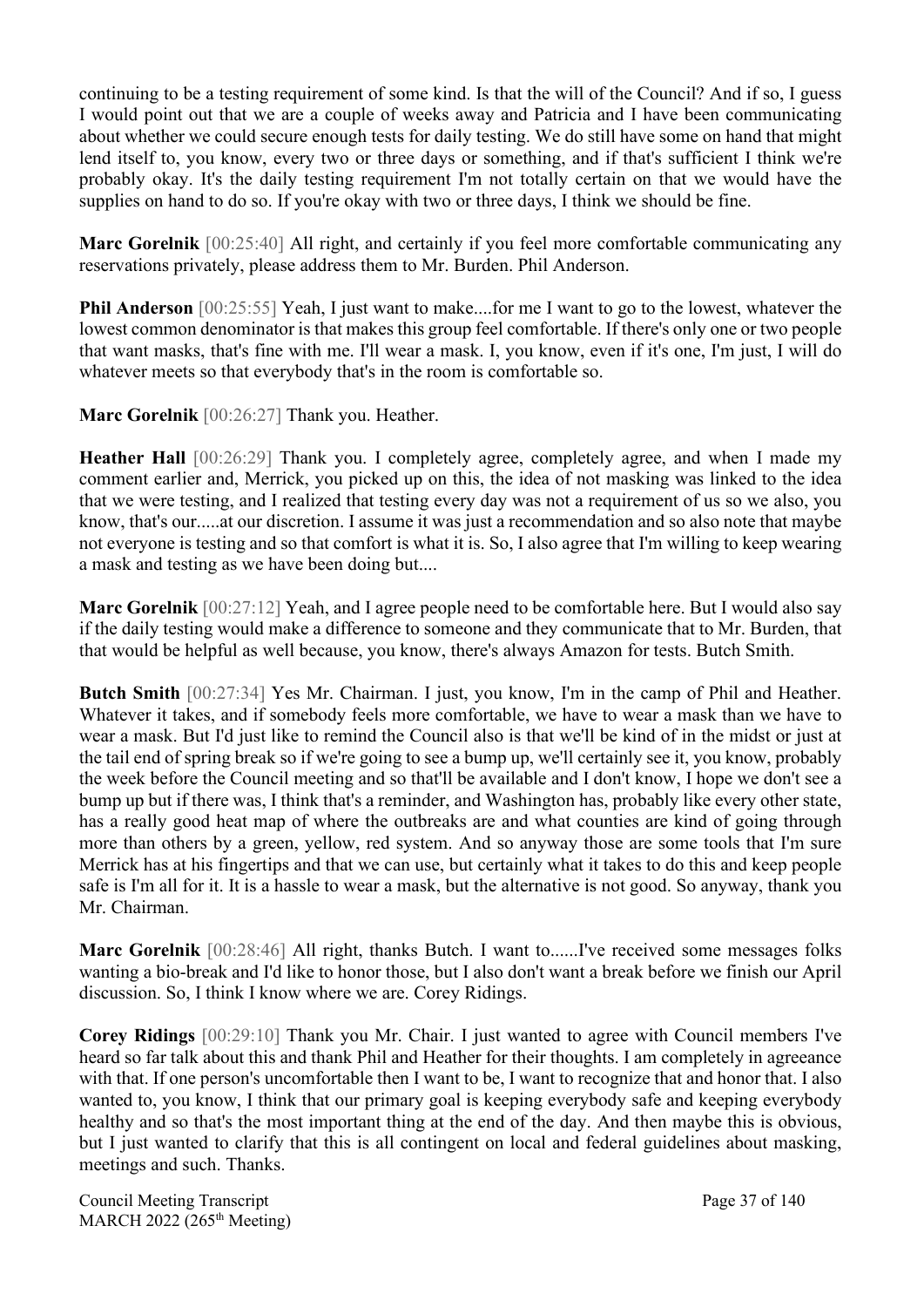**Marc Gorelnik** [00:29:56] Of course we follow the most conservative guidance, so yes. Bob.

**Bob Dooley** [00:30:03] Thank you Mr. Chairman. I totally appreciate and I respect all the opinions around the table here and that we've heard. I think people being comfortable with it is important. But you know, having sat here all week eight hours or more a day with a mask on, I'm struggling myself personally with that. I think the opposite is true too. And I think if someone decides if there's a mask mandate and they really object to that or they don't want to subject themselves to that, we have the opposite. We can participate remotely and stay home, and I don't think that's a problem myself. So, I think we've got to respect both sides of it as far as comfort and as far as being, being able to participate in this process. That's just my opinion and so, but I do respect everyone else's opinion too, and I think it's important and it's a changing format. It could be a completely different landscape when we do go to Seattle and I'm looking forward to it by the way. It's good to see everybody this week, but I just wanted to express that, that this hasn't been an easy week for me personally sitting here, and I do acknowledge Phil had it spot on that I think around this table inside the tape that's at the end of the table that pretty much isolates us, this is the safest spot in the entire city as far as I could tell. And so, to that end, I think sitting at this table without a mask is perfectly acceptable to me given today's conditions. That could change and I think flexibility is the key here. So thank you.

**Marc Gorelnik** [00:32:04] All right. Thanks for that. I'd like to wrap our discussion on April here and I'd ask Mr. Burden if you can just quickly summarize where we are.

**Merrick Burden** [00:32:15] Yes. Thank you Mr. Chairman, and thank you all for this very good discussion and I'm very pleased to hear many of you express how safe you feel like this meeting has been, that was one of our goals. So, I have a couple of notes here to myself. So, one is we will plan to conduct the April meeting like we have this March meeting. We will make some pains internally to try to figure out how to improve the SAS process, and already Kris and I were texting back and forth about some options, so I think we will be able to make an improvement. In terms of public attendance, we will continue to discourage that. Let's see in terms of tribal attendance, we will reach out to the tribes and communicate to them our plan and with the, I guess, the implication that we would hope that the 70 or so folks that they have brought in the past could be scaled down. We will try to accommodate a seating arrangement for those that do attend to be able to listen to the Council deliberations. In terms of, let's see here in terms of COVID risks, so what you all have discussed is that masking would be optional. However, it's noted that folks might not be comfortable expressing their discomfort with that. If anyone here is in that camp, please reach out to me. I will hold that in confidence, your name, but please do so as soon as you can so that we can plan and proceed appropriately. In terms of testing, I will work with Patricia to try to secure as many tests as we can, and I think we are already in a decent place. We should be able to have tests for you all for at least every few days. I'm not sure exactly how many. We'll try to scale up from there to the degree that we can and have those available for you in April. I think that's it, Mr. Chairman. Let me know if I've missed anything.

#### **Marc Gorelnik** [00:34:19] All right. Phil.

**Phil Anderson** [00:34:21] I have one slight modification or change to what you said. I was not suggesting that we ask the tribes to bring fewer people to the north of Falcon process, which is the 70 or whatever it is. I was suggesting that we reach out to them and let them know what we're trying to do in terms of keeping our Council room safe and that if they could work and limit the number of policy representatives that need to be in this room, that we would appreciate that and if they could communicate, you know, some......and we can do that when we get to the April Council meeting, but it wasn't, I wasn't suggesting that we ask them to reduce the number of tribal folks that come to the meeting.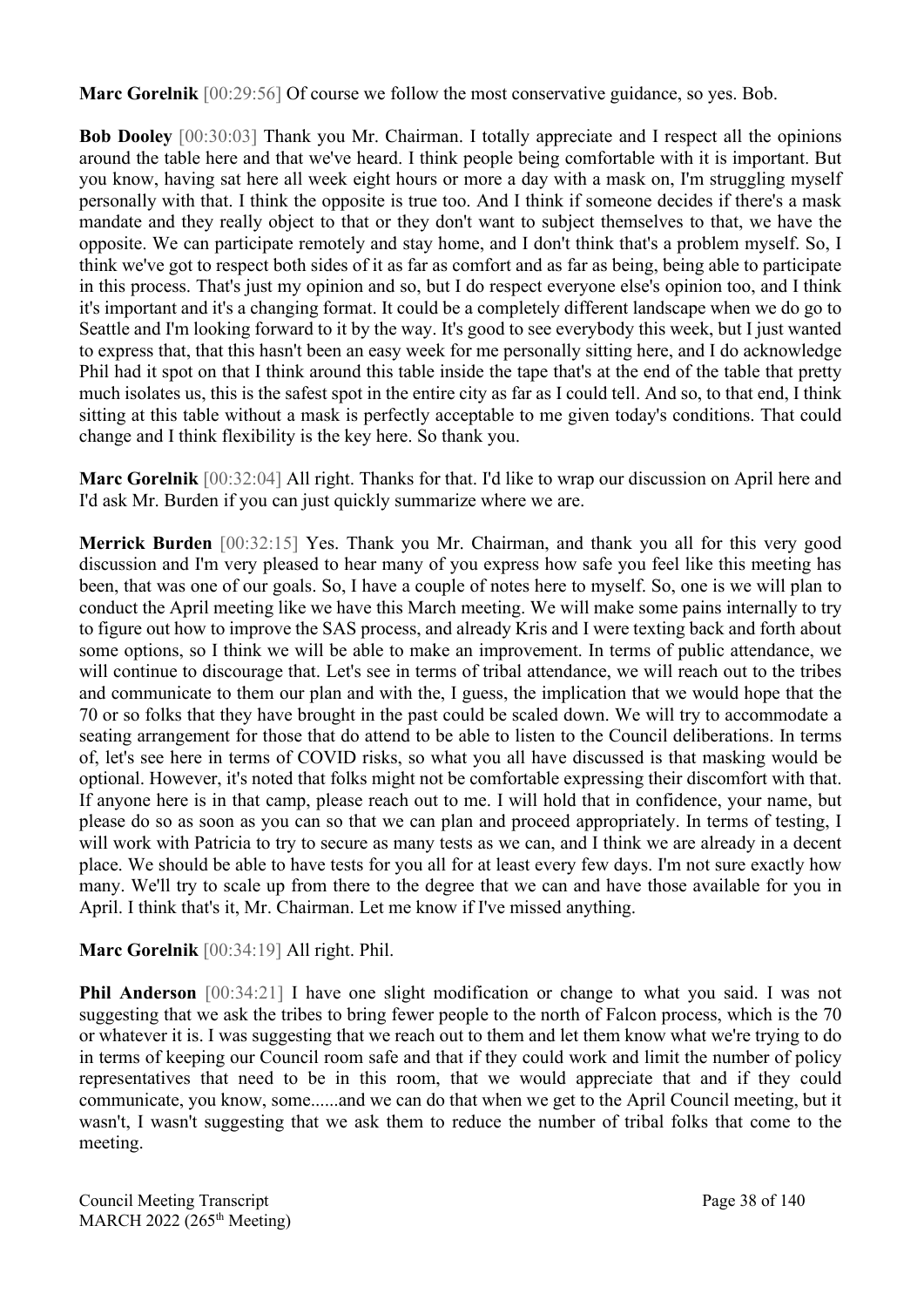**Marc Gorelnik** [00:35:15] All right, thanks for that clarification, Phil. All right, I think we've got April done. We still have Year-At-a-Glance and our salmon agenda items and any other discussion folks feel must have on the last, but we also need to check out of our rooms by 11 o'clock. So, we are going to take our morning break here and plan to be back at, we'll take a 30-minute break and plan to be back at 10:55. We'll then pick up with the Year-At-a-Glance and then hopefully our salmon will be ready when we're done with that. So, we'll see you back here in half an hour.

**Marc Gorelnik** [00:00:00] All right. Thank you very much Vice Chair Pettinger. We only have one item left, it's the remaining item on C.7, but first I wanted to apologize for not recognizing that today is Pie Day, March 14th, so I want to wish everyone a happy Pie Day. I'm sorry there's no pie in the room here, but you have the rest of the day to take care of that for yourselves. So, my recollection is we have completed our discussion on April and we are now ready for our discussion on Year-At-a-Glance. I've got some folks changing seats, so we'll just pause here for a moment. All right, I think we're all seated now. We have, we've received some requests from advisory bodies and management teams for Year-At-a-Glance. Maybe Mr. Burner, I can turn to you to sort of get us to get the pump re-primed here on our Year-At-a-Glance.

**Mike Burner** [00:01:08] Thank you Mr. Chair. I don't have a whole lot more beyond what I've already given you as an overview for the Year-At-a-Glance. We did have several recommendations from advisory bodies as we went through those reports so I guess I would just open the floor to comments or suggestions from Council members on modifications to the Year-At-a-Glance at this point.

**Marc Gorelnik** [00:01:27] All right, thank you. I see that Maggie Sommer has her hand up. So, Maggie please.

**Maggie Sommer** [00:01:32] Thanks Chair. I'll jump right in with some thoughts on groundfish so we can avoid going too long into the lunch hour. Certainly, support the addition of a stock definition scoping item in June on the Supplemental Year-At-a-Glance. I will note that there may be several stages to scoping this item as the GMT observed in their report. I expect it will be a multi-step process with some iteration as we gain a more full understanding of all the implications and needs related to this issue. But for June I believe staff might be able to prepare an initial scoping document laying out just some proposed and anticipated issues and decisions, and that would really set up the Council and advisory bodies and the public to react to that and the groundfish principles to start planning how to tackle an FMP amendment. And also note that scheduling this first step in June could also, there might be some synergy there with the final stock assessment prioritization for 2023. Could be some, could be helpful to have those together. I would also support the other GMT recommendations, or the GMT recommendations, pardon me, for the June agenda, which are to unshade the Gear Switching Update and the Limited Entry Fixed Gear Program Review Finalization, noting that the intent for that Limited Entry Fixed Gear Program Review Finalization would simply be finalizing the review document and any recommendations, the research and data needs, pardon me, et cetera, coming out of that. This would not be scoping or picking up any further action on the follow-on actions that we discussed earlier at this meeting. Those have yet to be prioritized. And I would suggest we consider moving the Trawl Catch Share Review to a later date, given the amount of groundfish workload on the June agenda. Scoping of that I would expect to include only planning the schedule, what's in and out of scope, consideration of the process… for example do we use, do we want to use a community advisory body et cetera? I think that that would make sense moving to September. And then just my last comment on groundfish is that if it's appropriate I would support unshading the groundfish items that are proposed to remain at the June meeting, providing the Council agrees with that proposal for planning purposes. And forgive me, I just can't recall whether we usually do that at this time or wait till the April meeting. Thanks.

**Marc Gorelnik** [00:04:27] Thank you Maggie. We do have 6.8 days at this point for June. Merrick.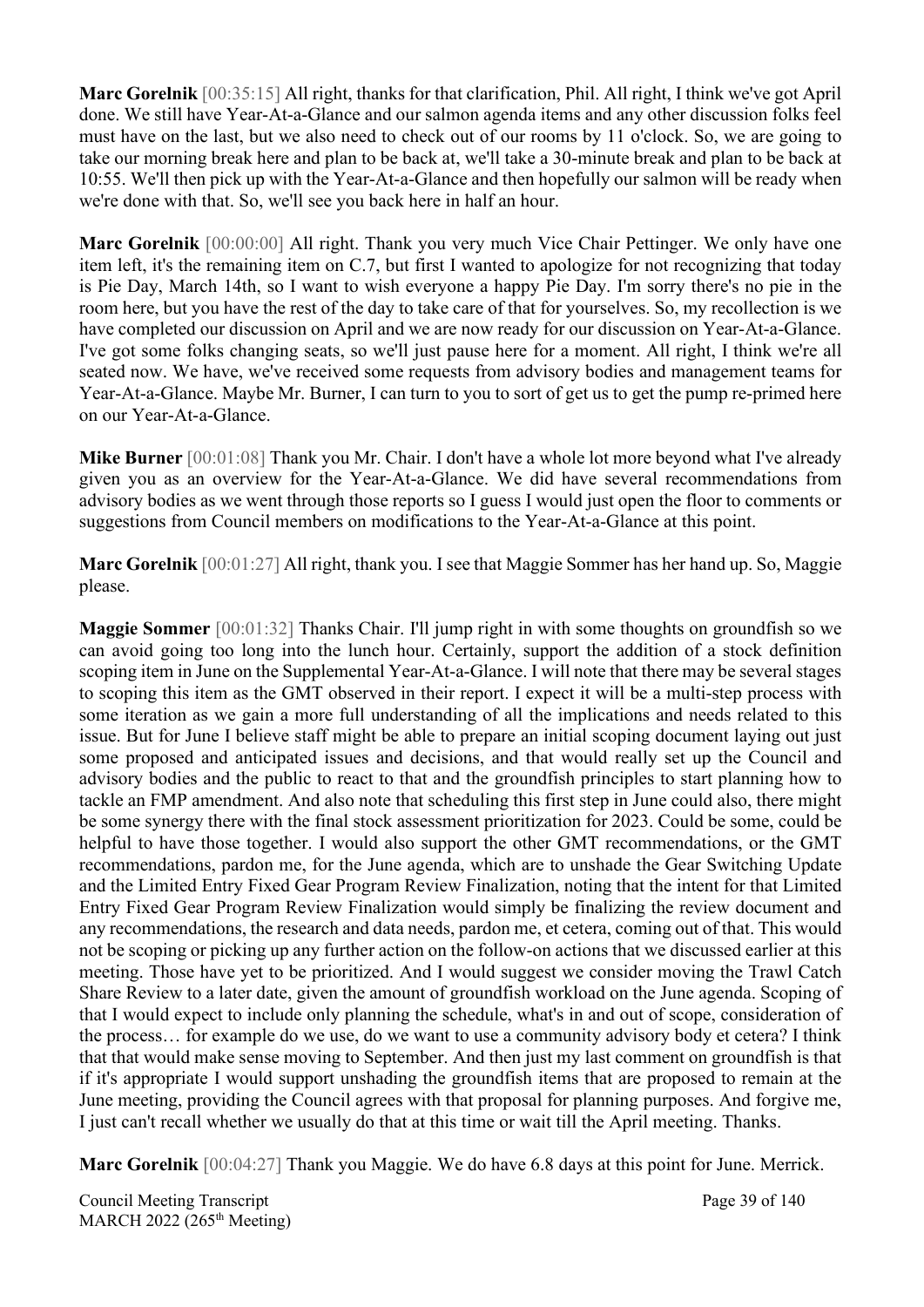**Merrick Burden** [00:04:39] Yes, thank you Mr. Chairman and thank you, Maggie, for that guidance. Just on the matter of the trawl scoping item, if I refer back to our discussion of the Budget Committee report, you all did adopt the recommendations in the Budget Committee, one of which was to encourage the Council and Council staff to work with NMFS on the trawl cost project that was recently I think the West Coast Region staff recently submitted a proposal for. My understanding is that we should be okay to remove that item from June if you so desire. It would put staff in the position of working on that project without your guidance for a time. And I do want to flag that for you just so that we're all clear, and if you're okay with that, I'm okay with that, but I do want to make sure that we are all on the same page there.

**Marc Gorelnik** [00:05:42] Thank you Merrick. Looking around the table for further guidance. Maggie Sommer, your hand is up and then Ryan Wulff.

**Ryan Wulff** [00:05:52] Thanks. I was just going to thank the Executive Director for that reminder. I think that's a good consideration. My recommendation on moving it to September was really simply a reflection of what appears to be a very substantial groundfish workload in June, but I'm quite open to other perspectives on the importance of beginning scoping the trawl catch share review issue in June.

**Marc Gorelnik** [00:06:26] Thank you. Ryan, and then John Ugoretz.

**Ryan Wulff** [00:06:30] Yeah, thank you Chair, and I support what Maggie said in her recommendations. A couple of other things from NMFS perspective. I appreciate that added shaded in June at the very bottom is the financial disclosure and recusal policy that came out in November, so I think it would be good to have an hour for the Council to look at that. I'm glad it's on the agenda. We can also submit an informational report in April so folks can start to consider that. I'd also note since Maggie talked about groundfish as far as HMS, and John may speak to this next, the HMSMT recommendations NMFS would support. That would be postponing the Swordfish Monitoring Management Program agenda item in June, so that might give us a little more time in June. And then I wanted to come back to what Mr. Dooley said during the last session here on this agenda item in looking longer term as we get back to in-person meetings, taking advantage of everything we've learned. You know I talked about this a little bit at one of our previous meetings last year, but NMFS would definitely like to see some sort of focus discussion on the lessons learned during the pandemic and how these successes and other aspects might be incorporated into our future Council and advisory body meetings. I noted during the Budget Committee, and you can see it in that report, that the North Pacific Council is taking on a similar initiative at their upcoming meeting. They have a staff paper with quite a number of range of options for them to consider. That is one way we could potentially move forward. I would also be open to some sort of ad hoc committee approach as well comprised of Council staff, state staff, NMFS staff, others to also look into this and potentially bring something back to the Council. Again, these are just ideas. Very open to other approaches, but do want to ensure some time coming up here and I don't have a specific recommendation on the YAG, but I wanted to at least put this out there to see if there can be some discussion of how things might be on anything we might want to change regarding our longer term process once we are looking at back to full time in-person meetings going forward. And I'll stop there. Thanks.

**Marc Gorelnik** [00:09:05] Thank you for that Ryan. John Ugoretz.

**John Ugoretz** [00:09:11] Thanks Mr. Chair and Ryan forecast my thoughts exactly. I wanted to talk a little bit about HMS. I also support the management team's recommendation to postpone discussion of Swordfish Management Monitoring Plan. I think they've got more than enough on their plate to not be adding that. Also, I'll let you know that I've been thinking a lot about this plan. I think that there is definite work that needs to be done beyond a simple rewrite of the plan. There is a lot more thought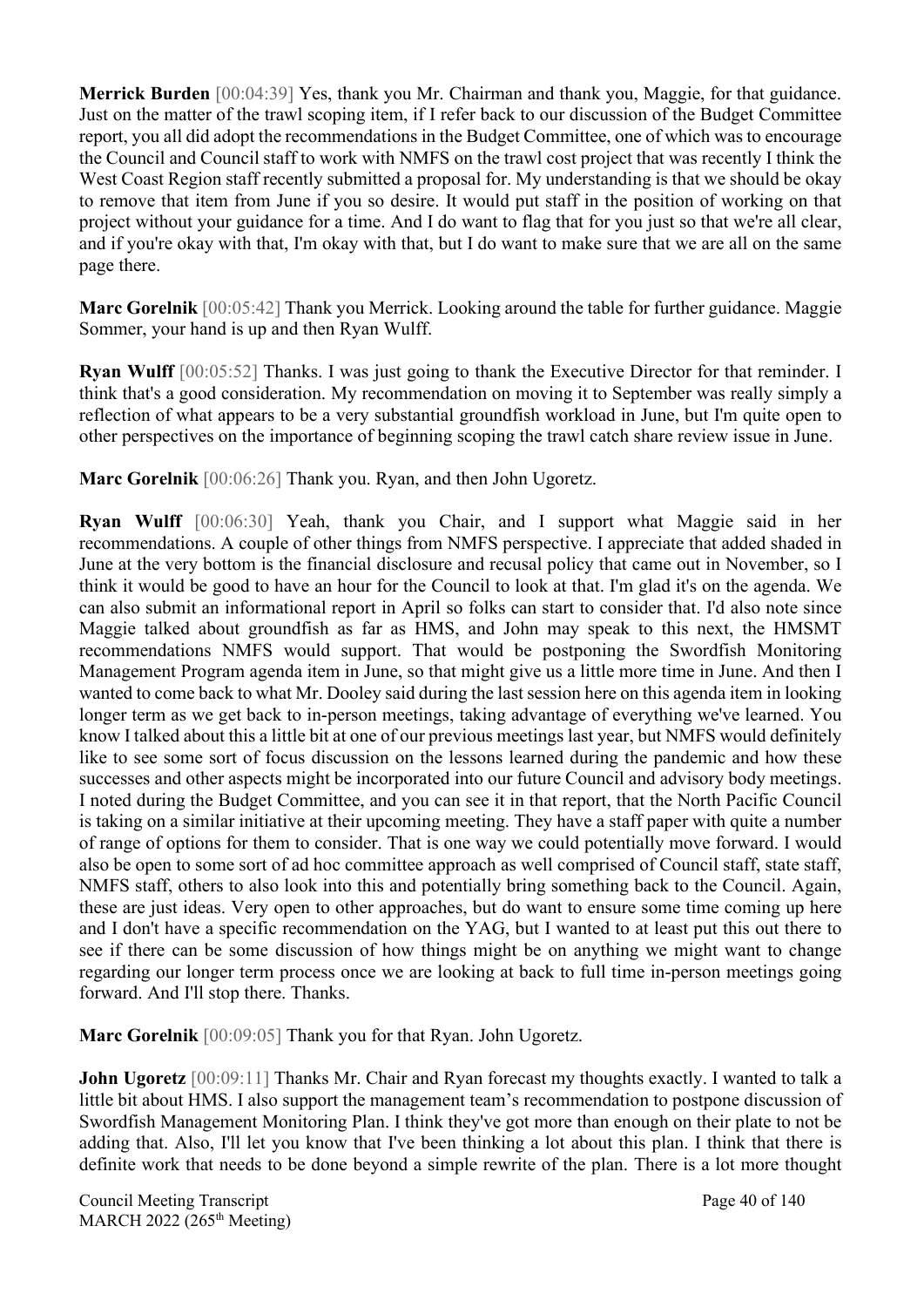that needs to go into it, and I'd suggest moving it to September shaded at this point in hopes that we have some time to have a little bit of Council thought about it when we get into workload planning maybe in June to discuss some ideas for how to move forward with that plan. I'd also note that the team recommends moving the EFH Phase 2 Report until there's funding available. I'd suggest moving that to November shaded and hope that funds become available sometime before then. But then also there's a statement in the team report regarding the bycatch performance metrics and the preliminary preferred alternative for hard caps, and I'm wondering, I don't know if the team is still online and able to respond, but I just need some better understanding about that request and their ability to complete both of those for June and if not June, why not, so we can make a decision because they did ask for some Council priority between the PPA and bycatch performance and seems to be indicating they don't feel they can do both. So, I don't know Mr. Chair if that's possible to get a little more information from them.

**Marc Gorelnik** [00:11:24] Well, I don't see Steve Stohs online, but if there's someone else from the team who is prepared to respond, please speak up.

**Steven Stohs** [00:11:40] Chair.....

**Marc Gorelnik** [00:11:40] Yeah, go ahead.....(Steve's audio lost)....Is there someone from the team that wants to respond to Mr. Ugoretz's question? Well, I tried John.

**John Ugoretz** [00:12:11] Thank you Mr. Chair. Well, I suspect we will just have to check back in on that in April because that's when we......

**Steven Stohs** [00:12:21] Hello? Excuse me Mr. Chair? Mr. Ugoretz?

**Marc Gorelnik** [00:12:27] Yes, go ahead. Who's this?

**Steven Stohs** [00:12:30] This is Steve Stohs. I thought I was both online and on my phone, but I guess I was only on my phone. So, my apologies for the technical snafu, but I am available to address the issue John just raised.

**Marc Gorelnik** [00:12:45] Please.

**Steven Stohs** [00:12:48] So in our future workload planning discussion last week, the team struggled with the question of whether we could address both the hard caps and the bycatch performance metrics assignments. There were several factors that we talked about. One is just that, well I mean it's been repeated often, but the team has certainly felt the challenge of working in the virtual meeting format and the pandemic. It's hurt our ability to communicate and get work done as efficiently as when we meet in person. We've also, a lot of us have struggled personally with pandemic-related issues. I won't get into that. And we had a very productive discussion last week on the hard cap analysis and we think we've identified a way forward on that, but it's rather complex and there's a fair amount of uncertainty about how much time it would take for us to complete that work so that's one issue to consider. And then secondly, on the DGN performance metrics assignment, the team is aware of a revision that was made to the regression tree methodology for estimating non-finfish bycatch species bycatch, and we're in the process of updating that to address finfish bycatch, but that's another kind of uncertain analytical lift that we, it's kind of clouded our certainty about being able to complete both assignments, especially given that there's been a loss of several participants of previous work that were done on both the hard caps and bycatch performance metrics. One of the key people on bycatch performance metrics is no longer on the team. He's willing to meet with us, but anyway there's lots of questions about whether we can get that far by June.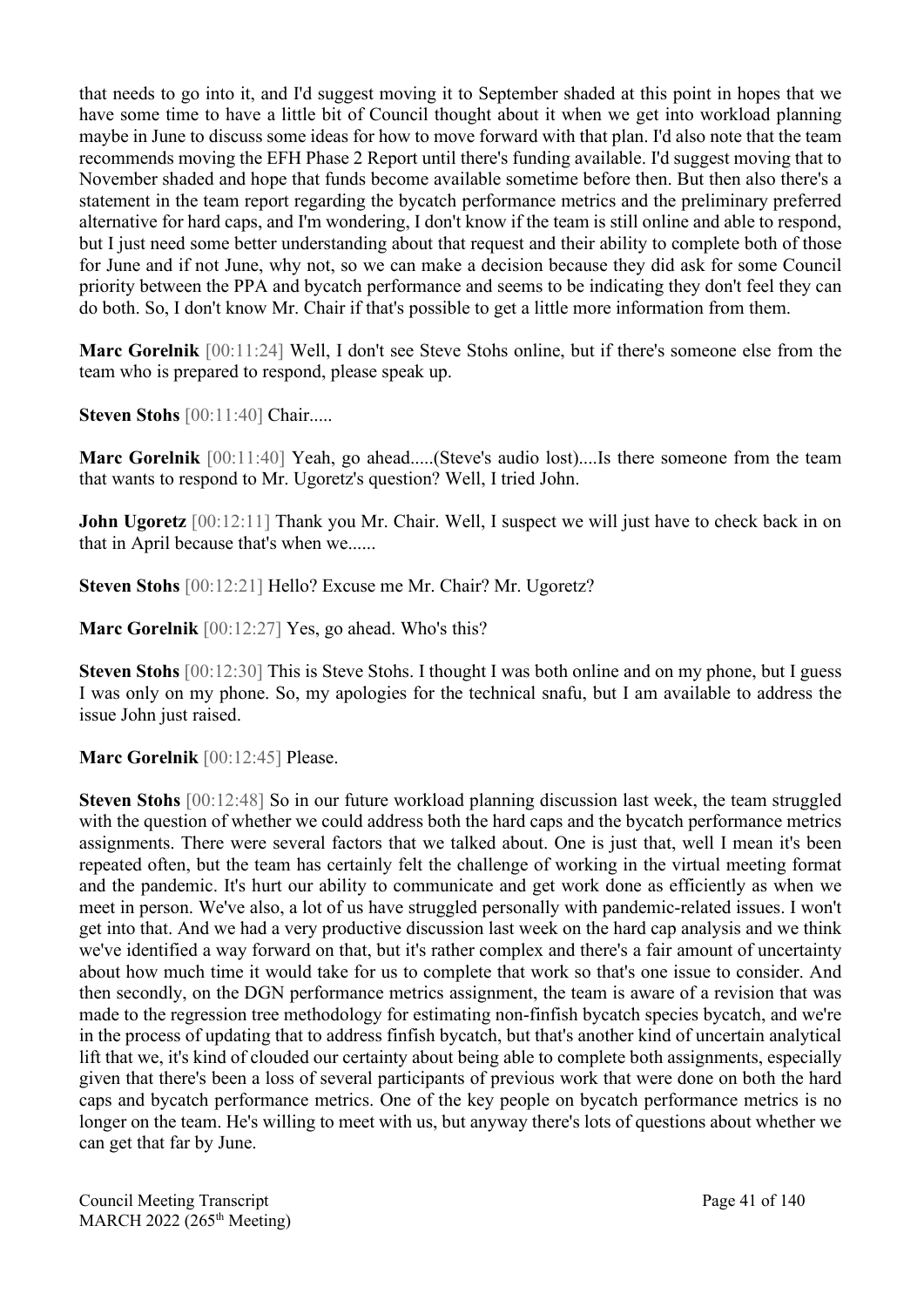**Marc Gorelnik** [00:15:05] Okay. John, did that give you the answer you're looking for that perhaps June is not right for those agenda items?

**John Ugoretz** [00:15:15] Thank you Mr. Chair, and yes, I think if I'm hearing it correctly that both on June at the same time is probably too big of a lift. And I think from my perspective, I would push bycatch performance off by one or two meetings similar to EFH and Swordfish Management and Monitoring.

**Marc Gorelnik** [00:15:38] Okay, and obviously in April we will finalize the June agenda, but for the purposes of Year-At-a-Glance we can push those off, I think. Bob Dooley, you had your hand up?

**Bob Dooley** [00:15:49] Yes. Thank you Mr. Chair. I roll it back to the comments made by Ryan earlier and my earlier comments on the prior agenda item. It seems like we get to last day everybody's pretty tired after a week and it seems like we heard a lot this meeting about the budget, about our future plans of being, you know, how we're going to do business as a Council, whether it be in person or whether it be hybrid or whether it be virtual, and it seems like we also heard that there are new initiatives and things that are being contemplated and more workload and we all know that workloads been a huge issue for the Council, all of our advisory panels, everybody involved, and we seem to be getting to a place where we might not be able to get what we need to get done, our business. It seems like there's maybe a need for a focused discussion that is aside from the issues, aside from the agenda items of how we're going to do business in the future and whether that is doing some form of hybrid meetings in between or some virtual meetings, and I think this all speaks to maybe getting some thought to a focused Council, for a better word 'retreat', to deal with this when we're not trying to do business, when we're trying to do that business and focus on that and think outside the box of how we can streamline this process, maybe do it better, more efficiently to get more done because there's more demands being added every meeting. So, it's just a thought and I would look to our Executive Director and staff and of course our Chairman and to maybe come up with a way to deal with this that isn't necessarily an agenda item, because we're having trouble keeping our agendas not impacted. So, I'll stop right there, but I just wanted to bring that up.

**Marc Gorelnik** [00:18:17] What I'm hearing you say is you're suggesting an agenda item to have that discussion and not to have that discussion here.

**Bob Dooley** [00:18:27] Yes, at a future time, but I think that I don't want to see.....my own personal preference, I don't want to see this as being something we deal with in our normal agenda, a normal meeting schedule. I would like to see a separate maybe for a better word 'retreat' for the Council to focus on how we can better do our business and have that be the topic, not everything else as well, because that is very for a better word 'distracting' to get to the answer of this. Thank you.

**Marc Gorelnik** [00:19:04] All right. Thanks Bob. Merrick.

**Merrick Burden** [00:19:10] Yes, thank you Mr. Chairman and Mr. Dooley. I am also.....I have interest in figuring out how to be more efficient with our operations and decision making and I think there is a lot that we can learn from our COVID situation. I think there are some silver linings there. I think the paper that the North Pacific Council staff assembled certainly triggered a lot of my thinking. I would propose and look to Ryan maybe for a nod here, but I would propose that we start by, if Ryan is inclined to have his staff work with my staff to put together a white paper first, just on how we might think through these things and the steps that we could take. I would be very reluctant to try to do that in June, just looking at our YAG, but maybe it's something we can pull together here over the next few months and have something for you at the September time just to help us organize our thoughts and get these concepts rolling. And from there, you know, maybe we can put together a retreat or something like that,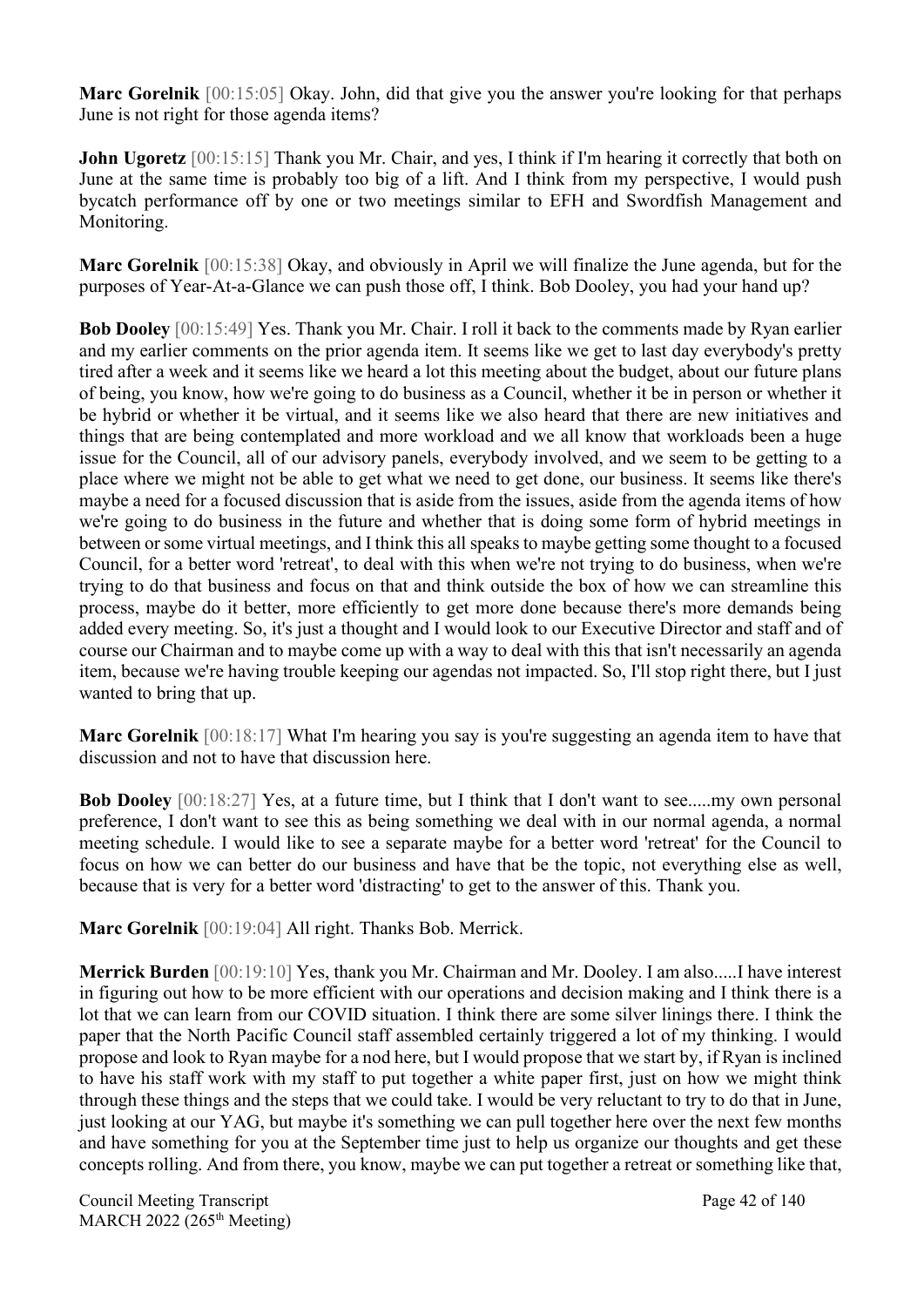but I think a white paper would be a good way for us to start focusing our thoughts and organizing our thoughts and then proceed appropriately if that's okay with you.

**Marc Gorelnik** [00:20:29] Yeah, I think that's a good idea. It's certainly a topic worthy of discussion and therefore it's worthy of an agenda item rather than having the discussion during meeting planning, but there are lessons to be learned and we should, the silver lining is we should capture and retain. It wasn't all challenges. We did learn some good things. Further comments on the Year-At-a-Glance? Joe Oatman.

**Joe Oatman** [00:21:06] Thank you Mr. Chair. I do want to provide a comment at the Year-At-a-Glance schedule. So, if possible, I would suggest we add to our June meeting an item on the clarification on tribal advisory body seats in the Council process. From my perspective, you know, this could either be a standalone item or we could possibly deal with it under routine administrative agenda item that involves membership appointment and Council operating procedures. It is a specter that I, as the tribal seat of the Council, will coordinate with NOAA General Counsel to bring back a recommendation at that time to clarify and address this matter.

**Marc Gorelnik** [00:22:05] Thank you Joe. What is the Council.....anyone object to that? It is something we need to address if we can find time in June as Joe suggested. Thank you, Joe. Maggie followed by Marci.

**Maggie Sommer** [00:22:24] Thank you Chair. I just wanted to support the GMT's request in their report to be in person at the June meeting, and I assume there is a lot of planning going on for logistics for that meeting already and offer my support for that. Hope that they, along with the rest of us, can be in person, but even some consideration of them meeting in person, as some of the salmon groups have been at these meetings, if for some reason the full Council is not able to meet in person.

**Marc Gorelnik** [00:22:57] Thank you Maggie. It's certainly the hope. Marci.

**Marci Yaremko** [00:23:02] Yes, thank you Mr. Chair. I had a question on the Pacific halibut line item on the YAG. Just noting that we have September slated as preliminary recommendations on the directed commercial fishery and then final in November, and I'm just asking and there doesn't have to be an answer now, but I'm thinking back to our past halibut discussions surrounding the catch sharing plan and I thought that we needed a three-meeting process for any major changes and I guess I'm just asking that there be some consideration as to whether or not that's necessary or not for directed commercial regulatory changes that we might wish to make that presumably would be effective for 2023. Potentially we could add another item if three meetings were needed in March. So again, doesn't need resolution now, but just flagging that and asking if we need three or if two suffices. Thanks.

**Marc Gorelnik** [00:24:30] Thank you Marci. I don't know the answer, but we're certainly going to have to get the answer in time. But thanks for pointing that out. Anything further on Year-At-a-Glance? Corey Ridings.

**Corey Ridings** [00:24:49] Thank you Mr. Chair. I just wanted to support the recommendation of the EWG to unshade the ecosystem item currently agendized for September, FEP Initiatives Update and also take their suggestion to include final adoption of the FEP appendix in that item. Thank you.

**Marc Gorelnik** [00:25:13] Okay, thank you very much Corey. Is there any objection to that unshading of those future agenda items? Obviously, everything is subject to change, but for planning purposes is there any objection to unshading that? And Mike do you see any issues with that? Okay. Anything further? I'm not seeing any hands so Mike I'm going to ask how we're doing on C.7?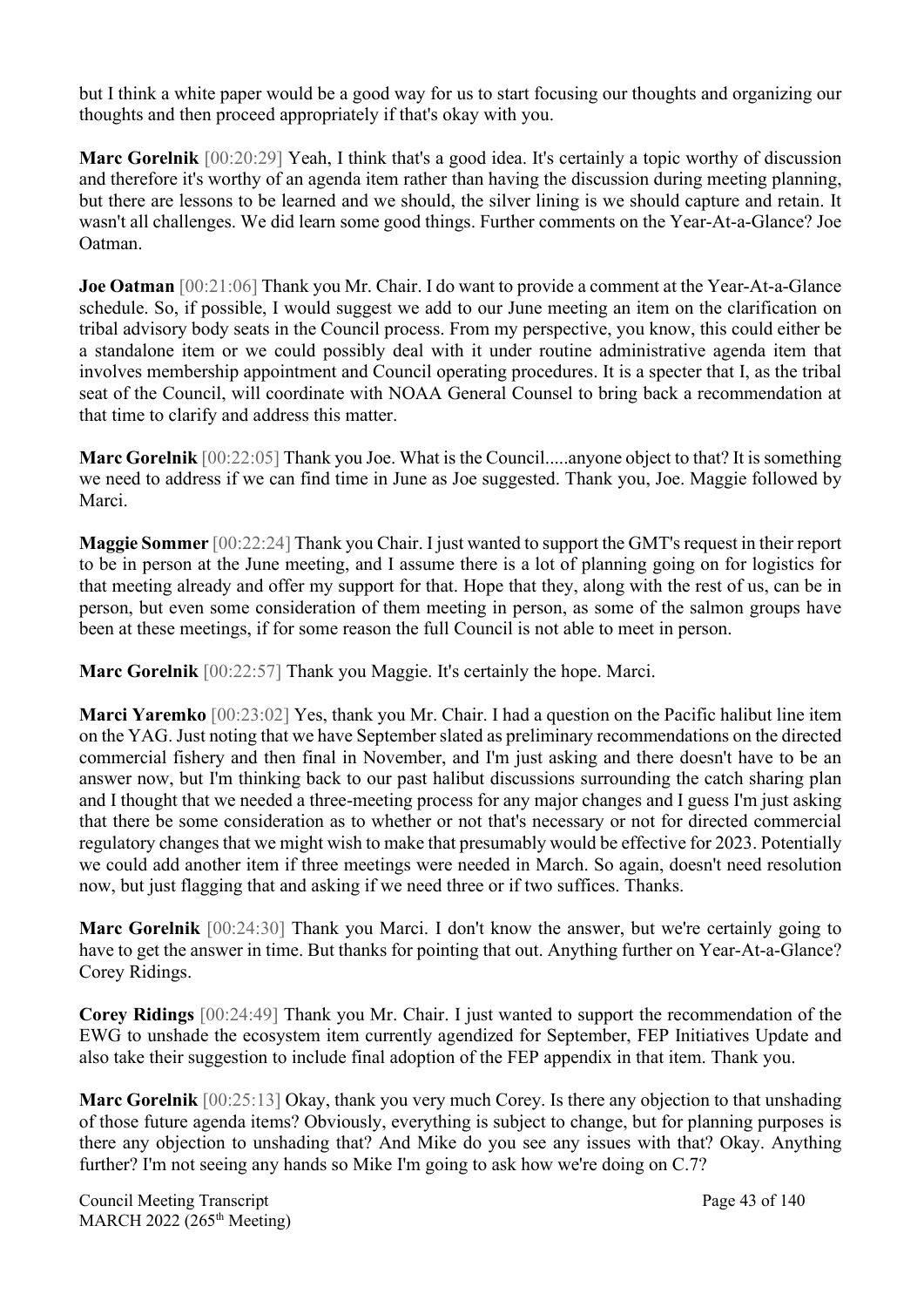**Mike Burner** [00:25:50] Thank you Mr. Chairman. I appreciate those recommendations for the Year-At-a-Glance, and I will make those modifications for your April briefing book. We can talk about those again. I think April's pretty well set and we'll be filing that FR this afternoon, so I appreciate that guidance as well. Yeah, I think we're there. Thank you.

**Marc Gorelnik** [00:26:11] Well, that would complete our last agenda item. Before I hear motion I just want to see if there's anything else folks want to bring up at this meeting before we go our separate ways. Merrick? All right…. Dani, from the great State of Alaska. I'm sorry I didn't see your hand up.

**Dani Evenson** [00:26:38] Yeah, if there's nothing further Mr. Chair, I'd like to make a motion.

**Marc Gorelnik** [00:26:44] Well, I am not seeing anything further so your motion would be more than welcome.

**Dani Evenson** [00:26:50] Well good. I move that we adjourn the March 2022 Council meeting.

**Marc Gorelnik** [00:26:59] All right. I don't know if you'll get a second, but I'll take a look and see if there's a second. Seconded by Corey Ridings. I'm sure there's lots of discussion on this motion, but we won't hear it. So, all those in favor say 'aye'.

**Council** [00:27:15] Aye.

**Marc Gorelnik** [00:27:16] Opposed, no? Abstentions? Motion passes unanimously. We are adjourned. Thanks everyone for the hard work this week and I guess we'll see you in a few weeks.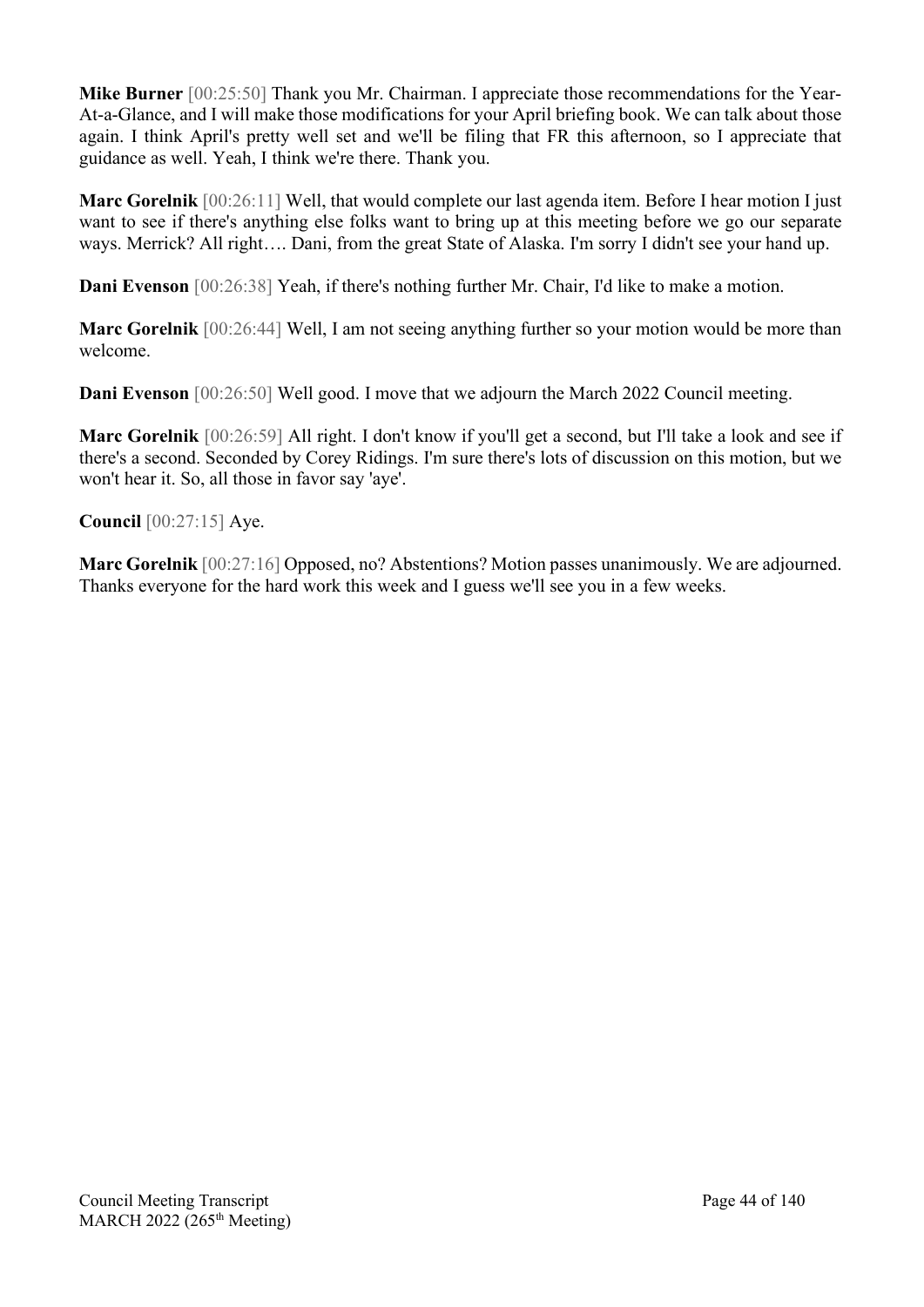# **D. Salmon Management**

1. National Marine Fisheries Service Report

**Brad Pettinger** [00:00:00] I don't see any public comment which would… you take us to Council discussion, and so with that I'll open the floor for that. There was a request from Susan about having the Habitat Committee do something on so it's something to certainly to consider. Okay. Oh, Chris.

**Chris Kern** [00:00:38] Mr. Vice Chair, so you're looking for support or not for asking the Habitat Committee to weigh in on this?

**Brad Pettinger** [00:00:44] Well I think that would probably be......

**Chris Kern** [00:00:45] Yeah, if they've got the capacity for it, I think it would be helpful. And I think they indicated....I don't remember they're...offhand if they're.....sorry, I should have looked before I open my mouth. I was trying to recall whether their submittal to the briefing book indicated they had, you know, time and capacity for it. I know they had indicated support for the concept, but I don't recall if they addressed whether they had capacity so if they do, I would support that.

**Brad Pettinger** [00:01:15] Okay. Very good. Further comment? Okay. Well with that Robin. Oh, I apologize Marci. I've got to keep looking at the screen here so my bad, so Marci.

**Marci Yaremko** [00:01:33] No problem. Thank you Mr. Vice Chair. I just want to acknowledge the heavy content in the NMFS reports on California's spots and just wanted to highlight the, I guess, the changing climate in California and the heightened need for more work and acknowledging that the pervasive drought conditions are certainly forcing all of us to take a closer look at what needs to be done and by when. So, I appreciate this discussion. Appreciate the acknowledgment of the needs to prioritize and what are the most important things that we might be able to contribute to or direct our resource sources forward. You know, unfortunately, it appears that the drought conditions are persistent. New forecasts out earlier this week again suggest more doom and gloom on the horizon for the Central Valley as well as the Klamath Basin. Nothing is looking good in terms of water and temperature. So, you know, these are certainly huge priorities for our department and we're continuing to focus our activities at trying to build our resilience. So anyway, just appreciate this discussion and NMFS's willingness to contribute folks to looking toward this, towards these issues and trying to meet the highest priority needs. And we'll continue our discussions offline as well as with our inland counterparts in the department and see what we can do to....(inaudible).....some of these tasks, but of course as we've mentioned repeatedly in the last couple of Council meetings, we are definitely faced with a shortage of personnel and we're also seeing a number of personnel in our agency being redirected to very high priority needs associated with drought, primarily working on tasks like fish rescues, fish relocations, you know, immediate mitigation needs. So that's been our top priority and will continue to be. But anyway, just wanted to note that we'll be working hard through spring and summer and just appreciate the acknowledgment from NMFS, both the Regional staff and the Science Center staff on these important issues. Thanks.

**Brad Pettinger** [00:04:49] Okay, thank you Marci. Oh, Susan.

Council Meeting Transcript Page 45 of 140 MARCH 2022 (265<sup>th</sup> Meeting) **Susan Bishop** [00:04:54] Thank you Mr. Vice Chair. Sorry, I'm still getting used to actually raising a real hand. I would just ask, would the Council be willing to task the Habitat Committee with examining kind of the discussion that we talked about today with regard to the use of indicators and to be able to report back as to what that, you know, the issue of capacity was that Chris raised to help us decide where, if this is something that we might want to take up or to what degree we might want to do that.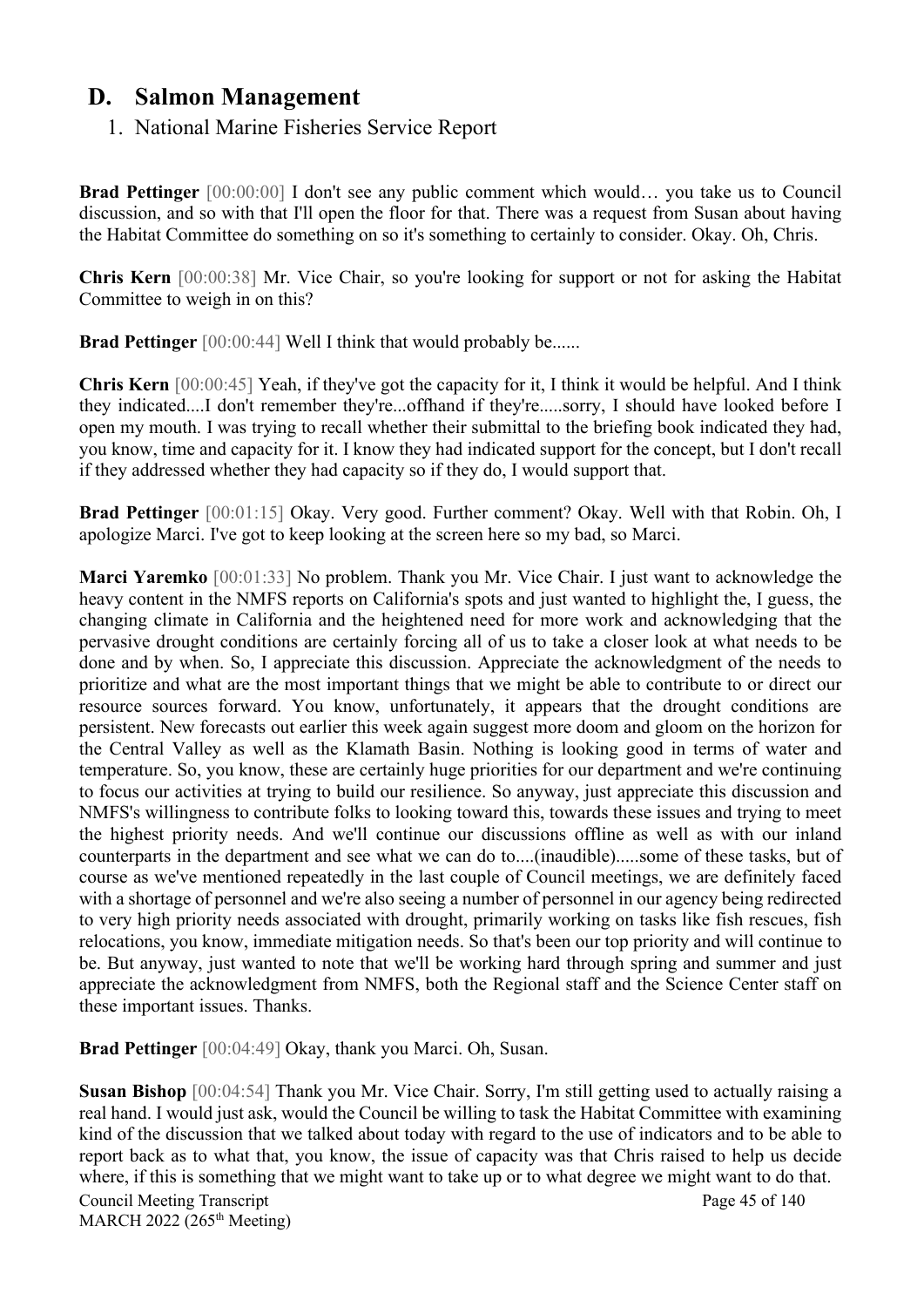**Brad Pettinger** [00:05:29] Thoughts hear from the floor on that? Anybody against that? I think you're....I think you're probably good on that as far as.....Merrick.

**Merrick Burden** [00:05:42] Thank you Mr. Vice Chairman. So, Miss Bishop, just to clarify your question. So, are you asking for us to ask the Habitat Committee if they have the capacity to do this work and then to take that up later, like maybe under workload planning? I just want to make sure I'm clear what your question is.

**Susan Bishop** [00:06:06] Thank you Mr. Burden. Yes, that's what I am asking. I mean it sounded like from this Council discussion that there was a little bit more information that the Council needed, but that if the Habitat committee does have the capacity to do this, I sense that there was support for them to take it up.

**Brad Pettinger** [00:06:28] Okay. Well then, we'll do that on day last then so…. okay, anyone else? Robin, how are we doing here?

**Robin Ehlke** [00:06:46] Thank you Mr. Vice Chair. So yeah, under this agenda item we heard a lot of information regarding salmon and a lot of things that are on the horizon, none of them small things, but very good information to have and very good information to have as we work through this salmon year. We've also talked about the Habitat Committee letting us know if they are going to have within their workload enough room on their plate for looking into this Central Valley Spring chinook issue and we'll hear back from workload planning. The only caveat that I might add, and it doesn't need to be answered right now I don't think, is I think the Habitat Committee has adjourned. I think they only do one day, but there's probably a workaround there, but we can take that offline and pick it up later during the week. Just something that crossed my mind so, but with that and with Agenda Item D.1, I think you've done your work under this agenda item and thank you everyone for the information brought forward.

**Brad Pettinger** [00:07:53] Okay. Thank you Robin.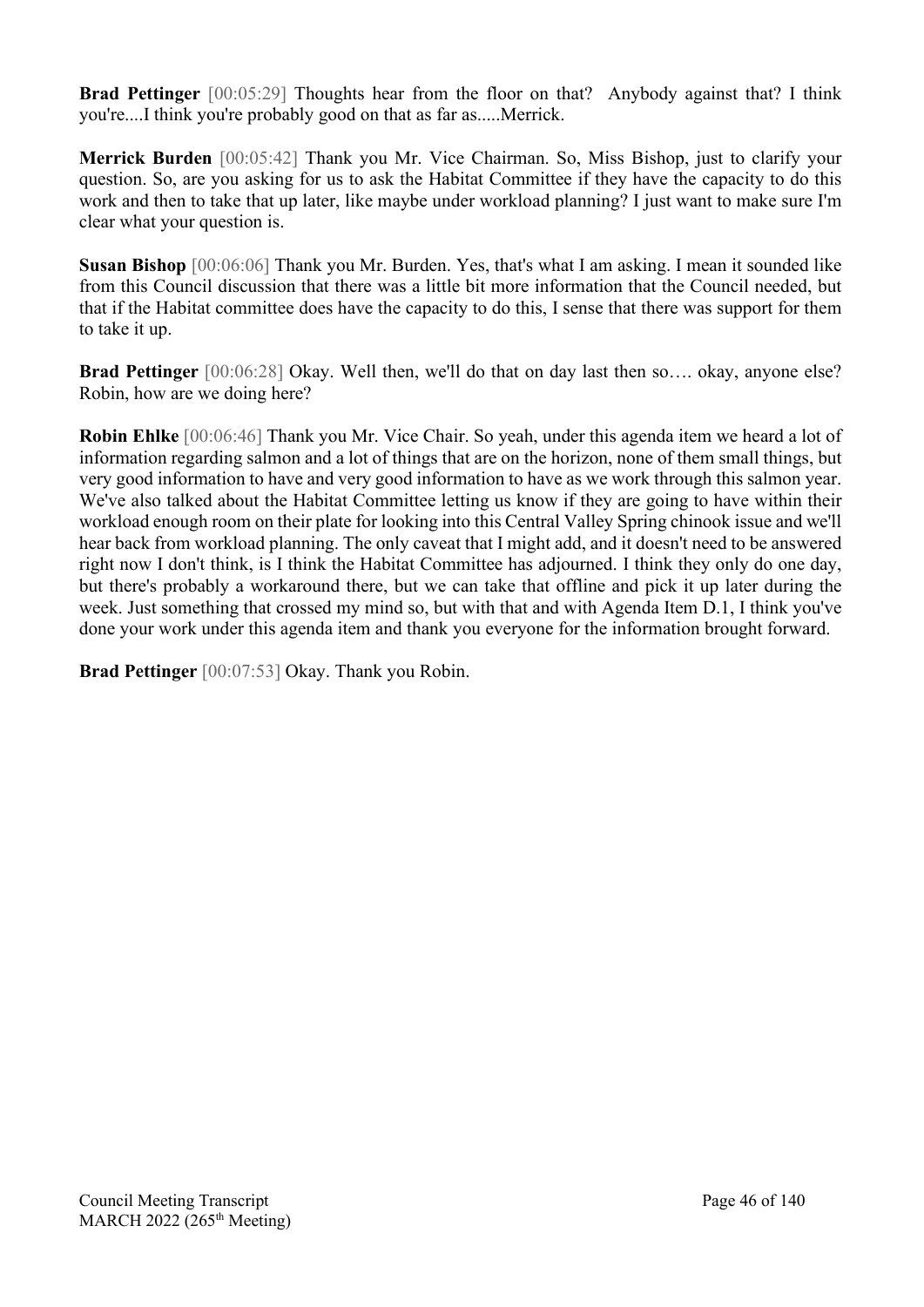## 2. Review of 2021 Fisheries and Summary of 2022 Stock Forecasts

**Brad Pettinger** [00:00:00] I don't think there's any public comment at this point in time. We should.......that takes us to Council action. And with that I'll open the floor for discussion. Motions? Phil.

**Phil Anderson** [00:00:18] Thanks Mr. Vice Chair. I had a question for Susan?

**Brad Pettinger** [00:00:26] Please.

**Phil Anderson** [00:00:26] Relative to the determination of whether or not our forecast constitutes the best scientific information available, what's the....is there a procedure and or timing for that once all of these reports are provided and a review of the SSC… is there an, some additional steps taken within NMFS to meet the requirements of the determination of BSIA?

**Susan Bishop** [00:00:54] Thank you for the question, Mr. Anderson. We do not take a formal...we do not make a formal determination that as BSIA. The information is outlined in all of the reports that the Council produces and the review that occurs among the various technical committees. The....we will be producing a report to the Council, a draft report to the Council, I believe, for next month with regard to BSIA and the process that the Council takes to ensure that its information is the best available science. You will see in that report that the process that we have just gone through here is outlined in that report as the steps that are taken to ensure BSIA. Is that helpful?

**Brad Pettinger** [00:01:57] Okay, thank you Phil. Further discussion? Time for a break maybe? Kyle Adicks. Kyle.

**Kyle Adicks** [00:02:14] Thank you Mr. Vice Chair. I do have a motion if there's no additional Council discussion.

**Brad Pettinger** [00:02:22] Well, I think maybe seeing the dearth of hands that that might be an exceptional idea.

**Kyle Adicks** [00:02:34] I move that the Council adopt the 2022 stock abundance forecast, ABCs, ACLs and OFLs as presented in Agenda Item D.2, Supplemental Preseason Report 1.

**Brad Pettinger** [00:02:46] Okay, thank you Kyle. Does the language on the screen accurate reflect your motion?

**Kyle Adicks** [00:02:51] It does.

**Brad Pettinger** [00:02:52] Very good. Looking for a second? I'm sorry. Seconded by Chair Gorelnik. Thank you Marc. Kyle, speak to your motion please.

**Kyle Adicks** [00:03:08] Thank you Mr. Vice Chair. Similar to Mr. Anderson's comments on the review document, the Preseason 1 Report is a huge amount of work by the STT. The second year in a row where they had to put together both of those documents without the benefit of getting together in one place and focusing for a week, so appreciate.....appreciation to them as well as to all the other scientists from various agencies and tribes up and down the coast who worked on these forecasts. As we heard from the SSC, they have reviewed the forecast methods for the three stocks where the Council's required to take action on the ABCs and ACLs and confirm that the numbers are correct in Pre-1 based on the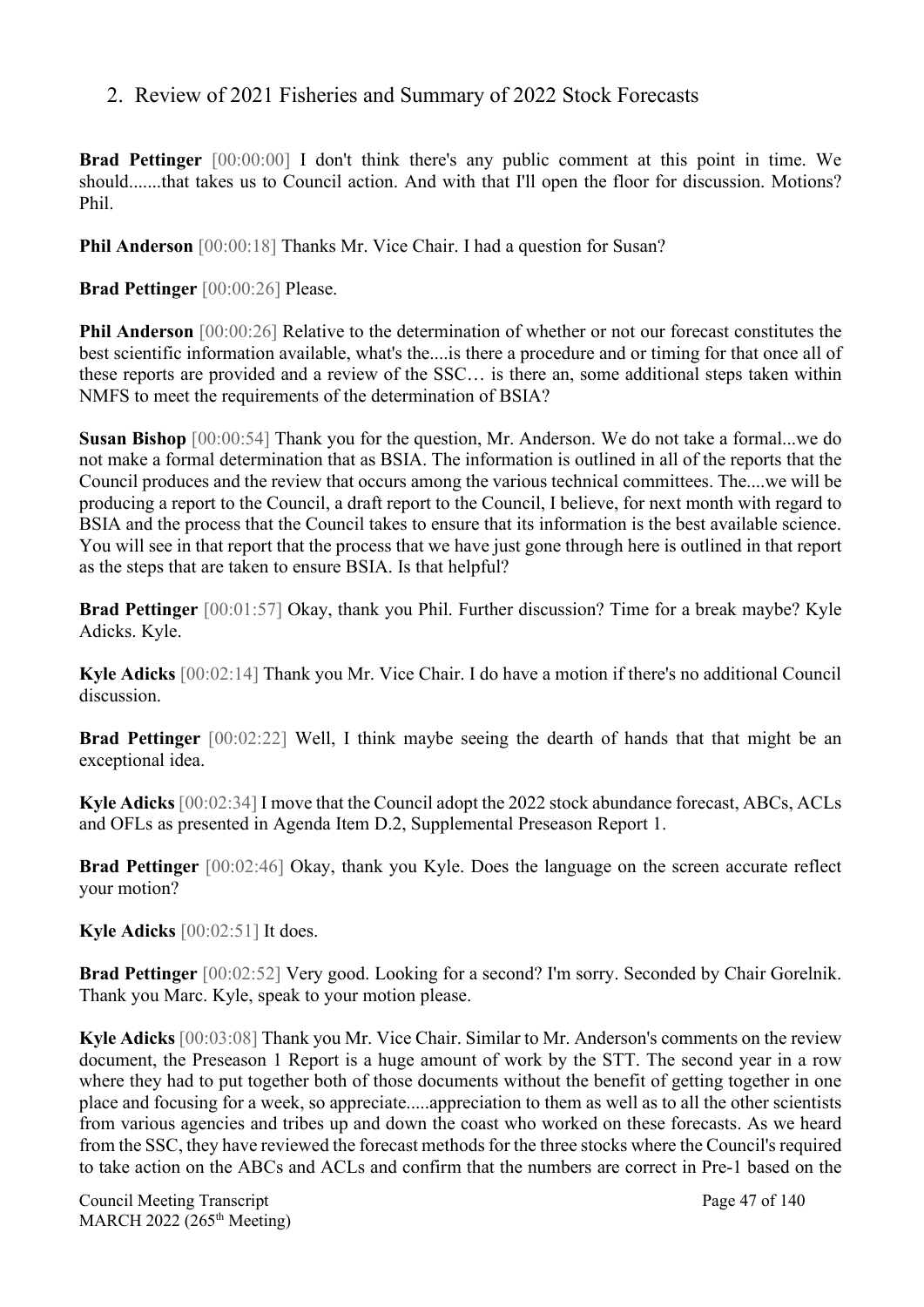STT's work. The remaining forecast are, I believe, the best available scientific information from the experts that put together those forecasts up and down the coast. So, I think this is the best information we have for the coming days and weeks in setting alternatives for fishing and reaching a final package in April.

**Brad Pettinger** [00:04:12] Okay, thank you for that. Further discussion? Comments? Okay not seeing any hands I'll call for the question. So, all those in favor signify by saying 'aye'.

**Council** [00:04:31] Aye.

**Brad Pettinger** [00:04:31] Opposed? Abstentions? Motion passes unanimously. Very good. Thank you Kyle. And with that I think...... what's that? Right… yeah… so we still have the, take action relative to stock status determinations as necessary and I guess I open the floor as far as if there's anything that would fit that. Looking to my salmon people or maybe not. Robin.

**Robin Ehlke** [00:05:14] I'm holding up a yellow paddle right now.

**Brad Pettinger** [00:05:17] Okay. And for those that are online the yellow paddle indicates a pause for just a second here. So, we're not going to break, we're just going to standby here for a few moments. Robin.

**Robin Ehlke** [00:05:57] Thank you Mr. Vice Chair and sorry for the confusion and delay. Yeah, so under number 2, the take action relative to the stock status determination as necessary, as you've heard from both NMFS and the STT we did find that the Hood Canal coho meet the criteria for being overfished. I don't know necessarily if there is action to take, but certainly the acknowledgment of that and NMFS has provided us a glimpse of the path forward on that with the transmittal letters and acknowledgment and all of that. I'm looking at Mike Burner to make sure I'm saying the right things and that the Council is doing its job, if you will. So is....I don't know if we need a motion, but just the acknowledgment of the overfished status of the Hood Canal coho.

**Brad Pettinger** [00:06:54] Okay, I think you've summed it up nicely… I believe… so I would look to Mike. Are we good? Okay wonderful. So, with that I'll turn to you for a summary of D.2.

**Robin Ehlke** [00:07:07] Thank you Mr. Vice Chair. Yeah, under D.2 we've adopted the 2022 stock abundance forecasts, the ABCs, the ACLs, the OFLs, and acknowledged a change in the stock status determination for those Hood Canal coho. It's a good kickoff for the 2022 salmon preseason process, and again I appreciate the thanks to the tribes and state and staff that's been working on those review documents in the Preseason 1 Report. So, with that you've finished your business under D.2.

**Brad Pettinger** [00:07:45] Okay. Well thank you Robin and thank you everyone for all the hard work.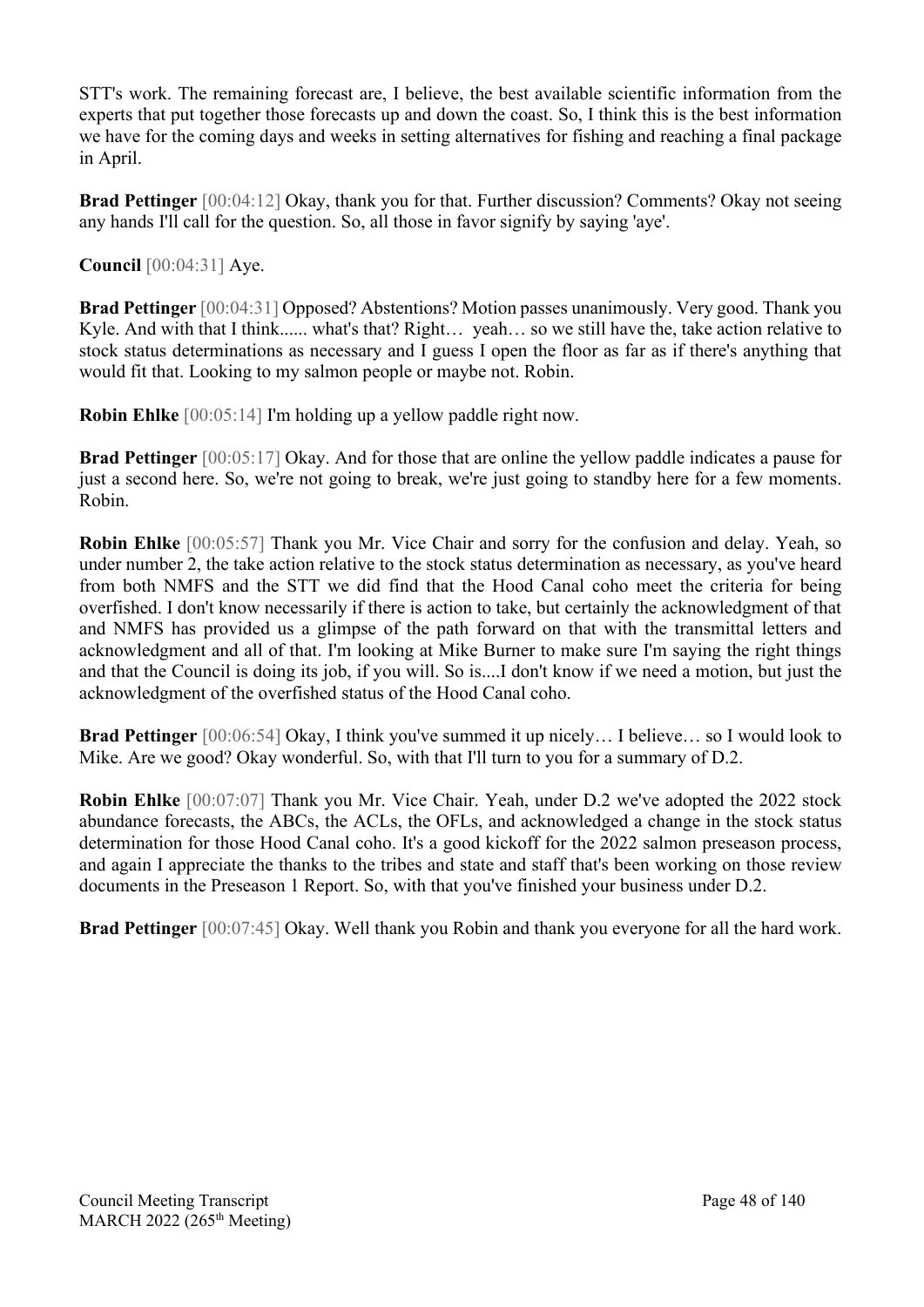# 3. Identify Management Objectives and Preliminary Definition of 2022 Management Alternatives

**Brad Pettinger** [00:00:00] We've finished up public comment on D.3 and we're going to open up the floor for discussion and Kyle Adicks. Kyle.

**Kyle Adicks** [00:00:11] Thank you Mr. Vice Chair. I had some, some thoughts going into the day on the Southern Resident Killer Whale threshold. The presentations we heard from Mr. Jording and Mr. Carey I think solidified those. I asked some questions but kind of held my ideas for Council discussion. So, we heard from the STT that the FRAM model has been updated to around 711. That's what the Washington Co-managers are planning to use for preseason planning this year. That's what the STT will be using for modeling with the assignment we send them out of here today with. They will presumably go calculate an abundance for comparison to a threshold that uses that round 711 model once they have all the forecasts. They need to do so. They don't have all those forecasts yet, so they haven't calculated that number. It would make sense to me to give guidance to the STT to go recalculate the abundance threshold using those past years that were identified in the plan and in the workgroup products using around 711. Just updating those past abundances in past years and recalculating that average to come up with a new threshold that would be more directly comparable to the abundance they'll calculate using this year's forecast. The Shelton Model's a little more complicated. It doesn't directly affect our salmon preseason planning like the FRAM model does. I think that's something that we need to look at but seems that would make sense as something to do in the off cycle to spend a little more time on. I don't know if that means a methodology review topic or something else, but perhaps we could ask the STT and the SSC to think about that between now and April and figure out what, what looking at that piece of the modeling for the killer whale threshold looks like. So that's my suggestion is that the Council give the guidance to the STT to recalculate the threshold using FRAM version 711.

**Brad Pettinger** [00:02:25] Okay, Kyle thank you. Looking around the room I see people in agreement with that, so very good. So… okay. Susan Bishop. Susan.

**Susan Bishop** [00:02:38] Thank you Mr. Vice Chair. So, Kyle, I may have just missed that last piece in terms of after the STT comes back and reports their findings, what the next steps were in terms of moving it forward or would we consider that in April?

**Kyle Adicks** [00:02:56] So I don't know that it matters when we circle back to it. I believe, based on the preliminary modeling, that using either threshold using the old base period or the new base period abundances will be above that threshold this year, so we have a little time to think about that. But to me it'd be a disconnect if we were comparing the threshold calculated in the old version of the model to abundances calculated in the new version of the model.

**Brad Pettinger** [00:03:29] Susan.

**Susan Bishop** [00:03:29] Thank you Mr. Adicks. I was I think focused on the longer term, and this may be not the right place for it, maybe a little further along in the discussion but speaking to the FMP language and sort of the broader review and timing of that review relative to next year, if you had spoken to that or if that's going to be part of the subsequent discussion?

**Kyle Adicks** [00:03:58] Thanks for the question. I think that would be part of the subsequent discussion as we figure out a plan for the Shelton model portion of the analysis and I just don't know what the timing of all that looks like for future years.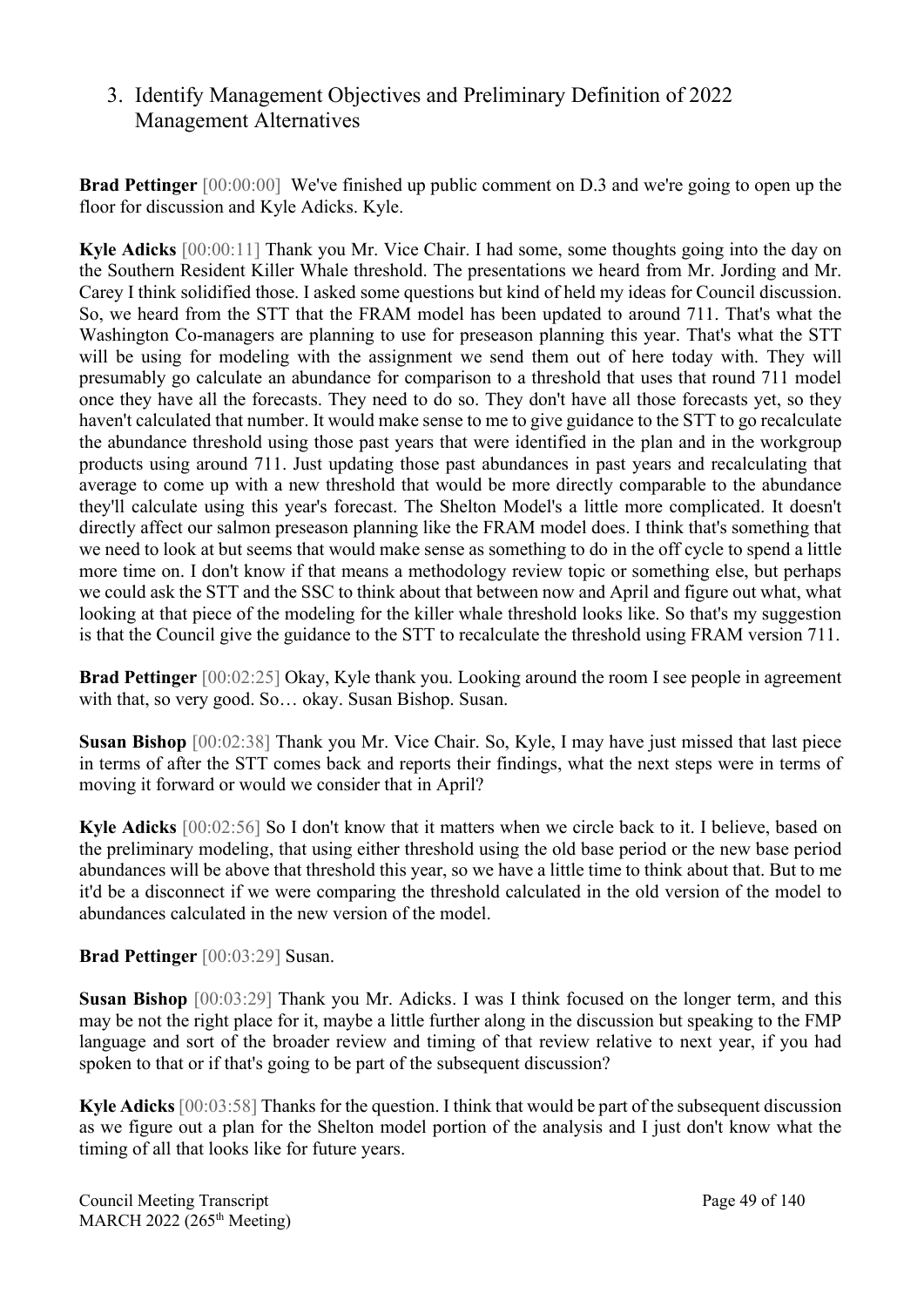**Brad Pettinger** [00:04:14] Okay very good, thank you Susan, Kyle. Anyone else? Okay so then I guess I would look for..... I see no hands. I look forward to a motion if someone has that. Let's see, Kyle.

**Kyle Adicks** [00:04:37] So I don't have a motion relative to the killer whale portion, I was hoping that would just be guidance to the STT. If we're on to motions, I think California had a motion.

**Brad Pettinger** [00:04:48] And there she is. Marci.

**Marci Yaremko** [00:04:50] Yes, thank you Mr. Vice Chair. I wasn't sure if we were starting with Council discussion, but I do have one motion prepared whenever we're ready.

**Brad Pettinger** [00:05:04] Well I'm not seeing any hands and we are behind, and I think that would be, that'd be perfect timing.

**Marci Yaremko** [00:05:10] All righty. With that Sandra or Kris, thank you. I move that the Council direct the STT to develop alternatives to achieve an escapement of not less than 180,000 natural and hatchery adult spawners for the Sacramento Fall chinook salmon stock as recommended in Agenda Item D.3.d, Supplemental CDFW Report 1.

**Brad Pettinger** [00:05:40] Okay. Thank you Marci. Does the language on the screen accurately reflect your motion?

**Marci Yaremko** [00:05:46] Yes it does.

**Brad Pettinger** [00:05:47] Okay looking for a second. Seconded by Chris Kerns. Okay, Marci, please speak to your motion.

**Marci Yaremko** [00:05:54] Yeah, thank you Mr. Vice Chair. First want to acknowledge the guidance offered by Miss Bishop earlier in our session and the discussion in the guidance letter on the Sacramento Fall run chinook salmon and the need for consideration of the larger picture, even though the stock is rebuilt. We cannot and should not ignore that the spawner abundance has fell below the escapement floor of the minimum escapement floor of 122,000 which is the FMP objective, and that's been in the last five of seven years. The exploitation rates, meanwhile, have been substantially higher than what was forecast. I appreciated the guidance letter discussing that point and showing us how high the postseason exploitation rate has been since 2015, anywhere from 52 to 68 percent a year, and in fact 68 percent was the exploitation rate postseason in three of the last seven years. Meanwhile, as we've discussed some in our salmon discussion so far and we'll discuss further later in the week in our ecosystem discussions, the situation with the Central Valley and the drought is not improving. We're in, you know, continuing to face dire situation in the inriver habitat and with temperatures and flows and lack of snowpack, and the conditions have certainly continued to deteriorate and there's really not any relief in sight. The decision on the escapement goal really is a Council risk call. And noting in the CDFW report, the continued failure to attain the goal and the continued predictions that the spawning escapement will be a certain amount and then we continue to fall short year after year. We feel it's imperative that we do more this year to ensure that we meet that goal of 122,000, that minimum goal. And you might remember in the CDFW report presented earlier today looking at the relationship of the preseason projection versus the actual postseason escapement over time, in order to meet that minimum goal, the relationship suggests that we really should be targeting a number closer to 200,000 rather than 122. So, following from that also, I think I would note that you might have come across some public comment in the record. There were a number of individuals suggesting that we consider a goal of 200,000 fish or 225,000 fish or even higher. We do have an established escapement goal range. I'm mindful of that. 122 to 180,000 fish is the goal range. The guidance letter recommends that we target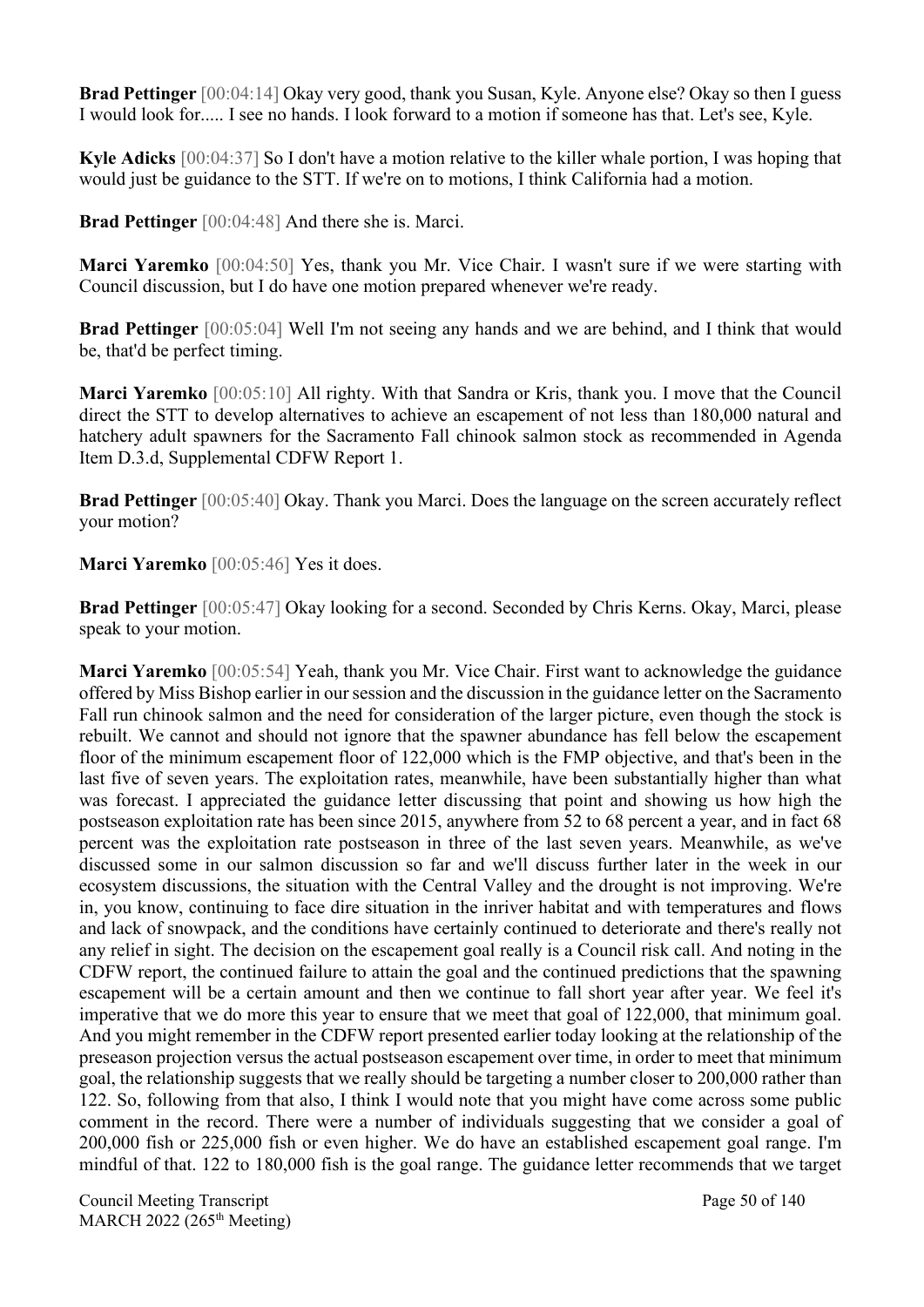an escapement goal, or requires that we target an escapement goal at the upper end of that goal range, and for the reasons previously stated, we'd like to recommend that the STT, or the SAS not prepare alternatives that fall below a targeted escapement of 180,000 natural and hatchery adults. With that I'll take any questions. Thank you.

**Brad Pettinger** [00:10:27] Okay, thank you Marci. Chris Kern.

**Chris Kern** [00:10:29] Yeah, thanks Mr. Vice Chair. And I should have caught this before I made the second, but I wonder if we need to.....if this motion has got the language that captures what we actually want to do since it's asking the STT to develop the alternatives and that's not normally how we would phrase that. I should have caught that, but I think we would normally say the SAS and the state staff or something like that. I'm maybe… I'm asking Council staff if we need to, if we are not capturing what we want, which is to have the 180 be a driver for the rest of the alternatives being developed, should we had maybe rephrased that?

**Brad Pettinger** [00:11:12] Robin.

**Robin Ehlke** [00:11:14] Thank you Mr. Vice Chair. Thank you Mr. Kern. I believe you could adjust the language a little bit. I think everybody understands the topic, but you could either change it to have STT use a conservation objective of 180 this 2022 season development or change it to say that SAS develops alternatives intended to achieve an escapement of 180 or less.

**Brad Pettinger** [00:11:45] Chris.

**Chris Kern** [00:11:47] And thank you Mr. Vice Chair. Procedurally maker of motion and second, I'm not sure that either Marci or I have the option to make that modification if the Council wants to do so.

**Dave Hanson** [00:11:59] The seconder can make an amendment. The primary author can't.

**Brad Pettinger** [00:12:09] Well, there you go Chris.

**Chris Kern** [00:12:11] Okay, thank you. Robin, could I ask you to repeat the second alternative you just threw out a moment ago?

**Robin Ehlke** [00:12:19] The second alternative would be to replace the STT with SAS. So have the SAS develop alternatives intended to achieve the escapement of 180.

**Chris Kern** [00:12:34] Okay thank you. If that's the case, then I'm prepared to make a motion to amend.

**Brad Pettinger** [00:12:40] Okay.

**Chris Kern** [00:12:42] I would amend the motion to.....I move that the Council direct the SAS to develop alternatives intended to achieve and leave the remainder the same. That also would be the insertion of the word 'intended' before the word 'to', alternatives intended to. In front of 'to'. Apologies, the other 'to' in the sentence. Develop alternatives intended to, right after alternatives. Right there. Perfect.

**Brad Pettinger** [00:14:27] Okay.

**Chris Kern** [00:14:28] Thank you.

Council Meeting Transcript **Page 51 of 140** MARCH 2022 (265<sup>th</sup> Meeting)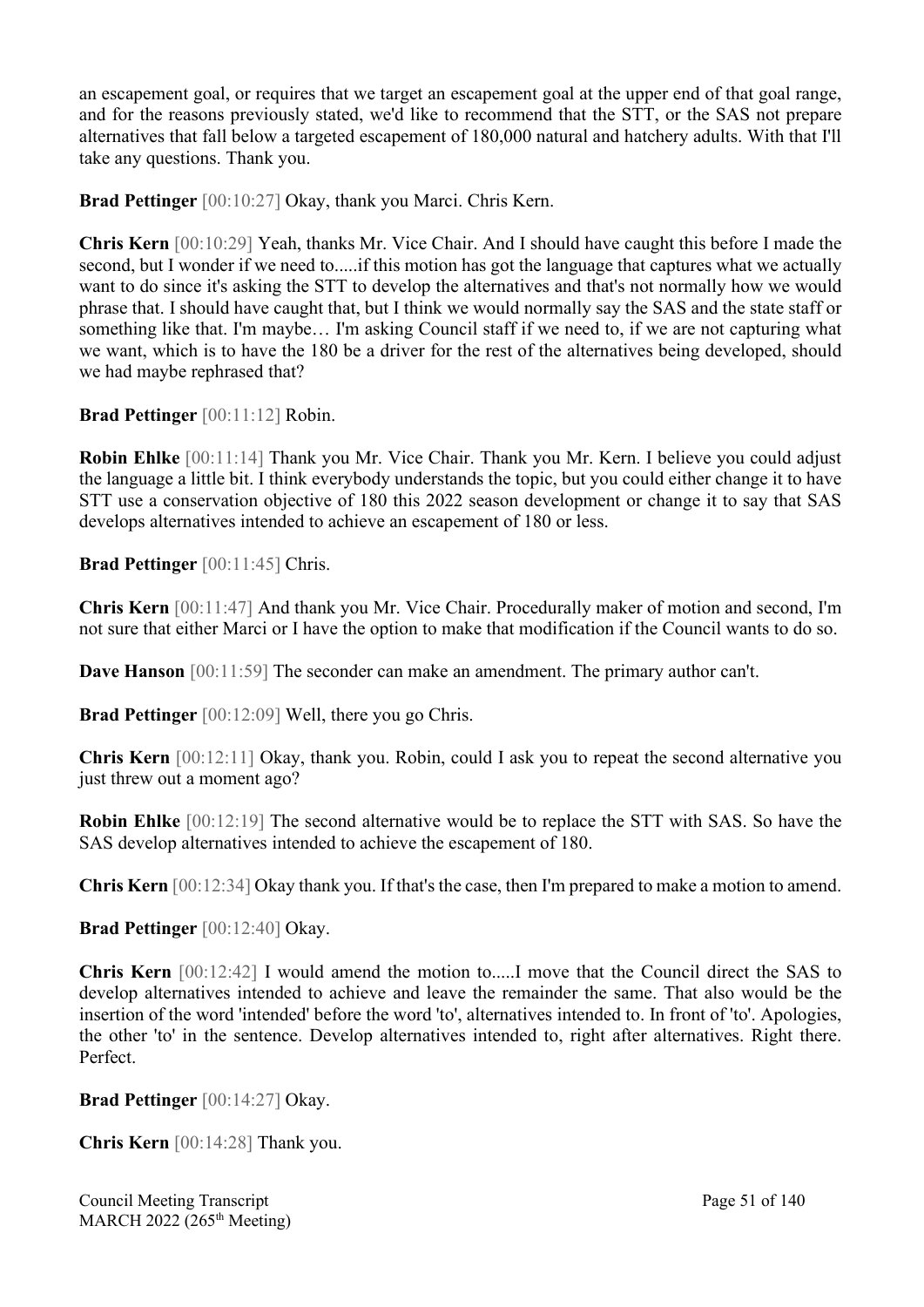**Brad Pettinger** [00:14:29] Okay Chris, does that language on the screen accurately reflect your amendment?

**Chris Kern** [00:14:35] Yes.

**Brad Pettinger** [00:14:35] Okay looking for a second? Seconded by Christa Svensson. Okay, I guess you want to speak to that or I think.....like you've spoke to it maybe Chris.

**Chris Kern** [00:14:49] No thank.... Just making sure we're, we've got the language clear, so we know who's doing what.

**Brad Pettinger** [00:14:55] Very good.

**Chris Kern** [00:14:55] And I think this helps do that.

**Brad Pettinger** [00:14:56] Okay. Discussion? Phil Anderson. Phil.

**Phil Anderson** [00:15:03] Well I don't want to prolong this, but it seems to me we want the STT to work with the SAS or conversely, have the SAS work with the STT to do what we're asking, rather than placing the burden entirely on one or the other. This is a partnership. It takes both of those entities to make this, to produce what you're asking. And that would be my only comment on the motion to amend.

**Brad Pettinger** [00:15:40] Okay. Phil, did you have your hand up and I just missed it earlier. Okay. My penance. Okay Chris.

**Chris Kern** [00:15:57] Thanks Mr. Vice Chair. So, at this point, I think I'm stuck with retracting the motion and letting somebody else amend it to reflect an addition or clarification per what Mr. Anderson just said.

**Dave Hanson** [00:16:11] You have an amendment on the floor I believe that needs to be taken care of first.

**Chris Kern** [00:16:22] Okay.

**Dave Hanson** [00:16:23] Either withdraw it or vote on it.

**Brad Pettinger** [00:16:26] You could withdraw it.

**Chris Kern** [00:16:27] I'll withdraw the amendment as appropriate.

**Brad Pettinger** [00:16:30] And the second as well?

**Christa Svensson** [00:16:30] Yes.

**Brad Pettinger** [00:16:30] Okay. Yep, okay. We'll consider the amendment withdrawn. And with that, do we have a new amendment to the motion?

**Dave Hanson** [00:16:45] Yeah.

**Brad Pettinger** [00:16:46] Marci Yaremko. Marci?

Council Meeting Transcript **Page 52 of 140** MARCH 2022 (265<sup>th</sup> Meeting)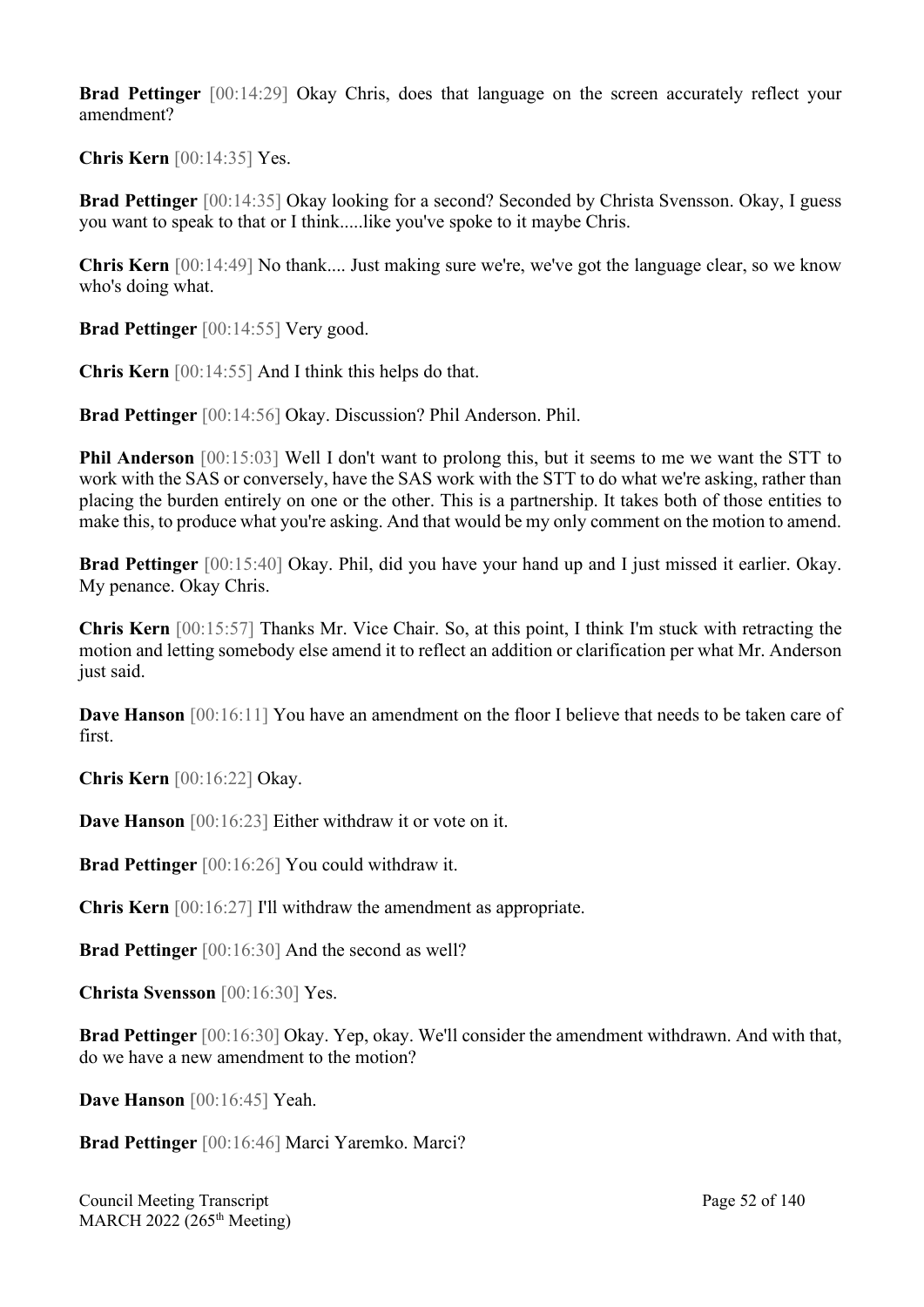**Marci Yaremko** [00:16:47] Yes. Thank you Mr. Vice Chair. If it's easier, I'd be willing to withdraw the main motion as well to supply the clarifying language.

**Brad Pettinger** [00:16:56] Okay.

**Dave Hanson** [00:16:59] She can do it.

**Brad Pettinger** [00:16:59] Let's do that and then the second for that motion also. Okay. Thank you Chris. Okay, so Marci, I see your hands back up.

**Marci Yaremko** [00:17:15] Yes. So why don't we do it this way. I will read aloud.

**Brad Pettinger** [00:17:22] Okay.

**Marci Yaremko** [00:17:22] I move the Council. Sorry, I move that the Council direct the development of alternatives to achieve an escapement of not less than 180,000 natural and hatchery adult spawners for the Sacramento Fall chinook salmon stock as recommended in Agenda Item D.3.d, Supplemental CDFW Report 1.

**Brad Pettinger** [00:17:53] Okay thank you Marci.

**Marci Yaremko** [00:17:56] Wait, wait, wait. I made a mistake. After the word 'to' alternatives to achieve and an intended escapement. Sorry. An intended escapement of not less.....there we go.

**Brad Pettinger** [00:18:27] Okay is that language accurate?

**Marci Yaremko** [00:18:29] Yes it is. Thank you.

**Brad Pettinger** [00:18:31] Okay. With that looking for a second? Seconded by Chris Kern. Thank you Chris. Okay Marci, back to you. Do you want to speak to your motion?

**Marci Yaremko** [00:18:43] Just to reiterate the need and that this is a Council risk call that's consistent with the content in the guidance letter and puts a fine point on the guidance. Thank you.

**Brad Pettinger** [00:19:02] Okay. Thank you Marci. Okay discussion? Chair Gorelnik. Marc.

**Marc Gorelnik** [00:19:11] Thank you Vice Chair Pettinger. I guess I have some concerns with the motion. I'll support it but I do have some concerns. The last.....we have historically not made the escapement that we planned for. The last four years the forecast of the Sacramento index is actually pretty good, two up and two down and we've made changes to the Sacramento index model to take into account changes that we've observed. And so, I think that you can't look at the abundance calculation or the abundance forecast as faulty, at least for the last several years. What we have seen, though, is that harvest, which is a different model, has not performed that well. And I know that changes are being made to the harvest model to try to compensate for that. And so, whether those changes will fully address what we've seen the last few years we don't know. So, it does pay to be conservative here. It does pay to increase the targeted escapement. I'm not sure that with changes that are being made to the harvest model, together with changes made over the last several years to the forecast model, whether we really need to go to 180,000. At this point we're early in the salmon process here so let's, let's see what it looks like. It may not even be the constraint given the Klamath issues we have. Also, we're in a drought and a lot of these fish that come back aren't going to spawn anyway because the water temperatures are not going to be adequate. It still pays to increase escapement because we've not seen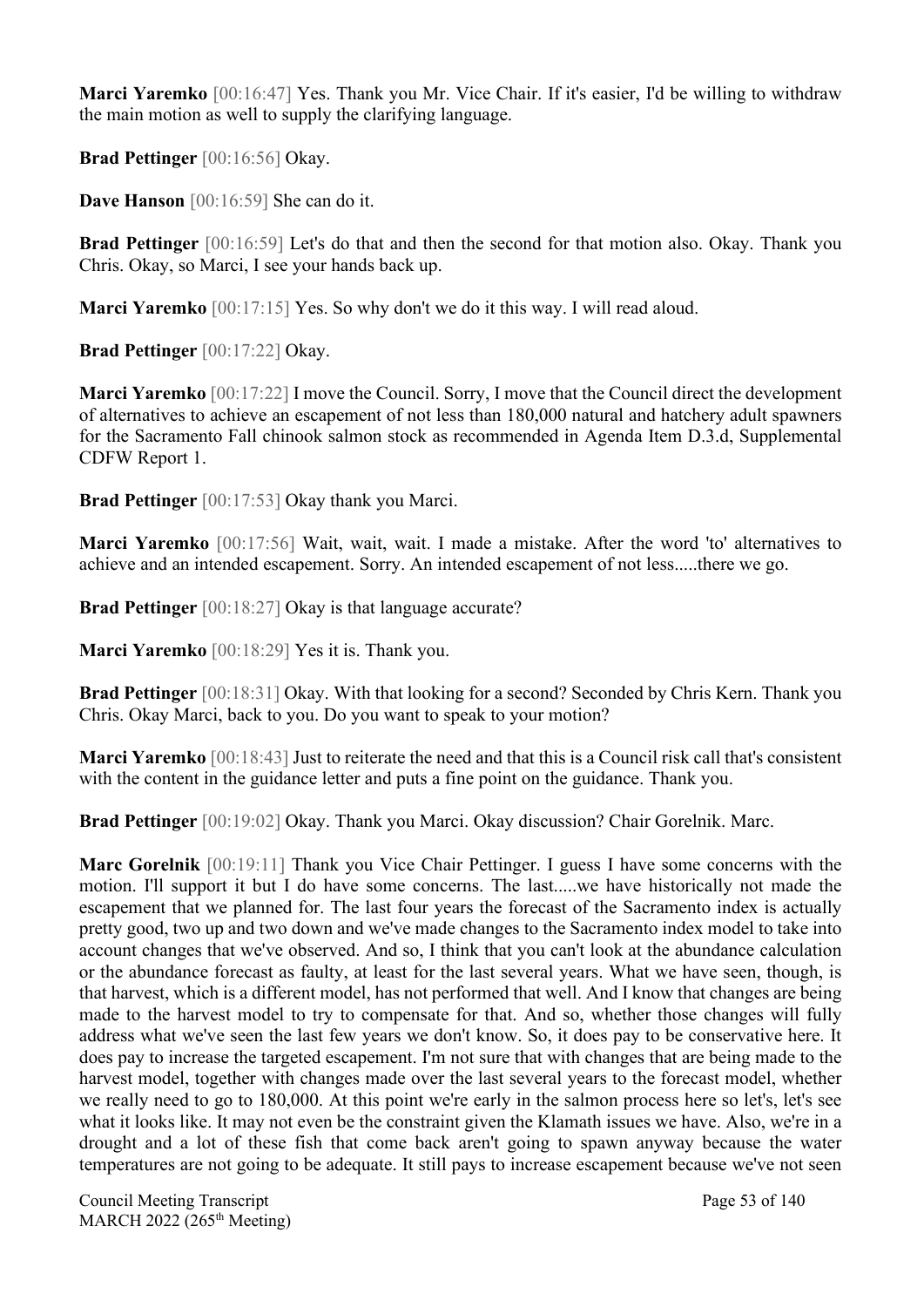sufficient opportunities for fishermen in the river. So, we do need to escape, increase escapement to, you know, for them if nothing else. But I'm not sure if changes of the harvest model plus the 180,000 we may, we may be.....I'm not sure that in combination those are both justified. I will note that for the concerns we have for age four Klamath, the National Marine Fisheries Service has given us alternatives to either adjust the model or to include a buffer either or, or maybe a combination, and I don't see why such an approach would not be appropriate here where we're changing the harvest model and increasing the escapement somewhat. Nonetheless, I'm going to vote for the motion because we're early in the process, but that's a concern that I have.

**Brad Pettinger** [00:22:37] Thank you Marc. Anyone else? Okay. Okay I'll call for the question. All those in favor signify by saying 'aye'.

**Council** [00:22:48] Aye.

**Brad Pettinger** [00:22:48] Opposed? Abstentions? Okay motion passes unanimously. So okay, further discussion? Motions? Kyle Adicks. Kyle.

**Kyle Adicks** [00:23:07] Thank you Mr. Vice Chair. I do have a motion. I move that the Council adopt for STT compilation and analysis the proposed initial salmon management alternatives for the 2022 non-Indian ocean fisheries as developed by the Salmon Advisory Subpanel and described in Agenda Item D.3.e, Supplemental SAS Report 1, March 10th, 2022, with the following modification: On page 2 north of Cape Falcon Alternative 3, number 2, non-Indian commercial troll TAC 27,500 chinook and 25,600 marked coho.

**Brad Pettinger** [00:23:53] Is the language of the screen accurate?

**Kyle Adicks** [00:23:55] Yes.

**Brad Pettinger** [00:23:56] Seconded by Phil Anderson. Thank you Phil. Okay, Kyle, please speak to your motion.

**Kyle Adicks** [00:24:00] So the modification is just the clarification I asked about during the SAS presentation that those, that was supposed to be marked coho. Thanks to the SAS for all their work leading up to this. I think we have good alternatives on the table to get us started this week. Just also it was good to see some of the SAS faces in person this time instead of just over the virtual meeting. So look forward to seeing more of you in April.

**Brad Pettinger** [00:24:28] Thank you. Discussion? Okay, seeing none I'll call for the question. All those in favor signify by saying 'aye'.

**Council** [00:24:38] Aye.

**Brad Pettinger** [00:24:38] Opposed? Abstentions? Motion passes unanimously. Okay… Joe.

**Joe Oatman** [00:24:53] Thank you Mr. Vice Chair. I do have a motion to offer up to the table.

**Brad Pettinger** [00:24:57] Please.

**Joe Oatman** [00:24:58] Sandra, if you could.

**Brad Pettinger** [00:25:42] I guess the ether is slow today, so hopefully Sandra will get it up here pretty

Council Meeting Transcript **Page 54 of 140** MARCH 2022 (265<sup>th</sup> Meeting)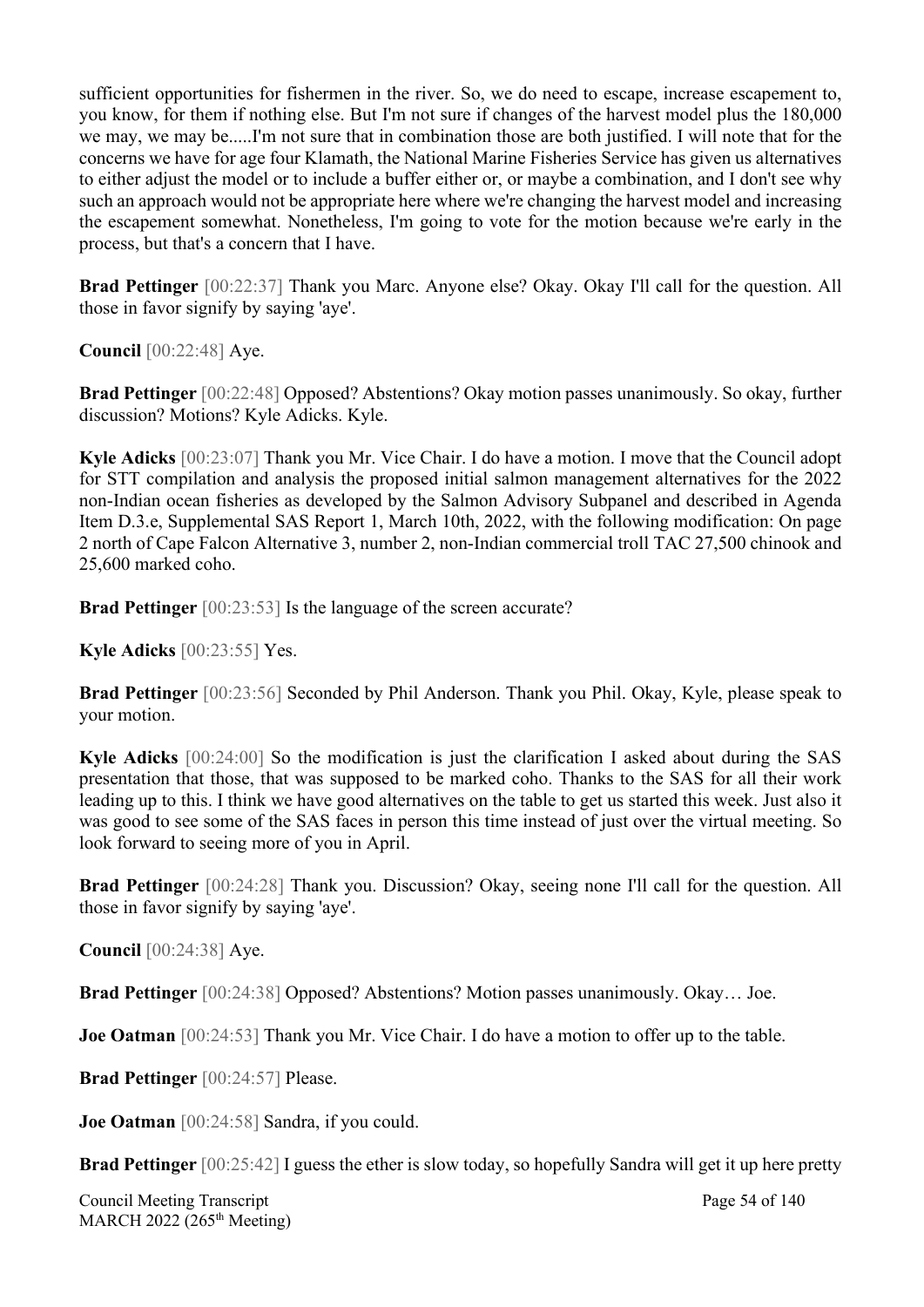quick.

**Joe Oatman** [00:25:54] Mr. Vice Chair. I believe the motion was provided. If not, I can maybe just walk through it verbally.

**Brad Pettinger** [00:26:06] Sure.

**Joe Oatman** [00:26:07] So Sandra if you're ready. Well, I move the Council adopt for STT analysis the following initial treaty troll salmon management measures. The following initial treaty troll salmon management measures. Alternative 1: 50,000 chinook and 62,000 coho. Alternative 2: 40,000 chinook and 52,000 coho. Alternative 3: 30,000 chinook and 42,000 coho. Next sentence. I'll provide some narrative for those numbers. So, this will read as follows: the alternatives consist of a May 1 hyphen to June 30 chinook hyphen directed fishery and a July 1 hyphen September 15, all hyphen species fishery. Period. The chinook quota should be evenly split between the two time periods. That is my motion Mr. Vice Chair.

**Brad Pettinger** [00:29:10] Thank you Joe. Is that language accurate on the screen?

**Joe Oatman** [00:29:12] It does Mr. Vice Chair.

**Brad Pettinger** [00:29:17] Very good. The second? Seconded by Kyle Adicks. Thank you Kyle. Joe, please speak to your motion.

**Joe Oatman** [00:29:23] Thank you Mr. Vice Chair. Thank you, Kyle, for the second. So, what the tribes are proposing here is moderate increases based on more optimistic forecasts for 2022 and the need to continue rebuilding stocks declared overfished while also trying to accommodate the treaty right to half of the harvestable surplus passing through the usual and accustomed areas. The tribes estimate that these levels will meet the management objectives of the stocks of concern as well as international obligations, recognizing the non-tribal fisheries have similar proportional increases relative to last year. I do want to thank the work that the tribes put into this the past day or so to get this motion. Appreciate we've been able to get this in a form that we've got it today. Thank you.

**Brad Pettinger** [00:30:27] Very good. Thank you Joe. Okay, discussion on the motion? Seeing none I'll call for the question. All those in favor signify by saying 'aye'.

**Council** [00:30:42] Aye.

**Brad Pettinger** [00:30:42] Opposed? Abstentions? Motion passes unanimously. Very good. Thank you Joe. Chris Kern. Chris.

**Chris Kern** [00:30:52] Thanks Mr. Vice Chair. I think we also had a note in the sitsum that maybe any inseason actions could be flagged and I don't....I'm not ready to do them now but within the next day or so I anticipate Oregon will need to do some inseason action on our March 15th openers that are currently on the book from last year. Specifically, I think all of our alternatives have the one, one of the cells that is currently ready to be opened under last year's rule as proposed to be closed during the March or April timeframe so we'll need to make a modification soon.

**Brad Pettinger** [00:31:29] Very good. Thank you Chris. Anyone else? Okay. Merrick.

**Merrick Burden** [00:31:39] Thank you Mr. Vice Chairman. Maybe just to circle back quickly and clarify Mr. Adicks' guidance on the Southern Resident Killer Whale issue. Just to make sure we're all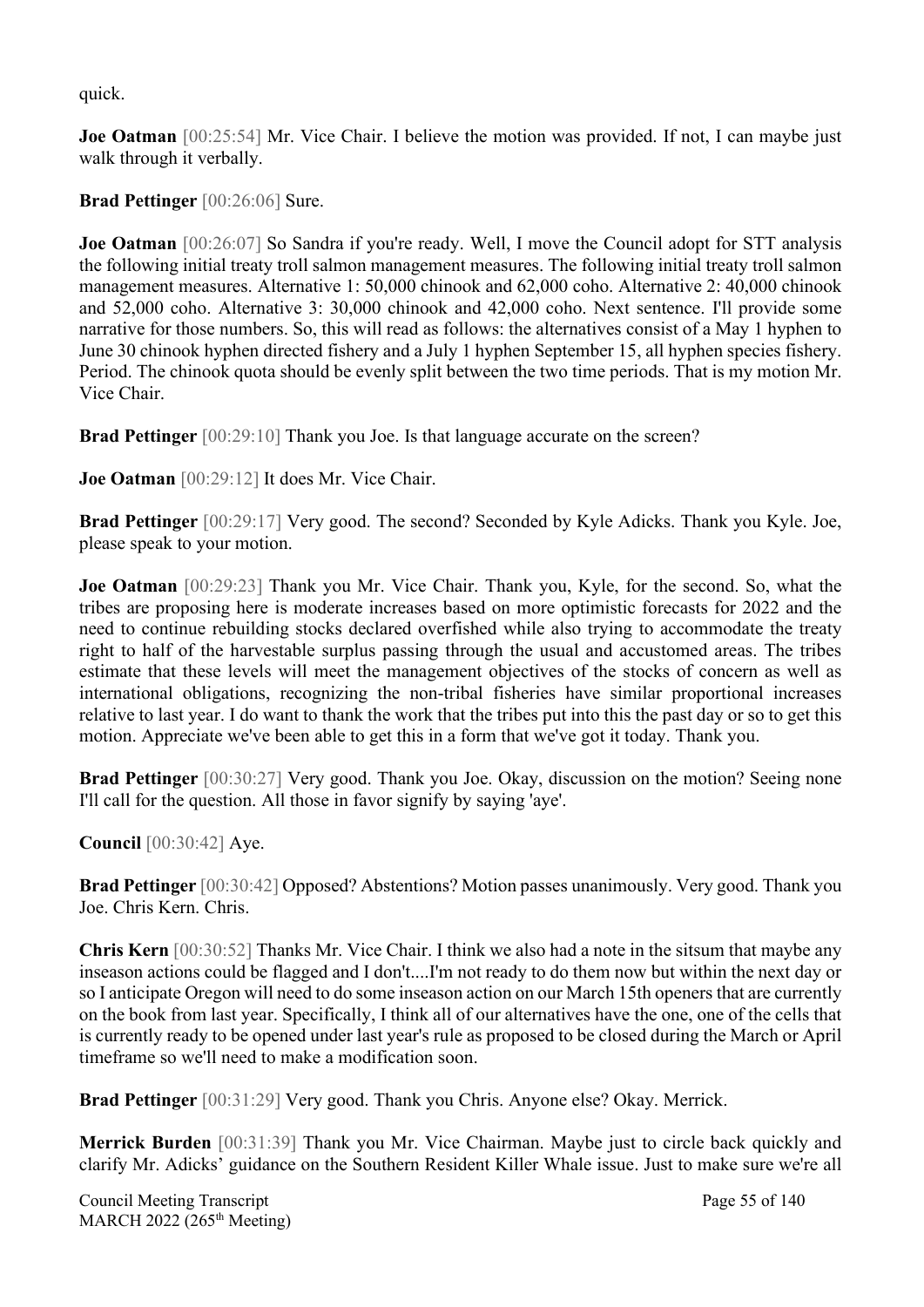on the same page, my understanding of where Mr. Adicks was headed would lead me and my staff to… to bring this back on our agenda, on our agenda for April to begin that conversation over the Shelton Model and how to best consider it and begin incorporating that into our process. Is that consistent with your guidance, Mr. Adicks?

**Kyle Adicks** [00:32:20] I think so unless someone sees a need to take it up during Council discussion at some point later this week. I think talking about it in April, deciding if it fits in the methodology review or something else makes sense.

**Brad Pettinger** [00:32:36] Susan.

**Susan Bishop** [00:32:38] Just a point of clarification. There had been guidance to the STT to calculate the threshold under the new, the updated FRAM model. I think it would be useful. I may have missed something for them to report back this week on what that would be, maybe under D.4 and I can't recall if that's what Mr. Adicks had suggested or not.

**Brad Pettinger** [00:33:06] Okay.

**Kyle Adicks** [00:33:08] Thank you Mr. Vice Chair. Certainly, if they can do that by the time we're back for D.4 tomorrow that makes perfect sense.

**Brad Pettinger** [00:33:17] Okay very good. Anyone else? So, Robin how are we doing here?

**Robin Ehlke** [00:33:27] Thank you Mr. Vice Chair. I was making a list. So, you've done an awesome job. We've heard some really good testimony and good input as we move into start kicking off our 2022 salmon season salmon setting season process. We heard that we'll use a Sacramento Fall chinook escapement objective of at least 180,000. The guidance is to use the FRAM 7.1 and the STT and report back on how that falls relative to the current killer whale threshold. We'll use the SAS alternatives provided in D.3 with the modification on Page 2, so that will give us our support in commercial fisheries. And we heard from the tribes for their three alternatives for the spring and summer seasons coming up, and we'll have some inseason actions on the horizon. And just once again for the killer whale topic, we'll go a little bit more in-depth in April to find out the best path forward to look at that threshold. The other thing on my note was that we did hear from the Colville. Perhaps this will go into workload planning, but they'd like to have some time with the Council regarding phase two.

Brad Pettinger [00:35:00] Yeah, I apologize. I missed Marci's hand up being up there, so....

**Robin Ehlke** [00:35:03] Forgive me.

**Brad Pettinger** [00:35:04] Before we close this out, Marci.

**Marci Yaremko** [00:35:06] Yes. Thank you Mr. Vice Chair. Yeah, I just had a few other overarching remarks regarding the guidance letter and the initial crack at the SAS alternatives pertaining to Klamath Fall chinook. Mr. Gorelnik got into it a little bit, but I just want to highlight how important the discussions coming this afternoon will be. We heard from Miss Bishop that they'll be getting together with STT staff to work through the model updates and to assure that one or other modifications that will be made to the model will suffice to meet the intended guidance NMFS has provided us in the letter. We must take steps to assure that we don't exceed the 16 percent allowable impact rate on age four Klamath. Susan described it well, but I just want to reference the table too and the pre versus postseason relationship and the significant overage that we've had above 16 percent these last four years. And Mark described some shortcomings in the harvest model, and Susan explained that we made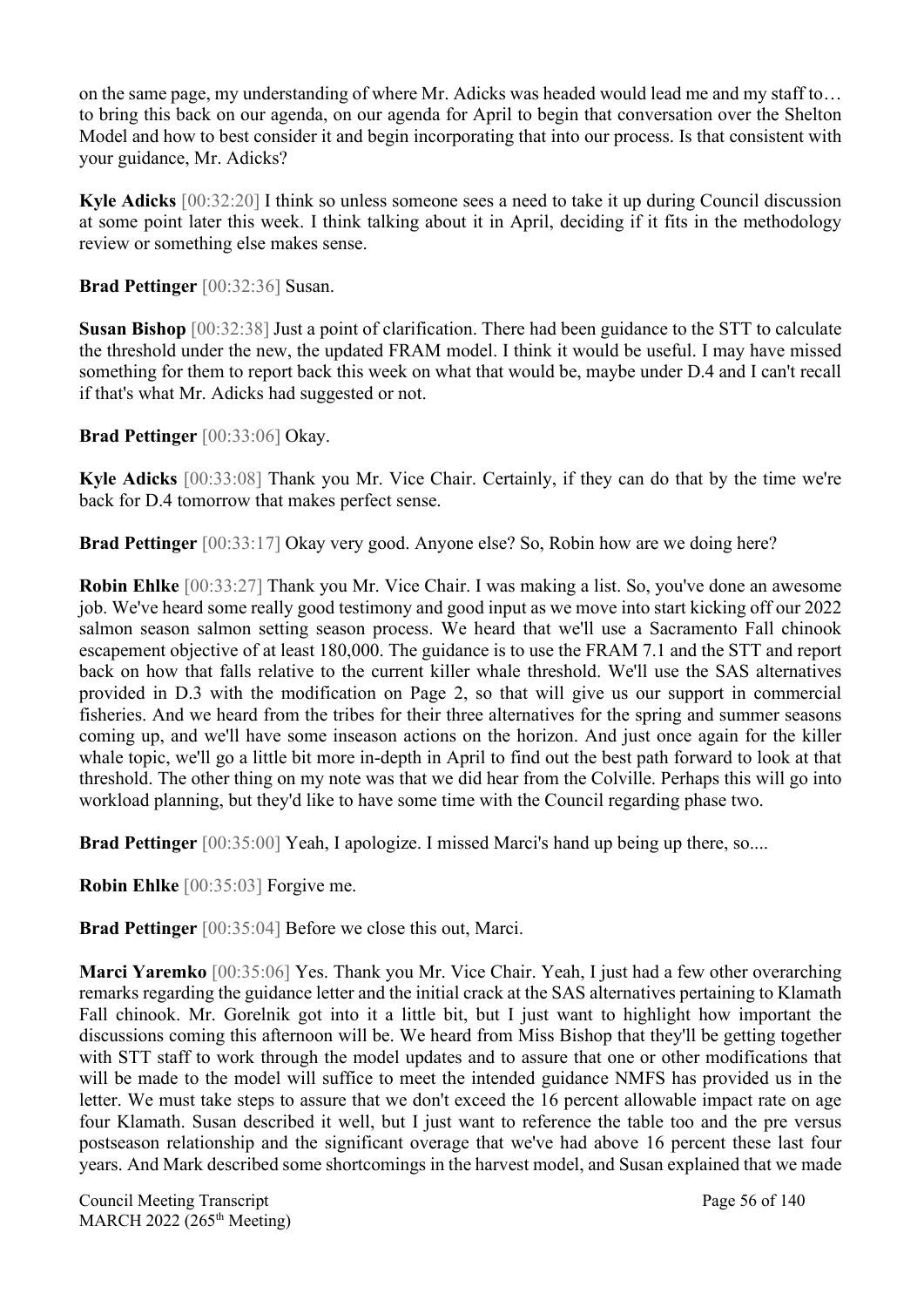updates to the harvest model last year that we were pretty sure were going to get us where we needed to be, and lo and behold they did not, and I would be remiss if I did not point out that commercial fishery performance in 2021 vastly exceeded the expectations. And so even though the model updates were made, unfortunately, we once again missed our required objective on postseason review. And yes, we had an outstanding commercial season but unfortunately, it's come at the expense of exceeding these very important objectives. So, I appreciate the work that's being done to make sure that we get the assurance that the modeling will get us where we need to go and the modeling being that the KOHM to get us on track this year. I will note though that in the SAS packages, the initial SAS packages, it's quite clear how significant a constraint this is going to be on particularly the northern California commercial fisheries, which are most likely to encounter those age four adults. Just the initial runs show significant loss of time in the north coast of California, which is laid out in the initial alternatives provided to us here. So, looking forward to more, but I just want to highlight how important this discussion is and it is going to be a significant constraint to fisheries in the north. Thank you.

**Brad Pettinger** [00:38:32] Thank you Marci. Okay, Robin back to you.

**Robin Ehlke** [00:38:38] Thank you Mr. Vice Chair. I think I went through my spiel. So, I think with all of that, you've concluded your work under Agenda Item D.3.

**Brad Pettinger** [00:38:47] Very good. Thank you.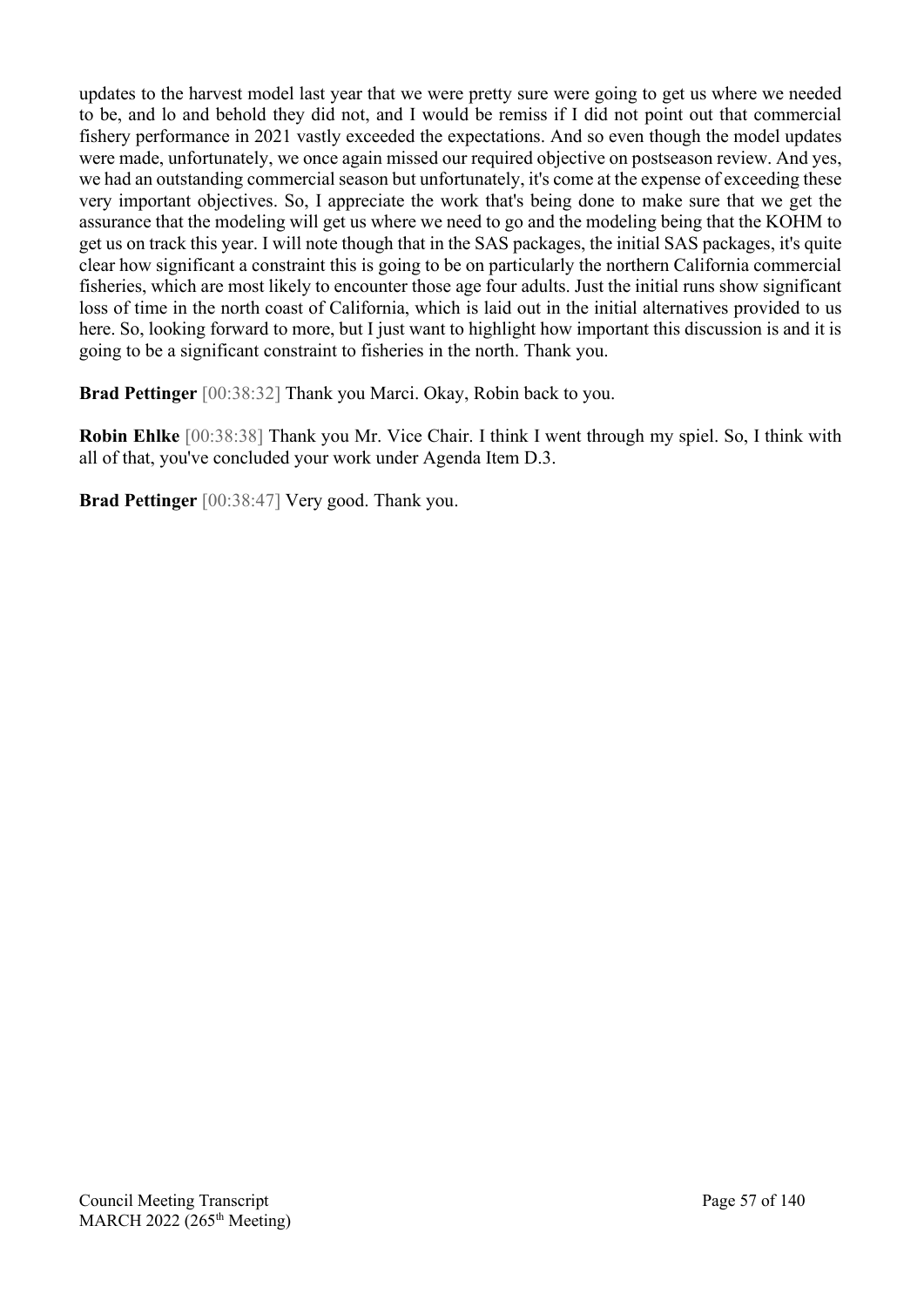#### 4. Recommendations for 2022 Management Alternative Analysis

**Brad Pettinger** [00:00:00] Okay with that I guess we'll see... we'll start maybe in the north and come down and with recommendations and so… Kyle Adicks.

**Kyle Adicks** [00:00:09] Thank you Mr. Vice Chair. I do have some guidance for the STT today. And this is relative to Agenda Item D.4.a, Supplemental STT Report 1, March 11th. Implement the following changes: On Table 1 for the north of Falcon commercial management alternatives beginning on Page 2, for the U.S. Canada border to Cape Falcon Spring season in Alternative 1, replace the May 1 through 11 section with the May 1 through 15 section from Alternatives 2 and 3 so all three alternatives will be identical there. Change May 12th through earlier of June 29 to May 16 through earlier of June 29 and change the weekly subarea landing and possession limits for the area between the U.S. Canada border and Queets River, and the area between Leadbetter Point and Cape Falcon from 75 chinook to 100 chinook.

**Brad Pettinger** [00:01:20] Okay. Thank you Kyle. Moving down the coast. Chris.

**Chris Kern** [00:01:27] Yeah. Thanks Mr. Vice Chair. We have a fair bit. Hopefully, we have it available. Okay, beginning with Table 1 on Page 5, commercial troll Cape Falcon to Humbug Mountain in Alternative 1 replace the header that's currently there with 'Cape Falcon to Heceta Bank line'. Remove the language that begins with 'July 1 through the earlier of August 28 or 20,000 marked coho' as well as the next two paragraphs that relate to coho retention. And just to note here, I'll be needing to move some of that language that's regulatory for coho into Alternative 2 as well because it currently references Alternative 1. So, we will want to move the regulatory language that relates to coho retention and March status and such over to Alternative 2. But staying within Alternative 1, replace the existing open dates with the following, March 15 through June 30, July 15 through 31, August 1 through 6 and September 1 through October 31. Still in Alternative 1, add a new section with the header 'Heceta Bank line to Humbug Mountain'. Add the following open dates, May 1 through June 7, August 8 through 18, September 1 through October 31. And because we're replicating that section, please copy down from the first section that will now be titled 'Falcon to Heceta', all the regulatory language for the chinook seasons as well as the language for September and October period and 2023 openings down to also be replicated in that Heceta Bank line to Humbug Mountain new section. Moving over to Alternative 3, still in commercial troll, remove the coho quota, just delete it and… as well as all references and regulations to retention of coho that are in that alternative. Moving to Page 6 but same Alternative 3 in the section Heceta Bank line to Humbug Mountain. Same action. Remove the, delete the coho quota as well as references and regulations to the retention of coho. Over to Page 7 in the Oregon KMZ in Alternative 1 replace.....that doesn't look great.

**Brad Pettinger** [00:04:35] Could you scroll down, please? Thank you.

**Chris Kern** [00:04:39] What is going on there? Ah, yes, I figured out what I'm trying to say. In the bullet that says March 15 through May 31, replace May 31 with April 30. In the July chinook quota, change that from 500 chinook to 400. And in the August quota replace 500 with 250. Okay, moving to the recreational seasons on Page 19, I believe, for the Cape Falcon to Oregon California border, in Alternative 1 replace the marked selective coho quota of 120,000 with 100,000 and replace the ending date, which is currently August 28th with August 21. In the same alternative, Alternative 1 for the nonselective season, replace the coho quota of 30,000 with 20,000. Moving over to Alternative 2, still Falcon to Oregon California border, replace the marked selective coho quota of 110 with 97,000. Replace the non-marked selective coho quota of 25,000 with 20,000. And in Alternative 3 replace the marked selective quota of 100,000 with 95,000 and replace the non-marked selective quota of 20,000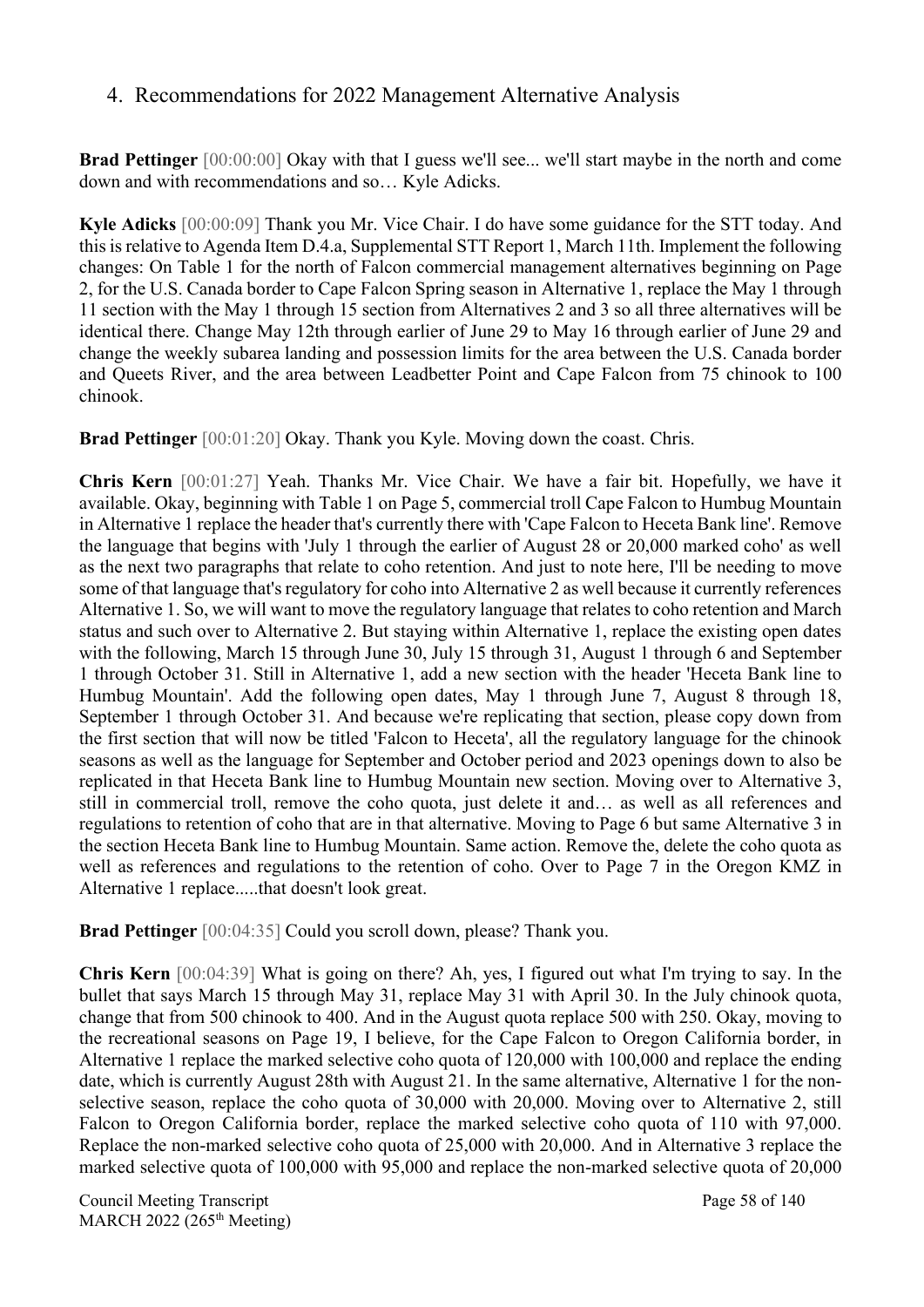with 17,000. Lastly, moving to the Oregon California, Humbug to California border Oregon KMZ rec fishery. In Alternative 1 replace the open dates with May 28 through August 6th. So currently it says May 21 through 31 and June 18 through August 21st, that will be May 28 through August 6th, noting there are also some dates below that may need to be adjusted as well in the paragraph below. Actually, that's not correct. That area will remain open for coho on days that are closed to chinook during the marked selective fishery through August 21st, so just the first part of that replace the dates May 28 through August 6th. Alternative 2 replace the open dates with June 18 through August 14. And that will remain open for coho on dates when the marked selective fishery is open. And in Alternative 3 replace the open dates with May 21 through July 31. And that one does not remain open for coho. And that's it.

**Brad Pettinger** [00:07:49] Thank you Chris. And then next we'll go to California and Marci.

**Marci Yaremko** [00:07:56] Yes. Thank you Mr. Vice Chair. Thank you Sandra. Be working off of....nope, not there yet Sandra. There we go. Thank you so much. Okay, looking at some guidance for California. Working off of Agenda Item D.4.a, Supplemental STT Report 1, dated March 10th. I'd like the following changes implemented. Working off of Table 1, which beginning on Page 8 are the commercial management alternatives. First in the Fort Bragg cell, which is Latitude 40 10 to Point Arena, in Alternative 2 remove June 1 through 10 and remove July 1 through 8. Moving to Alternative 3 in that Fort Bragg cell, replace September 1 through 30 with closed. And also, in the regulatory language in that cell, remove both references that state quote "same as Alternative 1" end quote. Moving to Table 2, the recreational management alternatives for California beginning on Page 20. From the Oregon California border to the 40 10 line, which is the California KMZ, in Alternative 1 replace May 16th through September 5th with May 16th through 31st and add July 1 through September 5th. From the 40 10 line to Point Arena, the Fort Bragg cell. Alternative 1. Replace May 16th through November 13th with May 16th through May 31st and add July 1 through November 13th. Moving to the San Francisco cell, which is Point Arena to Pigeon Point. Alternative 1. Replace May 16th through November 13th with May 16th through May 31st and add July 1 through November 13th.

**Brad Pettinger** [00:10:54] Okay. Thank you Marci.

**Marci Yaremko** [00:10:59] Thank you Mr. Vice Chair, and just to mention that that guidance we expect that this will bring us closer on our overages that currently exist in the packet, on Klamath fall adults we're looking to get at or above that goal of 38,180 adults, and also should aid us in reducing our age four Klamath impacts as well as improve attainment toward the 180,000 spawner goal for Sac Fall. Thanks.

**Brad Pettinger** [00:11:39] Thank you Marci. And with that I'll just check back in with Joe to see if anything's changed with the tribe. Joe?

**Joe Oatman** [00:11:48] Thank you Mr. Vice Chair. At this time, I don't have any further guidance to offer to what's reflected in the STT Report Table 3 and related information.

**Brad Pettinger** [00:12:03] Thank you Joe. All right. I guess with that I would go to look to Robin I guess and see how we're doing and is there anything else we need to do here?

**Robin Ehlke** [00:12:17] Thank you Mr. Vice Chair. We do have guidance from Washington, Oregon and California to adjust the seasons to better align with our conservation and management objectives. So, the STT will work on that, and I believe they'll be back tomorrow with that analysis. As far as guidance, we did also hear from NMFS today. They mentioned in their guidance letter there was an ask for the STT to include the Washington coastal coho stocks and so if that's something the Council desires then they should give STT that guidance. And then we also talked about the killer whale threshold and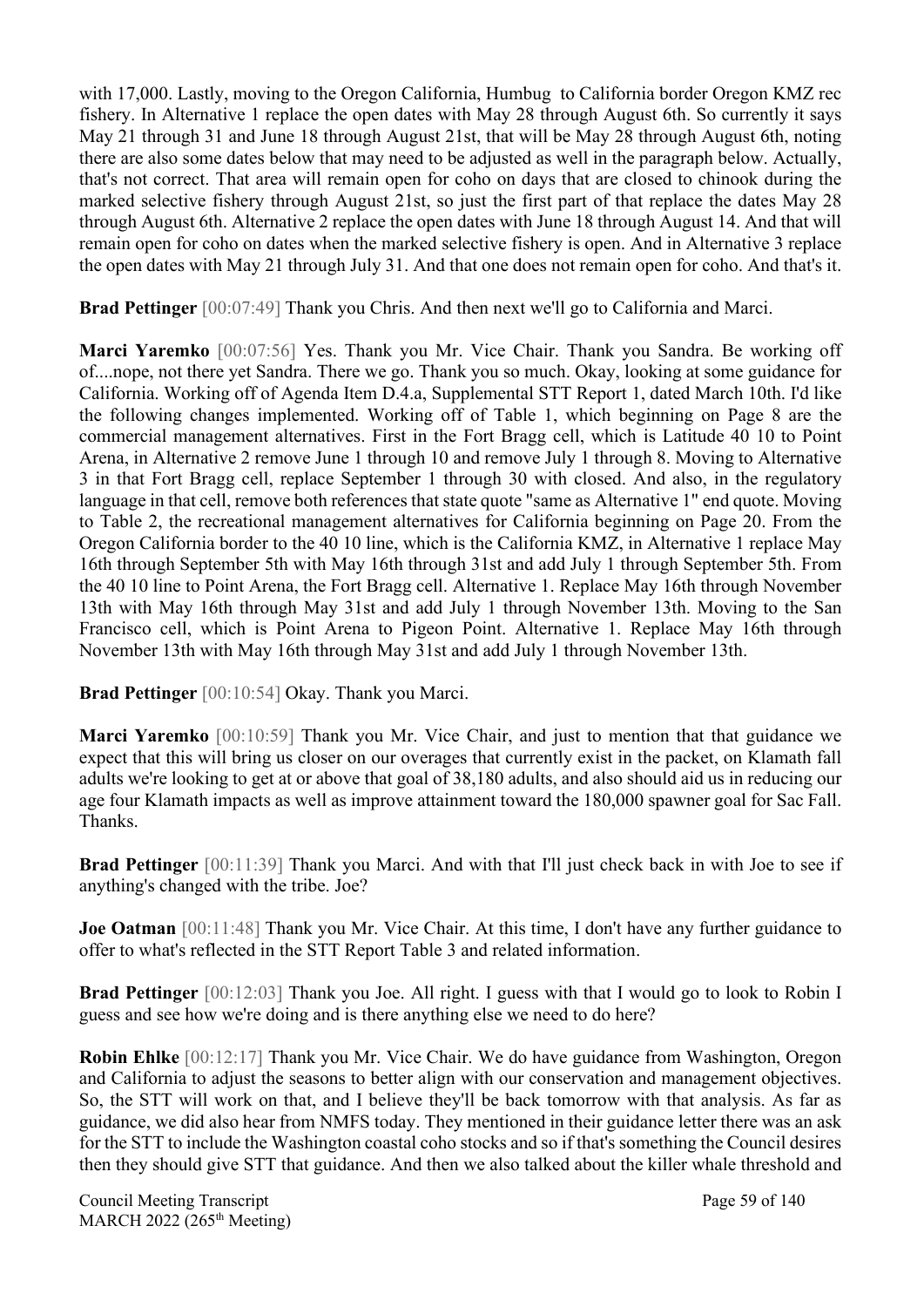provided a little bit more information on that. The Council can provide guidance here or later in the week perhaps under workload planning, whatever the Council desires. But throughout all these conversations I think you've covered your work under this agenda item and if there's further guidance you'd like to give to the STT, that may be appropriate now or perhaps later.

**Brad Pettinger** [00:13:23] Okay... well I'll look around the table and see if there's any forthcoming and Kyle.

**Kyle Adicks** [00:13:30] Thank you Mr. Vice Chair. So relative to the exploitation rates for coastal Washington coho, I think it does make sense to be able to look at that and compare to the PST limits. But a reminder that the coho chapter of the treaty does allow either country to ask for sort of an exception to those rates by March 30th, so whatever we put on the table should capture that somehow that it's the preliminary, could change not likely to, but just important to capture that.

**Brad Pettinger** [00:14:07] Thank you Kyle. Okay, seeing no further hands, Robin.

**Robin Ehlke** [00:14:12] So thank you Mr. Vice Chair. Am I hearing that the Council would like the STT then to include that data now or would April be a better place for it?

**Brad Pettinger** [00:14:25] I'm not a salmon guy so I'll look to Kyle.

**Kyle Adicks** [00:14:28] I think we might as well have a look at it now.

**Brad Pettinger** [00:14:30] Okay there you go.

**Robin Ehlke** [00:14:32] Thank you. I appreciate that clarification. And with that I think you've again done your work here under this agenda item. Thank you.

**Brad Pettinger** [00:14:39] Okay. All right fantastic. Thank you everyone.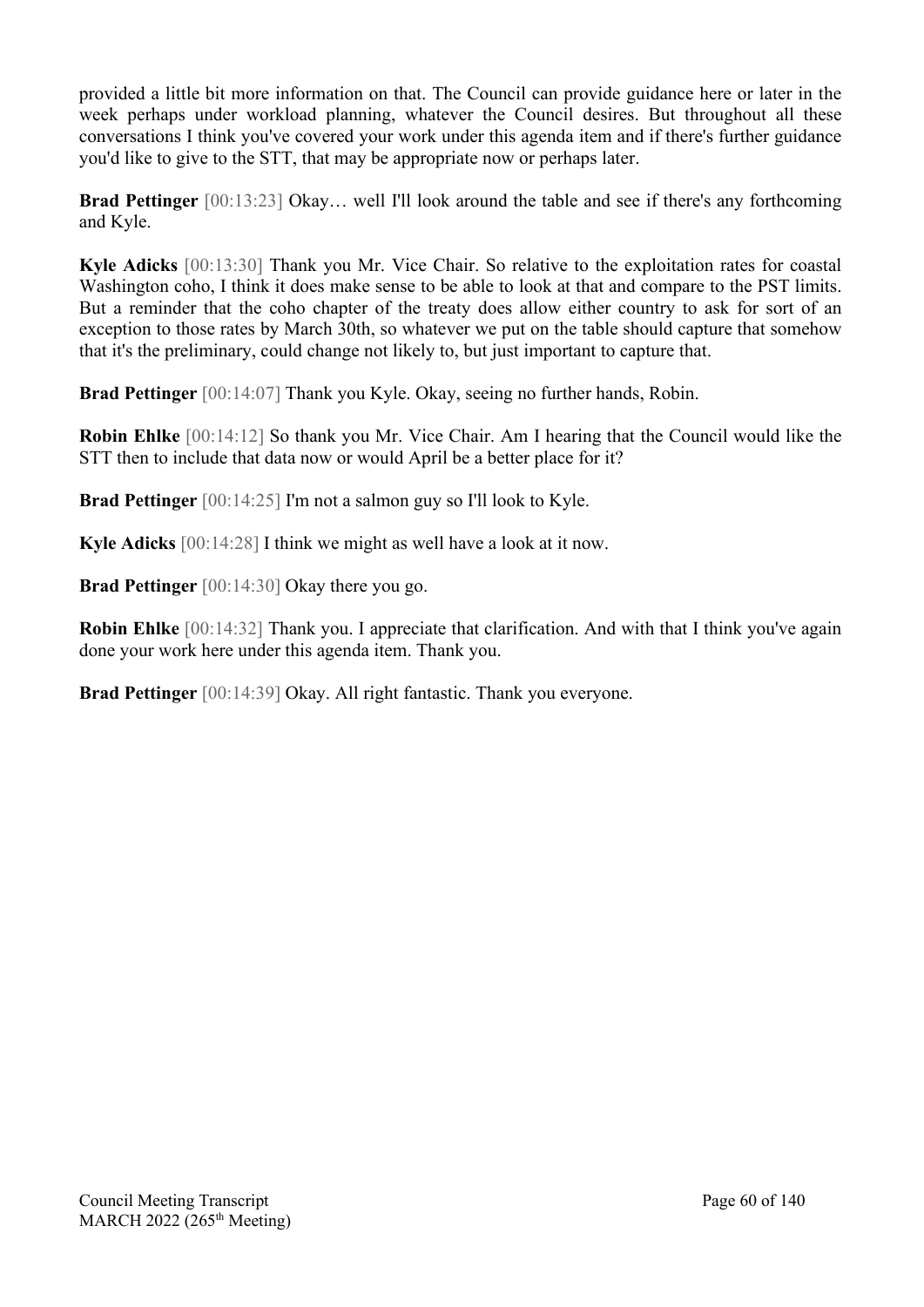## 5. Further Direction for 2022 Management Alternatives

**Brad Pettinger** [00:00:00] And we'll go into Council action. Just additional direction on management alternatives development as necessary so…. Kyle, I'll go to you.

**Kyle Adicks** [00:00:13] Thank you Mr. Vice Chair. I do have some guidance for north of Falcon. And this is relative to Agenda Item D.5.a, Supplemental STT Report 1, March 12th. Implement the following changes. On Table 1 for north of Falcon commercial management measures beginning on Page 2. For the U.S. Canada border to Cape Falcon on Page 2, the spring season, change chinook quotas for the spring season to Alternative 2: 20,000 and Alternative 3: 13,750. Also update the subarea caps for the areas between the U.S. Canada border and the Queets River and between Leadbetter Point and Cape Falcon accordingly. On Page 3 for the summer season. Change the chinook quotas for the summer season to Alternative 2: 10,000. And Alternative 3: 13,750. Move the language "open five days per week Friday to Tuesday" (C.1) from Alternative 3 to Alternative 2 and to add the same as Alternative 1 to Alternative 3 in place of the language that was removed. On Table 2 for north of Falcon recreational fisheries. On Page 16 for the LaPush subarea, change the chinook quota for the October 1 through 9 fishery to 125.

**Brad Pettinger** [00:01:38] Okay. Thank you Kyle. All right moving down the coast I'll look to Oregon and Chris Kern.

**Chris Kern** [00:01:45] Yeah, thanks Mr. Vice Chair. And I'll just mention now that we were scrambling most of the day to put things together. So, we are essentially throwing some things at the wall today beyond what I might normally prefer. So, if Sandra or Kris can put up what we've got, I should have it.

**Brad Pettinger** [00:02:09] There you go.

**Chris Kern** [00:02:10] Thank you. Beginning with the commercial alternatives on Page 5, Table 1. Alternative 1: Replace all of the open dates with the following: March 15 through May 15, June 16 through 30, July 15 through August 6, September 1 through October 31. Staying in the same area, which is Falcon the Heceta Bank line. Apologies. In Alternative 2, replace all open dates with the following: March 15 through June 15, July 20 through 31, September 1 through October 31 and replace the text in the bottom paragraph that begins "all coho landings must be" with "all salmon, all retained coho must be marked with a healed adipose fan clip" (C.4, C.7). If the coho quota for the combined area from Cape Falcon to Humbug Mountain of 10,000 marked coho is met, then the season continues for all salmon except coho on the remaining open days. Salmon trollers may take and retain or possess on board a fishing vessel no more than 50 coho per vessel per open period. All coho retained, possessed on a vessel and landed must not exceed a one-to-one ratio with chinook salmon that are retained and landed at the same time. Alternative 3, remaining in the same area, Falcon to Heceta Bank. Replace all open dates with the following: March 15 through April 30, May 23 through 31, June 15 through 30, July 15 through August 10, September 1 through October 31. Remaining within the commercial troll fishery but moving to the Heceta Bank line to Humbug Mountain Area. In Alternative 1, replace all open dates with the following: May 1 through May 15, June 1 through 7, August 10 through 18, September 1 through October 31. In Alternative 2, replace all dates with the following: March 15 through June 15, July 20 through 31, September 1 through October 31 and replace the text in the bottom, full paragraph that begins "all coho landings must be" with the same language that we added, that I added to the Falcon to the Heceta Bank area within the same alternative. I won't reread it. And finally in Alternative 3, same area, replace all open dates with the following: May 1 through 14, August 1 through 10, September 1 through October 31st. Moving to recreational alternatives beginning on Page 19, the area between Cape Falcon and the Oregon California border. In Alternative 2, replace the non-

Council Meeting Transcript **Page 61** of 140 MARCH 2022 (265<sup>th</sup> Meeting)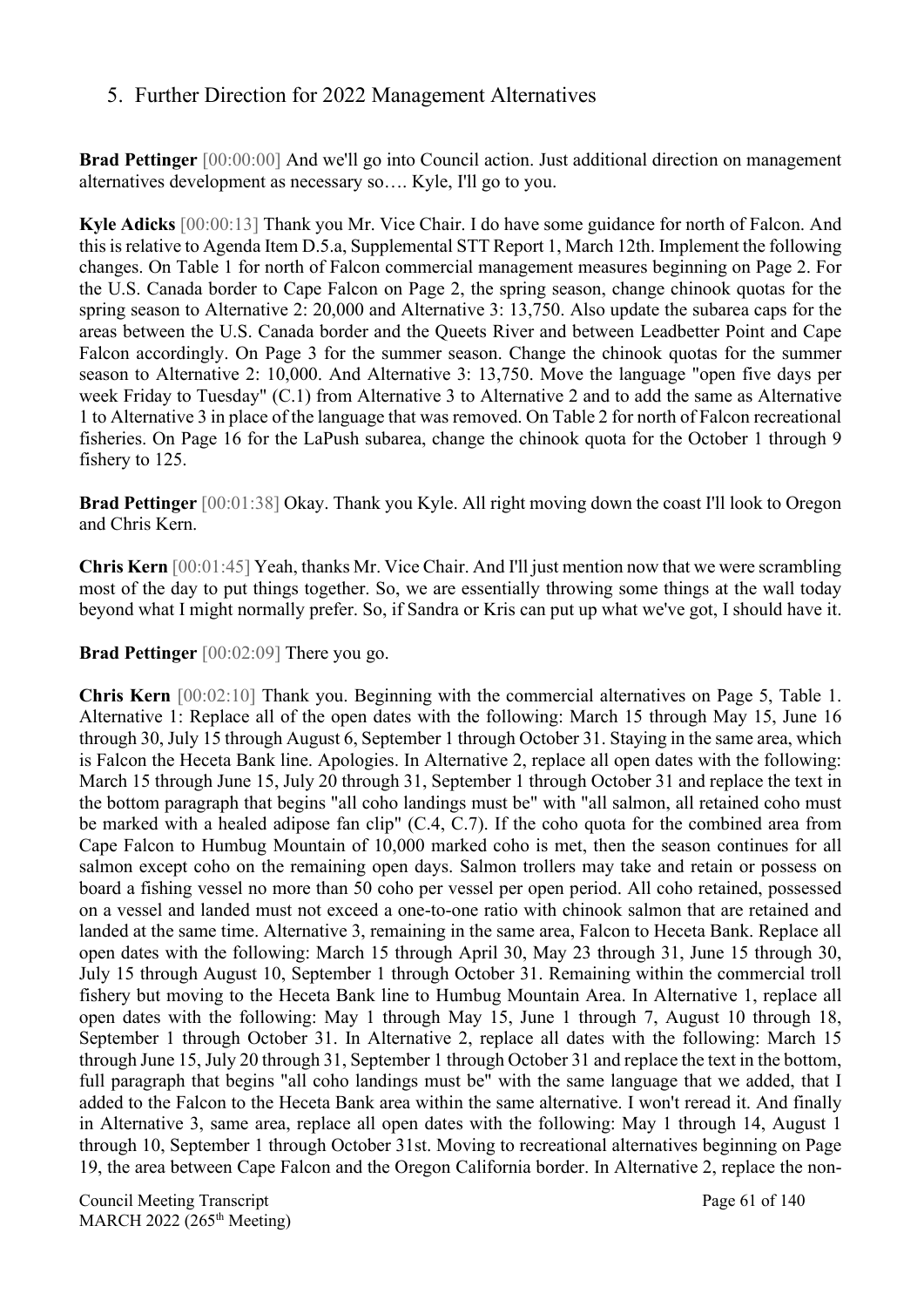marked selective coho quota of 20,000 with 18,000. Moving down to Cape Falcon to Humbug Mountain Area, in Alternative 3 replace same as Alternative 1 with March 15 through July 31, September 1 through October 31st. Replace the ending date for the marked selective coho fishery of August 21 with August 28. Replace same as Alternative 1 with "open seven days per week all salmon through July 31". Then all salmon except closed to retention of chinook salmon during August. Two salmon per day. All retained coho must be marked with a healed adipose fin clip (C.1). See minimum size limits. B. See gear restrictions and definitions in C.2 and C.3. In recreational fishery in the Humbug Mountain to Oregon California border, Oregon KMZ, in Alternative 1: Replace the dates of May 28 through August 6th with May 21 through June 27. Alternative 2: Replace June 18 through August 14 with July 1 through August 9. And in Alternative 3: Replace the dates May 21 through July 31 with June 25 through July 31. And that completes my guidance.

**Brad Pettinger** [00:06:28] Okay. Thank you Chris. All right moving down the coast to California. Marci.

**Marci Yaremko** [00:06:39] Yes, thank you Mr. Vice Chair. I think I'm going to pause a minute first and just say I'm going to provide this guidance, but we didn't have a chance there in Council discussion to talk a little more about the age four Klamath impact rate cap, so I am planning to go back to Council discussion on that point. I want to flag that. Kind of rushed quickly here into guidance but I think there's some important discussion yet to be had on that point.

#### **Brad Pettinger** [00:07:13] Sure.

**Marci Yaremko** [00:07:13] But with that, I'll go ahead and complete the guidance from California. Working off of D.5.a, Supplemental STT Report 1 for March 12th, implement the following changes. Table 1. These are the California commercial management alternatives beginning on Page 8. From latitude 40 10 to Point Arena, which is the Fort Bragg Management Area. Alternative 1: Replace July 1 through 12 with July 1 through 10. Replace August 1 through 12 with August 1 through 10. In the San Francisco area, which is Point Arena to Pigeon Point. Alternative 1: Remove June 1 through 7. Replace July 1 through 12 with July 1 through 10. Replace August 1 through 12 with August 1 through 10. Alternative 2: Remove June 1 through 10. Replace July 1 through 8 with July 1 through 10. Replace August 1 through 12 with August 1 through 15. Alternative 3: Replace June 1 through 10 with June 1 through 8. Replace July 1 through 10 with July 1 through 8. Moving to the Monterey area, which is Pigeon Point to the U.S. Mexico border. Alternative 1: Replace May 20th through 27th with May 20th through 31st. Replace June 1 through 7 with June 1 through 15. Alternative 2: Replace May 1 through 12 with May 1 through 10. Replace May 20th through 27th with May 22nd to 31st. Replace June 1 through 10 with June 1 through 15. Replace July 1 through 8 with July 1 through 12. And Alternative 3: Replace June 1 through 10 with June 1 through 8. And replace July 1 through 10 with July 1 through 8. Moving to Table 2, the recreational management alternatives for California. This begins on page 20 of the packet. For the California KMZ, which is the Oregon California border to the 40 10 line. Alternative 1: Replace July 1 through September 1 with August 1 through September 5th. Alternative 3: Remove all dates and replace with July 1 through 22. Moving to the Fort Bragg area, which is the 40 10 line to Point Arena. In Alternative 2: Replace April 2 through May 15th with May 1 through 15. And in Alternative 3: Replace June 1 through September 30th with May 1 through September 30th. And thank you Mr. Vice Chair, I believe that completes the guidance for California and I will echo Chris Kern's remark that this guidance is kind of just throwing something on a wall to see what might stick with but still a moving target out here to try to achieve. So, I think this gets us closer. This will get us closer. We're still over on a number of our objectives so this should move us in the right direction. Thanks.

**Brad Pettinger** [00:11:37] Thank you Marci. Chris Kern. Chris.

Council Meeting Transcript **Page 62 of 140** MARCH 2022 (265<sup>th</sup> Meeting)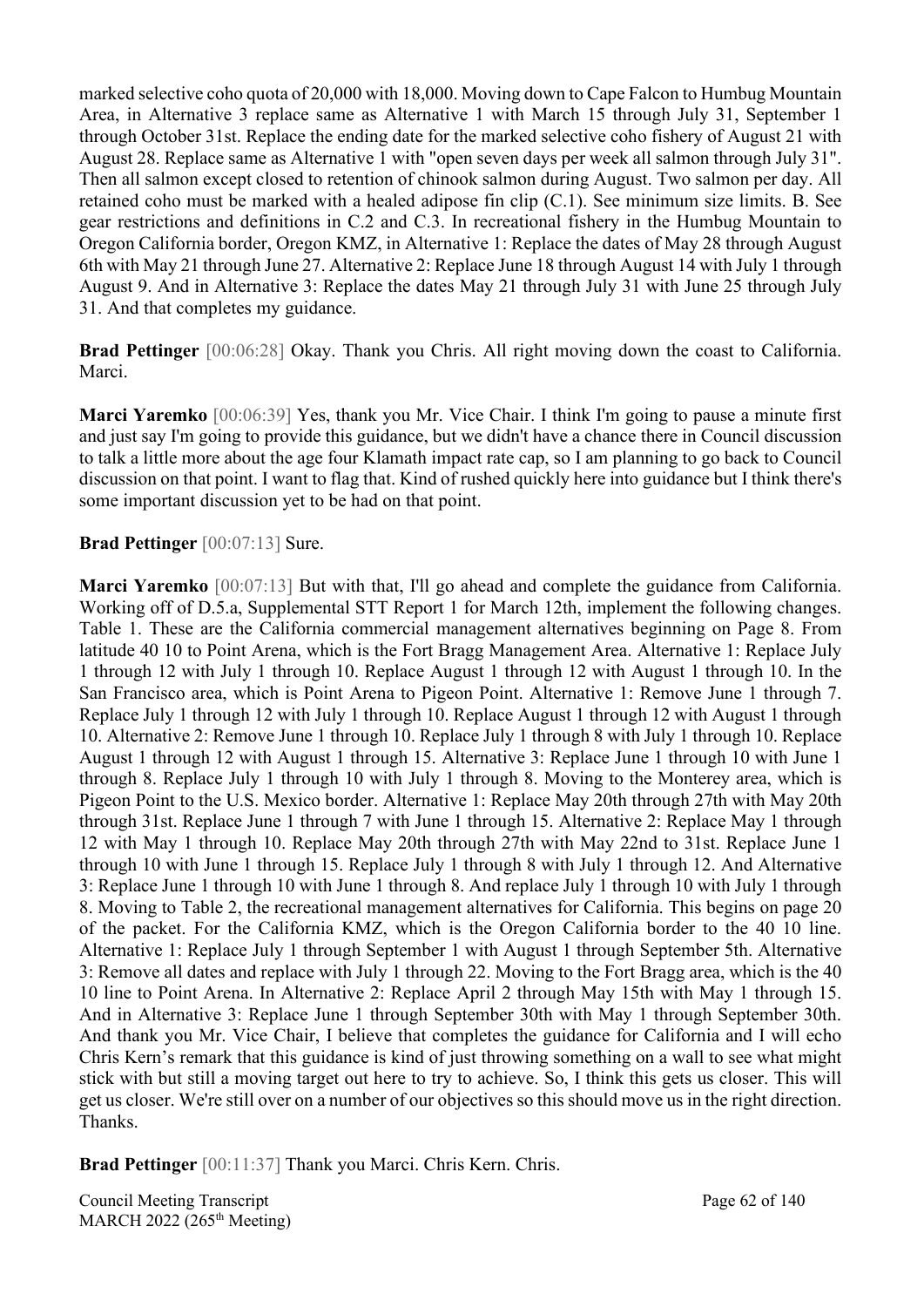**Chris Kern** [00:11:40] Yeah, thanks Mr. Vice Chair. I apologize but I am informed by my phone-afriend that I may have misspoke on one of the dates, so it is correct in the document used but I should probably reiterate it for the record if I may.

**Brad Pettinger** [00:11:52] Sure.

**Chris Kern** [00:11:53] And that was in the last page. Humbug Mountain to Oregon California Border, Oregon KMZ in Alternative 2: Replace the dates of June 18 through August 14 with July 1 through August 19th. I believe I may have said 9th in the first round. I meant to say 19th.

**Brad Pettinger** [00:12:09] Okay.

**Chris Kern** [00:12:10] And this reflects that. Thank you.

**Brad Pettinger** [00:12:12] Very good. Okay, thank you Chris. And with that we'll go to the tribal, Tribal Report and, Joe, are you available?

**Joe Oatman** [00:12:20] I am. Thank you Mr. Vice Chair.

**Brad Pettinger** [00:12:23] Okay.

**Joe Oatman** [00:12:26] At this time I do not have any further guidance for the treaty tribes management alternatives that's reflected in Table 3....(inaudible)....STT Supplemental Report. Thank you Mr. Vice Chairman.

**Brad Pettinger** [00:12:45] Okay. Thank you Joe. All right we have... that guidance is given. I guess was anybody else additional... Chair Gorelnik.

**Marc Gorelnik** [00:12:55] Thank you Vice Chair Pettinger. I just wanted to, before we left this agenda item, I wanted to get some clarity on an issue that was raised in public comment, and I think that Marci may have briefly touched on and that has to do with the NMFS guidance. And I understand that we have not done well for some years in accurately predicting our impact on the age four Klamath, which is our proxy for the California coastal chinook and measures need to be taken, and we got a guidance letter in that regard. And I know that the model was changed to some extent, I guess more selective use of dates and I, if I can ask Dr. O'Farrell some questions whether, I don't know if he can answer it or not, but if Vice Chair if I may have, invite Dr. O'Farrell up.....

**Brad Pettinger** [00:13:55] Please.

**Marc Gorelnik** [00:13:56] ......to at least pose my question and then maybe if he can answer it on the fly. I understand that some dates were changed in the model. Do you have any idea what those changes did with regard to harvest predictions of age four compared to the previous model that we used?

**Michael O'Farrell** [00:14:27] Yes Mr. Gorelnik. We'll back up and say that there have been two data changes made to the KOHM in the last two years, both for the same reasons, to address this underprediction of the Klamath age four harvest rate, and they both did the same thing. They shortened the data used to forecast or used to estimate the contact rates per unit effort, which is a big driver of the impacts in the model. It was shortened to 2013 forward last year and this year 2015 forward, and the result of those changes were to place heavier weight on these most recent years that have high exploitation rates, and so the Appendix D of Preseason Report 1 has some analysis of this that shows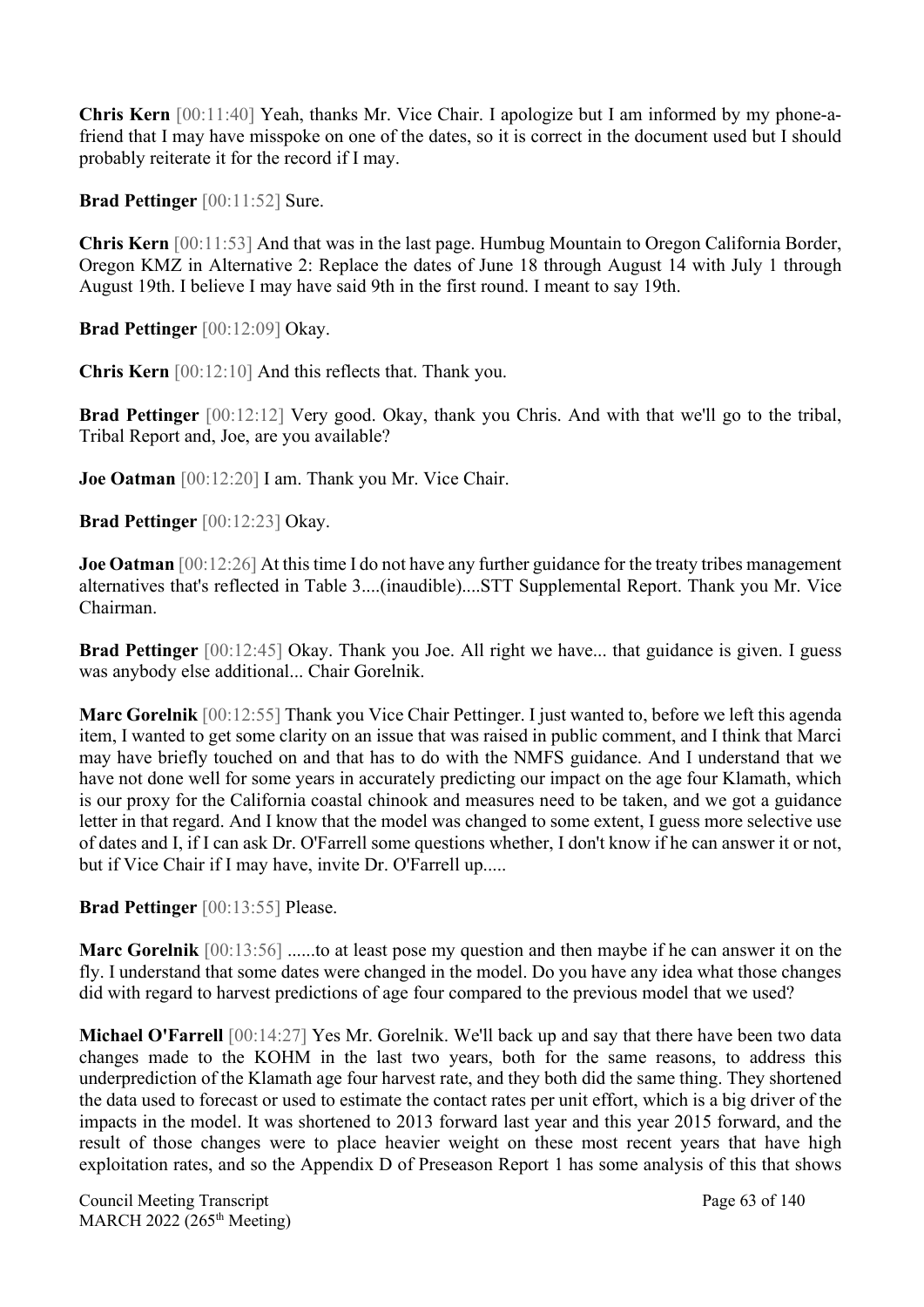that these changes resulted in age four ocean harvest rates that more closely corresponded with their postseason estimates than if we were to use the status quo data ranges. Did that adequately address your question?

**Marc Gorelnik** [00:15:46] Almost. I will go back and look at that report, but can you quantify the change from the status quo that the new data range provided in terms of impacts? I mean, I assume that because impacts were higher in most recent years, the model predicts higher impacts from the status quo and that's kind of what I'm wondering what that number is, if you know?

**Michael O'Farrell** [00:16:16] I don't have.....it's very difficult to make a single number change here. These...there's been, the overall effect was to have higher harvest rates for seasons, if we had a set season and we use last year's model versus this year's model, there's substantially higher harvest rates that are predicted from it. Of course, you know, these harvest rates are predicted at the area, month area and fishery level of stratification and some areas went down but on the whole most of them went up, and the net effect is to have predictions for higher harvest rates than we would have in past years given a same fishery.

**Marc Gorelnik** [00:17:02] All right. I appreciate that. Thanks very much Mike. And I, maybe there are still some discussions going on with NMFS. My understanding, and it may not be correct so I'm going to apologize in advance, that the guidance recently provided was for a 40 percent reduction from the new model that already contains some measure of correction, and I guess my concern is I, on the one hand we have to take into account the fact that we've not accurately predicted these, but on the other hand we need to do it in the most reasonable way.....the most reasonable way we can, and I think that the guidance letter we received indicated a 40 percent reduction, which I assumed was from the status quo or a change in the model. We have a change in the model. It may not be adequate frankly, but it gets us, I assume some distance towards the ultimate goal. And my concern is that there's some interpretation that perhaps we need to take that reduction and then 40 percent more, and I think that is something that has come as a surprise to the stakeholders and others. So, I don't know if I can ask Miss Bishop for some clarification there or whether it's better for an offline discussion.

**Brad Pettinger** [00:19:01] Susan.

**Susan Bishop** [00:19:03] Thank you Mr. Vice Chair. Thank you Mr. Gorelnik. I had looked at the information that Dr. O'Farrell just reviewed and you are correct in that the most recent improvements to the model do make a substantial difference and do reduce the likelihood of over, or under predicting the exploitation rate, but the results also show that in three of the four years the model still would have underpredicted the exploitation rates that resulted, and in the most recent year substantially so. So, I looked at that information and I took that into account and relevant to the going back to......I think it's worth revisiting the guidance in full that we gave, which if I can just read it here. You reference the 40 percent reduction. Let me get to the right page. Given the pattern of exceedance in recent years to ensure ocean harvest rates do not exceed the 16 percent age four KRFC harvest rate consultation standard, fisheries should be managed using a buffer of 40 percent on the preseason target ocean harvest rate. This would result in a preseason target that will achieve postseason attainment of 16 percent given the pattern of recent model performance. Unless the Council and its advisory bodies identify management measures or further model adjustments that the, I think this is the important part, that the best available information indicates would have the same effect of keeping the postseason estimate of the harvest rate on KRFC age four at or below the 16 percent for 2022 salmon ocean salmon fisheries. And when I looked at the analysis that Dr. O'Farrell had conducted and the improvements to the models, it still indicated that there was a likelihood that there would be an overpredict......or an underprediction of the exploitation rate. So I, in taking, informing sort of where I have currently landed, I took that into account that there was some improvement made, but not a substantial amount of improvement. So essentially it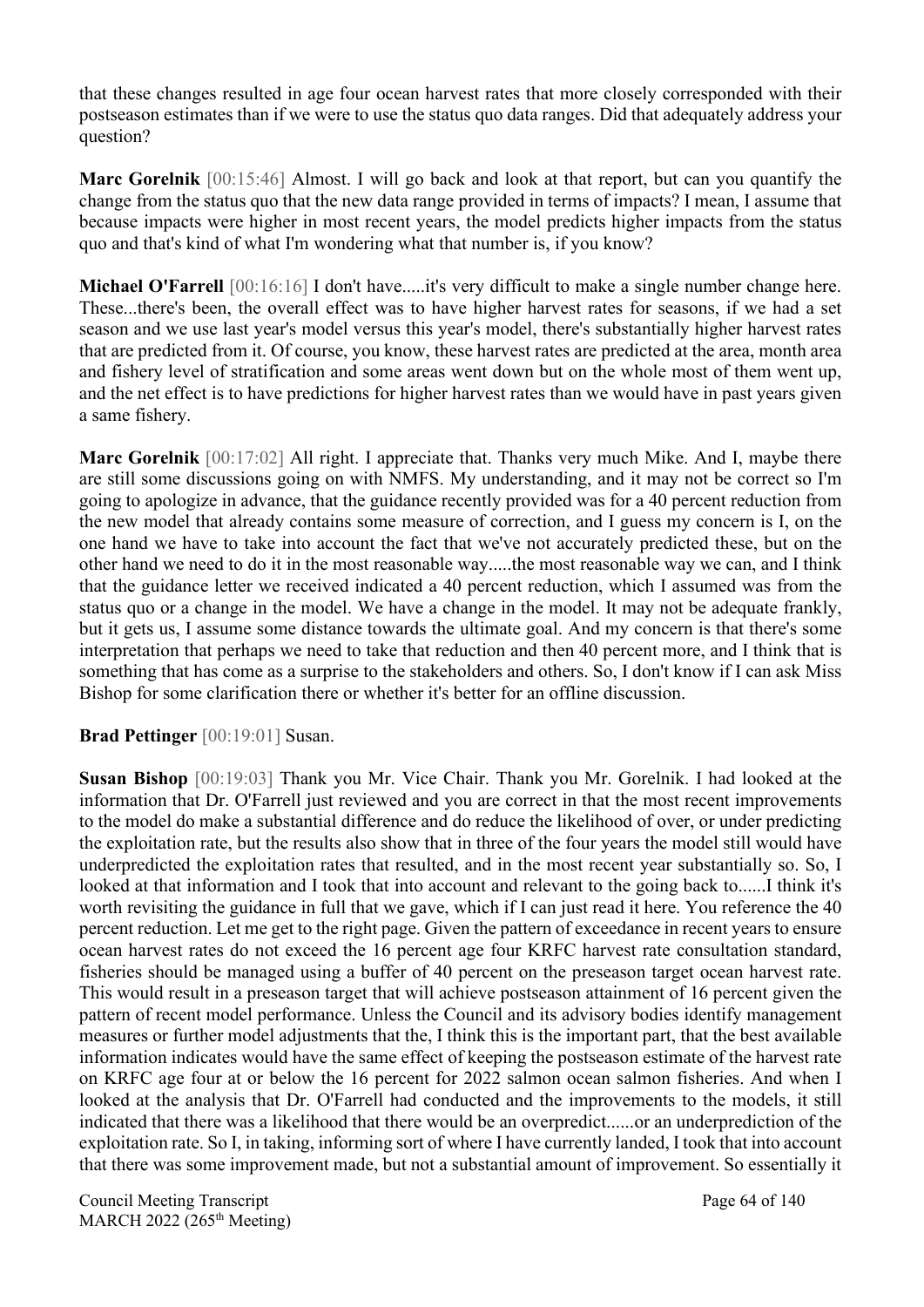would, there was still a level of uncertainty that would not be achieved by the 40 percent reduction based on the analysis that I had, and so that is the conversation that I had with the SAS earlier today. There is some additional information that I think folks are working on with regard to the contact rates that are assumed and what that translates into the seasons on the water. I would point out that we worked very hard last year. We made some substantial adjustments to the model further constraining, very much the same exercise of constraining the years used, focusing on the high contact rates, assuming that those contact rates would not occur or that there would not be higher contact rates than those contact rates, and in fact, there were contact rates that resulted in a substantial exceedance of the limit. And so, I think that also provides some additional cautionary approach in this case should the contact rates this year be higher for some reason. So that informed the interim refined guidance that I have been discussing with the SAS and the managers.

**Marc Gorelnik** [00:22:38] All right. Thank you for that explanation. I guess my......I don't have any concern with the fact that we may need additional reductions. My concern is that we adequately capture the reductions that have been achieved in the model such that we're not taking those reductions plus the 40 percent that was in the guidance, and that's my concern. I mean, you know, we clearly need to avoid exceeding that 16 percent rate. There's no dispute about that. It just that taking more reductions than might be needed is going....is crippling an already crippled fishery. You can see the season alternatives that were provided, particularly for the troll fishery, and it's a week here and it's a week there and people can't make a living doing that. It's… and communities are going to suffer a great deal.

**Brad Pettinger** [00:23:42] Okay, thank you Chair Gorelnik. Chris Kern. Chris.

**Chris Kern** [00:23:47] Thanks Mr. Vice Chair. I was just advised of another mistake, but I maybe should ask if the conversation Mr. Gorelnik was having is over. I don't want to interrupt, you know, if other folks have something on, other folks have something on the same topic I don't want to......

**Brad Pettinger** [00:24:02] Actually Marci, I guess. Yes, I do see Marci's hand up there so Marci.

**Marci Yaremko** [00:24:07] Yes. Thank you Mr. Vice Chair. And yes, it is on this topic. I want to thank Marc and Susan for the previous exchange. I want to think back to yesterday and an exchange that I had with Susan on the need for clarity and on my request that NMFS document these savings I guess you'd say in a report, and I believe she said that she'd be able to provide us information and discussion here today that would then follow-up later with a report. So, I appreciate her explanation of how we're getting to the needed reduction and that it's really a two-fold process. First, the model updates which have happened clearly add substantial restriction into the model, but she's also expressed that that's not enough. She told us yesterday that the technical work was ongoing to be able to prove up exactly how much buffering is needed on top of the buffer or the change that comes in the model with the updates to the new data. So, I am just reminding that I think we'd like to see that. We'd like to see this revised guidance come to the Council in written form, one for transparency, I think it's important that it be clear to the public how we're, how we are effectively achieving NMFS's guidance. I'd also like to just note that what really is being asked here is for a bright line, a typical bright line that our SAS and STT are accustomed to modeling to, which in the case of California Coastal chinook and their surrogate on being age four Klamath Fall, that 16 percent is a constraint that we are accustomed to managing to every cycle and it's very often a constraint in shaping our fishery package. The kind of unique situation that's occurred this year is that actually similar to last year, the constraint in the Klamath area as shown in the package right now, is really on the overfished Klamath adults. It's not on the age four. So what that means is so far in our modeling exercises, we have been aiming to do better on that Klamath adult constraint and not having a difficulty with the age four, attaining the age four impact rate cap of the 16 percent and Michael's walk-through that with us on the tables, the challenge now is, you know, I mean we've had a couple of days and I had hoped that we would reach resolution on this point before now,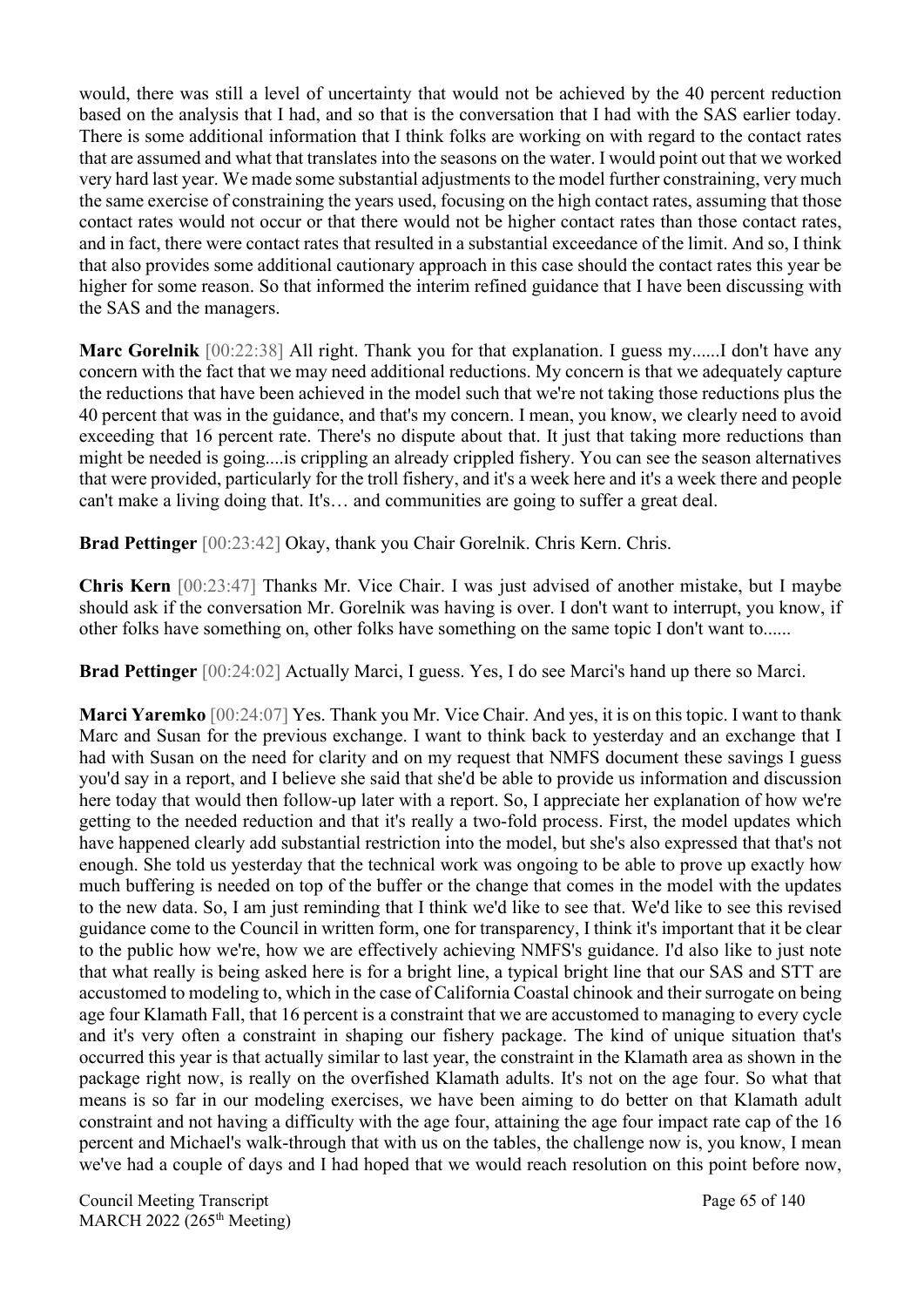but it looks like with the revised guidance that's coming from NMFS that now we model to achieve 10 percent instead of 16 percent, so the cumulative effect of both the model update coupled with this additional buffer is expected postseason to stay within the 16 percent. I think there's no debate about the need. There's no question that significant change is needed here. But what's key is that we be able to establish that bright line now and so that there is no longer any uncertainty about what the guidepost is. You know we've had a few days at this now and the opportunity for the models to solidify and the constraints to become clear, but in order for the SAS and the STT to keep us moving along in the development of alternatives, we need some......we need certainty on exactly what the constraint is. So, it sounds like we're there with this new information we've heard today from Susan and I know that this has been a lot of work on the sidelines and I do think, you know, I'm comfortable that the technical basis is there along the lines of Marc's questioning. I have that. That information has been provided by the CDFW staff in the STT room. They have taken a very close look at it and I'm comfortable that the model adjustment plus this additional buffer does do the job. It's just it is difficult coming so late in the development of alternatives. But again, just want to express the request that we receive this in writing from NMFS by the time we depart for home. Thank you.

**Brad Pettinger** [00:30:18] Thank you Marci. Okay, Chris Kern.

**Chris Kern** [00:30:23] Thanks, Mr. Vice Chair and I do apologize but I was advised of another mistake, this time in our written packet. So, it says on, for references on Page 2 of this document for Alternative 2 in the Heceta Bank line to Humbug Mountain. We had taken an inseason action yesterday that actually removed the preceding regulation that had a March 15th open date and so this is a typo in here. Alternative 2, the first line, instead of reading March 15 through June 15 should read May 1 through June 15. And I hope that's it.

**Brad Pettinger** [00:31:04] Me too. You're good, you're good. Okay, anything else going on as far as anybody else, comments, are we done? I would turn to Robin.

**Robin Ehlke** [00:31:18] Thank you Mr. Vice Chair. It's been a long day and thank you for the patience in waiting for the salmon folks to produce some guidance so that we can get underway and look to get those salmon seasons within all of our management and conservation objectives. So, with that I think the Council has done its work under this and the STT will now start its work. So, thank you very much.

**Brad Pettinger** [00:31:45] Thank you Robin and thank you everyone for hanging in there..........(COMPLETION FOR THE DAY. REVISIT THE FOLLOWING DAY)

**Marc Gorelnik** [00:31:48] Okay Robin, please introduce this.

**Robin Ehlke** [00:31:59] Thank you Mr. Chair. We'd like to reopen Agenda Item D.5 so that we can make a minor correction to the guidance given yesterday afternoon. Although the STT understands the intent, we would like formal guidance so that we can put out a package that has the intended modeling outputs. And so, this should be very brief, and I guess I'll just leave it at that.

**Marc Gorelnik** [00:32:27] All right. Thank you Robin. I'll just go straight to Chris Kern.

**Chris Kern** [00:32:31] Thanks Mr. Chair. I'd like to offer guidance for the Oregon fisheries. Thank you. This would be for Alternative 2 in the commercial management alternatives. On Page 5, so again in Alternative 2 for Cape Falcon to Heceta Bank line, change the dates of the coho quota fishery by removing July 1 through the earlier of August 10 and replace that with July 20 through the earlier of July 31. And then moving to the Heceta Bank line to Humbug Mountain, same changes. Remove July 1 through earlier of August 10 for the coho fishery and replace July 20 through the earlier of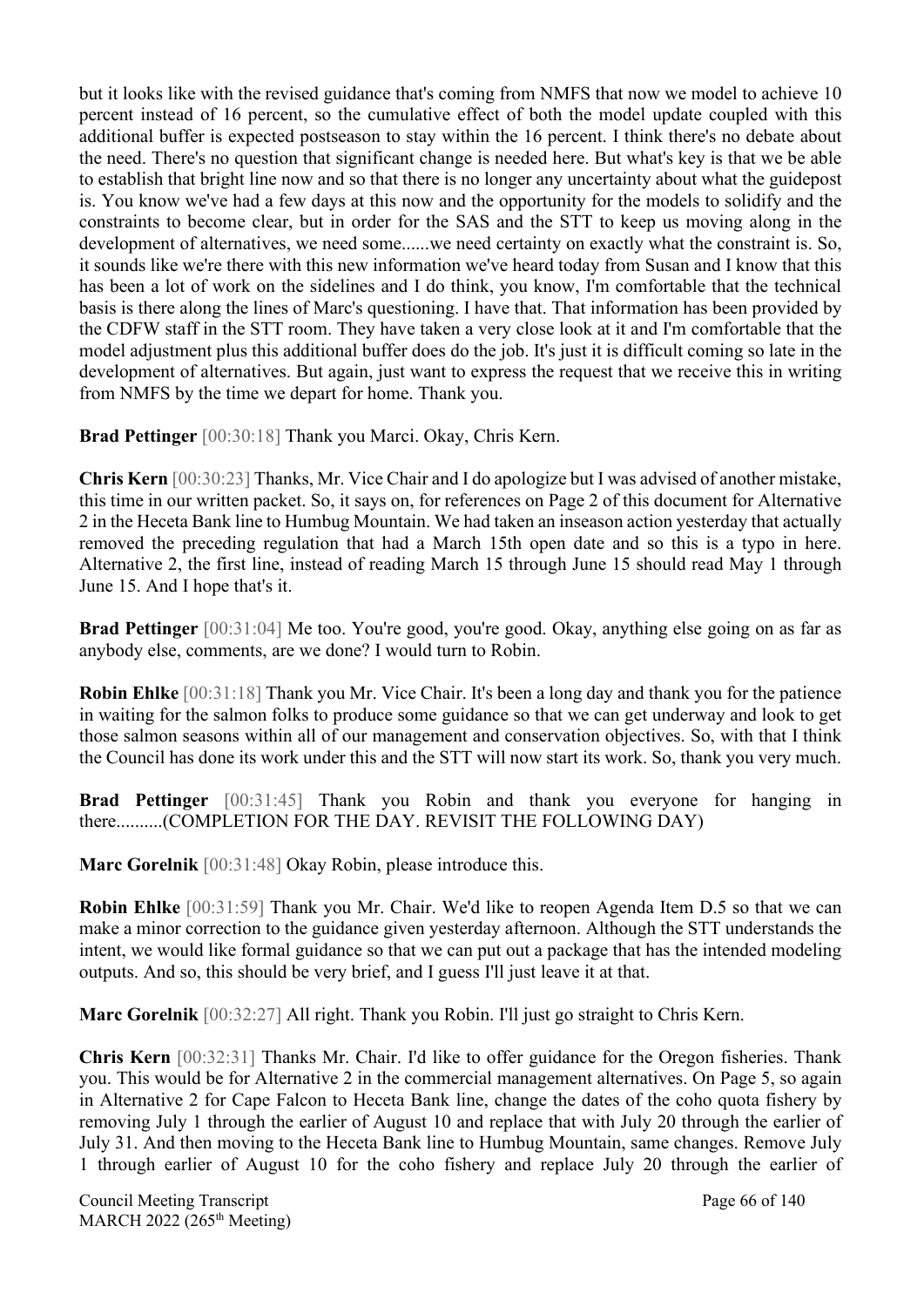July......replace with July 20 through the earlier of July 31st. And just for a little bit of clarity, the intent here has always been that the coho retention would only go along with the open chinook periods, but this oversight made that a little bit unclear. I'll just point out we had a one-to-one ratio with chinook landed in the language as well, so that was our intent all along, but just as a matter for the record those are the changes that will make that much more clear.

**Marc Gorelnik** [00:33:44] All right. Thanks very much for that Chris. Is there any further guidance to the STT? All right I'm not seeing any hand so thanks very much Chris. Thanks Robin.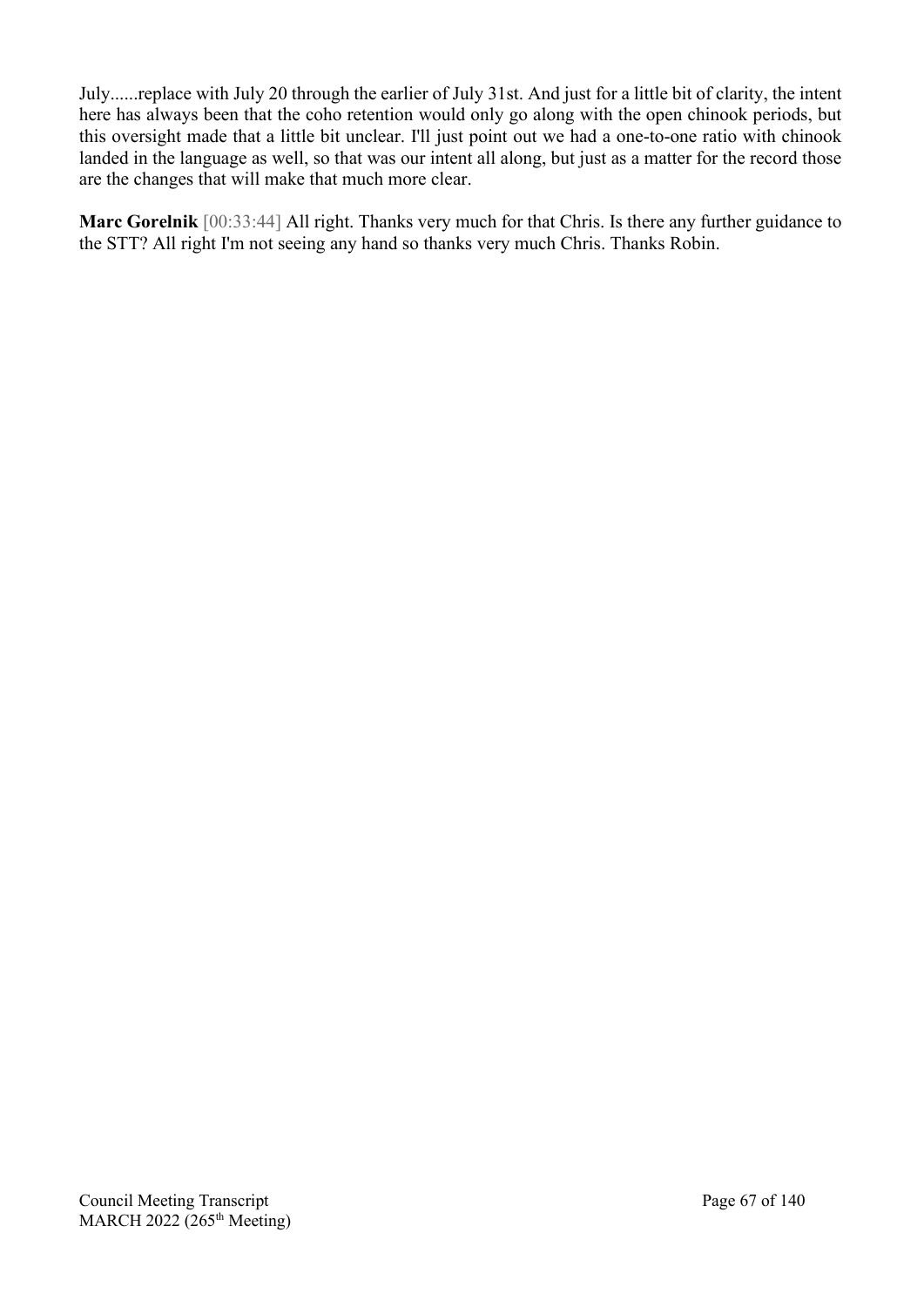# 6. Further Direction for 2022 Management Alternatives

**Brad Pettinger** [00:00:00] That takes us to Council action, and I would look to the State of Washington for some guidance. Kyle.

**Kyle Adicks** [00:00:07] Thank you Mr. Vice Chair. I do have some guidance for north of Falcon.

**Brad Pettinger** [00:00:14] Excuse me. I'm sorry. Susan. She went there first.

**Susan Bishop** [00:00:18] Apologies Mr. Vice Chair. I don't know if this is the correct place to bring this up or not, but I just wanted to note and remind the Council that we are still discussing the age four Klamath rate on with regard to California Coast coho. There was a request yesterday that I write that provi......in written form on my report and I do not have a final version of that, but I am very close to that, but I would just say that it will not change the guidance that I gave yesterday as that might help the Council in moving forward.

**Brad Pettinger** [00:00:59] Thank you Susan. I'm sorry Kyle. So proceed.

**Kyle Adicks** [00:01:04] Thanks again Mr. Vice Chair. So for north of Falcon, I'm speaking relative to Agenda Item D.6.a, Supplemental STT Report 1, March 13th implement the following changes. On Table 1, Page 1 for Alternative 3, change the overall non-Indian TAC to 53,000. Update all corresponding quotas, subarea caps and subarea guidelines for the north of Falcon commercial on pages 2 to 3 and recreational fisheries on pages 15 to 17 accordingly. And then on the commercial management alternatives on Page 3 in Alternative 2 add same as Alternative 1 except before open five days per week Friday to Tuesday.

**Brad Pettinger** [00:02:00] Okay, thank you Kyle. Before we go to Oregon, I see Marci has her hand up so, Marci.

**Marci Yaremko** [00:02:10] Yes. Thank you Mr. Vice Chair. I had a question for Susan based on her remarks. I don't know when the appropriate time is to take that up, but I do have a question.

**Brad Pettinger** [00:02:22] Well you're here now so let's just do it.

**Marci Yaremko** [00:02:25] Okay great. Thank you. Thanks Susan. I appreciate that note. I guess I am asking why in the overview that Dr. O'Farrell provided and the content in Table 5 of the report where we outline the spawner objectives or other standards, why is it that we do not see under the Klamath age four ocean harvest rate a statement there that says we're modeling to a new goal of 10 percent? And the reason I ask that is the numbers are not in, are not shown in bold as exceeding that 10 percent direction that was provided, so I guess I'm just asking again if the intent is to modify this table. Right now, the language reads, "Note: a modified limit is under consideration for 2022 management". So, are we still considering what that limit is or is there certainty? Thanks.

**Brad Pettinger** [00:03:58] Susan.

**Susan Bishop** [00:04:00] Thank you Mr. Vice Chair. Thank you Miss Yaremko. My understanding walking away from the conversation yesterday was that there was a desire for additional certainty in NMFS's guidance and that that information be put in a written form, written document. And so, I've been working on that and evaluating the available information and based on the information that I have at this time, if the desire is for the certainty leaving the March Council meeting, I do not have any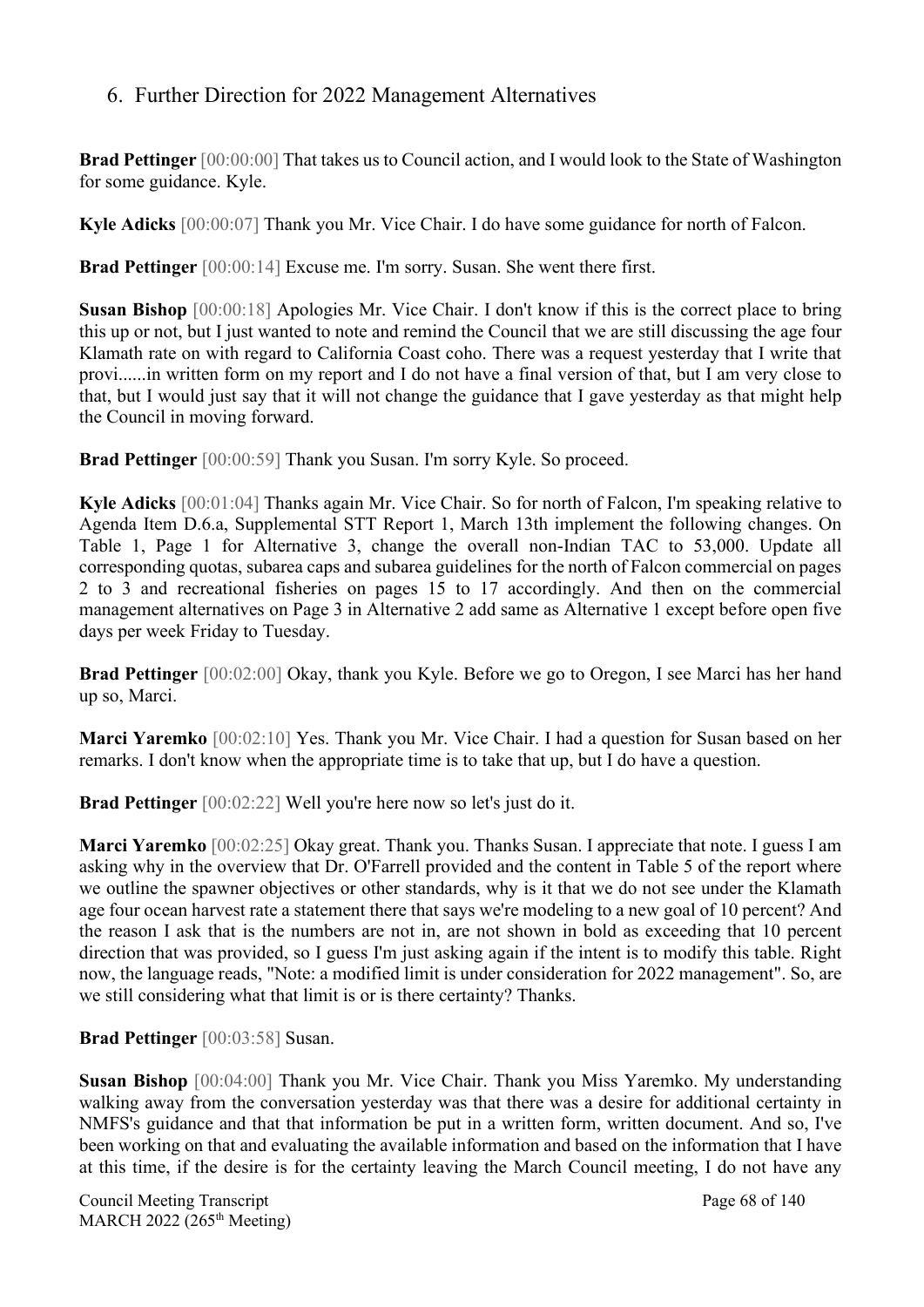information at this point that would indicate flexibility, I guess you would say, or additional considerations relevant....relative to that 10 percent limit. All the information that I have indicates that that would, should address the uncertainty that exists while taking into account the revisions that have been made to the model and additional information that has been provided. And I am prepared to lay that out in detail tomorrow or as soon as I can finalize my report. Does that answer?

**Marci Yaremko** [00:05:15] Yes. Thank you Mr. Vice Chair. Thank you Susan. I guess I'm just asking for the simple clarification that the table will be updated to reflect that guidance, because right now it's not reflected in the table.

**Brad Pettinger** [00:05:38] Is that a question again Marci?

**Marci Yaremko** [00:05:42] Yes, thank you.

**Brad Pettinger** [00:05:44] Susan.

**Susan Bishop** [00:05:47] I can work with the team in updating the footnote to the table if that would address the concern.

**Marci Yaremko** [00:05:56] Thank you Mr. Vice Chair. Yeah, thank you Susan. It's not a concern. It's just a question. It would seem that.....I mean that the table reflects the guidance. I mean it's....it spells out the guidance. And right now, it reads that the allowable impact rate cap is 16 percent. So, if there's additional guidance that's been included, it should just be reflected in the table as our other constraints show in the table. So, it's a question. A comment. I guess it would just be my expectation that it is shown there, especially in light of the note.

**Susan Bishop** [00:06:48] I'll work with the team to make sure that the note reflects the guidance that we've talked about. If that's the agreement of the Council.

**Brad Pettinger** [00:07:01] Okay.

**Marci Yaremko** [00:07:03] Thank you.

**Brad Pettinger** [00:07:04] All right, Chris Kern.

**Chris Kern** [00:07:09] Thanks Mr. Vice Chair. I have some guidance for the Oregon areas. Table....beginning....reading from Supplemental Item D.6.a, Supplemental STT Report, March 13. Implement the following changes beginning with Table 1, ODF....commercial management alternatives beginning on Page 5 for the area of Cape Falcon to Heceta Bank line. In Alternative 1: Replace March 15 through May 15 with March 15 through May 31. Replace June 16 through 30 with June 1 through 30. Replace August 1 through 6 with August 1 through 8. In Alternative 2: Add June 21 through 27. And in Alternative 3: Replace July 15 through 31 with July 6 through 10 and July 19 through 30. Replace August 1 through 10 with August 2 through 11. Moving to the next section, Heceta Bank line to Humbug Mountain. In Alternative 1: Replace May 1 through 15 with May 1 through 31. Remove June 1 through 7. Replace August 10 through 18 with August 1 through 8. In Alternative 2: Add June 21 through 27. In Alternative 3: Replace August 1 through 10 with August 2 through 11. And lastly, moving to the recreational objectives or alternatives beginning on 19, page 19. Cape Falcon to Humbug Mountain Area in Alternative 3: Replace the August 28 ending date in the all salmon marked selective coho fishery with August 31. And that completes guidance for today.

**Brad Pettinger** [00:09:10] Thank you Chris. And now Marci. Are you there?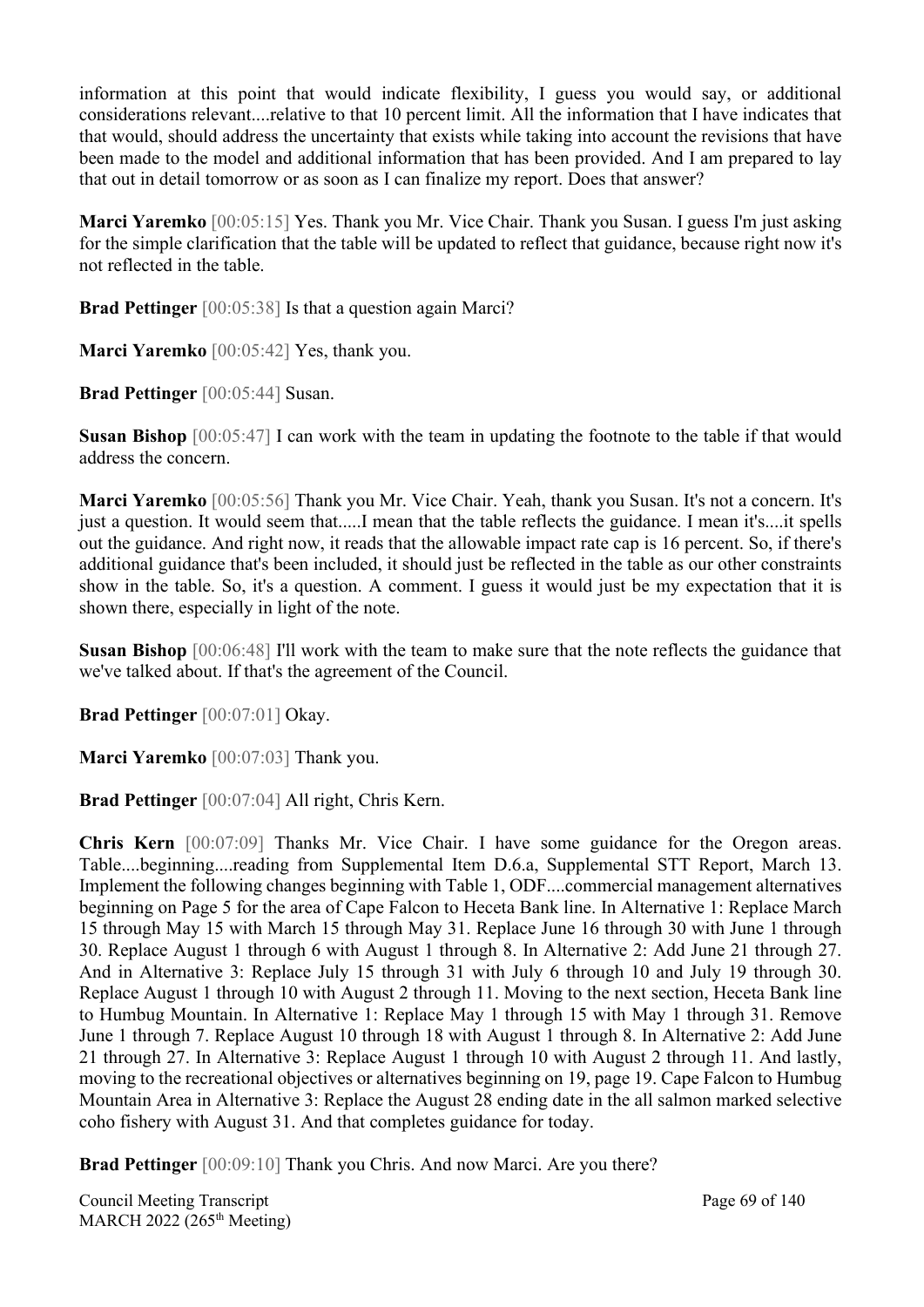**Marci Yaremko** [00:09:16] Yes. Thank you Mr. Vice Chair. I have some guidance for California working off of Agenda Item D.6.a, Supplemental STT Report 1 for March 13th. Implement the following changes for commercial measures beginning on Page 8 in the Fort Bragg area, which is the 40 10 line to Point Arena. In Alternative 1: Remove June 1 through 7. In Alternative 2: Replace August 1 through 12 with August 1 through 10. In the San Francisco region, which is Point Arena to Pigeon Point. In Alternative 2: Replace July 1 through 10 with July 1 through 8 and replace August 1 through 15 with August 1 through 12. In Alternative 3: Remove June 1 through 8. Replace July 1 through 8 with July 1 through 11 and replace August 1 through 10 with August 1 through 12. Moving to the Monterey area. For Alternative 1: Replace May 1 through 12 with May 1 through 15. Remove May 20 through 31. Replace June 1 through 15 with June 1 through 12. Replace July 1 through 12 with July 1 through 10. Also replace August 1 through 12 with August 1 through 10. In Alternative 2: Replace July 1 through 12 with July 1 through 8. And in Alternative 3: Replace June 1 through 8 with June 1 through 15. Replace July 1 through 8 with July 1 through 11 and replace August 1 through 10 with August 1 through 12. Moving to recreational alternatives beginning on Page 20, this is in Table 2. For the California KMZ. Alternative 3: Replace July 1 through 22 with July 1 through 24. And in the Fort Bragg area in Alternative 1: Replace April 2 through May 15 with May 1 through 15. Thank you.

**Brad Pettinger** [00:11:56] Okay, thank you Marci. Go to the tribes here. Joe, are you available?

**Joe Oatman** [00:12:09] Yeah. Thank you Mr. Vice Chair. I do not have any further guidance for the Treaty Indian trawl management alternatives so those.....so that will remain the same as reflected in Table 3. Thank you.

**Brad Pettinger** [00:12:27] Okay, very good. Thank you. Okay you have guidance. I guess discussion on the floor so… Phil.

**Phil Anderson** [00:12:36] Thanks Mr. Vice Chair. I'm aware that most if not all of you around the table know this, but I think it's worth pointing out. I think everybody is aware that the exploitation rate limit that applies the Lower Columbia River natural tules is a total exploitation rate. There are impacts on that stock in southeast Alaska and northern B.C., West Coast of Vancouver Island, Puget Sound, probably the Straits, inriver south of Falcon and north of Falcon. So, there's a lot of pieces to the pie, if you will. I'm going to be looking for at least one of these options when we get the final modeling done to go out of our meeting here that meet that is at or less than the 38 percent. I don't...I will....I don't support going out of here without any of our alternatives meeting the 38 percent limit. That said, there are a number of piec.......there are several pieces that are still in play. And as I mentioned as part of the Pacific Salmon Commission Report, we don't know what the catch limits are for northern B.C. We don't know what they are for WCVI yet. Those are....and particularly as you move south obviously into the WCVI, West Coast of Vancouver Island area, there are... the impacts on this stock increase, we don't know. So we don't know what that's going to be and it could certainly... it could help us. It could hurt us. We don't know. And there's also work to be done to craft the fisheries inside the Columbia River, which obviously have impacts on the stock. So, you know, at this juncture, I know everyone, we're focused on Council-area managed fisheries as we should be, we need to be cognizant that our fisheries have impacts on this stock and we need to do our part, if you will, to get to the.....and ensure that we're going to meet the ESA requirements. But we have gone out of the March meeting in a number of years where this stock has been the limiter if you are.....or one of the limiters, certainly limiter north of Falcon from a chinook perspective, was one or two of them being above the 38 limit as long as they're not crazy above the limit, within some, within some reason understanding that the rest of the pieces are going to get resolved between now and April so we'll have the complete picture from which to work, and we don't have that right now. So, I'm saying that as much probably for the public's benefit then all of yours because most of you or all of you already know that, but I thought it was worth pointing out. Thanks.

Council Meeting Transcript **Page 70 of 140** MARCH 2022 (265<sup>th</sup> Meeting)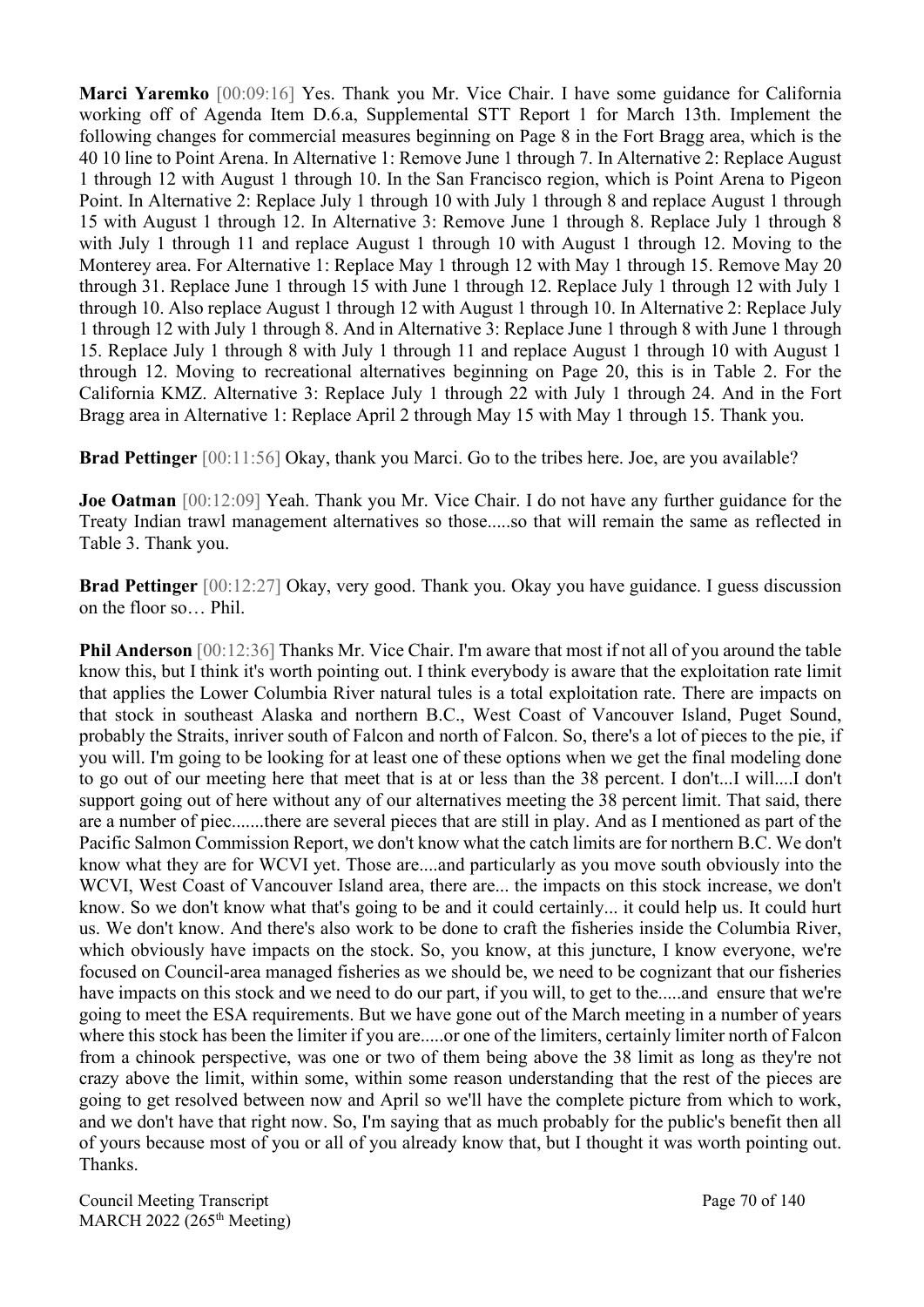**Brad Pettinger** [00:15:57] Thank you Phil. Anyone else? Okay. Merrick.

**Merrick Burden** [00:16:11] Thank you Mr. Vice Chairman. Just in the interest of clarifying Council's guidance here, I did want to refer back to the discussion between Marci and Susan and just to make sure that everyone's on the same page. I guess I would just ask if there is opposition to the 10 percent rate being included in the table that Susan and Marci were discussing. I'm not sure if that was a clear point, and I'm just giving the time constraints and everything that we're under, I do think it's important to make sure we have clarity. So, I would just ask if there's opposition to that point?

**Marc Gorelnik** [00:16:51] Yeah, I just want to say I don't think there's opposition, I think that's the guidance it's got go in the table. You know it's… we can't have guidance to the team on one hand and not have our documents reflect that so I can't imagine there's any opposition to that. People may not be happy with the 10 percent, but if that's what we're managing to it's got to be in the table.

**Brad Pettinger** [00:17:13] Okay. All right very good. Robin.

**Robin Ehlke** [00:17:22] Thank you Mr. Vice Chair. The STT can move forward with the additional guidance given today. As far as the age four ocean harvest rate of 16 percent that is listed on Page 1 of Table 5, it's clear to the STT the Council has made it clear that we will be reporting at a 10 percent management unit, if you will, and so with that we'll be prepared to return tomorrow. The Council may want to have a bit of discussion on what the timing of salmon may be for tomorrow, but as far as D.6 is concerned, I think you've done your work under this agenda item. Thank you.

**Brad Pettinger** [00:18:05] Okay thank you. Well, that takes care of D.6.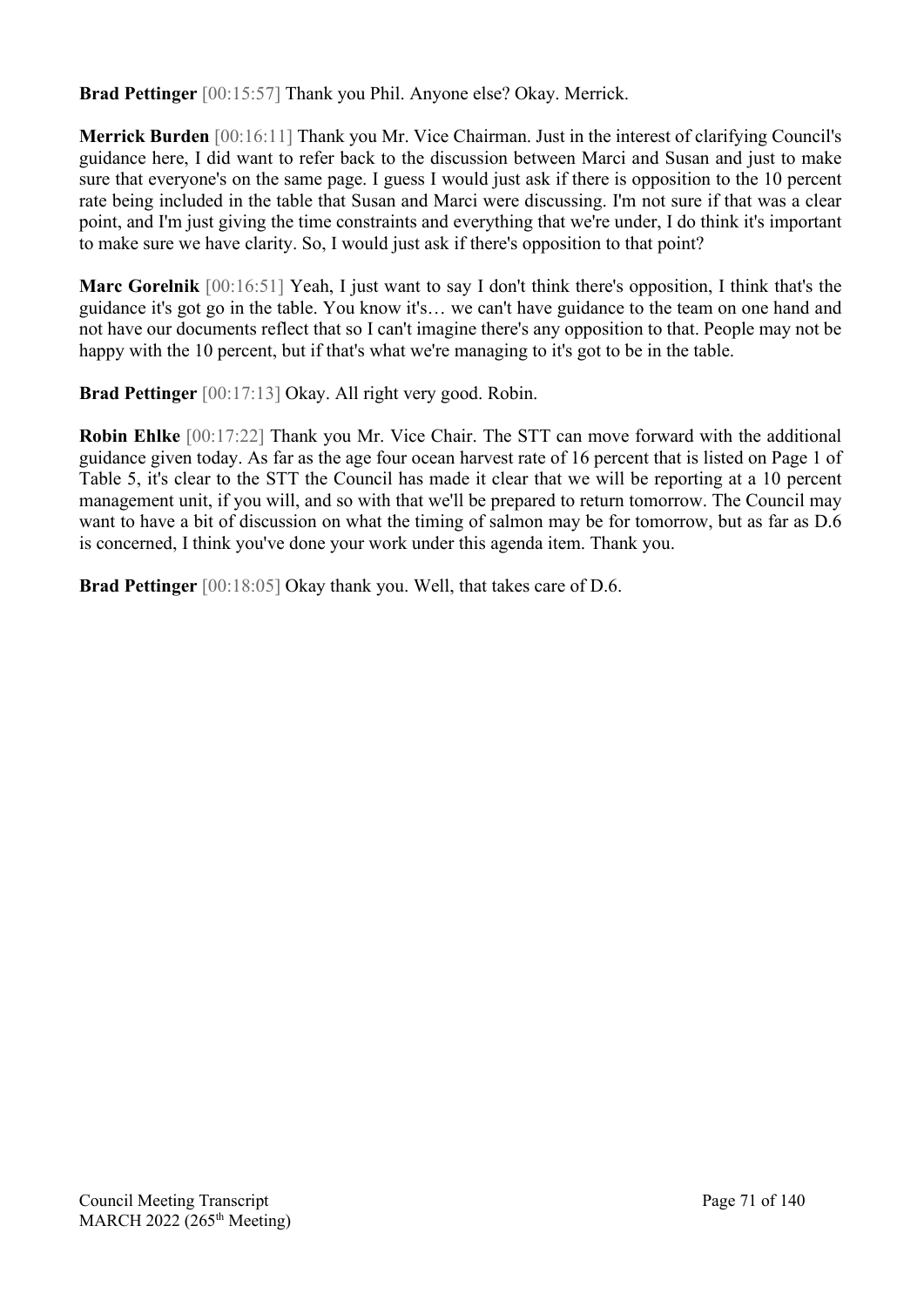# 7. Adopt 2022 Management Alternatives for Public Review

**Brad Pettinger** [00:00:00] With that we'll open the floor for discussion prior to going to the states. Does anybody want to say anything? All right, I guess for doing about the business of adopting the proposed ocean salmon fishery management alternatives for public review. I'll look to Kyle Adicks and Washington.

**Kyle Adicks** [00:00:19] Thank you Mr. Vice Chair. I do have a motion for the Council. I move to adopt for public review the alternatives for non-Indian commercial and recreational fisheries in the area north of Cape Falcon as presented an Agenda Item D.7.a, Supplemental STT Report 1 dated March 14th, 2022.

**Brad Pettinger** [00:00:41] Okay. Thank you Kyle. Is the language on the screen accurate?

**Kyle Adicks** [00:00:44] Yes.

**Brad Pettinger** [00:00:45] Okay. Phil Anderson. Phil. Seconded Phil Anderson. Check that box. Discussion? Seeing none I'll call for the question. All those in favor signify by saying 'aye'.

**Council** [00:01:01] Aye.

**Brad Pettinger** [00:01:01] Opposed? Abstentions? Motion passes unanimously. Thank you Kyle. I'll look to Oregon and Chris Kern. Chris.

**Chris Kern** [00:01:13] Thanks Mr. Vice Chair. I have a motion if Sandra could put up, or Kris. Okay thank you. I move to adopt for public review alternatives for ocean commercial and recreational salmon fisheries between Cape Falcon and the Oregon California border as described in Agenda Item D.7.a, Supplemental STT Report 1, dated March 14th, 2022 with the following modifications. In the commercial management alternatives for the area of Cape Falcon to Heceta Bank line. In Alternative 2: Replace July 20 through 31 with July 22 through 31. In the area from Heceta Bank line to Humbug Mountain, in Alternative 2: Replace July 20 through 31 with July 22 through 31. And in the area from Humbug Mountain to the Oregon California border, the Oregon KMZ, also in Alternative 2: Replace the June 1 through 30 quota of 800 chinook with 550 chinook. Replace the July 1 through 31 quota of 500 chinook with 200 chinook and replace June 1 through July 31 weekly landing and possession limit of 50 chinook per vessel per week Thursday through Wednesday with June 1 through July 31 weekly landing and possession limit of 20 chinook per vessel per week Thursday through Wednesday.

**Brad Pettinger** [00:02:46] Is the....thank you Chris. Is the language accurate on the screen?

**Chris Kern** [00:02:49] Yes, it is.

**Brad Pettinger** [00:02:50] Seconded? Christa Svensson. Thank you Christa. All right, want to speak to…?

**Chris Kern** [00:02:58] Sure. Just real quick on this one we are making a couple of last changes. We worked with the technical team to ensure that this will help us get where we need to be on Alternative 2 in combination with, I think, some other actions we'll hear about shortly. That's it.

**Brad Pettinger** [00:03:12] Okay. Question or discussion on the motion? Okay seeing none I'll call for the question. All those in favor signify by saying 'aye'.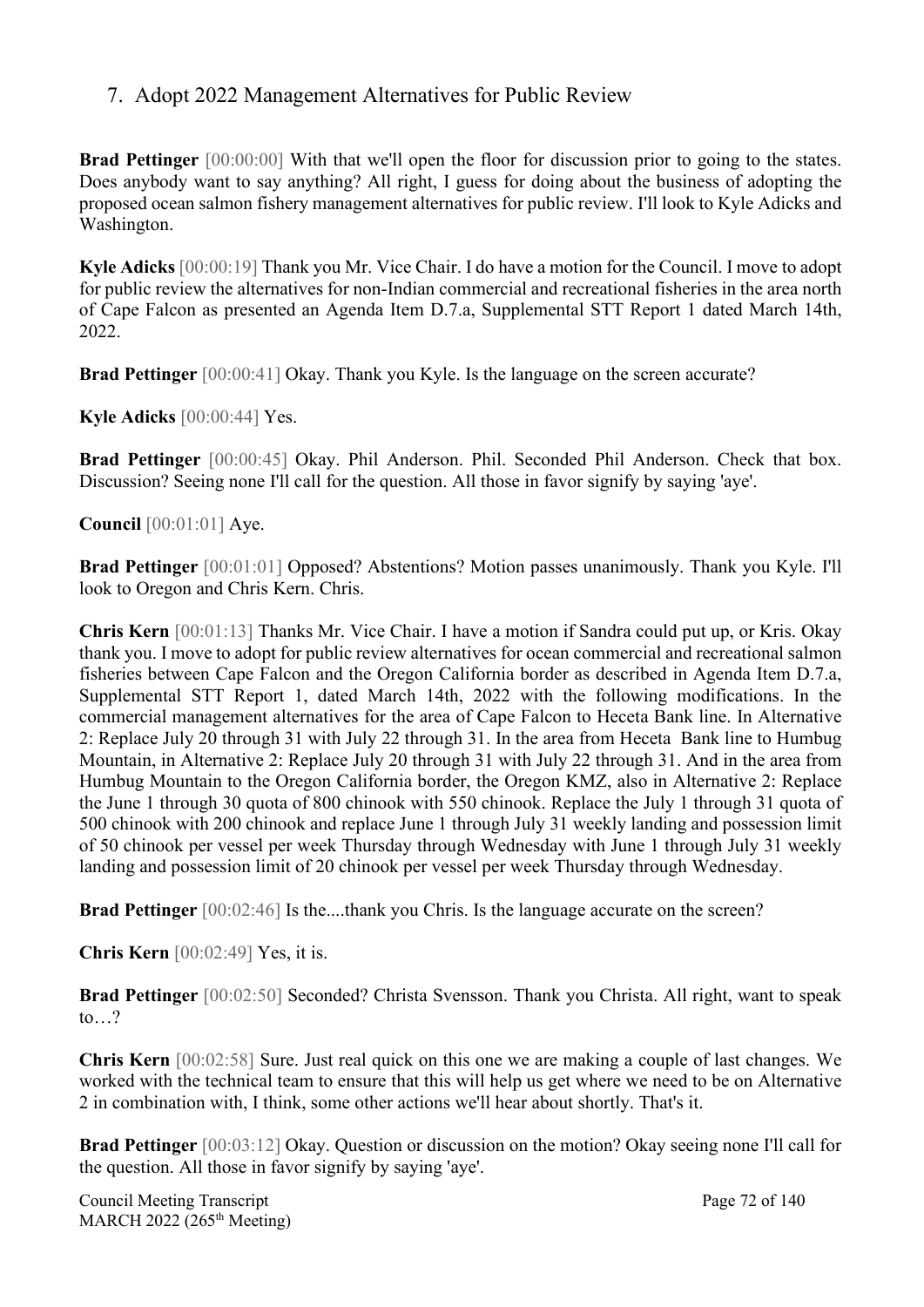**Council** [00:03:23] Aye.

**Brad Pettinger** [00:03:23] Opposed? Abstentions? Motion passes unanimously. And down the coast to California and Marci.

**Marci Yaremko** [00:03:36] Thank you Mr. Vice Chair. Thank you Sandra. I move to adopt for STT collation, analysis and public review, the salmon management measures for the 2022 commercial and recreational ocean fisheries in the area from the Oregon California border to the U.S. Mexico border as presented in Agenda Item D.7.a, Supplemental STT Report 1, dated March 14th, 2022, with the following modifications. And those are to Table 1, 2022 troll alternatives on Table page 10 of 14. In the Monterey area from Pigeon Point to the U.S. Mexico border. In Alternative 2: Replace May 1 through 10 with May 1 through 9. And excuse me, replace May 22 through 31 with May 23 through 31.

**Brad Pettinger** [00:04:40] Okay, thank you Marci. Is the language on the screen accurate?

**Marci Yaremko** [00:04:44] Yes, it is. Thank you.

**Brad Pettinger** [00:04:45] Very good. You want to speak to that? Oh, golly I'm having a hell of a day. Second by Bob Dooley. Okay Marci.

**Marci Yaremko** [00:04:57] Thank you Mr. Vice Chair. As Chris mentioned in the Oregon motion, the proposed modification, a few minor date changes here. We are expected to achieve our objectives in Alternative 2 so that when the table is put out for public review, it will reflect that we have in fact attained all of the required constraints. I'd like to take a moment here to talk about the week and the culmination of the contents of these three alternatives from California. This was a tough year and just wanted to note that our role at the Council is to assure sustainable salmon stocks, and that means all of them. That is the priority with these season alternatives with the secondary goal of providing for sustainable fisheries. I want to thank the Council for its decision earlier this week to require an elevated Sac Fall escapement goal. That selection of the goal at 180,000 returning adults is the highest end of the goal range for Sac Fall. This should provide additional assurance that more fish will enter the river this fall and will benefit winter run and spring run as well. I just want to note that with winter run we'll look to be achieving not only under the required 20 percent maximum exploitation rate, but in fact the three alternatives don't have any numbers above 15 percent exploitation. So that's good news. We're certainly concerned about the situation with drought and just want to acknowledge the content in the NMFS report that Susan just provided on how important it is that we be especially careful this year to ensure that there are enough returning adults to the river. On the Klamath front things have been tough since 2018 when unfortunately, they attained overfished status, and the situation in the Klamath seems to only be getting tougher. For the first time here this week we've worked through our new SONCC coho constraints while also meeting new and more restrictive guidance on the constraint for California Coastal chinook that Miss Bishop just provided us earlier. Just wanting to follow-up with some additional thank you's to the SAS, the STT, the Council staff, and other agency staff for working through what's been an unusually tough March for salmon south of Falcon. There is still uncertainty as Susan mentioned, but we sure appreciate the clarity that NMFS has provided this week on its guidance and the detailed reporting and memorializing of that guidance for the record, so really want to thank the extra effort from Susan overnight to pull together a very complete report with the rationale and the supporting analysis. That will allow us as we enter our April meeting for there to be very clear direction with regard to the targets that we'll be modeling to, so that will allow the SAS and the STT to more effectively work towards a final alternative development as we get to April. Also want to note the hard work of the SAS with regard to the sharing arrangements between California and Oregon fisheries and their careful consideration of the alternatives that best meet the needs of the fishing communities of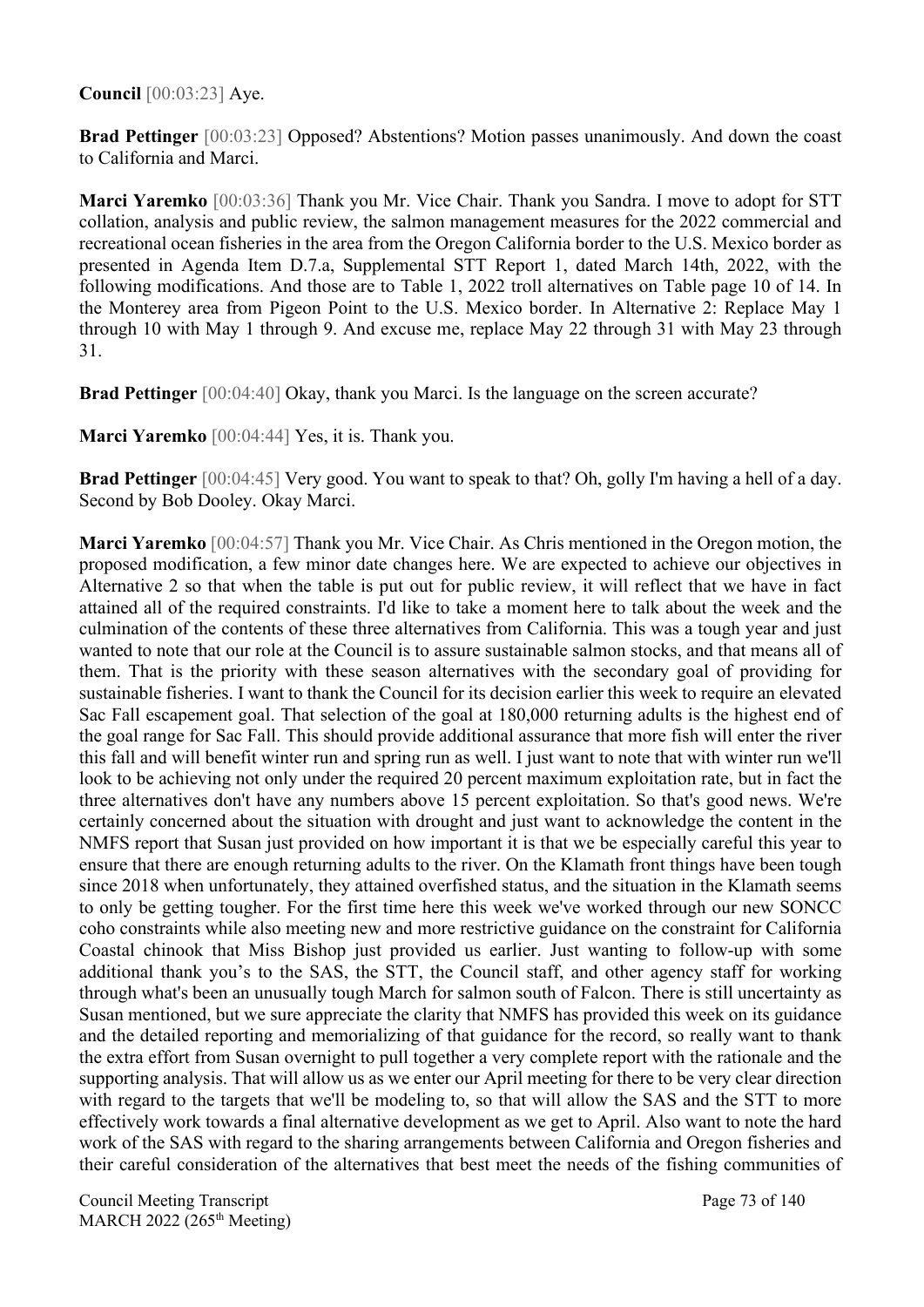both of the states, giving the available impacts that are quite constrained this year to share along both states' coasts. We understand that there will be further dialogue between the states on sharing as we develop that final alternative in April, and we really want to acknowledge. The work this week really creates a great foundation that's been laid for the discussions. That said, it is a tough outlook, particularly for California commercial. There is very, very little opportunity for our commercial fishery in northern California. Susan outlined in her overview the severity of the changes and they should not be lost on us as we continue to develop our alternatives and as we move toward final action and as we consider the situation in the Klamath basin more holistically in our other Council discussions under other agenda items. And finally, I'd be remiss if I didn't take a moment to acknowledge our CDFW staff that I know have been there with you all week in the trenches. I want to take a moment to welcome Kandice Morgenstern and Grace Easterbrook to the Council family and their hard work, learning the ropes in the STT and working with the SAS some very long nights, but I really want to send a special thank you to Dr. Pete McHugh of our staff. He's really helped me this week, serving in a very difficult role as a liaison and representing us on the policy side and working with all of you so closely in the background. Thank you Mr. Vice Chair.

#### **Brad Pettinger** [00:11:46] Thank you Marci. Chris Kern.

**Chris Kern** [00:11:49] Yeah thanks Mr. Vice Chair. Just a few things, you know, Marci covered so many of the details that we've been dealing with this week well but I'm not, I don't need to recap those, but this has been one of the more difficult weeks, probably to say the least for the south of Falcon group, at least in my recollection, and last year was pretty tough too. But I think it also provides a pretty darn good example of how the Council adapts to things we're seeing change. We had two model updates that have come through this process, this or at least the first iteration of their use coming through this process this year. We've got conservation, additional conservation buffer that has been applied on the age four component. We had a higher end escapement goal. And those are all reactions at least in part to things we're seeing out there that change. And for folks who may be looking from the outside and wondering if the Council just keeps doing the same old thing over and over again, the answer is a resounding no in this case. That said, it's been tough. We've had to recalibrate all our brains to sort of the new outcomes and kind of the things we thought we knew and how things normally work has changed a little bit. And as Marci mentioned, the SAS folks just worked doggedly all this week to get through that and they made it, they got to the end. We've got a little ways to go, but we're narrowing in and that's due to their hard work and I will second the thank you to staffs, both California and Oregon, those who are here and those who weren't, as well as the STT and some of our own staffs that aren't on the STT. So, I'll leave it at that, but I really appreciate all the hard work and we'll get back to it in April.

**Brad Pettinger** [00:13:45] Thanks Chris. Further discussion? Marc. Chair Gorelnik.

**Marc Gorelnik** [00:13:50] Thank you Vice Chair. I want to repeat all the thanks. I'm not going to go through them again in the interest of time, but everyone worked really hard under very challenging circumstances. I just want to take this opportunity to point out that the risks to our salmon populations are not a consequence of the fisheries that we manage. They're a consequence of natural and human impacts on the habitat for our salmon. NMFS has taken a very highly precautionary approach to our Klamath stock as a proxy for our California Coastal, and we got guidance from CDFW to increase escapement. But a lot of those adults that will escape may not successfully provide us any natural production unless there is cold water and drought is a challenge but also is a challenge are the operations of the water systems of the dams, the water projects that are shipping a lot of water that salmon need to grow crops that are highly prized overseas. And so I would ask that the federal and state agencies that are here regulating the fishery take as firm a line with those water projects, both in the Klamath Basin, which we're dealing with a lot of water diversions, as well as the state and federal water projects to ensure that steps we're taking here to protect those stocks don't go down the drain, so to speak, because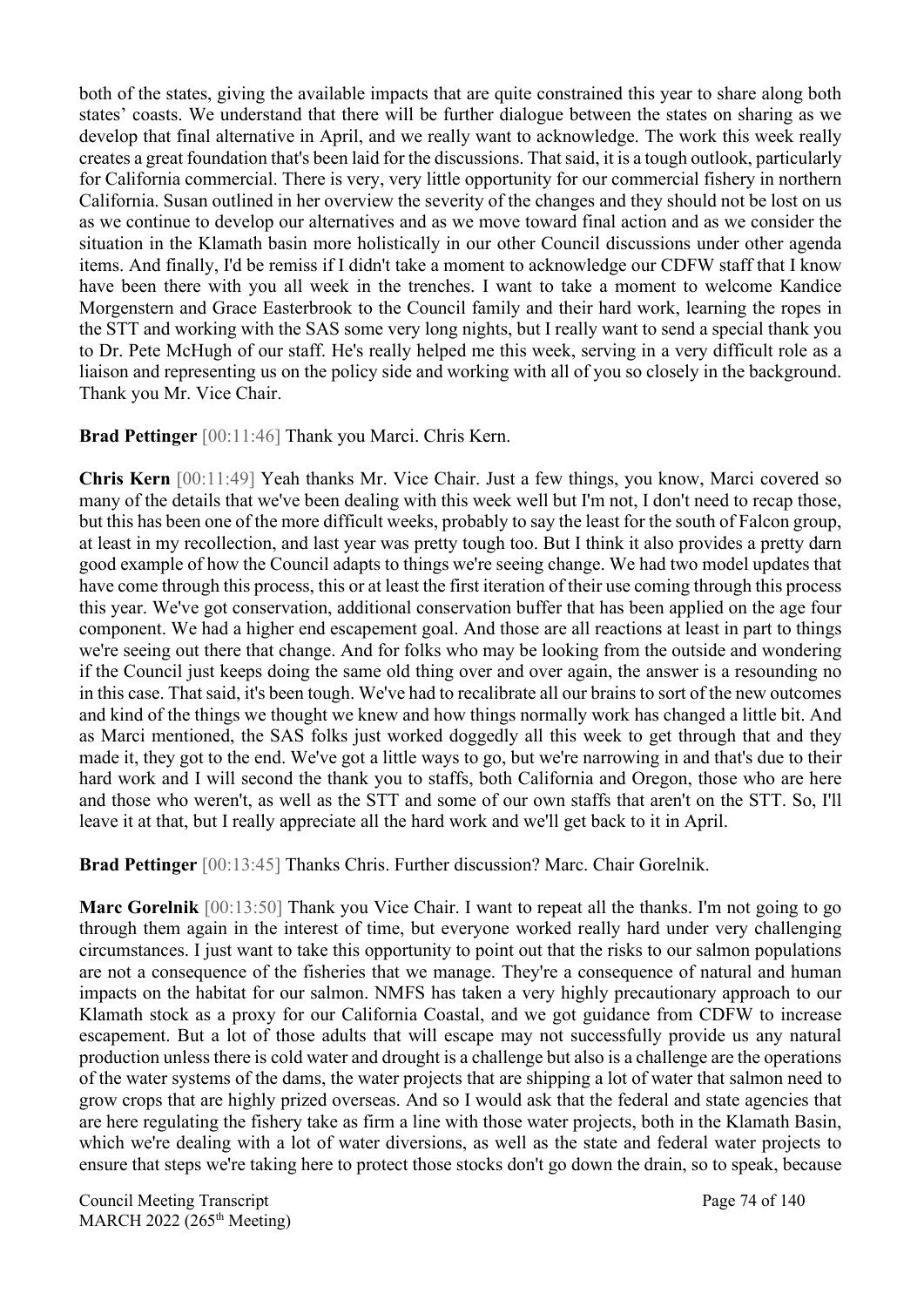we haven't taken care of their freshwater habitat. Thank you.

**Brad Pettinger** [00:15:49] Thank you Chair Gorelnik. Anyone else? Susan Bishop. Susan.

**Susan Bishop** [00:15:55] Thank you Mr. Vice Chair. I just want to echo the thanks of everyone else around this table. There's a lar.....as many people have noticed, there's a large diversity of relationships to the, in my case, the salmon that are around the table but.....and a lot of the discussion happens offline or in the hallways. Very long hours we saw this week people put in. But the impressive aspect of it was that they were all pulling together to combine their very effective and substantial problem-solving capabilities to focus on how to address the conservation concerns that we have in front of us and how they could work together to do this in a way that would still provide some fishing opportunity to collectively together. So I think that often the public and others that aren't as a part of this process, you know, sort of seeing how the sausage is made some days, that often gets underestimated in terms of exactly how much collaboration there is and how often people might set aside or at least lower their own, you know, what would be in their own best interests to help out somebody else in other community and above all, the resource. So, I just wanted to make sure that that was said before we left this week given how difficult this week has been.

**Brad Pettinger** [00:17:23] Thanks Susan. Anyone else? Okay I'll call for the question. All those in favor signify by saying 'aye'.

**Council** [00:17:33] Aye.

**Brad Pettinger** [00:17:33] Opposed? Abstentions? Motion passes unanimously. Thank you. Next, I'll go to Joe Oatman for the tribal. Joe.

**Joe Oatman** [00:17:50] Thank you Mr. Vice Chair and I do have a motion and I provided that to Sandra. I want to check to see if she received that and if so if that could be placed on the screen?

**Brad Pettinger** [00:18:08] Okay, I'm looking for the okay sign so. Okay Joe, it's on the screen.

**Joe Oatman** [00:18:10] Okay. Thank you Mr. Vice Chair, and thank you, Sandra, for getting that put up on the screen. So I move the Council adopt for public review the proposed salmon management alternatives for the 2022 tribal ocean fisheries that's described the agenda item D.7.a., Supplemental STT Report 1, Table 3, dated March 14, 2022.

**Brad Pettinger** [00:19:01] Thank you Joe. It sounds like you don't have a screen, but I can confirm that that is accurate what I'm looking at so. Second by Kyle Adicks. Thank you Kyle. Joe, please speak to your motion.

**Joe Oatman** [00:19:17] Thank you Mr. Vice Chair. Thank you Kyle for the second. So, as we have heard earlier in the week, the tribes are proposing these moderate increases based upon the more optimistic forecast. They recognize that we still need to continue rebuilding stocks that have been declared overfished while also trying to accommodate the treaty right to half of the harvestable surplus passing through the treaty usual and accustomed areas. Tribes estimate that these levels will meet the management objectives of stocks of concern as far as international obligations. And so, with that Mr. Vice Chair, I do commend the tribes on being able to get to the place that they have on these treaty troll management alternatives and I look forward to more work and discussion after this action here today. And thank you Mr. Vice Chair.

**Brad Pettinger** [00:20:45] Thank you Joe. Kyle Adicks. Kyle.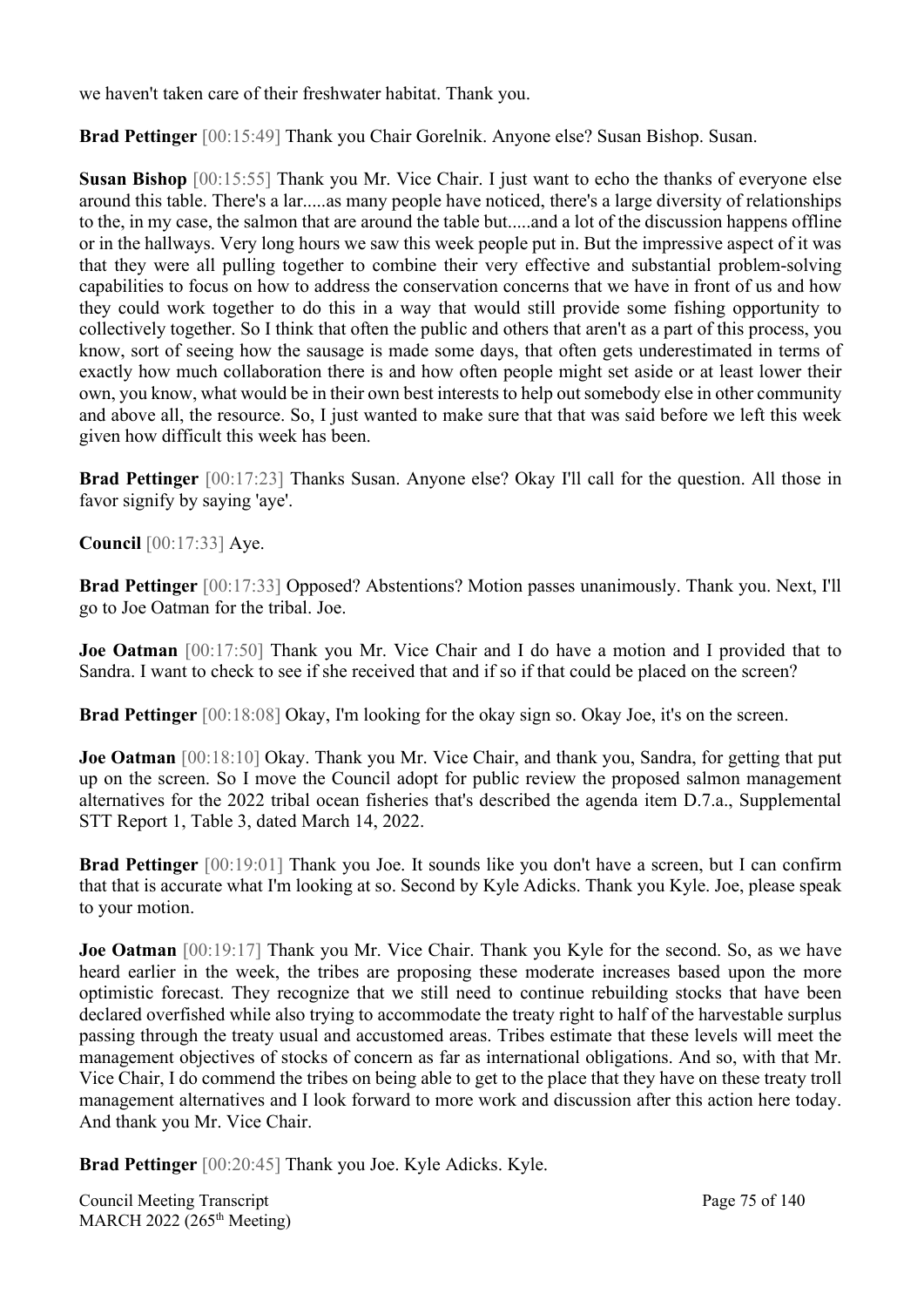**Kyle Adicks** [00:20:49] Sorry, my first forget this week. Thank you Mr. Vice Chair. I just noticed that the motion says agenda item E.7.a., and I believe it should read D.7.a. So, if I could, I would suggest to amend the motion to read Agenda Item D.7.a.

**Brad Pettinger** [00:21:21] Thank you Kyle. Second by Phil Anderson. Thanks Phil. Fair enough.

**Kyle Adicks** [00:21:38] Thank you Mr. Vice Chair. I think that's a clear enough intention just to reference the right document.

**Brad Pettinger** [00:21:43] Very good. Okay. No need to discuss that I don't think. So all those in favor of the amendment to the motion signify by saying 'aye'.

**Council** [00:21:50] Aye.

**Brad Pettinger** [00:21:50] Opposed? Abstentions? Motion passes unanimously. Okay. Further discussion on the amended motion? Okay I'll call for the question. All those in favor of signify by saying 'aye'.

**Council** [00:22:11] Aye.

**Brad Pettinger** [00:22:11] Opposed? Abstentions? Motion passes unanimously. Thank you. I do believe now is the time I saw that there is the.....we have a couple of speakers for the tribes. I believe Bruce Jim and Wilbur Slockish are now online. And so probably now let them speak to the Council. Bruce, Wilbur are you there?

**Bruce Jim** [00:22:39] Yeah. Can you read? Can you hear me?

**Brad Pettinger** [00:22:41] We can. Welcome.

**Bruce Jim** [00:22:45] Yeah, I've got Wilbur here and I'll have Wilbur speak first on his opinions and then I'll come after Wilbur.

**Brad Pettinger** [00:22:57] Please.

**Bruce Jim** [00:22:58] Sorry for the delay. We had problems with the computer or whatever this is. I just told Wilbur that's why machines are never going to take over for humans.

**Wilbur Slockish** [00:23:14] Okay, good morning members of the Council. I'm listening to some of these things that you guys are saying and hearing about the habitat issues from, I don't know who that was, but salmon aren't dumb. They have survived many natural disasters, landslides, erupting mountains, but the things that they're having trouble with is the economic practices involving water, land issues and in the mountains the harvest of trees and irrigation and navigation. And, you know, it always involves around economic interests of communities, and no one's paying attention to our cultural needs economically, it's spiritually and physicality of the salmon, what he means to us. Whenever I catch a salmon and he looks me in the eye he said I've fulfilled my duties to you. Now it's your turn to take care of the water, my home where I live, where I grow up and raise my young. These are things that you never experience in your school system because it's not hot. Water is commodity that's used to irrigate dry farmlands if you transport barges and all of the industrial practices, whether it's gold mining, coal mining, uranium extraction, it all involves water, nuclear issues and is never taught to take care of the water, the sacredness of the water. So, in April, I hope it's in person because talking over this here is not the same as in person to see how we feel about this resource, what you call resource but what we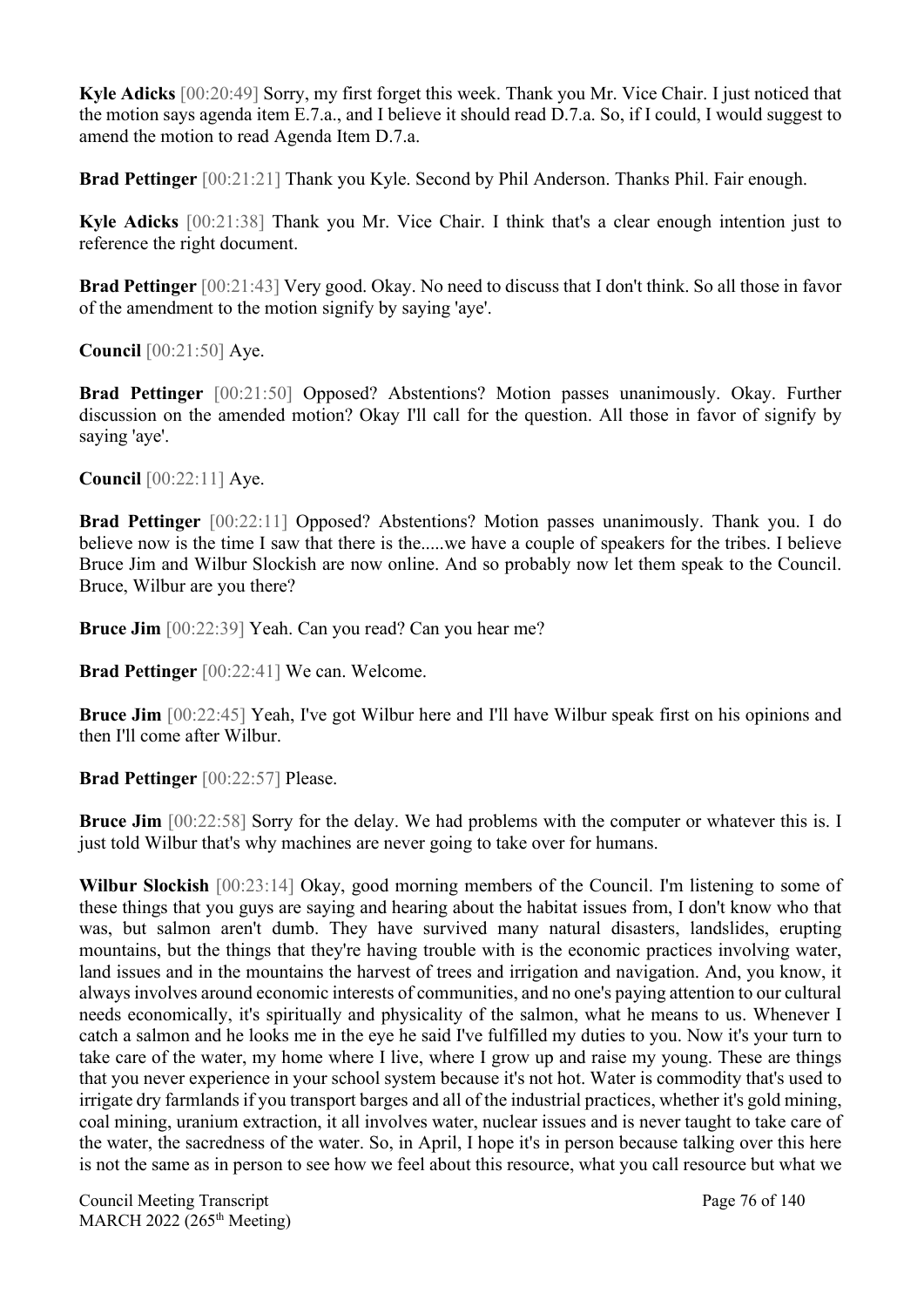call our livelihood. And all of the things that they have survived, and then the dam building process, what it involved, how it made the rivers, lakes, warms the water, floods spawning beds, village sites, but you don't hear that in any of the history books. It's always westward expansion has prospered. Well, that free market prosperity comes at a cost and it's my people's existence. We've survived many policies to exterminate our people, but we're still here and we hope the salmon are going to be like us and still here. So be mindful of that because the books only teach your story, his story, your story. And when we mention stuff, pay attention to our story because we really care for the God given gifts that we try to protect through our words and our actions. And that will be all that I will say at this time, but please remember that the salmon were here, and they lived in their natural element. And then when dams were built, the promise was made that there would be plenty of fish in the river for us to harvest, but it's not. And there's more that I could say about all of these plans that are in place, but I will mention this one and the other ones. In 1977 the States of Washington and Oregon promised give us five years and you'll have all the fish you need. We're still waiting. How many years has gone by? And they use the numbers to not rebuild the run, but to increase harvest. So that will conclude my statement and I will be better, have more material in April. Thank you for listening and please listen but take it in a good way because that's the way I gave it. Not in anger, but as an educational tool. That's all I have to say at this time.

#### **Brad Pettinger** [00:28:34] Thank you. Bruce?

**Bruce Jim** [00:28:38] My name is Bruce Jim, Chairman of the Fish and Wildlife Committee in Warm Springs. I'm also a member of CRITFC. You know, you heard the comments that the tribes have made, and you hear them time and time again. The tribes always voice our concerns for the natural resources that we are to watch over. The so-called progress has not been favorable or kind to the native peoples across the nation. Every project that has been done had a terrible effect to the tribes' lands, food resources, water, the whole ecosystem. You know it has to be rebuilt in a way, you know, the habitat. You know like we said before, you don't know how much salmon are out there. You never know that number. It could be so few salmon and you would be promising these people that this is how much they're going to fish on. You know court cases have always guaranteed us a lot of things so 50 percent of the fish that's destined to be in the upper river, and we have yet to see that because we're always put under impacts, whether it's by steelhead, whether it's by lower river salmon or whatever, and we never get to see that number that you have told us, you know, they… you know like we said, you know, that even though you may not know the numbers you can guesstimate or whatever else, but, you know, the tribes are pretty lucky in the sense that we have in a way and the ability to count how much salmon there is coming over the dams and over the fish ladders. And in the past there was a promise made by treaties to the tribe and later promises made by federal officials to the tribe to return salmon to the upper reaches of the Columbia River and what Wilbur was talking about is the same feeling that the four tribes, but not only the four tribes, there's, you know, numerous tribes along this Columbia River that suffered that effect of loss of land, loss of resources, loss of habitat, loss of homes. But something that you're going to hear all the time from tribal people of what we have lost, but the main thing you're going to hear in the background is the promises that your forefathers made, the promises that your federal government has made, the promises that the federal courts have made and yet we are still sitting here kind of waiting. Then the burden of conservation is shifted towards the tribe's shoulders where we have to supply all the salmon for even for orcas, and but we supply all the salmon from Alaska all the way down for all peoples, not just for ourselves. And you've got to remember that. How important that is to this resource that you are talking about, that you're talking about sharing. Just who in the hell puts that salmon there besides the creator? The tribes. We have help from the state. We have help from the federal government, but yet we are in dire need of help ourselves to rebuild or build up our hatcheries so we can have a sustainable release. Our hatcheries are over 50, 60 years old and when we try to get help to do that and then we're ordered by the government to create more fish, we can't do it because our hatcheries are in poor condition. So that much I'll leave you with and hopefully we'll see you in April in person. Thank you.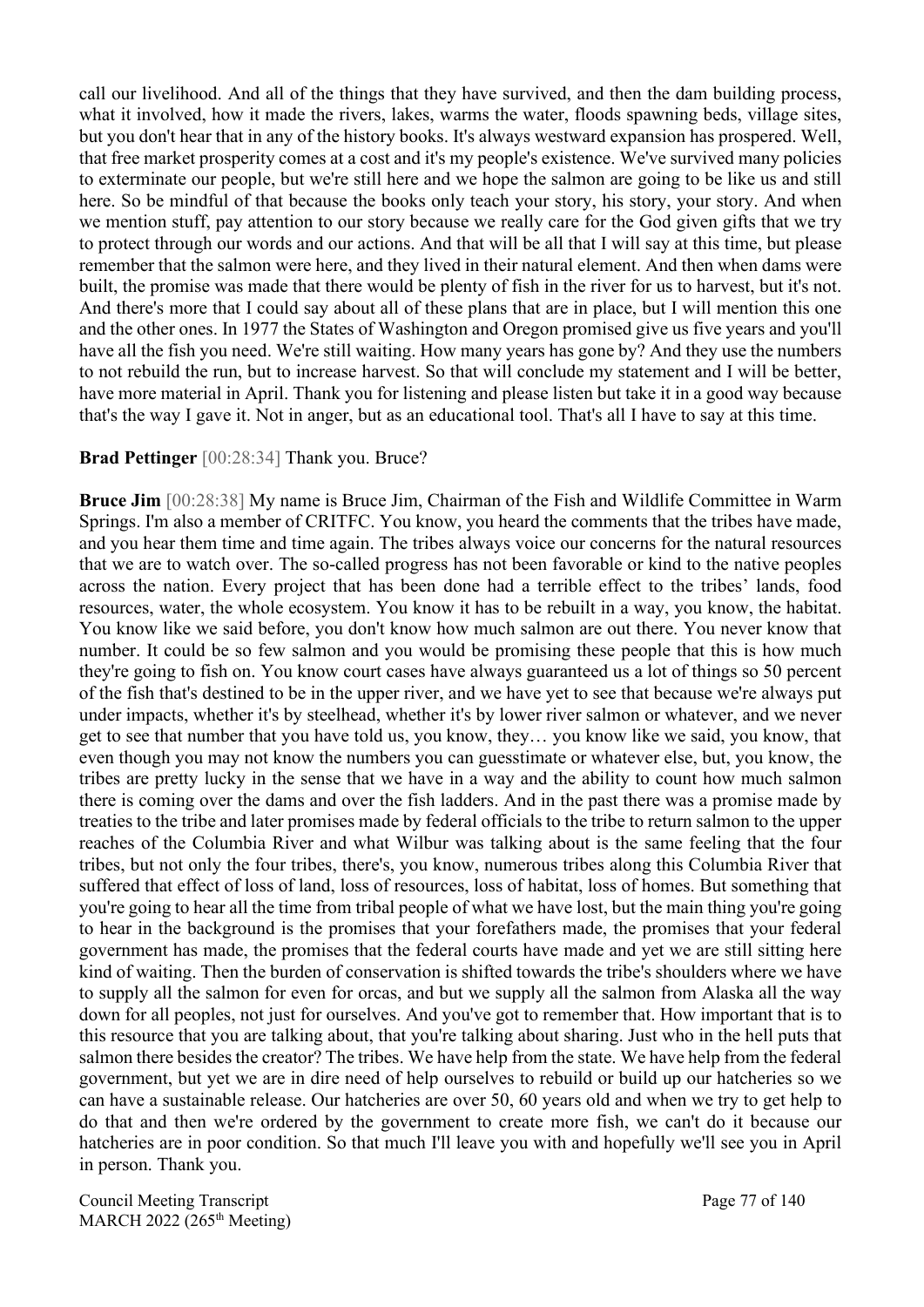**Brad Pettinger** [00:33:50] Thank you Bruce. Thank you, Wilbur, for your testimony. Questions for either Bruce or Wilbur? Okay. All right. Any further discussion, anything else on this agenda item?

**Robin Ehlke** [00:34:16] Thank you Mr. Vice Chair. It has been an interesting week to say the least, but thank you for getting us through it all. We've completed the work under Agenda Item D.7. The STT has guidance to implement the seasons here in the packet and come back in April. We have a few adjustments which we'll make in the meantime. Staff will make any formatting adjustments as needed. Let's see. I think the only thing I'll bring up under this agenda item is earlier on in the week we had, the Council had talked to the STT about some guidance under Agenda Item D.3. We talked a little bit about the FRAM update, a little bit about the killer whale threshold. And I just wanted to be clear on the guidance that the STT talked about some things this morning when they were in their public session and is going to do some work between now and April to work with the SSC on describing what the FRAM update is and some of those data that went into that. And then secondly work with the SSC once we get to April on perhaps a timeline and workload on what a technical review for the killer whale threshold might be. So, I wanted to clarify that was the guidance and that is the plan of the STT unless we hear differently here. And other than that, I think that wraps up D.7.

**Brad Pettinger** [00:35:58] Okay. Thank you Robin.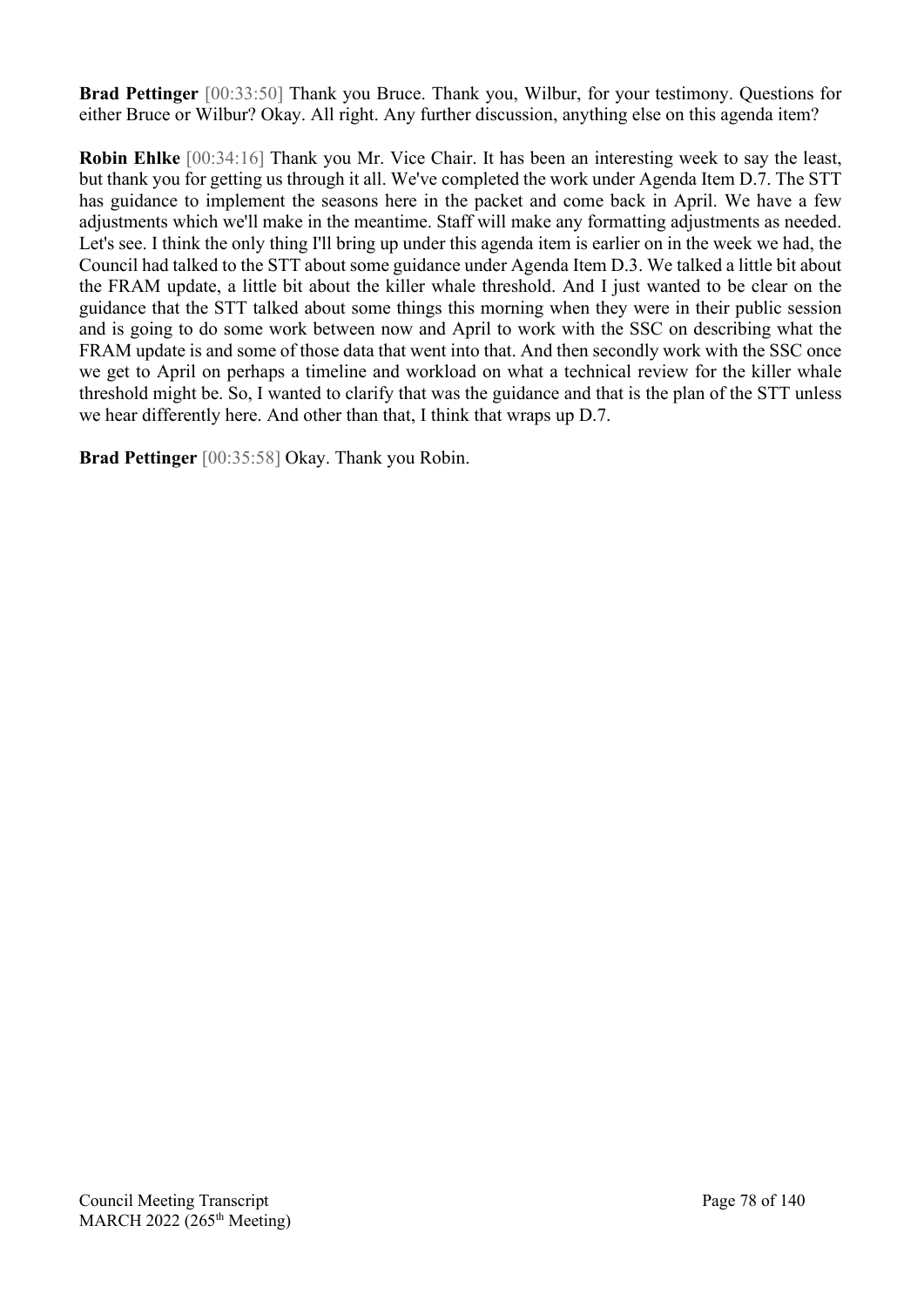### 8. Appoint Salmon Hearings Officers

**Brad Pettinger** [00:00:00] With that we'll go straight to D.8, the appointment of salmon hearing officers and Robin.

**Robin Ehlke** [00:00:08] Thank you Mr. Vice Chair. This is Agenda Item D.8. Every year we have 3 salmon hearings hosted by the Council. We have one in each state of Washington, Oregon and California. We do that so that we can hear from the public, their opinions on the 3 alternatives we've adopted here today. We also have under this agenda item an attachment that just has a list of where and how we plan on meeting and how the representatives might be attending that meeting, and so under this agenda item we like to identify who the representatives will be at those hearings and then also perhaps talk a little bit about the venue for those hearings. Thank you. That wraps up my summary of D.8.

**Brad Pettinger** [00:01:12] Okay, thank you Robin. I believe we talked about going to a virtual meeting and Merrick will probably speak to that. Merrick.

**Merrick Burden** [00:01:22] Yes, thank you Mr. Vice Chairman. Related to this item is, as Robin indicated, is the question of the venue and the format of the meeting. We have been moving forward with the intention of having a hybrid-style series of salmon hearings. Given the way that our hybrid meetings with the SAS went this week, our recommendation of staff is to take a step back and continue to host those remotely at this time rather than continuing to move forward with the in-person hybrid model that we had been planning on. We simply, although we may be able to pull something together for the April Council meeting, we do not anticipate being able to do that for these hearings and so we would be limited to the systems that we have tried to use here this week that have not been extraordinarily effective. Given the public involvement nature of these hearings, we think it's paramount that we do what we know works, and at the moment I don't think we're confident in the hybrid model or confident enough in the hybrid model to continue to pursue the in-person hybrid option for these hearings. So that is our recommendation is to take a half step back and continue this year with the remote setting, but happy to answer any questions about that.

**Brad Pettinger** [00:02:51] Questions for Merrick? Kyle.

**Kyle Adicks** [00:02:52] Not a question for Merrick Mr. Vice Chair. I'm supportive of doing that. I'm happy to serve as the hearing officer this year. I wasn't honestly sure if the Washington meeting location had the Wi-Fi technology to do a hybrid meeting. Was a little worried about the meeting space. Normally, we all fit in the room where we have it fine, but with people trying to spread out a little more I didn't know if that room would be large enough. So, I'm supportive of doing a virtual hearing for Washington.

**Brad Pettinger** [00:03:24] Okay, wonderful. National Marine Fisheries Service....oh....National Marine Fisheries Service? Susan, the attendee for National Marine Fisheries Service?

**Susan Bishop** [00:03:35] Jeremy Jording will be our representative at the Westport hearing. And we're still discussing among staff who will be attending the Oregon and California hearings, so I can provide that name to Robin, and we should be able to do that next week.

**Brad Pettinger** [00:03:54] Okay, very good. Thank you. And I'll look to Lieutenant......oh, Phil Anderson.

**Phil Anderson** [00:03:59] I plan to join Kyle at the Westport hearing.

Council Meeting Transcript **Page 79 of 140** MARCH 2022 (265<sup>th</sup> Meeting)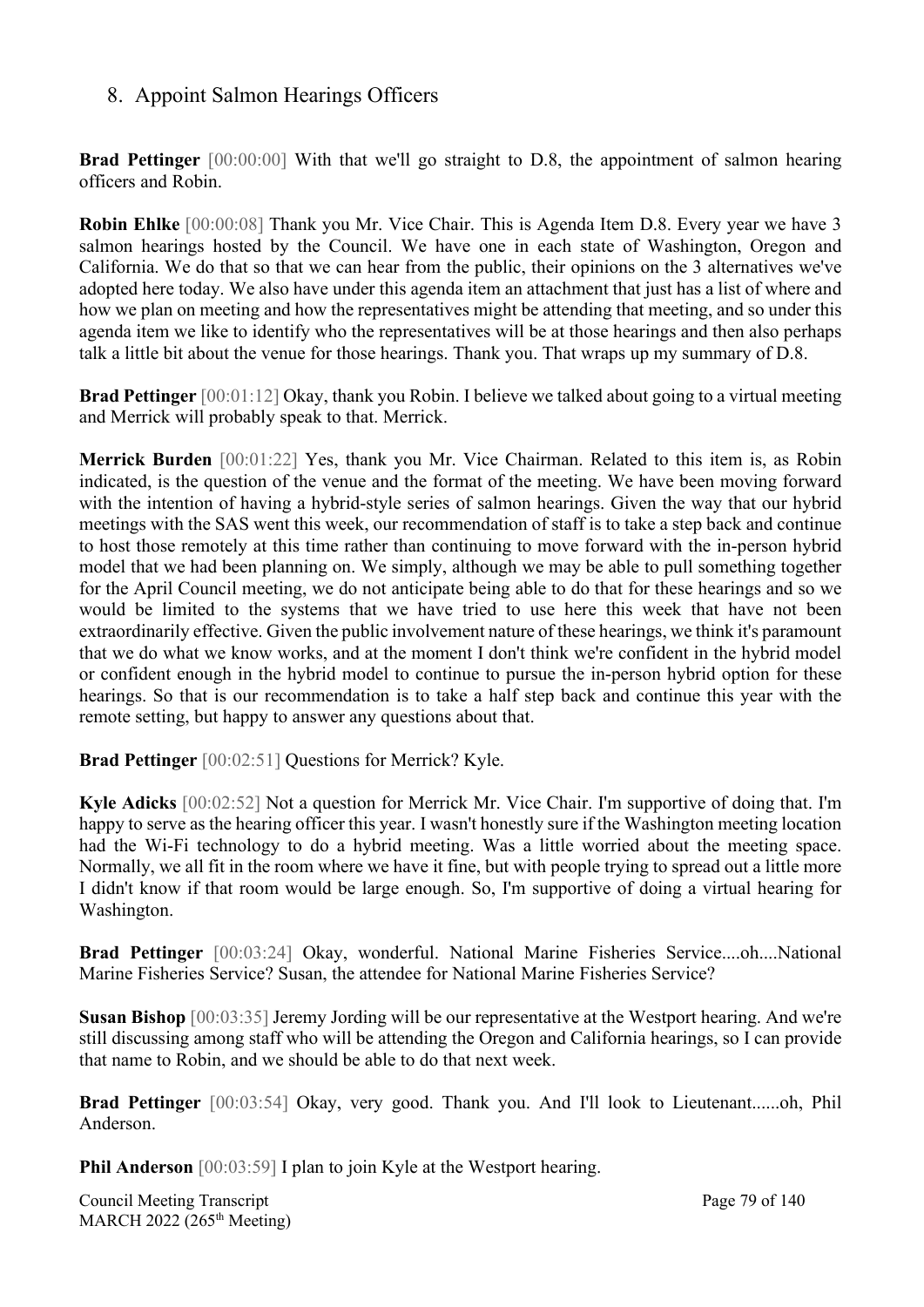**Brad Pettinger** [00:04:03] Okay. Chris.

**Chris Kern** [00:04:07] Yeah Mr. Vice Chair. First of all, I'm also supportive of doing it in the virtual format. I've talked to our SAS representatives and they're pretty much unanimous that they're in support of doing that as well given the limitations and things that have been discussed. So that's good. I'll be....I can be the hearing officer for the Oregon meeting.

**Brad Pettinger** [00:04:25] Okay, thank you. California. Chair Gorelnik.

**Marc Gorelnik** [00:04:32] Thank you Vice Chair Pettinger. I'll be the hearing officer for California in the virtual hearing.

**Brad Pettinger** [00:04:38] Okay. Marci, I see your hand up. Marci.

**Marci Yaremko** [00:04:41] Yeah. Yes, thank you Mr. Vice Chair. Just wanted to echo our support for the virtual platform and note that our SAS and advisors are likewise supportive. And another reason that they support not trying to get together in person in Eureka pertains to higher gas prices. So, I think everyone here in California welcomes the opportunity to use RingCentral, which we know is an effective platform for a virtual meeting. So thank you.

**Brad Pettinger** [00:05:16] Thank you Marci. And I just look to Lieutenant Lingo as far as I see the names in the briefing book and those are accurate as far as the individuals?

**Lieutenant Lelea Lingo** [00:05:23] Mr. Vice Chair, yes, they are.

**Brad Pettinger** [00:05:24] Very good. Okay. I think, I think we're done here but always look to Robin to make sure we're good.

**Robin Ehlke** [00:05:35] Thank you Mr. Vice Chair. Yes, for Agenda Item D.8. Thank you to the states and other agencies for providing warm bodies, if you will, to sit in those seats. I really appreciate that. I hear that these 3 salmon hearings will be virtual, and we will not have an in-person aspect to that. All of the virtual login information is already on our website. That won't change. We'll just modify the website to reflect virtual only. And so, with that I think you've completed your agenda item here under D.8, and salmon for the March Council meeting.

**Brad Pettinger** [00:06:16] Thank you Robin.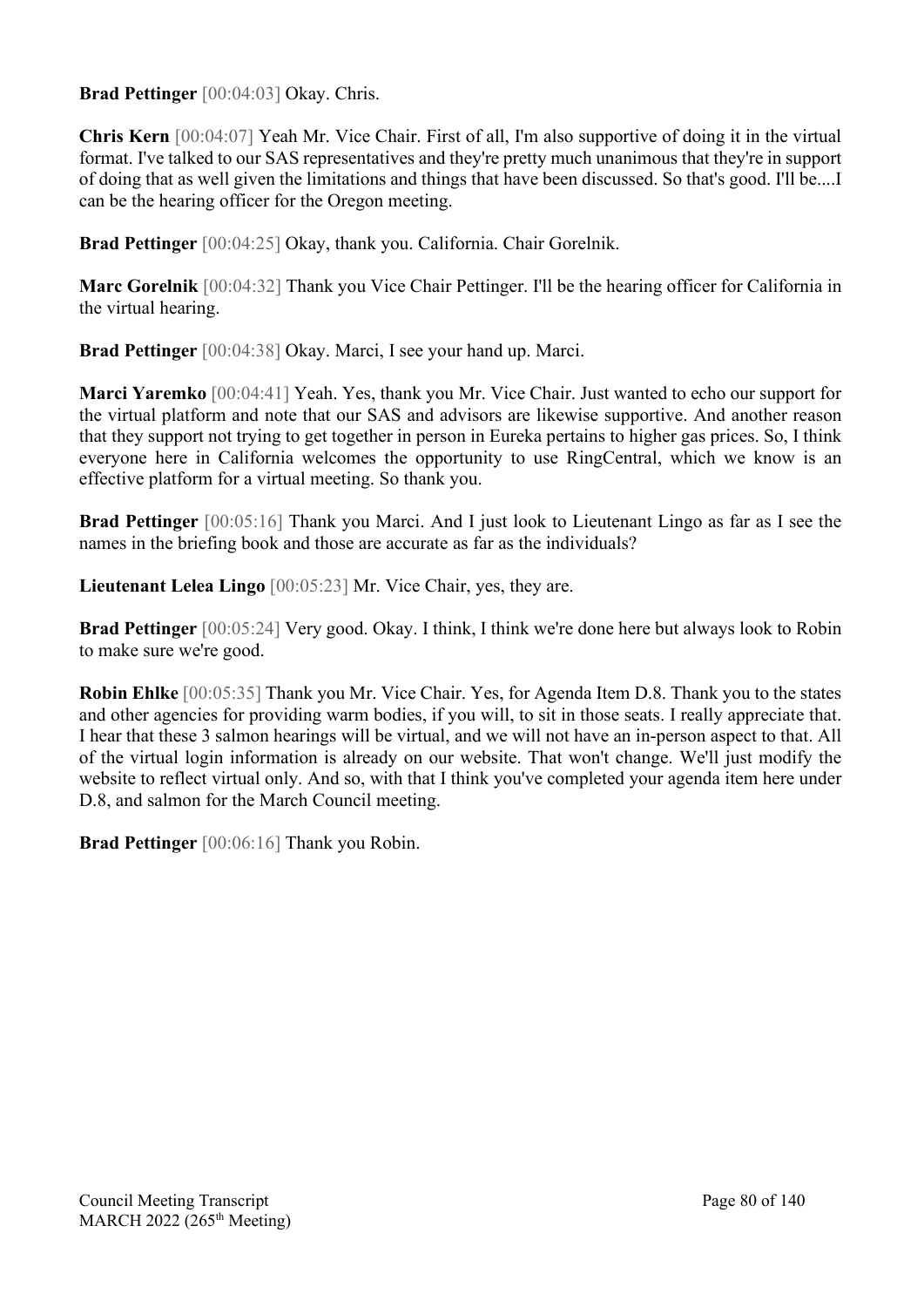# **E. Groundfish Management**

### 1. National Marine Fisheries Service Report

**Brad Pettinger** [00:00:00] Okay with that, that wraps up public comment which takes us to Council action, discussion, guidance as appropriate. So, with that I'll open the floor for hands. Maggie Sommer. Maggie.

**Maggie Sommer** [00:00:20] Thank you Vice Chair. Just appreciate the report and the discussion and consideration of expanding the hook-and-line survey. I think we all recognize the importance and potential value of that. States are attempting some surveys in nearshore state waters, but we also have resource constraints and so, you know, looking for opportunities for partnership or again expansion of the Southern California Bight Survey if and when resources were to become possible to support that. Thanks.

**Brad Pettinger** [00:01:01] Thank you Maggie. Anyone else? Chair Gorelnik. Marc.

**Marc Gorelnik** [00:01:07] Thank you Vice Chair, and I'll follow on with Maggie's comment. If our task is to maximize the benefit of our nation's living marine resources while conserving them at the same time, we need information and we've not had the robust data set on some federally managed species that we would all like. I realize this is not something within sustainable fisheries ability to dictate. This is, these are priorities that are set by the Science Center and I realize that there are resource constraints, budget constraints, but I just want to emphasize that there are....the existing surveys may be terrific for certain stocks that we manage, but we don't have surveys that adequately capture other stocks that we manage, largely because they're not susceptible to being surveyed in a trawl net because of the structure where they reside. So, I would encourage the National Marine Fisheries Service to find the resources to expand the hook-and-line survey or do whatever other valid scientific methods are available to try to capture in a fishery independent fashion data so that we can have robust and reliable stock assessments for our management purposes.

**Brad Pettinger** [00:02:59] Okay. Thank you Chair Gorelnik. Marci Yaremko. Marci.

**Marci Yaremko** [00:03:02] Yes, thank you Mr. Vice Chair. Just to add to that. You know this, I don't think this survey, frankly, is all that expensive. I'm not positive about that. I don't know the details of course, but I note that we are using contracts with charter vessels and many of those charter vessels are members of, or participate in, the Council process in one form or another and have been very dedicated to this pursuit. I guess I would just expect that it may not be that considerable in terms of cost to look at expanding this survey in terms of.....and in terms of the cost benefit that would be achieved with expansion. I think that those points have been made here in great detail. I'd also note that, you know, that the technology used here on the hook-and-line survey is not difficult. It's not always very high tech and occasionally the priority with new surveys is to focus on methods that might have greater technological advancements, but I'd note that as far as I recall over the years with the hook-and-line survey, there have been efforts to pare the survey with ROV technology or other measures that go on concurrently on the vessel. But I would just hope that, you know, even though the concept of a hookand-line survey is low tech, that it wouldn't be viewed as less important because I think as many have indicated, there is no other way to survey many of these species effectively and we are suffering in so many cases with our groundfish stocks of having no, no survey whatsoever, and we're looking only at catch data and fishery dependent data. So, I guess I just can't emphasize enough what a priority this really is. And thinking about some of the other coastwide surveys, we do multi-national surveys, efforts that take 90 days of sea time, again I'm not familiar enough with the NMFS Science Center's budgets

Council Meeting Transcript **Page 81** of 140 MARCH 2022 (265<sup>th</sup> Meeting)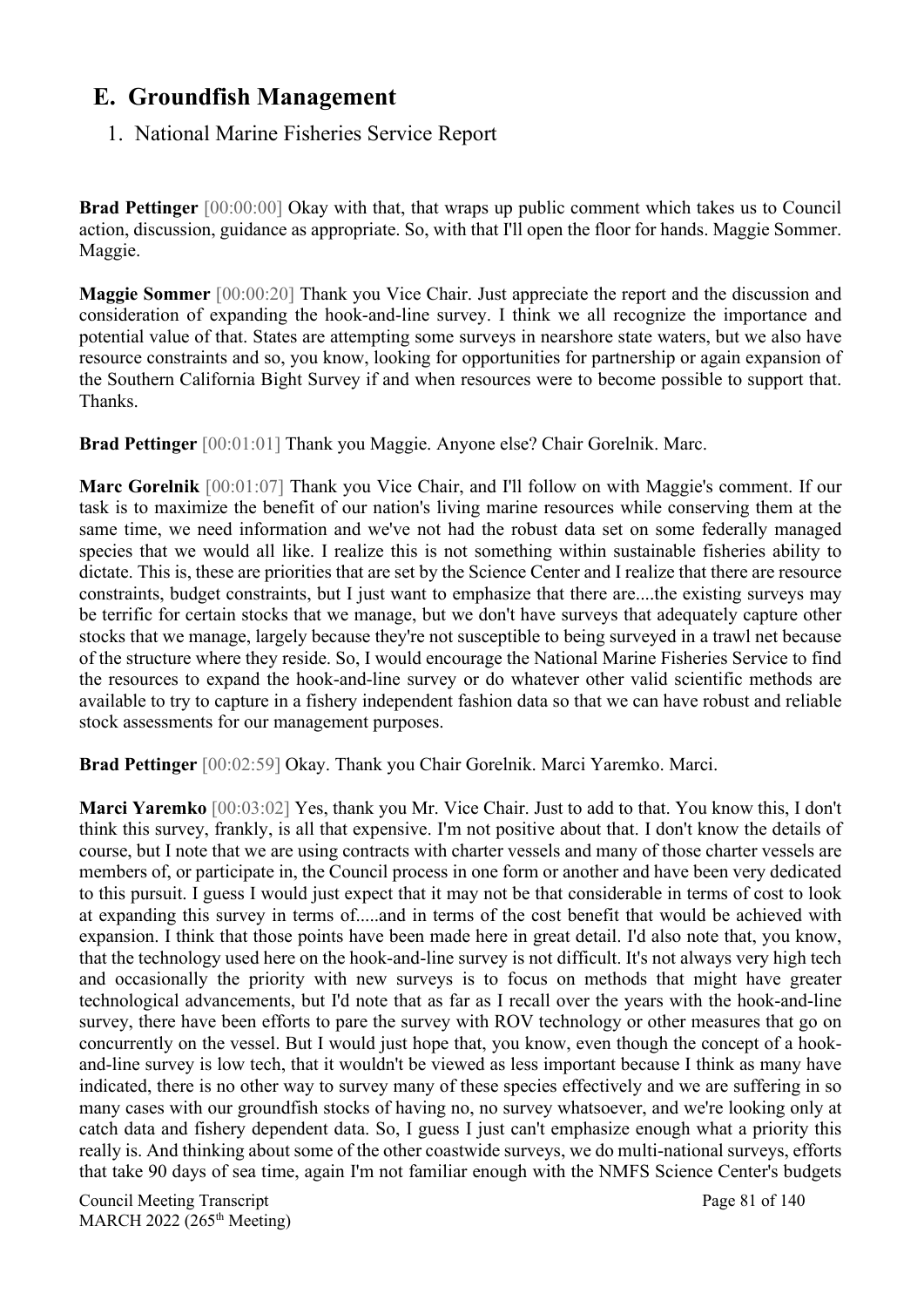on surveys to really point at specifics, but I would bet we could get an awful lot of new information without a huge additional expense. Thank you.

**Brad Pettinger** [00:06:22] Thank you Marci. Heather Hall. Heather.

**Heather Hall** [00:06:26] Thank you Vice Chair. I just want to add on to this and offer my support for the recommendations and discussion here and the need for looking at these hook-and-line surveys and where they're expanded into different areas. And I just want to follow-up on what we heard from the GAP, I think including fishery participants in those efforts would be really valuable and could also perhaps find other efficiencies as we look ahead, so just wanted to add that on there too. Thank you.

**Brad Pettinger** [00:07:08] Thank you Heather. Okay. Any other hands? Not seeing any. I guess I'd turn to Todd to see how we're doing here. Todd.

**Todd Phillips** [00:07:23] Yes Mr. Vice Chair. Thank you very much. I believe the Council has heard both from the West Coast Region and the Science Center. You've had some discussion and some question and answers as well as you heard a report from the GAP. Based on all of this, I believe that the Council has completed this agenda item and could move on as you see fit. Thank you.

**Brad Pettinger** [00:07:49] Very good. Thank you Todd.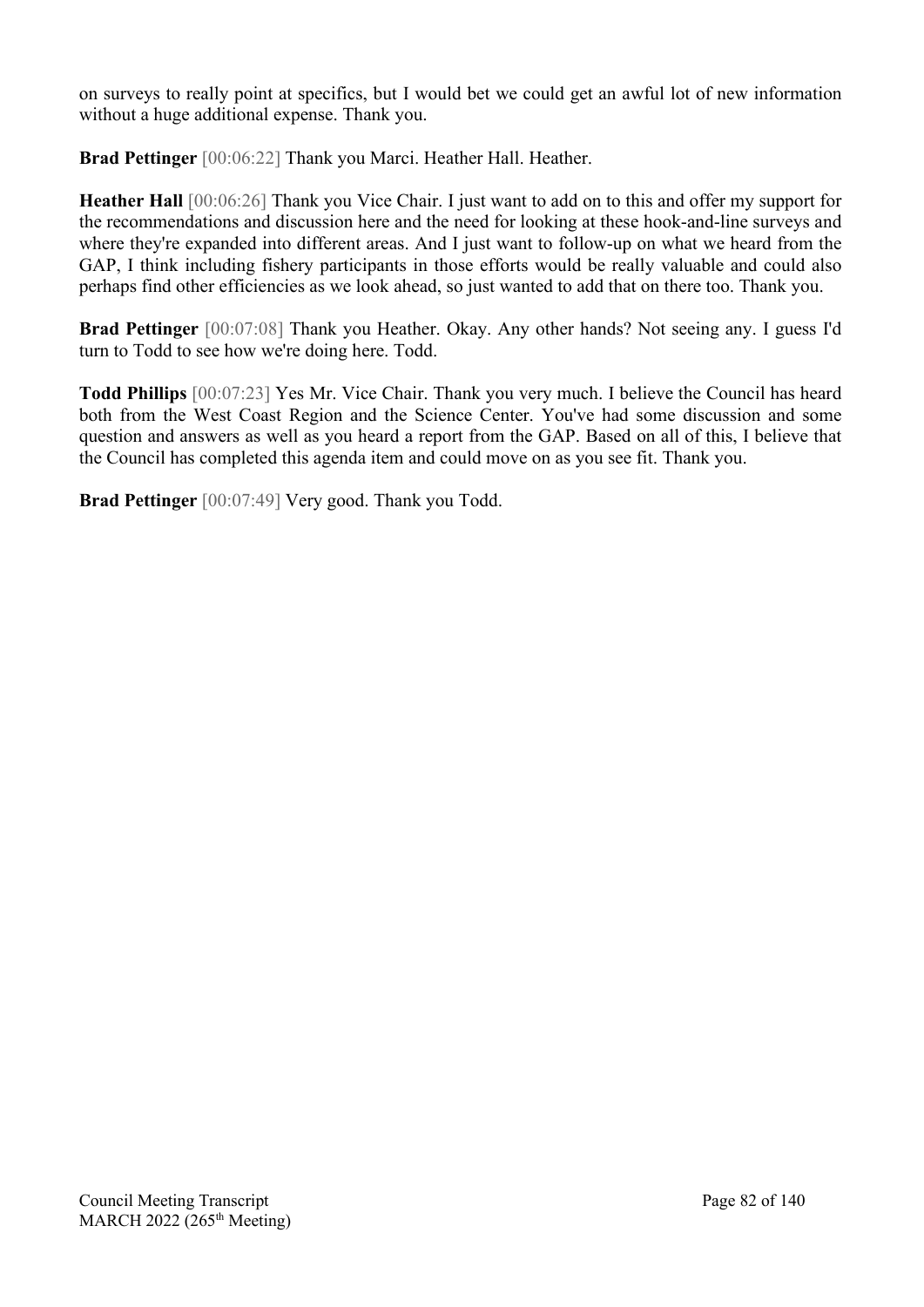## 2. Pacific Whiting Utilization – Final Action

**Marc Gorelnik** [00:00:00] All right, that concludes public comment, it takes us to our Council action here, which is to adopt a final preferred alternative as appropriate. So, let's have some discussion and eventually I hope a motion. Brad Pettinger.

**Brad Pettinger** [00:00:21] Thank you Chair Gorelnik. One of the things about the mothership sector that's kind of perplexed me is that the processors wanted a closed class, but then didn't feel the obligation that they had to come down here and process the fish and I think that basically stranding fish where the people couldn't sell it. I just always thought that was a wrong to the fleet and I think that.....I think that what we see today is going a long ways maybe to fix that matter as far as make sure the vessels get the willing buyers will be actually able to sell to willing sellers. We talk about consolidation and people worried about that on the processor side and I'm trying to think about how that could be an issue. There's four companies owned, six permits currently and would become an issue, I believe, if someone would come in and buy all those permits. And I'm kind of curious, looking at two rows over there is how would NOAA GC review that? Would that be....they would see issues there with antitrust if someone would buy all the catch share vessel mothership medallions, so I'll stop right there and ask Rose.

**Rose Stanley** [00:01:43] Through the Chair, thank you Mr. Pettinger. I think right now that because there are no permit ownership limits in the mothership sector, that there would be no prohibition from someone buying all of the permits. I don't see an avenue currently for legal review.

**Brad Pettinger** [00:02:03] Interesting. Okay. And that's all of them.

**Marc Gorelnik** [00:02:08] You have a follow-up?

**Brad Pettinger** [00:02:09] I'm good.

**Marc Gorelnik** [00:02:11] Okay. Bob Dooley.

**Bob Dooley** [00:02:15] Thank you Mr. Chairman. I think most people know this is where my roots are. This is....I've been in this battle since day one to try to get more flexibility in the mothership sector. And we've worked through this and the Council's worked through this and the agencies worked through it and we've had, you know, a lot of collaboration to get this to the Council floor. We've had, at the beginning we had companies that were adamantly opposed to removing a processor limit, and now that very same company, one of them is supporting this, and I think the flexibility that it would bring, it's 11 years later we're talking about this, right? It's 11 years after the fact and there were a lot of fears to begin with of how this might be when it started, what might happen. But the track record shows that there's not a lot of consolidation, and I would note that I have never considered the fact about permits being purchased because this is a processing limit is what it is. It's not an ownership of a permit limit. It's not that at all. So, I don't… I think the flexibility given this, like Heather Mann noted, it's not the panacea, it's not going to fix all the problems, but it's going to go a long way to getting people markets and having the flexibility to do so. There aren't just spare ships floating around looking to process. This is a very specific purpose. That's why we ventured into having being able to have CPs and motherships in the same year, that's why that was even brought up, because if you don't have a mothership that's existing or a CP, there's very little options for any other kind of vessel that could produce the volume efficiently and economically to even be in that sector. So, I see the concern of removing the processing cap. I see that concern, but I really don't think that......I don't see the chance of us stranding anybody at the end or having just one processor on the grounds. I was out there fishing the year that the quota was probably its lowest that we knew about, and the price was in the toilet and we still had three processors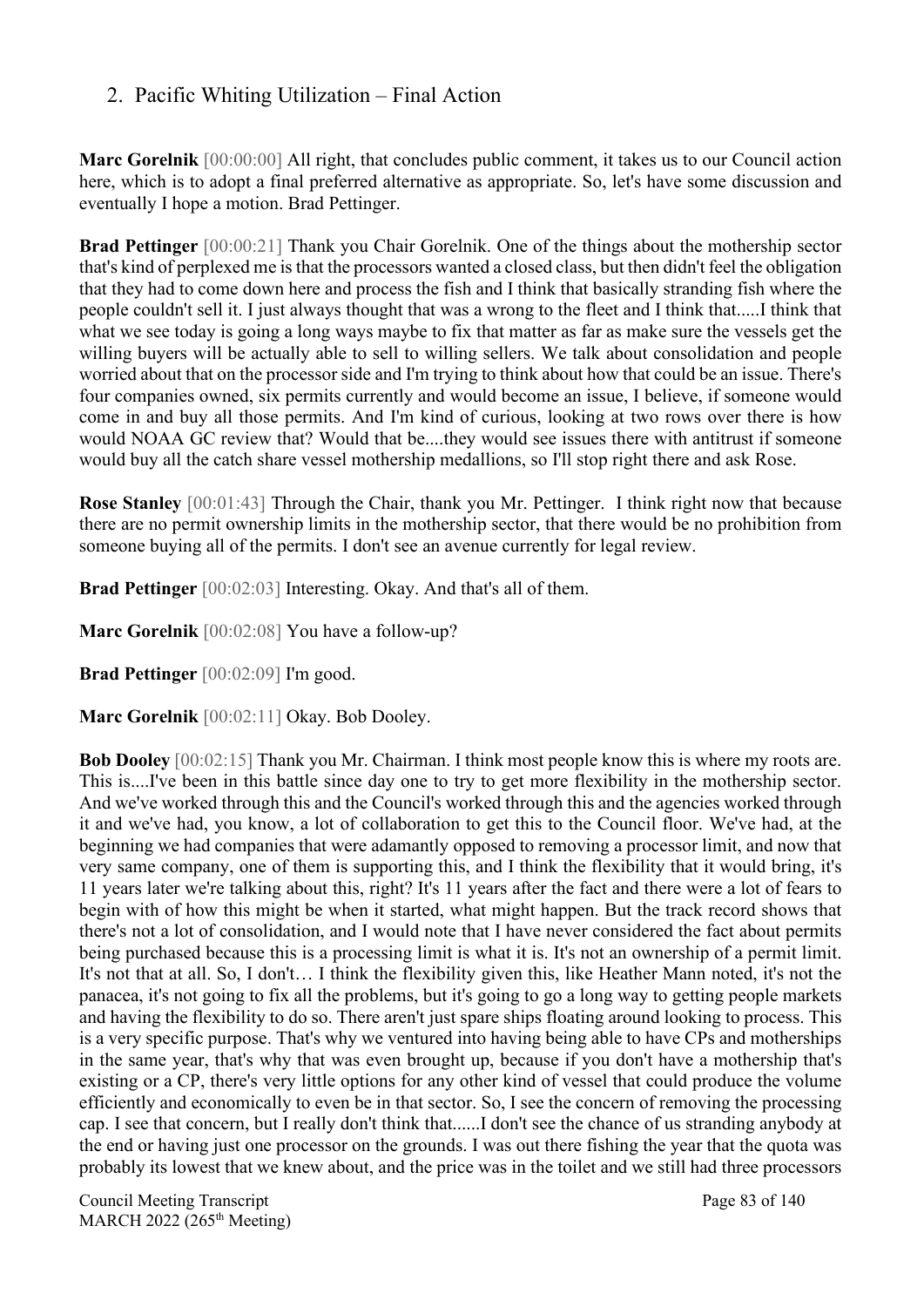on the grounds, two of them didn't stay very long. The price was \$60 a ton then. Nobody was paying for anything. One hardheaded guy stayed there a long time, that'd be me, but I caught a lot of fish however didn't make a lot of money, but that's okay. I would say, and my opinion is, I appreciate all the hard work Jessi did and Brett did to bring this forward and others, there's been others along the way. Appreciate Council members that actually worked with the industry to broker a deal to try to get this to us in a way that can be acceptable to everyone. The work the industry has done to avoid salmon, to be able to even do it. It's impressive and so this looks like a very much fully supported proposal. Our GAP, GMT, the agency, I don't see us questioning this. I support the GAPs....what they're doing wholeheartedly. So, I guess I could go on for days here, but I'll stop and that's about all I have to say right now. Thank you.

**Marc Gorelnik** [00:06:32] All right, thank you Bob. Phil Anderson and then Maggie Sommer.

**Phil Anderson** [00:06:37] Thanks Mr. Chairman. I'll try to be fairly brief. This has been, as Heather laid out the timeline and I think Jessi did too, this has been a long, long process to get to this point here today. I think the perseverance that the industry has shown is commendable and I think as Heather in her testimony talked about the steps along the way and the package was bigger to begin with and pieces of it were taken off as we went along due to the controversy maybe around it and the difficulty to move it forward, and there's certainly been, despite how long it's been, there's been a sense of urgency to get this done because of the situation that the mothership sector finds themself in relative to the proportion of their quota that they have been able to take out of the water. I really appreciated being invited to the industry meeting that Heather referenced. It was in, not too far from the Portland airport, and I got a chance to hear firsthand some of the difficulties that they were having and so thank you for that. And so, and I greatly appreciate the work that was done within the sector to bring to the Council after we asked them to, a suite of measures that there was consensus around, and we all know that that's no small task for them to achieve. So, I wanted to acknowledge that as well. On the processor cap issue, I remember, as amazing as it may seem, I remember in 2011 the 45 percent. I remember, at least from my perspective, what the intent was at that time, and it was pretty simple. We wanted to try to make sure there are at least three companies that could participate in the fisheries and that wouldn't, there wouldn't be excessive consolidation or shares kind of thing and it really was in my mind at that time, it was to try to keep the catcher vessels from being disadvantaged. I don't ever recall thinking that it would, that it ensured that three companies would continue to participate. I just recall that we wanted to ensure that there were at least three companies that were able to and qualified to participate in the fishery. I suppose if I had my druthers I would, I might ease into this a little bit more than just pulling it off, but at the same time I think people that are in this business that have evaluated all the potential negative consequences of taking it off or searched for them and haven't been able to find them and they have been, that thought process has certainly been a part of the representatives of the catcher vessels that have testified before us. So, I'm going to be prepared to support the PPA if that's what comes forward as a motion and I just appreciate all the work that's gone into this, all the work that staff has put in to help us analyze and make sure we've thoroughly thought this through. And lastly, just I what I really hope most of all is that the, one or more of these measures will really help the mothership sector and that they'll be able to get a greater portion of their quota out of the water. Thanks.

**Marc Gorelnik** [00:10:59] Thank you Phil. Maggie.

**Maggie Sommer** [00:11:08] Thanks Mr. Chair. I intend to offer a motion when ready, so I'll save most of my remarks for then. I just wanted to also express my appreciation to staff for the very thorough analytical document. As Phil said the reminder at the beginning of today's presentation on the history of this issue was a good one for us. I was at the catch share five-year review public hearings when this issue was initially raised and I think that the Council's history of considering this action since then demonstrates our interest in responding to the need that the mothership catcher vessels described and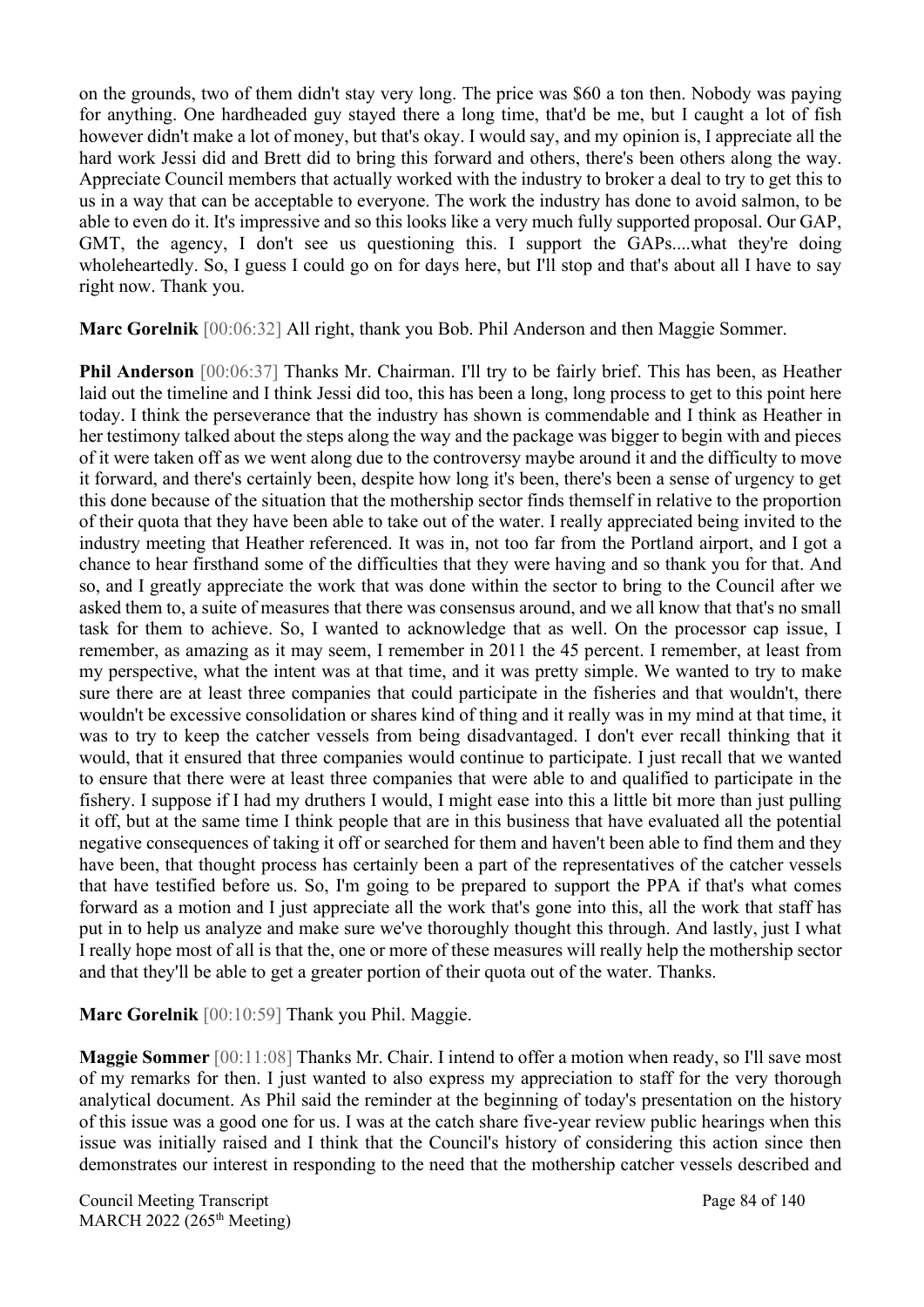also maintaining fair and equitable access to whiting by all of the sectors. I think I'll save the rest of my remarks for motion comments. Thanks.

**Marc Gorelnik** [00:12:18] All right. Thank you Maggie. I'm going to see if we're ready for a motion to see if there are any hands that go up. Corey.

**Corey Niles** [00:12:30] Thanks Mr. Chair. Kris, I can see you at the corner of my eye there, so thanks, this button thing I'll get it down. Yeah, I think a lot of my thoughts have been said. I believe....I've been really impressed by the sector, by the mothership sector in particular in sticking with it as Phil said in terms of avoiding salmon bycatch. In terms of, you know, of paying for sea state, as Heather put it, and avoiding bycatch in a way that I would never thought was possible. This action as a whole, or pieces of this action are going to help improve the situation for the sector. For example, I think the.....we heard the benefit of the emergency action we took last year or, you know, recently to allow an extra vessel to participate as a CP and a mothership in the same year, which it alleviated a business choice that the company had to make. You know extending the season two weeks really helps. Two weeks doesn't sound like a long time, but a lot of fish can come out of the water, and I think, we didn't hear testimony today but we've heard testimony last September that, you know, those two changes alone could, you know, up it by 12,000 metric tons around thereabouts. And yeah, like I'm probably a little more.....I'm going to voice the viewpoint a little bit more strongly than Mr. Anderson about the processor cap. Again, as I kind of let off in my question too with Jessi in the analysis and on this interpretation we've been hearing about National Standard 4, which first of all, I'm in no way am I saying that a decision here today would violate the Magnuson Act in my mind at all, but the original intent of the, of having the cap was we made an allocation, and Brad said we closed the class, we created a permit which is unusual for the processing sector, at least in our area and therefore that was an allocation and the Magnuson Act says we shall have measures to prevent excessive consolidation. So, the allocation again was the permit. The cap was a measure. I think we've learned there are other pieces, you know, affecting the prospects of consolidation here besides that cap. Maybe the cap isn't having effect. I don't know what the effect is, the analysis. I'm going to complement the analysis, but it also doesn't go into what consolidation might look like. It doesn't address the probability. I do also trust what Mr. Anderson says about Bob, a long-time participant, that the odds do seem low but, you know, it's uncertain. And so, what the Magnuson Act says to do in my mind is to we have a purpose and need of increasing utilization and the tradeoff is, you know, what's the probability of getting more fish out of the water? What's the probability of more consolidation? So, what I've been hearing, you know, in listening and asking questions and, you know, all throughout this especially focused after September what this PPA is, you know, what is that probability that taking the cap off is going to improve utilization above and beyond the other parts of this package? And, you know, we hear in testimony that there is not going to be a big difference in most years in regular circumstances. It's the difference being 65 percent and taking it off in terms of what comes out of the water. It's an unforeseen circumstances type of thing. We haven't....we have a couple of examples of where the existing cap of 49, 45 percent, excuse me, affected some businesses, but on the whole like as the analysis said, at least it looks like in terms of what was processed, it's been at most 20 percent. I don't think that captures the examples we've heard of where it did affect things, but so it hasn't really come into play. It's not been the cause. Has not been the cause of the lack of utilization. And, you know, as we heard in testimony today, there is consolidation happening in the North Pacific. Is it going to happen down here that also uncertain, also unintended? The one thing I didn't hear Mr. Anderson say is what you said in September and before is, you know, the one extra risk there is if consolidation happens, you know, it's hard for the Council then to react to. So, I'm weighing that factor of how do we react if it happens, maybe its probability is low yet how do we react? And then again, I think we're going to meet the purpose and need of this action, at least a little bit. I mean, as much as this action is going to, if with 65 percent with alternative, I'm going to get it mixed up, but Alternative 2, the 65 percent would achieve the purpose and need just as much as taking the cap off, except in a very, very small probability chances. But yeah, I think this is a, this is one of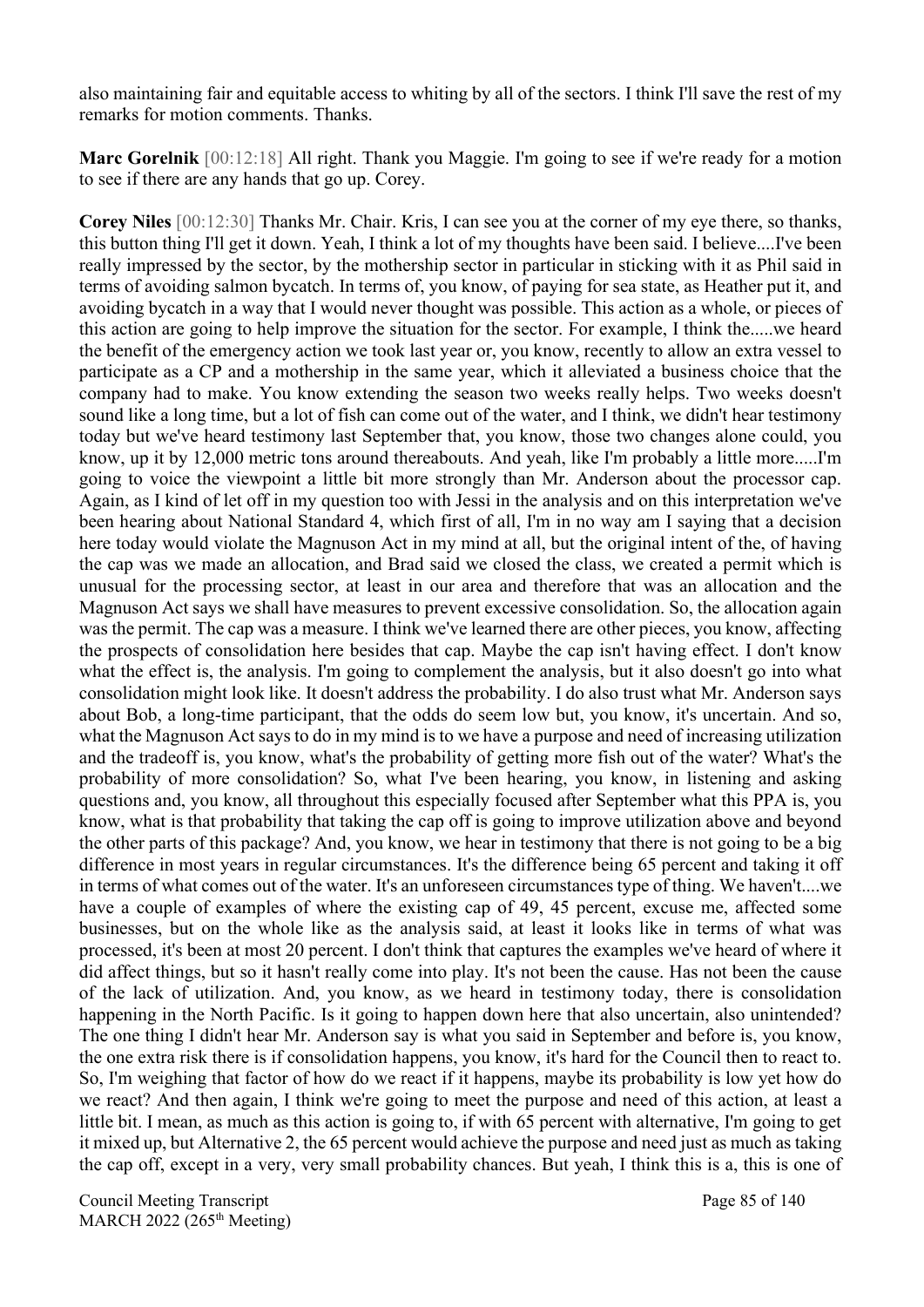those decisions where it's a, you know, just how you weigh those tradeoffs and what is the probability of excessive, not even excessive consolidation, but more consolidation. You know, we heard as it is now the mother.......the catcher vessels feel that they are, I don't want to use the phrase 'at the mercy', but I think that's what we heard of the few companies that are out there and who are making, as we heard, reasonable business choices to maximize their revenues. So consolidation we don't....it doesn't, it's not going to solve any of these issues, it would make them worse. And 65 percent would have to, would have at least I think we heard, you know, that's two companies and that's what in most cases would solve people's problems. So that's my view and again I don't think there's a clear answer and reasonable people can weigh those tradeoffs differently and, yeah, looking forward to Maggie's motion.

**Marc Gorelnik** [00:19:01] Thank you Corey. Let's see if there's any other discussion before we receive a motion. I don't want to cut off discussion, but I don't see any hands so, Maggie, if you have a motion and I imagine that may prompt some additional discussion.

**Maggie Sommer** [00:19:22] Thank you Mr. Chair. I move the Council adopt as final alternatives for Pacific whiting utilization the preliminary preferred alternatives described in E.2, Attachment 1, March 2022. Number 1: Whiting season start date for all whiting sectors north of 40 degrees, 30 minutes North latitude. Alternative 1: May 1st, move all administrative deadlines associated with season start date to 45 days prior to the season start date. 2: Mothership processor obligation. Alternative 1: Remove mothership processor obligation from regulation. 3: Mothership Processor Cap. Alternative 3: Remove Mothership Processor Cap from regulation. 4: Mothership processor and catcher processor permit transfer. Alternative 1 with some suboption C: a vessel can be registered to a mothership permit and a catcher processor permit in the same calendar year with unlimited transfers.

**Marc Gorelnik** [00:20:35] Okay thank you. Thank you Maggie. Just confirm the language on the screen is accurate and complete?

**Maggie Sommer** [00:20:40] Yes, thanks.

**Marc Gorelnik** [00:20:41] All right. I will look for a second. Seconded by Phil Anderson. There's Pete Hassemer. I'm going to give the second to Pete Hassemer. Welcome Pete. Please speak to your motion.

**Maggie Sommer** [00:20:56] Thank you Chair. This motion represents the preliminary preferred alternatives as which were adopted last September. Have been recommended again by the GAP and the GMT at this meeting. These were selected as preliminary preferred alternatives based on the industry consensus recommendations that we've heard about intended to provide maximum flexibility to address the lower utilization in the mothership sector. I want to thank staff again for the report. This time recognizing the inclusion of the section on how the preliminary preferred alternatives align with the Magnuson-Stevens Act National Standards. I thought that was very helpful and will just note that much of the rationale and support for the preliminary preferred alternatives are contained in that document and I don't intend to repeat most of it here. Again, we reviewed the purpose and need statement earlier today at the start of this item with a presentation. Heard the need to address the mothership sector underattainment issue, which was raised beginning about six years ago. We are....and we heard more today, particularly noting the catch and attainment trends presented to us earlier in the staff presentation and the lower increase in mothership sector attainment compared to the allocation. Our purpose, our adopted purpose is to identify and revise regulations that may be unnecessarily constraining, to provide increased operational flexibility and increase the mothership sector's ability to utilize its allocation while maintaining fair and equitable access to the resource by all sectors, and this PPA recommended here for final alternative adoption does that. Specifically on the season start, this has been identified in the analysis and by state industry stakeholders as the element most likely here to address the attainment and to have an impact. Appreciate the thorough evaluation of potential impacts on salmon and non-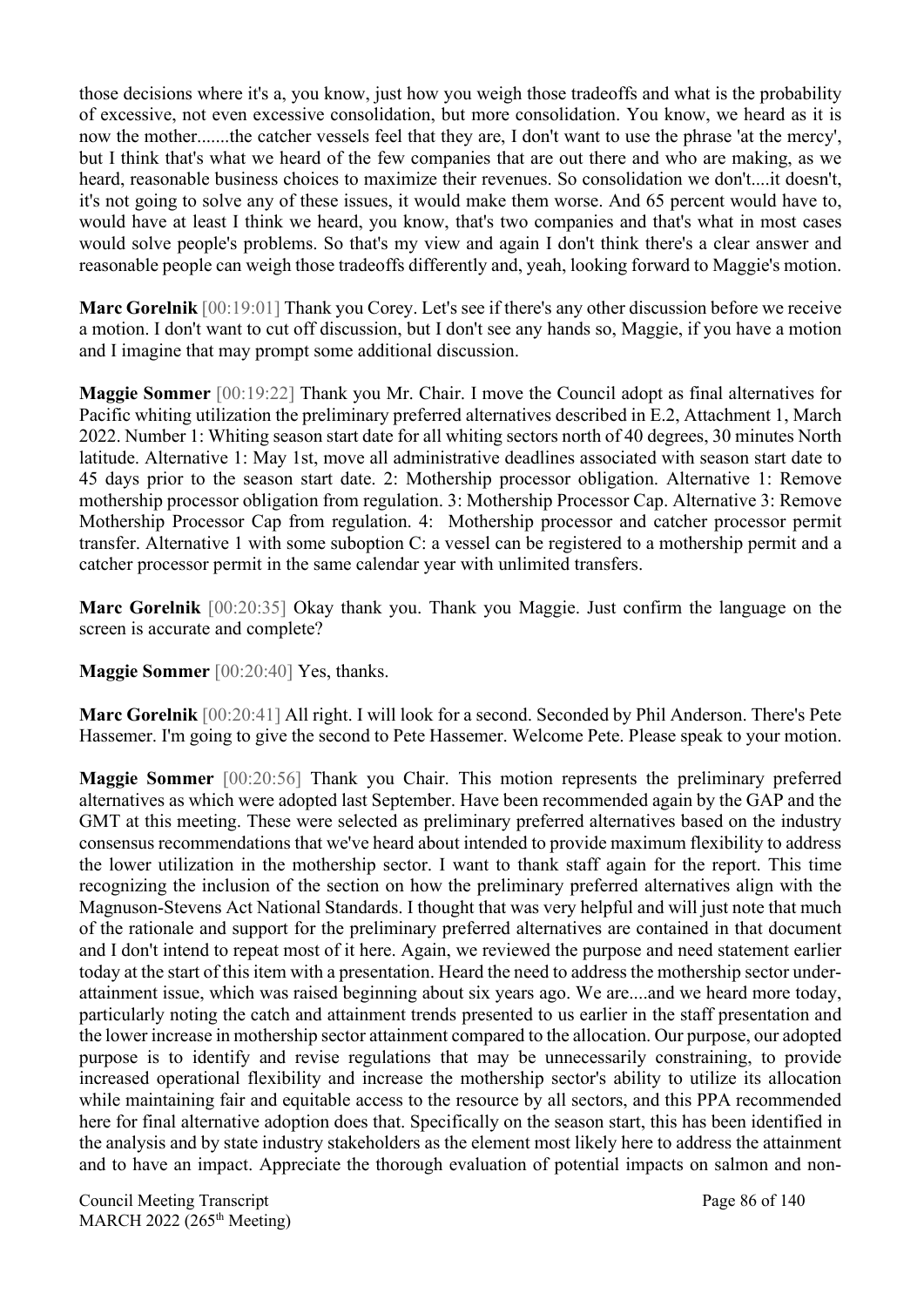whiting groundfish by the whiting fleet that we have received on several occasions, including the additions to the analysis at this meeting. Noting again that that analysis found that overall anticipated bycatch of chinook salmon is within the, the 2017 buy-op evaluation, even if the impacts of the earlier season start are additive rather than a seasonal shift. We had questions about differential stock specific impacts on listed salmonid species and note that Appendix B to Attachment 1 under this agenda item again provides a detailed evaluation on the potential impacts to each stock using the best scientific information available and concludes that the analyst found little, if any evidence of impacts on listed ESUs that would not have been captured in the 2017 buy-op. We have received information suggesting that there is negligible risk to coho salmon from bycatch related to these actions because of the very low bycatch of coho over the five-year, recent five-year period for at-sea sectors as a whole and also very low in the shoreside sector. Non-whiting groundfish impacts were evaluated and found to be likely still within the impact levels analyzed in the last groundfish specifications process and the at-sea impacts would likely be within the current set-aside amounts, and we are reminded that the salmon mitigation plans, and all of the co-op measures will still be in effect in the earlier two weeks of the season. The shoreside IFQ program will have to cover all of the catch with quota pounds, catcher vessels participating in the early season in that sector, and that measures such as block area closures would be available, if needed. This action to change the start date two weeks earlier does apply to all sectors to maintain fair and equitable access. On the mothership processor obligation, originally intended to provide for some certainty to the mothership on a short-term basis, we have heard about the development and stability, pardon, development of the sector and relationships formed between catcher vessels and motherships, and also the potential obstacles created by this obligation, deadline obstacles and administrative burden. Alternative 1, removal of this item is intended to provide flexibility and remove that burden. On the Mothership Processor Cap, which has been the topic I think of most discussion, certainly at this meeting today and recently, I want to recognize that when it was first adopted and now there have been concerns about consolidation to keep catcher vessels from being disadvantaged by potential consolidation. And I recognize that those remain, and we have heard about instances of catcher vessels not having a processor to deliver for various reasons. We are not seeing clear evidence that so far this has been due to the cap, at least in most cases, but we have also heard concerns that the cap could limit the ability of a catcher vessel to find a mothership to receive its fish or of a mothership processor to process as much fish as it might be able to otherwise take. Removing the cap here is intended to maximize opportunity and flexibility from the catcher vessels, and we have heard that request repeatedly from catcher vessels. I agree with Mr. Niles that there will probably be little practical difference between eliminating the cap and raising the cap, but I also concur that there are many factors that go into processing operation decisions and in my mind it's the permit, not a processing cap, that ensures that a mothership vessel can and is able to participate. I would suggest that if the Council is concerned about consolidation, then we could consider a future action to establish a limit on permit ownership. The processing cap is one tool to address consolidation concerns, but having heard about the actual or potential negative consequences of that cap, my recommendation here is to remove the cap. On the mothership catcher processor permit transfer, this dates to implementation of the whiting sector allocations in 1997. This was one measure intended to prevent the higher capacity catcher processor vessels from harvesting the mothership sector allocation. At least it's my understanding from reading the analysis not having been here at the time. And we have also heard and in fact taken action ourselves through emergency rule to address a need to allow this action to allow registration of both permits within the same year. I would recommend that in implementing this alternative, the National Marine Fisheries Service allow concurrent registration or stacking of permits at the.....in other words they can both be registered to a vessel at the same time, noting that the GAP suggested this might be most efficient. And overall, again I'd like to also appreciate the work that industry members have put into this and acknowledge this as an industry consensus and echo the comments made earlier that were while we do have concerns and a responsibility to do our due diligence to try to make sure we aren't setting up a situation for negative unintended consequences, that there are industry members who have far more experience in the business side of this industry who have also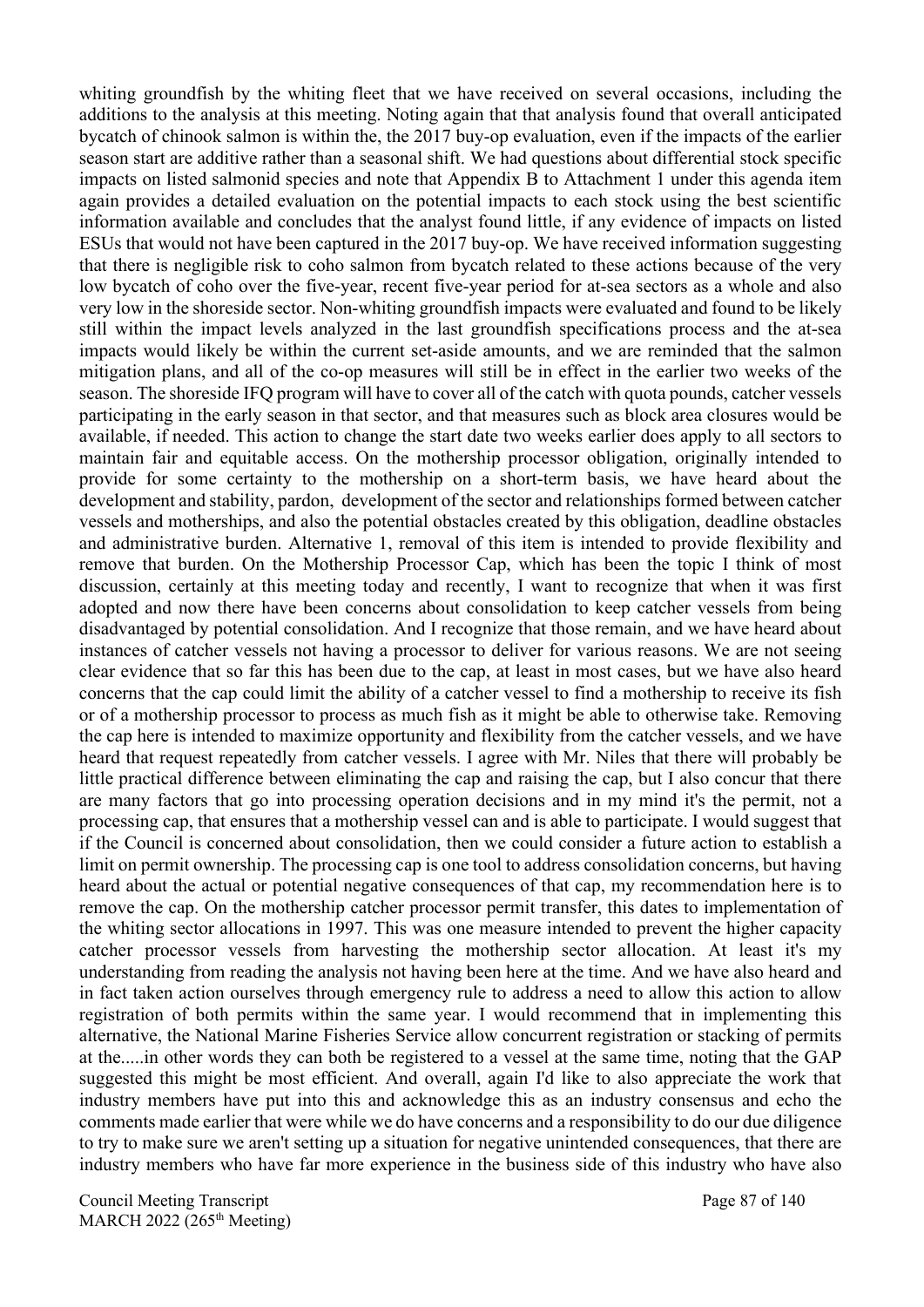been thinking about this, and we are not hearing those concerns from them. We are hearing their request to adopt the preliminary preferred alternative package and that there is some synergy among this suite of measures designed to reduce the regulatory barriers that may be impeding attainment in the mothership sector. I'll conclude there. Thanks.

Marc Gorelnik [00:00:00] Yes, Rose.

**Rose Stanley** [00:00:04] Thank you Mr. Chair. I would like to offer a clarification on my prior answer to Mr. Pettinger's question if that is okay? Okay thank you. Part of the question related to whether there might be antitrust implications if an owner were to acquire all of the permits in the mothership sector. I would like to clarify that because there are no limits on ownership in the sector that if an owner were to acquire all of the permits in the sector, there would not be a clear pathway for legal review by NOAA under the Magnuson Act. However, upon further review of the question I'm not clear on whether there may be antitrust implications, so I'd like to clarify that I'm not prepared to answer definitively on that point today. Thank you.

**Marc Gorelnik** [00:00:48] Okay, questions for maker of the motion? All right, discussion on the motion? Corey.

**Corey Niles** [00:01:06] No one else can hear me groan because forgetting to press the button again, but now they know. But, yeah, thank you Maggie for the well-organized motion and as always well spoken. To your motion, again I do agree. I think the one difference continues to be the processor cap and this, yeah, I believe I agree that the permit would be the more natural choice to focus on. But in effect I think, I mean I would point out what I said earlier and that's, are we going to be able to get there if something happens? But in effect, we now have in a permit, it is in a, you know, indirectly a limit on permit ownership because, for example at 65 percent and you can only process......you know why would you consolidate beyond what you could actually process? No one would buy all the permits if they could only process 65 percent. So indirectly it is, you know, at least a business, a rational business would not try to acquire more permits than it would be able to process, but agree that the more direct route would be to do something like we have in other sectors where there's ownership on the permit. And just hearing, you know, hearing people speak to the issues before, before this, you know, I'm wanting to amend the motion just to go on record as having a difference in opinion on how we weigh the trade-offs here and again this is not a big difference, it's a slight difference, but I would like to go on record but now I'm wondering even if I will get a second, but I will stop there and, you know, I do have interest in amending this motion but I will pause to see if there's other discussion.

**Marc Gorelnik** [00:03:30] Thank you Corey. Brad.

**Brad Pettinger** [00:03:33] Yeah, thank you Chair Gorelnik. I'm going to support this motion. I think it goes a long ways to fix the issues we've been having with the mothership sector for a long time. You know we look at, we're looking through the lens of what you see this fishery today and I think that what happens when we don't have banner whiting seasons and they're very attractive to bring a processor down here to process a little bit of fish because there's not much available to do, and I think that it really gives the, this really gives the fishery the best chance of success and I'm looking forward to this passing and I hoping forward it at some point in time it'll be, in April it will be, it will go through intact and we get more than 58 percent of fish out of water, which we've averaged the last six years. And so, I think fishermen deserve it and I think it'll be better for everybody in the long run. Thank you.

**Marc Gorelnik** [00:04:43] Thank you Brad. Pete Hassemer.

Pete Hassemer [00:04:47] Thank you Mr. Chair, and thank you all. Clearly, with my second, I support

Council Meeting Transcript **Page 88** of 140 MARCH 2022 (265<sup>th</sup> Meeting)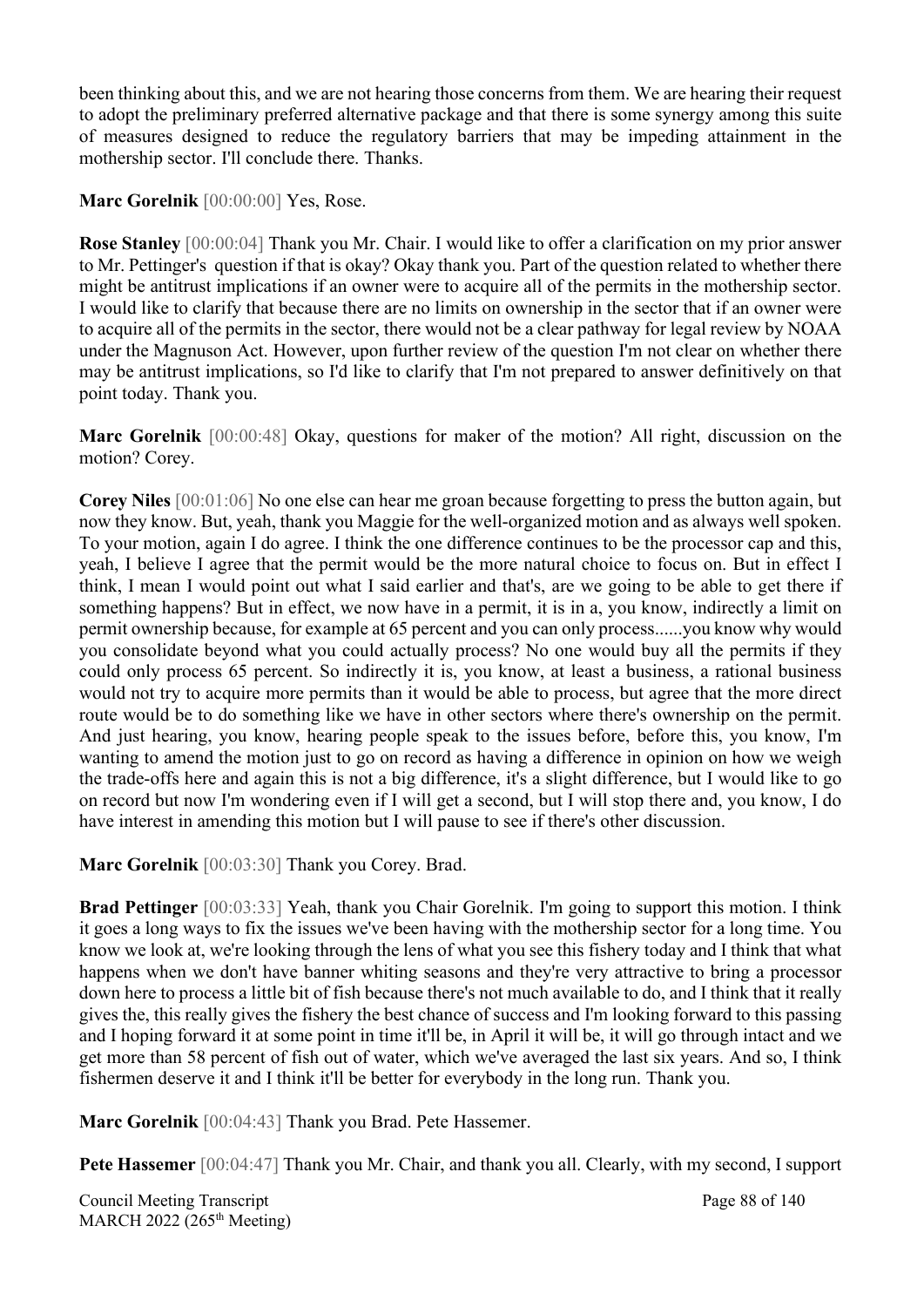this motion. I just wanted to speak a little bit to my rationale for that, and I appreciate the rationale provided by the maker of the motion, Maggie, as she went through that was very thorough. I do want to express my acknowledgment for the analysis, the thorough and complete analysis that was done by the staff on this. It brought us to a good point here. Earlier, before the motion was made, Bob Dooley spoke to his experience in the fishery and he was able to speak from, you know, living in the fishery, being part of that, seeing what it goes through. I didn't have that opportunity, but I did have the opportunity to be, live through this entire process on the mothership issue before the Council and so I've heard the problems that have plagued the mothership sector, some of the constraints and the issues that we're facing and looked hard to find ways to solve that, and very simply I see this package of these four alternatives as a good mechanism that helps us to achieve, potentially achieve that outcome of increasing utilization in the mothership sector. The individual alternatives taken by themselves may not do much, but as a package it has great potential to do that. Also, as a package, I think Maggie spoke to the National Standards, meeting the National Standards and that part of the analysis and I think as a package that's what helps us to meet those National Standards. If there was one deficiency and I don't want to be critical in the analysis, it's on National Standard 5, which deals with utilization. I think the one sentence that says the proposed measures may increase efficiency undersells that a little bit because based on testimony we've heard, I think there is great opportunity to experience efficiencies that help this fishery along, but I'll just leave that comment at that right now. The package opens a number of doorways I see that help to make it possible to increase utilization in the sector. I realize and I have heard the discussion about the unintended consequences of allowing some consolidation to occur. There are risks associated with that, but I do believe the potential for negative consequences is far outweighed by the benefits that this provides, that the benefits outweigh that risk, and this is a good package to move forward with. So again, that's just some of the background on my support for this issue and I certainly hope it moves forward. Thank you.

**Marc Gorelnik** [00:08:22] Thank you very much, Pete. Further discussion? Bob Dooley.

**Bob Dooley** [00:08:32] Thank you Mr. Chairman. And Maggie thank you very much for a really thorough motion and explanation of your motion. I really appreciate that. I am obviously going to support this motion. I would like to speak a little bit to Corey's concerns, and he made a comment that the consolidation… why would someone buy a permit to consolidate if the worry is we're going to get down to one processor, one platform? That's the way to do it is to buy the permits. I think there's a lot of obstacles to buying processors, not the least of which is the ownership requirements in AFA, and all of these votes are participants in the AFA and they would be, you know, the consolidation you speak of in the North Pacific and I don't think it's all guided by a cap. And I think a lot of those entities are very close to that cap. So, to get at knowing the participants to get to that consolidation by actually acquiring platforms is a whole big lift. Now I agree that the idea of permit consolidation, not bringing the platforms, could be a way of getting to one processor, but that's a different issue, and changing this processing cap is not going to address that. I think I really appreciate the fact that industry from both sides, from the processing sector to the vessel sector, the catcher, mothership catcher vessels, come together over many years, analyzed all the risk and all the as opposed to the benefit on this and understanding from my perspective being a part of this for a long time, there were some real concerns, but those have come together because this sector is not achieving its goal, and that doesn't just affect catcher boats, it affects the processors as well, the platforms. So, I think I'm going to support this motion, but I'm not opposed to thinking about the permit issue sometime in the future. So… but I think this satisfies the actual goals of what we were trying......what was trying to be achieved by the sector, but I think, like Heather Mann said, it's not a panacea. It's not going to give everybody a market, but I think it's going to enable the ability to have it and make it better. So, I will be supporting this. Thank you.

**Marc Gorelnik** [00:11:44] All right, thank you Bob. Corey followed by Christa.

Council Meeting Transcript **Page 89 of 140** MARCH 2022 (265<sup>th</sup> Meeting)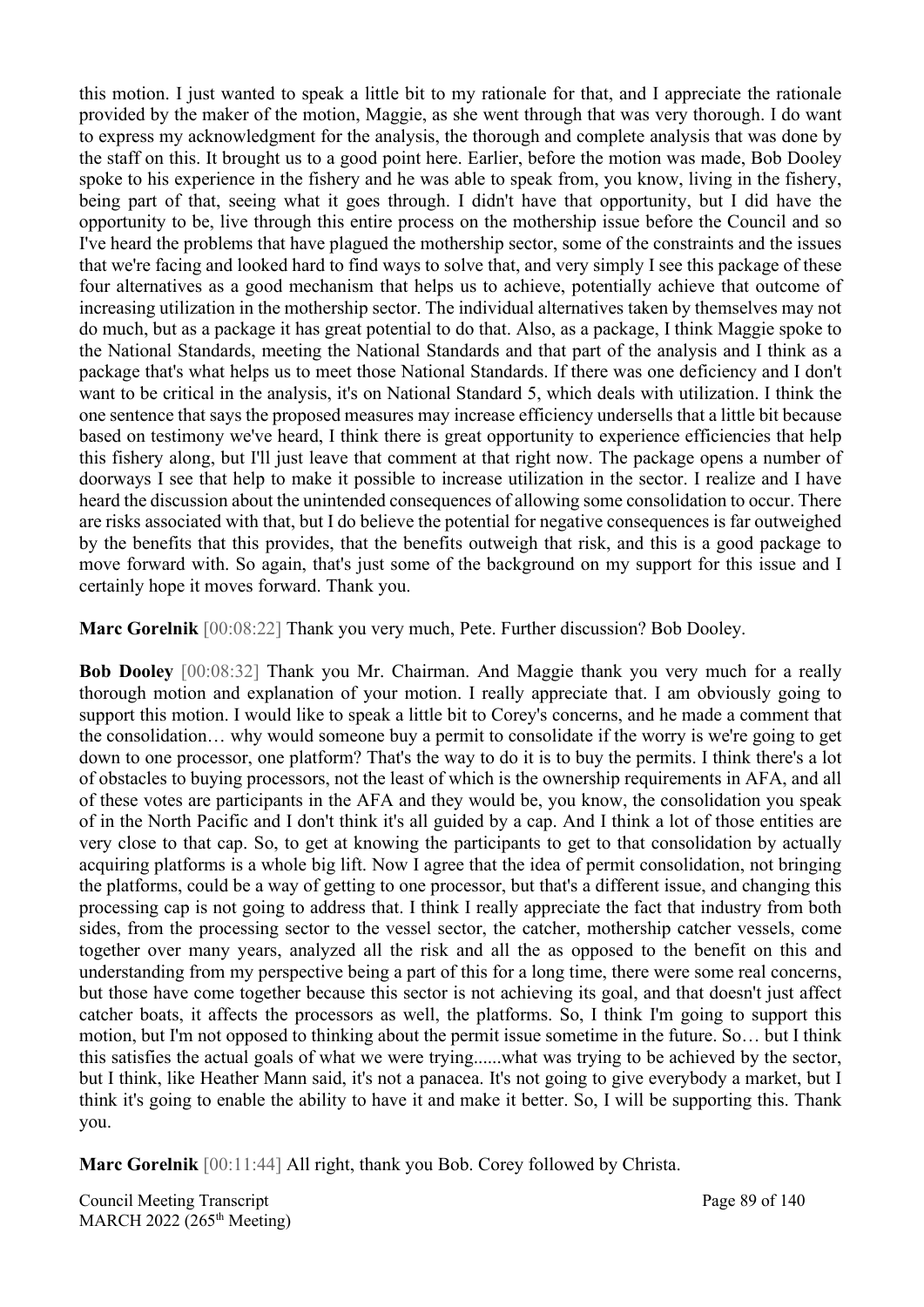**Corey Niles** [00:11:50] Thanks Mr. Chair. Sorry to jump in front of folks, but just a quick clarification. I'm trying to understand Bob what you're telling me, and maybe I spoke wrong before, but my question was why if the cap were 65 percent why would someone buy all the permits so that they could only.... because then in that, then they would only be able to process 65 percent of the allocation. So that was kind of what I was trying to ask of.......that's why I think if there's an indirect limit on that, but you're telling me, so I'm trying to understand why I wasn't thinking about that right and maybe I just missed your point, but I don't mean that, I don't know if you have an answer to that but that's, to clarify what I'm saying, I wouldn't buy all the permits just to be able to process 65 percent of the allocation.

### **Marc Gorelnik** [00:12:43] Christa.

**Christa Svensson** [00:12:45] Yeah, thanks, and I'm not going to answer the question that just preceded me. Bob, you just put your hand up, so I don't know if you want to respond to that or that's in order or you want my comments, but.....

#### **Marc Gorelnik** [00:13:00] Okay. Bob.

**Bob Dooley** [00:13:03] Yes. Thank you Mr. Chairman. Yeah Corey, I guess my point would be that if you were a person interested in having control of all the mothership whiting and all of that quota and having no competition whatsoever in it, yeah you could justify that. You might buy two permits and get 100 percent not as one entity, maybe two entities, but if you are one entity and you wanted all that fish, you'd only get 65 percent of it, but it's all, there's no competition and that's a market share. That is a thing that might be considered in the future. I'm not suggesting we need to go there because I think those are......we're, you know, discussing how many angels dance on the head of a pin. I don't think it's going to happen in my experience, but that's what I was getting at so thank you.

#### **Marc Gorelnik** [00:14:01] Christa.

**Christa Svensson** [00:14:03] Yes, thank you Mr. Chair. I also intend on supporting this motion. I have heard a lot of testimony. I come out of processing, at least here on the West Coast, and we've heard a lot of talk from other Council members who come off of the fishing side of things, and I can remember being really struck the first time I sat up here and this topic came up because one of the vessels testified about how he had been stranded, and my company, at that point, was stranded based upon the size of our port and the fact that the number of vessels that were down here couldn't physically get in there. But we actually had quota and it's one of those deals where we did not have that flexibility based upon what we were doing to be able to share. I am appreciative of the fact that this does provide flexibility for our fishermen and for the processing sector on both sides of those equations. The other thing that I think is really important about this is that it is 100 percent industry backed and it didn't just come through the Council process. People have met in the margins and more importantly, people have met outside of the Council process to really come forward with a packet. And I agree with Miss Mann. This isn't a panacea. I feel quite certain we will have people come back and we will need to fine tune at some point in the future, whether that's to get to Corey's concerns or other concerns that may crop up, but I do think that this is remarkable in terms of the amount of work and effort that the Council, industry, and everybody that's interested in it have been willing to put into the process to come up with some, some creative solutions to get us a better opportunity for as many of us on the West Coast as possible.

**Marc Gorelnik** [00:16:15] Thank you Christa. I'm not seeing any other hands. I'm doing a double take. Corey.

**Corey Niles** [00:16:32] Thanks Mr. Chair. Well, yeah, again, maybe and please in no way does this.....I agree wholeheartedly what Christa said about all the hard work that went into this industry. This effort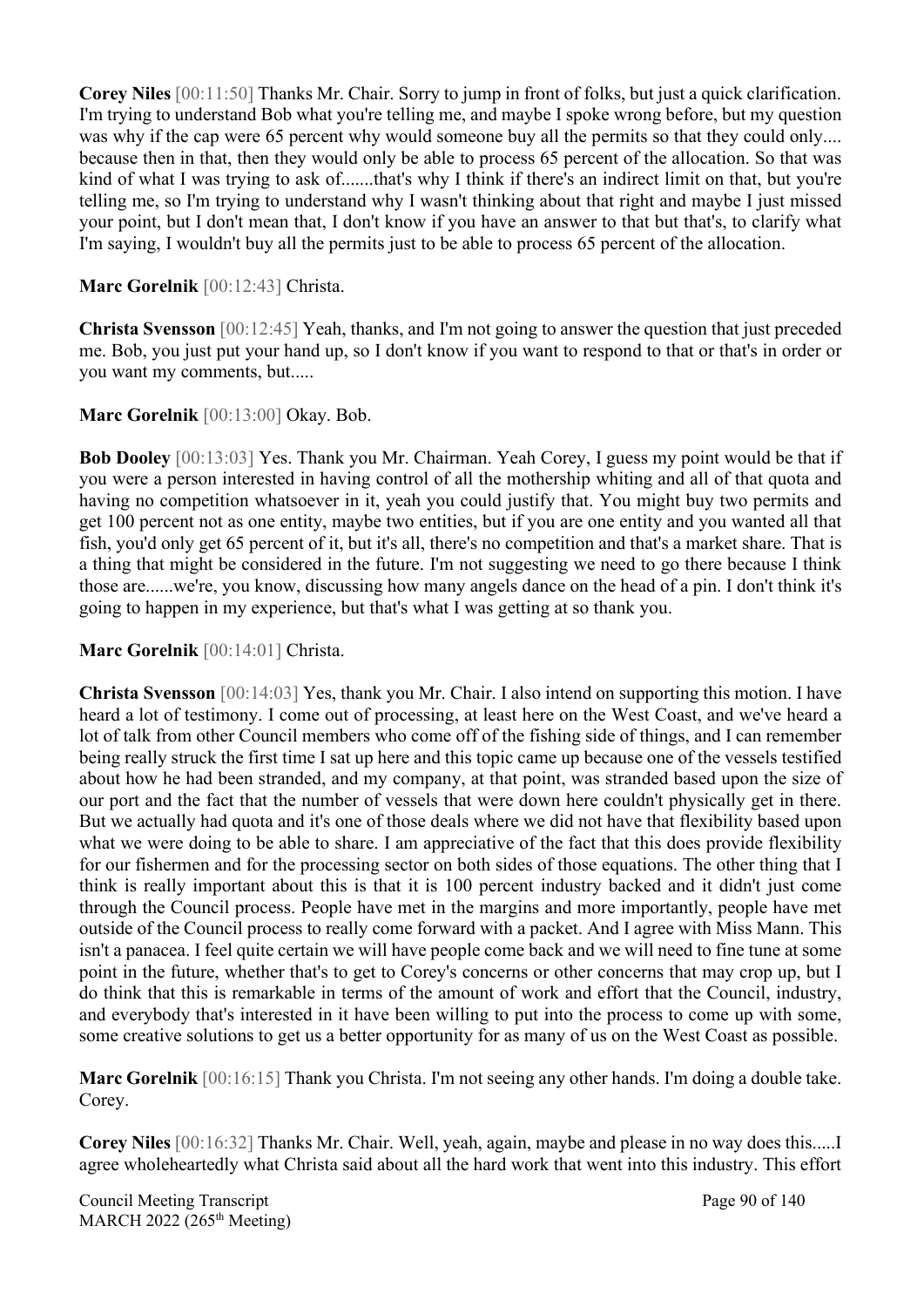here was a lot of efforts, a lot of years, but I do want to go on record as having a different point of view on the processing cap and this relative risk of, you know, addressing it after it's too late. So, and if you know this is maybe a hail Mary even asking for a second here, but I would be ready to move that, move for that when ready Mr. Chair.

**Marc Gorelnik** [00:17:12] I didn't catch that last.....

**Corey Niles** [00:17:14] I'm ready to make the motion to amend when you're ready.

**Marc Gorelnik** [00:17:18] All right. I think we are ready. Why don't you make your motion.

**Corey Niles** [00:17:22] And my computer locked the screen on me for just one sec while I was saying that.

**Marc Gorelnik** [00:17:26] No problem.

**Corey Niles** [00:17:37] And excuse me here, a little out of practice, but I would move to amend the motion, and Mr. Chair your help here if I stumble on the right form, but to replace item number three with Alternative 1, 65 percent.

**Marc Gorelnik** [00:18:24] Is that it?

**Corey Niles** [00:18:27] Mr. Chair, I think if yes, I believe if you.....I think your ability to advise on whether that if you understand my intent, if that would have the effect of the motion to you the parliamentarian, the intent there.

**Marc Gorelnik** [00:18:42] Well, I'd have to go back and look and see what..... I don't have Alternative 1 in front of me but if that accurately captures Alternative 1?

**Corey Niles** [00:18:51] Yes, yes. Excuse me. Yeah.

**Marc Gorelnik** [00:18:52] Okay. It's already in print somewhere. So, we have a motion. Let me see if there is a second? Seconded by Cory Ridings. Please speak to your motion.

**Corey Niles** [00:19:07] Thank you Mr. Chair. Thank you Corey. I just, I won't belabor the point. I think we've had the discussion. People have put their views on the table. It's a slight difference in view on the trade-offs. I believe the purpose and need will be met as well at 65 percent as with the PPA with less risk of consolidation and that's basically it. That's the point. And it would be harder to address the consolidation issue if it were to happen.

**Marc Gorelnik** [00:19:42] All right. Thank you Corey. Are there any questions for Corey or discussion on the motion to amend? All right, I'm not seeing any hands, so I'll call the question on the motion to amend. All those in favor say 'aye'.

**Council** [00:19:57] Aye.

**Marc Gorelnik** [00:19:57] Opposed, no?

**Council** [00:20:01] No, no, no.

**Marc Gorelnik** [00:20:04] I think....I heard no, but I think there were enough voices I'd like to do a

Council Meeting Transcript **Page 91** of 140 MARCH 2022 (265<sup>th</sup> Meeting)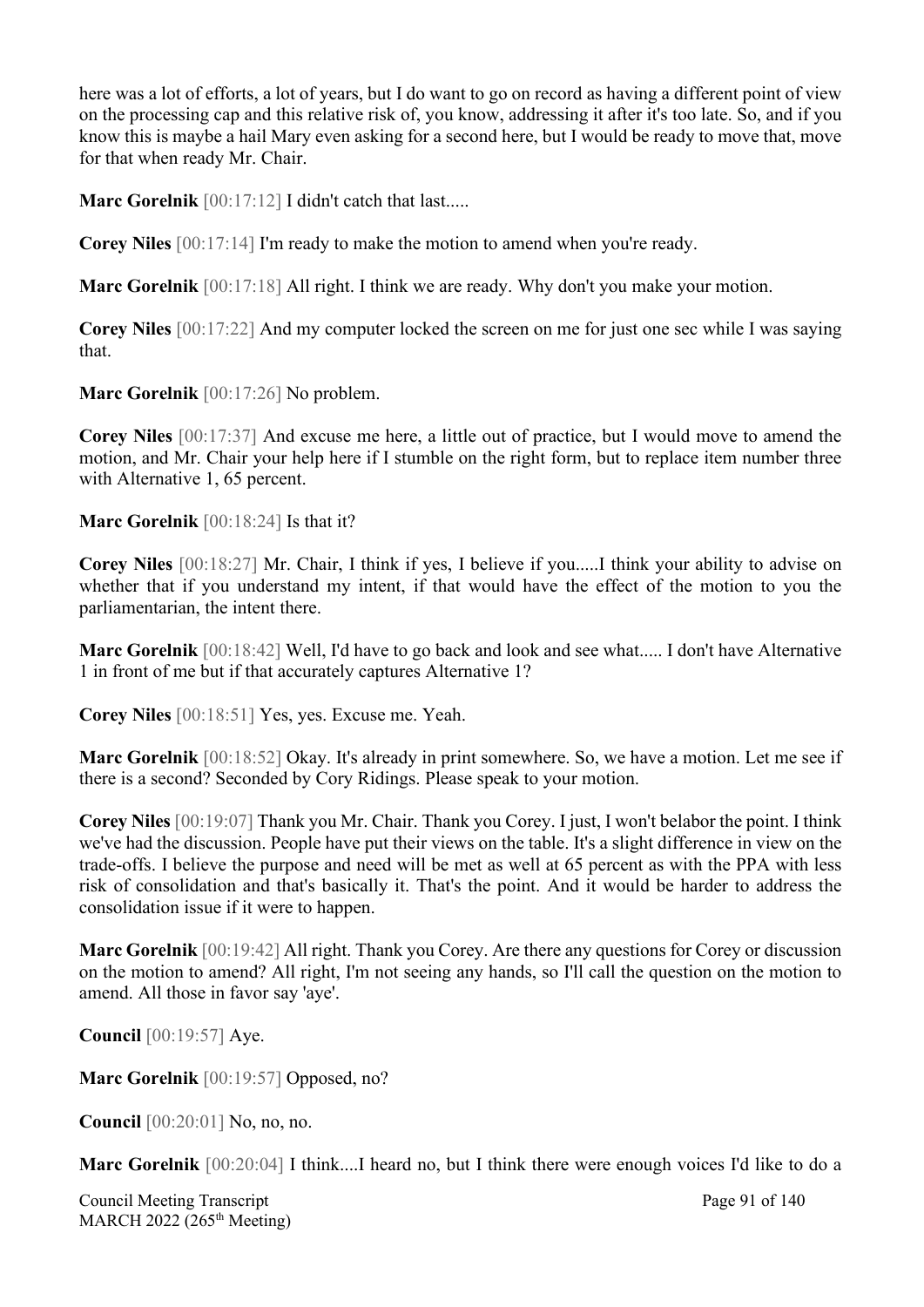roll call.

**Merrick Burden** [00:20:11] Thank you Mr. Chairman. I'll be reading from voting sheet number one on Mr. Niles' amendment to motion concerning E.2, Pacific Whiting Utilization. Mr. Niles.

**Corey Niles** [00:20:54] Yes.

**Merrick Burden** [00:20:56] Miss Svensson.

**Christa Svensson** [00:20:58] Yes, or no. Excuse me, no.

**Merrick Burden** [00:21:02] Mr. Oatman.

**Joe Oatman** [00:21:07] Sorry. No.

**Merrick Burden** [00:21:11] Mr. Pettinger.

**Brad Pettinger** [00:21:14] No.

**Merrick Burden** [00:21:14] Mr. Moore. Mr. Wulff.

**Ryan Wulff** [00:21:22] Abstain.

**Merrick Burden** [00:21:25] Mr. Dooley.

**Bob Dooley** [00:21:28] No.

**Merrick Burden** [00:21:31] Mr. Smith.

**Butch Smith** [00:21:34] No.

**Merrick Burden** [00:21:36] Mr. Anderson.

**Phil Anderson** [00:21:38] No.

**Merrick Burden** [00:21:40] Miss Ridings.

**Corey Ridings** [00:21:42] Yes.

**Merrick Burden** [00:21:46] Do we have Miss Yaremko?

**Marci Yaremko** [00:21:49] No.

**Merrick Burden** [00:21:53] Mr. Hassemer.

**Pete Hassemer** [00:21:55] No.

**Merrick Burden** [00:21:59] Miss Sommer.

**Maggie Sommer** [00:22:01] No.

Council Meeting Transcript **Page 92 of 140** MARCH 2022 (265<sup>th</sup> Meeting)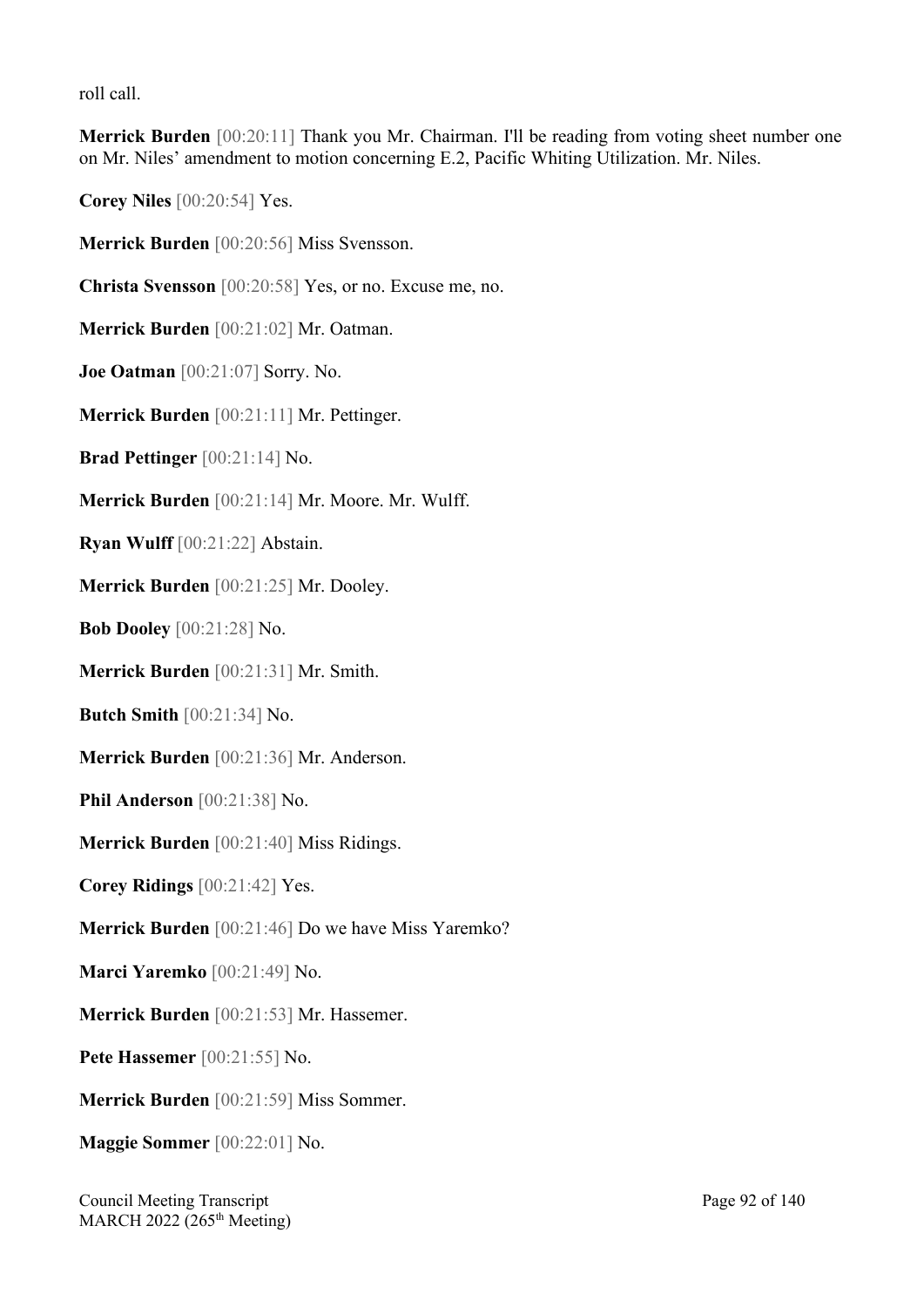**Merrick Burden** [00:22:03] And the last vote to you Mr. Chairman.

**Marc Gorelnik** [00:22:06] I don't need to vote unless there's a tie.

**Merrick Burden** [00:22:09] Okay. Motion fails.

**Marc Gorelnik** [00:22:11] All right the motion to amend fails. We're back to the main motion unamended. See if there's any further discussion on this motion? I'm not seeing any hands, so I'll call the question on the main motion. All those in favor say 'aye'.

**Council** [00:22:27] Aye.

**Marc Gorelnik** [00:22:28] Opposed, no? Abstentions? Motion passes unanimously. Thank you very much for the motion, Maggie. Let me see if the Council has any further action on this agenda item? I'm not seeing any hands. I'll turn back to our Staff Officer Brett and see how we're doing.

**Brett Wiedoff** [00:22:53] Thank you Chair Gorelnik. Yes, we've completed our action here. We've taken final action to adopt final preferred alternatives. I appreciate all the work here and the conversations. We'll take this and put it forward and package it for National Marine Fisheries Service to implement it. Thank you so much.

**Marc Gorelnik** [00:23:11] All right. Thank you Brett.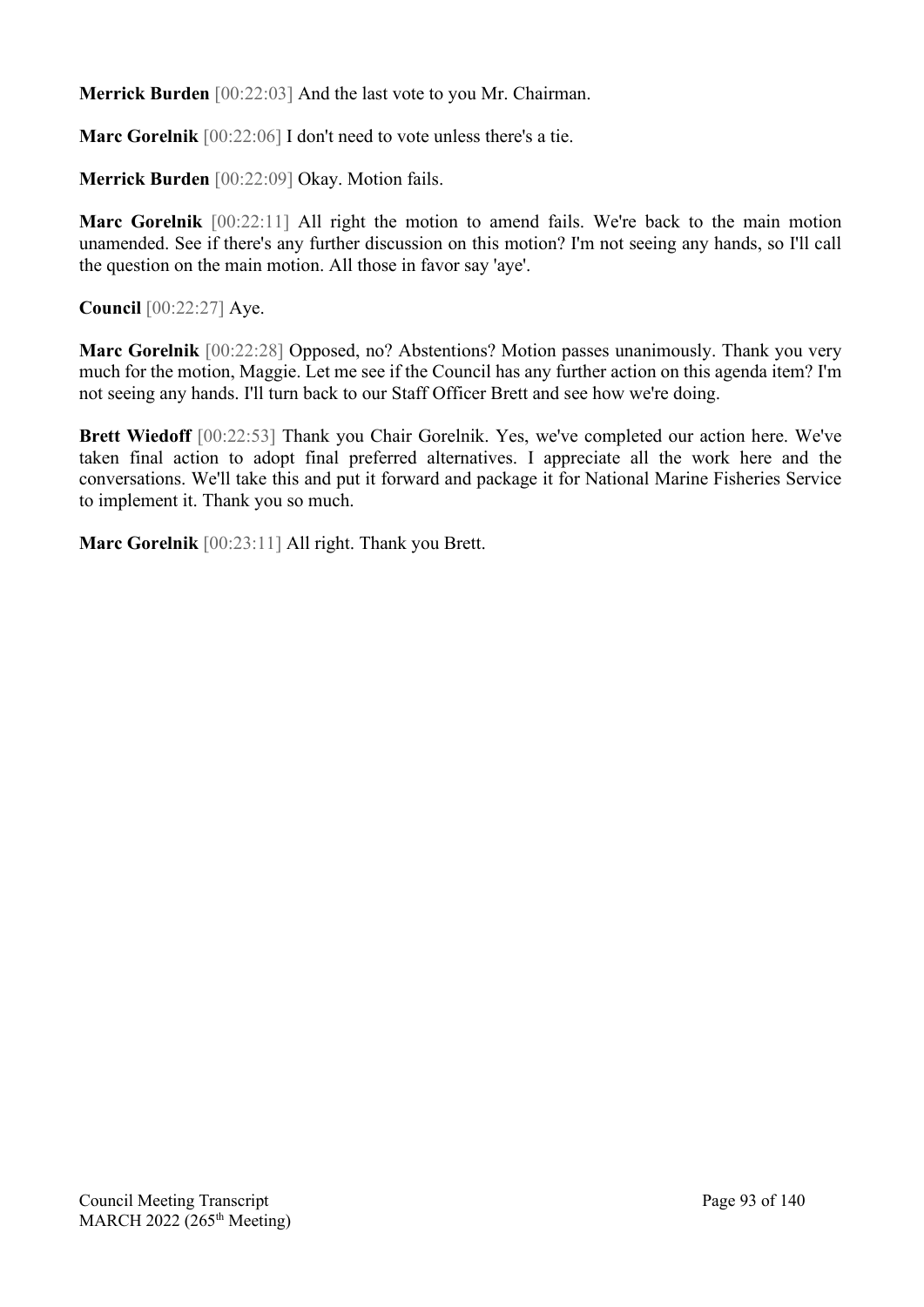### 3. Stock Definitions

**Marc Gorelnik** [00:00:00] So let's come back to agenda item E.3, Stock Definitions. When we were last here, we had concluded all our reports and public comment which brings us to Council discussion and action on E.3. So, let's see who wants to get us started first thing in the morning. It's early, give folks a moment to warm up. Maggie. Thank you.

**Maggie Sommer** [00:00:36] Thanks Chair. I'll break the ice. And just appreciate the reports provided by the National Marine Fisheries Service and the GMT in particular on this issue, bringing the issue to our attention but then really laying out some options for a pathway forward, and the GMT's very thorough initial consideration of a very large number of aspects related to this question and I will say I certainly started off feeling a little bit overwhelmed by the potential scope of this issue and what it will take to address it and I, you know, I think as we go forward we will be of course looking for input from our science advisers at the Science Center and the SSC we will be looking, seeking to understand the data availability aspects and the management differences and aspects of all of this and so I will say I certainly would support Option 1 of taking a, you know, a.....the opportunity to look at this in a very holistic and deliberate manner and make sure that we are working through all of the components of it and not looking at the document. I hope Option 1 was the right number but to move forward on a separate pathway and not try to do it in the 2023-24 groundfish spex package. Thanks.

**Marc Gorelnik** [00:02:23] Thank you Maggie. Heather Hall.

**Heather Hall** [00:02:27] That's my guy.....(online interference).....Good morning Chair Gorelnik and Council members. Thank you. I just wanted to offer some comments too on this. I really appreciated the early notice and transparency from National Marine Fisheries Service about this issue. It gave us a lot of additional time for questions, and I think National Marine Fisheries did a really good job of laying out the issue and the options that we had to think about. And as Miss Sommer said, the GMT did a really good job of digging into some of these issues and giving us a, I think a preview of the complexity of what we might be thinking about. I know WDFW has been thinking about several of the issues that were raised in the NMFS report, such as management of species that are primarily caught in state waters and how we respond to data moderate or data limited assessments, which I hope can be included in this going forward. But just overall, we see that there's a lot of different but related topics that will really benefit from a comprehensive review that is included in Option 1. I do have a draft motion. I know it's not really necessary. I have one if we need it but our......I completely agree and based on what I just said, I think Option 1 is the way to go.

**Marc Gorelnik** [00:04:21] Okay, well… I think that there's some more discussion to be had. Marci Yaremko has her hand up, so go ahead Marci.

**Marci Yaremko** [00:04:27] Yeah, thank you Mr. Chair. Thank you, Maggie and Heather, for your remarks and for outlining our path forward in support of Option 1, consistent with the recommendations from a number of our advisory bodies. I'd just like to take a minute if I might to respond to the Oceana letter. First, I want to thank Ben and Tara for some important reminders of the MSA requirements that we work with every day to prevent and end overfishing and to rebuild stocks. I think we all are around the table conscious of that objective, and it is good to be reminded of that overarching tenet. But I want to speak a little bit to the summary of the process moving forward and the content of their letter surrounding the immediate notification step by the Secretary of Commerce to the Council when a stock is overfished. I've been here through a few overfished stocks and that internal review process within NMFS that comes before a formal notification can take several months, and unfortunately we're most recently familiar with that process for a number of our salmon stocks, and in the case of quillback, that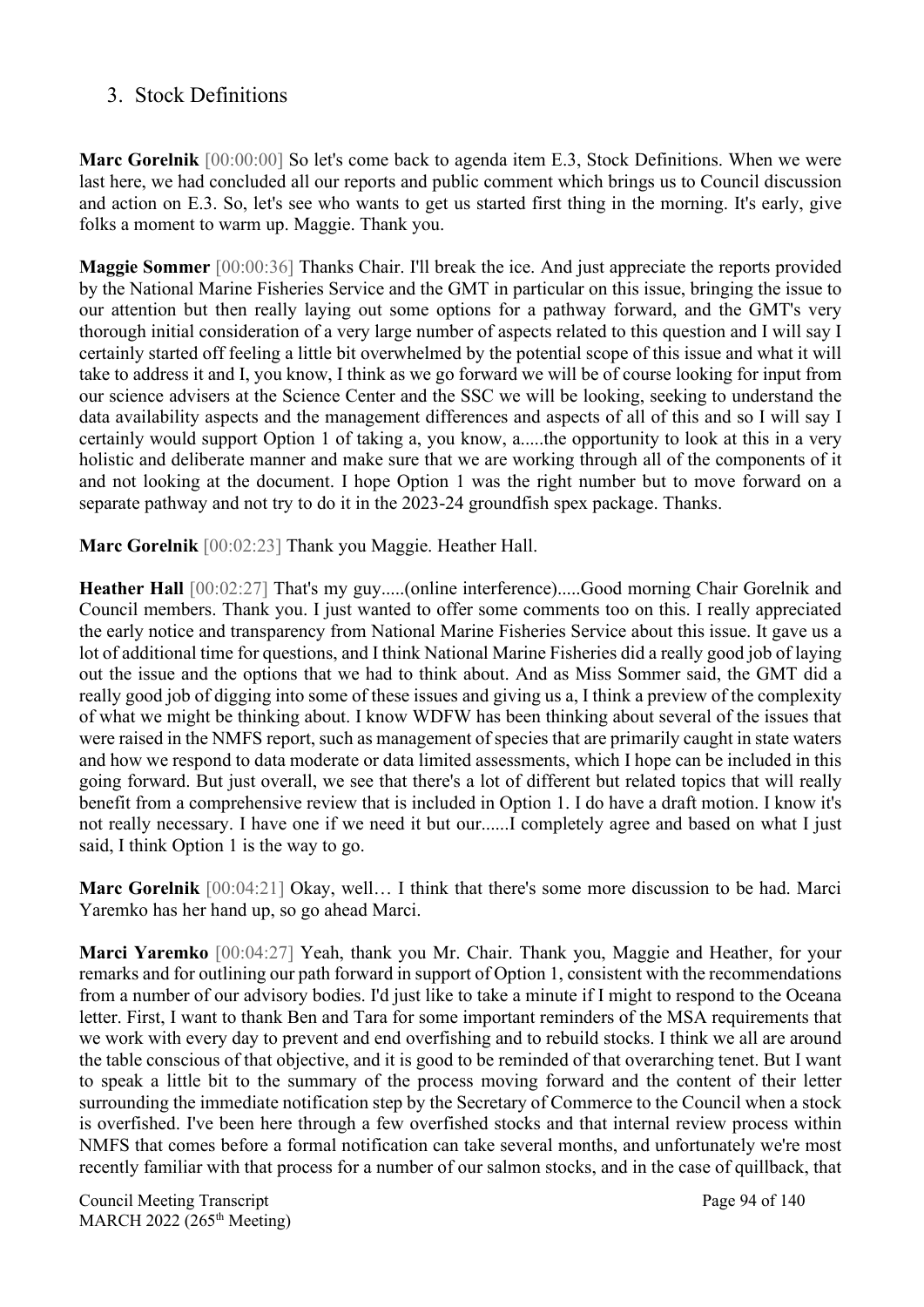internal review concluded a critical point that if there is no defined California stock of quillback, a determination of overfished can't be made for the stock by the Secretary of Commerce. The stock in our FMP is defined as a coastwide quillback stock, and NMFS can't make a determination on the West Coast wide stock of quillback as being overfished because it's not. We had assessments from California, Oregon, and Washington, and in combination those three stock assessments would not have led to a determination of overfished. So, I think this is a really important point and just want to make sure that I acknowledge the work that NMFS has done in the background to conclude this point, and this is why they take the time to do these reviews, when the science that's presented to us suggests that there is over, that a stock is overfished. Back to salmon for a minute, thinking back in 2018, you know, we received the news in our salmon preseason process that stocks met the FMP criteria as overfished, and in that case it took many months for the notification to come. I think it came later in August, and in that case the review was probably relatively straightforward. But the situation there and compared to today, there are other similarities that I just want to highlight. The Council and NMFS acted without the formal determination to the Council on status of those salmon stocks. I think we've always kind of viewed that notification as more of an academic exercise, and in that case as well the Council acted on information that it had in hand preseason in developing the 2018 salmon seasons. So comparably in the case of quillback, actions have been taken for purposes of conservation and management. I also want to specifically point out that there's nothing to support a claim that NMFS or the Council are evading its obligations or not intending to comply with the legal requirements regarding quillback rockfish. As the GAP describes, and as we've all acknowledged around the table, there was immediate action on the part of this Council recommending immediate actions to drastically reduce recreational bag and commercial trip limits. NMFS then immediately, or I guess I should say as immediately as the Administrative Procedure Act allows, established those reductions in the Federal Register, which took effect January 1st of 2022, and concurrently the California Fish and Game Commission also took action on those recreational bag limits for state waters effective January 6th of 2022. Moving on to a few other points here related to our work today and the situation summary, it's suggested that now is the time to signal if there is a preference to continue to manage quillback rockfish in the nearshore rockfish complex's north and south of 40 10 degrees in the 23-24 biennium. This is all in preparation for our actions in April. So, with regarding the signaling, I encourage the Council to say, yes, that's our intent that we continue to manage quillback rockfish in the complexes in this upcoming biennium for the following reasons. First, we know we can manage quillback directly and specifically while remaining in the complexes since we've already taken regulatory actions to do that consistent with the best scientific information available from the 2021 stock assessment. Next, I just want to note that the specifications development that's underway will include additional inseason mechanisms that will provide us with even more tools in our toolbox so we can be even more responsive in our management of this stock in the 23-24 biennium. I feel confident that looking at those tools and making sure we have all the tools we need is where our energy should focus for the immediate near-term as we will commence work on a separate track with regard to the FMP amendment under the Option 1 pathway described in the NMFS report. Back to the 23-24 biennium and the management in the complex. The new tools that we are ensuring that we have in our box will also be supplemented by some new activities stateside with regard to tracking quillback rockfish catch both on the commercial and recreational fronts. We will be tracking on a weekly basis. These are the same tracking protocols that we've been using effectively to closely monitor our recreational and commercial inseason mortality to keep fisheries within our established harvest guidelines, so we'll be coming back to you beginning in April with as close as we can get to real time estimates of projected mortality. As we mentioned previously that the projections of mortality that we were working with in November when recommending our inseason actions, that those were the best estimates that we could develop at the time, noting that there was a fair amount of uncertainty in those estimates and the reason for the uncertainty is we were making such a dramatic change. It's very difficult to project with a lot of certainty how much change you will accomplish with a measure when it's substantially different from the kind of previous management regime and the data that you've collected in the recent past, so we are, like I said, heightening our monitoring activities on these stocks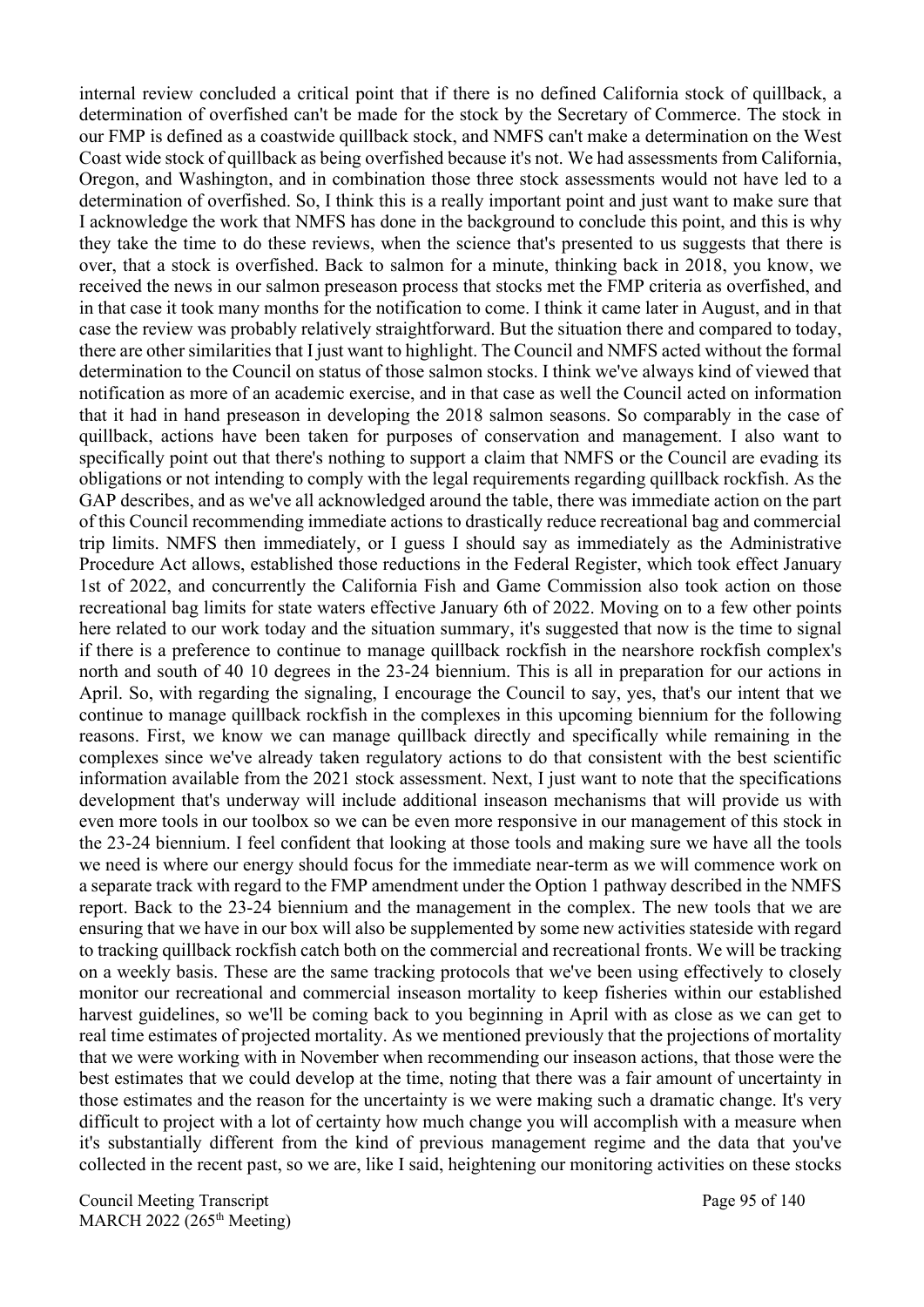and we'll look forward to reporting back to you with the first look of the reductions to mortality come April. Talking a little more about the Option 1 FMP amendment process and taking the time to do it right. I want to acknowledge some of the important topics that NMFS highlights in their report, particularly with respect to jurisdictional issues. There are far reaching management and policy implications there. There is discussion the past several weeks and sidebars about this being an exercise that's much like a sweater where you start to pull one string and what happens next, so we do need to take the time to think through what these stock definitions will mean and how we best refine them. It's going to require a lot of coordination among management agencies, and we may well discover new challenges once we start to dig into this. We're also potentially talking about changes to future processes and how we deal with future stock assessments and spec cycles. The Council has not contemplated changes of this magnitude to our stock assessment and spex processes in a very long time, thinking back to when we switched to the biennial spex process, and that was nearly 20 years ago. So, there are very significant implications of these discussions and given the magnitude, it is really important to take the time to get it right per the Option 1 pathway. I just want to again thank the GMT for their detailed analysis on this topic, and that's it for me. Thank you.

**Marc Gorelnik** [00:16:16] Thank you very much Marci. Further discussion? All right, Heather, you suggested you had a motion, so please go ahead.

**Heather Hall** [00:16:30] Thank you. And thank you Sandra. I move that the Council consider development of a fishery management plan amendment that would define stocks and complexes used for management and for making status determinations through a process that is separate from the 2023, 2024 harvest specifications and management measures process described as Option 1 in Agenda Item E.3.a, NMFS Report 1, March 2022.

**Marc Gorelnik** [00:17:09] Thank you for the motion, Heather. Is the language on the screen accurate and complete?

**Heather Hall** [00:17:12] Yes, it is.

**Marc Gorelnik** [00:17:13] Looking for a second? Seconded by Maggie Sommer. Please speak to your motion.

**Heather Hall** [00:17:21] As we've been saying this morning in our overview, Option 1 really allows for a close look in a holistic way through a more, through a process to complete all the steps needed for all groundfish stocks, including quillback rockfish. I think everyone really recognizes the importance of responding to this in a timely manner. I know there's intention to discuss prioritization of this under Agenda Item E.6. And in the meantime, as Marci was saying, there's been a lot of work done by state agency staff and the GMT to analyze management measures in the 23-24 spex process to reduce fishing on stocks of concern, particularly quillback rockfish off California. In addition, as mentioned by the GAP, CDFW has already taken inseason action to reduce the take of both quillback and copper rockfish in 2022 and so I think this Option 1 gives us a good path forward. That's it, thank you.

**Marc Gorelnik** [00:18:38] Thank you Heather. Are there questions for Heather on the motion or any discussion on the motion? I'm not seeing any hands so I will call the question. All those in favor say 'aye'.

**Council** [00:18:52] Aye.

**Marc Gorelnik** [00:18:52] Opposed, no? Abstentions? Motion passes unanimously. Heather, thank you very much for the motion. Before turning back to our staff officer, I want to see if there's any other

Council Meeting Transcript **Page 96 of 140** MARCH 2022 (265<sup>th</sup> Meeting)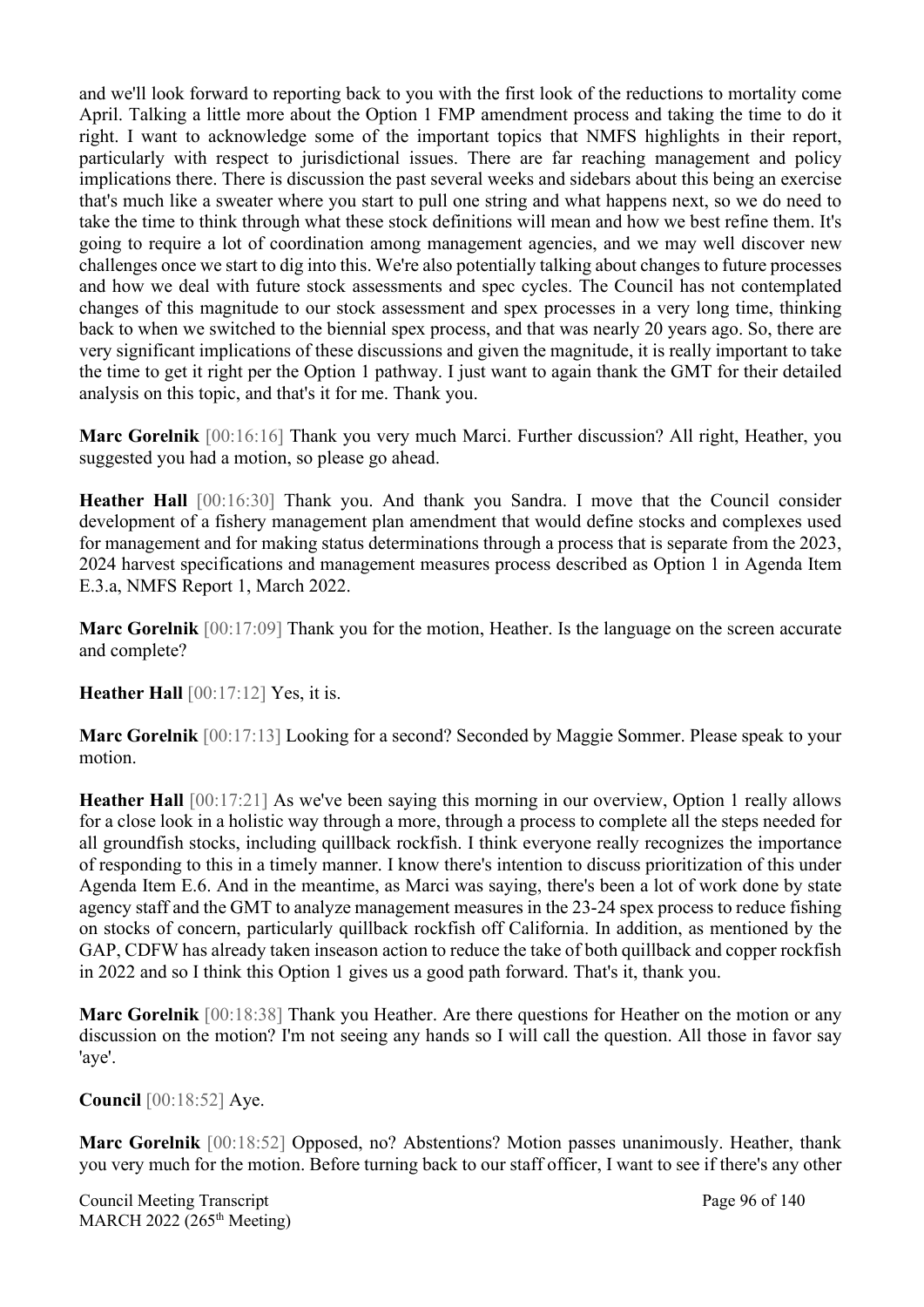business under this agenda item? All right Jim.

**John DeVore** [00:19:17] I presume you mean John.

**Marc Gorelnik** [00:19:18] John. I'm sorry John. I looked over at the staff seat and I saw Jim, but I meant John.

**John DeVore** [00:19:26] Well, thank you Mr. Chairman, Council members, you have completed this agenda item. You've adopted the Option 1 process for going forward with an FMP amendment, which is indepen.... well not exactly independent, but it's not going to be carried in the 23-24 spex process. And you will prioritize this item under Agenda Item E.6, least amongst the groundfish items. And according to the Supplemental Attachment 1 on the process pathways, we would anticipate some action under Agenda Item C.7 to put it on the Year-At-a-Glance and start scheduling that initiative. And so, with that I would say you have completed this agenda item.

**Marc Gorelnik** [00:20:13] All right thank you very much John. Appreciate that.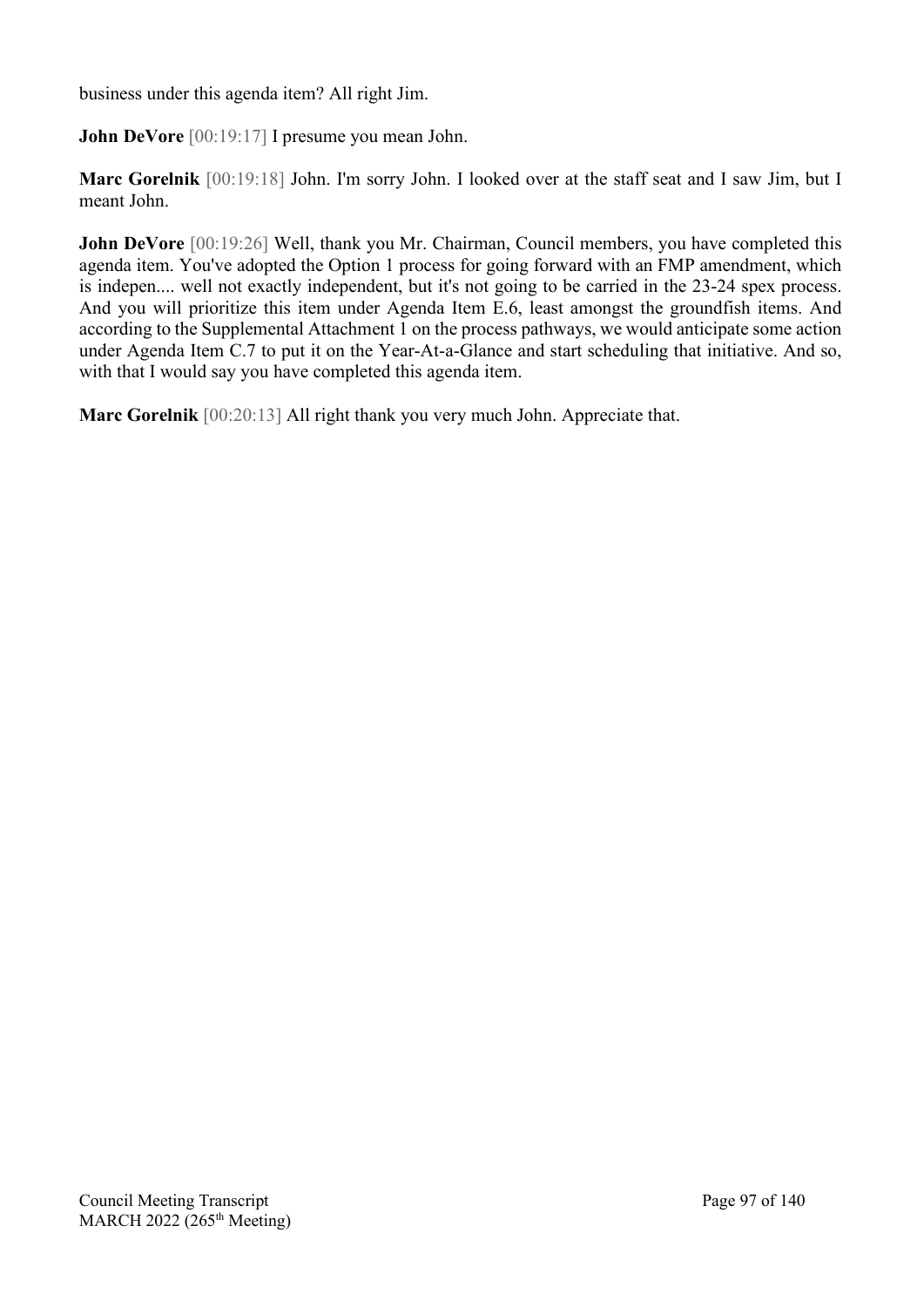### 4. Limited Entry Fixed Catch Share Program Review

**Marc Gorelnik** [00:00:00] We have before us on the screen our Council action, and based on the questions we had I'm sure we'll have a fair amount of discussion so… who wants the honor of kicking us off? It's a cold bench as they say in the law. So, I imagine we may proceed here with a motion, but I have to think there's going to be some discussion. Heather Hall. Thank you.

**Heather Hall** [00:00:48] Thank you Chair Gorelnik. I'll get started. I wanted to start by first acknowledging all of the work in the briefing book that was there for us to look at on this and the good, the staff report and in particular the staff presentation that Jessi gave us this morning. It really helps to think through how to craft, to think through the issue and craft our move forward through a motion which I do have when the time is ready and leave room for Council discussion. Just noting in general the distinction between how we talk about management measures under this agenda item, but also under E.6, which was a little bit....thinking through that was a little bit challenging and so as Miss Sommer mentioned this morning the diagram was very helpful for that. I think in general as we've talked through the Limited Entry Program Review, we've had the general conclusion that was in the report that the program is working well and so we don't have a, it doesn't feel like a heavy lift here in terms of moving this document forward for program, or for public review. So, I'll just leave it at that until we're ready for a motion.

**Marc Gorelnik** [00:02:29] Thank you very much Heather for priming the pump there. Phil Anderson and then Maggie Sommer.

**Phil Anderson** [00:02:36] Thanks Mr. Chairman. I guess I just wanted to voice a concern about the scope of the review, and specifically I'm talking about changes to the RCA boundaries. And we have a.....you know we've got a separate, in my mind we have a separate process that we're considering potential changes to the non-trawl RCAs. I believe our next time we'll be visiting that is in April and I think trying to add that component to this review is... I don't support that. I think it's a mistake. I think we ought to deal with the RCA issues in that separate process that we have ongoing. So, I just, I know they had a.....I know there are differences of opinion and perspectives up and down the coast with respect to that issue and as the GAP's report pointed out there was some discussion, particularly with respect to changing the non-trawl RCA off the Washington coast and the potential effects that that might have on the recreational fishery. So, I just wanted to put that out there at the outset of the discussion and voice my perspective about and having that be a part of this consideration and that I don't support that. Thanks.

**Marc Gorelnik** [00:04:41] Thank you very much Phil. Maggie Sommer.

**Maggie Sommer** [00:04:45] Thanks Chair. I would think I will just comment at this time on the cost recovery aspect of this. Appreciate the information provided by the National Marine Fisheries Service and understand that the Council will consider putting that on the groundfish workload list and discuss prioritization under that item, and just wanted to acknowledge the......that the list of incremental costs or items that might be considered incremental costs because they are core lap program elements in the NMFS report was characterized as a preliminary determination. I know there's a lot more thought to go into development of a program and I would fully support industry involvement in development of that program and consideration of issues that have already been raised here today as well as I'm sure more to come in the future.

**Marc Gorelnik** [00:05:53] Thank you Maggie. Further discussion? Bob Dooley.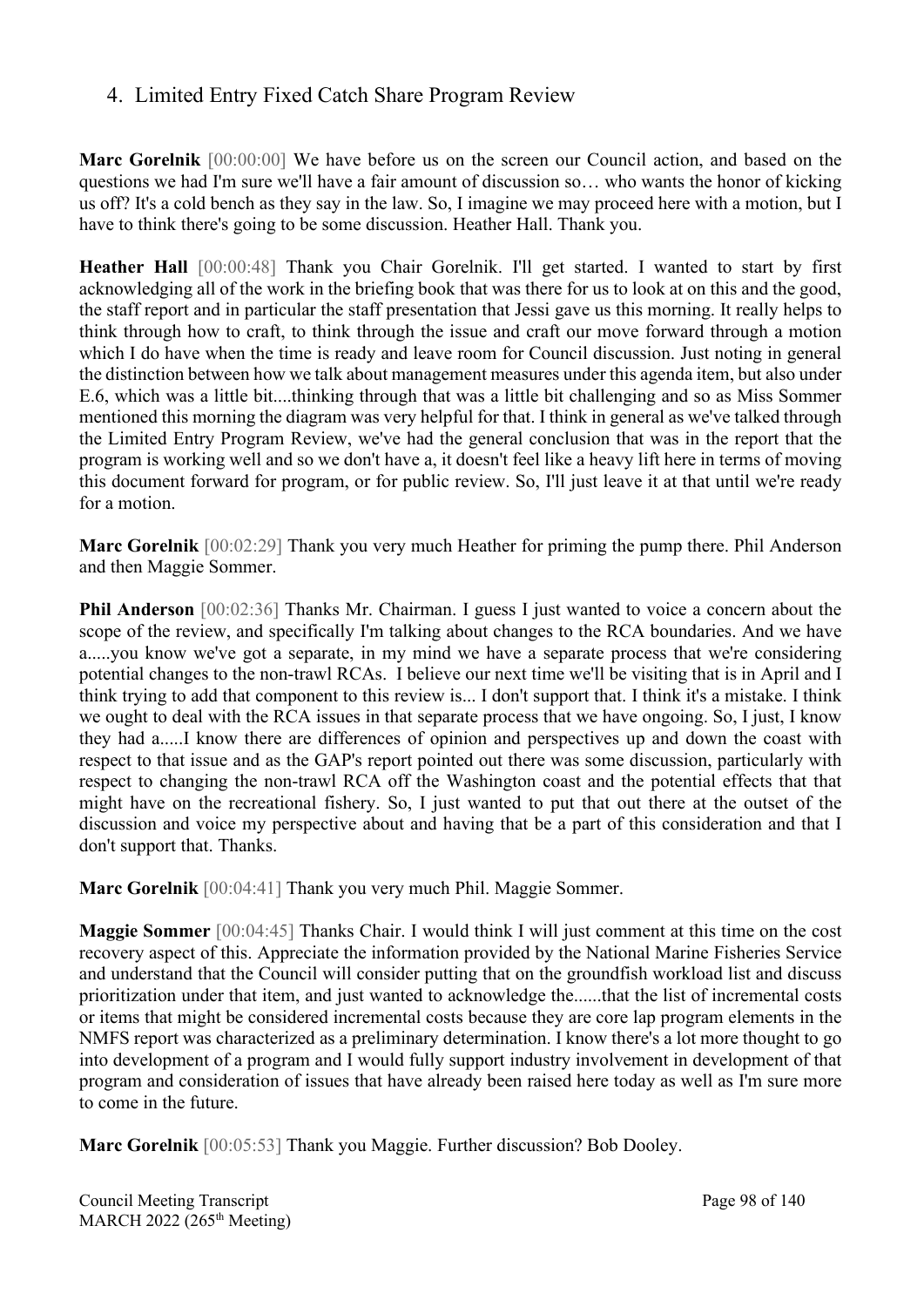**Bob Dooley** [00:06:02] Thank you Mr. Chairman. I really appreciate Maggie's comments on cost recovery. I know we've all experienced many years of frustration at how much time we've put into this in the trawl sector, and I'm worried that we had very little comment from the GMT and GAP on this. And I think if we're putting it out for public comment it would be nice to have a better feel for what that is, how that process is going to affect this sector and how decisions are going to be made to implement cost recovery on particular items and how transparent that would be to the public to be able to understand how it might affect them and make meaningful comments in the process. But a general description with some specificity to understand that process as it goes out for public comment might be very beneficial to the long-term success of this program and the implementation of cost recovery in it and maybe save us a lot of time in the future if people understand more thoroughly how that's going to be implemented in this program. So, there's a lot in the briefing book and I really appreciate NMFS's efforts in that. I think I made comments directly to NMFS at the time and to Ryan today on the floor about some of the things that might be brought to light and I just… in the interest of transparency and full public participation in this I would hope that we could do that. Thank you.

**Marc Gorelnik** [00:07:50] Thank you Bob. Further discussion? Christa Svensson.

**Christa Svensson** [00:07:58] Yeah, thank you. I just wanted to express some thanks for the quality of reporting from staff. The presentation you gave today was very helpful. I will echo Maggie's sentiments on the graph in particular to help lead us through this, but even your willingness to jump down a couple of rabbit holes this morning and work with us is very much appreciated. Thanks to the management team and the GAP and I'm appreciative that you took the time to really think about, there's a lot of children in here that we're talking about, and you prioritize them for us. And I want to talk just for a second about the one that was identified as the highest priority which is the extension, making sure that that would be moving forward not just as a biennium item, has been expressed as important for every stakeholder that I've spoken to, whether they were on the GAP or not, this this has across the board been the highest priority item for the stakeholders in the fixed gear fishery that I've spoken to. If there's others out there that feel differently and they want to reach out shortly, I guess, let me know, but otherwise just appreciative of everybody that's been engaged in this process and hoping we can keep that engagement moving forward.

**Marc Gorelnik** [00:09:25] Thank you Christa. Let's see if there's any further discussion otherwise, I imagine there will be discussion with a motion. So, Heather Hall.

**Heather Hall** [00:09:37] Thank you Chair Gorelnik. Sandra, if you......I'm ready for you to put my motion on the screen. I move that the Council adopt the draft Limited Entry Fixed Gear Permit-Stacking Program Review, Agenda Item E.4, Attachment 1, March 2022 for public review after including the following in the draft document. For Section 3 Research and Data Needs: Collect and analyze additional permit prices to evaluate barriers to entry and expectations of future profitability in the fishery. Gather additional data and analysis of the impacts of the program on crew and operators. Conduct further analysis of changes in the spatial distribution of the fishery and whether outcomes are equitable between ports and users to evaluate future measures to increase equity. In Section 5 Recommendations: Begin the development of a cost recovery program for the Limited Entry Fixed Gear Permit-Stacking Program. Remove the requirement to designate a base permit from 660.25(b)(3)(iii), subpart C. Prepare a report clarifying the owner on board exemption requirements to determine if regulatory or data system changes are needed.

**Marc Gorelnik** [00:11:22] Thank you, Heather, for the motion. Is the language on the screen accurate and complete?

**Heather Hall** [00:11:27] Yes, it is.

Council Meeting Transcript **Page 99 of 140** MARCH 2022 (265<sup>th</sup> Meeting)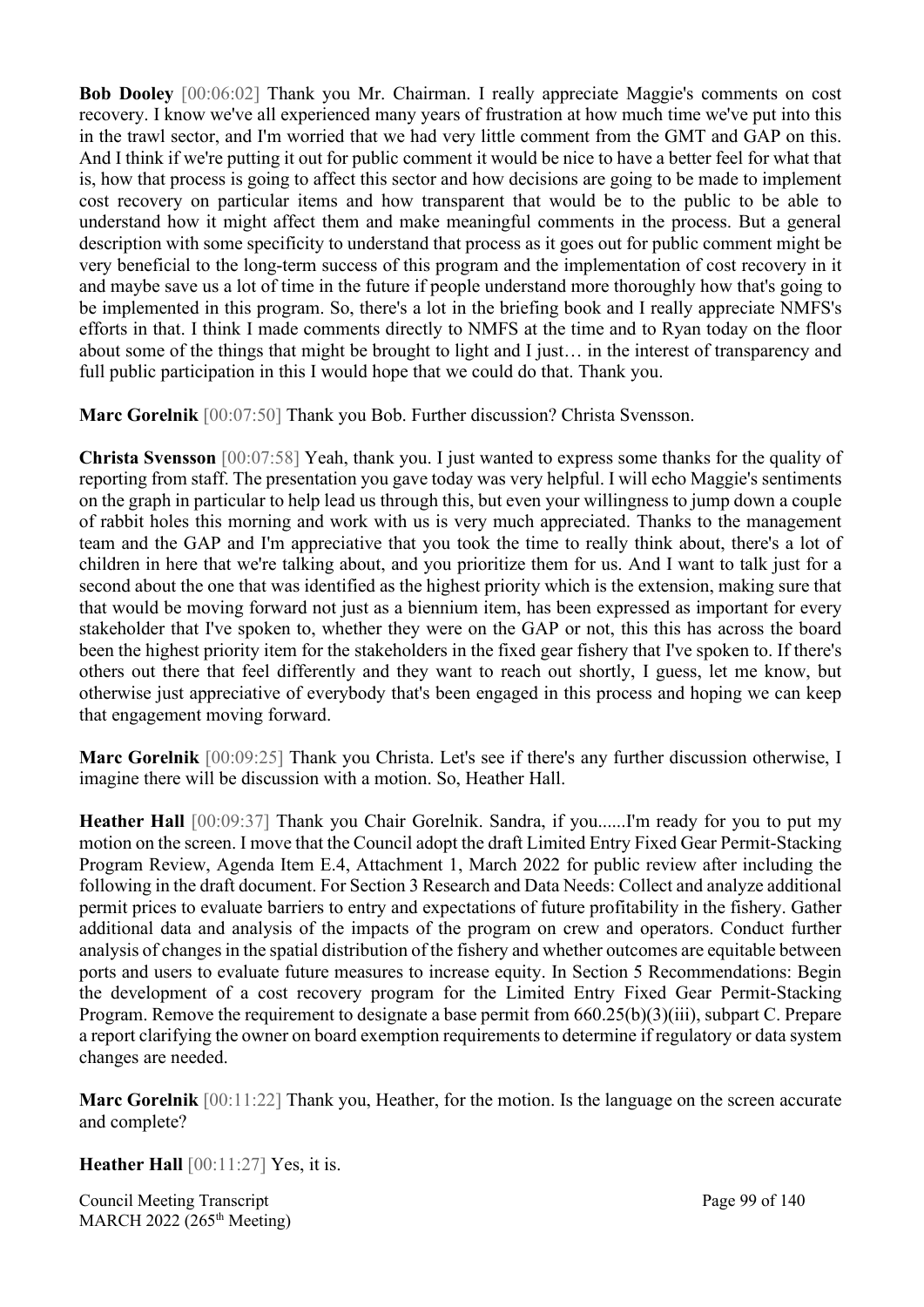**Marc Gorelnik** [00:11:28] I'll look for a second. Seconded by Maggie Sommer. Please speak to your motion.

**Heather Hall** [00:11:36] Thank you. Along with my motion in considering this and adopting it, my intent is also that staff would be authorized to make any minor adjustments as needed to prepare the document for public review and final Council options. I also, in terms of guidance, would also offer that management measures that we would consider only new management measures and a separate standalone process through the workload and new management measures process, and specifically this would only include new management measures, not measures that are already being considered through other processes such as the current spex or the non-trawl RCA agenda item. So other than that, I think we had a good discussion this morning and hopefully this covers what is needed for the public review. That's it.

**Marc Gorelnik** [00:12:40] All right. Thank you. Maggie Sommer questions for maker of the motion?

**Maggie Sommer** [00:12:51] Thank you Chair. No questions, just a comment. I'll hold if......

**Marc Gorelnik** [00:12:54] Let's see if there are any questions on the motion and if not, we'll have discussion. So, Maggie Sommer.

**Maggie Sommer** [00:13:00] Thanks Chair Gorelnik. Thank you for the motion, Heather. Appreciate the motion and the approach here and support it and I just wanted to clarify following on Bob's comment earlier, while the program review document that we are putting out for public review here addresses the topic of cost recovery in Section 2.7, there's no specification in that document on what a future cost recovery program might be and that we will be pursuing a separate process from the start to develop and design a cost recovery program with transparency and Council and industry involvement. That my understanding of the document and the motion at least.

**Marc Gorelnik** [00:13:54] Thank you. Further discussion on the motion? Pete Hassemer.

**Pete Hassemer** [00:14:01] Thanks Mr. Chair. I did have a question for the maker of the motion. Appreciate that. Just a clarification on the new management measures that would be handled in our other prioritization process. The GAP made some recommendations. One of them, things to also include would be to amend the sablefish, tiered sablefish permits that are hook-and-line endorsed to use slinky pots. Heather, is that the type of management action or new item that you would see moving into that, be taken care of in that other process? Thanks.

**Marc Gorelnik** [00:14:52] Heather.

**Heather Hall** [00:14:53] Chair Gorelnik. Mr. Hassemer. Yes, that's exactly what I was suggesting by that.

Pete Hassemer [00:15:02] All right, thank you.

**Marc Gorelnik** [00:15:06] All right. Further discussion on the motion? I am not seeing any hands so doesn't necessarily mean someone's hand isn't raised, I just don't see it, but I've looked twice now so I think we'll call the question. All those in favor of this motion say 'aye'.

**Council** [00:15:26] Aye.

**Marc Gorelnik** [00:15:27] Opposed, no? Abstentions? Motion passes unanimously. Heather, thank

Council Meeting Transcript **Page 100 of 140** MARCH 2022 (265<sup>th</sup> Meeting)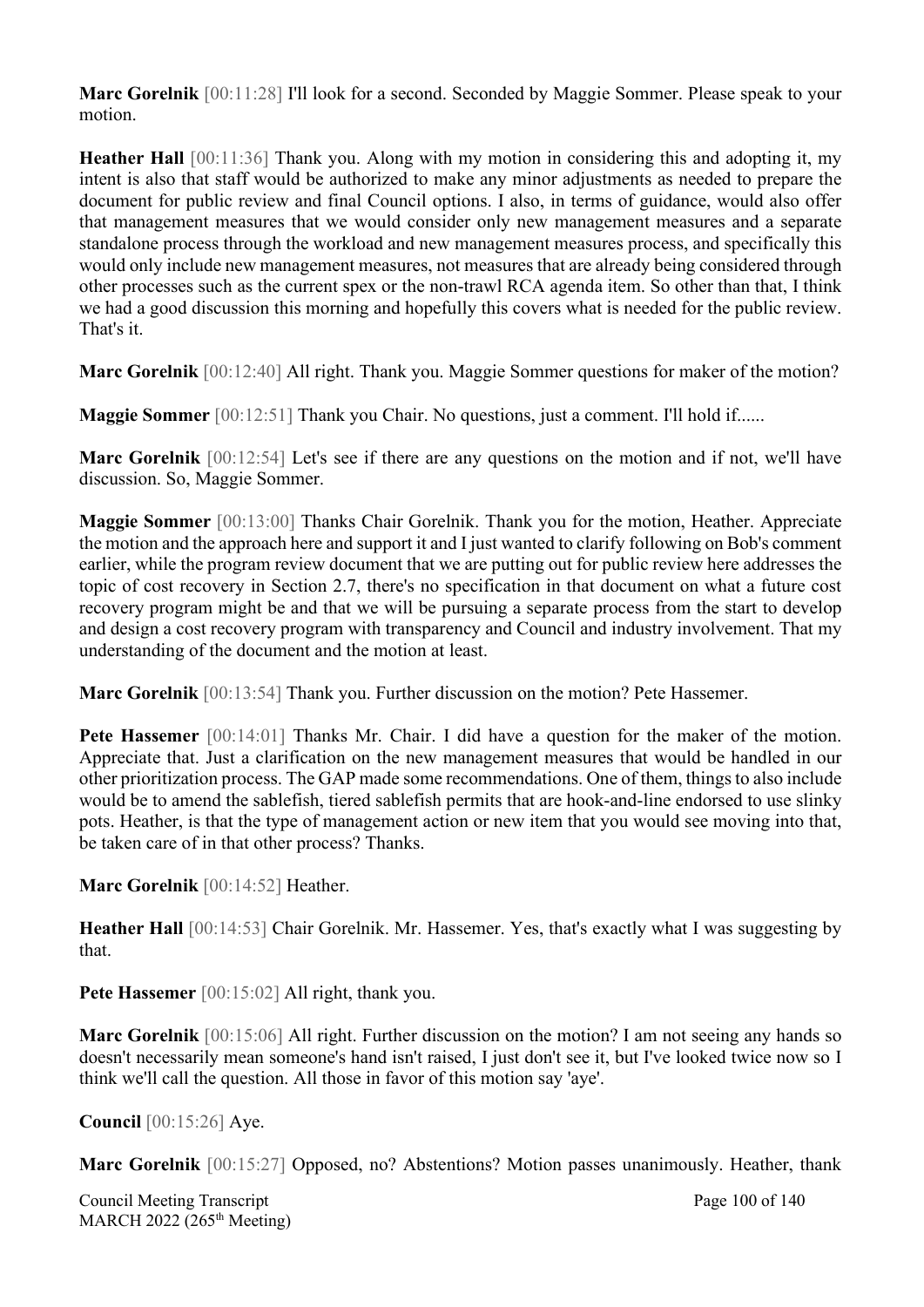you very much for the motion. Before going back to Jessi let me see if there's any other action from the Council on this agenda item. All right, Jessi, did we do good?

**Jessi Doerpinghaus** [00:15:58] Thank you Mr. Chair. I think you guys did great. We will, Jim and I will work on getting the document ready for public review, including the research and data needs and recommendations from the motion. You also highlighted that you will consider any new management measures, like those that were presented in the GAP report under Agenda Item E.6 tomorrow. And unless things change under future workload, we will be back in June to hopefully approve the document and complete the review process. And hopefully that covers anything and Jim can correct me if I'm missing anything.

**Marc Gorelnik** [00:16:42] All right, thank you Jessi and thank you Council. So that concludes Agenda Item E.4.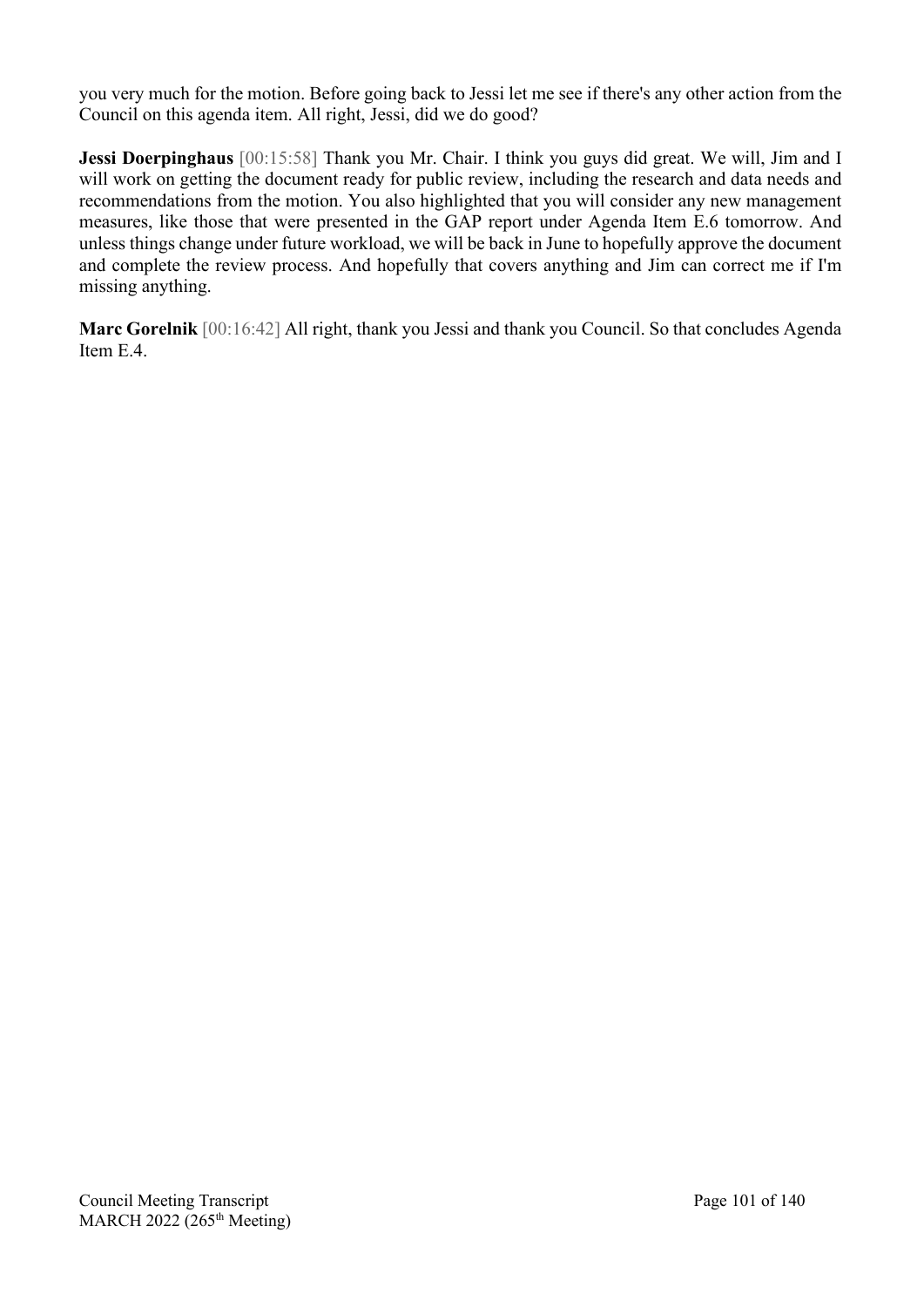### 5. Fixed Gear Logbooks – Final Action

Marc Gorelnik [00:00:00] So that completes the reports. That completes the opportunity for public comment and takes us to Council discussion and action. You see it there on the screen. So, looking for somebody to get us started. Maggie Sommer. Thank you.

**Maggie Sommer** [00:00:19] Thank you Chair Gorelnik. Noted in the report as well as in some of the questions during advisory body reports, there are, I think, some implementation details to be worked out probably between the states and the National Marine Fisheries Service and I would just look to Mr. Wulff to confirm that that will be possible after Council action today that NMFS can continue to work with states on questions like who logbooks are required to be submitted to and how NMFS will receive the data if logbooks go to the states first, et cetera, as long as that our, the Council intent is clear today on who the logbook applies to.

**Marc Gorelnik** [00:01:09] Mr. Wulff.

**Ryan Wulff** [00:01:11] Yes. Through the Chair, thank you Miss Sommer. It's, your last part's important and as long as the intent is clear here, yes, we can work out the implementation details after.

**Marc Gorelnik** [00:01:22] All right. Further discussion? Christa.

**Christa Svensson** [00:01:26] Yeah, thank you. This is a similar but industry related question in terms of timing. You know there is a difference as we work through this on non-trawl versus fixed gear, but just in general 2023 is creeping up upon us so what that timeline really looks like in terms of getting stakeholder engagement to review logbooks, et cetera, and… and how confident are you that we will get the level of feedback that will have participants feeling very comfortable with us?

**Ryan Wulff** [00:02:01] Yes. Thank you, Miss Svensson, for the question. Yeah, we've already had a number of industry conversations and we are continuing to do so. We want to get additional feedback from them on design and on beta testing so we feel pretty confident that we will continue to be able to have those discussions and again are looking to do a rulemaking this year so that the logbook would be effective January 1st of 2023.

**Marc Gorelnik** [00:02:29] All right. Further discussion here and perhaps a motion if... Maggie Sommer.

**Maggie Sommer** [00:02:39] Thank you Chair Gorelnik. I have a motion if you're ready?

**Marc Gorelnik** [00:02:42] Let's go forward with the motion and perhaps that'll prompt some further discussion.

**Maggie Sommer** [00:02:47] Great. Thanks. I move the Council adopt the following recommendations to clarify the federal fixed gear logbook requirement. The logbook requirement would apply to the nontrawl groundfish fleets as opposed to the fixed gear groundfish fleets. Vessels using non-trawl gear in the following fishery sectors would be required to submit the federal logbook to NMFS at initial rollout. Directed open access for groundfish, not incidental open access for groundfish. Directed open access means that a fishing vessel is target fishing for groundfish. Limited entry fixed gear primary sablefish, limited entry fixed gear trip limit vessels using non-trawl gear in the trawl IFQ program gear switching. The Council may recommend expanding the logbook requirement for additional non-trawl fisheries retaining groundfish in the future and provide the following guidance, request that NMFS continue to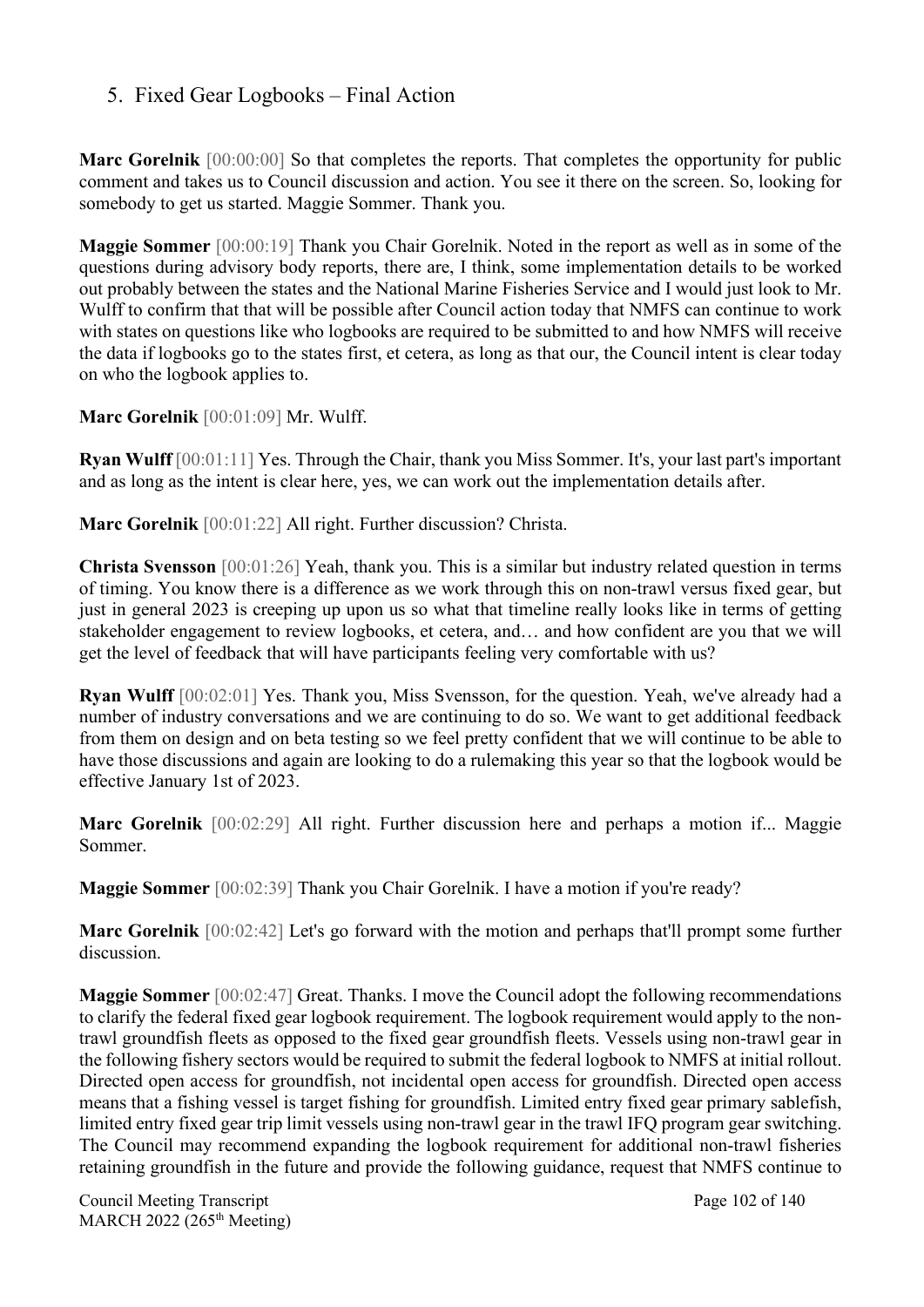work with the state agencies where there're overlapping logbook requirements to determine whether the federal or state logbooks should be used to meet both requirements and on other aspects such as data, elements, deadlines, et cetera, as needed to ensure consistency for industry, enforcement, and data users. Work with stakeholders in making a determination on whether IFQ gear switching vessels using electronic monitoring will continue recording discard information on the EM program fixed gear logbook or transition to the new federal fixed gear logbook.

**Marc Gorelnik** [00:04:23] Thank you Maggie for the motion. Can you confirm the language on the screen is accurate and complete?

**Maggie Sommer** [00:04:27] Yes, it is.

**Marc Gorelnik** [00:04:28] I will look for a second? Seconded by Christa Svensson. Please speak to your motion.

**Maggie Sommer** [00:04:33] Thanks Chair. The intent here is to clarify that the logbook requirement will apply to directed non-trawl groundfish, to directed groundfish fishing using non-trawl gear. The key aspect here of switching from the fixed gear language to non-trawl language is to make sure we are including gear types such as the groundfish EFP or trolled gear types that are being used in some EFPs, and we are contemplating allowing under some of the spex actions as well. The definition provided here for directed open access fishing, meaning that it is targeted fishing, comes from the suggestion in the Enforcement Consultants report and a need to clarify what's meant here by directed open access, understanding that the determination of targeting would be made based on a combination of factors including declarations, gear type, et cetera. The listing of sectors in the open sub-bullets there is intended to capture all of the targeted groundfish fishing with non-trawl gear that this federal requirement would apply to. And it is important, in my opinion to note and get on the record here for the public that we may want to consider expanding the logbook requirement in the future, acknowledging some of the comments we've heard about interest in understanding groundfish retention in incidental fisheries, incidental retention. And the guidance simply acknowledges, as was also included in the NMFS report, that state agencies, certainly ODFW, already has a fixed gear logbook requirement. We've had that in place for a number of years. We want to make sure that at the outcome of this process we don't have any duplicative requirements and that the requirements are consistent and work in a way that achieves the objective of gathering information here and meets the needs for enforcement and is as efficient as possible for industry as well. And then the final sub-bullet here was noted in the NMFS report and just wanted to support that, continuing to work with stakeholders. And of course, just recognizing that there has been outreach already to stakeholders by the National Marine Fisheries Service on the overall design of logbooks and understand that will continue as well. Thanks.

**Marc Gorelnik** [00:07:54] Thank you for the motion, Maggie. Let me see if there are any questions to the maker of the motion? All right. Let's start with discussion on the motion. Christa Svensson.

**Christa Svensson** [00:08:09] Yes, thank you Chair. I will be supporting the motion. I appreciate all the thought and the work that went into it. I am in favor because it is equitable among stakeholders in terms of data reporting, which I think is important, but I am also very appreciative of the fact that consideration was given in terms of burden that's going on to fishermen as they're trying to input logbooks or any documentation for that matter and working between the states and the federal level so that we don't have any more jumble than we need to. So, for that I will be supporting and am supportive. Thank you.

**Marc Gorelnik** [00:08:53] Thank you Christa. Further discussion on the motion? Bob Dooley.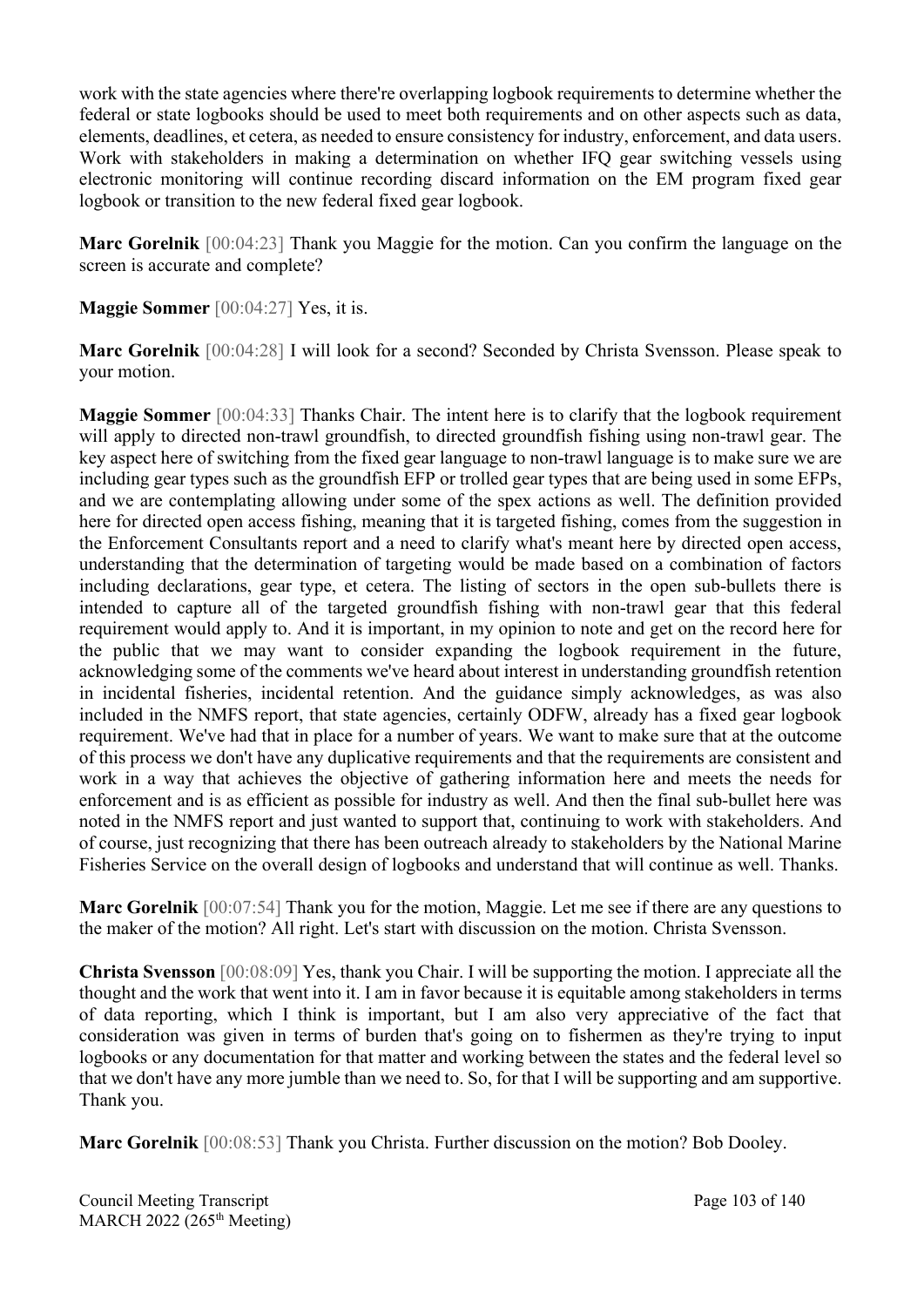**Bob Dooley** [00:08:59] Yes, thank you Mr. Chairman. And thank you, Maggie, for a thoughtful motion. I'm really appreciative of this. I believe, you know, we've had so many things moving forward over the years to try to get the non-trawl groups access to the RCA, non-trawl RCA, and hopefully this will be viewed as a tool that will help be able to get some accountability there without a big expense and enable them to do this to be able to move into that area that has been closed for over 20 years. I think it's important that this information be viewed as helpful for all, and I like the approach that's being taken, particularly that they're going to work with stakeholders to make sure that the data that's being collected is truly easy to use and as well as informative to that process. So, I'm really happy we're finally at this step where we're moving forward in a deliberative manner. So, thank you very much for the motion. I'll be supporting it.

**Marc Gorelnik** [00:10:04] All right, thank you for those comments, Bob. Is there any further discussion on this motion? Marci Yaremko.

**Marci Yaremko** [00:10:11] Thank you Mr. Chair. Thank you, Maggie, for the motion. I just want to acknowledge that there's been a lot of sidebar discussion even in the last few hours on the content and want to acknowledge Maggie's questioning of Ryan about our ability to make minor adjustments to the language so long as our intent is clear, and I believe our intent is clear and that the motion reflects our intent. I will note that with regard to the program development that's upcoming, some of the discussion today surrounding content in the EC report I think outlines some of the details that we will need to wrestle with as the program is developed, and I suspect that some of these are significant. At least on the state side I would have significant reservations with not just reservations, but a lack of ability to bring on a concurrent data collection program for state waters in a short amount of time. That's not something that we're going to have the ability to do. So, I think discussion about that state and federal waters situation that was identified in the EC report deserves some further thought. And that's just one example I think of a few issues that might arise as we dig into this a little more. So, I just would encourage NMFS in the planning of these meetings that will be continuing as the program develops that maybe we start those sooner rather than later, acknowledging the need for the program to be developed and with the target implementation date of January of 2023. So, there's a lot to do in a short amount of time. There has been a lot of work done already and just want to acknowledge the efforts that have gone on since November on this topic. They've been ongoing and appreciate the dedication of Lynn Massey and other folks that have brought us this far. So, I'll be supporting the motion. Thank you.

**Marc Gorelnik** [00:12:55] Thank you Marci. Heather Hall.

**Heather Hall** [00:12:58] Thank you Chair Gorelnik and thank you Marci. Just mentioned Lynn Massey's outreach to the states so that we're prepared for this at this meeting, and I wanted to echo that appreciation. I know Corey participated in a lot of those conversations and it's been really helpful to get us here. Also just wanted to mention that in this and specifically the bullet that suggests that the Council might expand the logbook requirement, noting we left the directed halibut fishery out of this action, but just want to flag it as something that we might be interested in looking at through a separate process down the road. I know we've heard from the GMT that the information from that fishery would be very valuable and so just wanted to flag that here. Thanks.

**Marc Gorelnik** [00:13:55] Thank you Heather. I am not seeing any further hands so I'm assuming there's no further discussion on this agenda item, or rather on this motion. So, I will call the question. All those in favor say 'aye'.

**Council** [00:14:11] Aye.

Council Meeting Transcript **Page 104 of 140** MARCH 2022 (265<sup>th</sup> Meeting)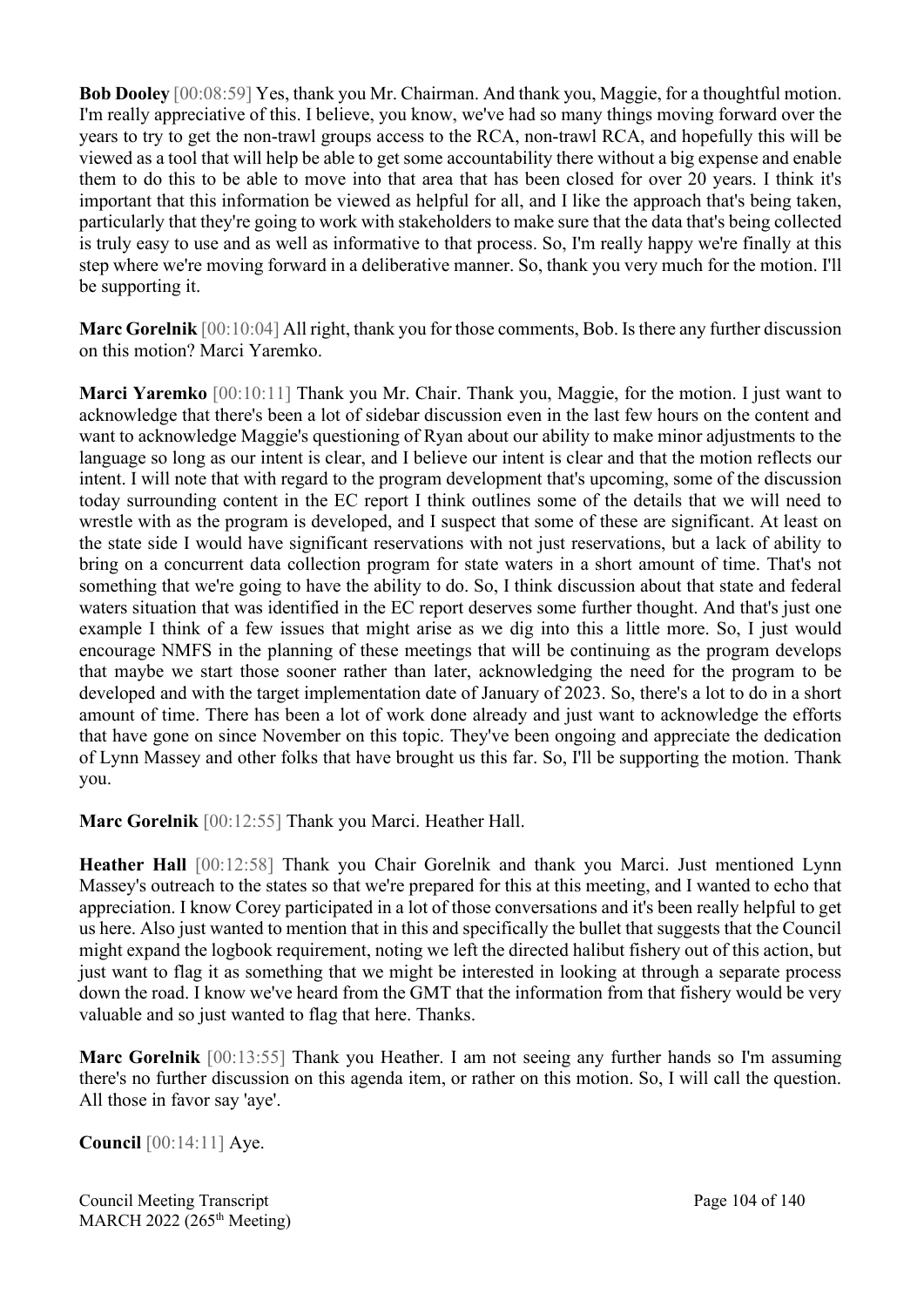**Marc Gorelnik** [00:14:11] Opposed, no? Abstentions. Motion passes unanimously. Thanks very much for the motion. Before turning back to our Staff Officer Todd Phillips, let me see if there's any further action on this agenda item from the Council? I do not see any hands so I will go to Todd and how are we doing?

**Todd Phillips** [00:14:44] Yes, thank you Mr. Chair. Based on this particular agenda item, I would say that the Council has appropriately conducted your action. You have reviewed, obviously the Council objectives for the logbook. A motion was offered to clarify fixed gear requirements, and the Council did give guidance to the National Marine Fisheries Service regarding future steps with this particular, this logbook. I would say that unless you have other further questions for me, you, the Council has concluded this action. Thank you.

**Marc Gorelnik** [00:15:20] All right. Thank you very much Todd. Well, that completes Agenda Item E.5 and completes our groundfish items for the day.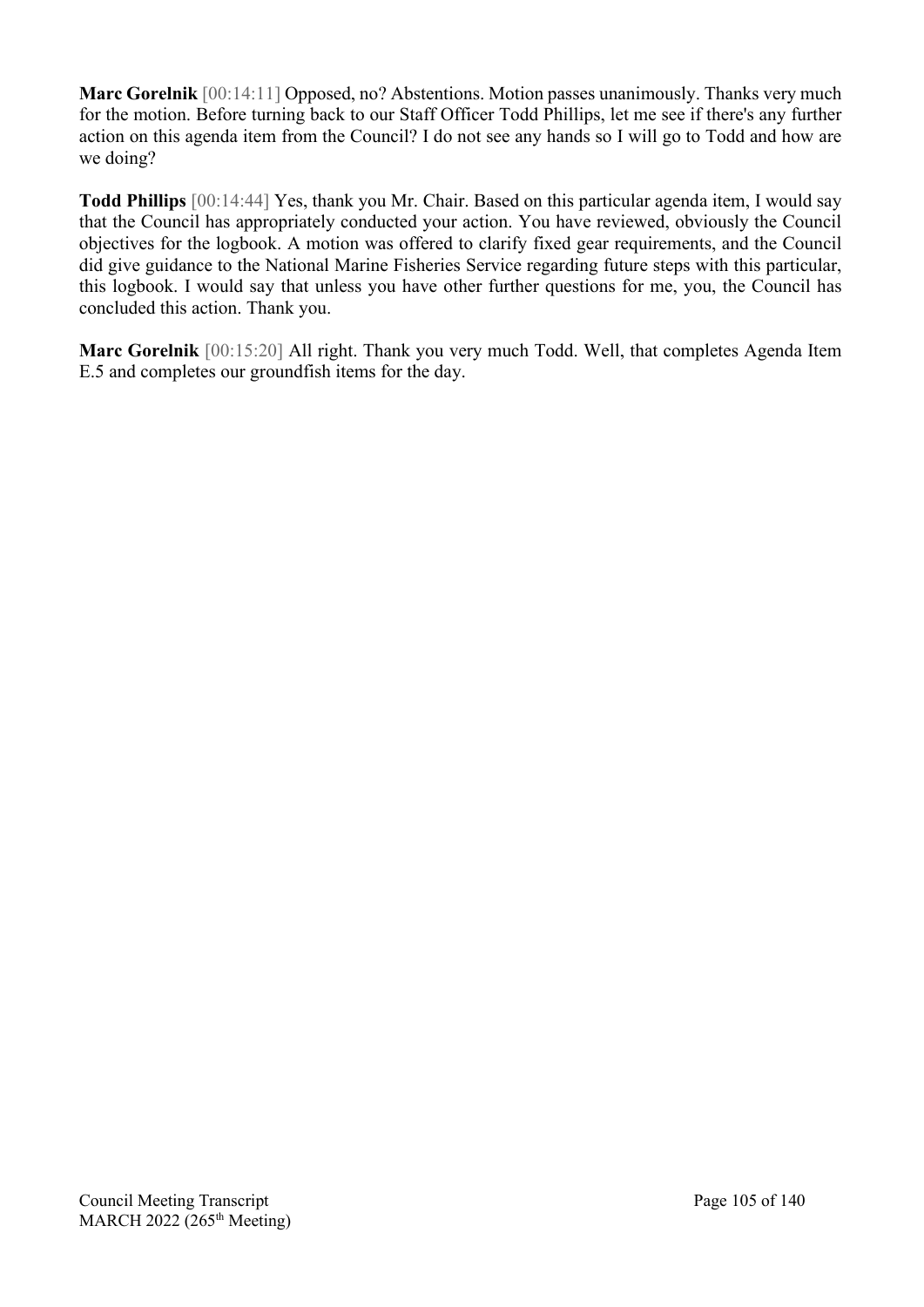### 6. Workload and New Management Measure Priorities

**Marc Gorelnik** [00:00:00] All right. So, we can't reach Bob so we're going to conclude public comment and commence with our Council discussion and action on Agenda Item E.6. The action is before us on the screen. We have some very detailed suggestions and information from both the GMT and the GAP. So, I'll look for someone to get us started with Council discussion. Maggie Sommer.

**Maggie Sommer** [00:00:43] Thank you Chair. I will start by observing that we have on the prioritized list already a number of very substantive items and we have heard a very strong recommendation from the National Marine Fisheries Service to add a stock definitions and stock complexes issue, which we discussed earlier at this meeting, and I think will be broad in scope and a very significant workload as well. We are all aware of our groundfish workload constraints and at this point I think that it will be the best approach to take a very, very narrow or streamlined approach to adding new management measures, particularly if they are moved, if they are put on the prioritized list, which indicates Council intent to begin work on them at some point in the relatively near future. So just starting off this discussion by, I think, recognizing that as always there are a lot of potential candidate measures. There are a lot of needs in our suite of groundfish fisheries and we are, I think we are going to need to make some, some careful, thoughtful decisions on what to add to the list and how to prioritize them and move forward. I certainly support adding the stock definitions item to the priority list as identified by the GMT. I do want to appreciate the GMT's work as always in providing us with a very organized list of measures and comments on maybe the readiness of some of the candidate measures to be moved up. I have several questions and maybe points of discussion here, but I'll just start with one. The GMT raised some questions on the adequacy of data we have on several existing EFPs and are, is it sufficient for us to consider moving those into regulation? And so, I would ask what, and maybe this is a question for staff or for the National Marine Fisheries Service, what is the process for and timing for us to be able to evaluate that and to understand when we have enough information? Is there a schedule on which we can expect to receive some report on data adequacy that would be... make that a good time to consider whether those are ready to begin moving into regulation?

**Marc Gorelnik** [00:03:50] So look to NMFS or staff to try to answer that question. Ryan.

**Ryan Wulff** [00:03:57] Yeah, thank you Mr. Chair. Thanks, Maggie, for a question. You know we don't have a specific designated process or metrics. I mean the Council would need to determine that as they evaluate the action. You know I can speak at least to some of the ones that are on the list currently and the level of activity we have had in those EFPs and the amount of years that they have been, amount of years that they've been underway and whether or not we would believe that there is enough information, but there's no specific process. And if you want me to speak to those, I'm happy to.

**Maggie Sommer** [00:04:45] Thanks Chair. Thanks Ryan. I don't, but maybe briefly if you have information right now that would help. Thanks.

**Ryan Wulff** [00:04:54] Yeah, thanks. So, if you're looking at Table B, I do think that there for B.6 that we do, we would have enough information but not probably for B.2. That would be at least our preliminary guess based on the amount of trips that we've had.

**Maggie Sommer** [00:05:19] Thanks.

**Marc Gorelnik** [00:05:23] All right, let's continue with the discussion on this agenda item. We do have to provide guidance. Maggie Sommer.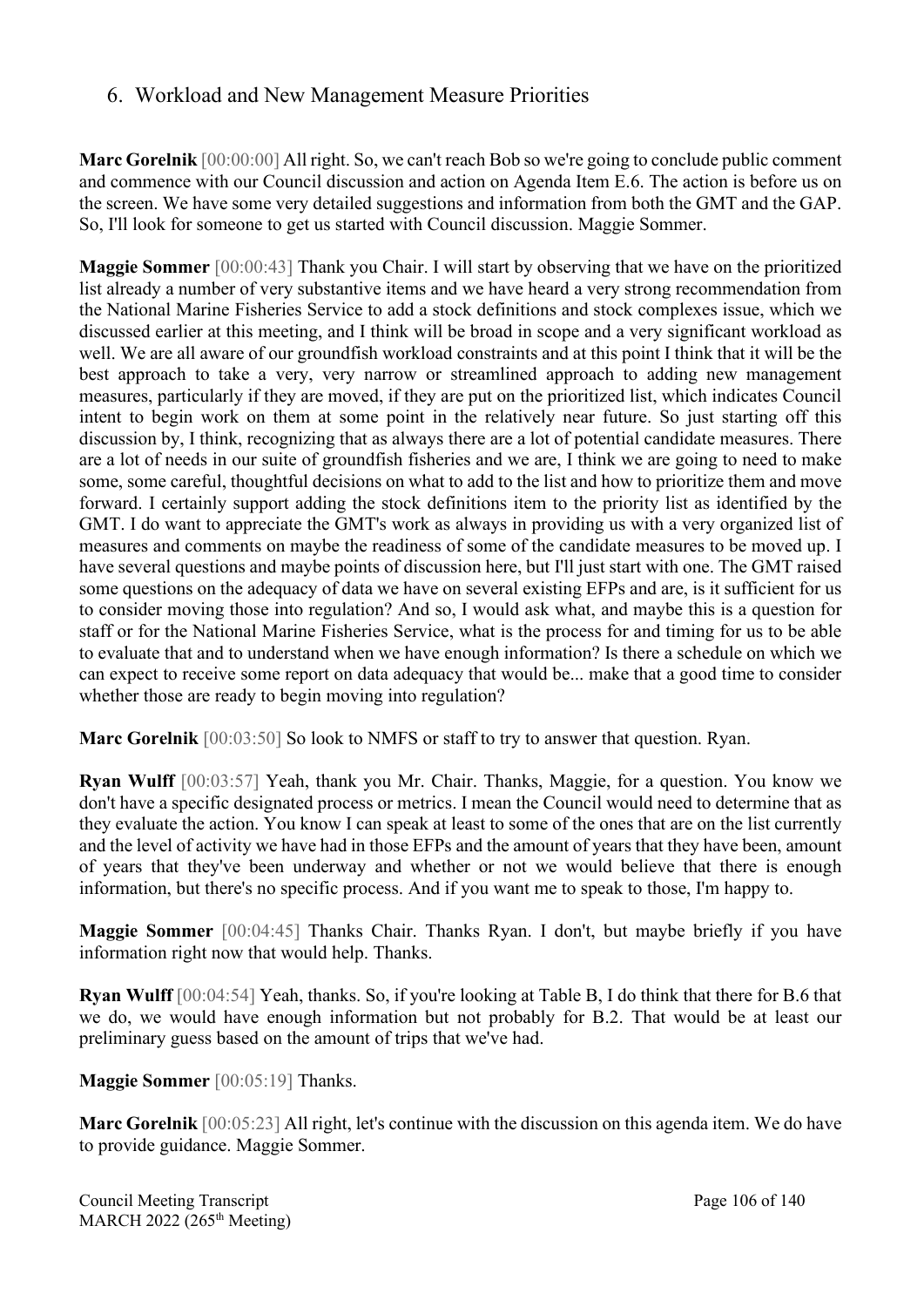**Maggie Sommer** [00:05:38] Thanks Chair. I wanted to speak to the suite of limited entry fixed gear related items. We have some recommendations to package those. I think that makes sense to me. Maybe following up on the question Heather Hall asked the GMT earlier about packaging. My sense overall is that I think conceptually it makes sense to package. It will help to have a little more information as we get down the road, maybe some pre-scoping on the various elements to help us understand what the workload and timing aspects of the component items are likely to be and if that might motivate us to pull any out of the package and put them on a different track. So, I think it makes sense to me to package it at this point and to ask for a little bit more information, both from the GMT and, I think, from the GAP. I will say I remain pretty unclear on the details of the proposed fourth permit stacking item, and in particular I would be looking for more description of intent and of how that might be envisioned to work as at some point as we are then preparing to make a decision on whether to move forward with that element in the package. I'll stop there for now.

**Marc Gorelnik** [00:07:29] Thank you Maggie. So are you seeking clarity from the GMT and the GAP on those proposals or just at this meeting or in a future or....

**Maggie Sommer** [00:07:38] Thanks Chair. I think just noting that clarity in the future would be helpful. I will say at this point my inclination would be to include the items as a package on the list of candidate measures as described in the GMT report in Table B, but just wanted to kind of put that notice out there that I think we will be looking for more information on those at some point in the future. And Chair, for your information I do have a motion at some point, but we may have more discussion before then.

**Marc Gorelnik** [00:08:14] Right. Yeah, I don't want to rush the discussion. We have time for discussion. Bob Dooley.

**Bob Dooley** [00:08:25] Thank you Mr. Chairman. I would like to speak to the B.16, the at-sea processing south of.... south of 42. I think, you know, that was part of that original package and was dropped by industry and suggested by the Council to be dropped, but now we're coming back with a EFP proposal and I just want to understand better some of the things that were mentioned like Marci mentioned that should be in the EFP procedures and should not maybe necessarily here. We heard Heather speak of maybe having an independent contractor to help develop this… as been done in the North Pacific. And I think, you know, we've had good experience with the EFPs, particularly in the whiting sector with....and I think that we could and we've had a good experience with EFPs south of 42 in the midwater trawl issue. So, I think given the proper sideboards I think it's doable and I think it's worth exploring and understanding and I think it's definitely needed by that sector and I think it would very much help. I think it's probably was one of the more effective things to help mothership utilization and that whole effort. So, I don't know that I'm hard over that we need to include it here, but I'd like to hear maybe some thoughts on doing it in an EFP separate from this and maybe how we could reduce some workload by does it make sense to maybe take that offer up to have industry help put this together with a contractor and they pay for it and all of that. So, I'm just looking at overall workload. Looking at the needs of industry. I think it's been well explained to me over time that it's needed, and those boats do have the right to fish down there anyhow, it's this processing issue and it makes sense for efficiency in the fishery, profitability in the fishery. It's the things that we should be dealing with as a Council. So, I'm looking for the expedited path that reduces workload and maybe that could be spoken to here today. So, I appreciate it. Thank you.

**Marc Gorelnik** [00:11:05] Thank you Bob. Christa. And then followed by Marci.

**Christa Svensson** [00:11:08] Yeah, thank you Mr. Chair. I, while we're speaking about EFPs, was actually wondering about slinky gear and if EFP was a path forward for them in the sense that we don't know a lot about how they would operate down here. They are definitely of interest it sounds like to a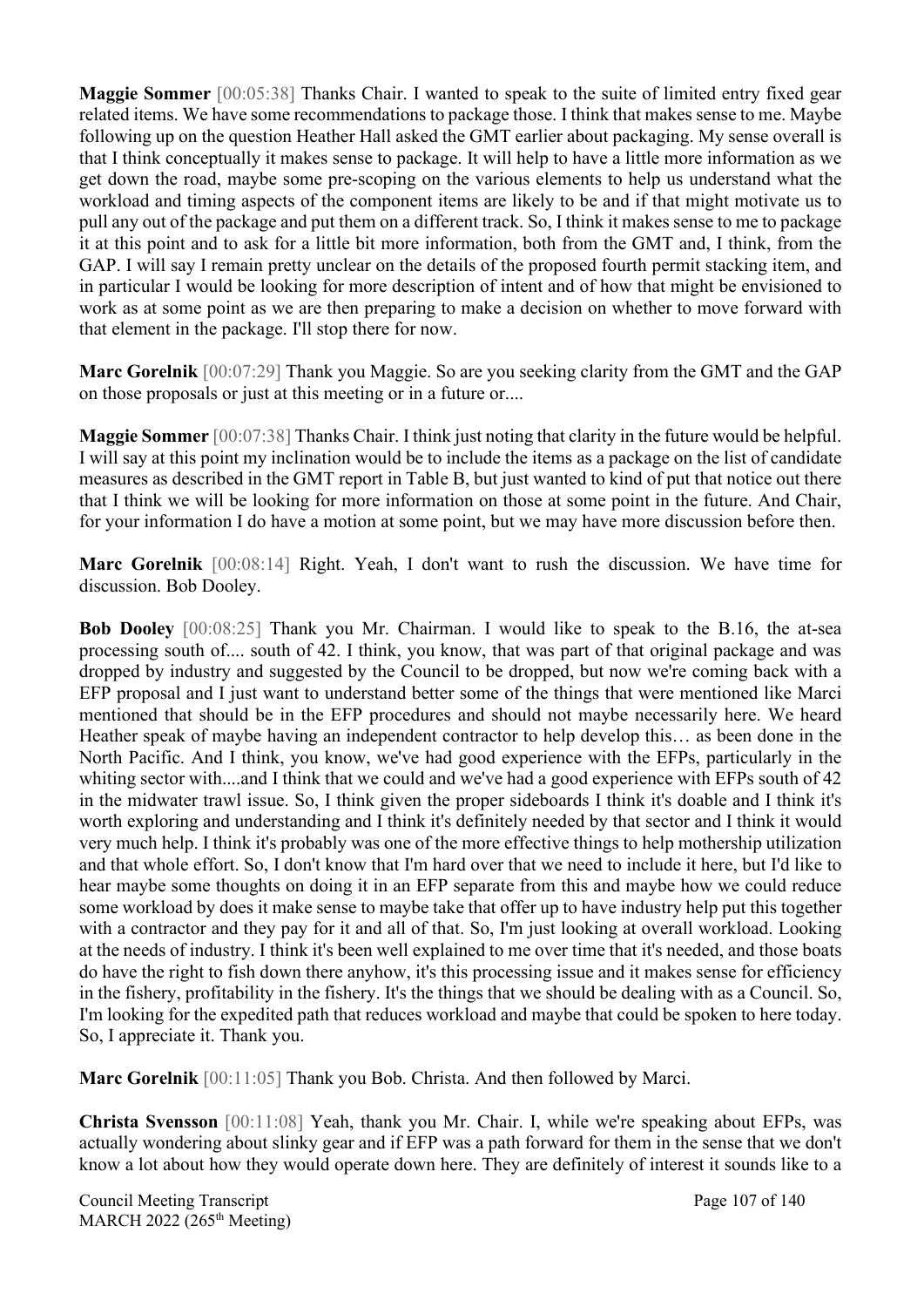number of people. I am supportive of all of the items in the package, depending on how they flesh out obviously. I do have concerns about the gen two and how that would look in terms of crew in particular. And I just want to recognize that for gen one, I mean none of us are getting any younger. I'm not gen one. My dad is 81 years old. He is. And whether you are unfortunately pass or just want to retire when you're not 95, I do think we need to start thinking about what that looks like if we are going to take something like this topic up. The other item that we really didn't talk much about was the stacking of permits and how that would work for the cumulative landings. And so hopefully this does get at least kept on the list as a package and if so, the next time this comes forward it would be very helpful, I think, to have a bit more explanation of what that looks like to help us make decisions. On that I will end my comments. Thank you.

**Marc Gorelnik** [00:12:44] Thank you Christa. Marci.

**Marci Yaremko** [00:12:47] Thank you Mr. Chair. I'd like to focus a minute on discussing a little bit more related to Appendix 1, which is the workload matrix. Just wanting to highlight that there is an awful lot packed into this one little multi-colored sheet. It is a nice, simple snapshot of roughly what the workload is on the GMT plate. We've accounted for time for Biennial Spex and Management Measures, EFP Applications, Stock Assessment Updates and Panels, Inseason Monitoring. The ESA Humpback Whale Buy-op and the ESA Work Group, now the Fixed Gear Catch Share Review. We have SaMTAAC on the list as well as the non-trawl RCA action. Whiting Utilization is still on the list as there's still workload associated with implementing the action and finalizing it and finalizing the regs and completing the necessary consultations and then standing items pertaining to Ecosystem, Halibut and Marine Spatial Planning. If we were to kind of bullet out each one of those major categories I think we'd find an awful lot else that's in there. I asked Lynn about logbooks and she rightfully mentioned, well… we didn't really think about that, didn't spend too much time on this Appendix 1 matrix and I'm not quite sure off the top of my head where logbooks might fall, but it would probably, you know, it would be on this list maybe in the ESA category. But my point here is that, you know, we've asked them to summarize their workload and present it to us here in a nice, simple format and they have. But, you know, I'm cognizant that this doesn't tell us the whole story about the workload on the plate. I want to highlight that because item B.8 on the discard mortality rates for recreational fisheries, that is really a workload item while it's listed in Table B as a management measure item. We've heard it's not a regulatory item, it's a kind of behind-the-scenes analytical task that's going on with a subgroup of GMT members along with John Budrick, our SSC member. But I think that I just want to emphasize the importance of that work and while it doesn't show here on the workload list, it is definitely an element as Lynn noted of the Inseason Monitoring and Management and that we have definitely increased our, both our capacity and our emphasis on inseason monitoring, particularly in California, but also for other species that we are keeping an eye on, and that we get reports about actually in each of the inseason items routinely from our GMT about how our fisheries are performing with emphasis on special circumstances that have come to our attention in the Council arena. So, I just wanted to highlight that because I know B.8 is on this list. I don't know that I would keep it in Table B, but I did want to acknowledge the discussion here from the GMT on that point and the significance of it as we continue our inseason monitoring in 2022 with a very new suite of species on the list when it comes to priority needs for monitoring. To speak to EFPs and the B.16, or I'm sorry, yes, the proposal to add consideration of an EFP for south of 42 for at-sea processing. I appreciate the discussion that we've had here today and the recognition of this item coming out of the whiting utilization packet, but again I would stress that there is already a placeholder for EFPs in our workload, GMT workload list. I really appreciated everything Heather had to say about the process that might be needed to bring forward an EFP application and the need of the industry to find a coordinator and prepare the applications, and it sounds like the timing just wasn't right and I certainly can understand why. The reason she offered they make good sense to me, and I think that would be an EFP that will come with significant workload. We've taken up EFPs and we preliminarily approved some EFPs already for the next 23-24 biennium, so I feel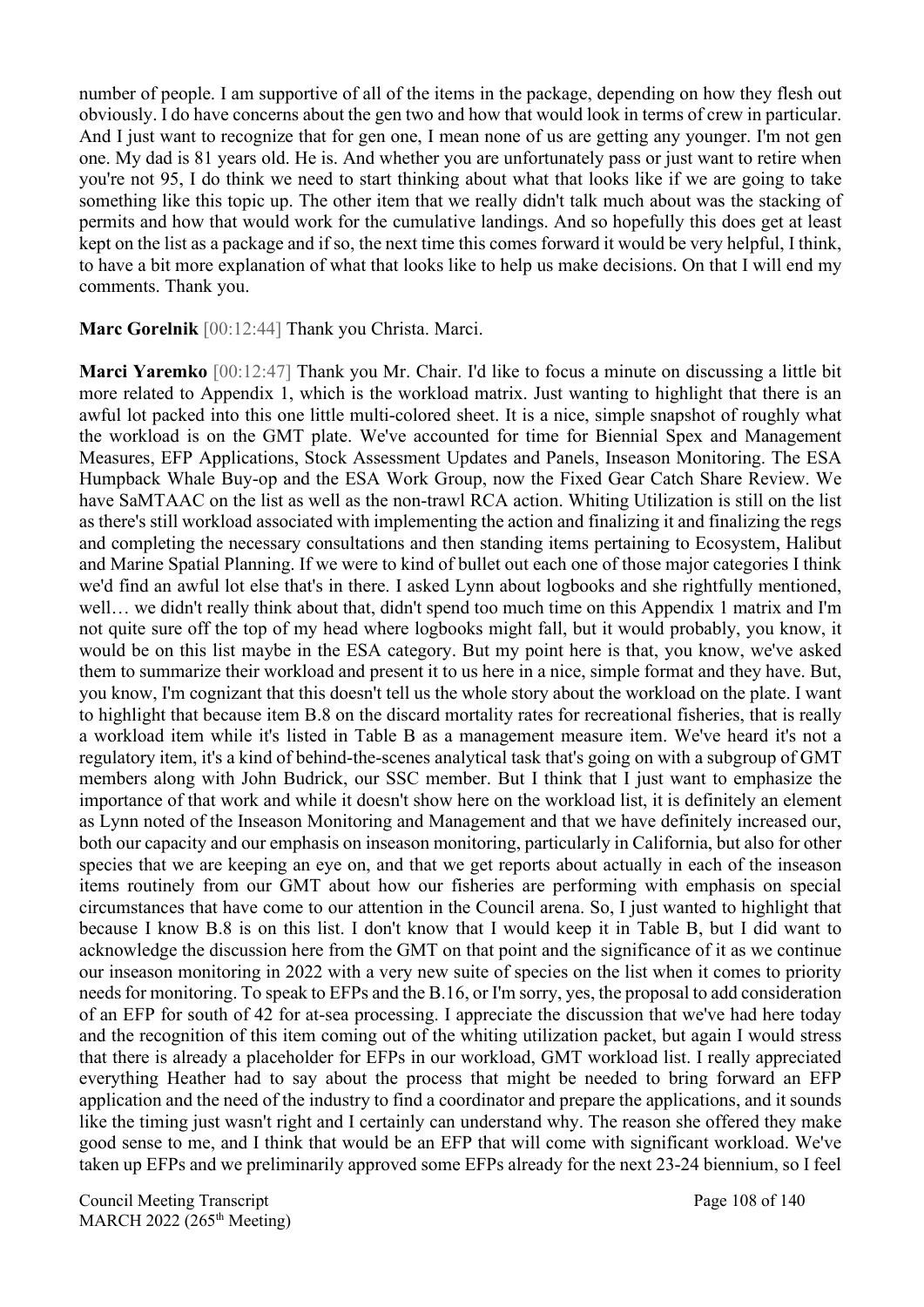like that work is underway. We will be working to finalize those EFPs when we take final action on them in June. So, I guess, you know, in my mind there will be an upcoming opportunity November of 2023 to bring a complete application to consider an EFP at that time. So anyway, that was just intended to be my feeling on this issue. I don't believe it warrants a standalone addition on our management measure list because management measures, I view them as a separate category from EFPs. We see these other items on the list that talk about moving EFPs into regulation and that that's when they become something on the management measure list. So, I guess that's where I stand on this item and it doesn't reflect at all about a sense of priority in the sense of....or how I view a decision on an EFP. I think we had that discussion in the context of the whiting utilization package and agree with that path forward at the appropriate time. Thanks.

**Marc Gorelnik** [00:20:54] Thank you very much Marci. Brad Pettinger.

**Brad Pettinger** [00:20:57] Thank you Chair Gorelnik. Ryan, earlier you mentioned B.2 and B.6 and how B.2 was lagging as far as information to go forward, and B.6 probably did. Were you envisioning both those when they're both ready moving together for efficiency sake or is that a possibility just so we can, you know, gain efficiency in what we do here, or… and if that's so how much information are we actually collecting under B.2? And when might it be ready to move forward in the future?

**Ryan Wulff** [00:21:44] Through the Chair, thanks Mr. Pettinger for the question. I mean we don't have a specific vision of how you might package that. It's really kind of up to the Council. They are different fishing activities I would note. You know as of right now for, you know, for B.6 on the midwater front, we've had plenty of EFP trips north of 42 especially. I do think there's enough data. I mean this is the level I can speak to right now. It's really up to the Council to say how they would want to package it and then, of course, to see what the scoping and analysis would go. For B.2, you know I think we're on year 4 of this one but we're allowed to have 10 vessels to participate, but I'd estimate maybe only two vessels take a handful of trips each year so that's at least our current read of the situation. So, if the Council wanted to package those together, I mean that's… that's really up to you, but I think my initial assessment and my response to Maggie was that we definitely know we have a lot more data for B.6 than we do B.2.

**Brad Pettinger** [00:23:06] Okay and thank you. Actually, I believe that reason is because people are concerned about salmon and they're just trying to minimize the effects as much as possible so thank you.

**Marc Gorelnik** [00:23:15] All right. Further discussion? Corey Ridings.

**Corey Ridings** [00:23:24] Thank you Mr. Chair. I wanted to briefly speak to item B.14, the Prohibition of Directed Shortbelly Rockfish Fishery. We heard Dr. Shester talk about this this morning and I continue to think that this is a really important issue with a lot of ecosystem impacts and with new aquaculture developments coming online, potentially even here in California, I think that this continues to be a really important item and something that we should keep on the list. I don't know exactly how to prioritize this. There's a lot on the plate that's pretty clear, but it would be great to see this somehow slated for consideration and in perhaps the latter half of this year or somehow prioritized. I'll note that ODF and W produced an excellent report back in November and that provides a really nice starting point for work on this. So, I'll leave it at that but just wanted to voice my support for that item. Thank you.

**Marc Gorelnik** [00:24:36] Thank you very much Corey. Further discussion? And if not, if there's a motion forthcoming, we can have a discussion on the motion. Maggie Sommer.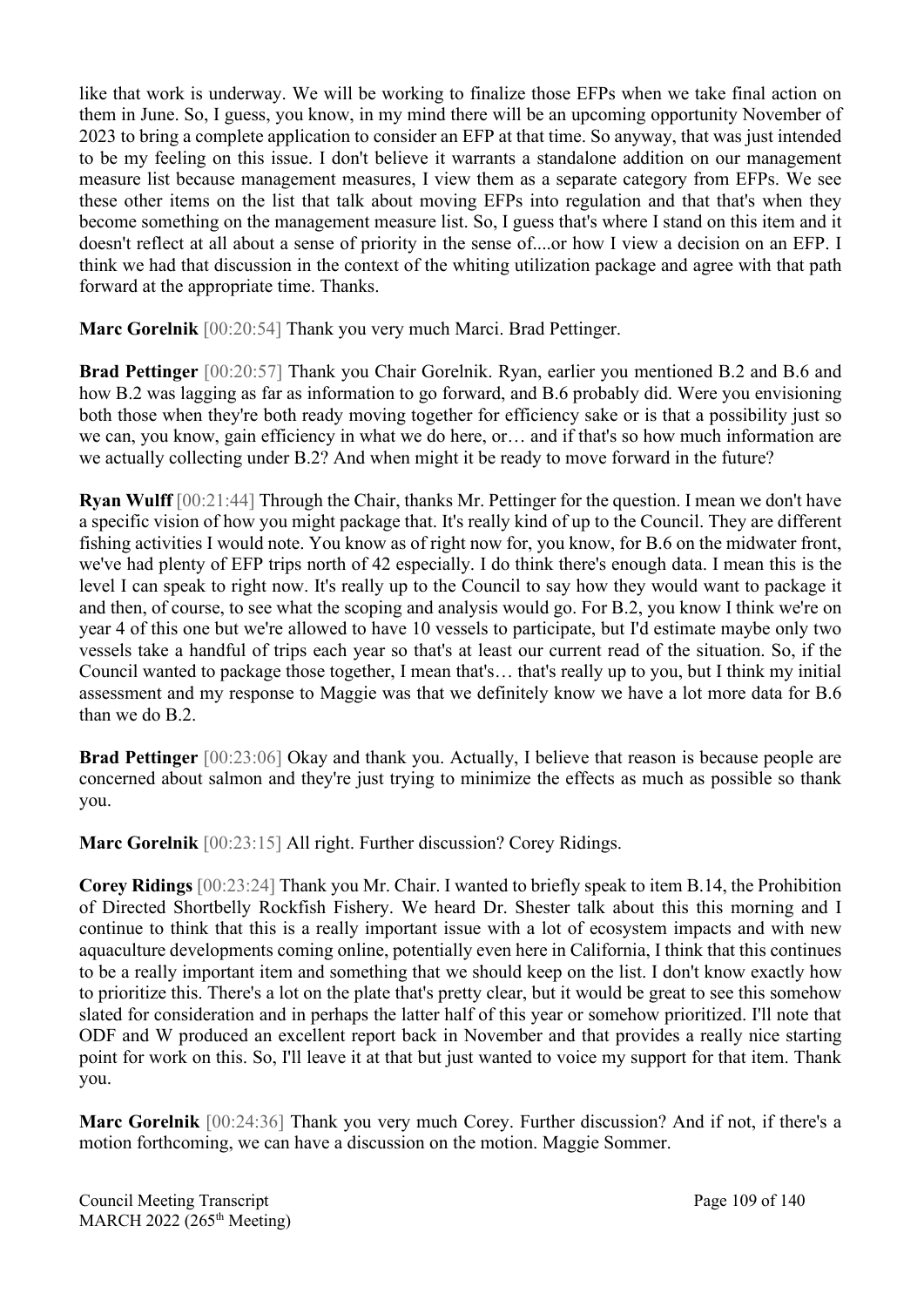**Maggie Sommer** [00:24:50] Thank you Chair. I would like to offer a motion. I move the Council adopt the lists of prioritized and candidate new management measures presented in Tables A and B in E.6.a, Supplemental GMT Report 2, March 2022, Appendix 2 except do not include B.16 at-sea processing south of 42 degrees 10 minutes north. Combine into one package of Limited Entry Fixed Gear Followon actions. B.3, Permit Price Reporting. B.17 Program Cost Recovery. B.18 Removal of Base Permit. B.19, Follow-On GAP Recommendations. Allow hook-and-line endorsed tier sablefish permits to use slinky pots. For vessels with stacked sablefish endorsed permits, allow vessels to fish accumulative non-sablefish landing limit for each permit. Allow a fourth permit per vessel. And before there's a second, Sandra or Kris, whoever is the magic behind the screen there, if you could change the top bullet where it says "42 degrees 10 minutes north", I believe that should just be 42 degrees. If he could delete that ten minutes for me please. Thank you.

**Marc Gorelnik** [00:26:34] Okay, is the language on the screen accurate and complete?

**Maggie Sommer** [00:26:37] Yes. Thank you.

**Marc Gorelnik** [00:26:38] I'll look for a second? Seconded by Heather. Please speak to your motion.

**Maggie Sommer** [00:26:48] Thank you Chair. Again, appreciate the GMT's provision of these lists to us and the additions they made in their supplemental report reflecting guidance and Council actions at this meeting that have occurred up to this point. So, proposing that with the exceptions noted here, we adopt those lists. I spoke earlier in discussion about my belief that we have very substantial workload already on the plate, both in the 'A' list of prioritized items as well as already in progress, as Marci reminded us looking at Appendix 1 to the Supplemental GMT Report 2. And we have a limit on workload capacity, both in the GMT, in the National Marine Fisheries Service and everyone who is working on these items. So, this reflects a really streamlined approach of prioritizing new management measures as well. Let me speak just to a couple of them in particular. As I said this does, or earlier, I do support and this motion does add to the prioritized list, the new item the GMT has labeled A.5 for stock definitions and stock complexes, and so I think that it will behoove the Council to have some discussion on what the next step there should look like and when we want to take it. So, we should maybe all be thinking about that in preparation for our workload planning discussion. If we are prepared to make any process and scheduling decisions at this meeting, I'm sure that would be helpful. It may take some further thought and input, so I recognize we might not be ready to do it then, but I wanted to flag that. We had a fair amount of discussion on the B.16 item, at-sea processing south of 42 North, and I am suggesting we not include it here based on the discussion that it is not a management measure item. It is an EFP proposal. Marci recommended that that be considered at the normal groundfish, in the normal groundfish EFP cycle. I think I also heard Heather Mann's request that this be considered as soon as possible and certainly recognize the history of this item and having it removed from the whiting utilization package. I hear the importance of it to industry. I think the Council can consider it at a future time, whether it is under the regularly scheduled groundfish EFP item or we want to consider an out of cycle EFP. I understand that there are probably no set-aside implications of this EFP, so it doesn't have that required connection to a specification cycle, but as noted it would be significant workload and that is important to factor in, and recognizing that we have just taken action on a suite of other whiting utilization measures. Again, that all supports my recommendation here. On the packaging of the Limited Entry Fixed Gear Follow-on Actions, I think I spoke to this earlier. It makes sense to me to package them for now, but I do believe we will be wanting more information on them. You will note that I removed the second-generation language from the fourth permit per vessel only because I think that that language has been very confusing. My intent is to have the GAP and industry and GMT start from the concept that the GAP was proposing in their report, but I do think that that will need further scoping and fleshing out, but indicating here by putting it on the candidate list, the Council's willingness to have it further considered at some time, although not yet assigning it a priority. And then I'll just

Council Meeting Transcript **Page 110 of 140** MARCH 2022 (265<sup>th</sup> Meeting)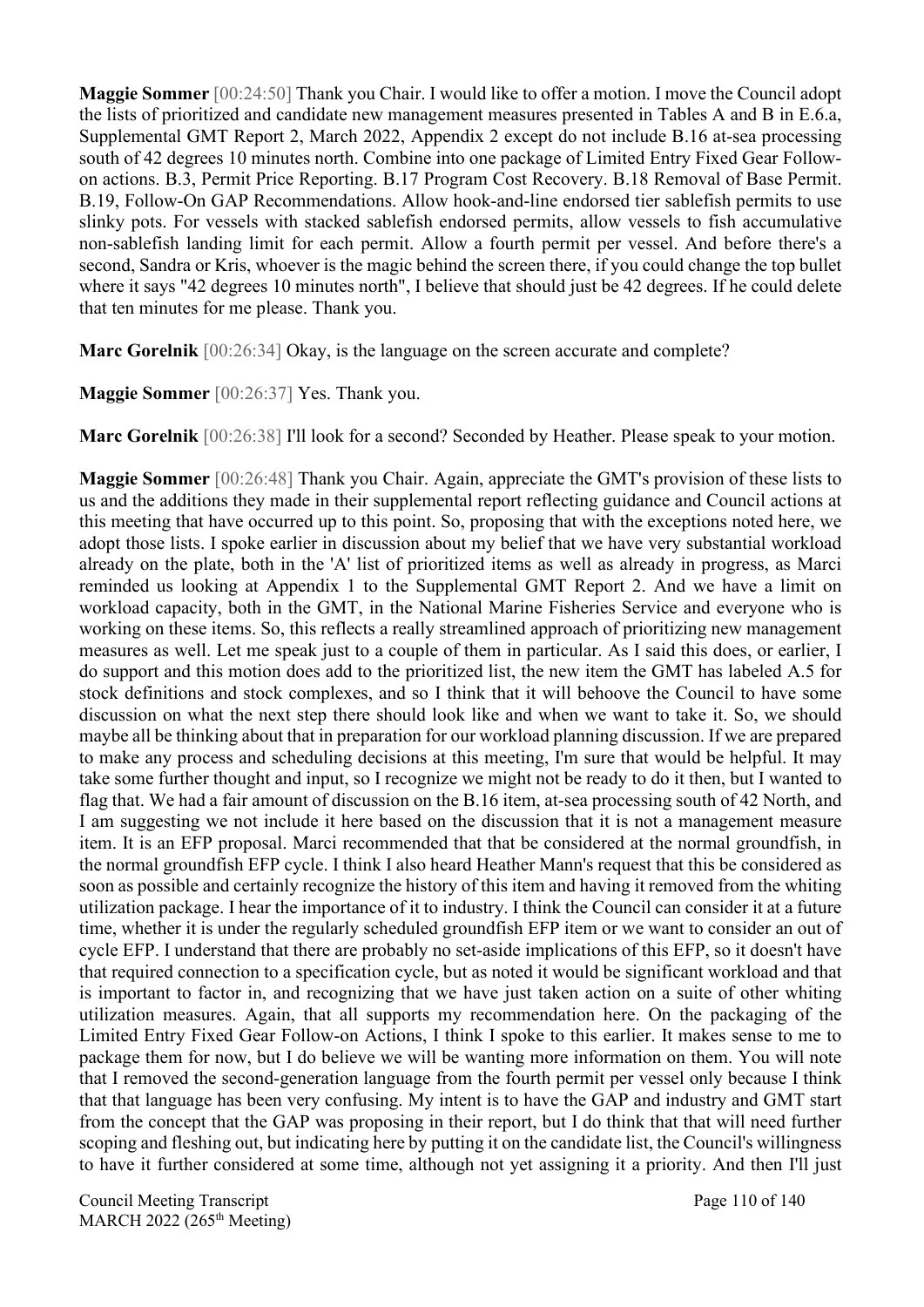speak to a couple of things that have come up in discussion that you don't see on this list. The B.8 Item, Discard Mortality Rates. I think there is some priority to those, particularly given our situation with some of the nearshore rockfish stocks. Appreciate the GMT's information that there is work going on to develop some mortality rates when descending devices are used and that we hope to receive a report or some information on that possibly in June if it's ready then, and, you know, again that, I guess that just would lead me to remind everyone that although this meeting is our overall holistic big picture look at the groundfish workload. Of course, we can make changes at any item and if we receive information that we are prepared to start taking action on any particular topic, we can move it up and prioritize it at that time. On the discard mortality rates, also recognize the GMT's comment that it probably is not a management measure per se. It's a catch accounting issue. Regardless, it is groundfish workload. And then finally on shortbelly rockfish. I think you all know that ODFW is very interested in the topic of prohibiting, developing a prohibition on a directed fishery. We remain so. We continue to hope that the report provided last fall will serve as a good starting point for some scoping. It remains on the candidate list. Certainly proposing to keep it there. I think it's been added there since last fall when we had considered putting it into the spex package, but decided instead to add it to the list of new management measures for a separate FMP amendment pathway, and again continue to think that's a good approach but I don't feel that it is urgent based on a lot of information we've covered before. I won't cover that ground again here, so I did not feel there was justification to prioritize it above other items right now and move it up to the A-list. That concludes my remarks on the motion. Thanks.

**Marc Gorelnik** [00:34:13] Thank you very much Maggie. Are there questions for maker of the motion? Discussion on the motion? Staring hard for hands I don't see any. So, if there is no discussion then I will call the question. All those in favor say 'aye'.

**Council** [00:34:41] Aye.

**Marc Gorelnik** [00:34:41] Opposed, no? Abstentions? The motion passes unanimously. Thank you very much for the motion. Maggie Sommer.

**Maggie Sommer** [00:34:55] Thank you Mr. Chair. If I could just make one more brief remark that I forgot to include, which was just recognizing the discussion we also had and the note in the GAP report about the existing EFPs. I'm not looking at their item numbers, but the fact that in particular the midwater non-whiting trawl EFP probably has a substantial amount of data available now due to good participation in that sector. I think we are interested in looking at moving that into regulation. Again, didn't feel we had the information here to allow us to prioritize that and therefore I did not address it with the understanding that it can continue in EFP form for now so that's not suggesting there will be an end to that opportunity until it's moved into regulation, but certainly will be interested in exploring further with GMT or National Marine Fisheries Service, however appropriate, the data that's available on that so that we can inform ourselves on when we are ready to really start moving forward on putting that into regulation.

**Marc Gorelnik** [00:36:16] All right, thanks for those comments, Maggie. Is there further action on this agenda item? Let me turn to Staff Officer Todd Phillips and see how we're doing on this agenda item.

**Todd Phillips** [00:36:33] Yes, thank you Mr. Chair. I believe... well the Council has offered a motion and has indicated their priorities for the... for the list, as well as done some revision and editing to said list. Looking at the discussion, I would say that you have completed your Council action on this particular agenda item. Thank you.

**Marc Gorelnik** [00:36:57] All right. Thank you very much Todd. And thanks to the Council and particularly to Maggie for the motion. That concludes our action on Agenda Item E.6.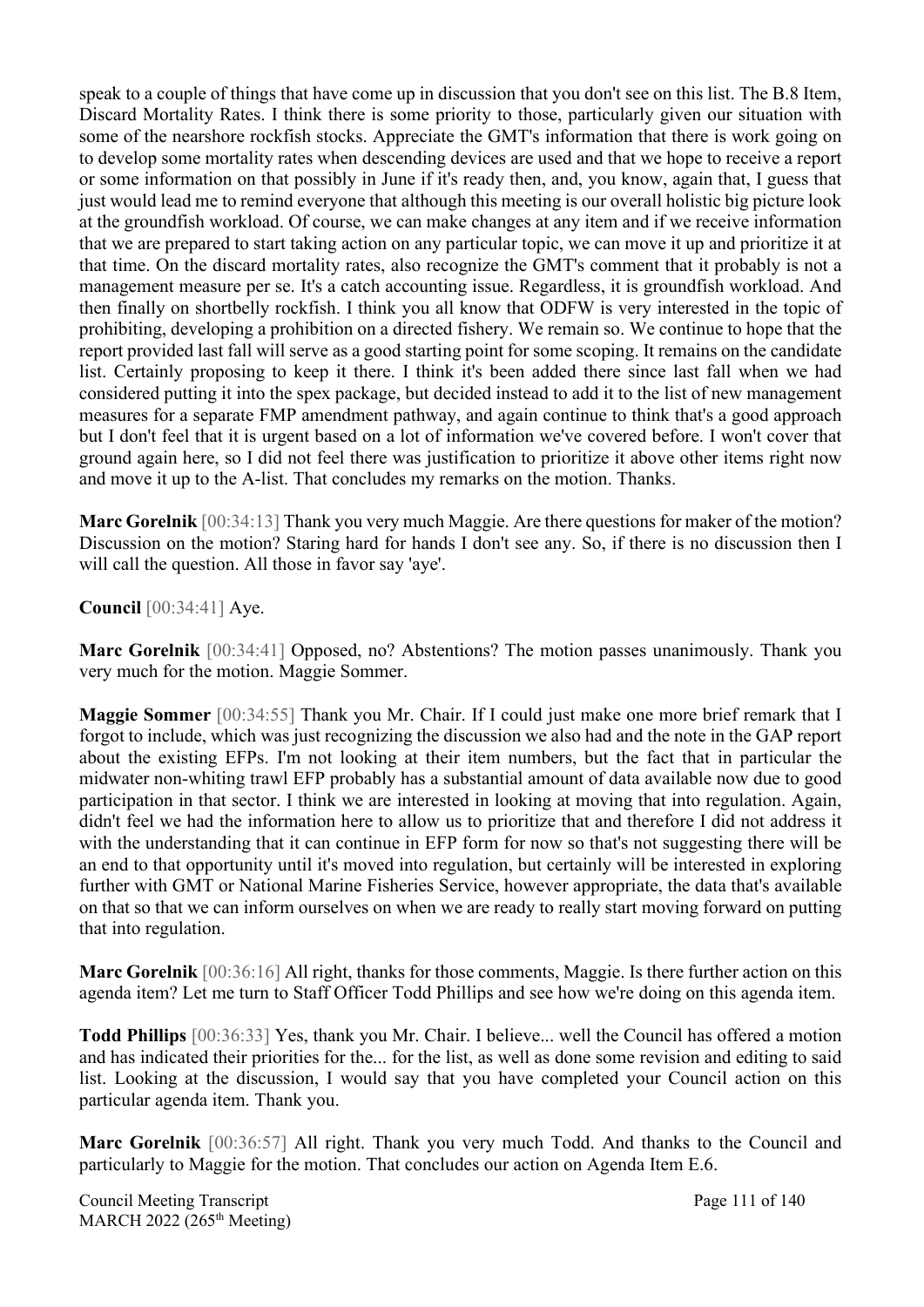## 7. Inseason Adjustments – Final Action

**Marc Gorelnik** [00:00:00] Okay, there is no public comment so that takes us to Council discussion and action here, and we've taken a look at some projections, and we have an opportunity to adopt any adjustments if necessary. So, let's see if there's any discussion here or any motions. All right, I'm not seeing any hands so I'm not seeing any discussion and I'm not expecting any motions based upon the body language I'm seeing here and certainly nothing among our virtual participants. So, unless I see a hand go up, I'm going to go back to our staff officer and see how we're doing. Todd.

**Todd Phillips** [00:00:59] Thank you Mr. Chair. I believe that this agenda item has been covered adequately by the Council and the action, well, has been completed. Thank you and I can answer any other questions that you may have.

**Marc Gorelnik** [00:01:16] All right. Thank you very much Todd.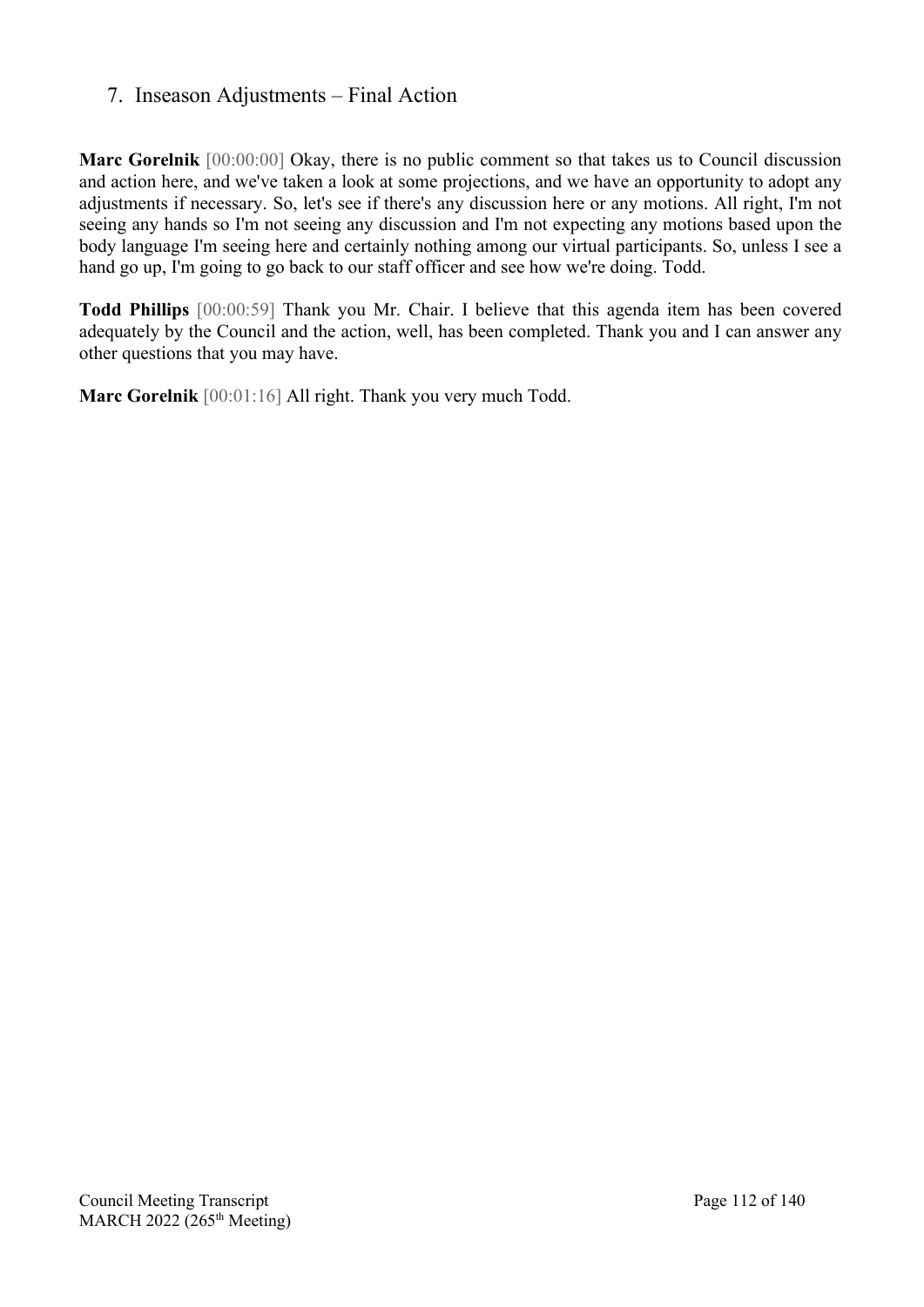#### 8. Initial Stock Assessment Plan and Terms of Reference

**Brad Pettinger** [00:00:00] Okay that finishes public comment and takes us to Council action. So, with that, I'll open up the floor to see Ryan. Ryan Wulff.

**Ryan Wulff** [00:00:06] Sorry I wasn't trying to jump you, just wanted to put my hand up for discussion. Are you ready for that?

**Brad Pettinger** [00:00:16] We are.

**Ryan Wulff** [00:00:17] Okay. Yeah thanks. I just wanted to go first here. It's really up to the Council what you want to prioritize for stock assessments so that's why I wanted to go first and just say a couple of things before you have that discussion. First, before we get into the upcoming assessments, acknowledging that part of this agenda item is also a bit of a reflection on the just concluded assessment cycle. I did want to take a moment to recognize and express, at least our NMFS's gratitude for the excellent work that was done by the stock assessors, and all involved in the development and review of the assessments that are really foundational to continued successful management of our groundfish fisheries. This recently completed cycle, as we are all aware, was especially challenging, not just the ongoing pandemic but of course the issues related to stock definitions that we started talking about earlier this week and at previous Council meetings. So, just wanted to thank the assessment teams and the reviewers for their hard work and determination for all what they did to provide the integral information we're using in our management process here. Now turning to the upcoming potential assessments and the fact that this agenda and to some extent, as we've heard with some of the Q&A back and forth with the reports, is an inextricably linked with the stock definition issue we've been discussing. Just wanted to lay out a few points from NMFS perspective. The first is we agree with and we support the SSC's points that assessments may stratify area-based assessments in a manner that best fits the available scientific information. We also note that in the reports from the advisory bodies on stock assessment prioritization that some of the stocks proposed to be prioritized here are ones that currently in regulation are identified as having various geographic delineations and not coastwide. However, these species are currently identified as coastwide in the FMP as we discussed under E.3. So, I just want the Council to be aware of that discrepancy between the delineations and regs versus the FMP and of course, that could lead to stock defini......issues for some of these new assessments. And again, while assessments can be structured to best meet the data, stock status should be determined consistent with the stock defined in the FMP. So, while we realize the low likelihood that stock definitions will be finalized before the start of the 2023 assessment cycle, the Council could be strategic in their initial choices of assessment priorities for 2023 in acknowledgment that some of the stock definition challenges encountered in 2021 may persist until a decision framework for defining stocks is finalized. Thank you.

**Brad Pettinger** [00:03:31] Thank you Ryan. All right anybody else? Corey Niles. Corey.

**Corey Niles** [00:03:48] Thanks Mr. Vice Chair. I just have a couple of motions prepared, but, you know, if people are still thinking about speaking, I don't want to put those forward yet. Maybe I could put them forward if they will help but if no one else has opening thoughts I'd be willing to make those motions.

**Brad Pettinger** [00:04:10] Okay. Looking around I'm not seeing any hands so I would say to proceed please.

**Corey Niles** [00:04:22] Okay, Mr. Vice Chair. Either Sandra or Kris if you could put up the motion

Council Meeting Transcript **Page 113 of 140** MARCH 2022 (265<sup>th</sup> Meeting)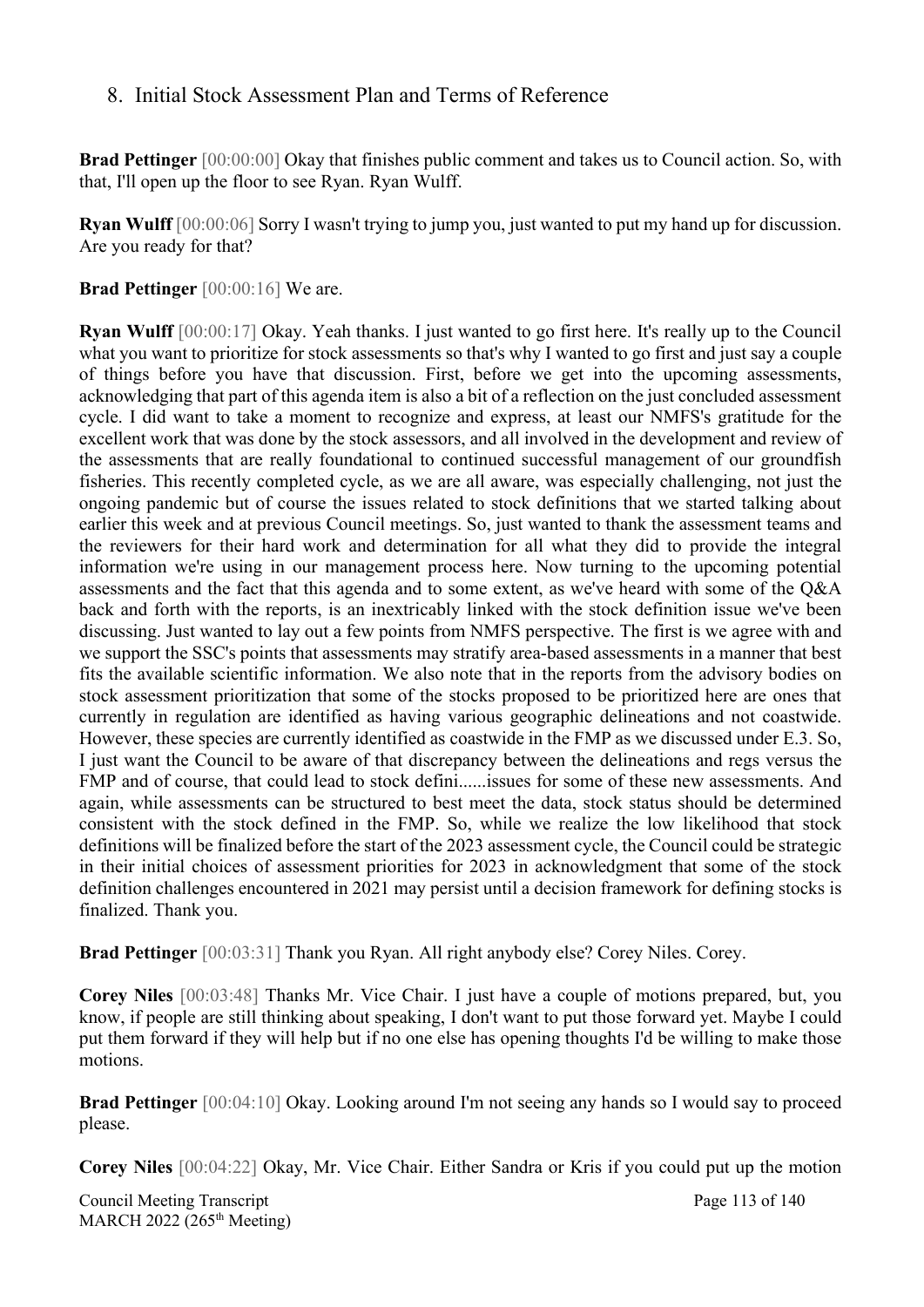number one, please. Thanks. Thanks for that. And I move that the Council adopt the following documents for public review. Number 1: draft Terms of Reference for the Groundfish and Coastal Pelagic Species Stock Assessment Process for 2023-2024, Agenda Item E.8, Attachment 4 while the following the recommendations of the CPSMT and SSC for creating and adopting separate TORs for the two FMPs. 2. Draft Terms of Reference for methodology reviews. And 3. Draft Terms of Reference for the groundfish rebuilding analyses for 2023-2024, Agenda Item E.8, Attachment 5.

**Brad Pettinger** [00:05:27] Okay. Corey, is the language on the screen accurate?

**Corey Niles** [00:05:32] It is.

**Brad Pettinger** [00:05:35] Okay very good. Seconded by Phil Anderson. Thank you Phil. Speak to your motion Corey.

**Corey Niles** [00:05:40] Yeah, thanks Mr. Vice Chair. I think I'm going to mess up the Mark Twain thing about eating the frog first when you have....eating frogs is your job, but I decided to do the opposite and do the easy one here and break up the motions just for readability. This is a somewhat routine step to adopt some documents for public review based on the SSC's recommendations and speaking to number 1, there's also this recommendation from the CPS Management Team and SSC to separate out the CPS components and they have a process for doing that which we may, I understand, have to take up under the workload planning. It's I believe June or......first step would be June for them, and I forget the second meeting, November or September, but that's the intent there. So, yeah, the intent is just to put these out for public review. The second one doesn't have any changes, but I think Council staff would advise to put it out for review anyway and we'll get some feedback and come back for adoption later. And briefly before I end, I think there's some really big questions. Ryan spoke really nicely to the appreciation we have for the stock assessment professionals, the people who feed data into that. It was a tough cycle. There's good comments back and forth. I've heard, you know, I was attending virtually of course, the panel where they reviewed the experience there and heard some colleagues experience as one of the toughest ever. So, I'm hoping these comments addressed some of those issues, but I think there are some longer term things we should be thinking about, not today or not necessarily as part of this process, but as we go through the stock delineation, I believe, there'll be some related topics we can take up, but, yeah, again just adopting these documents for public review and I will stop there.

**Brad Pettinger** [00:07:38] Okay. Thank you Corey. Maggie Sommer. Maggie.

**Maggie Sommer** [00:07:49] Thank you Mr. Vice Chair. Thanks, Corey, for the motion. I didn't catch this earlier, but a question. My impression was that the CPSMT was recommending, let me open the report, recommending adopting the CPS stock assessment TOR for initial review in June, and I thought that the draft groundfish and CPS TOR document in our briefing book had all of the references to CPS highlighted and noted for removal from this one. So just wondering if this is indeed consistent with the CPSMT's recommendation and perhaps staff could help clarify if I'm off track there.

**Brad Pettinger** [00:08:50] Corey.

**Corey Niles** [00:08:53] Yeah, that... it would probably be appropriate for Mr. DeVore to... but my intent was to follow the process, which I thought was outlined by the management team and SSC and in being an agreement with but, yeah, if Mr. DeVore has.....would more directly answer Maggie's question that'd be great.

**Brad Pettinger** [00:09:10] John.

Council Meeting Transcript **Page 114 of 140** MARCH 2022 (265<sup>th</sup> Meeting)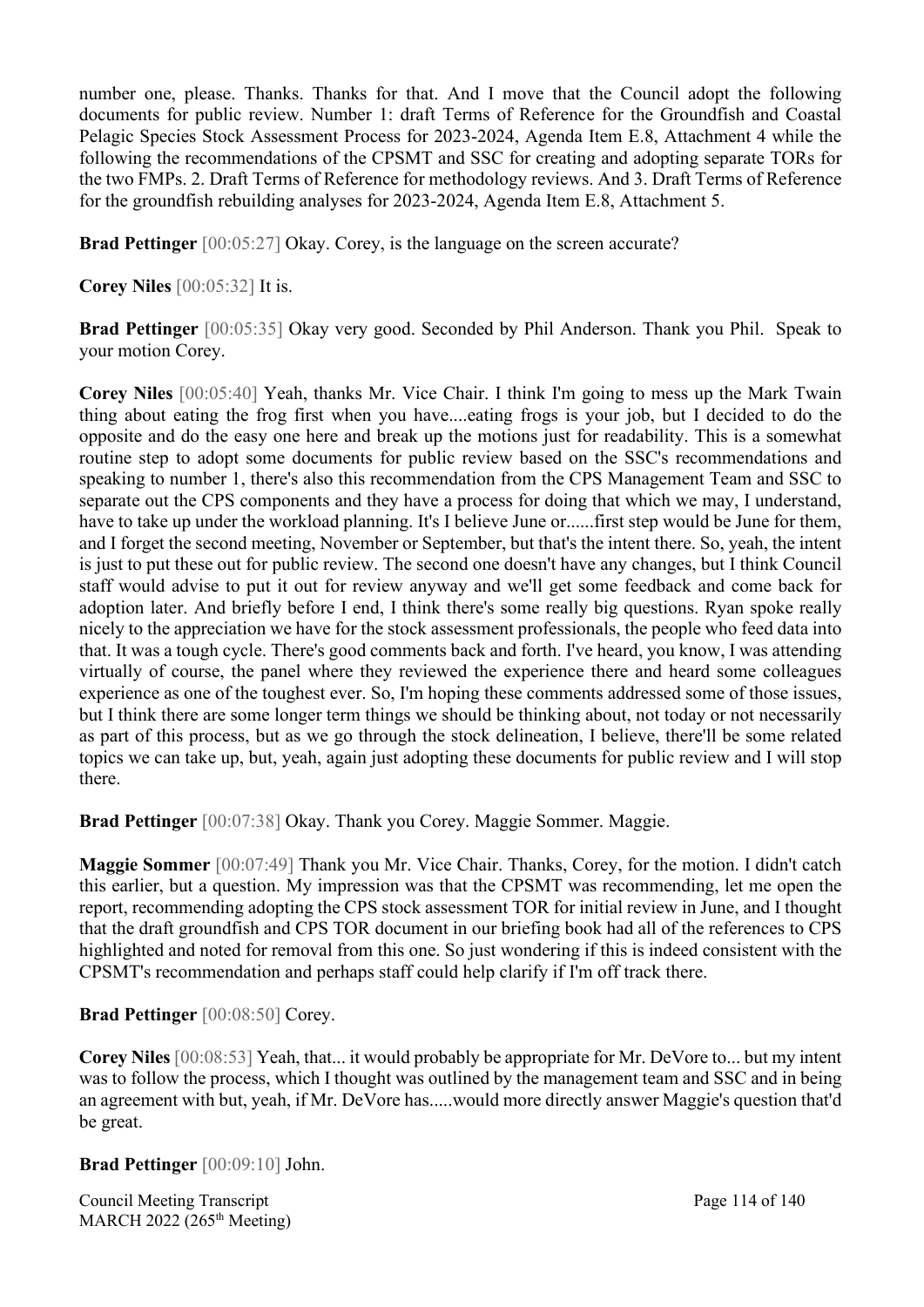**John DeVore** [00:09:10] Yeah, thank you. Yeah, the highlighting in the current version of the Terms Of Reference that you see in Attachment 4, it just highlighted instances where, you know, CPS is brought up in that Terms Of Reference, but there's not been any deep dive into the Terms Of Reference specifically for the CPS process and, you know, we didn't really get feedback from the CPS groups during the process review other than the need to separate these two Terms Of Reference. So, the SSC recognizes that too, and has recommended the CPS Subcommittee meet with the CPS groups in a work meeting, I believe, in April or early May to do that first step of really going through it and providing a draft CPS-centric Terms Of Reference. So that step hasn't happened yet.

**Brad Pettinger** [00:10:23] Thank you John. Maggie, you good? Okay. All right. Further discussion? Questions for the maker of the motion perhaps? John DeVore. John.

John DeVore  $[00:10:41]$  Oh, I'm sorry. Residual hand.

**Brad Pettinger** [00:10:44] Okay. You're forgiven. Okay, I'm not seeing any hands so I'm going to call for the question. All those in favor signify by saying 'aye'.

**Council** [00:10:58] Aye.

**Brad Pettinger** [00:10:58] Opposed? Abstentions? Motion passes unanimously. All right wonderful. Okay that's....put that away. And I see Corey. Please.

**Corey Niles** [00:11:14] Thanks Mr. Vice Chair. Yeah, if Sandra or Kris could put up the motion number 2 please. Okay thanks. Mr. Vice Chair I move that the Council A. Adopt the following preliminary list of stock assessments for public review. 1: the category 2023 Full Assessments: Black rockfish, petrale sole, copper rockfish, quillback rockfish and yellowtail rockfish, or rougheye blackspotted rockfish. 2: 2023 Data Moderate Assessments: Longspine thornyhead, shortspine thornyhead, english sole, rex sole. 2023 Catch Only Updates: Cowcod, spiny dogfish, yelloweye rockfish. And for 2025 Full Assessments: Sablefish, yelloweye rockfish, spiny dogfish and then yelloweye rockfish or rougheye blackspotted rockfish, if not 2023. And B. Request information and discussion from the Science Centers, SSC and GMT on 1: How the 2023 assessments will proceed in line with discussions on stock definitions. 2: How stocks of the same species may be assessed according to conservation need, i.e., dwell on the areas need to be assessed at once. 3: A presumption that the nearshore stocks and shelf stocks should be assessed at a fine scale, and if Sandra or Kris if you could fix my grammar here, assessed at "as fine of a scale". Sorry assessed at a....assessed at as fine scale as the data allows. Thank you. And how areas....how when areas are combined, excuse me one second here. Could you put it an 'or' before the 'how'. Or how when areas are combined how regional differences in status last depletion could be evaluated. And 4: The feasibility of a research assessment for shortbelly rockfish in 2023, 2025 or even off cycle.

**Brad Pettinger** [00:14:13] Okay, is that language now accurate there Corey?

**Corey Niles** [00:14:18] It does and thank you for the on the fly corrections there.

**Brad Pettinger** [00:14:21] Not a problem. Okay looking for a second? Seconded by Maggie Sommer. Thank you Maggie. Corey, please speak to your motion.

**Corey Niles** [00:14:30] Thanks Mr. Vice Chair. I'll try to be brief. In terms of the list of, the preliminary list again for public review and comment. This comes mostly from the... largely from the GMT and GAP. The combination of the GMT and GAP reports we heard, in questioning we heard there was some question about what the GAP believed about the rougheye blackspotted rockfish and Marci confirmed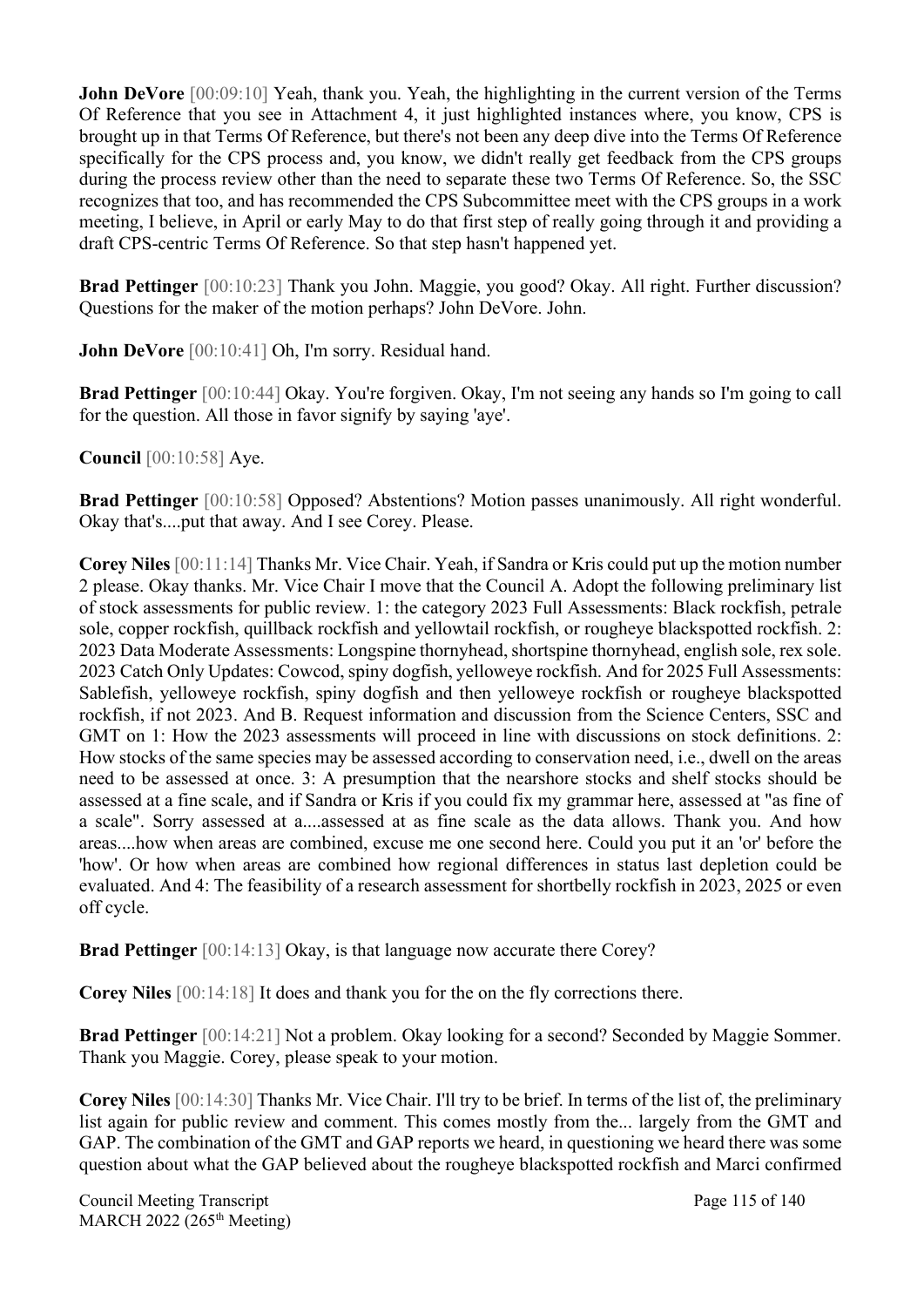that keeping it on the list would be consistent with for getting comments. So, yeah, I will....I'm going to hold off on saying much more about the rationale for the inclusion. I think it's captured in the reports, and I'll look to colleagues here in discussion to add their own thoughts if I'm hearing pretty wide consensus around which stocks should be on this list for public review. I'll speak a little bit more to the rationale behind some of the questions on under 'B' and explain a bit because maybe they're not as precisely worded as they could be. But the first one there really gets to the question Mr. Wulff led off with about, he used the term how to be strategic about it. Maybe that's not the word I'm thinking of but how to be efficient and not, you know, avoid some of the issues we had last time. We're going to have some parallel, or not parallel but overlapping processes here on discussing what our stocks should be in terms of areas and also trying to do some assessments for stocks where that will be a very important question. Number 2 really......I asked the SSC, Dr. Field about this. Using quillback as an example, in Washington in our nearshore, you know, we've only had a commercial fishery. We never had a nearshore fishery develop and, you know, presumably the fishing pressure in that, in the nearshore has been lower than in other areas. So given limited resources again in terms of being able to process data, review stock assessments, you know, is there.....you know we heard in the review of the assessment process that doing separate areas is a good thing. Often assessing different areas is a good thing, but doing them is almost doing like three or four different assessments instead of just one. So given quillback again as an example, in the Pacific Northwest looking like it's near B40, do they really need to be taking up those resources or should they be focused, as we heard in public testimony on California, where… where the need is greater and also Oregon and Washington, for example might not have any new data to bring to a full assessment, unlike California where they're hoping there will be. So that's an explanation of that question. Number 3 along the same lines. We've been working over a number of cycles now, especially in the nearshore and in the shallower shelf at least of doing the assessments as fine of a scale as you can with the data. There's a tradeoff between pooling data and stratifying, as Mr. Wulff again said. We are hopeful that the assessments continue to be area-based. States might not be perfect but they're not as arbitrary as you might think but, and as Mr. Wulff said, you can do the assessments at one scale and the status determination might be at a different scale. Again, just kind of give some more context to explain the not ideally worded questions here. And then Number 4 is different. Just asking, and I think it was last cycle maybe not, the cycle before, we've had interest in shortbelly rockfish and the events that happened in our whiting fisheries in particular and what was the cause of those? And I know the Southwest Center was working on updating the assessment from many years ago. This is a request for them to hopefully come back and advise the Council on how we can get an update on what the stock dynamics were like in this boom we saw and the intent there would not be for an assessment for setting ACLs, but more just a research type assessment that can publicly show what may have gone on with that stock. And that's another distinction I'll end on is speaking to my other comments on the first motion about in the future I hope we talk about different ways of possibly using our science, including how do we use data limited assessments to....before declaring a species overfished, is there a way to do these research assessments before they are used for management? A lot of various questions in mind that I hope you will keep working on as part of this stock delineation effort and, okay, I think I'll stop there and again, I hope my colleagues if they have, you know, other views or will speak to the rationale for doing these assessments. So, thank you.

**Brad Pettinger** [00:19:39] Okay, thank you Corey. Discussion on the motion? Marci Yaremko. Marci.

**Marci Yaremko** [00:19:47] Thank you Mr. Vice Chair. Thank you, Corey, for the motion. And, yes, I'm very much supportive of including on the 2023 full list copper and quillback rockfishes and have a few notes along those lines. First, we did some data moderate assessments on these two stocks, and we all know the circumstances that we're looking at today to implement that new science and I can certainly express that our stakeholders continue to have questions about the veracity of the stock assessments, recognizing that the perspective is that the outcomes of those assessments are not reflective of conditions on the water or that we're seeing in our catch data in the fisheries. So, an opportunity to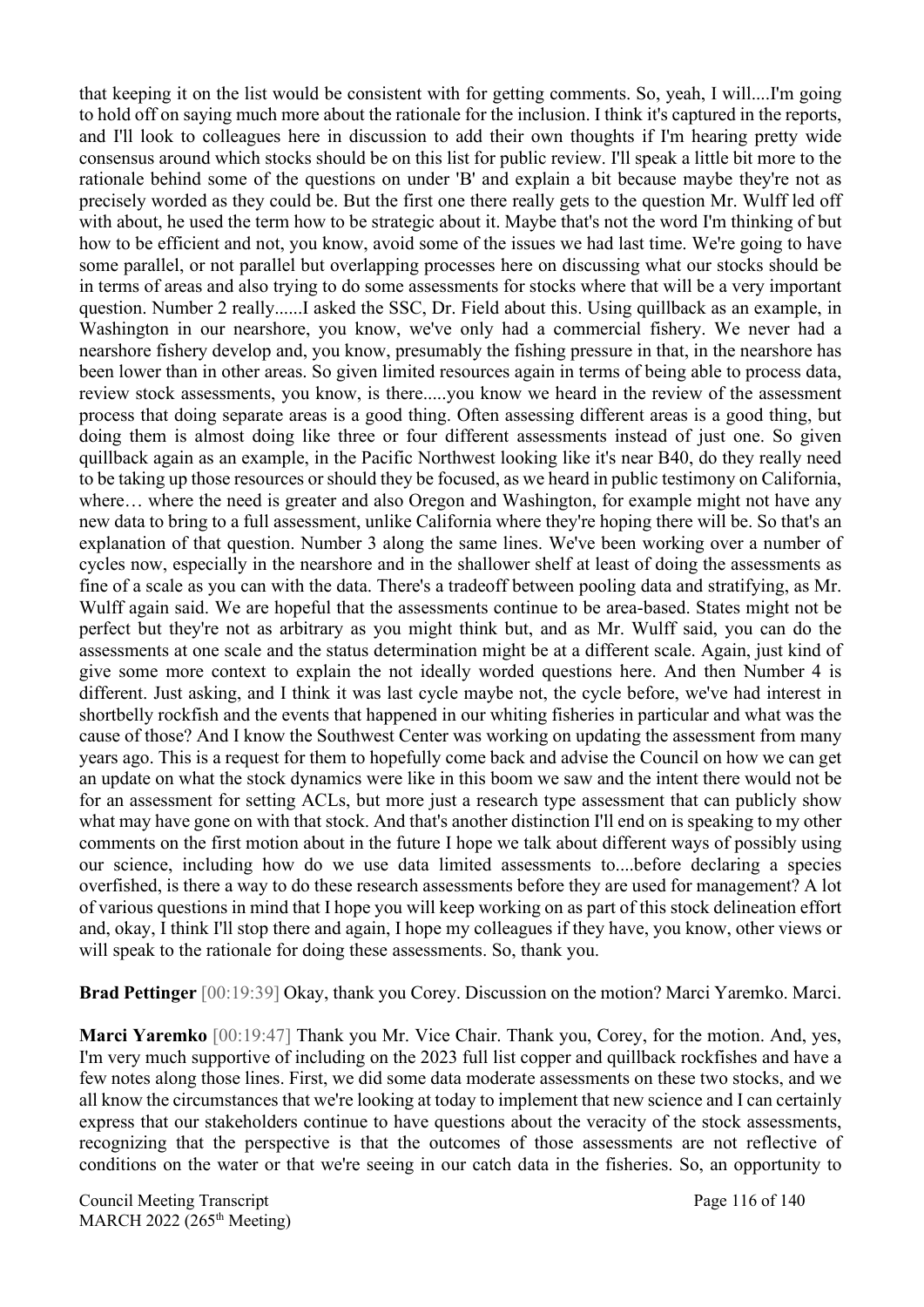conduct full assessments on these two stocks in 2023 will give us an opportunity to see what we get from a full. There were uncertainties in the data moderate assessments that I think can be well addressed in the context of a full assessment. It will give us an opportunity to compare results of the two different methods and better understand which data sources and methods are critical to provide the best look at these two California nearshore fishery resources. Just wanting to add that, you know, there are a number of questions out there I think with data moderate assessments in general now and we're a little reluctant to move forward with using the method, particularly on other nearshore stocks, so I think this opportunity to conduct a full will really give us some insight into the both model types, looking at a full assessment with the data moderate in hopes that we can support future data moderate assessments and how to make them better. Additional information for the full stock assessments is available for both copper and quillback. There's more information from the California Co-operative Fisheries Research Program, some ROV survey data and other fishery dependent indices of abundance that can be informed by data collected by our California Recreational Fisheries Survey. There's also additional age data to inform the growth rates in California. You might recall that it was kind of a last-minute heroic effort on the part of the Science Center to get some California quillback age data into the data moderate assessment. And actually, you know, a subset of… of those fish were aged and those initial results suggested that for now there wasn't a need to continue aging the stockpile that was there, but I think it's an opportunity here we have to collect some more otoliths and get some more ages to see if we can develop California specific growth rate relationship for quillback using data both from fishery dependent and independent data. I just want to talk a little bit about data collection. I've mentioned this in a number of agenda items this week that CDFW has begun collecting otoliths for both copper and quillback in our 2021 fisheries as well as coming up here in 2022 when the fishery seasons open, so we do have that activity underway. We're also working on outreach with our stakeholders. We've produced a number of new outreach materials to assist with identification of these species, which will help with compliance and also aid us in gaining participation with our sampling activities and our recreational survey. What else? There are workshops going on. We know that they've already had the post mortem and had some discussion about the data moderate and the procedures here forward that we will be using with regard to review of data moderate assessments and that has culminated in the recommendation today that they be subject to a STAR review, so that's a positive development, but I think there are more workshops forthcoming kind of in the spirit of lessons learned from the data moderate, and those discussions certainly are going to be useful as we approach pursuing full assessments for… for these two stocks in 2023. So, with that I just want to again express my support for the motion and appreciate the hard work of the GMT and the GAP to identify these two as a priority.

**Brad Pettinger** [00:26:05] Okay, thank you Marci. Further discussion? Maggie Sommer. Maggie.

**Maggie Sommer** [00:26:15] Thanks Vice Chair Pettinger, and thank you, Corey, for the motion. I certainly support it and appreciate the requests in Section B. Just wanted to speak to item number B.3, the presumption that nearshore stocks and shelf stocks should be assessed at as fine a scale as the data allows and, you know, it would be my interpretation that there is also some room in there for the STAT Team's judgment as they are evaluating the data and other elements of the modeling and assessment exercise and that this should not be intended as really a rigid requirement that they must always make a determination to go at a smaller scale if they have some reason to believe that it's more appropriate to conduct an assessment at some other level.

**Brad Pettinger** [00:27:24] Okay, thank you Maggie. Corey Niles. Corey.

**Corey Niles** [00:27:30] Yeah, thank you Maggie, Mr. Vice Chair. Just one.....and again these were.....maybe if I'd had hours to spend on would have worded them better, but the intent here is to get reactions from folks and not meaning to prescribe things at this moment. But, yeah, I think as we've heard we had good discussions the past year about the tradeoffs between pooling and splitting data and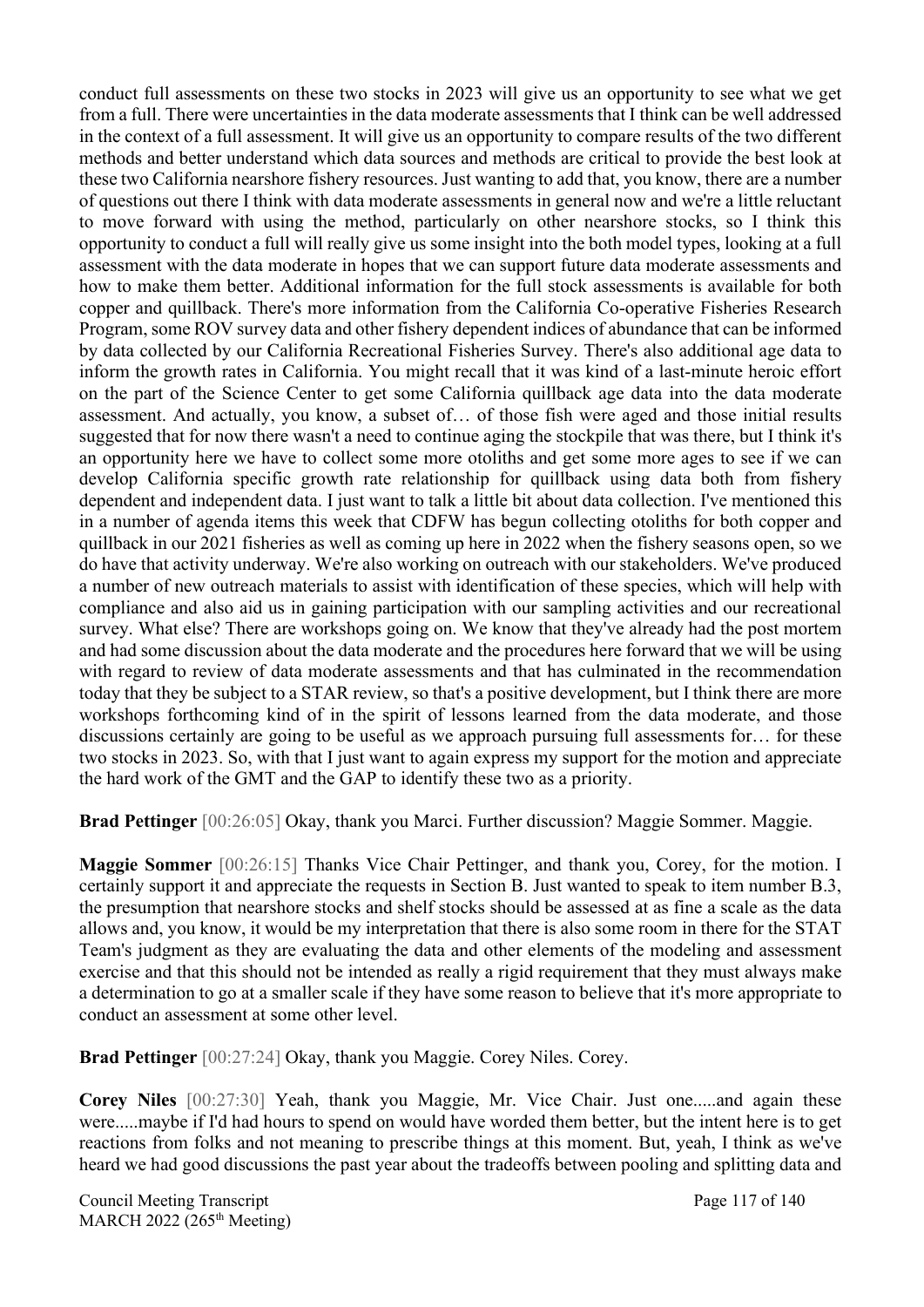it is the assessment teams that are the experts in that. So, yeah, just looking for reactions to this to help us with the question and like we are going to be dealing with the stock delineat...I cannot say that word today, definition I'll go with, stock definition topic for a while here, but facing how to do it with copper, quillback, black rockfish for example, you know, presuming this list stays the same when we adopt it final. So, yeah, not prescribing anything by any means, but looking for reactions and advisement on how we do that this cycle.

**Brad Pettinger** [00:28:27] Okay, thanks Corey. All right. Anyone else? Okay, I'm not seeing any hands, so seeing that I'm going to call for the question. So, all those in favor signify by say 'aye'.

**Council** [00:28:43] Aye.

**Brad Pettinger** [00:28:43] Opposed? Abstentions? Okay, the motion passes unanimously. And with that I'll look to John DeVore to see how we're doing here.

**John DeVore** [00:28:59] Thank you Mr. Vice Chair. You've adopted a preliminary list for stock assessment priorities in 2023 and 2025 and we'll put that out for public review to solicit feedback on the prioritizations for your June action. You've raised a couple of important questions that you would like some feedback from the Science Centers, the GMT, and other relevant parties when we readdress this in June. And you've also adopted the three Terms of Reference that inform the stock assessment process for public review as well. And all of these decisions will be considered for final action in June. In June, you can expect to see under the groundfish stock assessment item a groundfish-centric draft stock assessment Terms of Reference and then pending your decision on scheduling meetings from June thereafter, you may also be seeing a draft CPS- centric Terms of Reference in June, but that's a decision that you've got to make under Agenda Item C.7. So, with that I would say you have completed all of the items on this agenda.

**Brad Pettinger** [00:30:35] Okay, very good. Thank you John.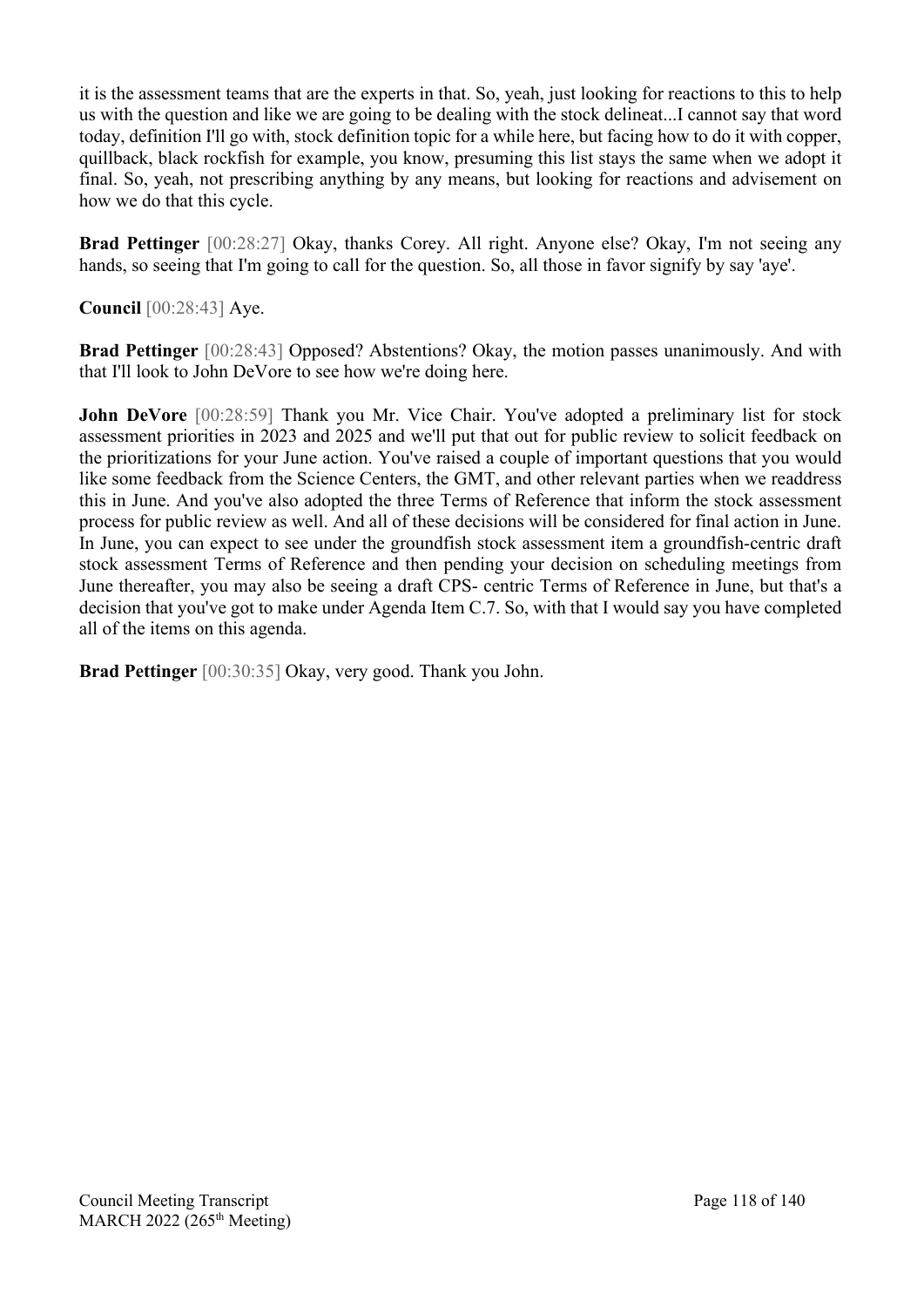#### 9. Update on 2023-2024 Harvest Specifications and Management Measures

**Brad Pettinger** [00:00:00] And we're hoping that everybody's ready to go. So, with that we'll open the floor for discussion and or motions when appropriate. So, Maggie Sommers. Maggie.

**Maggie Sommer** [00:00:17] Thanks Vice Chair. I really appreciate the check-in opportunity here from the GMT to receive an update on the items they're working on as part of the spex and management measures package. That's very helpful for us and I know it's helpful for them to have this opportunity for guidance from the Council. It sounds like some good issues were raised both in the GMT's list of questions, and I think we will have some guidance responding to those shortly. I just thought I'd get a couple thoughts out to start with. In particular I wanted to recognize the Enforcement Consultants report and appreciate them raising the issues they did of potential enforceability challenges relating to some of the gear definitions proposed in the NMFS report. Noted their comment that they will be happy to work further on development of that language, and I would certainly encourage that. We don't want to end up with something in place that isn't, just can't realistically be enforced on the water or onshore. I think the other item I would touch on right now is on the canary rockfish discussion that we had earlier and was brought to our attention with the WDFW report. We certainly have seen some volatility in canary rockfish catch in Oregon's recreational fishery too. Appreciate the information provided by the GMT illustrating that overall, in terms of total coastwide attainment across all sectors of canary rockfish, specifications were really quite low and there's a lot of room there. So, you know, I don't feel like there is any need to constrain fisheries. Just agreeing there with what was suggested in the WDFW report and I think that Mr. Anderson mentioned earlier. I think I'll leave my initial remarks there. Thanks.

**Brad Pettinger** [00:02:39] Thank you. Thank you Maggie. Further discussion? Phil Anderson. Phil.

**Phil Anderson** [00:02:43] Yeah, I just wanted to just speak a little bit more to the canary issue. And, you know, when we, when this resource was rebuilt, which was really a good thing and there was a lot of pain inflicted on all of the sectors that impact canary during those years of the rebuilding plan, and when we came out of it, you know, we really didn't have a good sense, or at least I'll say I didn't have a good sense of what was going to happen and how the fishery would mature once we had, you know, a lot higher ACLs. We were up at 13 hundred tons or a little bit over and we're at I think 1284 coming into this next biennial cycle. And, you know, the recreational fishery, which I spoke to off of Washington, we had a number of closed areas and restrictions and all of those kinds of things. That's part of the effort to try to rebuild the stock. And now we've been able to relax some of those and we're beginning to understand what the magnitude of the recreational fishery is, albeit I will say that, you know, the last two years where we've been in the grips of a pandemic and the whatever impacts that may have had on our effort in the recreational fishery, people, you know, a lot of people staying home, all those kinds of things. I really still don't feel like we have a very.... we have a much better feel than we did two or three years ago, but it's still in that maturing process. So I'm just... I'm not sure what the right remedy is at this point, and by that I mean, you know, we were at 39.4 tons here this past, or in 2021, our 2022 share is 42.3. Our draft share is 40.9 coming up, you know, using that proportional kind of calculation to get to a share and it just puts, to me puts a target, a bit of a target on us when us being the Washington recreational fishery or other sectors in here that are in the similar situation where we have a number, it's really tight, we're not sure, you know, whether......we're pretty sure we're not going to be very much over it, but chances are we might be a little bit and which causes a magnifying glass to be put on the fishery or sector that's in that position and I find it to be an, almost an unnecessary position to be in relative to what we have going on in the trawl and the non-trawl sectors and the catches that are occurring and then looking at the ACL. So again, I'm not sure what the remedy is here, but I am uncomfortable with kind of having a target on the recreational fishery in this case where we have a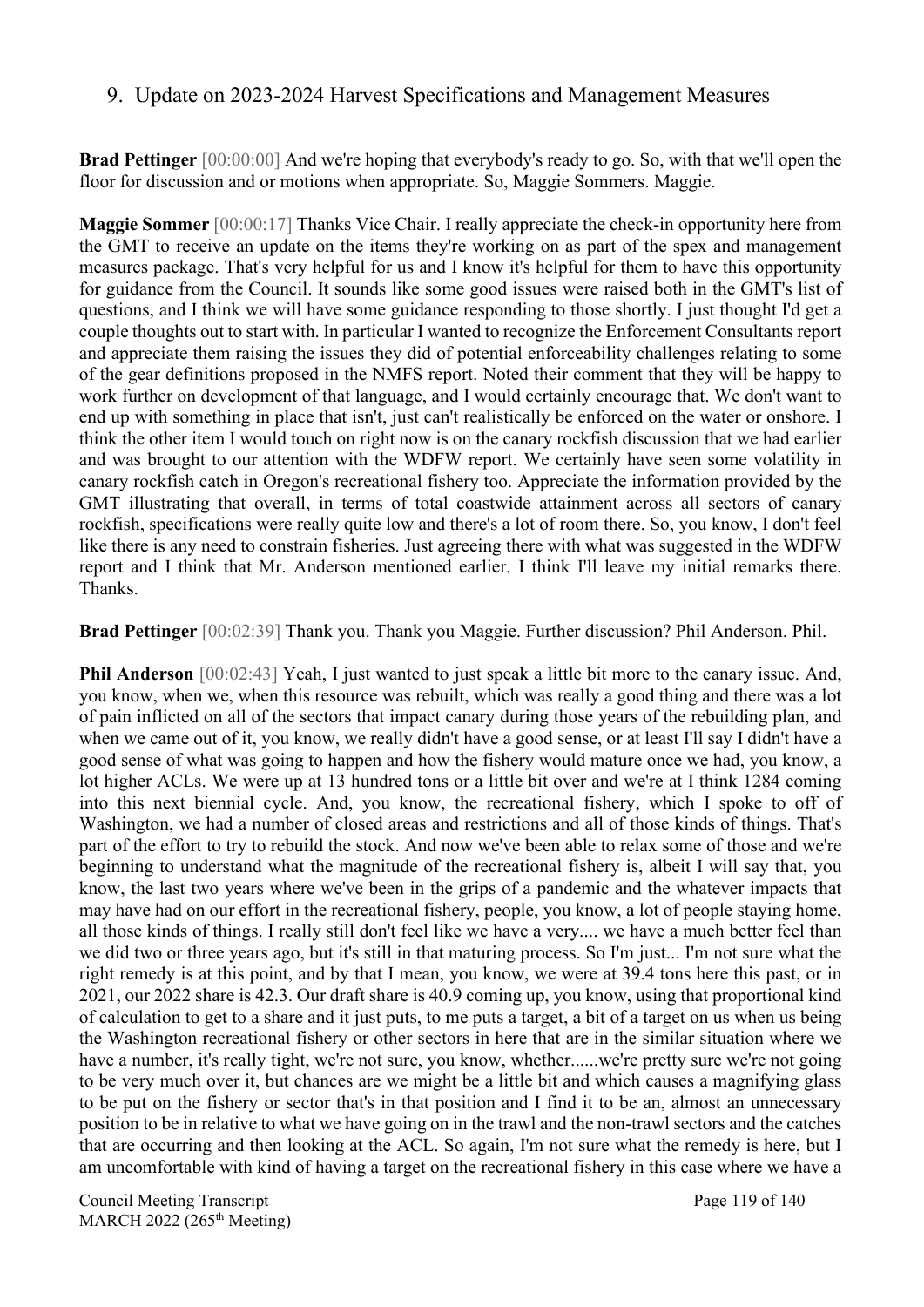number that we're putting out there that is really tight and could very well be exceeded by I think a very nominal amount, but in 2023 and 2024. So, I'm just putting that out there. Again, I don't know exactly what the remedy is but I am concerned about it.

**Brad Pettinger** [00:06:50] Okay, thank you Phil. Heather Hall. Heather.

**Heather Hall** [00:06:54] Thanks Vice Chair. I have a motion on this if folks are ready?

**Brad Pettinger** [00:07:04] I think we are.

**Heather Hall** [00:07:05] Okay thank you. And Sandra has the motion if she could put it on the screen. I move that the Council provide the following guidance to the Groundfish Management Team. Retain the midwater rockfish EFPs. Do not analyze set-asides for quillback rockfish or copper rockfish off California. Analyze ACTs for quillback rockfish and copper rockfish off California. ACTs should be broken out into two sub-areas. And Sandra, at this point I have a correction to this line to the coordinates that we have listed here. That should read, "the two sub-areas should be 42 degrees to 40 10 North latitude and 40 10 North latitude to the U.S. Mexico border". Thank you.

**Brad Pettinger** [00:08:45] Maggie. 42 degrees, not 42 10?

**Heather Hall** [00:08:48] It should say 42 degrees to 40 10 North latitude. So, after 42 degrees to 40 degrees. There you go.

**Brad Pettinger** [00:09:19] You have 10 10.

**Heather Hall** [00:09:22] To 40 10.

**Brad Pettinger** [00:09:26] There we go. Okay. Continue.

**Heather Hall** [00:09:29] That's it. Thank you Sandra. The next bullet, add an option to remove the 50 metric ton ACT for cowcod south of 40 10 North latitude to the management measure package. Oh, and the corrections are complete. So, I'm good. Thanks Sandra. Continue using a yelloweye rockfish ACT for the non-trawl sectors. Analyze the use of BRAs and BACs for uses not currently available or analyzed, making them potentially available for inseason Pacific spiny dogfish trawl bycatch minimization in the 23-24 management measures analysis. Actually, that should probably just say delete the management measures analysis. Sandra, if you could and just delete "the" in front of the "23- 24". There you go. Thank you. Amend the groundfish FMP to align the definition and uses of BACs with those in federal regulations as part of the 23-24 harvest specifications process. Allow all areas within the non-trawl RCA to be subject to the same fishing requirements and therefore any action taken by 12e would supersede the 21-22 regulations. And the parentheses just note that this is a recommendation from the GAP consistent with the Enforcement Consultants. Recommend NMFS revisit their proposed new gear definition in light of concerns about enforceability raised by EC to ensure that any specific item, such as number of hooks or is of sufficient management concern to warrant at-sea or shoreside enforcement. That's it.

**Brad Pettinger** [00:12:09] Okay, thank you Heather. Is the language accurate for your motion?

**Heather Hall** [00:12:14] It is with the corrections made by Sandra. Thank you. It is.

**Brad Pettinger** [00:12:18] Wonderful. Okay thank you. Second? Seconded by Marci Yaremko. Thank you Marci. Okay, Heather ,speak to your motion please.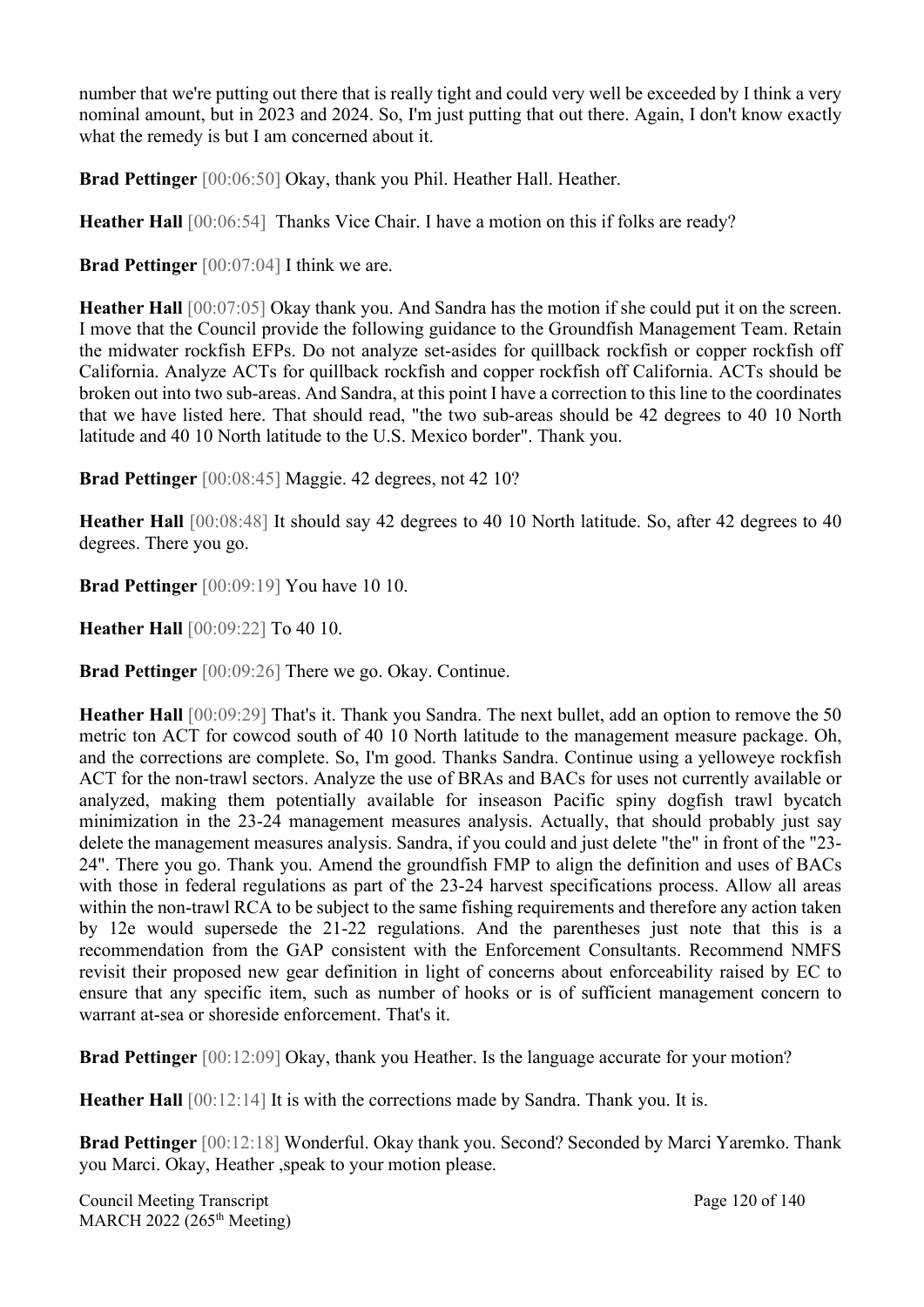**Heather Hall** [00:12:30] Thank you Vice Chair. We....this motion really is just it formalizes the request by the GMT and, and some information we heard from the EC to provide guidance that will allow the analysis of the harvest specifications package to move forward in April so folks can do their work. These all align with the GMT's report and their specific questions of the Council. I won't speak to each one of these specifically, but hopefully this provides the GMT with the information they need to… to move forward.

**Brad Pettinger** [00:13:18] Okay, thank you. Discussion on the motion? Ryan Wulff. Ryan.

**Ryan Wulff** [00:13:23] Yeah, thank you and thank you, Heather, for the motion. I just have a clarifying question since I don't see it specifically referenced about your intent. Does the last bullet indicate you generally support our 12e proposed revision in the NMFS report?

Heather Hall  $[00:13:41]$  Yes, it does.

**Brad Pettinger** [00:13:45] Okay, thank you, Ryan, for that clarification. Anyone else? All right, I'm not seeing any hands. So that being the case I'm going to call for the question. All those in favor of signify by saying 'aye'.

**Council** [00:14:04] Aye.

**Brad Pettinger** [00:14:04] Opposed? Abstentions? Motion passes unanimously. Marci.

**Marci Yaremko** [00:14:15] Yes, thank you Mr. Vice Chair. I had a few things to say on this agenda item. I'd like to start with the midwater rockfish EFPs. Appreciate continuing on with them. I realize that we're likely to recommend an action under 12e in the spex that might negate the need for them, but in our discussions within the delegation, the current members of those two EFPs, they're both California EFPs, indicate a willingness and an interest in continuing them, specifically to look at the ability to use bait in the new midwater fishery that we're developing under the stringent new, or the specific new regulations that were proposed in the NMFS report. So… appreciate keeping that item on the list and look forward to working with the EFP holders on some modifications to those set-asides and the provisions and terms and conditions. I'd really like take a chance to thank NMFS for the work on the 12e item that took place over winter. We had a number of sidebar state conversations on this topic and just want to acknowledge the hard work of the National Marine Fisheries Service to look at how we get to yes on that in the specifications. As the GAP has mentioned, it's not a....it doesn't provide a full suite of opportunities in the RCA and they'll be looking for other opportunities and other agenda items as we move forward in the future, but this narrow, carefully crafted opportunity in the RCAs is very much needed by our open access fleets that are interested in targeting these healthy midwater stocks, and we certainly have a bunch of information today that will support allowing that activity to occur and within or without causing undue impacts to our overfished stocks. So, I really just want to thank NMFS again for the work on this topic and acknowledge the EC statement and the other discussions we've had during the week about the need for some flexibility as that language develops over the course of the specifications development processes. A few issues under discussion and just appreciate Lynn when giving the presentation here today of the NMFS report, her nod that we'll be working to refine that language as the package develops. On the topic of the ACTs, just like to recognize that these ACTs are a critical measure that will allow us both to develop our management measures more fully and establishes benchmarks for us in the 23-24 process to ensure that we are managing and monitoring consistent with the new best available information provided to us in the 2021 stock assessments, both for copper and quillback rockfish. So, appreciate analyzing the ACT tools in the package and we'll look forward to seeing more on that item. On the set-aside item, just wanted to acknowledge that I was the one that requested that those be analyzed in this package, and that was under the lens of where we were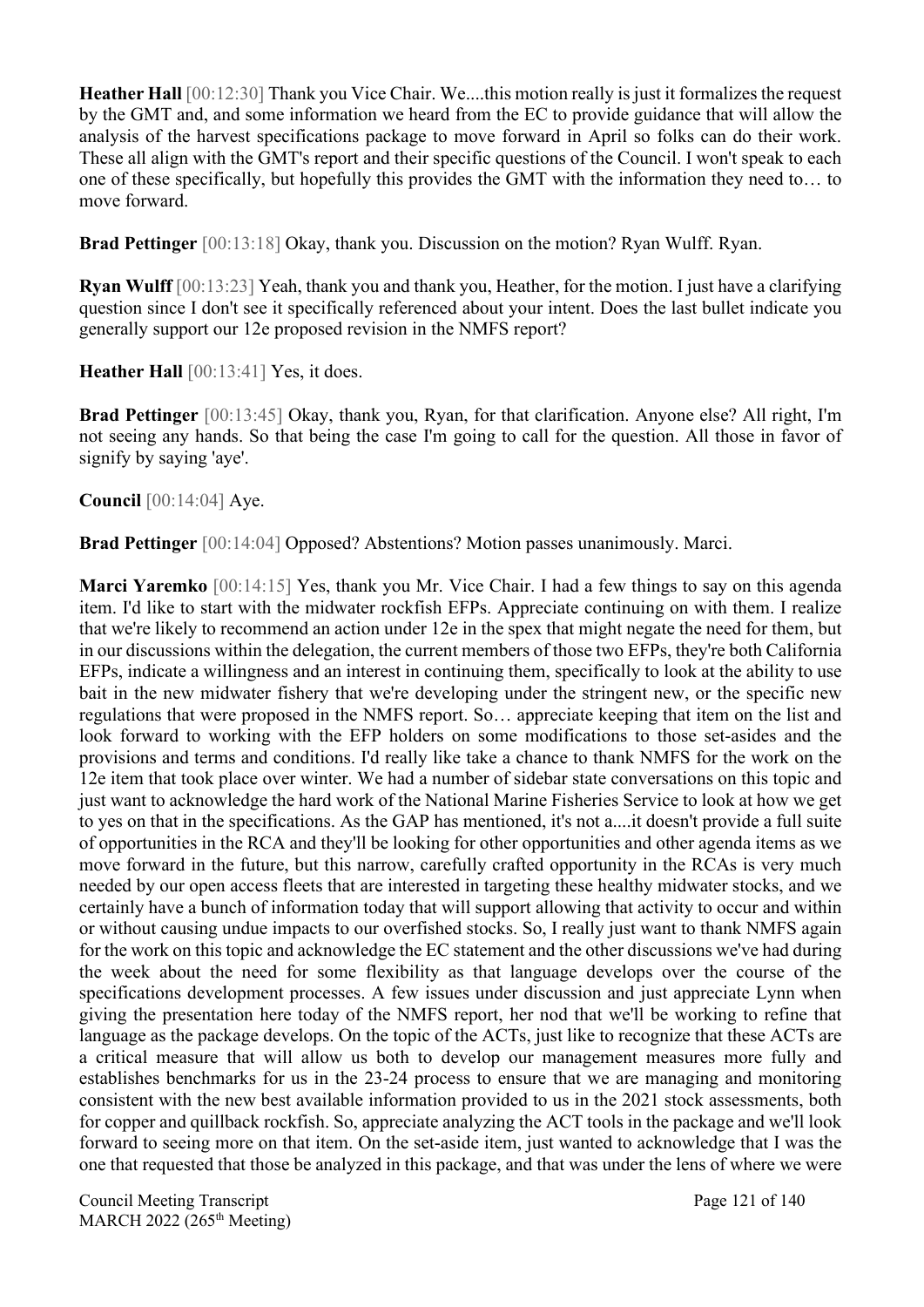at in November that potentially we would be looking at some newly overfished stocks in the 23-24 biennium. Traditionally we establish set-asides for our overfished stocks to ensure that we maintain accountability or accounting for mortality from all sources. So, appreciate the look that the GMT took at this item and noting that the results that they found and the very small amount of impact that a cruise from research and IOA sectors. I want to thank them for that and I'm comfortable that we are on the right track not pursuing that in the 23-24 biennium in light of the new information that we have now regarding stock definitions and the need for us to pursue an FMP amendment before we're looking at new overfished stocks. Als,o want to take a second to comment on the Washington discussion on canary rockfish. I want to thank Heather for her report and Phil for the extra discussion and just want to add my support for the process that I think we are all working toward in the 23-24 biennium regarding sharing. I think this is a strategy that helps all states. Heather and Phil spoke to the change that they've seen in the uptake in the canary catch and then appreciate the table that the GMT prepared for us on this item. I think it's notable that in fact the spike that Washington may have had in 2020 and or expected in 21, you know, they describe some of the reasons for that. They talked about the removal of the sublimit and now that they're operating under the aggregate bag limit for all rockfish off Washington to some extent, you know, it's interesting that in California we had exactly the opposite response when we repealed our sub-bag limit. Our catches actually went down. But I think what's important to note is fish move and the volatility in our catch data, particularly for canary and that snapshot, that five-year snapshot, really suggests that one place may see an uptick one year and it may be in another location a year later. I think what's important here is exactly as Heather and Phil suggested, what's... our goal is that we stay within the ACL, and I think we have a strong track record of working together inseason to track our catches to make sure that collectively we stay within them. So, I just want to express my support for the approach and appreciate bringing this to our attention, but I think the solution here is very sound and I think we will do just fine staying within our established ACLs. And that's it, thank you.

**Brad Pettinger** [00:22:29] Okay, Marci, thank you for that. And so, I'll turn to Todd and see… Todd, how are we doing here? Yes, thank you Mr. Vice Chair. So.......

**Brad Pettinger** [00:22:38] One second here. Phil Anderson. Phil.

**Phil Anderson** [00:22:43] I'm going to take one more, just one more shot at homing in on the canary situation and I apologize for doing it repeatedly but, and I appreciate Marci's comments as well as Maggie's and of course Heather's. What is nagging at me frankly, is the use of the term 'share' that was in that table. And we had a ACL for canary just north of 13 hundred tons last, well this year, it's 1284 I think for 2023 I believe under we haven't... what we voted on in November. The total... what I see from the data, the total catch of canary by all trawl and non-trawl is in the neighborhood of 5 to 6 hundred tons versus an ACL of 12 or 13 hundred. So and then when I look at, and when I think about... I'm obviously going back to where I come from, Washington, due to the pandemic our most northern port, which would have normally accounted for most of the majority of the canary in previous years, was closed. Nobody could go on reservation. The only way you could get to the ocean outside of our north coast is to leave from Sekui, and it's at about an 18 mile run just to get the Neah Bay before you.......so that is in part my uneasiness about the share that's described for Washington's recreational fishery in 2023, and I'm not suggesting that we need to take any fish out of anybody else's bag, given that we're, you know, in the neighborhood of half of our ACL, but we're going to need.... we may well need a little bit more than what our share is here, and I think as long as we have an understanding that this number is hanging out here, but we have room obviously, as Marci described it to accommodate, if you will, our fishery as well as the other states fisheries without, you know, getting into an allocation war or creating some sort of a conservation issue. So, I'm going to leave it right there, but I just wanted to speak to it one more time.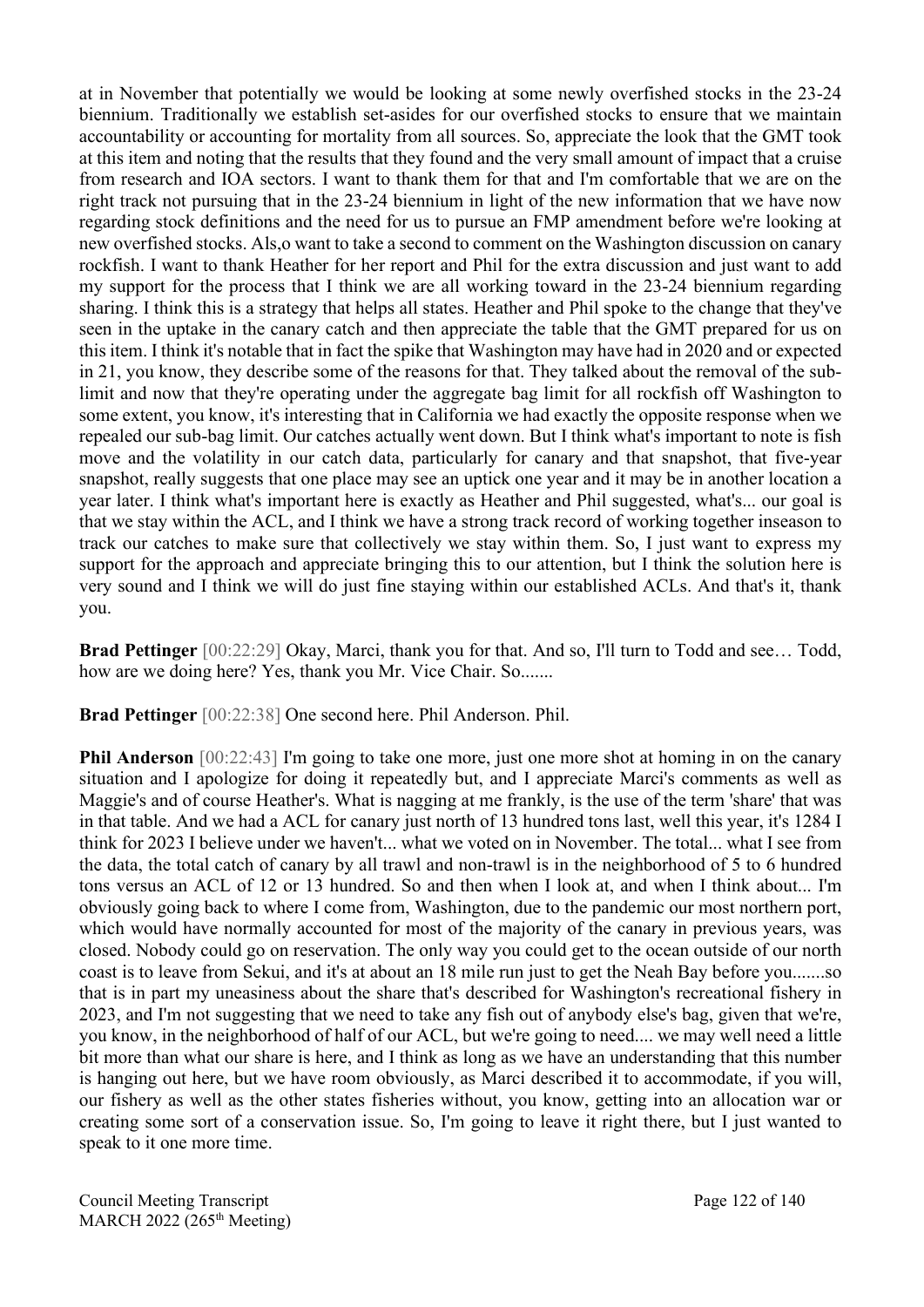**Brad Pettinger** [00:25:43] Thank you Phil. Maggie… did you? One second......Okay Todd, did you have a question for us by chance?

**Todd Phillips** [00:26:07] Yes, thank you Mr. Vice Chair. Yes, at your discretion sir I saw a couple of members of the GMT asked me a question regarding the… the BRA, BAC, and I was wondering if we could have Miss Whitney Roberts ask the question so I don't confuse the issue?

**Brad Pettinger** [00:26:27] Sure. Please.

**Todd Phillips** [00:26:29] Thank you. Kris, if you could elevate Whitney. I believe she's an attendee.

**Whitney Roberts** [00:26:36] Thank you. Through the Vice Chair, this is Whitney Roberts here. I know it's getting close to the five o'clock hour and I'm sure Council want to wrap up, but I just wanted some clarification on the motion that Heather just put forward to have the GMT analyze Block Area Closures or Bycatch Reduction Areas that are not currently available or analyzed for Pacific spiny dogfish trawl bycatch minimization. I was hoping for a little bit of clarification. We were hoping that the Council would either signal their intent that the GMT would analyze specific uses, for example Block Area Closures for midwater trawl gear off of a certain state or coastwide, something to that effect. We list some options in the presentation with the expectation that we, that certain ones would be more effective for mitigating spiny dogfish bycatch and therefore wouldn't need to necessarily analyze all of the options under the rainbow that could be available, or could be analyzed but maybe was essentially just hoping for some Council clarification as to whether the intent for this motion was for us to analyze everything that could potentially be looked at or to focus on the tools that would be most effective for mitigating bycatch so that those, the targeted ones are available and in the FMP amendment. Thank you.

**Brad Pettinger** [00:28:21] Okay, thank you Whitney. Okay, looking around for any other hands. Okay Todd.....oh, Heather.

**Heather Hall** [00:28:28] Well, thanks Vice Chair. I was going to respond to Whitney if I could.

**Brad Pettinger** [00:28:36] Oh please.

**Heather Hall** [00:28:36] See if we can get there. I'm looking at the presentation Whitney. I guess when I, when I put together the motion was just hoping that we would do whatever we can to make sure our toolbox was full. So was being, I guess, maybe overly broad that we would just capture areas where the BACs or BRAs aren't in place. So, for example, BACs are currently not available off Washington and I think we want to fill that gap. I guess you're asking too if BRAs, which are now currently available for midwater trawl gear in Oregon and Washington and California should also be available for bottom trawl gear, and I would just say that's what we're hoping to get. Is that helping Whitney?

**Whitney Roberts** [00:29:53] Yeah, thanks Heather. I think that does. I understand the intent of the motion now and we will do our best to get all of those tools in the FMP amendment of spex and try to have those tools in the Council's toolbox moving forward for spiny dogfish bycatch mitigation. Thank you so much for the clarification and sorry to derail the Council process. Thank you so much.

**Brad Pettinger** [00:30:25] Oh no, we're good.

Heather Hall [00:30:26] Yeah, thanks Whitney. This is.....you're not derailing, you're helping the process for sure and I don't know if there's an opportunity for us to even follow-up afterward to make sure provide any additional clarity to the GMT as needed. Thank you.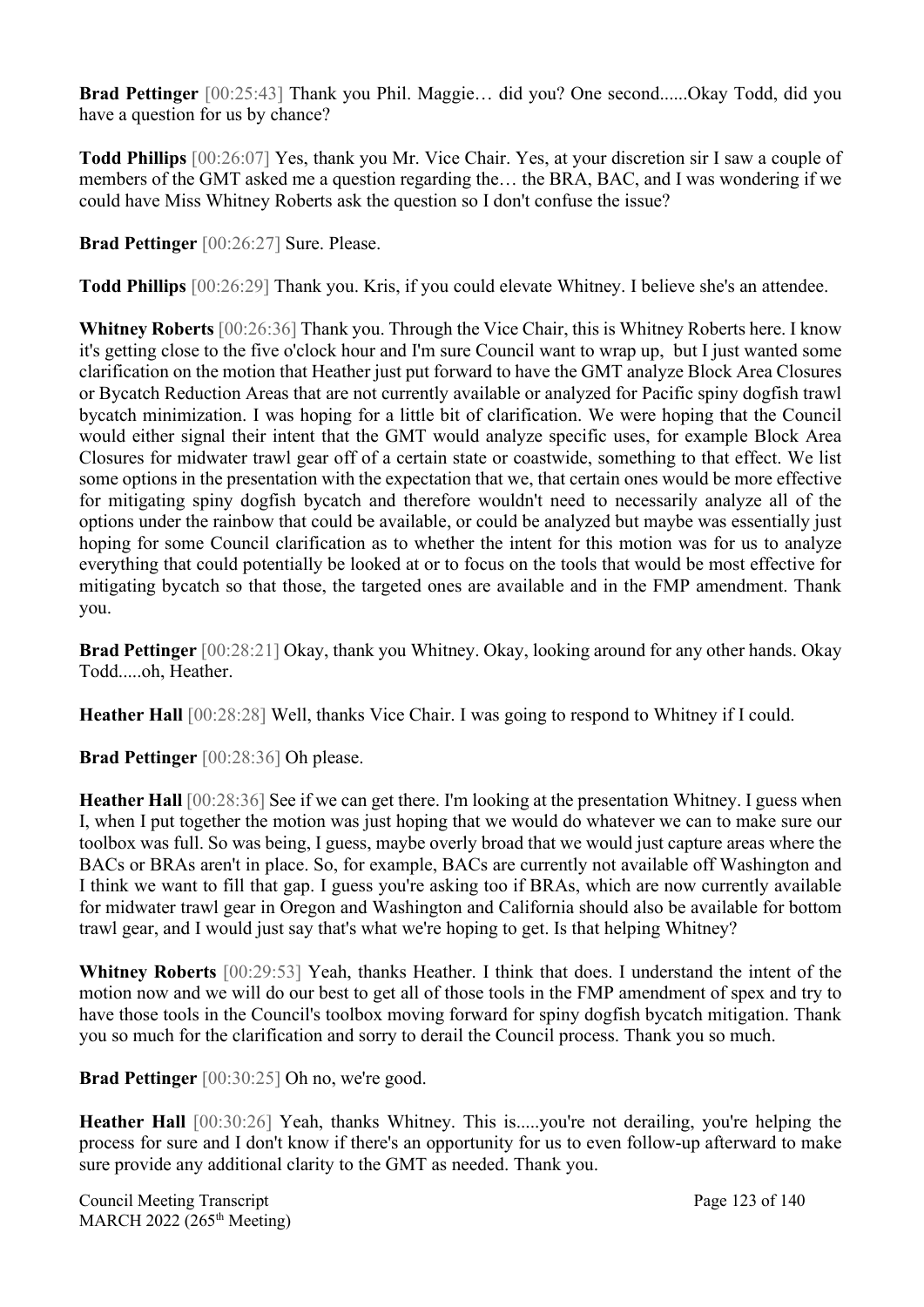**Brad Pettinger** [00:30:48] Okay. All right Todd.

**Todd Phillips** [00:30:53] Yes. Thank you, Mr. Vice Chair, for indulging me on that particular comment or the question there and thank you, Miss Hall, for answering that. I know it was out of scheme there. So, looking at this particular agenda item, the Council has given good direction and guidance for us to move forward in the analyzes which we will bring back in April for complete Council review. And you had a really good discussion on multiple items, and I would say sir that you are complete with this particular action. Thank you.

**Brad Pettinger** [00:31:31] Okay, thank you Todd. Well, it's always good to get things taken care of early instead of later. So, all right… so that takes care of E.9.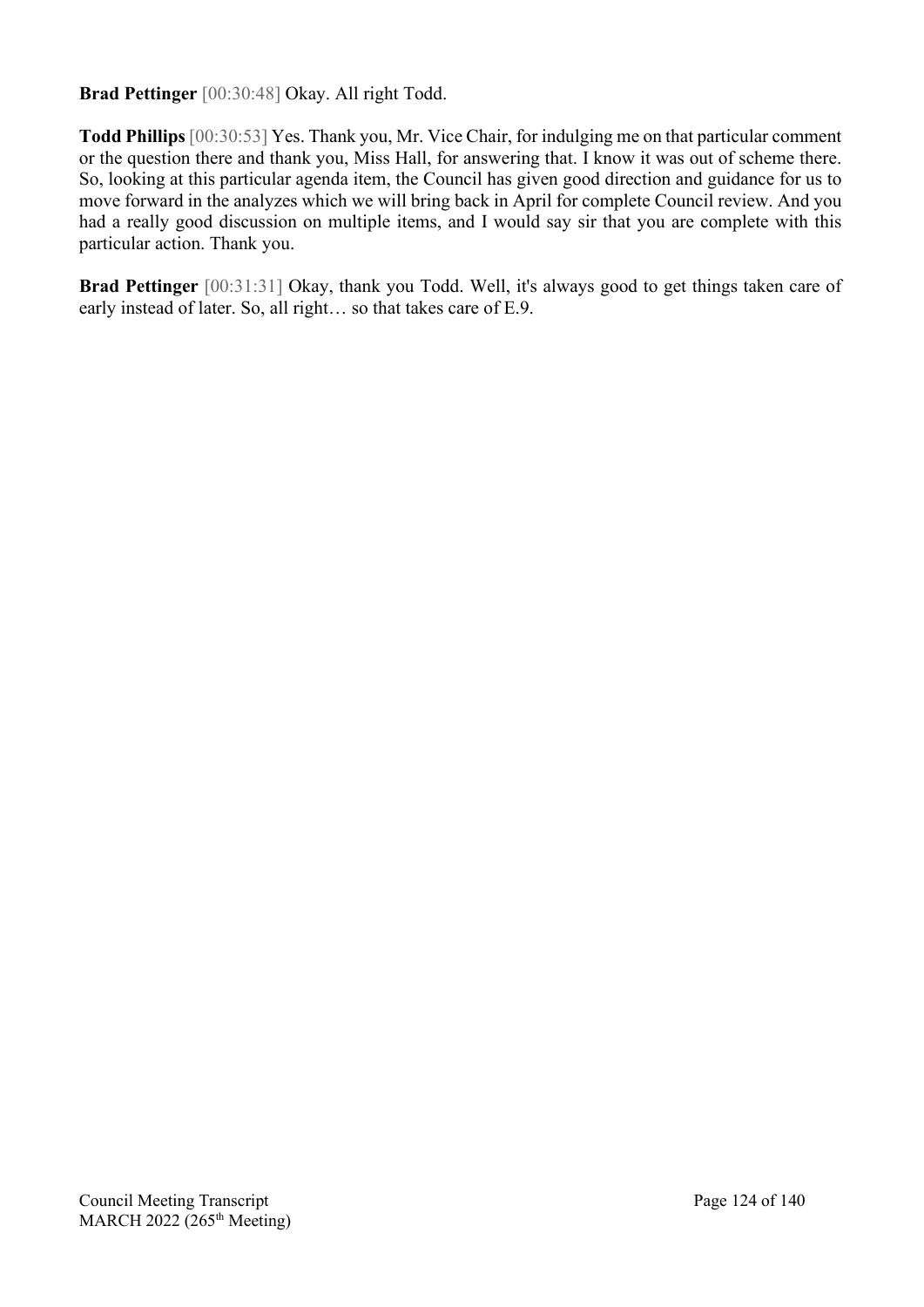# **F. Pacific Halibut Management**

# 1. Annual International Pacific Halibut Commission (IPHC) Meeting Report

**Marc Gorelnik** [00:00:00] I don't see any public comment so we will turn to our Council discussion to consider the reports and provide any guidance as appropriate. Things seem to be going fairly steady here so let's see what sort of input we may have here. Do we have any guidance to provide? Maybe we don't. Things are going pretty well. I.....not seeing any hands I'm going to turn to Robin and see how we're doing here.

**Robin Ehlke** [00:00:46] Thank you Mr. Chair. I think we're doing well. We have a lot of information brought to us. Most of it is informative and good news is most of it is good news, but no decisions here to make. So, with that I think we've done our work under agenda item F.1.

#### **Marc Gorelnik** [00:01:06] Mr. Anderson.

**Phil Anderson** [00:01:08] Thank you Mr. Chairman. I'm sorry to be slow. As I mentioned in the report, the four year agreement, allocation agreement within the IPHC Commission is, this is the last year and so over the course of the next, well probably 10 months, there's going to be a process put in place by the Commission that to revisit that, and it's going to be important for our area to have a seat at the table if you will, and track that and provide input as appropriate. So, I just want to....I just want to highlight that, make the Council aware of it and urge that we... and ask and recommend that we provide representation as appropriate when those meetings occur to ensure that Area 2A is represented.

**Marc Gorelnik** [00:02:14] Very good Phil. I think those are good points for the Council to keep in mind and I'm sure we all agree with them, and I'll have to keep that top of mind as the dates approach and be engaged and look to you to provide us some guidance there.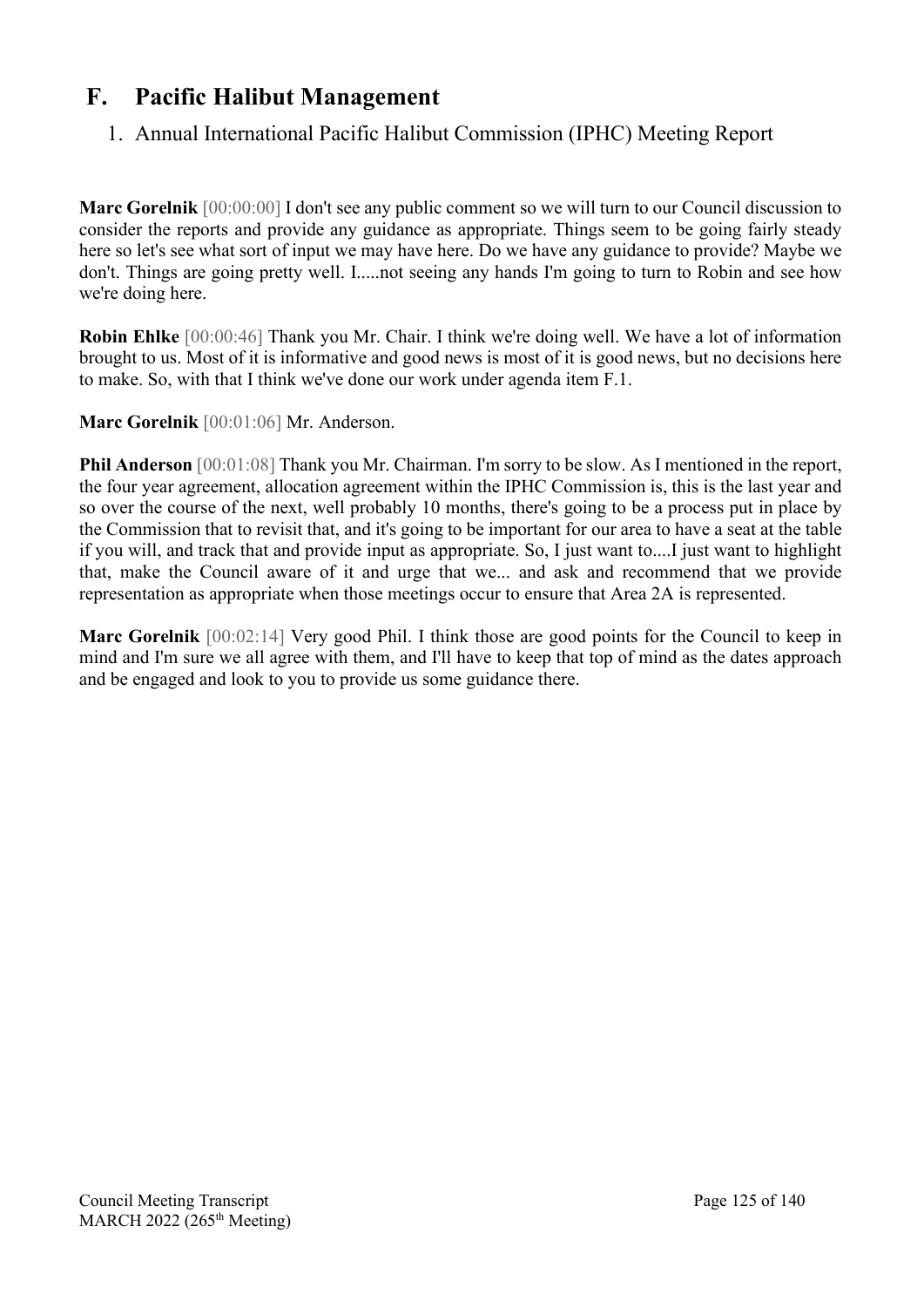## 2. Incidental Catch Recommendation: Options for Salmon Troll and Final Action on Recommendations for Fixed Gear Sablefish Fisheries

**Marc Gorelnik** [00:00:00] That concludes reports. I don't have any public comment so that'll take us to our Council discussion and action. And this is an agenda item that will require motions. So, let's start with any discussion. We can perhaps take them one by one unless someone prefers another approach. The first has to do with recommended inseason changes in the salmon troll fishery. I think we have a recommendation that there not be a inseason change, but that's what the SAS recommended, what does the Council say? I think the Council is fine with that unless I hear otherwise. Heather Hall.

**Heather Hall** [00:00:48] I have a motion to offer on this.

**Marc Gorelnik** [00:00:52] On the first action here?

**Heather Hall** [00:00:53] Yes.

**Marc Gorelnik** [00:00:54] Yes. Okay Heather. Please go ahead.

**Heather Hall** [00:00:55] Okay. All right, I move that the Council adopt for public review the alternatives presented in Agenda Item F.2.a, Supplemental SAS Report 1, March 2022 for halibut landing restrictions in the salmon troll fishery in 2022, beginning May 16th and for April 1 through May 15th, 2023, and recommend no change to the current incidental Pacific halibut retention limits for April 1 through May 15th of 2022.

**Heather Hall** [00:01:35] Thank you Heather. The language on there is correct? On the screen is correct? I just want to get a verbal confirmation.

**Heather Hall** [00:01:42] Yes, it is. Thank you.

**Marc Gorelnik** [00:01:42] All right, thank you. Is there a second? Seconded by Phil Anderson. Please speak to your motion.

**Heather Hall** [00:01:49] Sure, thank you. The motion, as it states, follows along the recommendation in the SAS report. It confirms that there are no changes needed for the retention limits that are in place now through May 15th of this year, and also provides the Council and the public a range of alternatives for review that are appropriate based on the salmon discussions that are underway. I think that covers it. Thank you.

**Heather Hall** [00:02:23] All right. Are there any questions for Heather on her motion? Is there any discussion on the motion? All right, I'm not seeing any hands. So, I will call the question. All those in favor say 'aye'.

**Council** [00:02:43] Aye.

**Heather Hall** [00:02:44] Opposed, no? Abstentions? The motion passes unanimously. Thank you, Heather, for the motion. Let's go back to our list of actions here. I think that might have taken care of one and two. So, let's go to number three here. This has to do with the fixed gear sablefish fishery north of Point Chehalis and see if there's any discussion here or a motion. Heather Hall.

Council Meeting Transcript Page 126 of 140 MARCH 2022 (265<sup>th</sup> Meeting) **Heather Hall** [00:03:18] Thank you Chair Gorelnik. I can start with a little bit of discussion here and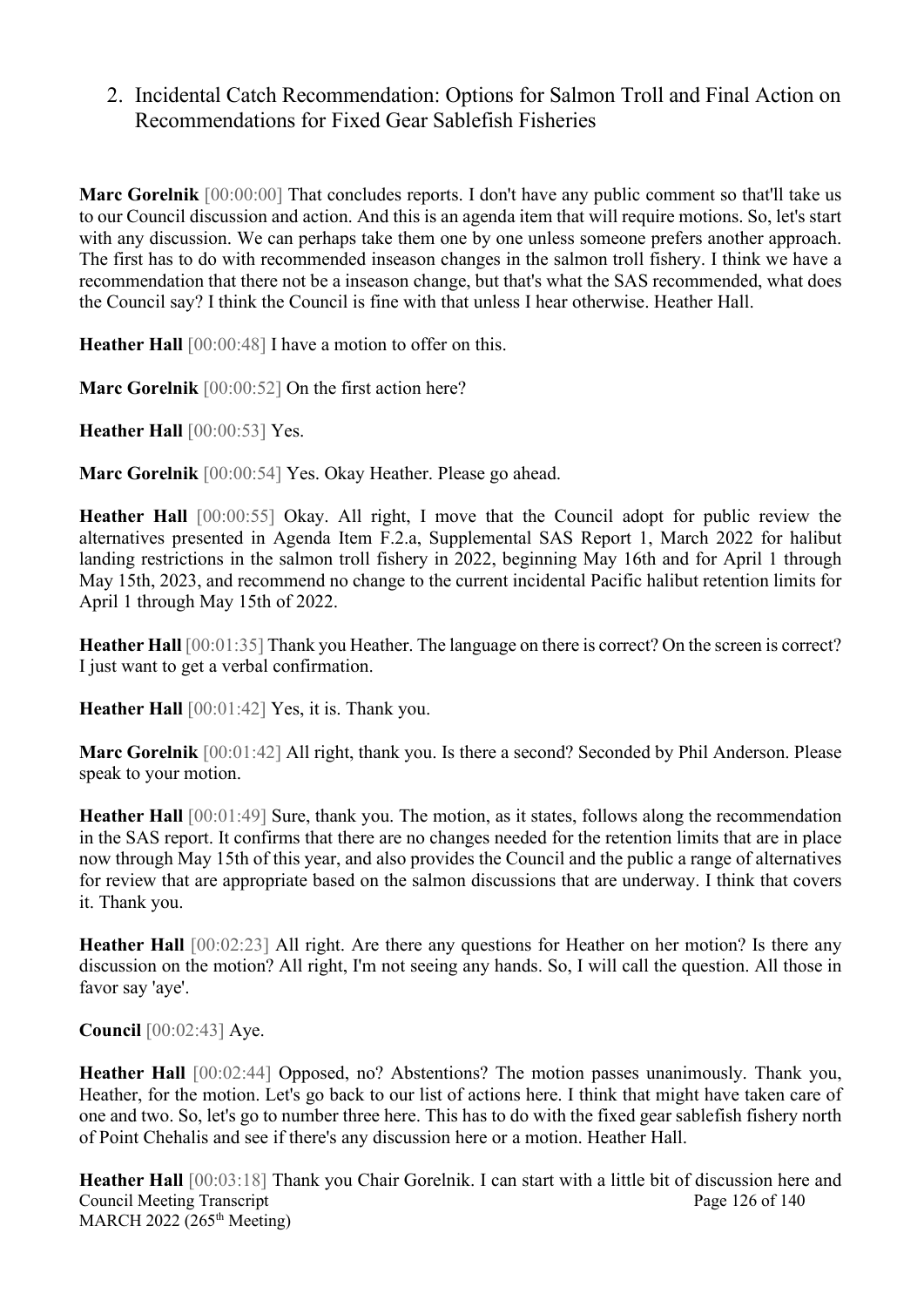then I do have a motion as well. As was mentioned in the IPHC report and then followed up again in the GAP report, the sablefish fishery north of Point Chehalis, the allocation for that dropped from 70,000 pounds to 50,000 pounds this year, so I appreciate the work that the GMT did to explore that and provide the Council with some information. I also appreciate their coordination with the GAP in looking at what a reasonable landing ratio might be for us as we contemplate what that limit might be.

**Heather Hall** [00:04:10] Any further discussion? Why don't you proceed with your motion please?

**Heather Hall** [00:04:21] All right. I move that the Council adopt a final trip limit ratio of 150 pounds of Pacific halibut per 1,000 pounds of sablefish, plus 2 additional Pacific halibut for the primary sablefish fishery north of Point Chehalis, Washington as recommended in the Supplemental GMT Report under Agenda Item F.2.a, March 2022.

**Heather Hall** [00:04:45] The language on the screen is accurate and complete?

**Heather Hall** [00:04:51] Yes, it is. Thank you.

**Marc Gorelnik** [00:04:52] I'll look for a second? Seconded by Phil Anderson. Thank you Phil. Please speak to your motion.

**Heather Hall** [00:05:01] Thank you. As I mentioned, the GMT in their report, they explored the last time the allocation to this sector was at the 50,000-pound level. So, this recommendation of 150 pounds for the landing limit, while it may go over based on the projections that the GMT did, I think they, the GMT did a good job of explaining that the actual landings in 2018 under the same allocation were a little bit below that. Also, would note here that we do track catch in this fishery weekly, on a weekly basis. There's opportunity to take inseason action if these projections are not following along the expectation of the GMT. So, there's a safety net there in that regard. Yeah, that's it. Thank you.

**Marc Gorelnik** [00:06:04] All right thank you. Are there any questions for Heather or discussion on the motion? All right I'm not seeing any enthusiasm for that. Let's take a vote. I'll call the question. All those in favor say 'aye'.

**Council** [00:06:24] Aye.

**Heather Hall** [00:06:25] Opposed, no? Abstentions? The motion passes unanimously. Before I turn back to Robin let's see if there's anyone on the floor here or in our virtual world, Council members have any other discussion or action on this agenda item? All right, Robin, how are we doing on F.2?

**Robin Ehlke** [00:06:52] Doing very well. Thank you Mr. Chair. It looks like you've completed your action under this agenda item. We have three options for halibut retention in the salmon troll fishery ready to move forward for public review, and we've made final action on the limits for the sablefish fishery. So, with that, I think we've done everything under F.2. Thank you.

**Heather Hall** [00:07:20] All right. Thank you very much, Robin.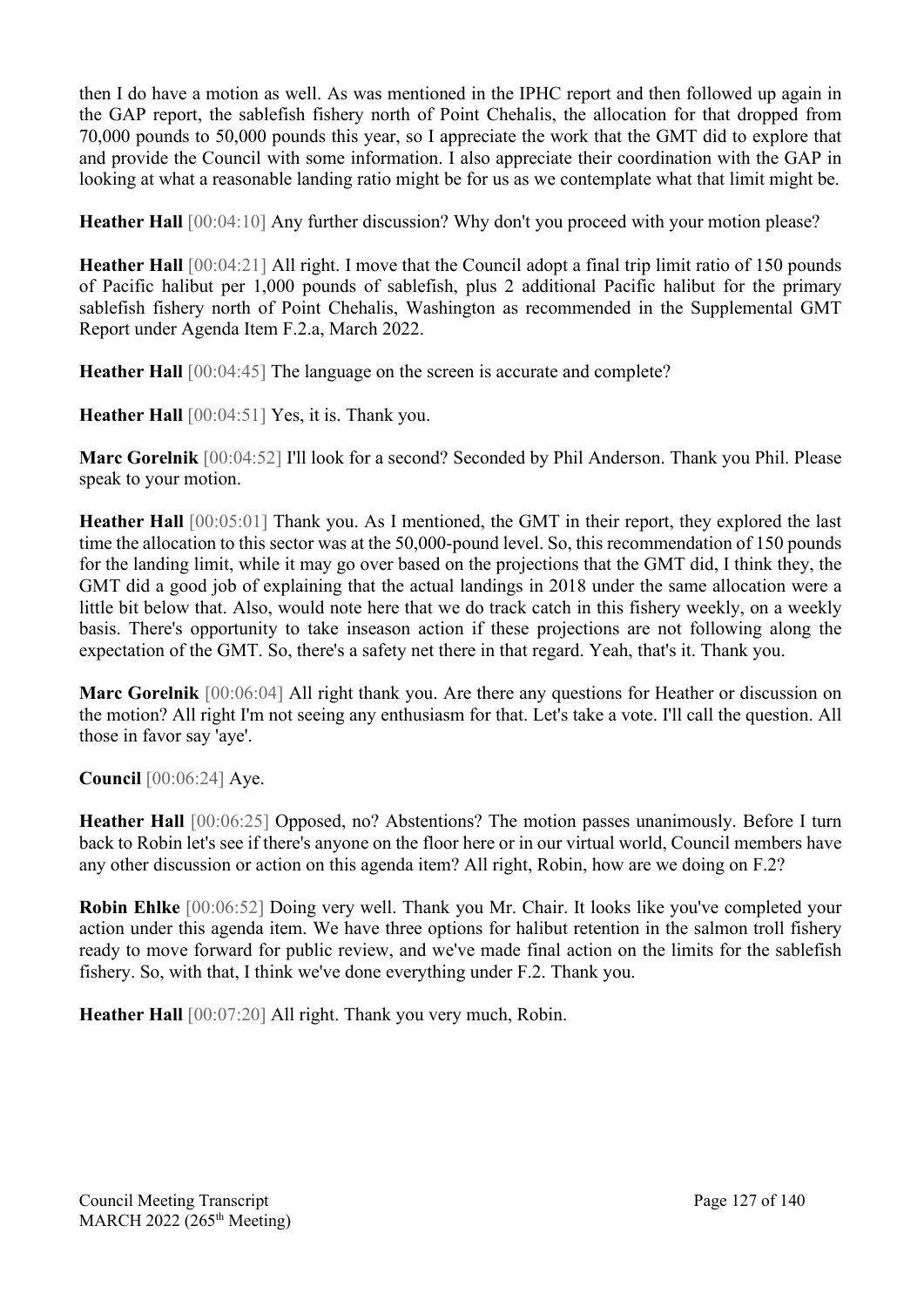# **G. Habitat Issues**

# 1. Current Habitat Issues

**Brad Pettinger** [00:00:00] So I'll open the floor for comments, discussion on the habitat or the.....on this issue, agenda item I should say. Well Kerry, are you there?

**Kerry Griffin** [00:00:15] I am here and looking for hands, listening for voices. Not seeing any so as I've mentioned you didn't have an action to take, but I think that you got some good information from the Habitat Committee. I agree it's always enlightening and helpful to read the Habitat Committee report. One quick thing of note. A couple of you picked up on this, Maggie and Marci, about the April 18th deadline for that Klamath Dam removal EIS comment letter. The HC did discuss that at length and looked at the calendar and saw the timing. They're not sure that they could get a draft letter in time for the advanced briefing book for April but, you know, because there's some layers of clearance that needs to happen, but they are aware that it needs to be available in sufficient time in advance of Council deliberation before everyone starts diving into April Council meeting business. So anyway, they're aware of it, working on it, and you should be... you should expect to see that proposed letter at some point, either advanced or supplemental briefing book for April. I just wanted to mention that and if there's no other questions, I think that concludes your business for this agenda item.

**Brad Pettinger** [00:01:38] Very good. Thank you, Kerry.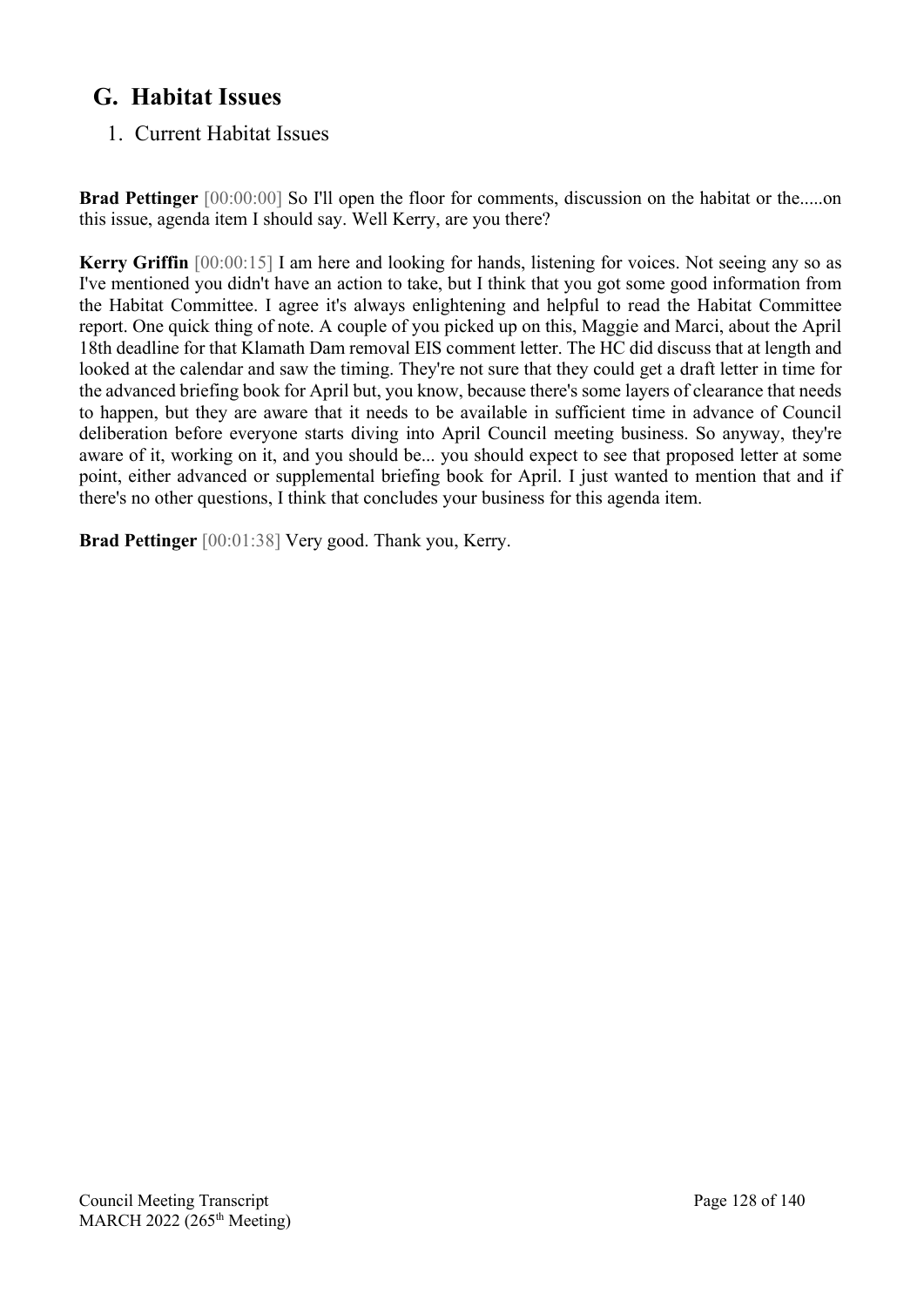# **H. Ecosystem Management**

# 1. Fishery Ecosystem Plan (FEP) Five-Year Review- Final Action

**Marc Gorelnik** [00:00:00] That completes reports and the opportunity for public comment and takes us to our Council action, which is there on the screen, which is the review the draft and provide guidance on its finalization. So, I look forward, first of all I want to welcome Dr. Braby to the table and John Ugoretz who is joining us virtually. There may be other changes, but those are the ones I know about. Who wants to get us started here with the discussion? Corey Niles. Thank you.

**Corey Niles** [00:00:45] Thanks Mr. Chair. If Yvonne still's out there maybe just a question of clarification on what the Ecosystem Workgroup is suggesting, being a part of that group I should remember, but Yvonne would know best if she's available.

**Yvonne DeReynier** [00:01:01] I'm still here. Yes, thank you.

**Corey Niles** [00:01:05] Thanks Mr. Chair.

Marc Gorelnik [00:01:07] Go ahead.

**Corey Niles** [00:01:07] Yvonne, you might have heard in the GAP report or elsewhere the suggestion that we should finalize the FEP and adopt it for public review, but my memory is that we're recommending that the Council finalize it at this meeting without additional public review. Is that correct?

**Yvonne DeReynier** [00:01:30] Thank you Mr. Chair. Mr. Niles. So, yes, the Council saw the first sort of beginning to end draft of the Fishery Ecosystem Plan in September 2021. And at that time the Ecosystem Workgroup had recommended a period of public review following the September meeting, which is why we took Council and advisory body advice after the September Council meeting, tidied it up and got it up on the website that the Council staff put together. So that's been out for a couple of months now and we were recommending at this meeting the Council finally adopt the Fishery Ecosystem Plan. We know they'll be probably missing semicolons and hyphens and whatnot, but hopefully comments will be on that level of detail.

**Marc Gorelnik** [00:02:30] Corey, you have a follow-up or....okay. John Ugoretz.

**John Ugoretz** [00:02:35] Yeah, thanks Mr. Chair. Quick question. I think back to the EAS or EWG, the CPSAS and MT noted some minor clarity changes if the Council were to adopt the FEP, but requesting those changes be made, was that be something you could do and then give us a clean final?

**Yvonne DeReynier** [00:03:06] Yes, we could certainly do that. We've done that with the Fishery Ecosystem Plan in the past. I think we first adopted it in April of 2013, but the tidiest version didn't come out until July of 2013, so that's completely fine. It would just be great if we could set an end date for receiving final edits.

**Marc Gorelnik** [00:03:38] Further questions or discussion on this? At some point we would like a motion. Corey Ridings, please go ahead.

**Corey Ridings** [00:03:47] Thank you Mr. Chair. I just wanted to thank Yvonne and the rest of the EWG for their work on this. This wraps up a number of years of really impressive work. There are a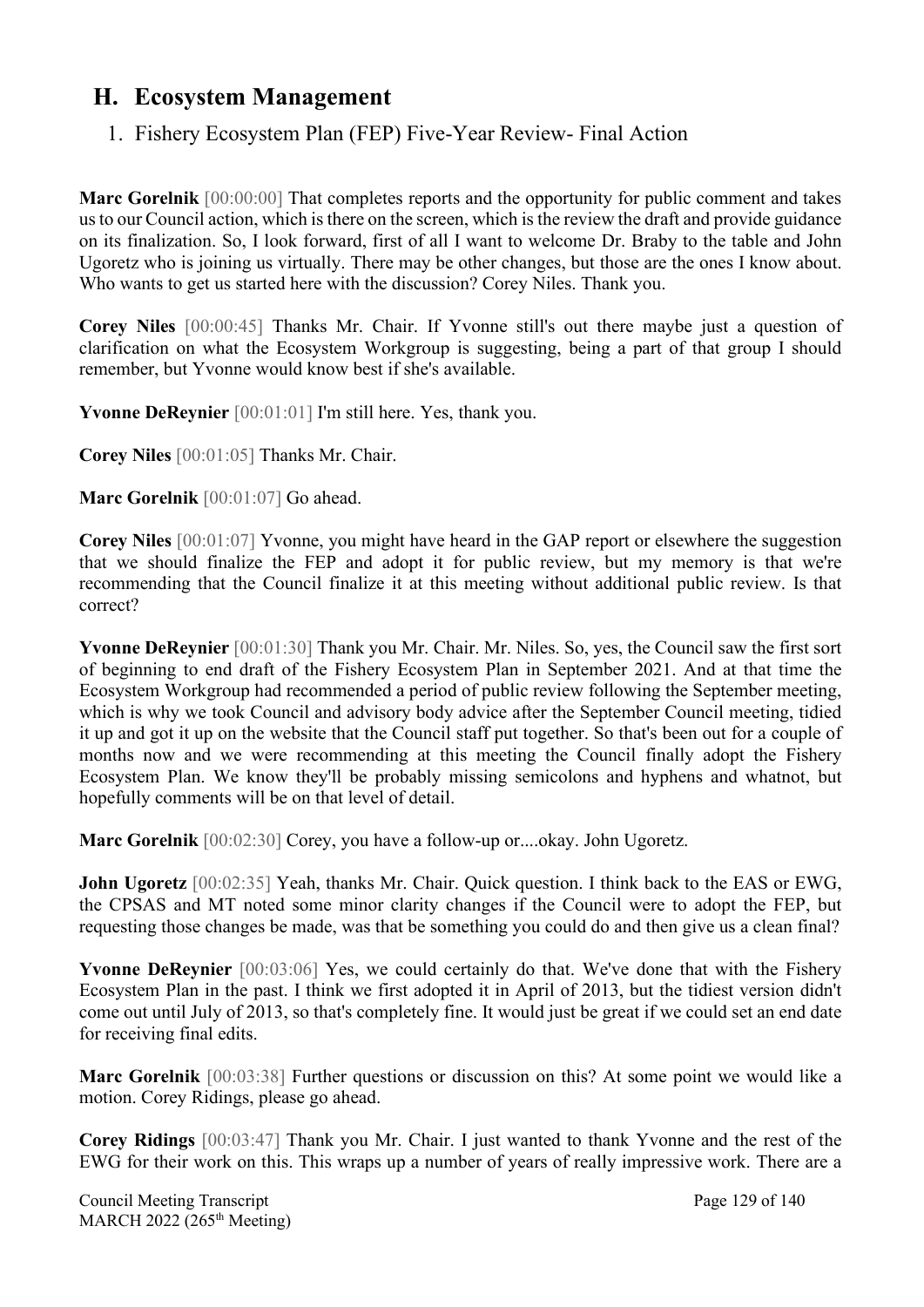lot of chances for the Council and the advisory bodies and management teams to weigh-in on this and add their thinking to it. I think that was reflected in a couple of statements we saw today. So, I just wanted to extend our recognition of this process and this document and thank the EWG for that.

**Marc Gorelnik** [00:04:22] Thank you for that Corey. Further discussion? Perhaps a motion? All right, Caren Braby. Welcome.

**Caren Braby** [00:04:50] I didn't get the orientation. Thank you Kris. Caren Braby and I'm happy to offer a motion. I move that the Council adopt the final draft revised Fishery Ecosystem Plan with edits as discussed during today's Council meeting and in advisory body reports.

**Marc Gorelnik** [00:05:47] All right, can you please confirm the language on the screen is accurate and complete?

**Caren Braby** [00:05:53] Looks good to me. Thank you Mr. Chair.

**Marc Gorelnik** [00:05:56] It is? Okay. I'll look for a second?

**John Ugoretz** [00:06:02] Second John Ugoretz.

**Marc Gorelnik** [00:06:03] All right, thank you John. I appreciate that. So please speak to your motion.

**Caren Braby** [00:06:09] Thank you Mr. Chair. And I'll add my thanks to the Ecosystem Working Group as well as the other advisory bodies from the Council and public comment for just amazing work on revising this ecosystem plan and I think it will serve the Council well and our investment will be well worth it. And so, with those thanks I think that we can cross T's and dot I's and use this going forward. So, thank you.

**Marc Gorelnik** [00:06:48] All right. Thank you very much. Are there any questions for the maker of the motion or discussion on the motion? I am not seeing any hands in cyberspace or in the room here so I will call the question. All those in favor say 'aye'.

**Council** [00:07:12] Aye.

**Marc Gorelnik** [00:07:12] Opposed, no? Abstentions? The motion passes unanimously. Thank you so much for the motion. Before turning back to Kit, I want to see if there's any further action by the Council under this agenda item? All right, Kit, how are we doing?

**Kit Dahl** [00:07:41] Thank you Mr. Chair. I think you're doing great. So, you've given the direction to the EWG. We will incorporate those. You know I think there are a few sort of perhaps on the order of copy edit or modest edits that are being sent directly to the EWG from the CPSMT will work on those along with probably another careful copy edit proofing and copy edit by the Council staff and we'll aim to then have a final document that we can put up on the Council website as the new version of the FEP sometime in the next few months. And with that I think we're done with this agenda item.

**Marc Gorelnik** [00:08:45] All right. Corey Niles.

**Corey Niles** [00:08:49] Thanks Mr. Chair. I was trying to orient you to Caren's hand. She had her hand up.

**Marc Gorelnik** [00:08:54] I'm sorry. Caren.

Council Meeting Transcript **Page 130 of 140** MARCH 2022 (265<sup>th</sup> Meeting)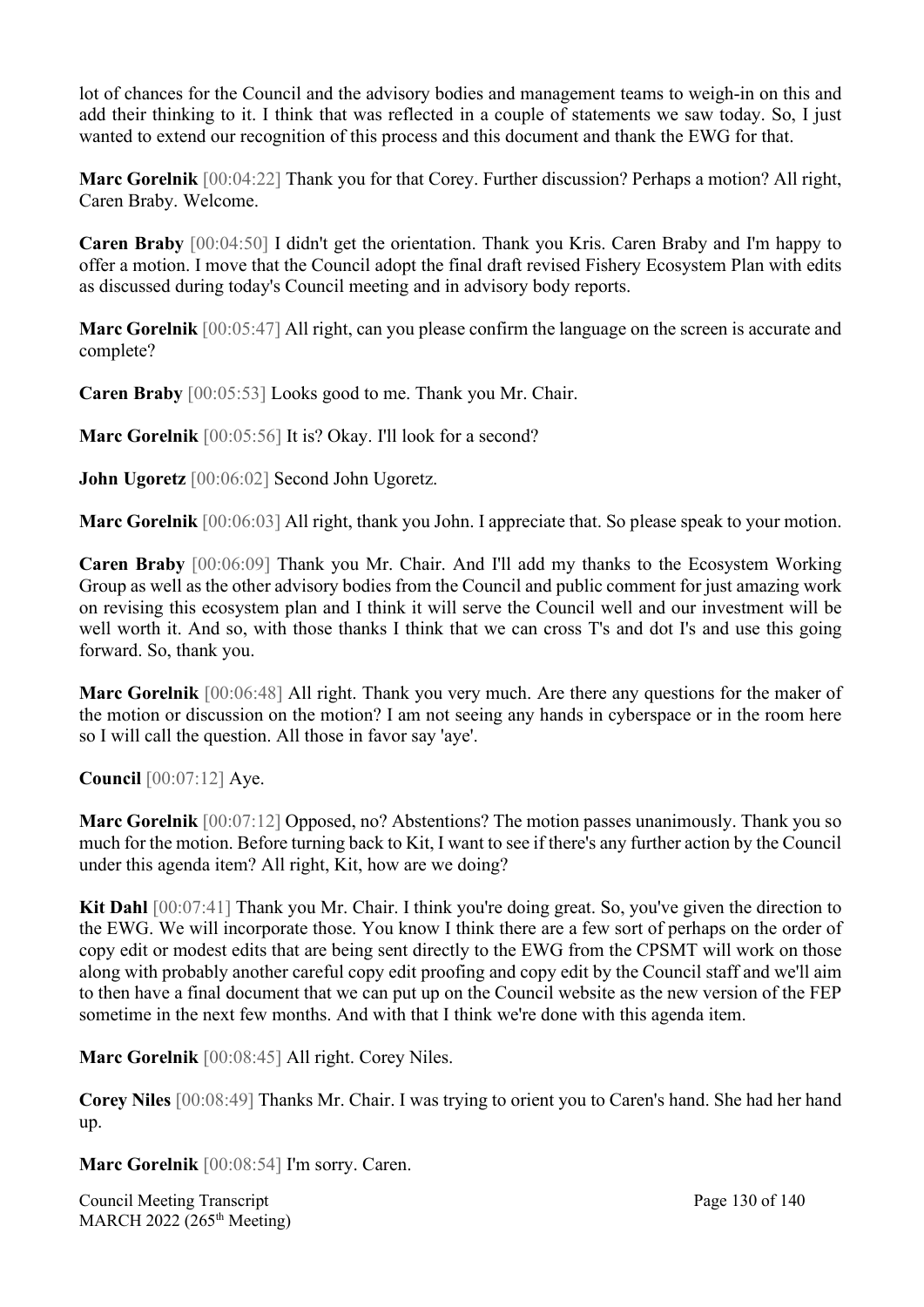**Caren Braby** [00:08:57] I'm in the spot in the Council room again where I'm out of sight of the Chair, so I'm going to have to be more aggressive with my hand raising. So, I wanted to raise the issue about the external facing document. I'm coming to the Council chamber late. I don't know whether this has been discussed yet this morning, but we have recommendations under this agenda item on what to do with that document and how that should be maintained by the Council advisory bodies. It is raised again in Agenda Item C.2 under Marine Planning and so I thought that we should talk about that at least while this agenda item is open and flag that we're going to talk about that next on the Council's agenda today and carry over any business that we need to from this agenda item to the next. So, the external facing document is largely around habitat impacts and is speaking to our external partners who we may or may not know just telling them about the Council's authorities and interests, and it's appropriate for many marine planning agenda items or issues, but it's also potentially relevant under others, and so there's been suggestions that the Habitat Committee take that responsibility for that external document. There have also been suggestions that it stays with the EWG, and then we have our new ad hoc committee, the Marine Planning Committee, and there have been suggestions it should go there. So the question… that was a long entrance to that topic… but my question is when is the most appropriate place to talk about where that work should live in an ongoing basis?

**Marc Gorelnik** [00:11:04] I'll turn to our Executive Director to answer that question.

**Merrick Burden** [00:11:07] Thank you Mr. Chairman. I am, I guess I'm comfortable deferring to Kit to get us started if Kit could speak to that.

**Kit Dahl** [00:11:20] Sure. I think, well I sort of channel my understanding of the EWG recommendation that I think they felt that it would be most productive to take up consideration of that document under Agenda Item C.2 because there are these related documents. I think it was noted in the HC report there that are kind of overlapping. They're more specific perhaps in terms of the focus and then perhaps also more detailed in that regard. So, there are some considerations around how to treat those documents collectively, ideas around whether they should all be combined. You heard from the HC, keep this document that the EWG prepared separate. So, I think it's probably more productive for all that discussion to happen under C.2, the Marine Planning agenda item. And there are some procedural things around that too that the EWG raised in terms of, and the HC did in their report under this agenda item in terms of sort of who's going to be responsible for maintaining the document that came out of the FEP and so on, so that would be my recommendation is to take that discussion up under C.2.

**Marc Gorelnik** [00:13:04] All right, thank you Kit. Let me see if there's anything further. You're okay. You're good. All right, so I'm not seeing anything further from the Council here on this agenda item. I guess we'll be talking about related items under C.2. And Kit just reconfirming that we're done here on H.1?

**Kit Dahl** [00:13:31] Yes, Mr. Chair. Thank you.

**Marc Gorelnik** [00:13:32] All right. That concludes this agenda item.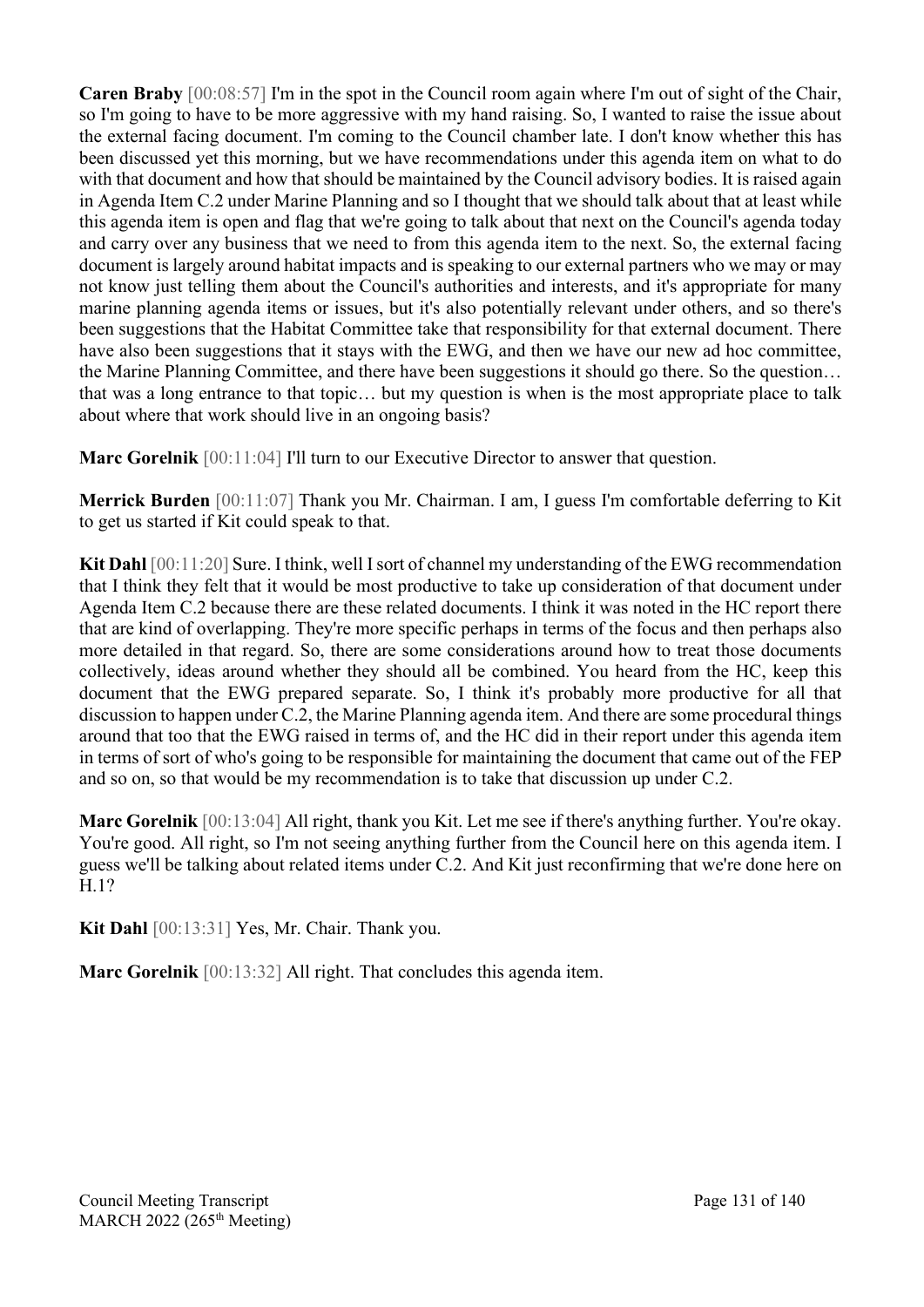## 2. 2021-2022 California Current Ecosystem Status Report and Science Review Topics

**Marc Gorelnik** [00:00:00] And that concludes public comment, all our reports and takes us to our Council discussion and guidance, including to review topics for 2022. We had a number of specific suggestions so let's see what the desire of the Council is. Dr. Caren Braby.

**Caren Braby** [00:00:24] Yeah, I'll start us off and just appreciate all the thoughts from advisory bodies and public comment fleshing out the information that we've gotten from the IEA team. I wanted to speak to the automation piece, specifically this... first of all, I'm sure that the IEA team was shocked that we were looking for ways to decrease the workload for the team because every time they bring us a report we tell them, 'oh… and you could also do this other project for us…. please bring us more information'. And so, I really am appreciative of the EWG thinking about ways to make this a more sustainable workload for that team. I know that that workload has increased over the years significantly, so to the degree that we can lessen that burden. I, for one, am I'm very supportive of that, even if it turns into a more bureaucratic government type report, that's okay. The key here is that we're getting the information and the analysis that is helping us understand the ecosystem, not whether the page layout is beautiful or not. And so, I, just for one, wanted to say, 'please do that' from my perspective. And also recognize that we have a number of different types of data portals that are popping up from different collaborative efforts that are doing some automated analyses and display of information and that is becoming kind of a standard next step future work and so I think it's natural that this transition more and more into that type of information format. So that's one thing. I think there were a number of suggestions and requests on having time with the IEA team. Our advisory bodies want more time with the team and to the degree that the team can support that, I think that that's a great synergy and collaborative effort and would support that. I don't have any comments on the SSC's reports and the plans for the team to meet with the SSC this fall. It looks great to me. And I would, I really am also glad of this development of the climate change appendix, what I would call the climate and ocean change appendix and look forward to evolution of that over time. And with that I'll stop.

**Marc Gorelnik** [00:03:24] All right. Corey Ridings.

**Corey Ridings** [00:03:32] Thank you Mr. Chair. I'll just start by echoing what Caren just said. That all sounded great and I support all of that. I wanted to thank the IEA and NOAA team again for their excellent work on this and putting this together. It really is great to read and I think it's very helpful. I wanted to specifically point out again the fishery participation network analysis, I think, is great work and I hope you continue to develop that. I think that's helpful in understanding the connectedness that we see there, and the network analysis in particular is a nice way to communicate that. Again, the WEA analysis, I hope that we can move forward with that and see as time allows and as that information becomes available to see more information on that. I think that's a big issue for this Council as we heard earlier in the week and that indicator is going to be helpful. And then again, just speak to the… the climate and ocean change appendix. That was really good work. I think there was a lot of really good ideas put out there in this sort of draft version that the team provided and just request that you continue with the development of that, and we can see another draft again next year. I'll note that there are some connection there to a recommendation from the Climate Core Team report and to think about using the scenarios that were done as part of the scenario planning process. If that could be helpful or useful, I think that might be a good idea to pull in some of the good thinking that was done there, and again support this moving forward as the SSC recommends for review by the subcommittee in September. I'll stop there. Thank you.

**Marc Gorelnik** [00:05:31] Thank you very much Corey. Further suggestions, direction, discussion?

Council Meeting Transcript **Page 132 of 140** MARCH 2022 (265<sup>th</sup> Meeting)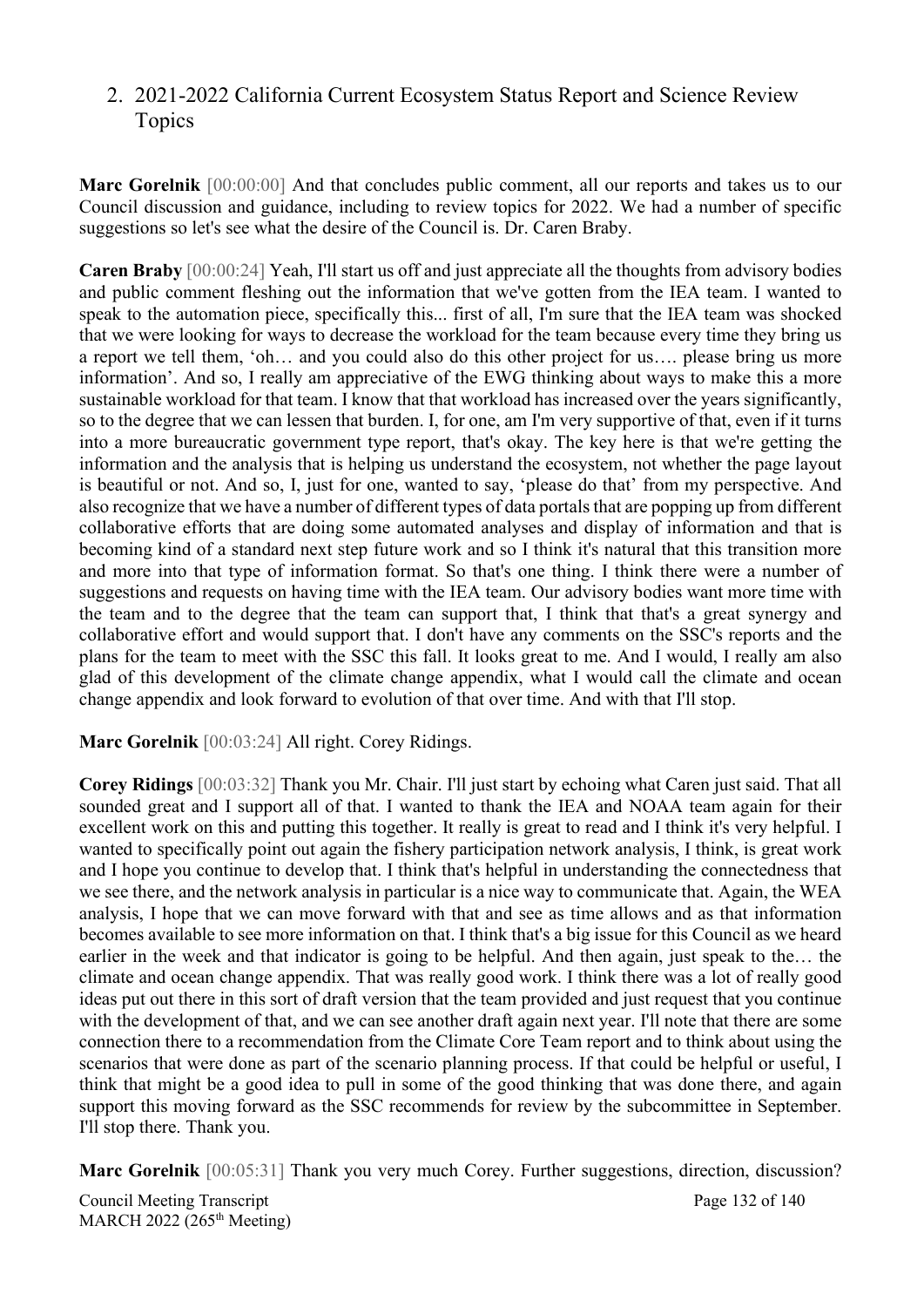I'm not sure that we've been specific enough, but I could have missed something so, Kit, please weigh in here on our progress on this agenda item.

**Kit Dahl** [00:06:01] Okay, thank you Mr. Chair. Well, Dr. Braby and Miss Ridings, I think have highlighted some elements of the report that they support and are looking for some further development of, so I think the CCIA Team will take that under advisement as guidance and see how they can address those requests. And also, just an endorsement of what the SSC recommendation was as far as the Science Topics Review. And then also endorsing the idea of having the EAS and EWG have some interaction with the CCIA Team around maybe perhaps more general questions of the format and content of the annual report and looking at how we could schedule that probably somewhere in the neighborhood or during the September Council meeting, so we'll start thinking about that. I think that is, you know, sufficient guidance. This is typically mainly an information provision agenda item so if the Council members are satisfied with the particular things that have been highlighted, and the comments that have been made, then I think you can call this agenda item good… that you're done with it.

**Marc Gorelnik** [00:07:53] All right. Thank you very much Kit. Let me just look around the room, make sure that there aren't any last thoughts. Bob Dooley.

**Bob Dooley** [00:08:01] Thank you Mr. Chairman. Thanks for the great report there. I just… I would... I was looking at the groundfish bottom trawling activity and wind energy page, it was number 34, and you mentioned about incorporating whiting because this is just groundfish bottom trawling and that's a lot of information. And in the spirit of maybe trying to reduce the workload, I believe the cooperatives would be good to maybe use as a resource to gain some of that information. We've seen presentations here on the Council floor from the cooperatives regarding this very thing, wind energy and how it interacts with the whiting fishery in general so there might be some efficiencies there. Might be some good data. I know those databases exist and maybe they could be incorporated and maybe reduce some of the workload. So, I'll stop there. Thank you.

**Marc Gorelnik** [00:09:02] All right. Thank you very much. All right that will conclude this agenda item... wait, is there a hand up? Okay. All right, that concludes this agenda item.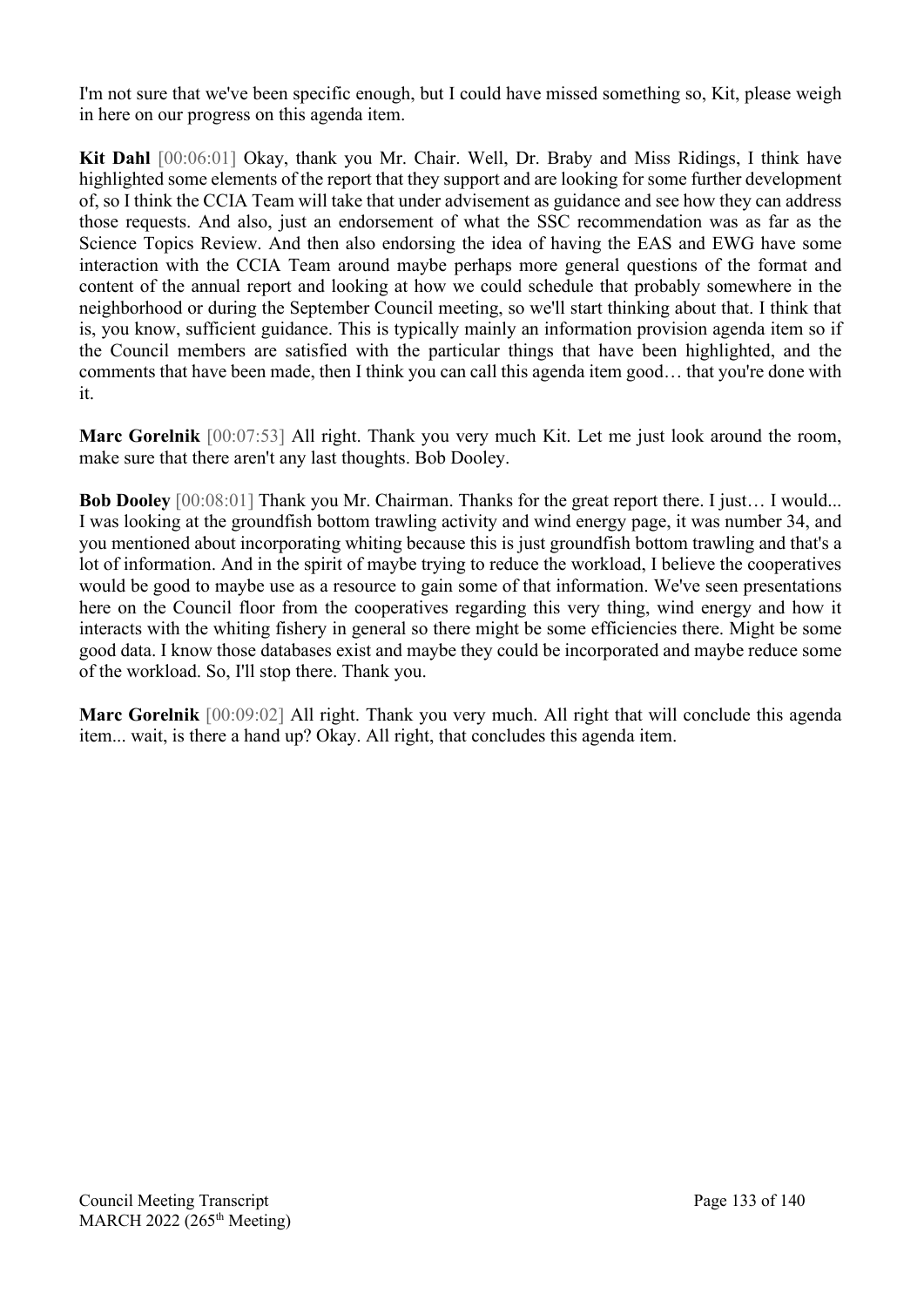### 3. Review of Fishery Ecosystem Plan Initiatives

**Brad Pettinger** [00:00:00] All right that takes care of public comment and brings us to Council action. So, I'll open the floor up here for discussion. Heather Hall. Heather.

**Heather Hall** [00:00:18] Thank you Vice Chair. I can just get started with some overarching comments here and an appreciation to all the advisory bodies and management teams that put so much thought into this agenda item and thinking about the next step with the initiatives process. I know there's so many other things that people are working on that really appreciate the time and careful thought that went into this. As we listen to the advisory body and management team input, I heard a common interest in Initiatives 2.1 and 2.8 really across the board with some other initiatives as well filtered in there. 2.8 being the flexibility in fisheries management process and so really appreciated the Ecosystem Advisory Subpanel of in their recommendation to combine 2.1 and 2.6 to take some components of 2.8 and include that in there. It feels like a good starting place anyway. Thanks. I'll conclude with that. Thank you.

**Brad Pettinger** [00:01:45] Thank you Heather. Anyone else? Caren Braby. Caren.

**Caren Braby** [00:01:53] Thank you Mr. Vice Chair. And I would just agree with Heather's comments. I think there are some really strong themes coming from the thoughtful reports from our advisory bodies. A lot of overlapping interest in initiatives 2.1, 2.8, 2.6 and the framing of the EAS around their combined initiative really resonates with me and appreciate that work there. So, I think that we have a really good start for moving forward. I think what I would like to see is a little more work on some of the, not the most popular, but the most attractive initiatives to the Council advisory bodies and to the Council. Some more thought on those and then a decision a little bit later, as in looking to September for kind of a more fleshed out version of some of these initiatives that are most, most in line with the Council's wishes today. And so, I think that's doable, and I think will get us to a good, solid jumping off point in September. So, we'd love to kind of narrow that down to what it is that we're interested, and personally, I think, the EAS initiative is a good one and would like to think about adding that to a list that then goes out to public review for example, and 2.1, 2.6, 2.8 as components of that are also important good ones from my perspective. So, I'll stop there.

**Brad Pettinger** [00:03:55] Okay. Thank you Caren. Phil Anderson. Phil.

**Phil Anderson** [00:03:57] Yeah, I would just add my voice of support for the comments from Heather and Caren and also wanted to acknowledge the coordination, collaboration that the five conservation organizations displayed in bringing forward their comments and noting that there's a lot of commonality that we're hearing from our advisory groups and committees as well as the comments that came from, that Michele provided. So, I wanted to acknowledge that and thank them.

**Brad Pettinger** [00:04:37] Thanks Phil. Anyone else? Corey. Corey Ridings.

**Corey Ridings** [00:04:46] Thank you Mr. Vice Chair. Just.....I'm sorry Bob. Yeah, I would just like to echo those thoughts that were just made around the table. I think we're seeing a lot of coalescing around similar themes and similar proposed initiatives. I wanted to note that the... probably good to send the FEP appendix as drafted by the EWG out for that final review as Caren mentioned, noting that was a specific request that they made. Also thinking about initiatives to review in September, Caren, I'm not sure if I'm hearing you correctly, maybe paraphrasing, but I think I heard you say sort of fleshing out a little bit more of sort of the popular initiatives that our advisory bodies weighed in on and specifically the EAS. The EWG noted developing a work plan and maybe some roles and responsibilities that could

Council Meeting Transcript **Page 134 of 140** MARCH 2022 (265<sup>th</sup> Meeting)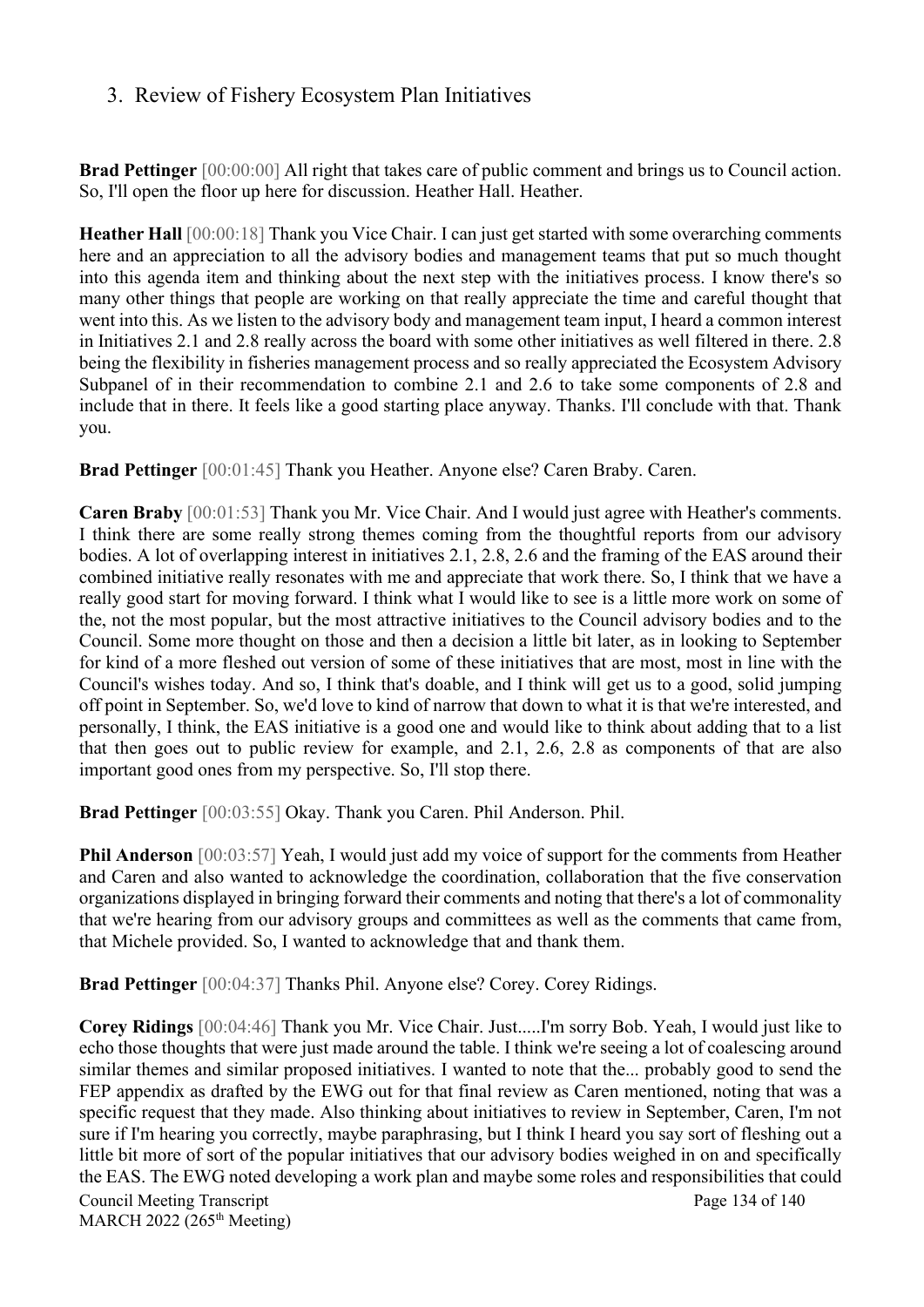come back to the Council for such an initiative. So, I wanted to put that out there and see if that was in line with your thinking. I also wanted to speak a little bit to some of the standalone items that the EWG put in that table for us, I believe in their second report. I think three of them really stood out to me when I sat down to look at them and reading the advisory body reports. There was a recommendation from the Climate Core Team Report to ask NMFS to provide annual updates on actions taken by other Councils to prepare for climate change. That seems like it could be really helpful long term. An annual or semiannual version of that if agency folks felt like that was reasonable could be really beneficial. Also, having a Council web page where some of this work and information and data could be collated so that various fishery stakeholders would be able to access it more easily. The Council web page just gets better and better and easier and easier to access and that's really good work on behalf of the Council staff. And again, if it's not a huge load, having a web page like that I think could be really beneficial. And then finally, speaking to a little bit of what I heard from Michele Robinson and the interchange there with John thinking about doing a collaborative project, maybe a workshop to explore the use of civic science and traditional ecological knowledge and local ecological knowledge through community based and collaborative efforts and data collection to try to better track the impacts of climate change on fisheries. Harkening back to this morning, we had a gentleman publicly testify about what sounded like some really great data that was being collected. And if there's a way we could think more about how to take advantage of that work that's going on and promote it, I think that would be another good standalone item coming out of the scenario planning and climate initiative work. So, I'm going to leave it at that and thank you Mr. Vice Chair.

**Brad Pettinger** [00:08:32] Thank you Corey. Phil Anderson.

**Phil Anderson** [00:08:35] Yeah, thanks Mr. Vice Chair. I'm just thinking about the recommendation about trying to at least on, maybe on an annual basis try to understand what the rest of the Councils were doing in this regard and, you know, while putting that burden on National Marine Fisheries Service is one approach. Another might be to see if our, if the CCC would be interested in taking that on and I don't know, one year......I don't know if you have a May meeting this year, that that might be something that our representatives take to that forum just to see if that might be a way to collate the information and the activities and the various Councils associated with this. Thanks.

**Brad Pettinger** [00:09:25] Thanks Phil. Okay Merrick.

**Merrick Burden** [00:09:31] Yeah, thank you Mr. Vice Chairman. Just maybe in response to Phil. We do have a CCC meeting this coming spring and the agenda is still under development, although not for much longer, and I will bring it up with the other Executive Directors if that's what the Council wishes and see if we can make room. I can't promise anything, but I'll see what I can do if that's what everyone would like.

**Brad Pettinger** [00:09:57] Okay, anyone else? Caren.

**Caren Braby** [00:10:07] It seems like it might be instructive to have a motion for today. I mean we've heard a lot of guidance, but it seems like we might want one. And I'm looking to you Mr. Vice Chair.

**Brad Pettinger** [00:10:19] I think that'll probably be a good idea to get it now. So yep.

**Caren Braby** [00:10:31] Yes.

**Brad Pettinger** [00:10:31] Yes.

**Caren Braby** [00:10:33] Thank you. And I would be happy to send one in.

Council Meeting Transcript **Page 135 of 140** MARCH 2022 (265<sup>th</sup> Meeting)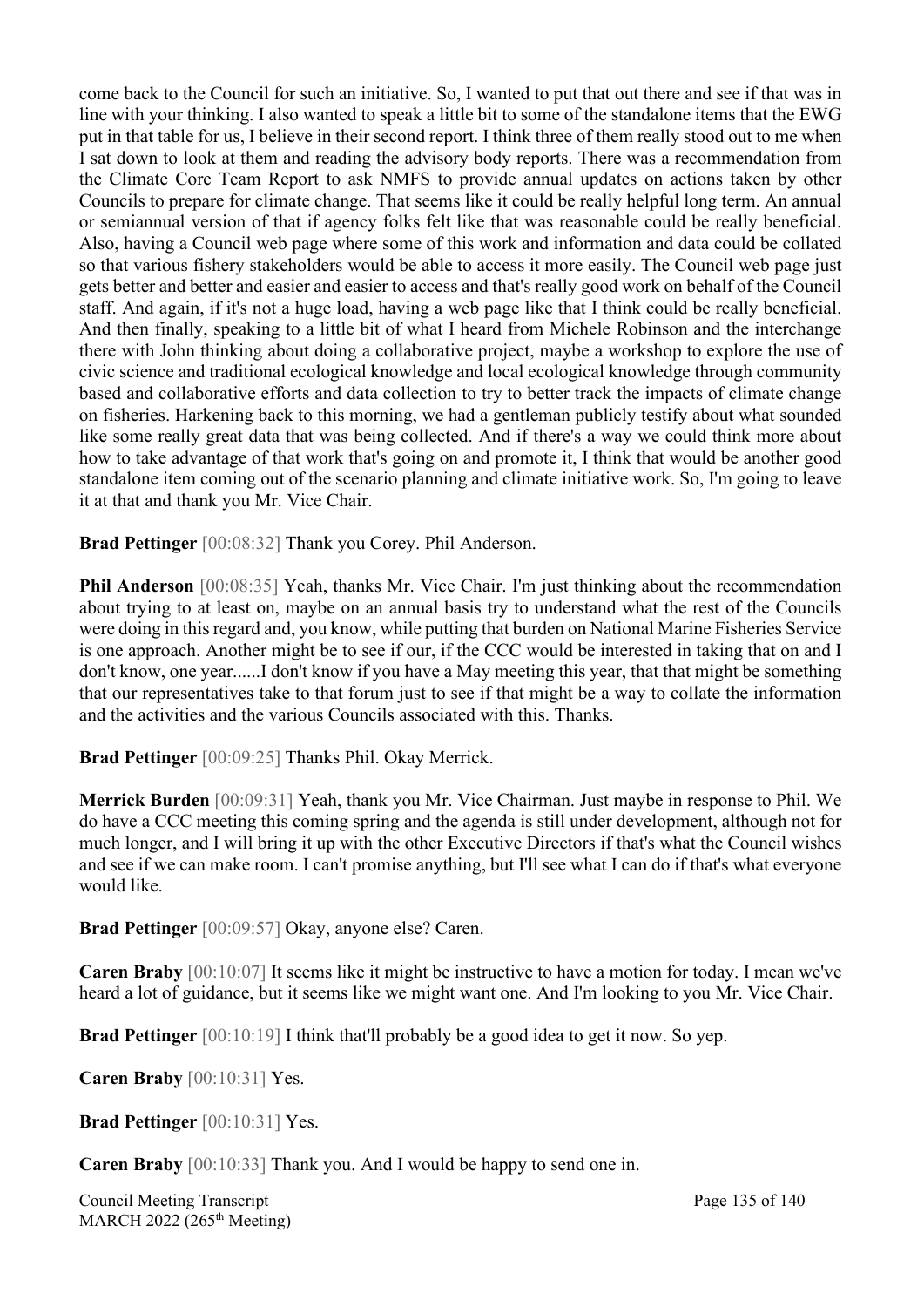**Brad Pettinger** [00:10:40] Okay.

**Caren Braby** [00:10:41] Kris, if you would like to receive it? Yes, we're getting hand signals here. Thank you.

**Brad Pettinger** [00:10:47] Wonderful. We like motions.

**Caren Braby** [00:10:50] Just give me a second. How are the electrons? Thumbs up. Okay.

**Brad Pettinger** [00:11:48] So, Caren, whenever it comes up on the screen when you're ready just......

**Caren Braby** [00:11:50] And we'll do it.

**Brad Pettinger** [00:11:54] You bet.

**Caren Braby** [00:11:55] Thank you sir. Okay I move that the Council put out the revised FEP Appendix, Agenda Item H.3.a, Supplemental EWG Report 1, March 2022 for public comment after adding to the list the combination initiative described by the Ecosystem Advisory Subpanel in Agenda Item H.3.a, Supplemental EAS Report 1 and flagging significant interest from PFMC advisory bodies for initiatives 2.1 and 2.8. I also move that the Council request of Council staff to build a component of the PFMC website to address climate and ocean change as workload and web modification processes allow.

**Brad Pettinger** [00:12:54] Okay, thank you Caren. Is the language accurate on the screen?

**Caren Braby** [00:12:57] It is.

**Brad Pettinger** [00:12:58] Very good. Looking for a second? Seconded by Heather Hall. Thank you, Heather. Speak to your motion Caren.

**Caren Braby** [00:13:05] Yeah, as I mentioned earlier in Council discussion, I think the thoughtful combination approach presented by the EAS really resonated with me as a good way to combine elements of the initiatives into a synthetic approach similar in the way that we did with the Climate and Communities Initiative, and so I would like to get additional comment on that particular initiative description in addition to the ones that we got really good, good strong support for across the board almost from our advisory bodies, which are initiatives 2.1 and 2.8. I have not included in this motion but would like to add in discussion, you know, strong support for and encouragement of the EWG to further develop these initiatives to bring back to us in September so that we're not just kind of cutting and pasting and bringing them back as is in September, but asking that team to put some additional thought into these, these strongly supported initiative descriptions so that we have a strong foundation to start from a new place in September. Miss Ridings asked about workplan roles and responsibility. I think that would work into that and be part of that as that makes sense to the EWG. Would love to see more on that. And I've added just the singular kind of ongoing non-initiative work of thinking about a website to collect some of the good work on climate and ocean change that the Council's done and could use to further provide access to that information through the website. It's a lower priority issue but something that can be added to that ongoing workload and considerations and could be really useful and helpful in the long term. And that's my rationale.

**Brad Pettinger** [00:15:44] Very good. Thank you Caren. Phil.

**Phil Anderson** [00:15:47] Yeah, I'd like to move to amend the motion.

Council Meeting Transcript **Page 136 of 140** MARCH 2022 (265<sup>th</sup> Meeting)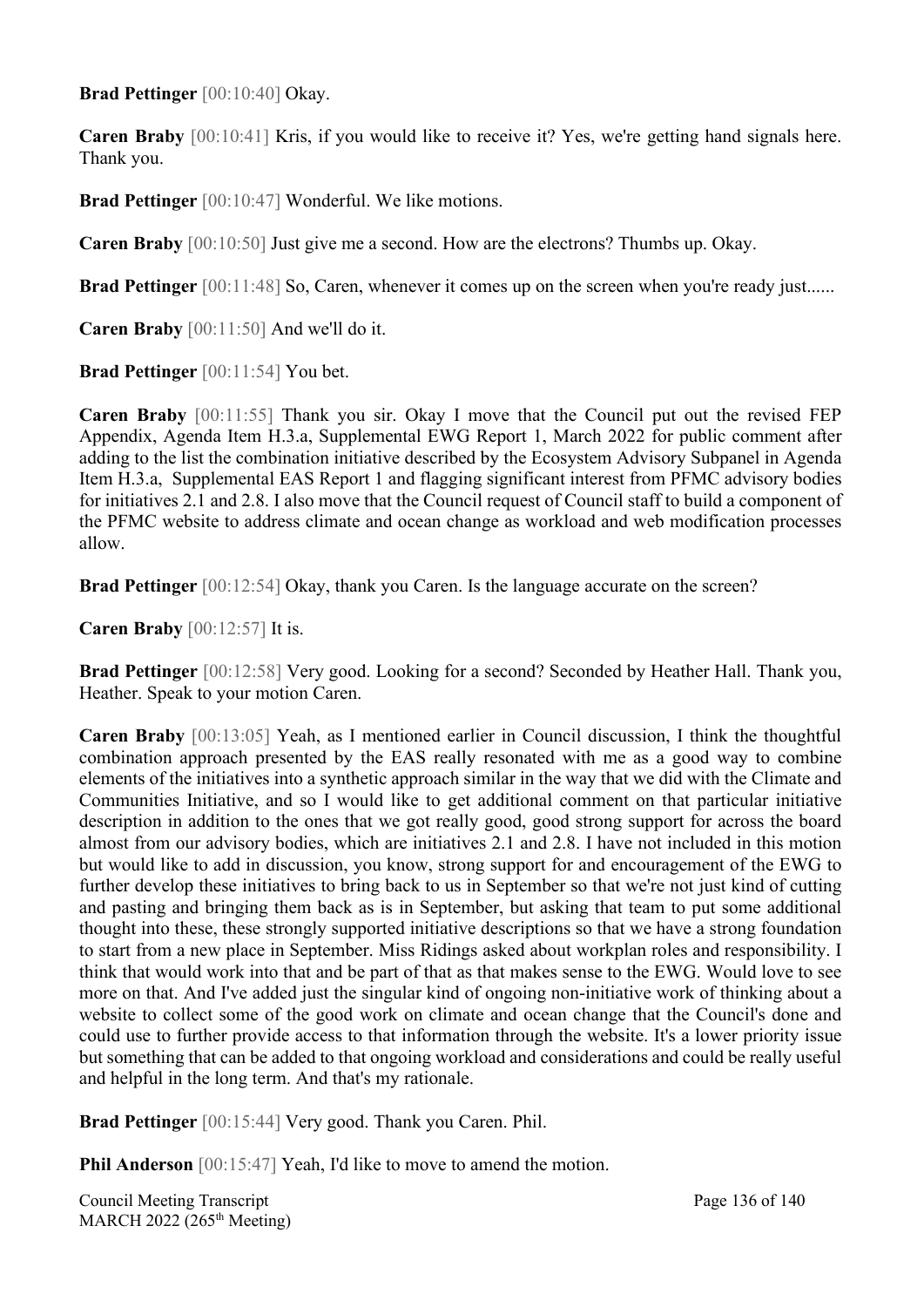**Brad Pettinger** [00:15:50] Okay.

**Phil Anderson** [00:15:55] I move that the language and the public be added after the reference to the PFMC advisory bodies. So it would read, this is commentary, and flagging significant interest from PFMC advisory bodies and the public for initiatives 2.1 and 2.8.

**Brad Pettinger** [00:16:34] Okay, and the language there was accurate, so make sure?

**Phil Anderson** [00:16:40] Yes, it is.

**Brad Pettinger** [00:16:41] Okay. Seconded by Chair Gorelnik. So Phil.

**Phil Anderson** [00:16:45] Just quickly. I think it's... you know we've obviously referenced the views that we heard from our various advisory bodies that advise us, but we also heard strong support for those particular initiatives from the public as well, and I thought it was important to acknowledge that in our action.

**Brad Pettinger** [00:17:07] Okay very good. Discussion on the amendment to the motion? Okay I'll call for the question. All those in favor signify by saying 'aye'.

**Council** [00:17:16] Aye.

**Brad Pettinger** [00:17:16] Opposed? Abstentions? Motion passes unanimously. Very good. Thank you Phil. Okay, we'll go back to the amended motion now and for discussion. John Ugoretz. John.

**John Ugoretz** [00:17:36] Thanks Mr. Vice Chair and thanks, Caren, for the motion. I appreciate in your discussion of the motion the comment that the Ecosystem Workgroup could continue to work to flesh out what an initiative would look like. And I'm, I just want to be sure that that's in the Council record as something that we're asking them to do even though it's not in the motion specifically. I would also point out, and I don't think it requires an amendment to the motion, but when looking at what the advisory body's recommended, you know, the EAS was talking about 2.1 and 2.6 with perhaps some flare of 2.8 in their language and out of what I'm counting as at least eight advisory body comments, it seems like most of them supported 2.1 and 2.8 as the motion describes, but there was also important input on 2.2 and 2.6 from the Science and Statistics Committee, and again, you know, 2.2 from some other groups and 2.4 from the Habitat Committee, I just....I'm hoping that the Ecosystem Workgroup kind of looks at that body of input and brings us a single initiative that is inclusive of all of that. So, I understand where you're going with the motion, but I do feel that there's more to it than... than just 2.1 and 2.8.

**Brad Pettinger** [00:19:26] Okay, thank you John. I see Caren's nodding her head so for the record. Okay further discussion? If not, I'll call for the question. All those in favor signify by saying 'aye'.

**Council** [00:19:40] Aye.

**Brad Pettinger** [00:19:40] Opposed? Abstentions? Motion passes unanimously. Okay, Kit, are you there?

**Kit Dahl** [00:19:57] I am here. Well, I'm not there. I'm here.....(laughter).....which happens to be Portland not San Jose. So, yeah, you're probably asking me to sum things up. Ask if we have sufficient marching orders. And the answer as it often is, is yes. So just so I understand, which I often don't, what I heard is to....for the EWG to work on a revision of the appendix document that would include a new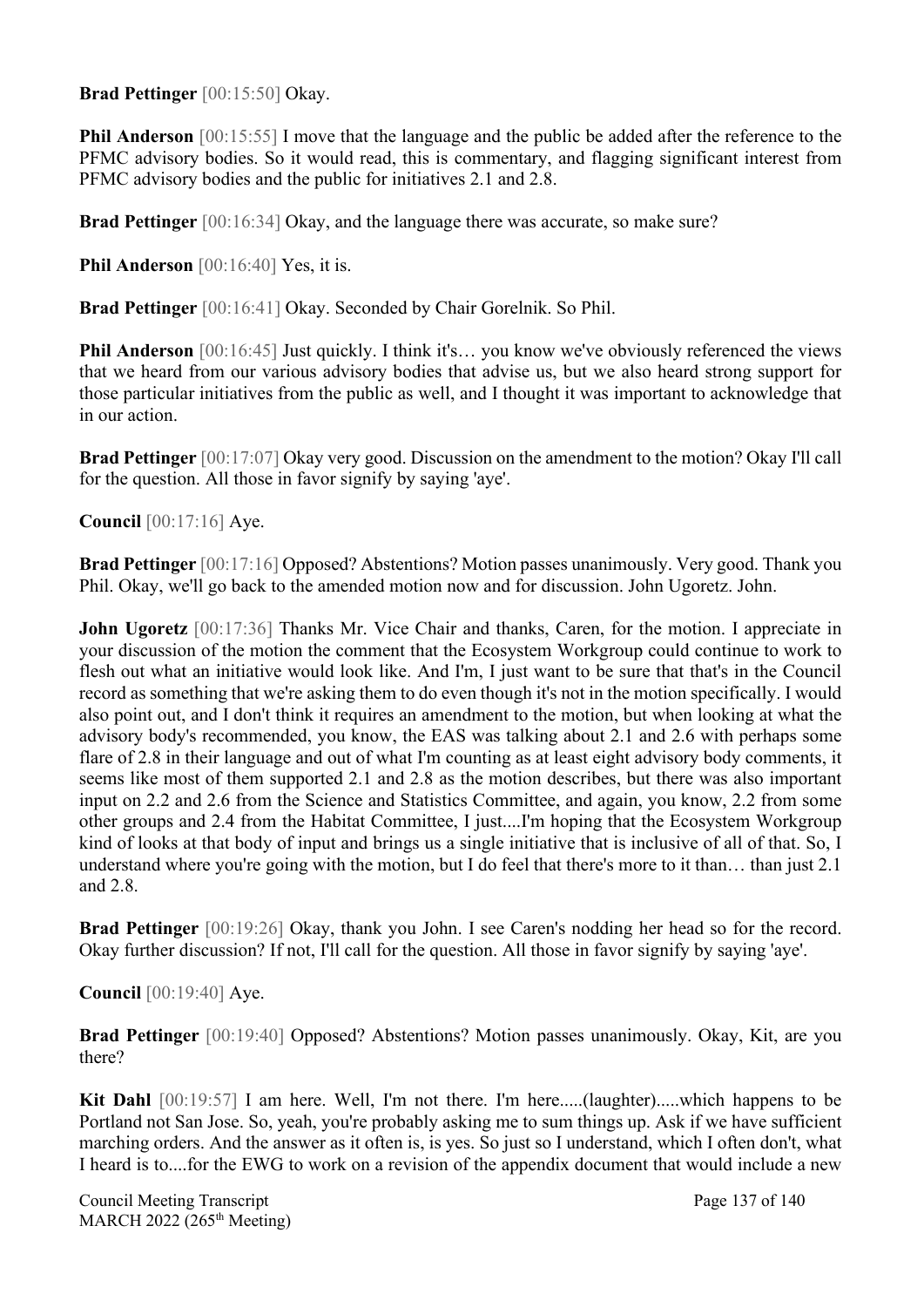initiative that encapsulates elements of some of the initiatives that are described therein and specifically the ones that were most often referenced, 2.1, 2.6, 2.8. I think Mr. Ugoretz mentioned a couple others I didn't catch, but they're in the record. I didn't catch on my notes, and I have a poor memory so... anyways. So that will all be taken into account in drafting another initiative to incorporate into the appendix. And I guess the one thing I wasn't entirely sure of is, I mean certainly the EWG could also look at further revisions to those other initiative descriptions that were in their revised version that you saw in their Report 1. I guess where I wasn't entirely clear is for those that would be incorporated into this new combined initiative, whether you want in addition those component initiatives to be also separately sort of fleshed out and expanded or would that expansion be part of the... part of the new initiative combining those elements? So that was the one thing I wasn't entirely clear on, if that makes any sense.

**Brad Pettinger** [00:22:35] I'll refer to our motion maker.

**Caren Braby** [00:22:39] Yeah, and I'll rely on Council discussion to help flesh this out, but the intent was to take the initiative as described in the EAS report, you know, append it to the appendix as a new initiative and have that good a public comment. There, I think ultimately we have more initiatives than we can do in 30 years of time and so I think we need to be really strategic in how we approach that list in keeping things on the docket, so to speak. So, I guess without editorializing in that direction, you know, append the new concept to the appendix and take the initiatives that had strong support, which I suggested are 2.1 and 2.8, and the new EAS initiative and flesh those out further for our discussion in September. And then without adding words to John's mouth, he brought up some other initiatives that maybe should be a part of that. So, I'll stop there.

**Brad Pettinger** [00:24:02] Okay.

**Kit Dahl** [00:24:02] Okay. Yes, thank you through the Vice Chair. Okay, yeah, that's helpful. So those are some pretty clear directions and so we can work on that over the coming months. I think the other thing is as far as a web page with information on climate change and, you know, Council staff who maintain the website can consult with, you know, all of our partners here and with interest to Council members to better understand and develop the content of such a page.

**Brad Pettinger** [00:24:50] Okay. So, we're good then, right?

**Kit Dahl** [00:24:55] We are good.

**Brad Pettinger** [00:24:56] All right. That's what we like. And with that, that completes H.3.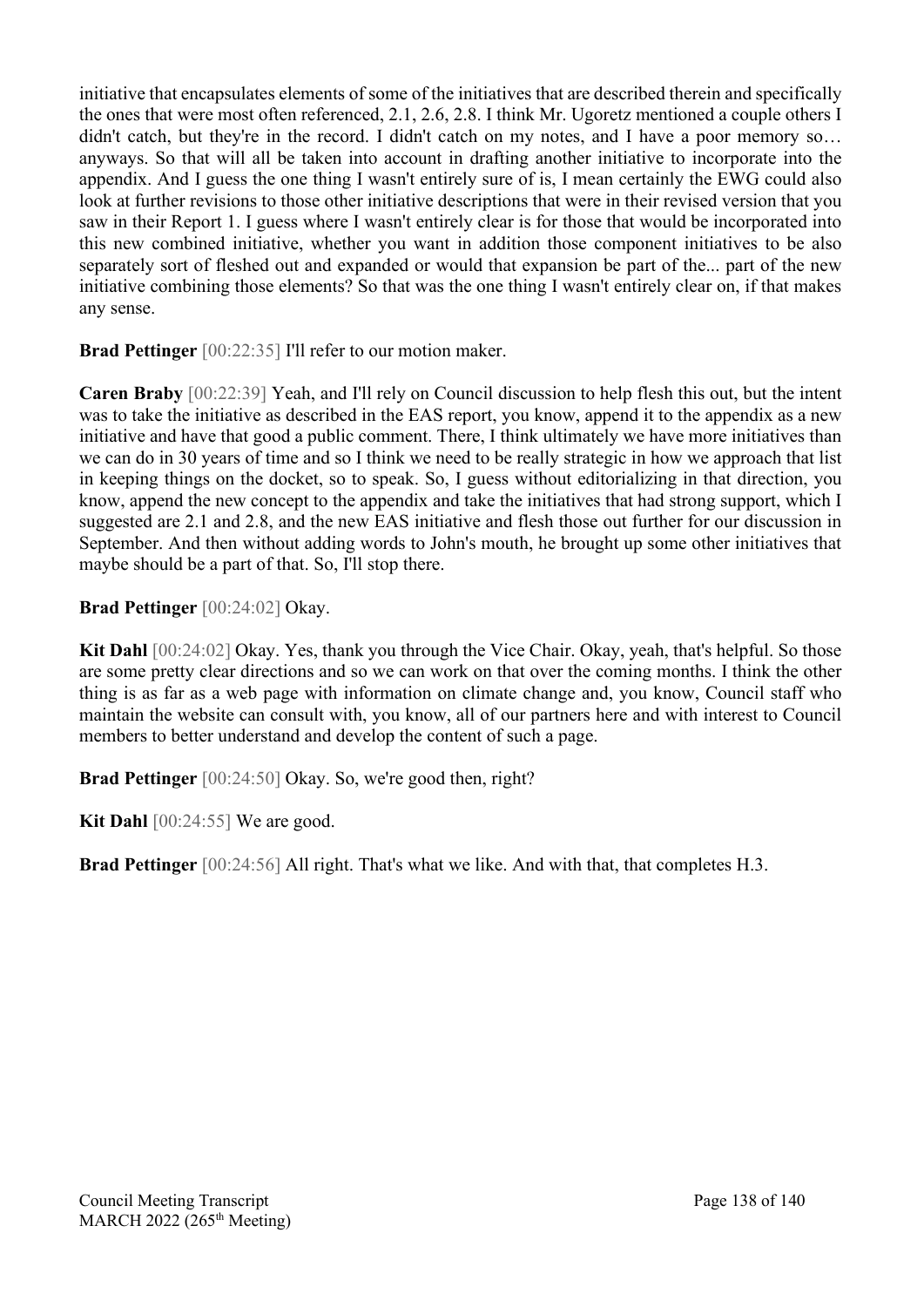# **I. Highly Migratory Species Management**

1. National Marine Fisheries Service Report

No transcription for this agenda item.